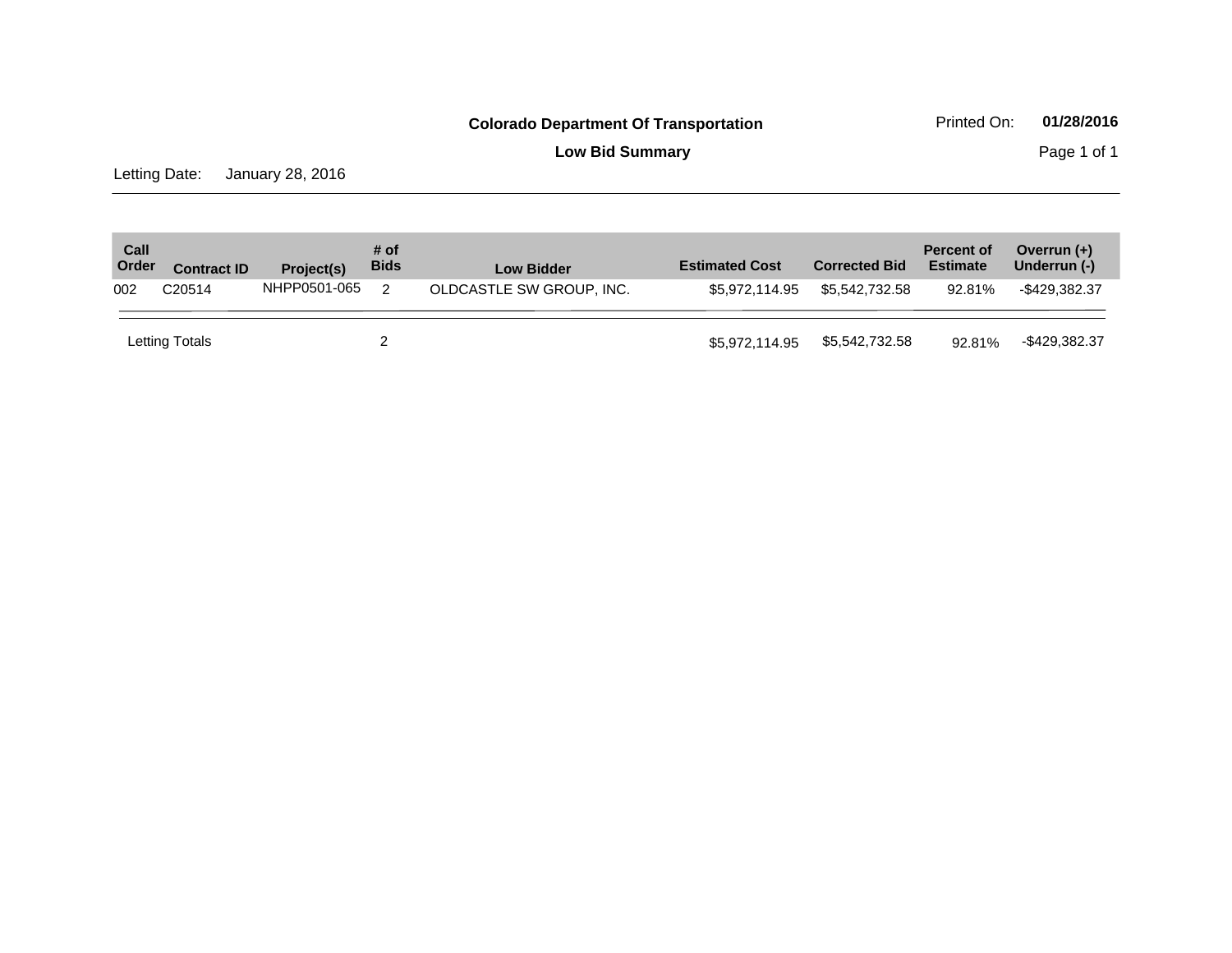|                                                                                                                                                                                                                                                                                                                                                                                                                                                                                                                                                                                                                                                                                                                                                                                                                                                                                                                                                                                                                                                                                                                                                                                                                                                                                                                                                                                                                     |                  |                    | <b>Colorado Department Of Transportation</b> |                  | Printed On:                         | 01/28/2016                           |  |  |
|---------------------------------------------------------------------------------------------------------------------------------------------------------------------------------------------------------------------------------------------------------------------------------------------------------------------------------------------------------------------------------------------------------------------------------------------------------------------------------------------------------------------------------------------------------------------------------------------------------------------------------------------------------------------------------------------------------------------------------------------------------------------------------------------------------------------------------------------------------------------------------------------------------------------------------------------------------------------------------------------------------------------------------------------------------------------------------------------------------------------------------------------------------------------------------------------------------------------------------------------------------------------------------------------------------------------------------------------------------------------------------------------------------------------|------------------|--------------------|----------------------------------------------|------------------|-------------------------------------|--------------------------------------|--|--|
|                                                                                                                                                                                                                                                                                                                                                                                                                                                                                                                                                                                                                                                                                                                                                                                                                                                                                                                                                                                                                                                                                                                                                                                                                                                                                                                                                                                                                     |                  |                    | <b>Vendor Ranking</b>                        |                  |                                     | Page 1 of 2                          |  |  |
| Letting No:                                                                                                                                                                                                                                                                                                                                                                                                                                                                                                                                                                                                                                                                                                                                                                                                                                                                                                                                                                                                                                                                                                                                                                                                                                                                                                                                                                                                         | 20160128         | Contract ID:       | C20514                                       |                  | Project(s): NHPP0501-065            |                                      |  |  |
| Letting Date:                                                                                                                                                                                                                                                                                                                                                                                                                                                                                                                                                                                                                                                                                                                                                                                                                                                                                                                                                                                                                                                                                                                                                                                                                                                                                                                                                                                                       | January 28, 2016 | Region:            | 3                                            |                  |                                     |                                      |  |  |
| Letting Time:                                                                                                                                                                                                                                                                                                                                                                                                                                                                                                                                                                                                                                                                                                                                                                                                                                                                                                                                                                                                                                                                                                                                                                                                                                                                                                                                                                                                       | 10:00 AM         |                    | Contract Time: 130 WORKING DAYS              | Counties: MESA   |                                     |                                      |  |  |
|                                                                                                                                                                                                                                                                                                                                                                                                                                                                                                                                                                                                                                                                                                                                                                                                                                                                                                                                                                                                                                                                                                                                                                                                                                                                                                                                                                                                                     |                  |                    |                                              |                  |                                     |                                      |  |  |
| <b>Contract Description:</b><br>PROJECT NHPP 0501-065 US 50 ORCHARD MESA RESURFACING. THIS PROJECT IS<br>LOCATED ON US 50 IN MESA COUNTY BEGINNING AT M.P. 31.85 THEN PROCEEDING<br>EAST TO M.P. 36.2. THE WORK CONSISTS OF A 1.5" MILL AND FILL FROM M.P. 31.85 TO<br>M.P. 32.52 AND FROM M.P. 34.3 TO M.P. 36.2. ADDITIONALLY, A MILL AND<br>FILL/OVERLAY WITH ROADWAY DRAINAGE CORRECTIONS AND MEDIAN<br>RECONSTRUCTION WILL BE COMPLETED BETWEEN M.P. 32.52 AND M.P. 34.3.<br>MISCELLANEOUS ITEMS SUCH AS CURB RAMP UPGRADES, ACCESS CONTROL<br>MODIFICATIONS, GUARDRAIL ADJUSTMENTS AND SAFETY UPGRADES, STRIPING, AND<br>INLETS WITH ASSOCIATED PIPES WILL ALSO BE INCLUDED IN THIS PROJECT. BRIDGE<br>WORK FOR THIS PROJECT INCLUDES BRIDGE JOINT REPLACEMENT AND BRIDGE RAIL<br>REPAIR FOR STRUCTURE H-02-GK, WATERPROOFING MEMBRANE, DECK<br>REHABILITATION, AND SIDEWALK CURB REPAIR FOR STRUCTURE H-02-CA,<br>RESURFACING AND APPROACH REPAIR FOR STRUCTURE H-02-DZ AND<br>RESURFACING AND BRIDGE RAIL REPLACEMENT FOR STRUCTURE H-02-T.<br>A MANDATORY PRE-BID CONFERENCE WILL BE HELD ON JANUARY 21, 2016 AT 9:00<br>AM AT THE BOOKCLIFF CONFERENCE ROOM LOCATED AT 2330 G ROAD, GRAND<br>JUNCTION, COLORADO TO PRESENT A BRIEF OVERVIEW OF THE PROJECT AND TO<br>ANSWER QUESTIONS FROM PROSPECTIVE BIDDERS. BIDS WILL BE ACCEPTED ONLY<br>FROM PRE-QUALIFIED BIDDERS WHO ATTEND THE MANDATORY PRE-BID |                  |                    |                                              |                  |                                     |                                      |  |  |
| <b>Rank</b>                                                                                                                                                                                                                                                                                                                                                                                                                                                                                                                                                                                                                                                                                                                                                                                                                                                                                                                                                                                                                                                                                                                                                                                                                                                                                                                                                                                                         | <b>Vendor ID</b> | <b>Vendor Name</b> |                                              | <b>Total Bid</b> | <b>Percent Of</b><br><b>Low Bid</b> | <b>Percent Of</b><br><b>Estimate</b> |  |  |

| 672A  | OLDCASTLE SW GROUP, INC.   | \$5,542,732.58 | 100.00% | 92.81%  |
|-------|----------------------------|----------------|---------|---------|
| -EST- | <b>Engineer's Estimate</b> | \$5,972,114.95 | 107.75% | 100.00% |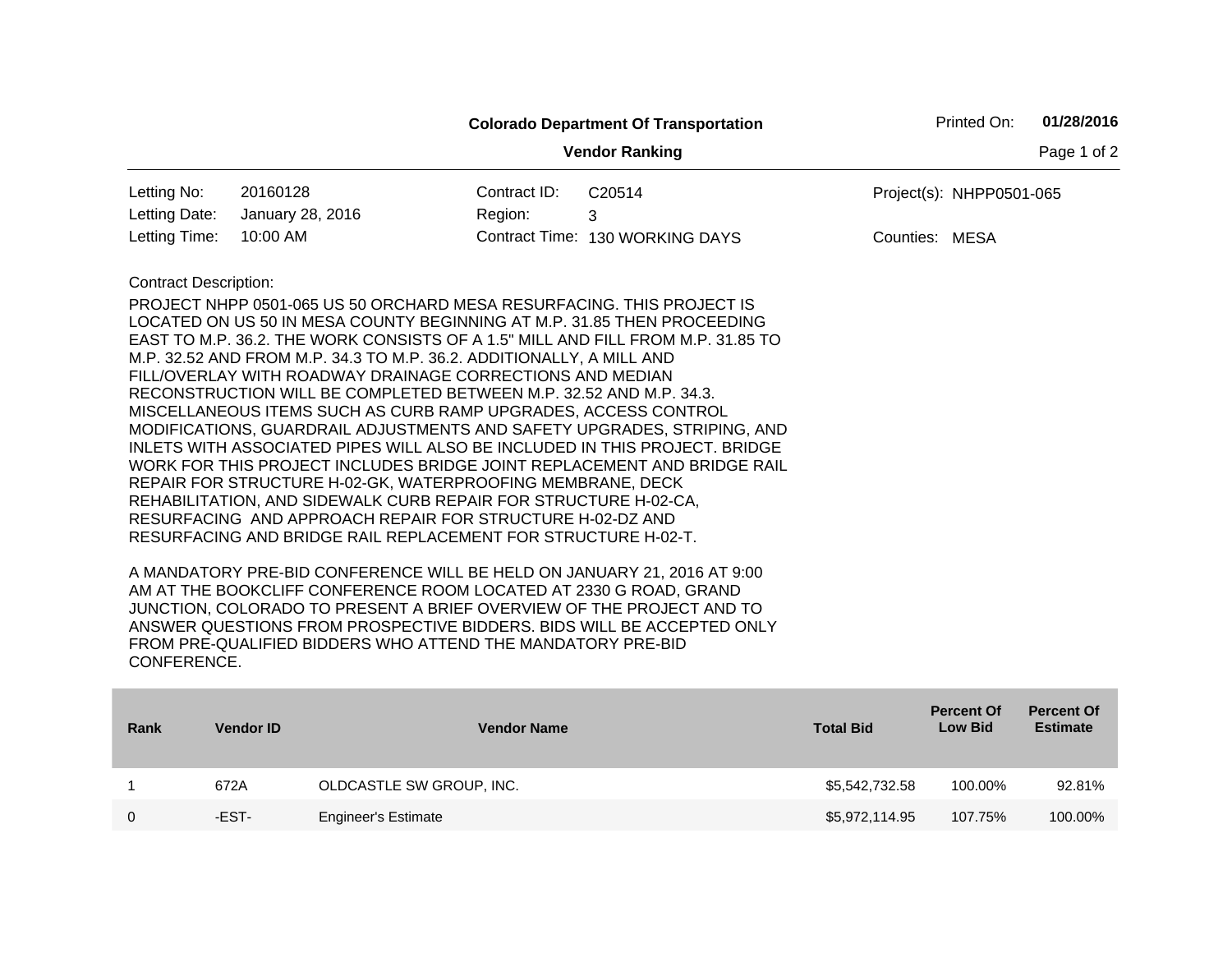|                                                                                                                                                                                                                                                                                                                                                                                                                                                                                                                                                                                                                                                                                                                                                                                                                                                                                                                                                                                                                                                                                                                                                                                                                                                                                                                                                                                                                                                                                                                                                                                                                                                                                       |                  |                                |                    |             |                  | Printed On:                         | 01/28/2016                           |
|---------------------------------------------------------------------------------------------------------------------------------------------------------------------------------------------------------------------------------------------------------------------------------------------------------------------------------------------------------------------------------------------------------------------------------------------------------------------------------------------------------------------------------------------------------------------------------------------------------------------------------------------------------------------------------------------------------------------------------------------------------------------------------------------------------------------------------------------------------------------------------------------------------------------------------------------------------------------------------------------------------------------------------------------------------------------------------------------------------------------------------------------------------------------------------------------------------------------------------------------------------------------------------------------------------------------------------------------------------------------------------------------------------------------------------------------------------------------------------------------------------------------------------------------------------------------------------------------------------------------------------------------------------------------------------------|------------------|--------------------------------|--------------------|-------------|------------------|-------------------------------------|--------------------------------------|
| <b>Colorado Department Of Transportation</b><br><b>Vendor Ranking</b><br>Letting No:<br>20160128<br>Contract ID:<br>C20514<br>January 28, 2016<br>Letting Date:<br>Region:<br>3<br>Letting Time:<br>10:00 AM<br>Contract Time: 130 WORKING DAYS<br><b>Contract Description:</b><br>PROJECT NHPP 0501-065 US 50 ORCHARD MESA RESURFACING. THIS PROJECT IS<br>LOCATED ON US 50 IN MESA COUNTY BEGINNING AT M.P. 31.85 THEN PROCEEDING<br>EAST TO M.P. 36.2. THE WORK CONSISTS OF A 1.5" MILL AND FILL FROM M.P. 31.85 TO<br>M.P. 32.52 AND FROM M.P. 34.3 TO M.P. 36.2. ADDITIONALLY, A MILL AND<br>FILL/OVERLAY WITH ROADWAY DRAINAGE CORRECTIONS AND MEDIAN<br>RECONSTRUCTION WILL BE COMPLETED BETWEEN M.P. 32.52 AND M.P. 34.3.<br>MISCELLANEOUS ITEMS SUCH AS CURB RAMP UPGRADES, ACCESS CONTROL<br>MODIFICATIONS, GUARDRAIL ADJUSTMENTS AND SAFETY UPGRADES, STRIPING, AND<br>INLETS WITH ASSOCIATED PIPES WILL ALSO BE INCLUDED IN THIS PROJECT. BRIDGE<br>WORK FOR THIS PROJECT INCLUDES BRIDGE JOINT REPLACEMENT AND BRIDGE RAIL<br>REPAIR FOR STRUCTURE H-02-GK, WATERPROOFING MEMBRANE, DECK<br>REHABILITATION, AND SIDEWALK CURB REPAIR FOR STRUCTURE H-02-CA,<br>RESURFACING AND APPROACH REPAIR FOR STRUCTURE H-02-DZ AND<br>RESURFACING AND BRIDGE RAIL REPLACEMENT FOR STRUCTURE H-02-T.<br>A MANDATORY PRE-BID CONFERENCE WILL BE HELD ON JANUARY 21, 2016 AT 9:00<br>AM AT THE BOOKCLIFF CONFERENCE ROOM LOCATED AT 2330 G ROAD, GRAND<br>JUNCTION, COLORADO TO PRESENT A BRIEF OVERVIEW OF THE PROJECT AND TO<br>ANSWER QUESTIONS FROM PROSPECTIVE BIDDERS. BIDS WILL BE ACCEPTED ONLY<br>FROM PRE-QUALIFIED BIDDERS WHO ATTEND THE MANDATORY PRE-BID<br>CONFERENCE. |                  |                                |                    | Page 2 of 2 |                  |                                     |                                      |
|                                                                                                                                                                                                                                                                                                                                                                                                                                                                                                                                                                                                                                                                                                                                                                                                                                                                                                                                                                                                                                                                                                                                                                                                                                                                                                                                                                                                                                                                                                                                                                                                                                                                                       |                  |                                |                    |             |                  | Project(s): NHPP0501-065            |                                      |
|                                                                                                                                                                                                                                                                                                                                                                                                                                                                                                                                                                                                                                                                                                                                                                                                                                                                                                                                                                                                                                                                                                                                                                                                                                                                                                                                                                                                                                                                                                                                                                                                                                                                                       |                  |                                |                    |             |                  |                                     |                                      |
|                                                                                                                                                                                                                                                                                                                                                                                                                                                                                                                                                                                                                                                                                                                                                                                                                                                                                                                                                                                                                                                                                                                                                                                                                                                                                                                                                                                                                                                                                                                                                                                                                                                                                       |                  |                                |                    |             |                  | Counties: MESA                      |                                      |
|                                                                                                                                                                                                                                                                                                                                                                                                                                                                                                                                                                                                                                                                                                                                                                                                                                                                                                                                                                                                                                                                                                                                                                                                                                                                                                                                                                                                                                                                                                                                                                                                                                                                                       |                  |                                |                    |             |                  |                                     |                                      |
|                                                                                                                                                                                                                                                                                                                                                                                                                                                                                                                                                                                                                                                                                                                                                                                                                                                                                                                                                                                                                                                                                                                                                                                                                                                                                                                                                                                                                                                                                                                                                                                                                                                                                       |                  |                                |                    |             |                  |                                     |                                      |
|                                                                                                                                                                                                                                                                                                                                                                                                                                                                                                                                                                                                                                                                                                                                                                                                                                                                                                                                                                                                                                                                                                                                                                                                                                                                                                                                                                                                                                                                                                                                                                                                                                                                                       |                  |                                |                    |             |                  |                                     |                                      |
| <b>Rank</b>                                                                                                                                                                                                                                                                                                                                                                                                                                                                                                                                                                                                                                                                                                                                                                                                                                                                                                                                                                                                                                                                                                                                                                                                                                                                                                                                                                                                                                                                                                                                                                                                                                                                           | <b>Vendor ID</b> |                                | <b>Vendor Name</b> |             | <b>Total Bid</b> | <b>Percent Of</b><br><b>Low Bid</b> | <b>Percent Of</b><br><b>Estimate</b> |
| $\overline{2}$                                                                                                                                                                                                                                                                                                                                                                                                                                                                                                                                                                                                                                                                                                                                                                                                                                                                                                                                                                                                                                                                                                                                                                                                                                                                                                                                                                                                                                                                                                                                                                                                                                                                        | 091A             | ELAM CONSTRUCTION INCORPORATED |                    |             | \$6,564,539.44   | 118.44%                             | 109.92%                              |

п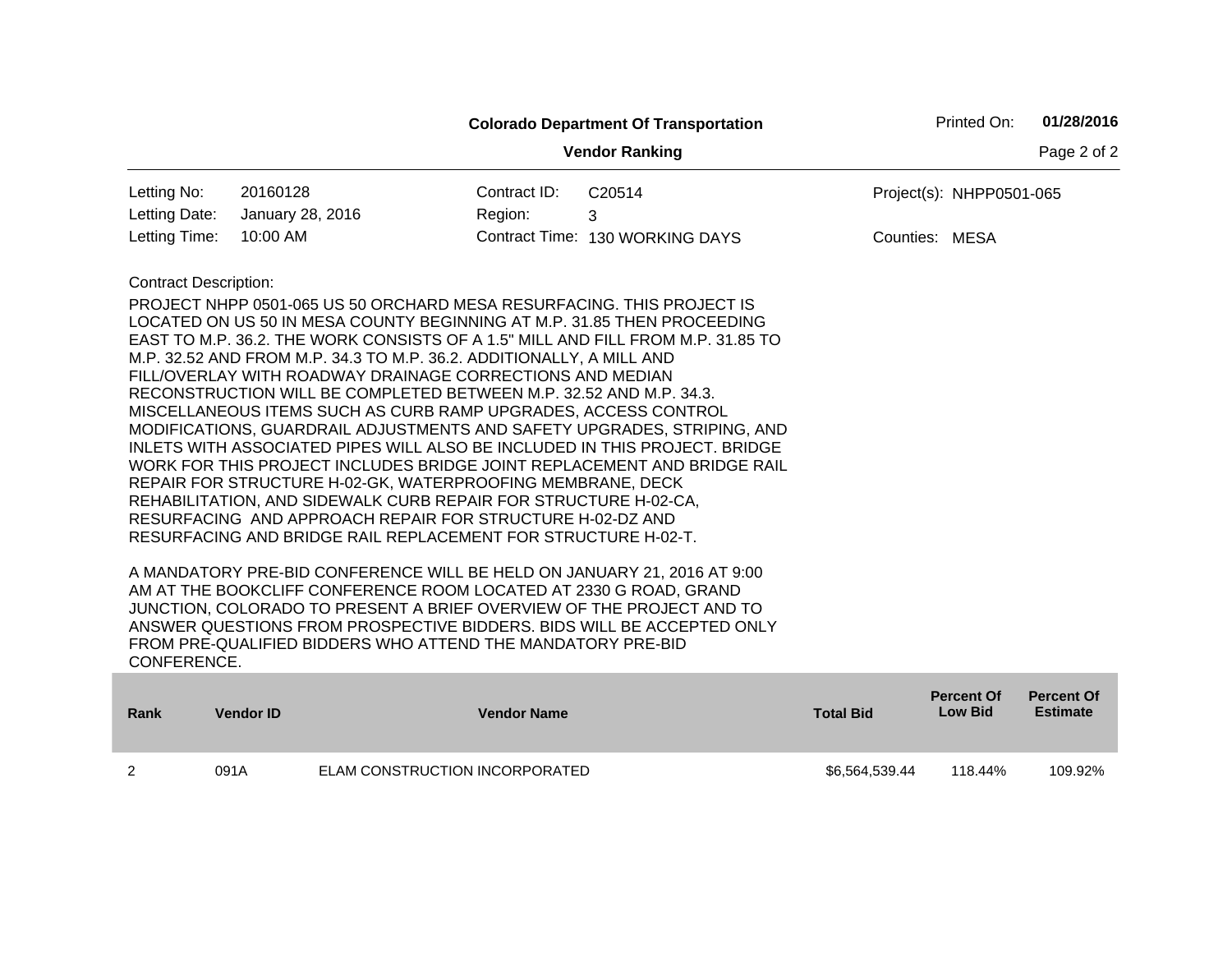|                                               |          |                                                      |             | Page 1 of 13<br><b>Tabulation of Bids</b> |             |                                           |                    |                                                |                     |                                               |                    |  |
|-----------------------------------------------|----------|------------------------------------------------------|-------------|-------------------------------------------|-------------|-------------------------------------------|--------------------|------------------------------------------------|---------------------|-----------------------------------------------|--------------------|--|
| Letting No:<br>Letting Date:<br>Letting Time: |          | 20160128<br>January 28, 2016<br>10:00 AM             | Region:     | Contract ID:<br>C20514<br>3               |             |                                           |                    | Counties: MESA                                 |                     |                                               |                    |  |
|                                               |          |                                                      |             |                                           |             | $(0)$ -EST-<br><b>Engineer's Estimate</b> |                    | (1) 672A<br><b>OLDCASTLE SW GROUP,</b><br>INC. |                     | (2) 091A<br><b>ELAM CONSTRUCTION,</b><br>INC. |                    |  |
| <b>Item Code</b>                              |          | <b>Description</b>                                   |             | Quantity                                  |             | <b>Unit Price</b>                         | <b>Amount</b>      | <b>Unit Price</b>                              | <b>Amount</b>       | <b>Unit Price</b>                             | Amount             |  |
| <b>SECTION:</b>                               | 0001     | <b>Bid Items</b>                                     |             |                                           |             |                                           |                    |                                                | LCC:                |                                               |                    |  |
|                                               |          | 201-00000 Clearing and Grubbing                      |             | 1.000                                     | L SI        | 10,000.00000 10,000.00                    |                    | 740.00000                                      | 740.00              | 3,000.00000                                   | 3,000.00           |  |
| 202-00019 Removal of Inlet                    |          |                                                      |             |                                           | 1.000 EACH  | 400.00000                                 | 400.00             | 400.00000                                      | 400.00              | 500.00000                                     | 500.00             |  |
| 202-00035 Removal of Pipe                     |          |                                                      |             | 235.000                                   | LF          | 30.00000                                  | 7,050.00           | 32.00000                                       | 7,520.00            | 30.00000                                      | 7,050.00           |  |
|                                               |          | 202-00080 Removal of Guard Post                      |             |                                           | 2.000 EACH  | 250.00000                                 | 500.00             | 155.00000                                      | 310.00              | 235.00000                                     | 470.00             |  |
|                                               |          | 202-00090 Removal of Delineator                      |             |                                           | 61.000 EACH | 10.00000                                  | 610.00             | 5.15000                                        | 314.15              | 23.50000                                      | 1,433.50           |  |
|                                               | Material | 202-00190 Removal of Concrete Median Cover           |             | 388.000                                   | <b>SY</b>   | 15.00000                                  | 5,820.00           | 6.35000                                        | 2,463.80            | 10.50000                                      | 4,074.00           |  |
|                                               |          | 202-00200 Removal of Sidewalk                        |             | 347.000                                   | SY          | 7.00000                                   | 2,429.00           |                                                | 30.00000 10,410.00  | 20.00000                                      | 6,940.00           |  |
| 202-00201 Removal of Curb                     |          |                                                      |             | 672.000                                   | LF          | 5.00000                                   | 3,360.00           | 1.15000                                        | 772.80              | 6.00000                                       | 4,032.00           |  |
| 202-00202 Removal of Gutter                   |          |                                                      |             | 16.000                                    | LF          | 10.00000                                  | 160.00             | 14.65000                                       | 234.40              | 15.00000                                      | 240.00             |  |
|                                               |          | 202-00203 Removal of Curb and Gutter                 | 16,847.000  |                                           | LF          | 5.00000                                   | 84,235.00          |                                                | 2.70000 45,486.90   | 5.30000                                       | 89,289.10          |  |
|                                               |          | 202-00210 Removal of Concrete Pavement               |             | 28.000                                    | SY          | 100.00000                                 | 2,800.00           | 11.75000                                       | 329.00              | 50.00000                                      | 1,400.00           |  |
|                                               |          | 202-00220 Removal of Asphalt Mat                     |             | 9,789.000                                 | SY          |                                           | 5.00000 48,945.00  |                                                | 12.00000 117,468.00 | 7.00000                                       | 68,523.00          |  |
|                                               |          | 202-00240 Removal of Asphalt Mat (Planing)           | 199,022.000 |                                           | SY          |                                           | 2.25000 447,799.50 |                                                | 1.10000 218,924.20  |                                               | 1.75000 348,288.50 |  |
|                                               |          | 202-00246 Removal of Asphalt Mat (Planing) (Special) |             | 2,949.000                                 | SY          |                                           | 15.00000 44,235.00 |                                                | 9.25000 27,278.25   |                                               | 4.50000 13,270.50  |  |
|                                               |          |                                                      |             |                                           |             |                                           |                    |                                                |                     |                                               |                    |  |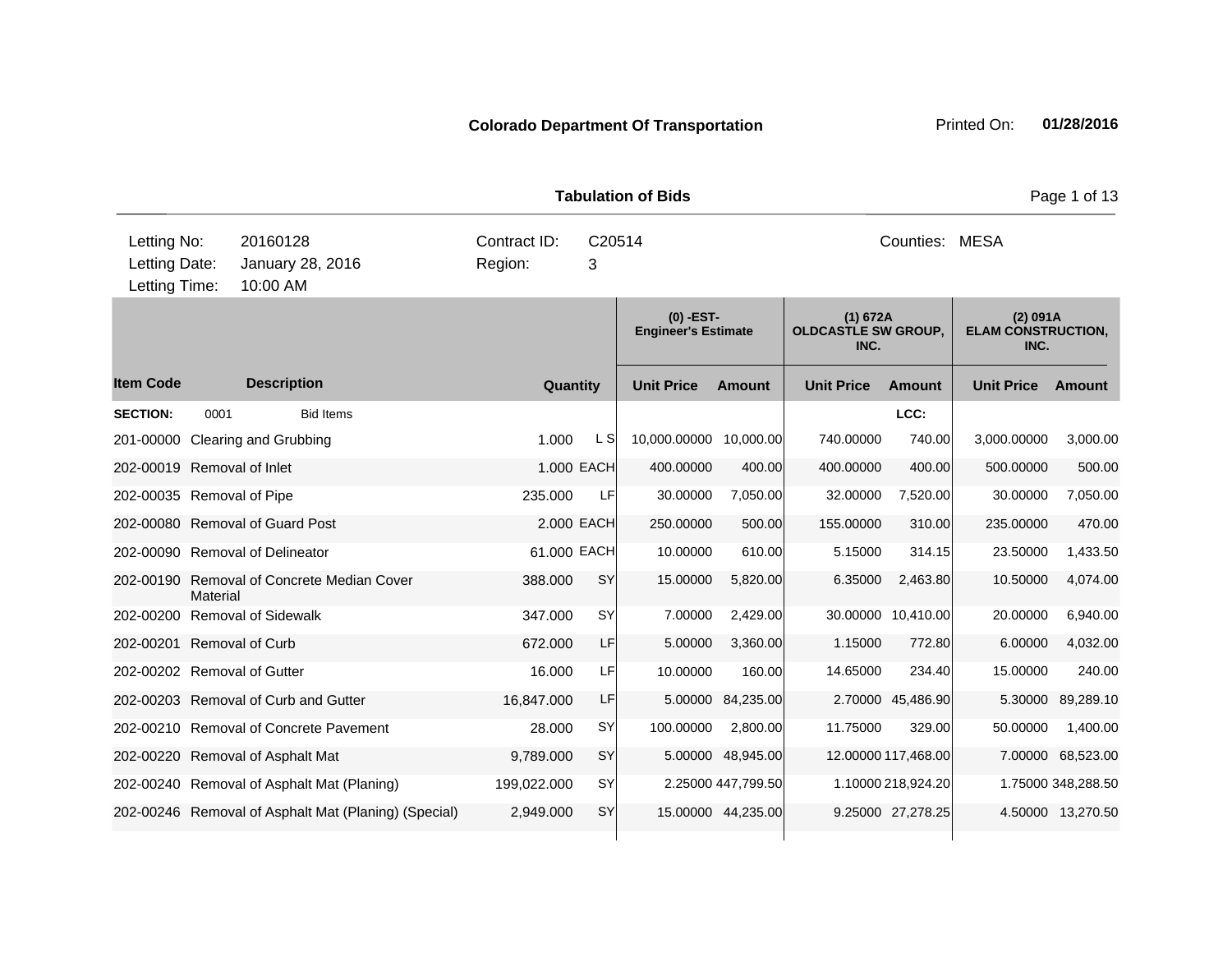| <b>Colorado Department Of Transportation</b> |  |
|----------------------------------------------|--|
|----------------------------------------------|--|

| Letting No:<br>Letting Date:<br>Letting Time: |           | 20160128<br>January 28, 2016<br>10:00 AM           | Contract ID:<br>Region: | C20514<br>3                               |                        |                     |                                                | Counties: MESA      |                                               |           |
|-----------------------------------------------|-----------|----------------------------------------------------|-------------------------|-------------------------------------------|------------------------|---------------------|------------------------------------------------|---------------------|-----------------------------------------------|-----------|
|                                               |           |                                                    |                         | $(0)$ -EST-<br><b>Engineer's Estimate</b> |                        |                     | (1) 672A<br><b>OLDCASTLE SW GROUP,</b><br>INC. |                     | (2) 091A<br><b>ELAM CONSTRUCTION,</b><br>INC. |           |
| <b>Item Code</b>                              |           | <b>Description</b>                                 | Quantity                |                                           | <b>Unit Price</b>      | <b>Amount</b>       | <b>Unit Price</b>                              | <b>Amount</b>       | <b>Unit Price</b>                             | Amount    |
| <b>SECTION:</b>                               | 0001      | <b>Bid Items</b>                                   |                         |                                           |                        |                     |                                                | LCC:                |                                               |           |
|                                               |           | 202-00250 Removal of Pavement Marking              | 5,000.000               | <b>SF</b>                                 |                        | 3.50000 17,500.00   |                                                | 2.60000 13,000.00   | 2.50000                                       | 12,500.00 |
|                                               |           | 202-00425 Removal of Bridge Railing                | 223.000                 | LF                                        | 20.00000               | 4,460.00            | 32.00000                                       | 7,136.00            | 40.00000                                      | 8,920.00  |
|                                               | (Class 2) | 202-00453 Removal of Portions of Present Structure | 59.000                  | <b>SY</b>                                 |                        | 275.00000 16,225.00 |                                                | 201.00000 11,859.00 | 230.00000                                     | 13,570.00 |
| 202-00460                                     | (Class 3) | <b>Removal of Portions of Present Structure</b>    | 15.000                  | <b>SY</b>                                 | 425.00000              | 6,375.00            | 433.00000                                      | 6,495.00            | 500.00000                                     | 7,500.00  |
|                                               |           | 202-00495 Removal of Portions of Present Structure | 1.000                   | L SI                                      | 15,000.00000 15,000.00 |                     | 19,000.00000 19,000.00                         |                     | 21,750.00000 21,750.00                        |           |
|                                               |           | 202-00504 Removal of Expansion Device              | 78.000                  | LF                                        |                        | 225.00000 17,550.00 | 48.50000                                       | 3,783.00            | 55.00000                                      | 4,290.00  |
|                                               |           | 202-00810 Removal of Ground Sign                   |                         | 5.000 EACH                                | 150.00000              | 750.00              | 155.00000                                      | 775.00              | 175.00000                                     | 875.00    |
|                                               |           | 202-00821 Removal of Sign Panel                    |                         | 2.000 EACH                                | 60.00000               | 120.00              | 41.00000                                       | 82.00               | 50.00000                                      | 100.00    |
|                                               |           | 202-00827 Removal of Pull Box                      |                         | 9,000 EACH                                | 200.00000              | 1,800.00            | 103.00000                                      | 927.00              | 120.00000                                     | 1,080.00  |
|                                               |           | 202-00840 Removal of Traffic Signal Pole           |                         | 1.000 EACH                                | 2,000.00000            | 2,000.00            | 3,000.00000                                    | 3,000.00            | 4,150.00000                                   | 4,150.00  |
|                                               |           | 202-00860 Removal of Pedestrian Push Button        |                         | 4.000 EACH                                | 100.00000              | 400.00              | 51.55000                                       | 206.20              | 60.00000                                      | 240.00    |
|                                               |           | 202-01130 Removal of Guardrail Type 3              | 75.000                  | LF                                        | 18.00000               | 1,350.00            | 10.30000                                       | 772.50              | 12.00000                                      | 900.00    |
|                                               |           | 202-01170 Removal of Guardrail Type 7              | 140.000                 | LF                                        | 20.00000               | 2,800.00            | 31.20000                                       | 4,368.00            | 50.00000                                      | 7,000.00  |
|                                               |           | 202-01300 Removal of End Anchorage                 |                         | 4.000 EACH                                | 225.00000              | 900.00              | 320.00000                                      | 1,280.00            | 375.00000                                     | 1,500.00  |

**Tabulation of Bids Page 2 of 13**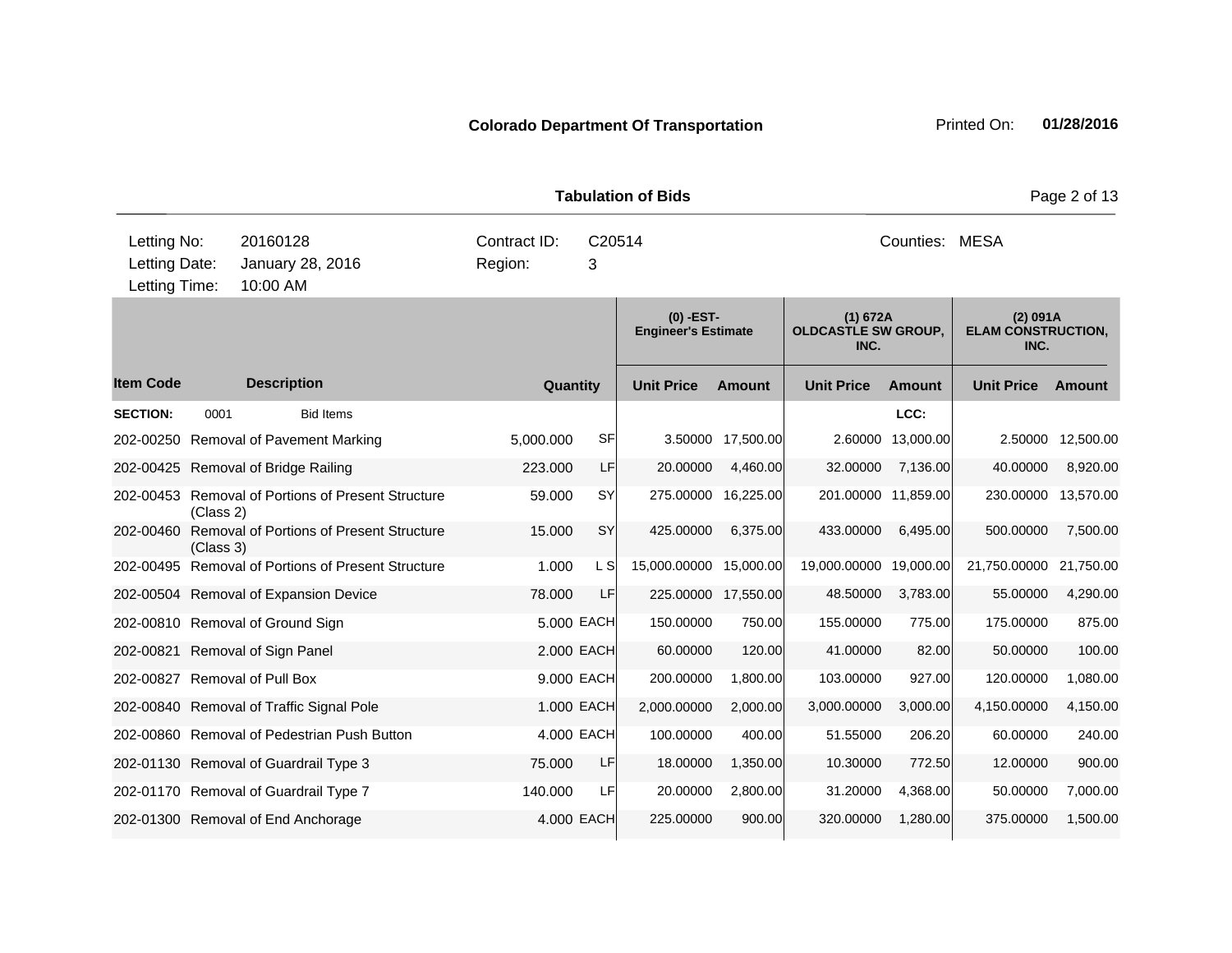|                                               |                     |                                                       | <b>Tabulation of Bids</b> |             | Page 3 of 13                              |               |                                                |                     |                                               |           |
|-----------------------------------------------|---------------------|-------------------------------------------------------|---------------------------|-------------|-------------------------------------------|---------------|------------------------------------------------|---------------------|-----------------------------------------------|-----------|
| Letting No:<br>Letting Date:<br>Letting Time: |                     | 20160128<br>January 28, 2016<br>10:00 AM              | Contract ID:<br>Region:   | C20514<br>3 |                                           |               |                                                | Counties: MESA      |                                               |           |
|                                               |                     |                                                       |                           |             | $(0)$ -EST-<br><b>Engineer's Estimate</b> |               | (1) 672A<br><b>OLDCASTLE SW GROUP,</b><br>INC. |                     | (2) 091A<br><b>ELAM CONSTRUCTION,</b><br>INC. |           |
| <b>Item Code</b>                              |                     | <b>Description</b>                                    |                           | Quantity    | <b>Unit Price</b>                         | <b>Amount</b> | <b>Unit Price</b>                              | <b>Amount</b>       | <b>Unit Price</b>                             | Amount    |
| <b>SECTION:</b>                               | 0001                | <b>Bid Items</b>                                      |                           |             |                                           |               |                                                | LCC:                |                                               |           |
| 202-04001                                     | <b>Plug Culvert</b> |                                                       |                           | 2.000 EACH  | 1,000.00000                               | 2,000.00      | 850.00000                                      | 1,700.00            | 235.00000                                     | 470.00    |
|                                               |                     | 203-00010 Unclassified Excavation (Complete In Place) | 3,041.000                 | CY          | 20.00000                                  | 60,820.00     | 25.35000                                       | 77,089.35           | 16.50000                                      | 50,176.50 |
| 203-01500 Blading                             |                     |                                                       |                           | 30.000 HOUR | 150.00000                                 | 4,500.00      | 118.00000                                      | 3,540.00            | 135.00000                                     | 4,050.00  |
| 203-01510 Backhoe                             |                     |                                                       |                           | 10.000 HOUR | 130.00000                                 | 1,300.00      | 141.00000                                      | 1,410.00            | 95.00000                                      | 950.00    |
| 203-01582 Truck (Dump)                        |                     |                                                       |                           | 10.000 HOUR | 120.00000                                 | 1,200.00      | 90.00000                                       | 900.00              | 110.00000                                     | 1,100.00  |
| 203-01597 Potholing                           |                     |                                                       | 100.000 HOUR              |             | 250.00000                                 | 25,000.00     |                                                | 300.00000 30,000.00 | 450.00000                                     | 45,000.00 |
|                                               |                     | 206-00000 Structure Excavation                        | 51.000                    | <b>CY</b>   | 20.00000                                  | 1,020.00      | 10.00000                                       | 510.00              | 40.00000                                      | 2,040.00  |
|                                               |                     | 208-00002 Erosion Log (12 Inch)                       | 500.000                   | LF          | 5.00000                                   | 2,500.00      | 5.65000                                        | 2,825.00            | 4.50000                                       | 2,250.00  |
| 208-00035 Aggregate Bag                       |                     |                                                       | 500.000                   | LF          | 10.00000                                  | 5,000.00      | 8.75000                                        | 4,375.00            | 5.75000                                       | 2,875.00  |
|                                               |                     | 208-00045 Concrete Washout Structure                  |                           | 1.000 EACH  | 1,500.00000                               | 1,500.00      | 4,500.00000                                    | 4,500.00            | 5,300.00000                                   | 5,300.00  |
|                                               |                     | 208-00051 Storm Drain Inlet Protection (Type 1)       | 42.000                    | LF          | 10.00000                                  | 420.00        | 15.50000                                       | 651.00              | 10.00000                                      | 420.00    |
|                                               |                     | 208-00052 Storm Drain Inlet Protection (Type 2)       | 110.000                   | LF          | 50.00000                                  | 5,500.00      | 43.30000                                       | 4,763.00            | 45.00000                                      | 4,950.00  |
|                                               |                     | 208-00103 Removal and Disposal of Sediment (Labor)    |                           | 40.000 HOUR | 50.00000                                  | 2,000.00      | 60.00000                                       | 2,400.00            | 65.00000                                      | 2,600.00  |
| 208-00105                                     | (Equipment)         | Removal and Disposal of Sediment                      |                           | 40.000 HOUR | 100.00000                                 | 4,000.00      | 70.00000                                       | 2,800.00            | 160.00000                                     | 6,400.00  |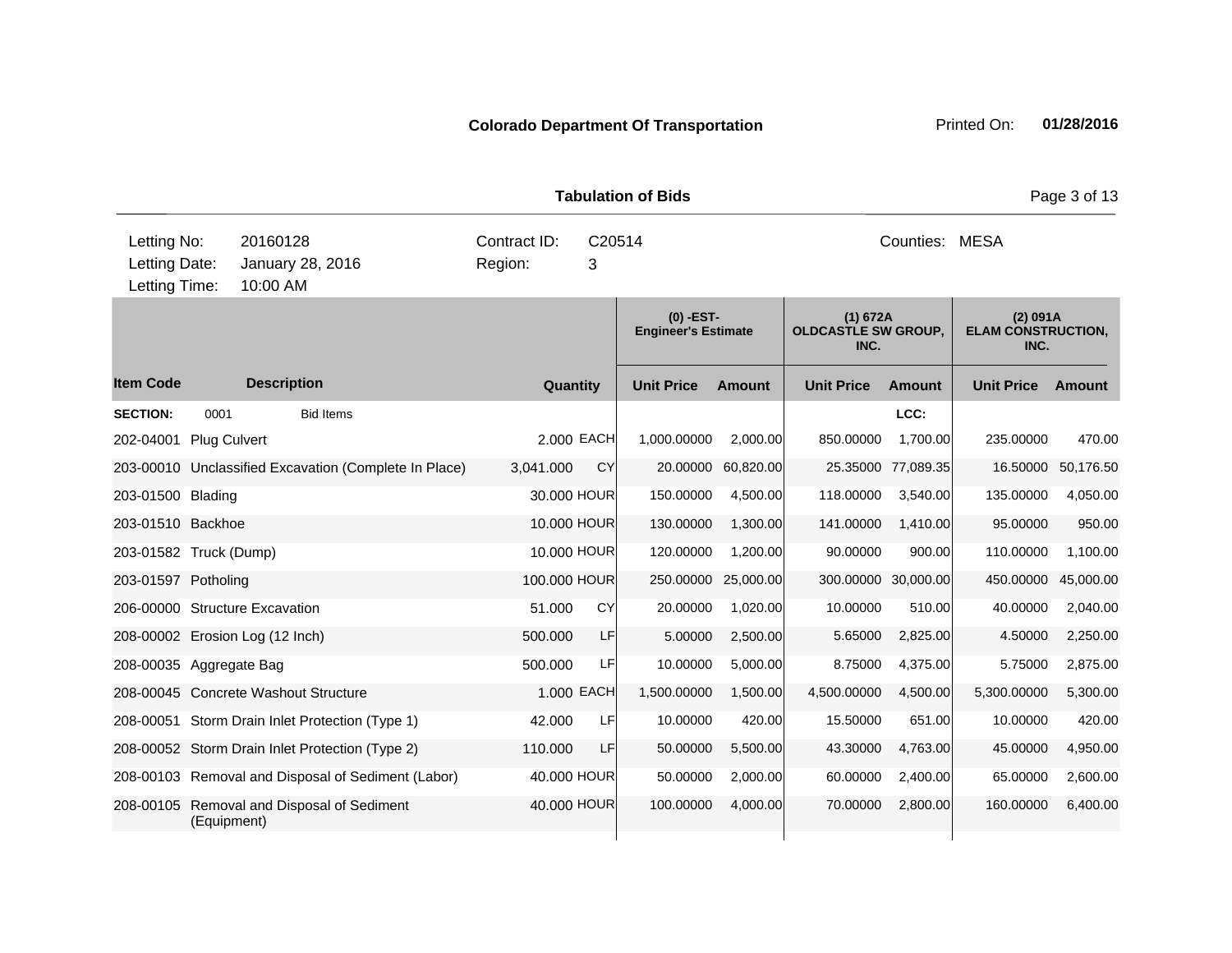|                                               |                                          |                                       |           | <b>Tabulation of Bids</b>   |             |                                           |               |                                                |                     |                                               | Page 4 of 13 |  |  |
|-----------------------------------------------|------------------------------------------|---------------------------------------|-----------|-----------------------------|-------------|-------------------------------------------|---------------|------------------------------------------------|---------------------|-----------------------------------------------|--------------|--|--|
| Letting No:<br>Letting Date:<br>Letting Time: | 20160128<br>January 28, 2016<br>10:00 AM |                                       | Region:   | Contract ID:<br>C20514<br>3 |             |                                           |               | Counties: MESA                                 |                     |                                               |              |  |  |
|                                               |                                          |                                       |           |                             |             | $(0)$ -EST-<br><b>Engineer's Estimate</b> |               | (1) 672A<br><b>OLDCASTLE SW GROUP,</b><br>INC. |                     | (2) 091A<br><b>ELAM CONSTRUCTION,</b><br>INC. |              |  |  |
| <b>Item Code</b>                              |                                          | <b>Description</b>                    |           |                             | Quantity    | <b>Unit Price</b>                         | <b>Amount</b> | <b>Unit Price</b>                              | <b>Amount</b>       | <b>Unit Price</b>                             | Amount       |  |  |
| <b>SECTION:</b>                               | 0001                                     | <b>Bid Items</b>                      |           |                             |             |                                           |               |                                                | LCC:                |                                               |              |  |  |
|                                               |                                          | 208-00106 Sweeping (Sediment Removal) |           |                             | 40,000 HOUR | 150.00000                                 | 6,000.00      | 235.00000                                      | 9,400.00            | 80.00000                                      | 3,200.00     |  |  |
| 208-00107 Removal of Trash                    |                                          |                                       |           |                             | 40.000 HOUR | 60.00000                                  | 2,400.00      | 100.00000                                      | 4,000.00            | 175.00000                                     | 7,000.00     |  |  |
|                                               |                                          | 208-00206 Erosion Control Supervisor  | 130.000   |                             | <b>DAY</b>  | 200.00000                                 | 26,000.00     |                                                | 260.00000 33,800.00 | 235.00000                                     | 30,550.00    |  |  |
| 210-00442 Patch Bridge Curb                   |                                          |                                       | 100.000   |                             | LF          | 60.00000                                  | 6,000.00      | 33.50000                                       | 3,350.00            | 40.00000                                      | 4,000.00     |  |  |
|                                               |                                          | 210-00810 Reset Ground Sign           |           |                             | 12.000 EACH | 350.00000                                 | 4,200.00      | 360.00000                                      | 4,320.00            | 415.00000                                     | 4,980.00     |  |  |
| 210-00815 Reset Sign Panel                    |                                          |                                       |           |                             | 1.000 EACH  | 150.00000                                 | 150.00        | 87.65000                                       | 87.65               | 100.00000                                     | 100.00       |  |  |
|                                               |                                          | 210-00816 Reset Sign Panel (Special)  |           |                             | 1.000 EACH  | 600.00000                                 | 600.00        | 1,100.00000                                    | 1,100.00            | 1,800.00000                                   | 1,800.00     |  |  |
|                                               |                                          | 210-00867 Reset Fire Preemption Unit  |           |                             | 2.000 EACH  | 500.00000                                 | 1,000.00      | 1,031.00000                                    | 2,062.00            | 1,200.00000                                   | 2,400.00     |  |  |
|                                               |                                          | 210-00870 Reset Coordination Unit     |           |                             | 1.000 EACH  | 500.00000                                 | 500.00        | 206.00000                                      | 206.00              | 235.00000                                     | 235.00       |  |  |
|                                               |                                          | 210-01700 Reset Sprinkler Head        |           |                             | 1.000 EACH  | 100.00000                                 | 100.00        | 138.00000                                      | 138.00              | 50.00000                                      | 50.00        |  |  |
| 210-04010 Adjust Manhole                      |                                          |                                       |           |                             | 33.000 EACH | 750.00000                                 | 24,750.00     |                                                | 875.00000 28,875.00 | 575.00000                                     | 18,975.00    |  |  |
| 210-04030 Modify Guardrail                    |                                          |                                       | 1,050.000 |                             | LF          | 18.00000                                  | 18,900.00     |                                                | 23.70000 24,885.00  | 30.00000                                      | 31,500.00    |  |  |
| 210-04050 Adjust Valve Box                    |                                          |                                       |           |                             | 28.000 EACH | 350.00000                                 | 9,800.00      | 185.00000                                      | 5,180.00            | 150.00000                                     | 4,200.00     |  |  |
| 212-00006 Seeding (Native)                    |                                          |                                       |           |                             | 0.500 ACRE  | 3,000.00000                               | 1,500.00      | 600.00000                                      | 300.00              | 1,200.00000                                   | 600.00       |  |  |
|                                               |                                          |                                       |           |                             |             |                                           |               |                                                |                     |                                               |              |  |  |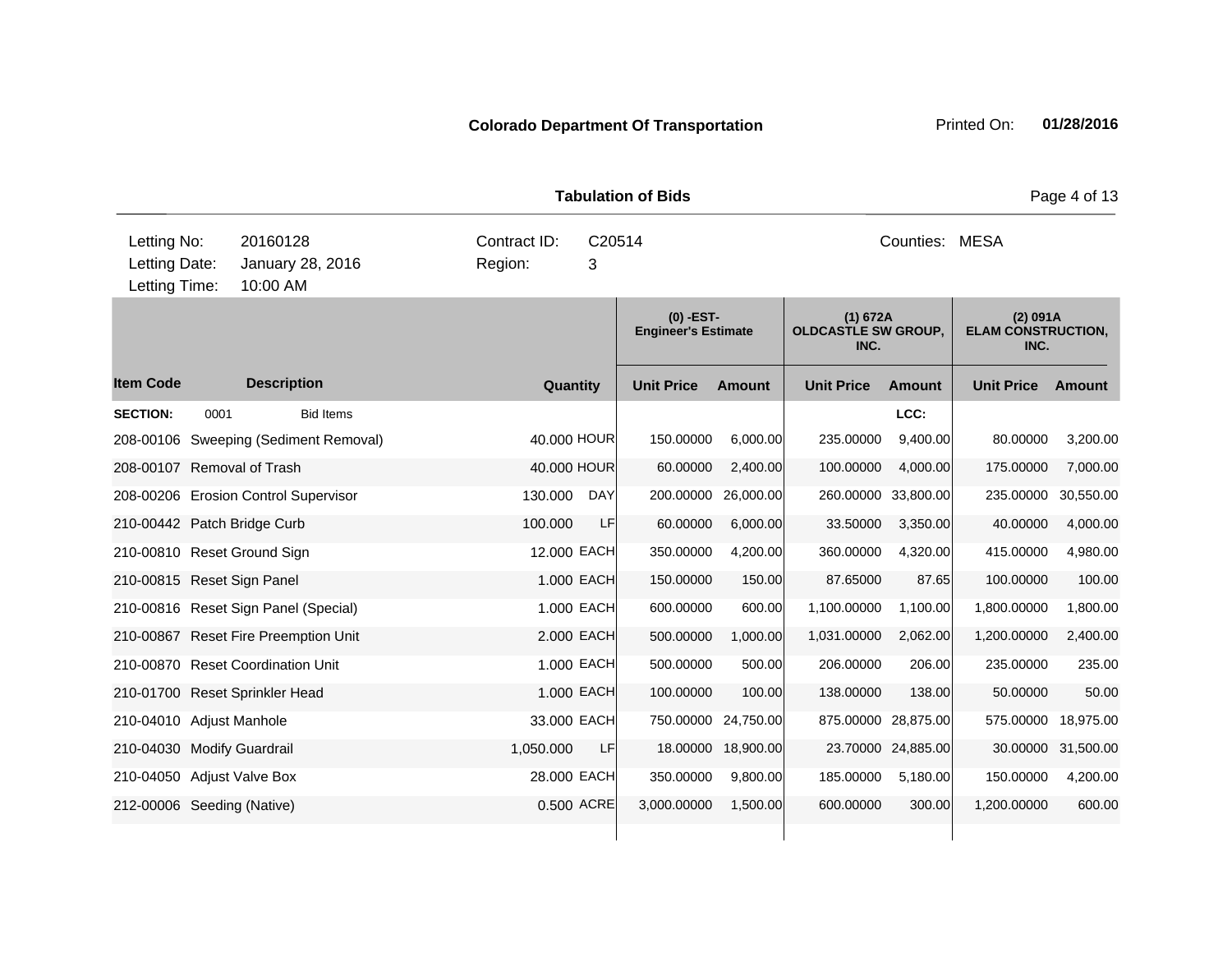|                                               |            |                                           |                         | <b>Tabulation of Bids</b> |             |                                           |                     |                                                |                     | Page 5 of 13                                  |                     |  |
|-----------------------------------------------|------------|-------------------------------------------|-------------------------|---------------------------|-------------|-------------------------------------------|---------------------|------------------------------------------------|---------------------|-----------------------------------------------|---------------------|--|
| Letting No:<br>Letting Date:<br>Letting Time: |            | 20160128<br>January 28, 2016<br>10:00 AM  | Contract ID:<br>Region: |                           | C20514<br>3 |                                           |                     |                                                | Counties: MESA      |                                               |                     |  |
|                                               |            |                                           |                         |                           |             | $(0)$ -EST-<br><b>Engineer's Estimate</b> |                     | (1) 672A<br><b>OLDCASTLE SW GROUP,</b><br>INC. |                     | (2) 091A<br><b>ELAM CONSTRUCTION,</b><br>INC. |                     |  |
| <b>Item Code</b>                              |            | <b>Description</b>                        |                         | Quantity                  |             | <b>Unit Price</b>                         | <b>Amount</b>       | <b>Unit Price</b>                              | <b>Amount</b>       | <b>Unit Price</b>                             | Amount              |  |
| <b>SECTION:</b>                               | 0001       | <b>Bid Items</b>                          |                         |                           |             |                                           |                     |                                                | LCC:                |                                               |                     |  |
| 212-00032 Soil Conditioning                   |            |                                           |                         |                           | 0.500 ACRE  | 6,000.00000                               | 3,000.00            | 1,200.00000                                    | 600.00              | 9,500.00000                                   | 4,750.00            |  |
| 212-00050 Sod                                 |            |                                           |                         | 20,000                    | SF          | 5.00000                                   | 100.00              | 12.90000                                       | 258.00              | 8.00000                                       | 160.00              |  |
|                                               |            | 213-00004 Mulching (Weed Free Straw)      |                         |                           | 0.500 ACRE  | 3,000.00000                               | 1,500.00            | 2,268.00000                                    | 1,134.00            | 1,500.00000                                   | 750.00              |  |
| 213-00061 Mulch Tackifier                     |            |                                           |                         | 100.000                   | LB          | 10.00000                                  | 1,000.00            | 3.00000                                        | 300.00              | 6.00000                                       | 600.00              |  |
| 240-00000 Wildlife Biologist                  |            |                                           |                         | 120.000 HOUR              |             |                                           | 100.00000 12,000.00 |                                                | 94.00000 11,280.00  | 85.00000                                      | 10,200.00           |  |
| 240-00010 Removal of Nests                    |            |                                           |                         | 40.000 HOUR               |             | 100.00000                                 | 4,000.00            | 46.30000                                       | 1,852.00            | 75.00000                                      | 3,000.00            |  |
| 240-00020 Netting                             |            |                                           |                         | 5,000.000                 | SY          | 10.00000                                  | 50,000.00           | 0.85000                                        | 4,250.00            | 10.00000                                      | 50,000.00           |  |
|                                               | Management | 250-00010 Environmental Health and Safety |                         | 1.000                     | L S         | 5,000.00000                               | 5,000.00            | 3,300.00000                                    | 3,300.00            | 5,300.00000                                   | 5,300.00            |  |
|                                               |            | 250-00050 Monitoring Technician           |                         | 309.000 HOUR              |             |                                           | 75.00000 23,175.00  |                                                | 36.00000 11,124.00  | 70.00000                                      | 21,630.00           |  |
|                                               |            | 250-00110 Health and Safety Officer       |                         | 309.000 HOUR              |             |                                           | 100.00000 30,900.00 |                                                | 67.00000 20,703.00  | 90.00000                                      | 27,810.00           |  |
|                                               |            | 250-00200 Material Handling (Stockpile)   |                         | 774.000                   | CY          |                                           | 20.00000 15,480.00  | 12.80000                                       | 9,907.20            | 5.00000                                       | 3,870.00            |  |
|                                               |            | 250-00220 Hazardous Waste Disposal        |                         | 774.000                   | <b>CY</b>   |                                           | 100.00000 77,400.00 |                                                | 15.75000 12,190.50  | 12.00000                                      | 9,288.00            |  |
|                                               |            | 304-02000 Aggregate Base Course (Class 2) |                         | 500.000                   | <b>TON</b>  |                                           | 25.00000 12,500.00  | 18.60000                                       | 9,300.00            | 40.00000                                      | 20,000.00           |  |
|                                               |            | 304-06000 Aggregate Base Course (Class 6) |                         | 8,166.020                 | <b>TON</b>  |                                           | 22.00000 179,652.44 |                                                | 40.75000 332,765.32 |                                               | 30.00000 244,980.60 |  |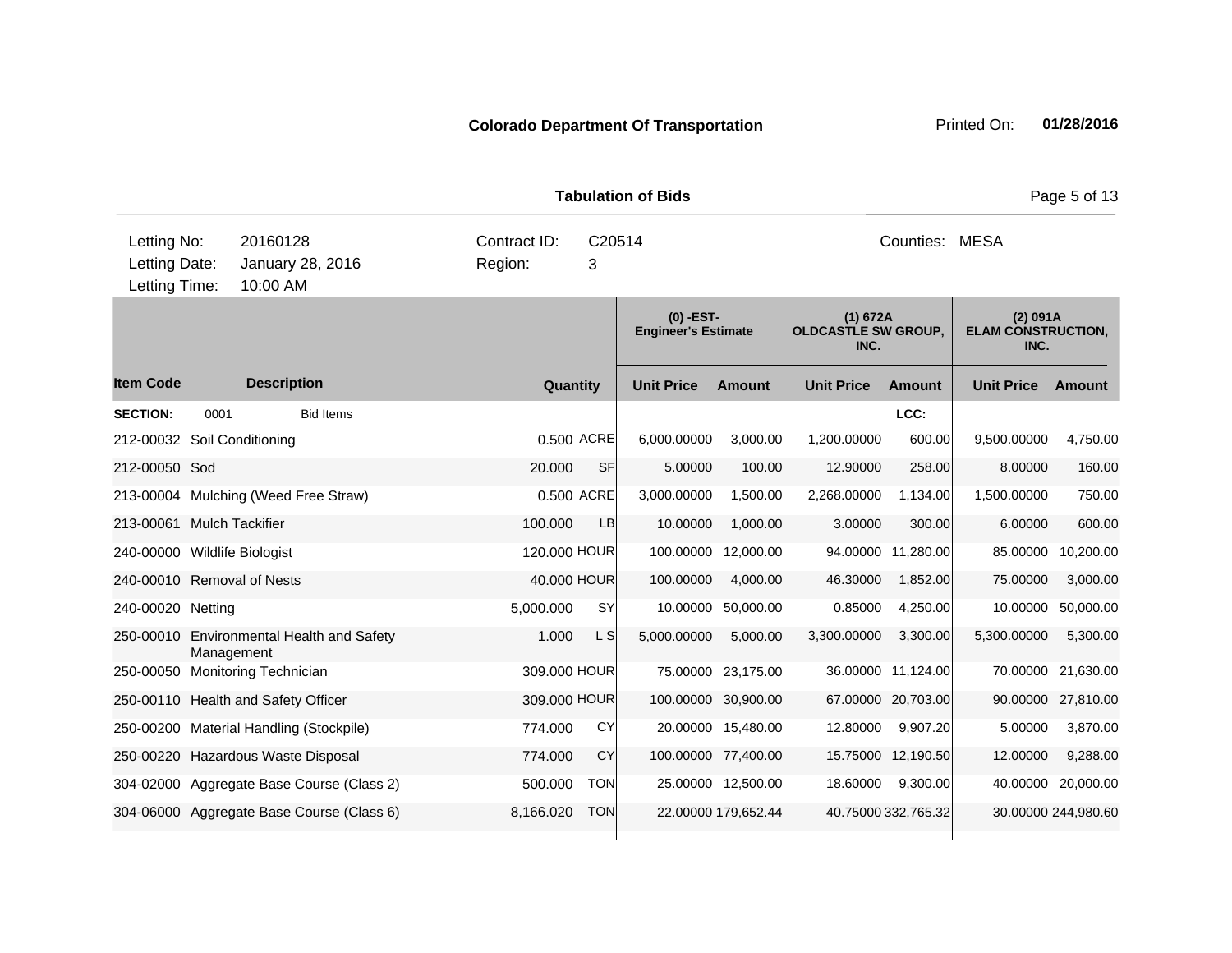|                  |                                     |                                                |              |            |                                           | Page 6 of 13         |                                                |                     |                                               |                           |
|------------------|-------------------------------------|------------------------------------------------|--------------|------------|-------------------------------------------|----------------------|------------------------------------------------|---------------------|-----------------------------------------------|---------------------------|
| Letting No:      |                                     | 20160128                                       | Contract ID: | C20514     |                                           |                      |                                                | Counties: MESA      |                                               |                           |
| Letting Date:    |                                     | January 28, 2016                               | Region:      | 3          |                                           |                      |                                                |                     |                                               |                           |
| Letting Time:    |                                     | 10:00 AM                                       |              |            |                                           |                      |                                                |                     |                                               |                           |
|                  |                                     |                                                |              |            | $(0)$ -EST-<br><b>Engineer's Estimate</b> |                      | (1) 672A<br><b>OLDCASTLE SW GROUP.</b><br>INC. |                     | (2) 091A<br><b>ELAM CONSTRUCTION,</b><br>INC. |                           |
| <b>Item Code</b> |                                     | <b>Description</b>                             | Quantity     |            | <b>Unit Price</b>                         | <b>Amount</b>        | <b>Unit Price</b>                              | <b>Amount</b>       | <b>Unit Price</b>                             | Amount                    |
| <b>SECTION:</b>  | 0001                                | <b>Bid Items</b>                               |              |            |                                           |                      |                                                | LCC:                |                                               |                           |
|                  |                                     | 304-07000 Aggregate Base Course (Class 7)      | 87.710       | <b>TON</b> | 25.00000                                  | 2,192.75             | 38.30000                                       | 3,359.29            |                                               | 160.00000 14,033.60       |
|                  |                                     | 403-00721 Hot Mix Asphalt (Patching) (Asphalt) | 5,202.000    | <b>SY</b>  |                                           | 60.00000 312,120.00  |                                                | 28.00000 145,656.00 |                                               | 34.00000 176,868.00       |
|                  |                                     | 403-34701 Hot Mix Asphalt (Grading SX) (75)    | 2,673.130    | <b>TON</b> |                                           | 70.00000 187,119.10  |                                                | 79.30000 211,979.21 |                                               | 110.00000 294,044.30      |
|                  |                                     | 403-34801 Hot Mix Asphalt (Grading SX) (100)   | 18,374.580   | <b>TON</b> |                                           | 42.00000 771,732.36  |                                                | 50.50000 927,916.29 |                                               | 78.35000 1,439,648.<br>34 |
|                  | $76-28$                             | 411-03345 Asphalt Cement Performance Grade (PG | 1,084.100    | <b>TON</b> |                                           | 625.00000 677,562.50 | 404.00000 437,976.40                           |                     |                                               | 575.00000 623,357.50      |
|                  | $64-22$                             | 411-03354 Asphalt Cement Performance Grade (PG | 157.700      | <b>TON</b> |                                           | 475.00000 74,907.50  |                                                | 320.00000 50,464.00 |                                               | 455.00000 71,753.50       |
|                  |                                     | 411-10255 Emulsified Asphalt (Slow-Setting)    | 12,489.000   | GAL        | 3.70000                                   | 46,209.30            |                                                | 4.40000 54,951.60   | 3.00000                                       | 37,467.00                 |
|                  |                                     | 412-00600 Concrete Pavement (6 Inch)           | 14.000       | SY         | 75.00000                                  | 1,050.00             | 51.00000                                       | 714.00              | 60.00000                                      | 840.00                    |
|                  |                                     | 420-00132 Geotextile (Separator) (Class 1)     | 3.000        | SY         | 30.00000                                  | 90.00                | 5.00000                                        | 15.00               | 200.00000                                     | 600.00                    |
|                  | 503-00036 Drilled Caisson (36 Inch) |                                                | 13.000       | LF         | 600.00000                                 | 7,800.00             | 475.00000                                      | 6,175.00            | 550.00000                                     | 7,150.00                  |
|                  | 506-00209 Riprap (9 Inch)           |                                                | 1.000        | CY         | 150.00000                                 | 150.00               | 500.00000                                      | 500.00              | 235.00000                                     | 235.00                    |
|                  | 506-01020 Geogrid Reinforcement     |                                                | 824.000      | SY         | 5.00000                                   | 4,120.00             | 2.55000                                        | 2,101.20            | 4.00000                                       | 3,296.00                  |
| 507-00400        | (Asphalt)                           | Bituminous Slope and Ditch Paving              | 3.040        | <b>TON</b> | 200.00000                                 | 608.00               | 208.00000                                      | 632.32              | 350.00000                                     | 1,064.00                  |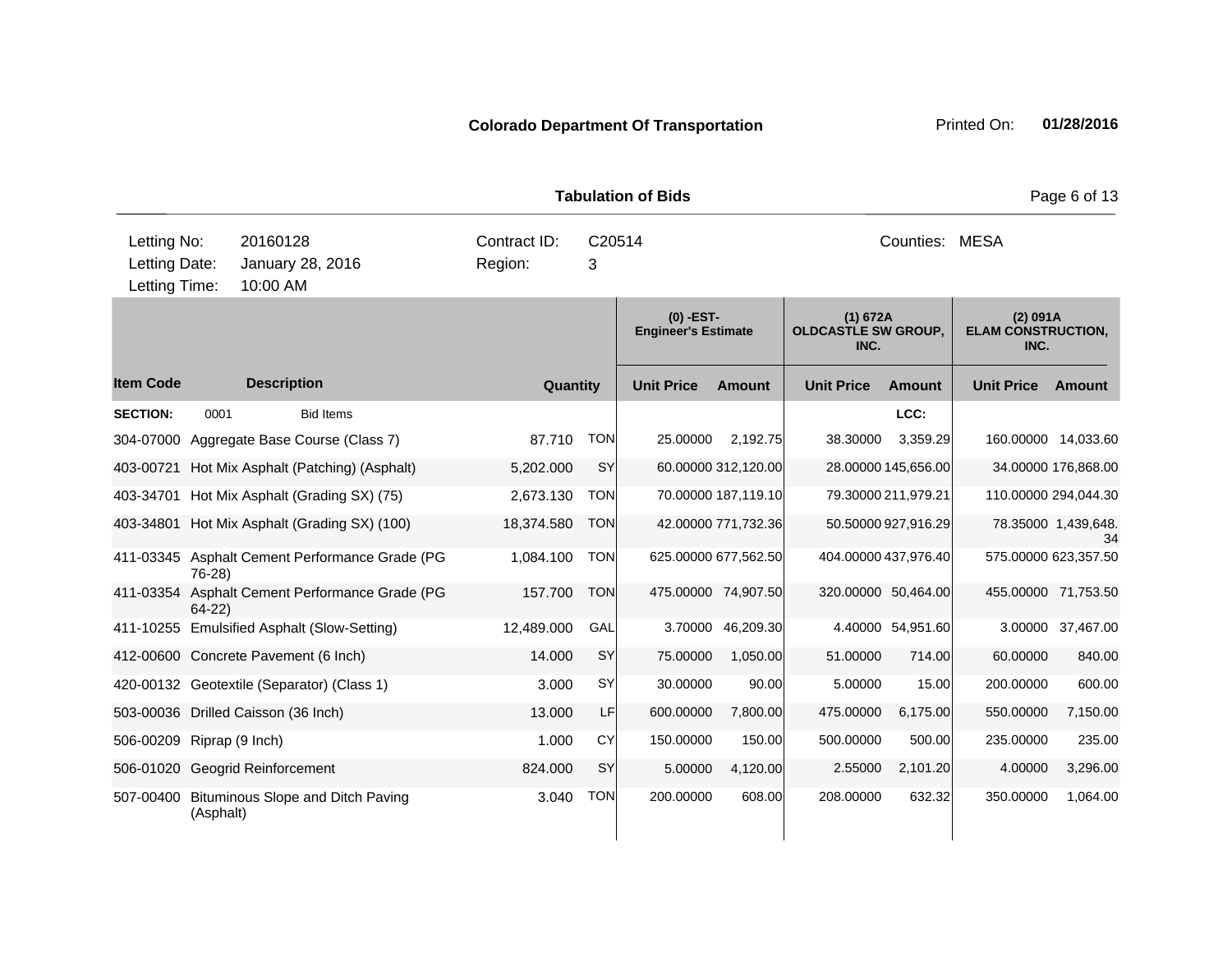|                                               |      |                      |                                              |         |              |             | <b>Tabulation of Bids</b>                 |                     |                                                |                    |                                               | Page 7 of 13  |
|-----------------------------------------------|------|----------------------|----------------------------------------------|---------|--------------|-------------|-------------------------------------------|---------------------|------------------------------------------------|--------------------|-----------------------------------------------|---------------|
| Letting No:<br>Letting Date:<br>Letting Time: |      | 20160128<br>10:00 AM | January 28, 2016                             | Region: | Contract ID: | C20514<br>3 |                                           |                     |                                                | Counties: MESA     |                                               |               |
|                                               |      |                      |                                              |         |              |             | $(0)$ -EST-<br><b>Engineer's Estimate</b> |                     | (1) 672A<br><b>OLDCASTLE SW GROUP,</b><br>INC. |                    | (2) 091A<br><b>ELAM CONSTRUCTION,</b><br>INC. |               |
| <b>Item Code</b>                              |      | <b>Description</b>   |                                              |         | Quantity     |             | <b>Unit Price</b>                         | <b>Amount</b>       | <b>Unit Price</b>                              | <b>Amount</b>      | <b>Unit Price</b>                             | <b>Amount</b> |
| <b>SECTION:</b>                               | 0001 |                      | <b>Bid Items</b>                             |         |              |             |                                           |                     |                                                | LCC:               |                                               |               |
| 509-08120 Temporary Bridge Deck               |      |                      |                                              |         | 360.000      | SF          | 130.00000                                 | 46,800.00           | 170.00000                                      | 61,200.00          | 10.00000                                      | 3,600.00      |
| 515-00120 Waterproofing (Membrane)            |      |                      |                                              |         | 2,949.000    | SY          |                                           | 25.00000 73,725.00  |                                                | 20.00000 58,980.00 | 22.00000                                      | 64,878.00     |
|                                               |      |                      | 518-01004 Bridge Expansion Device (0-4 Inch) |         | 78,000       | LF          |                                           | 350.00000 27,300.00 | 425.00000 33,150.00                            |                    | 485.00000                                     | 37,830.00     |
|                                               |      |                      | 518-03000 Sawing and Sealing Bridge Joint    |         | 60.000       | LF          | 25.00000                                  | 1,500.00            | 60.00000                                       | 3,600.00           | 75.00000                                      | 4,500.00      |
| 601-03040 Concrete Class D (Bridge)           |      |                      |                                              |         | 7.800        | CY          | 1,000.00000                               | 7,800.00            | 1,700.00000 13,260.00                          |                    | 1,945.00000                                   | 15,171.00     |
|                                               |      |                      | 601-03540 Concrete Class DT (Deck Topping)   |         | 9.300        | CY          | 1,200.00000 11,160.00                     |                     | 1,031.00000                                    | 9,588.30           | 1,200.00000                                   | 11,160.00     |
| 601-40300 Structural Concrete Coating         |      |                      |                                              |         | 12.000       | <b>SY</b>   | 15.00000                                  | 180.00              | 43.80000                                       | 525.60             | 50.00000                                      | 600.00        |
| 601-51005 Galvanic Anodes                     |      |                      |                                              |         | 128.000 EACH |             | 40.00000                                  | 5,120.00            |                                                | 98.00000 12,544.00 | 115.00000 14,720.00                           |               |
| 602-00000 Reinforcing Steel                   |      |                      |                                              |         | 225.000      | LB          | 1.50000                                   | 337.50              | 1.65000                                        | 371.25             | 2.00000                                       | 450.00        |
|                                               |      |                      | 602-00020 Reinforcing Steel (Epoxy Coated)   |         | 1,020.000    | LB          | 2.00000                                   | 2,040.00            | 2.00000                                        | 2,040.00           | 2.35000                                       | 2,397.00      |
|                                               |      |                      | 603-01120 12 Inch Reinforced Concrete Pipe   |         | 16.000       | <b>LF</b>   | 100.00000                                 | 1,600.00            | 111.00000                                      | 1,776.00           | 175.00000                                     | 2,800.00      |
|                                               |      |                      | 603-01150 15 Inch Reinforced Concrete Pipe   |         | 290.000      | LF          | 110.00000                                 | 31,900.00           | 114.00000 33,060.00                            |                    | 140.00000                                     | 40,600.00     |
| 603-50006 6 Inch Plastic Pipe                 |      |                      |                                              |         | 65.000       | LF          | 75.00000                                  | 4,875.00            | 38.00000                                       | 2,470.00           | 50.00000                                      | 3,250.00      |
| 603-50015 15 Inch Plastic Pipe                |      |                      |                                              |         | 35.000       | LFI         | 75.00000                                  | 2,625.00            | 151.00000                                      | 5,285.00           | 130.00000                                     | 4,550.00      |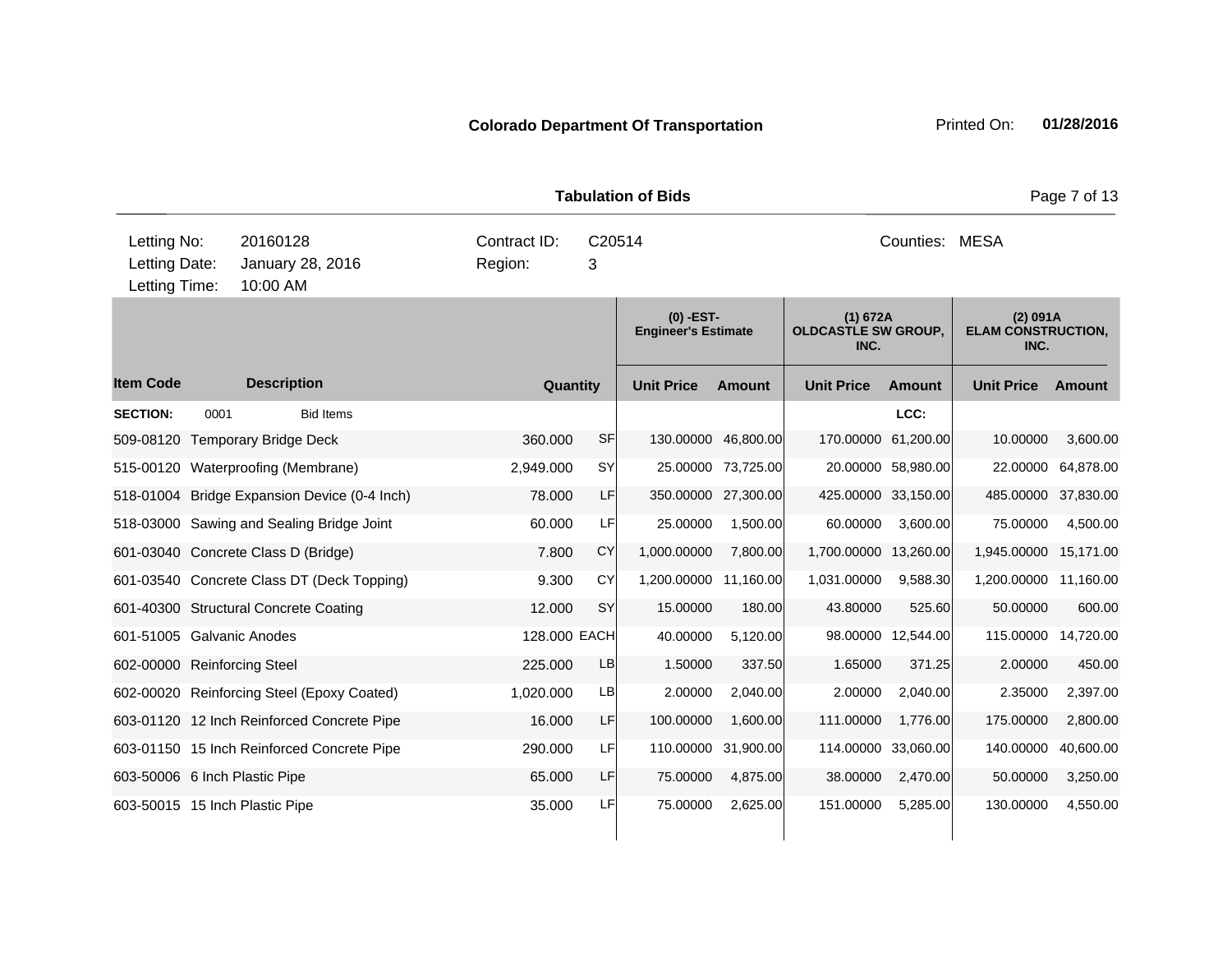**Quantity Unit Price Unit Price Ext** Item Code Description Quantity Unit Price Amount Unit Price Amount Unit Price **Ext Unit Price Amount Ext Amount (0) -EST-Engineer's Estimate (1) 672A OLDCASTLE SW GROUP, INC. (2) 091A ELAM CONSTRUCTION, INC. Description SECTION:** 0001 Bid Items **LCC:** 604-13005 Inlet Type 13 (5 Foot) 4.000 EACH 4,000.00000 16,000.00 2,775.00000 11,100.00 4,000.00000 16,000.00 604-16005 Inlet Type 16 (5 Foot) 1.000 EACH 5,000.00000 5,000.00 4,700.00000 4,700.00 4,600.00000 4,600.00 604-19000 Inlet Special 1.000 EACH 4,000.00000 4,000.000 3,100.0000 3,100.00 3,500.000 3,500.00 3,500.00 604-50062 Grating and Frame 1.000 EACH 2,000.00000 2,000.00 800.00000 800.00 650.00000 650.00 606-00301 Guardrail Type 3 (6-3 Post Spacing) (31 in. MGS) 725.000 LF 22.00000 15,950.00 25.00000 18,125.00 30.00000 21,750.00 606-00710 Guardrail Type 7 (Style CA) 209.000 LF 50.00000 10,450.00 87.80000 18,350.20 95.00000 19,855.00 606-00716 Guardrail Type 7 (Style CA) (Special) 390.000 LF 150.00000 58,500.00 175.00000 68,250.00 195.00000 76,050.00 606-01340 End Anchorage Type 3D (31 in. MGS) 1.000 EACH 5,000.00000 5,000.00 2,810.00000 2,810.00 3,275.00000 3,275.00 606-01370 Transition Type 3G (31 in. MGS) 5.000 EACH 1,400.00000 7,000.00 2,355.00000 11,775.00 2,750.00000 13,750.00 606-01380 Transition Type 3H (31 in. MGS) 1.000 EACH 1,000.00000 1,000.00 1,253.00000 1,253.00 1,500.00000 1,500.00 606-01385 Transition Type 3J (31 in. MGS) 1.000 EACH 1,500.00000 1,500.00 1,098.00000 1,098.00 1,300.00000 1,300.00 606-01390 End Anchorage Type 3K (31 in. MGS) 1.000 EACH 1,500.00000 1,500.00 1,572.00000 1,572.00 1,850.00000 1,850.00 606-02003 End Anchorage (Nonflared) (31 in. MGS) 5.000 EACH 3,000.00000 15,000.00 2,350.00000 11,750.00 4,100.00000 20,500.00 606-10805 Bridge Rail Type 8 (Special) 34.000 LF 100.00000 3,400.00 185.00000 6,290.00 215.00000 7,310.00 **Tabulation of Bids Page 8 of 13** 10:00 AM Counties: MESA Letting Date: January 28, 2016 Pregion: 3 C20514 Region: Letting Time: Letting No: 20160128 Contract ID: Counties: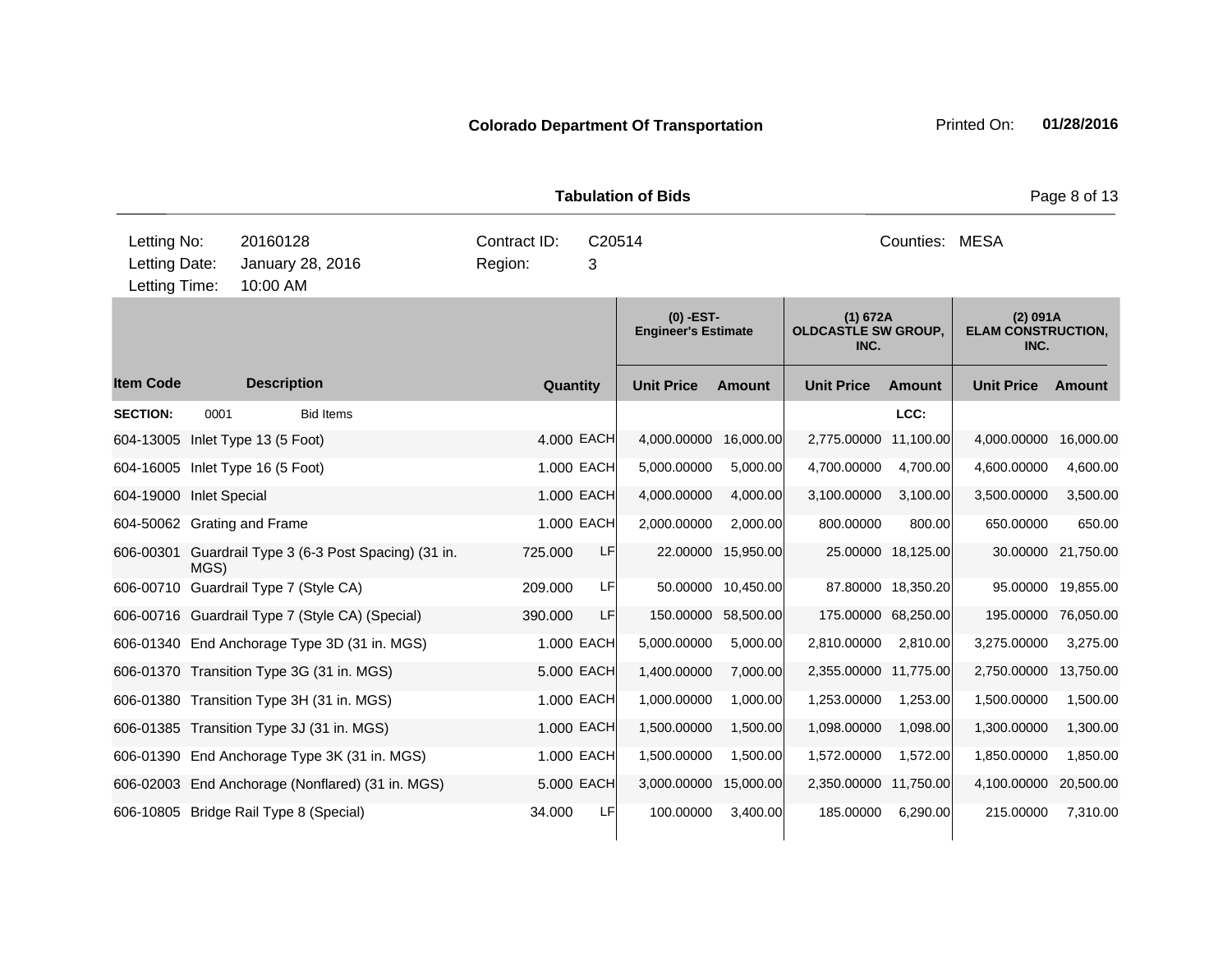|                                               |           |                                            |                                                   |                         |             | <b>Tabulation of Bids</b>                 |                     |                                                |                     |                                               | Page 9 of 13        |
|-----------------------------------------------|-----------|--------------------------------------------|---------------------------------------------------|-------------------------|-------------|-------------------------------------------|---------------------|------------------------------------------------|---------------------|-----------------------------------------------|---------------------|
| Letting No:<br>Letting Date:<br>Letting Time: |           | 20160128<br>January 28, 2016<br>10:00 AM   |                                                   | Contract ID:<br>Region: | 3           | C20514                                    |                     |                                                | Counties: MESA      |                                               |                     |
|                                               |           |                                            |                                                   |                         |             | $(0)$ -EST-<br><b>Engineer's Estimate</b> |                     | (1) 672A<br><b>OLDCASTLE SW GROUP,</b><br>INC. |                     | (2) 091A<br><b>ELAM CONSTRUCTION,</b><br>INC. |                     |
| <b>Item Code</b>                              |           | <b>Description</b>                         |                                                   |                         | Quantity    | <b>Unit Price</b>                         | <b>Amount</b>       | <b>Unit Price</b>                              | <b>Amount</b>       | <b>Unit Price</b>                             | Amount              |
| <b>SECTION:</b>                               | 0001      |                                            | <b>Bid Items</b>                                  |                         |             |                                           |                     |                                                | LCC:                |                                               |                     |
|                                               |           | 606-11015 Bridge Rail Type 10R (Special)   |                                                   | 223.000                 | LF          | 200.00000                                 | 44,600.00           | 235.00000                                      | 52,405.00           | 275.00000                                     | 61,325.00           |
| 607-11525 Fence (Plastic)                     |           |                                            |                                                   | 2,000.000               | LF          | 3.00000                                   | 6,000.00            | 2.50000                                        | 5,000.00            | 0.80000                                       | 1,600.00            |
| 608-00000 Concrete Sidewalk                   |           |                                            |                                                   | 225.000                 | <b>SY</b>   |                                           | 50.00000 11,250.00  |                                                | 48.65000 10,946.25  | 60.00000                                      | 13,500.00           |
|                                               |           | 608-00010 Concrete Curb Ramp               |                                                   | 187.000                 | SY          | 120.00000                                 | 22,440.00           |                                                | 132.50000 24,777.50 | 150.00000                                     | 28,050.00           |
|                                               |           | 609-20010 Curb Type 2 (Section B)          |                                                   | 46.000                  | LF          | 40.00000                                  | 1,840.00            | 29.00000                                       | 1,334.00            | 35.00000                                      | 1,610.00            |
|                                               |           |                                            | 609-21010 Curb and Gutter Type 2 (Section I-B)    | 17,845.000              | LF          |                                           | 20.00000 356,900.00 |                                                | 14.35000 256,075.75 |                                               | 16.50000 294,442.50 |
|                                               |           |                                            | 609-21020 Curb and Gutter Type 2 (Section II-B)   | 373.000                 | LF          | 20.00000                                  | 7,460.00            |                                                | 27.25000 10,164.25  |                                               | 31.00000 11,563.00  |
|                                               | (Special) |                                            | 609-21110 Curb and Gutter Type 2 (Section I-B)    | 103.000                 | LF          | 30.00000                                  | 3,090.00            | 24.75000                                       | 2,549.25            | 30.00000                                      | 3,090.00            |
|                                               |           | 609-21900 Curb and Gutter Type 2 (Special) |                                                   | 192.000                 | LF          | 20.00000                                  | 3,840.00            | 26.80000                                       | 5,145.60            | 30.00000                                      | 5,760.00            |
|                                               |           | 609-60011 Curb Type 6 (Section M)          |                                                   | 536.000                 | LF          | 15.00000                                  | 8,040.00            |                                                | 20.95000 11,229.20  | 20.00000                                      | 10,720.00           |
|                                               | Concrete) |                                            | 610-00024 Median Cover Material (4 Inch Patterned | 45,058.000              | <b>SF</b>   |                                           | 7.00000 315,406.00  |                                                | 4.75000 214,025.50  |                                               | 5.00000 225,290.00  |
|                                               |           | 610-00030 Median Cover Material (Concrete) |                                                   | 16.000                  | <b>SF</b>   | 7.00000                                   | 112.00              | 6.60000                                        | 105.60              | 7.50000                                       | 120.00              |
|                                               |           | 612-00041 Delineator (Flexible) (Type I)   |                                                   |                         | 32.000 EACH | 50.00000                                  | 1,600.00            | 51.55000                                       | 1,649.60            | 60.00000                                      | 1,920.00            |
|                                               |           | 613-00100 1 Inch Electrical Conduit        |                                                   | 35.000                  | LF          | 15.00000                                  | 525.00              | 30.95000                                       | 1,083.25            | 35.00000                                      | 1,225.00            |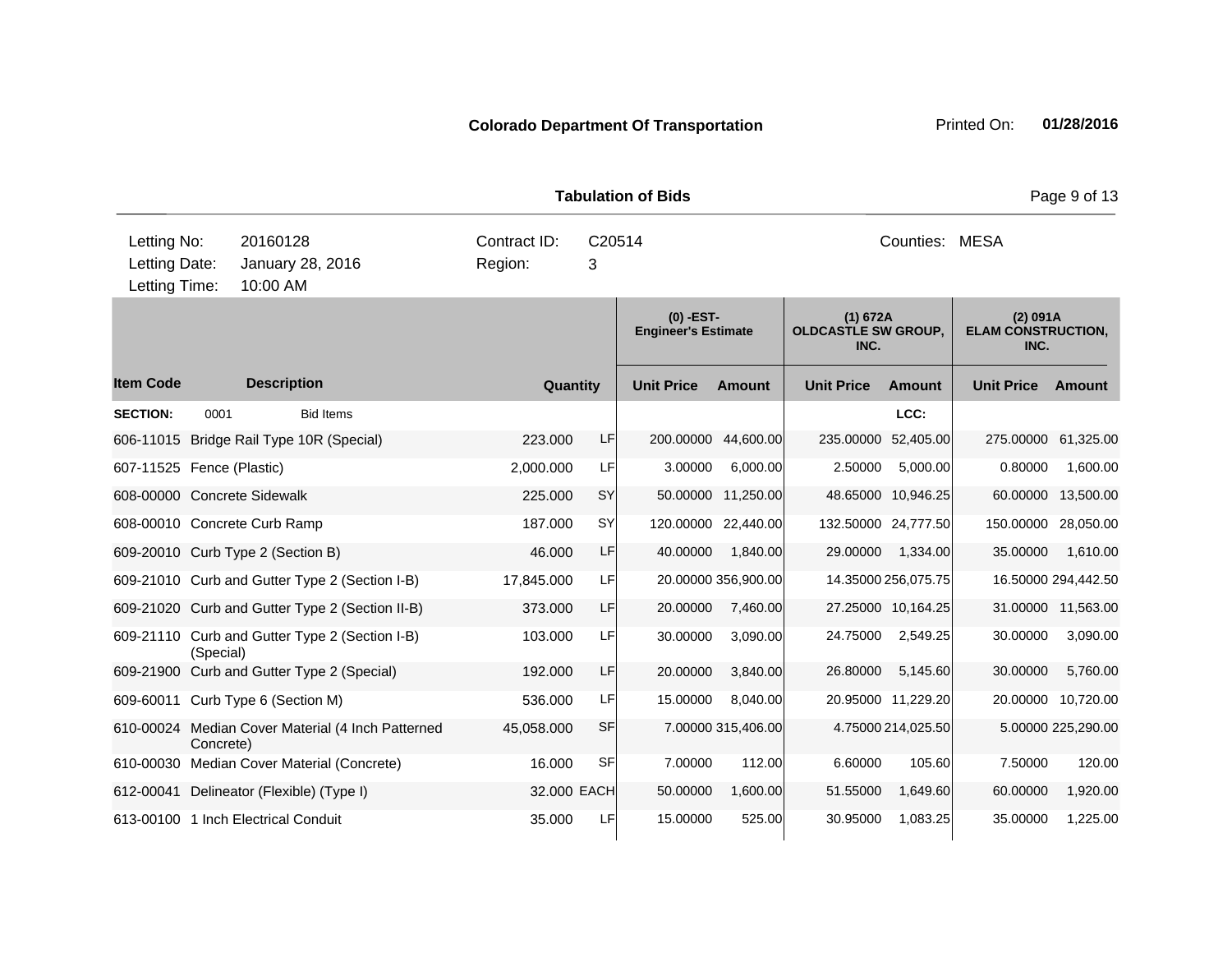|                                               |         |                      |                                                      |                         |             | <b>Tabulation of Bids</b>                 |                    |                                                |                    |                                               | Page 10 of 13 |
|-----------------------------------------------|---------|----------------------|------------------------------------------------------|-------------------------|-------------|-------------------------------------------|--------------------|------------------------------------------------|--------------------|-----------------------------------------------|---------------|
| Letting No:<br>Letting Date:<br>Letting Time: |         | 20160128<br>10:00 AM | January 28, 2016                                     | Contract ID:<br>Region: | C20514<br>3 |                                           |                    |                                                | Counties: MESA     |                                               |               |
|                                               |         |                      |                                                      |                         |             | $(0)$ -EST-<br><b>Engineer's Estimate</b> |                    | (1) 672A<br><b>OLDCASTLE SW GROUP,</b><br>INC. |                    | (2) 091A<br><b>ELAM CONSTRUCTION,</b><br>INC. |               |
| <b>Item Code</b>                              |         | <b>Description</b>   |                                                      |                         | Quantity    | <b>Unit Price</b>                         | <b>Amount</b>      | <b>Unit Price</b>                              | Amount             | <b>Unit Price</b>                             | Amount        |
| <b>SECTION:</b>                               | 0001    |                      | <b>Bid Items</b>                                     |                         |             |                                           |                    |                                                | LCC:               |                                               |               |
|                                               |         |                      | 613-00206 2 Inch Electrical Conduit (Bored)          | 701.000                 | LF          |                                           | 20.00000 14,020.00 |                                                | 22.70000 15,912.70 | 25.00000                                      | 17,525.00     |
| 613-00300 3 Inch Electrical Conduit           |         |                      |                                                      | 96.000                  | LF          | 20.00000                                  | 1.920.00           | 20.60000                                       | 1,977.60           | 25.00000                                      | 2,400.00      |
|                                               |         |                      | 613-00306 3 Inch Electrical Conduit (Bored)          | 2,524.000               | LF          | 20.00000                                  | 50,480.00          |                                                | 20.60000 51,994.40 | 25.00000                                      | 63,100.00     |
| 613-07002 Type Two Pull Box                   |         |                      |                                                      |                         | 2.000 EACH  | 700.00000                                 | 1,400.00           | 515.00000                                      | 1,030.00           | 600.00000                                     | 1,200.00      |
| 613-07003 Type Three Pull Box                 |         |                      |                                                      |                         | 2.000 EACH  | 700.00000                                 | 1,400.00           | 722.00000                                      | 1,444.00           | 825.00000                                     | 1,650.00      |
| 613-07004 Type Four Pull Box                  |         |                      |                                                      |                         | 4.000 EACH  | 1,000.00000                               | 4,000.00           | 1,031.00000                                    | 4,124.00           | 1,200.00000                                   | 4,800.00      |
| 613-07005 Type Five Pull Box                  |         |                      |                                                      |                         | 2.000 EACH  | 1,200.00000                               | 2,400.00           | 1,443.00000                                    | 2,886.00           | 1,700.00000                                   | 3,400.00      |
| 613-10000 Wiring                              |         |                      |                                                      | 1.000                   | L S         | 15,000.00000                              | 15,000.00          | 15,465.00000                                   | 15,465.00          | 18,000.00000                                  | 18,000.00     |
| 614-00011                                     |         | Sign Panel (Class I) |                                                      | 186.000                 | SF          | 22.00000                                  | 4,092.00           | 22.70000                                       | 4,222.20           | 25.00000                                      | 4,650.00      |
|                                               | Socket) |                      | 614-01503 Steel Sign Support (2-Inch Round)(Post and |                         | 7.000 EACH  | 170.00000                                 | 1,190.00           | 360.00000                                      | 2,520.00           | 210.00000                                     | 1,470.00      |
| 614-01573                                     |         | 40)(Post & Slipbase) | Steel Sign Support (2-1/2 Inch Round NP-             |                         | 8.000 EACH  | 400.00000                                 | 3,200.00           | 407.00000                                      | 3,256.00           | 415.00000                                     | 3,320.00      |
|                                               |         |                      | 614-70336 Traffic Signal Face (12-12-12)             |                         | 4.000 EACH  | 1,000.00000                               | 4,000.00           | 722.00000                                      | 2,888.00           | 825.00000                                     | 3,300.00      |
|                                               |         |                      | 614-70560 Traffic Signal Face (12-12-12-12-12)       |                         | 1.000 EACH  | 1,300.00000                               | 1,300.00           | 1,134.00000                                    | 1,134.00           | 1,300.00000                                   | 1,300.00      |
| 614-72860 Pedestrian Push Button              |         |                      |                                                      |                         | 4.000 EACH  | 350.00000                                 | 1,400.00           | 1,237.00000                                    | 4,948.00           | 1,400.00000                                   | 5,600.00      |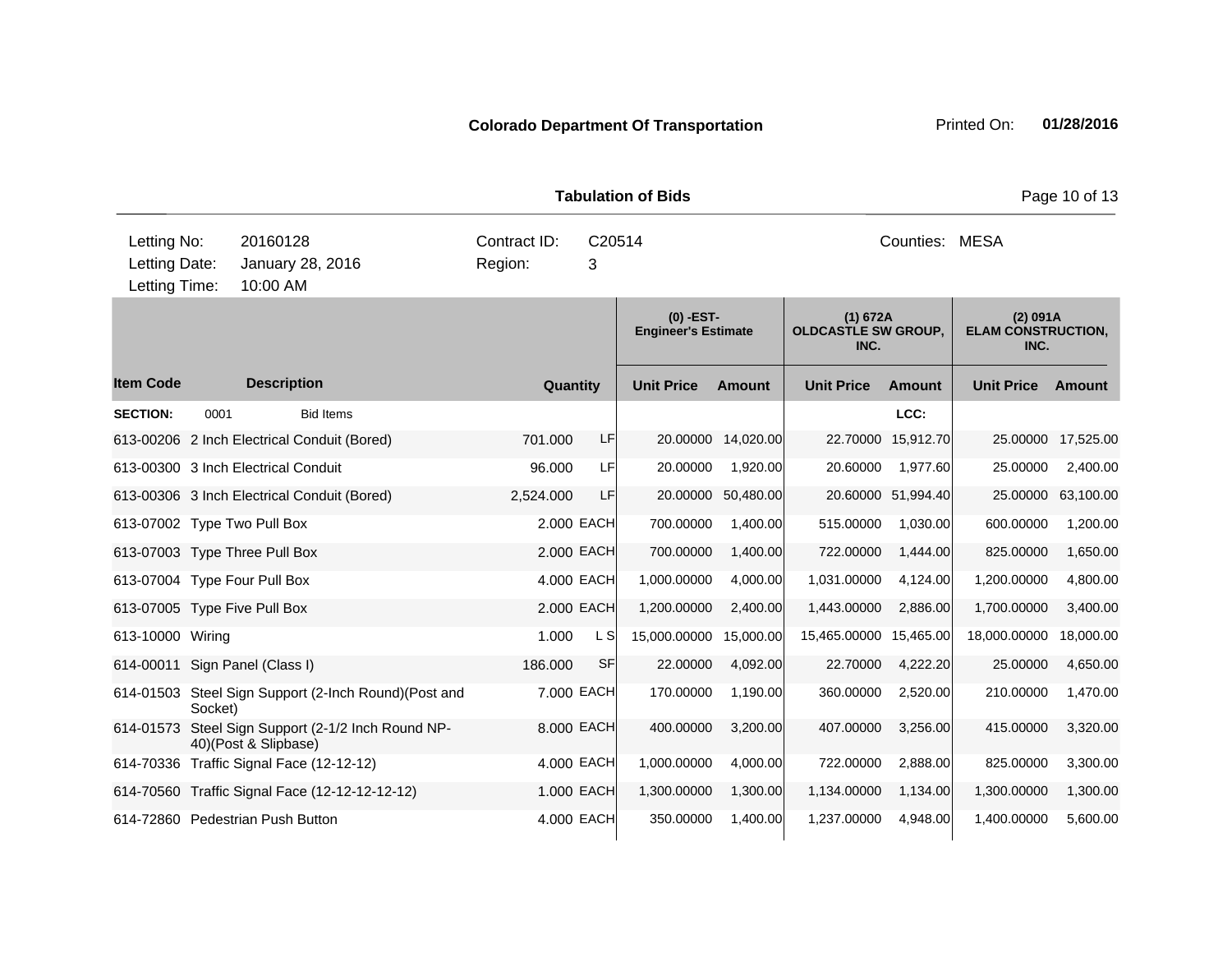|                                               |      |                      |                                                  |                         |           |             | <b>Tabulation of Bids</b>                 |                   |                                                |                   |                                               | Page 11 of 13 |
|-----------------------------------------------|------|----------------------|--------------------------------------------------|-------------------------|-----------|-------------|-------------------------------------------|-------------------|------------------------------------------------|-------------------|-----------------------------------------------|---------------|
| Letting No:<br>Letting Date:<br>Letting Time: |      | 20160128<br>10:00 AM | January 28, 2016                                 | Contract ID:<br>Region: |           | C20514<br>3 |                                           |                   |                                                | Counties: MESA    |                                               |               |
|                                               |      |                      |                                                  |                         |           |             | $(0)$ -EST-<br><b>Engineer's Estimate</b> |                   | (1) 672A<br><b>OLDCASTLE SW GROUP,</b><br>INC. |                   | (2) 091A<br><b>ELAM CONSTRUCTION,</b><br>INC. |               |
| <b>Item Code</b>                              |      | <b>Description</b>   |                                                  |                         | Quantity  |             | <b>Unit Price</b>                         | Amount            | <b>Unit Price</b>                              | Amount            | <b>Unit Price</b>                             | Amount        |
| <b>SECTION:</b>                               | 0001 |                      | <b>Bid Items</b>                                 |                         |           |             |                                           |                   |                                                | LCC:              |                                               |               |
|                                               |      |                      | 614-72863 Pedestrian Push Button Post Assembly   |                         |           | 3.000 EACH  | 1,000.00000                               | 3,000.00          | 1,546.00000                                    | 4,638.00          | 1,800.00000                                   | 5,400.00      |
| 614-72875 Loop Detector Wire                  |      |                      |                                                  |                         | 4,336.000 | LF          |                                           | 5.00000 21,680.00 |                                                | 4.15000 17,994.40 | 5.00000                                       | 21,680.00     |
|                                               |      |                      | 614-72886 Intersection Detection System (Camera) |                         |           | 4.000 EACH  | 7,000.00000 28,000.00                     |                   | 6,186.00000 24,744.00                          |                   | 7,100.00000 28,400.00                         |               |
|                                               |      |                      | 614-82010 Traffic Signal Pole Steel (1 Mast Arm) |                         |           | 1.000 EACH  | 19,000.00000 19,000.00                    |                   | 10,310.00000 10,310.00                         |                   | 12,000.00000                                  | 12,000.00     |
|                                               |      |                      | 614-85005 Impact Attenuator (Sand Barrel Array)  |                         |           | 1.000 EACH  | 4,000.00000                               | 4,000.00          | 2,580.00000                                    | 2,580.00          | 3,000.00000                                   | 3,000.00      |
|                                               |      |                      | 614-85130 Impact Attenuator (Quadguard II)       |                         |           | 2.000 EACH  | 20,000.00000                              | 40,000.00         | 22,167.00000 44,334.00                         |                   | 30,000.00000                                  | 60,000.00     |
| 614-86737 Surface Sensor                      |      |                      |                                                  |                         |           | 2,000 EACH  | 5,000.00000                               | 10,000.00         | 6,186.00000 12,372.00                          |                   | 7,100.00000                                   | 14,200.00     |
|                                               |      |                      | 614-86738 Sub-Surface Temperature Probe          |                         |           | 1.000 EACH  | 2,000.00000                               | 2,000.00          | 3,093.00000                                    | 3,093.00          | 3,535.00000                                   | 3,535.00      |
|                                               |      |                      | 615-00030 Embankment Protector Type 3            |                         |           | 1.000 EACH  | 2,000.00000                               | 2,000.00          | 1,000.00000                                    | 1,000.00          | 1,800.00000                                   | 1,800.00      |
| 620-00002 Field Office (Class 2)              |      |                      |                                                  |                         |           | 1.000 EACH  | 25,000.00000                              | 25,000.00         | 17,527.00000 17,527.00                         |                   | 35,000.00000                                  | 35,000.00     |
| 620-00012 Field Laboratory (Class 2)          |      |                      |                                                  |                         |           | 1.000 EACH  | 25,000.00000 25,000.00                    |                   | 20,620.00000 20,620.00                         |                   | 25,000.00000                                  | 25,000.00     |
| 620-00020 Sanitary Facility                   |      |                      |                                                  |                         |           | 1.000 EACH  | 2,000.00000                               | 2,000.00          | 2,165.00000                                    | 2,165.00          | 4,500.00000                                   | 4,500.00      |
| 622-00270 Bollard                             |      |                      |                                                  |                         |           | 2.000 EACH  | 1,000.00000                               | 2,000.00          | 620.00000                                      | 1,240.00          | 700.00000                                     | 1,400.00      |
| 625-00000 Construction Surveying              |      |                      |                                                  |                         | 1.000     | L SI        | 30,000.00000 30,000.00                    |                   | 38,000.00000 38,000.00                         |                   | 70,000.00000                                  | 70,000.00     |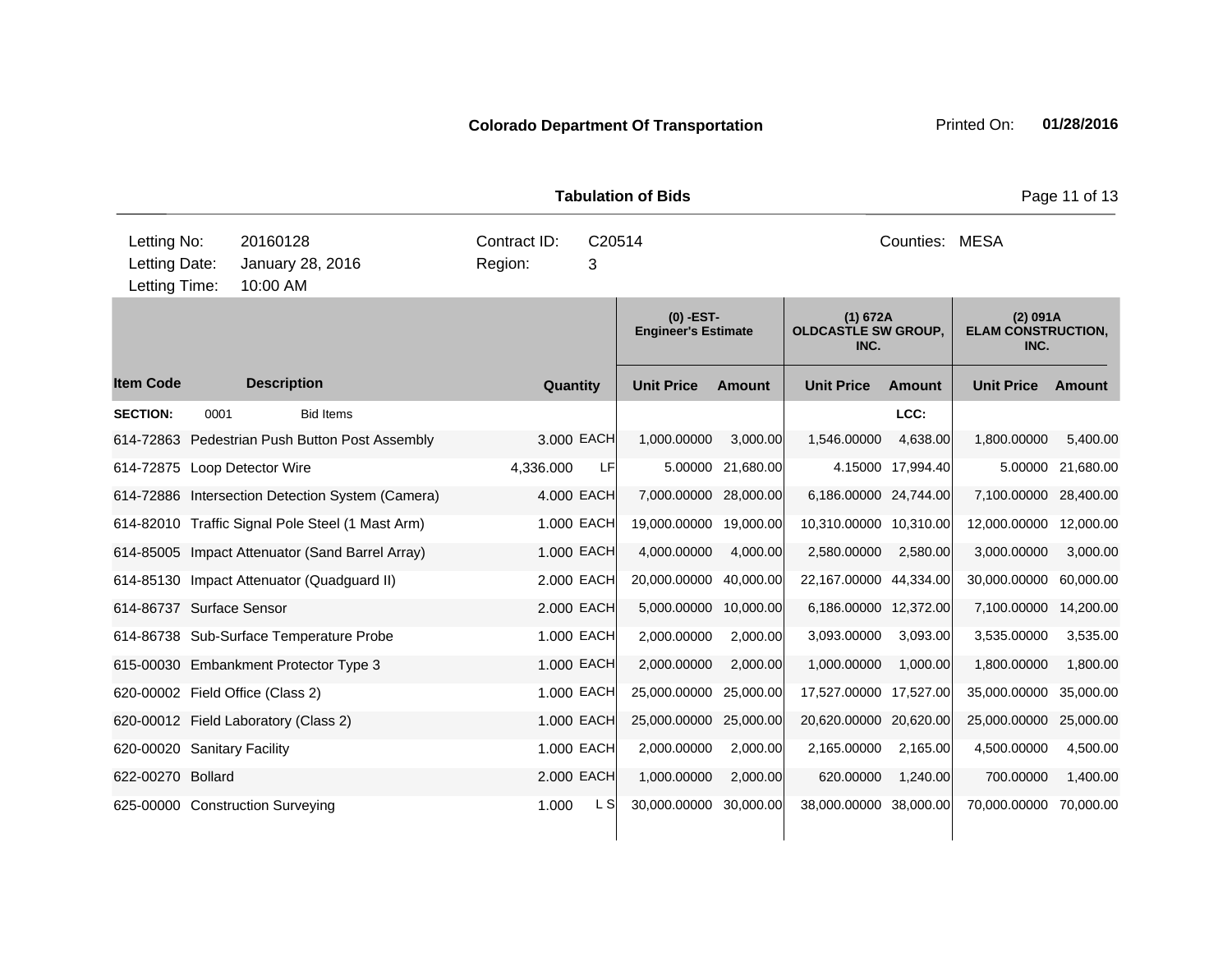|                                               |      |                                                                         |                         |             | <b>Tabulation of Bids</b>                 |                      |                                                |                     |                                               | Page 12 of 13       |
|-----------------------------------------------|------|-------------------------------------------------------------------------|-------------------------|-------------|-------------------------------------------|----------------------|------------------------------------------------|---------------------|-----------------------------------------------|---------------------|
| Letting No:<br>Letting Date:<br>Letting Time: |      | 20160128<br>January 28, 2016<br>10:00 AM                                | Contract ID:<br>Region: | C20514<br>3 |                                           |                      |                                                | Counties: MESA      |                                               |                     |
|                                               |      |                                                                         |                         |             | $(0)$ -EST-<br><b>Engineer's Estimate</b> |                      | (1) 672A<br><b>OLDCASTLE SW GROUP,</b><br>INC. |                     | (2) 091A<br><b>ELAM CONSTRUCTION,</b><br>INC. |                     |
| <b>Item Code</b>                              |      | <b>Description</b>                                                      | Quantity                |             | <b>Unit Price</b>                         | <b>Amount</b>        | <b>Unit Price</b>                              | <b>Amount</b>       | <b>Unit Price</b>                             | <b>Amount</b>       |
| <b>SECTION:</b>                               | 0001 | <b>Bid Items</b>                                                        |                         |             |                                           |                      |                                                | LCC:                |                                               |                     |
| 625-00001                                     |      | <b>Construction Surveying (Hourly)</b>                                  | 10.000 HOUR             |             | 150.00000                                 | 1,500.00             | 155.00000                                      | 1,550.00            | 180.00000                                     | 1,800.00            |
| 626-00000 Mobilization                        |      |                                                                         | 1.000                   | L S         | 350,000.00000 350,000.00                  |                      | 673,000.00000 673,000.00                       |                     | 475,000.00000 475,000.00                      |                     |
|                                               |      | 626-01103 Public Information Services (Tier III)                        | 1.000                   | L S         | 15,000.00000 15,000.00                    |                      | 16,000.00000 16,000.00                         |                     | 9,500.00000                                   | 9,500.00            |
|                                               |      | 627-00001 Pavement Marking Paint                                        | 1,404.000               | GAL         |                                           | 40.00000 56,160.00   |                                                | 35.60000 49,982.40  |                                               | 50.00000 70,200.00  |
|                                               |      | 627-00005 Epoxy Pavement Marking                                        | 544.000                 | GAL         |                                           | 90.00000 48,960.00   |                                                | 85.00000 46,240.00  | 100.00000                                     | 54,400.00           |
|                                               |      | 627-30405 Preformed Thermoplastic Pavement<br>Marking (Word-Symbol)     | 1,207.000               | <b>SF</b>   |                                           | 20.00000 24,140.00   |                                                | 16.50000 19,915.50  |                                               | 35.00000 42,245.00  |
|                                               |      | 627-30410 Preformed Thermoplastic Pavement<br>Marking (Xwalk-Stop Line) | 4,826.000               | <b>SF</b>   |                                           | 15.00000 72,390.00   |                                                | 10.30000 49.707.80  |                                               | 25.00000 120,650.00 |
| 630-00000 Flagging                            |      |                                                                         | 5,000.000 HOUR          |             |                                           | 23.00000 115,000.00  |                                                | 22.70000 113,500.00 |                                               | 25.00000 125,000.00 |
|                                               |      | 630-00007 Traffic Control Inspection                                    | 50.000                  | <b>DAY</b>  |                                           | 200.00000 10,000.00  | 129.00000                                      | 6,450.00            | 150.00000                                     | 7,500.00            |
|                                               |      | 630-00012 Traffic Control Management                                    | 130.000                 | <b>DAY</b>  |                                           | 775.00000 100,750.00 | 567.00000 73,710.00                            |                     | 650.00000                                     | 84,500.00           |
|                                               |      | 630-80336 Barricade (Type 3 M-B) (Temporary)                            |                         | 3.000 EACH  | 200.00000                                 | 600.00               | 412.00000                                      | 1,236.00            | 500.00000                                     | 1,500.00            |
|                                               |      | 630-80341 Construction Traffic Sign (Panel Size A)                      | 52.000 EACH             |             | 50.00000                                  | 2,600.00             | 41.00000                                       | 2,132.00            | 50.00000                                      | 2,600.00            |
|                                               |      | 630-80342 Construction Traffic Sign (Panel Size B)                      | 111.000 EACH            |             | 60.00000                                  | 6,660.00             | 51.55000                                       | 5.722.05            | 60.00000                                      | 6,660.00            |

630-80344 Construction Traffic Sign (Special) 49.000 SF 70.00000 3,430.00 20.60000 1,009.40 25.00000 1,225.00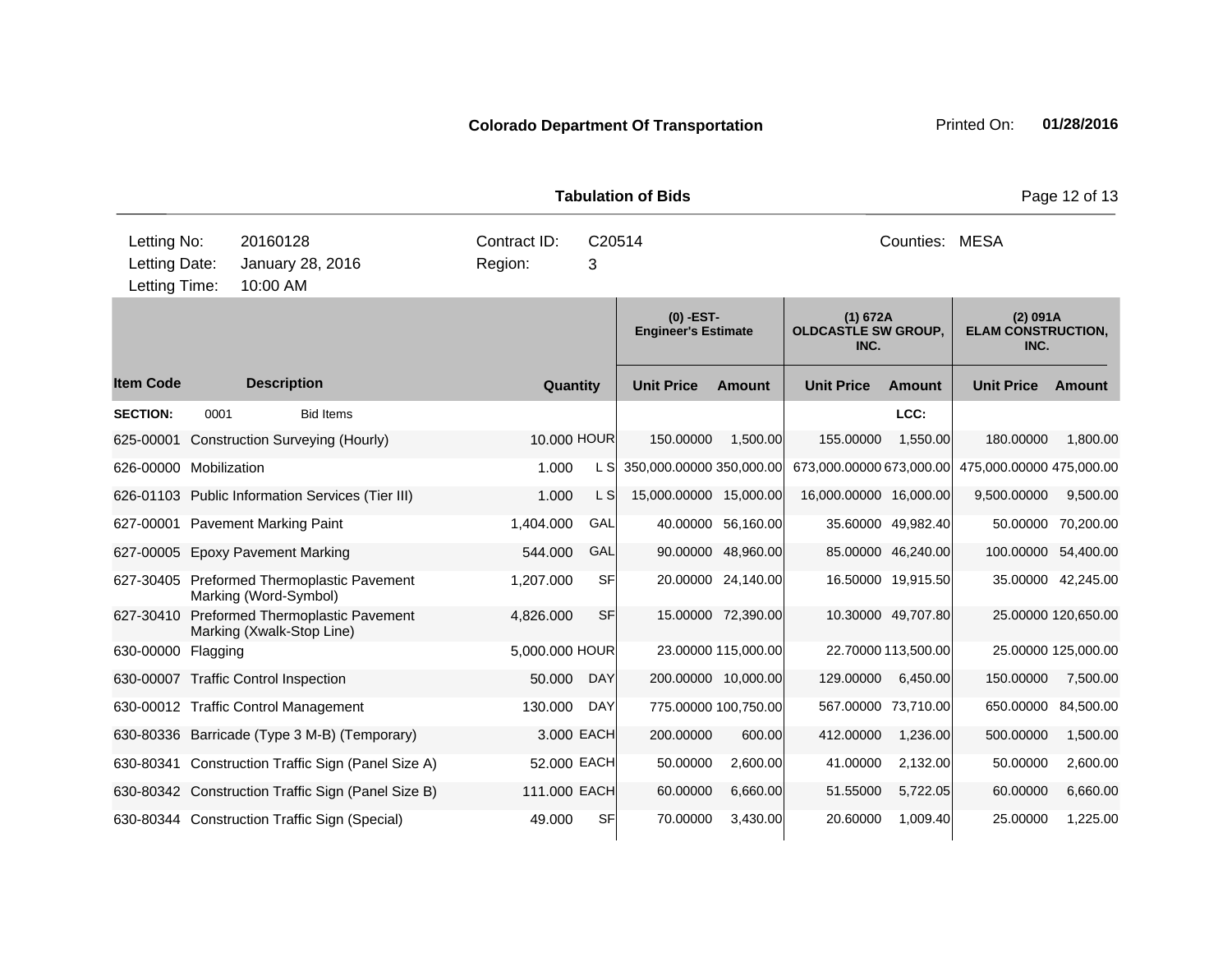| Letting No:                        |               | 20160128             |                                                  | Contract ID: |          | C20514     |                                           |                      |                                                | Counties:           | MESA                                          |                     |
|------------------------------------|---------------|----------------------|--------------------------------------------------|--------------|----------|------------|-------------------------------------------|----------------------|------------------------------------------------|---------------------|-----------------------------------------------|---------------------|
| Letting Date:                      |               |                      | January 28, 2016                                 | Region:      |          | 3          |                                           |                      |                                                |                     |                                               |                     |
| Letting Time:                      |               | 10:00 AM             |                                                  |              |          |            |                                           |                      |                                                |                     |                                               |                     |
|                                    |               |                      |                                                  |              |          |            | $(0)$ -EST-<br><b>Engineer's Estimate</b> |                      | (1) 672A<br><b>OLDCASTLE SW GROUP,</b><br>INC. |                     | (2) 091A<br><b>ELAM CONSTRUCTION,</b><br>INC. |                     |
| <b>Item Code</b>                   |               | <b>Description</b>   |                                                  |              | Quantity |            | <b>Unit Price</b>                         | <b>Amount</b>        | <b>Unit Price</b>                              | <b>Amount</b>       | <b>Unit Price</b>                             | Amount              |
| <b>SECTION:</b>                    | 0001          |                      | <b>Bid Items</b>                                 |              |          |            |                                           |                      |                                                | LCC:                |                                               |                     |
|                                    |               |                      | 630-80355 Portable Message Sign Panel            |              |          | 5,000 EACH | 5,500.00000 27,500.00                     |                      | 3,093.00000                                    | 15,465.00           | 3,535.00000                                   | 17,675.00           |
|                                    |               | Arrow Panel (C Type) | 630-80358 Advance Warning Flashing or Sequencing |              |          | 4.000 EACH | 2,000.00000                               | 8,000.00             | 825.00000                                      | 3,300.00            | 945.00000                                     | 3,780.00            |
| 630-80360 Drum Channelizing Device |               |                      |                                                  | 25.000 EACH  |          |            | 15.00000                                  | 375.00               | 10.30000                                       | 257.50              | 12.00000                                      | 300.00              |
|                                    | (Flashing)    |                      | 630-80363 Drum Channelizing Device (With Light)  | 10.000 EACH  |          |            | 20.00000                                  | 200.00               | 15.50000                                       | 155.00              | 18.00000                                      | 180.00              |
| 630-80364                          | (Steady Burn) |                      | Drum Channelizing Device (With Light)            | 10,000 EACH  |          |            | 15.00000                                  | 150.00               | 15.50000                                       | 155.00              | 18.00000                                      | 180.00              |
| 630-80370                          |               |                      | Concrete Barrier (Temporary)                     | 1,750.000    |          | LF         | 45.00000                                  | 78,750.00            |                                                | 38.50000 67,375.00  | 25.00000                                      | 43,750.00           |
| 630-80380 Traffic Cone             |               |                      |                                                  | 400.000 EACH |          |            | 5.00000                                   | 2,000.00             | 5.15000                                        | 2,060.00            | 6.00000                                       | 2,400.00            |
|                                    |               |                      | 630-80390 Channelizing Device (Special)          | 400.000 EACH |          |            | 10.00000                                  | 4,000.00             | 10.30000                                       | 4,120.00            | 15.00000                                      | 6,000.00            |
| 630-85041 Mobile Attenuator        |               |                      |                                                  | 225.000      |          | <b>DAY</b> |                                           | 500.00000 112,500.00 |                                                | 258.00000 58,050.00 |                                               | 300.00000 67,500.00 |
| <b>Section Totals:</b>             |               |                      |                                                  |              |          |            |                                           | \$5,972,114.95       |                                                | \$5,542,732.58      |                                               | \$6,564,539.44      |
| <b>Contract Grand Totals</b>       |               |                      |                                                  |              |          |            |                                           | \$5,972,114.95       |                                                | \$5,542,732.58      |                                               | \$6,564,539.44      |

**Tabulation of Bids Page 13 of 13**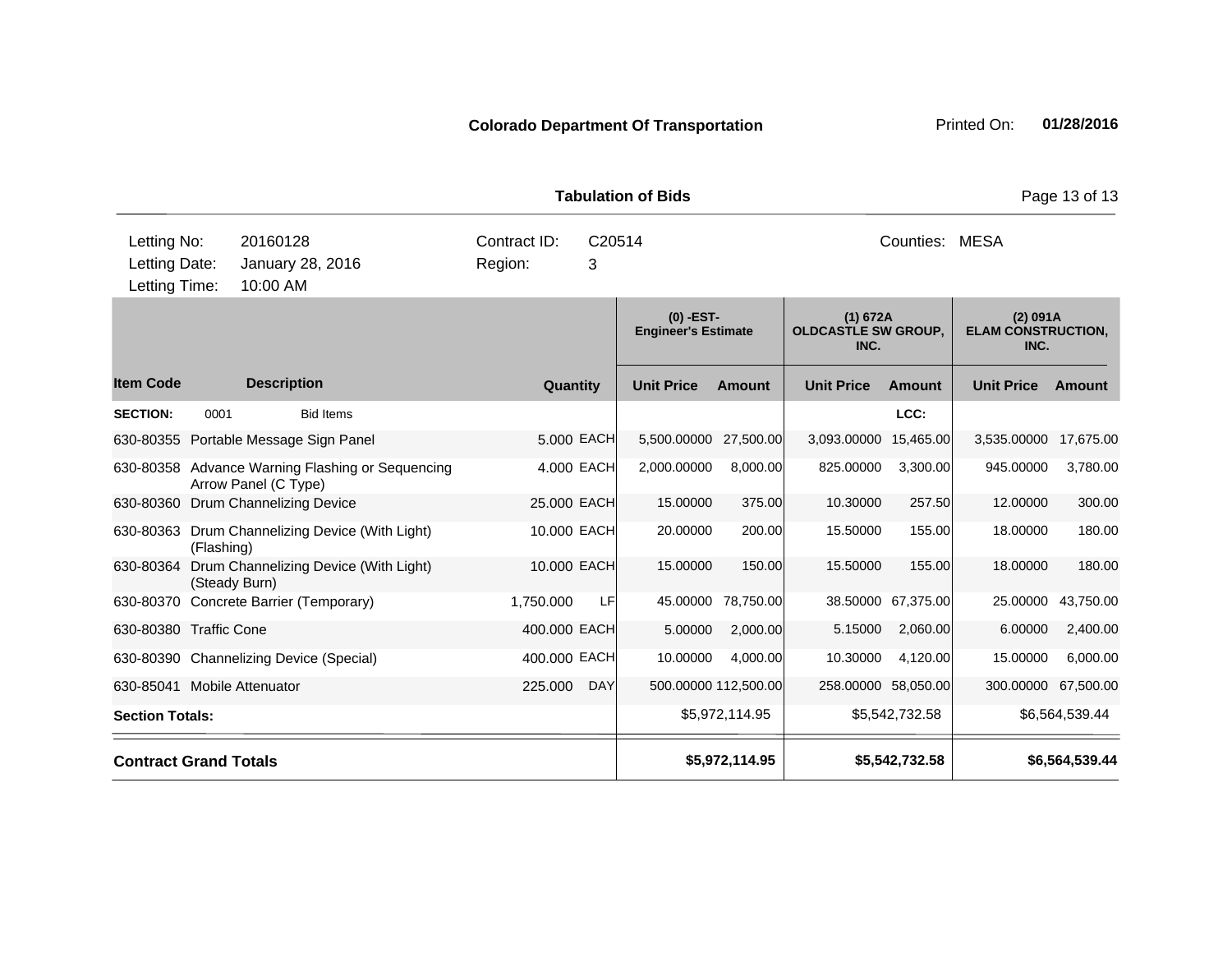|                              |                                                                                                                                                         |              | <b>Colorado Department Of Transportation</b> |                | Printed On:              | 01/28/2016    |
|------------------------------|---------------------------------------------------------------------------------------------------------------------------------------------------------|--------------|----------------------------------------------|----------------|--------------------------|---------------|
|                              |                                                                                                                                                         |              | <b>Low Bid Item Analysis</b>                 |                |                          | Page 1 of 177 |
| Letting No:                  | 20160128                                                                                                                                                | Contract ID: | C20514                                       | Counties: MESA |                          |               |
| Letting Date:                | January 28, 2016                                                                                                                                        | Region:      | 3                                            |                |                          |               |
| Letting Time:                | 10:00 AM                                                                                                                                                |              | Contract Time: 130 WORKING DAYS              |                | Project(s): NHPP0501-065 |               |
| <b>Contract Description:</b> |                                                                                                                                                         |              |                                              |                |                          |               |
|                              | PROJECT NHPP 0501-065 US 50 ORCHARD MESA RESURFACING. THIS PROJECT IS                                                                                   |              |                                              |                |                          |               |
|                              | LOCATED ON US 50 IN MESA COUNTY BEGINNING AT M.P. 31.85 THEN PROCEEDING                                                                                 |              |                                              |                |                          |               |
|                              | EAST TO M.P. 36.2. THE WORK CONSISTS OF A 1.5" MILL AND FILL FROM M.P. 31.85 TO<br>M.P. 32.52 AND FROM M.P. 34.3 TO M.P. 36.2. ADDITIONALLY, A MILL AND |              |                                              |                |                          |               |
|                              | FILL/OVERLAY WITH ROADWAY DRAINAGE CORRECTIONS AND MEDIAN                                                                                               |              |                                              |                |                          |               |
|                              | RECONSTRUCTION WILL BE COMPLETED BETWEEN M.P. 32.52 AND M.P. 34.3.                                                                                      |              |                                              |                |                          |               |
|                              | MISCELLANEOUS ITEMS SUCH AS CURB RAMP UPGRADES, ACCESS CONTROL                                                                                          |              |                                              |                |                          |               |
|                              | MODIFICATIONS, GUARDRAIL ADJUSTMENTS AND SAFETY UPGRADES, STRIPING,                                                                                     |              |                                              |                |                          |               |
|                              | AND INLETS WITH ASSOCIATED PIPES WILL ALSO BE INCLUDED IN THIS PROJECT.                                                                                 |              |                                              |                |                          |               |
|                              | BRIDGE WORK FOR THIS PROJECT INCLUDES BRIDGE JOINT REPLACEMENT AND                                                                                      |              |                                              |                |                          |               |
|                              | BRIDGE RAIL REPAIR FOR STRUCTURE H-02-GK, WATERPROOFING MEMBRANE,                                                                                       |              |                                              |                |                          |               |
|                              | DECK REHABILITATION, AND SIDEWALK CURB REPAIR FOR STRUCTURE H-02-CA.                                                                                    |              |                                              |                |                          |               |
|                              | RESURFACING AND APPROACH REPAIR FOR STRUCTURE H-02-DZ AND<br>RESURFACING AND BRIDGE RAIL REPLACEMENT FOR STRUCTURE H-02-T.                              |              |                                              |                |                          |               |
|                              |                                                                                                                                                         |              |                                              |                |                          |               |

| Line            | Item $/$<br>Description | Quantity         | Estimated<br>Price | Bid Price/<br><b>Units</b> | Estimated<br>Amount | Bid Amount | <b>Bid Est</b><br>% | Overrun $(+)$<br>Underrun (-) |
|-----------------|-------------------------|------------------|--------------------|----------------------------|---------------------|------------|---------------------|-------------------------------|
| <b>SECTION:</b> | 0001                    | <b>Bid Items</b> |                    |                            |                     |            |                     |                               |
| 0005            | 201-00000               | 1.000            | 10,000.00000       | 740.00000                  | 10,000.00           | 740.00     | 7.40%               | $-9,260.00$                   |
|                 | Clearing and Grubbing   |                  |                    | L S                        |                     |            |                     |                               |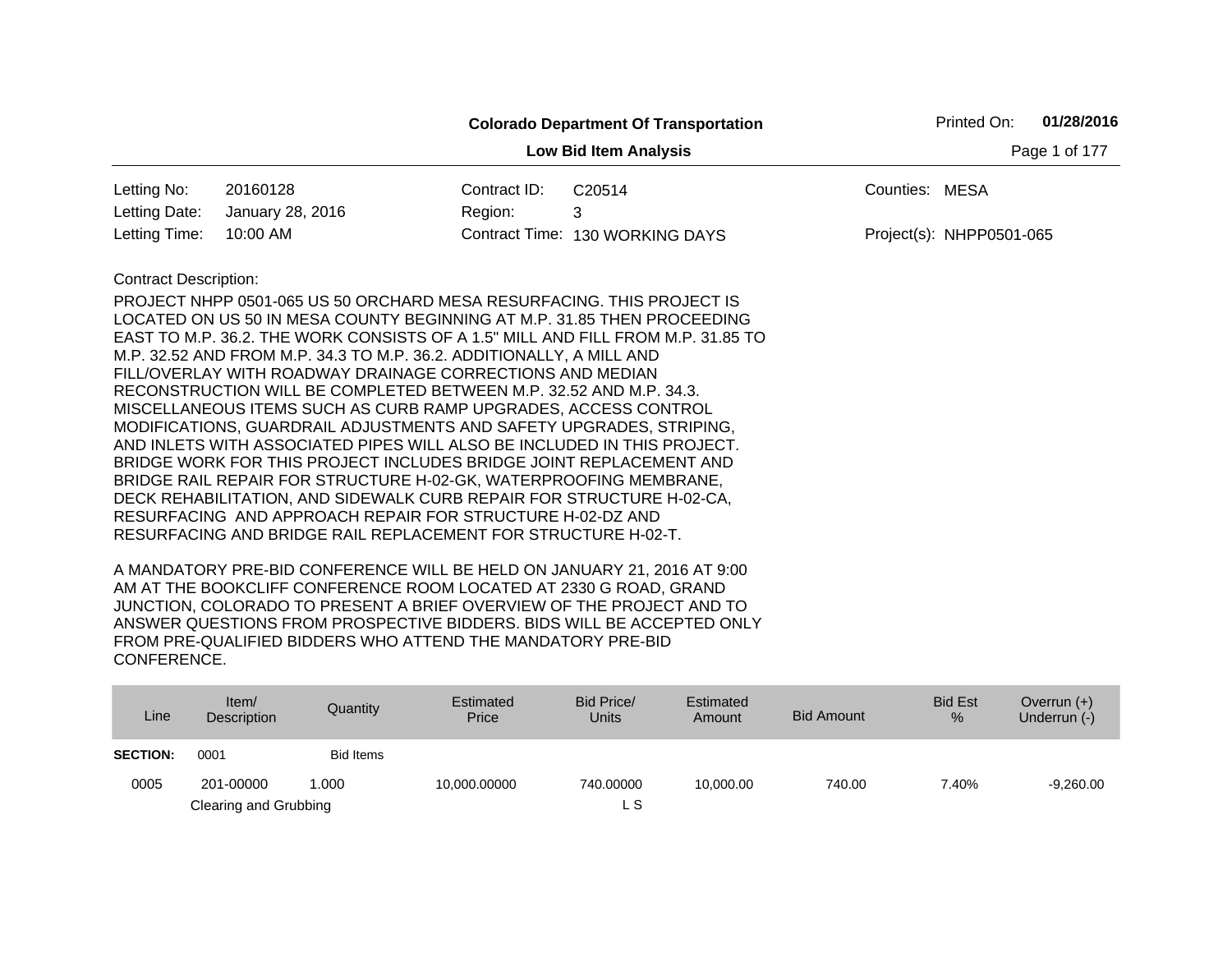|                              |                                                                                                                                                                                                                                                                                                                                                                                                                                                                                                                                                                                                                                                                                                                                                                                                                                                                                                                                                                                                                     |                         | <b>Colorado Department Of Transportation</b> |                | Printed On:              | 01/28/2016    |
|------------------------------|---------------------------------------------------------------------------------------------------------------------------------------------------------------------------------------------------------------------------------------------------------------------------------------------------------------------------------------------------------------------------------------------------------------------------------------------------------------------------------------------------------------------------------------------------------------------------------------------------------------------------------------------------------------------------------------------------------------------------------------------------------------------------------------------------------------------------------------------------------------------------------------------------------------------------------------------------------------------------------------------------------------------|-------------------------|----------------------------------------------|----------------|--------------------------|---------------|
|                              |                                                                                                                                                                                                                                                                                                                                                                                                                                                                                                                                                                                                                                                                                                                                                                                                                                                                                                                                                                                                                     |                         | <b>Low Bid Item Analysis</b>                 |                |                          | Page 2 of 177 |
| Letting No:<br>Letting Date: | 20160128<br>January 28, 2016                                                                                                                                                                                                                                                                                                                                                                                                                                                                                                                                                                                                                                                                                                                                                                                                                                                                                                                                                                                        | Contract ID:<br>Region: | C <sub>20514</sub><br>3                      | Counties: MESA |                          |               |
| Letting Time:                | 10:00 AM                                                                                                                                                                                                                                                                                                                                                                                                                                                                                                                                                                                                                                                                                                                                                                                                                                                                                                                                                                                                            |                         | Contract Time: 130 WORKING DAYS              |                | Project(s): NHPP0501-065 |               |
| <b>Contract Description:</b> | PROJECT NHPP 0501-065 US 50 ORCHARD MESA RESURFACING. THIS PROJECT IS<br>LOCATED ON US 50 IN MESA COUNTY BEGINNING AT M.P. 31.85 THEN PROCEEDING<br>EAST TO M.P. 36.2. THE WORK CONSISTS OF A 1.5" MILL AND FILL FROM M.P. 31.85 TO<br>M.P. 32.52 AND FROM M.P. 34.3 TO M.P. 36.2. ADDITIONALLY, A MILL AND<br>FILL/OVERLAY WITH ROADWAY DRAINAGE CORRECTIONS AND MEDIAN<br>RECONSTRUCTION WILL BE COMPLETED BETWEEN M.P. 32.52 AND M.P. 34.3.<br>MISCELLANEOUS ITEMS SUCH AS CURB RAMP UPGRADES, ACCESS CONTROL<br>MODIFICATIONS, GUARDRAIL ADJUSTMENTS AND SAFETY UPGRADES, STRIPING,<br>AND INLETS WITH ASSOCIATED PIPES WILL ALSO BE INCLUDED IN THIS PROJECT.<br>BRIDGE WORK FOR THIS PROJECT INCLUDES BRIDGE JOINT REPLACEMENT AND<br>BRIDGE RAIL REPAIR FOR STRUCTURE H-02-GK, WATERPROOFING MEMBRANE,<br>DECK REHABILITATION, AND SIDEWALK CURB REPAIR FOR STRUCTURE H-02-CA,<br>RESURFACING AND APPROACH REPAIR FOR STRUCTURE H-02-DZ AND<br>RESURFACING AND BRIDGE RAIL REPLACEMENT FOR STRUCTURE H-02-T. |                         |                                              |                |                          |               |

| Line            | Item/<br>Description | Quantity         | Estimated<br>Price | Bid Price/<br><b>Units</b> | Estimated<br>Amount | <b>Bid Amount</b> | <b>Bid Est</b><br>% | Overrun $(+)$<br>Underrun (-) |
|-----------------|----------------------|------------------|--------------------|----------------------------|---------------------|-------------------|---------------------|-------------------------------|
| <b>SECTION:</b> | 0001                 | <b>Bid Items</b> |                    |                            |                     |                   |                     |                               |
| 0010            | 202-00019            | 1.000            | 400.00000          | 400.00000                  | 400.00              | 400.00            | 100.00%             | 0.00                          |
|                 | Removal of Inlet     |                  |                    | <b>EACH</b>                |                     |                   |                     |                               |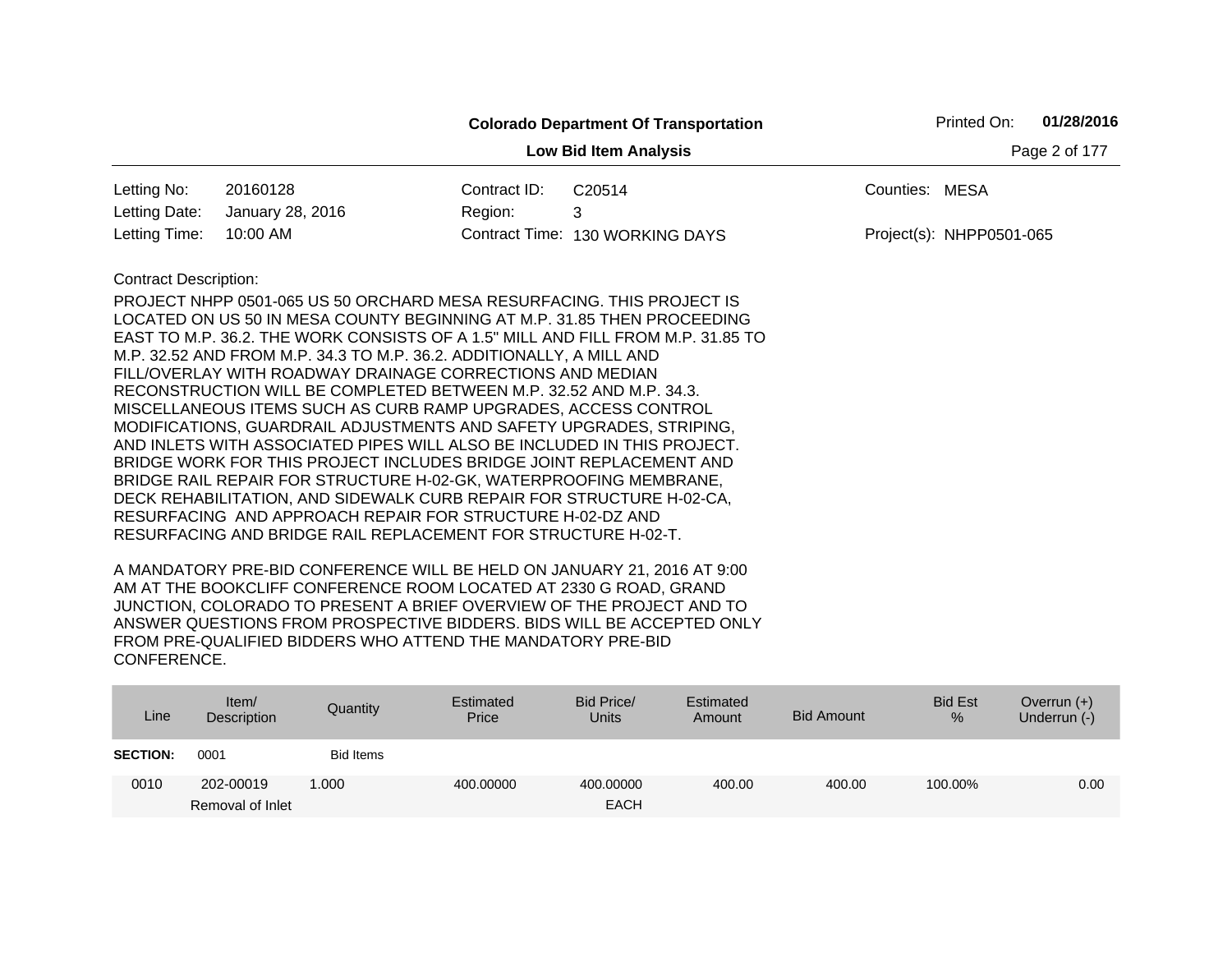|                              |                                                                                                                                                  |              | <b>Colorado Department Of Transportation</b> |                | Printed On:              | 01/28/2016    |
|------------------------------|--------------------------------------------------------------------------------------------------------------------------------------------------|--------------|----------------------------------------------|----------------|--------------------------|---------------|
|                              |                                                                                                                                                  |              | <b>Low Bid Item Analysis</b>                 |                |                          | Page 3 of 177 |
| Letting No:                  | 20160128                                                                                                                                         | Contract ID: | C20514                                       | Counties: MESA |                          |               |
| Letting Date:                | January 28, 2016                                                                                                                                 | Region:      | 3                                            |                |                          |               |
| Letting Time:                | 10:00 AM                                                                                                                                         |              | Contract Time: 130 WORKING DAYS              |                | Project(s): NHPP0501-065 |               |
| <b>Contract Description:</b> |                                                                                                                                                  |              |                                              |                |                          |               |
|                              | PROJECT NHPP 0501-065 US 50 ORCHARD MESA RESURFACING. THIS PROJECT IS<br>LOCATED ON US 50 IN MESA COUNTY BEGINNING AT M.P. 31.85 THEN PROCEEDING |              |                                              |                |                          |               |
|                              | EAST TO M.P. 36.2. THE WORK CONSISTS OF A 1.5" MILL AND FILL FROM M.P. 31.85 TO                                                                  |              |                                              |                |                          |               |
|                              | M.P. 32.52 AND FROM M.P. 34.3 TO M.P. 36.2. ADDITIONALLY, A MILL AND                                                                             |              |                                              |                |                          |               |
|                              | FILL/OVERLAY WITH ROADWAY DRAINAGE CORRECTIONS AND MEDIAN                                                                                        |              |                                              |                |                          |               |
|                              | RECONSTRUCTION WILL BE COMPLETED BETWEEN M.P. 32.52 AND M.P. 34.3.                                                                               |              |                                              |                |                          |               |
|                              | MISCELLANEOUS ITEMS SUCH AS CURB RAMP UPGRADES, ACCESS CONTROL<br>MODIFICATIONS, GUARDRAIL ADJUSTMENTS AND SAFETY UPGRADES, STRIPING,            |              |                                              |                |                          |               |
|                              | AND INLETS WITH ASSOCIATED PIPES WILL ALSO BE INCLUDED IN THIS PROJECT.                                                                          |              |                                              |                |                          |               |
|                              | BRIDGE WORK FOR THIS PROJECT INCLUDES BRIDGE JOINT REPLACEMENT AND                                                                               |              |                                              |                |                          |               |
|                              | BRIDGE RAIL REPAIR FOR STRUCTURE H-02-GK, WATERPROOFING MEMBRANE,                                                                                |              |                                              |                |                          |               |
|                              | DECK REHABILITATION, AND SIDEWALK CURB REPAIR FOR STRUCTURE H-02-CA,                                                                             |              |                                              |                |                          |               |
|                              | RESURFACING AND APPROACH REPAIR FOR STRUCTURE H-02-DZ AND                                                                                        |              |                                              |                |                          |               |
|                              | RESURFACING AND BRIDGE RAIL REPLACEMENT FOR STRUCTURE H-02-T.                                                                                    |              |                                              |                |                          |               |

| Line            | Item/<br>Description | Quantity  | Estimated<br>Price | Bid Price/<br><b>Units</b> | Estimated<br>Amount | Bid Amount | <b>Bid Est</b><br>% | Overrun $(+)$<br>Underrun (-) |
|-----------------|----------------------|-----------|--------------------|----------------------------|---------------------|------------|---------------------|-------------------------------|
| <b>SECTION:</b> | 0001                 | Bid Items |                    |                            |                     |            |                     |                               |
| 0015            | 202-00035            | 235,000   | 30.00000           | 32,00000                   | 7,050.00            | 7.520.00   | 106.67%             | 470.00                        |
|                 | Removal of Pipe      |           |                    | ٢F.                        |                     |            |                     |                               |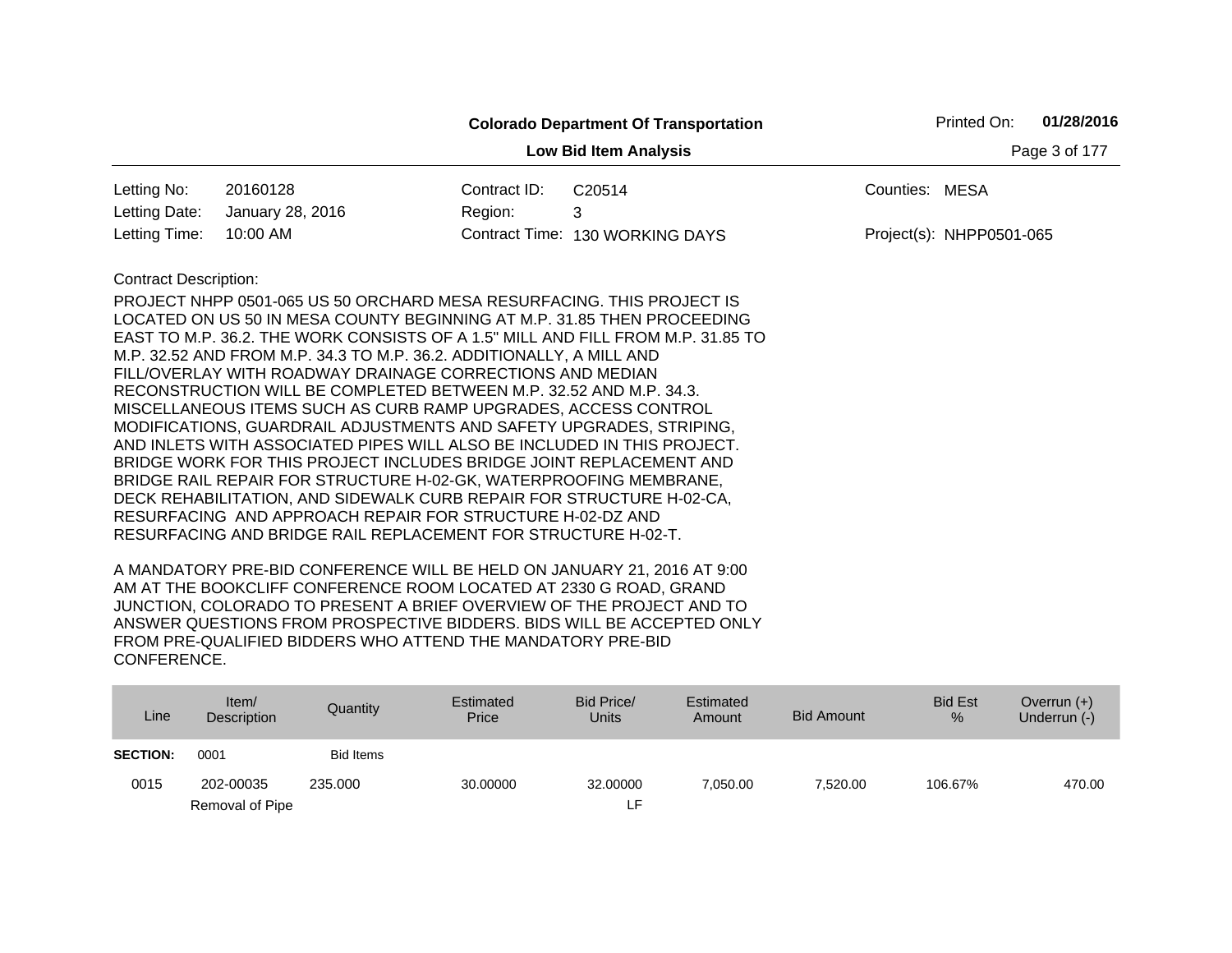|                              |                                                                                                                                                |              | <b>Colorado Department Of Transportation</b> |                | Printed On:              | 01/28/2016    |
|------------------------------|------------------------------------------------------------------------------------------------------------------------------------------------|--------------|----------------------------------------------|----------------|--------------------------|---------------|
|                              |                                                                                                                                                |              | <b>Low Bid Item Analysis</b>                 |                |                          | Page 4 of 177 |
| Letting No:                  | 20160128                                                                                                                                       | Contract ID: | C20514                                       | Counties: MESA |                          |               |
| Letting Date:                | January 28, 2016                                                                                                                               | Region:      | 3                                            |                |                          |               |
| Letting Time:                | 10:00 AM                                                                                                                                       |              | Contract Time: 130 WORKING DAYS              |                | Project(s): NHPP0501-065 |               |
| <b>Contract Description:</b> |                                                                                                                                                |              |                                              |                |                          |               |
|                              | PROJECT NHPP 0501-065 US 50 ORCHARD MESA RESURFACING. THIS PROJECT IS                                                                          |              |                                              |                |                          |               |
|                              | LOCATED ON US 50 IN MESA COUNTY BEGINNING AT M.P. 31.85 THEN PROCEEDING                                                                        |              |                                              |                |                          |               |
|                              | EAST TO M.P. 36.2. THE WORK CONSISTS OF A 1.5" MILL AND FILL FROM M.P. 31.85 TO                                                                |              |                                              |                |                          |               |
|                              | M.P. 32.52 AND FROM M.P. 34.3 TO M.P. 36.2. ADDITIONALLY, A MILL AND                                                                           |              |                                              |                |                          |               |
|                              | FILL/OVERLAY WITH ROADWAY DRAINAGE CORRECTIONS AND MEDIAN                                                                                      |              |                                              |                |                          |               |
|                              | RECONSTRUCTION WILL BE COMPLETED BETWEEN M.P. 32.52 AND M.P. 34.3.                                                                             |              |                                              |                |                          |               |
|                              | MISCELLANEOUS ITEMS SUCH AS CURB RAMP UPGRADES, ACCESS CONTROL                                                                                 |              |                                              |                |                          |               |
|                              | MODIFICATIONS, GUARDRAIL ADJUSTMENTS AND SAFETY UPGRADES, STRIPING,<br>AND INLETS WITH ASSOCIATED PIPES WILL ALSO BE INCLUDED IN THIS PROJECT. |              |                                              |                |                          |               |
|                              | BRIDGE WORK FOR THIS PROJECT INCLUDES BRIDGE JOINT REPLACEMENT AND                                                                             |              |                                              |                |                          |               |
|                              | BRIDGE RAIL REPAIR FOR STRUCTURE H-02-GK, WATERPROOFING MEMBRANE,                                                                              |              |                                              |                |                          |               |
|                              | DECK REHABILITATION, AND SIDEWALK CURB REPAIR FOR STRUCTURE H-02-CA,                                                                           |              |                                              |                |                          |               |
|                              | RESURFACING AND APPROACH REPAIR FOR STRUCTURE H-02-DZ AND                                                                                      |              |                                              |                |                          |               |
|                              | RESURFACING AND BRIDGE RAIL REPLACEMENT FOR STRUCTURE H-02-T.                                                                                  |              |                                              |                |                          |               |

| Line            | Item/<br>Description         | Quantity  | Estimated<br>Price | Bid Price/<br><b>Units</b> | Estimated<br>Amount | <b>Bid Amount</b> | <b>Bid Est</b><br>% | Overrun $(+)$<br>Underrun (-) |
|-----------------|------------------------------|-----------|--------------------|----------------------------|---------------------|-------------------|---------------------|-------------------------------|
| <b>SECTION:</b> | 0001                         | Bid Items |                    |                            |                     |                   |                     |                               |
| 0020            | 202-00080                    | 2.000     | 250,00000          | 155.00000                  | 500.00              | 310.00            | 62.00%              | $-190.00$                     |
|                 | <b>Removal of Guard Post</b> |           |                    | <b>EACH</b>                |                     |                   |                     |                               |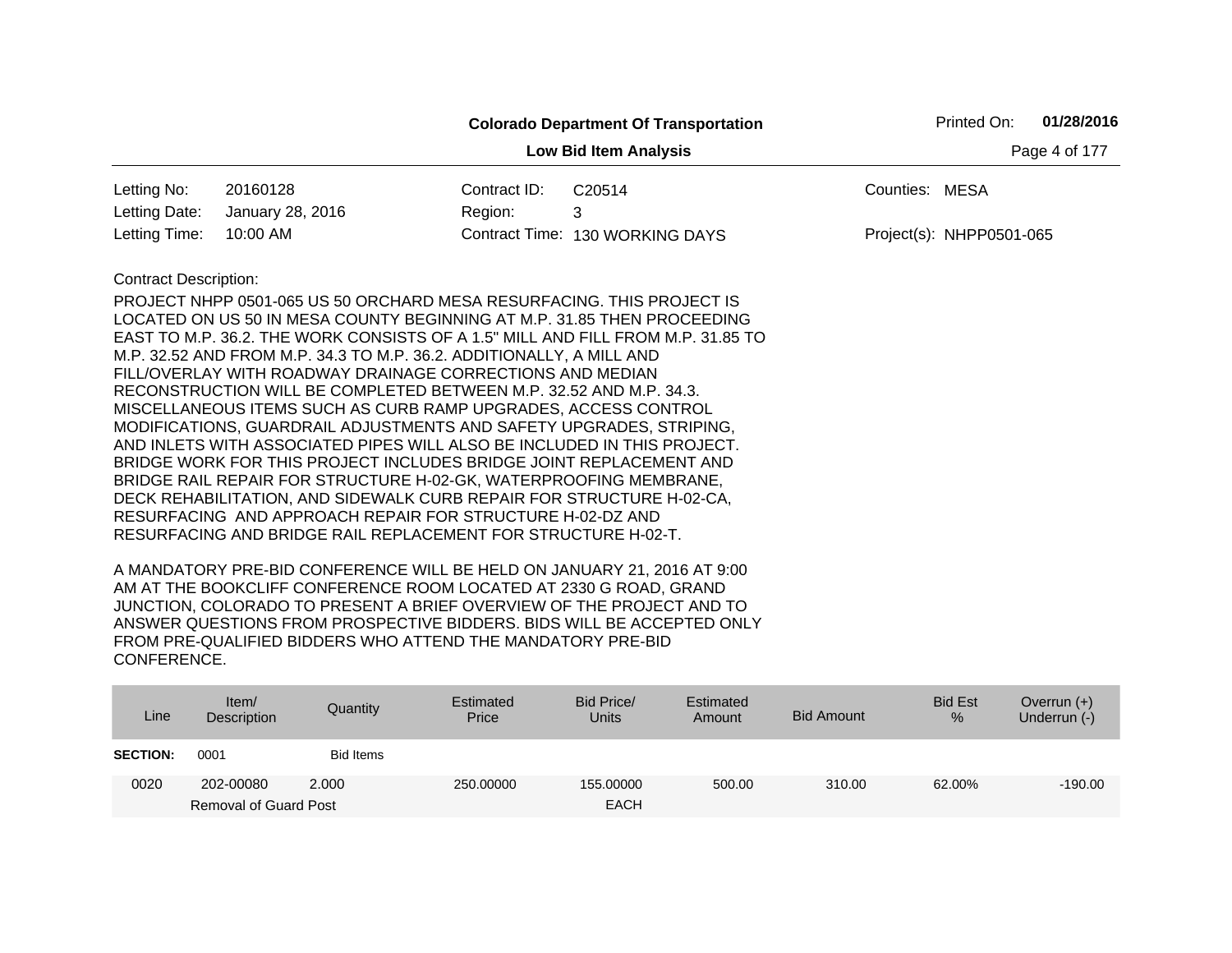|                              |                                                                                                                                                                                                                                                                                                                                                                                                                                                                                                                                                                                                                                                                                                                                                                                                                                                                                                                                                                                                                     |               | <b>Colorado Department Of Transportation</b> |                | Printed On:              | 01/28/2016 |
|------------------------------|---------------------------------------------------------------------------------------------------------------------------------------------------------------------------------------------------------------------------------------------------------------------------------------------------------------------------------------------------------------------------------------------------------------------------------------------------------------------------------------------------------------------------------------------------------------------------------------------------------------------------------------------------------------------------------------------------------------------------------------------------------------------------------------------------------------------------------------------------------------------------------------------------------------------------------------------------------------------------------------------------------------------|---------------|----------------------------------------------|----------------|--------------------------|------------|
|                              |                                                                                                                                                                                                                                                                                                                                                                                                                                                                                                                                                                                                                                                                                                                                                                                                                                                                                                                                                                                                                     | Page 5 of 177 |                                              |                |                          |            |
| Letting No:                  | 20160128                                                                                                                                                                                                                                                                                                                                                                                                                                                                                                                                                                                                                                                                                                                                                                                                                                                                                                                                                                                                            | Contract ID:  | C20514                                       | Counties: MESA |                          |            |
| Letting Date:                | January 28, 2016                                                                                                                                                                                                                                                                                                                                                                                                                                                                                                                                                                                                                                                                                                                                                                                                                                                                                                                                                                                                    | Region:       | 3                                            |                |                          |            |
| Letting Time:                | 10:00 AM                                                                                                                                                                                                                                                                                                                                                                                                                                                                                                                                                                                                                                                                                                                                                                                                                                                                                                                                                                                                            |               | Contract Time: 130 WORKING DAYS              |                | Project(s): NHPP0501-065 |            |
| <b>Contract Description:</b> | PROJECT NHPP 0501-065 US 50 ORCHARD MESA RESURFACING. THIS PROJECT IS<br>LOCATED ON US 50 IN MESA COUNTY BEGINNING AT M.P. 31.85 THEN PROCEEDING<br>EAST TO M.P. 36.2. THE WORK CONSISTS OF A 1.5" MILL AND FILL FROM M.P. 31.85 TO<br>M.P. 32.52 AND FROM M.P. 34.3 TO M.P. 36.2. ADDITIONALLY, A MILL AND<br>FILL/OVERLAY WITH ROADWAY DRAINAGE CORRECTIONS AND MEDIAN<br>RECONSTRUCTION WILL BE COMPLETED BETWEEN M.P. 32.52 AND M.P. 34.3.<br>MISCELLANEOUS ITEMS SUCH AS CURB RAMP UPGRADES, ACCESS CONTROL<br>MODIFICATIONS, GUARDRAIL ADJUSTMENTS AND SAFETY UPGRADES, STRIPING,<br>AND INLETS WITH ASSOCIATED PIPES WILL ALSO BE INCLUDED IN THIS PROJECT.<br>BRIDGE WORK FOR THIS PROJECT INCLUDES BRIDGE JOINT REPLACEMENT AND<br>BRIDGE RAIL REPAIR FOR STRUCTURE H-02-GK, WATERPROOFING MEMBRANE,<br>DECK REHABILITATION, AND SIDEWALK CURB REPAIR FOR STRUCTURE H-02-CA,<br>RESURFACING AND APPROACH REPAIR FOR STRUCTURE H-02-DZ AND<br>RESURFACING AND BRIDGE RAIL REPLACEMENT FOR STRUCTURE H-02-T. |               |                                              |                |                          |            |

| Line            | Item/<br><b>Description</b>  | Quantity         | Estimated<br>Price | Bid Price/<br>Units | Estimated<br>Amount | <b>Bid Amount</b> | <b>Bid Est</b><br>% | Overrun $(+)$<br>Underrun (-) |
|-----------------|------------------------------|------------------|--------------------|---------------------|---------------------|-------------------|---------------------|-------------------------------|
| <b>SECTION:</b> | 0001                         | <b>Bid Items</b> |                    |                     |                     |                   |                     |                               |
| 0025            | 202-00090                    | 61.000           | 10.00000           | 5.15000             | 610.00              | 314.15            | 51.50%              | $-295.85$                     |
|                 | <b>Removal of Delineator</b> |                  |                    | <b>EACH</b>         |                     |                   |                     |                               |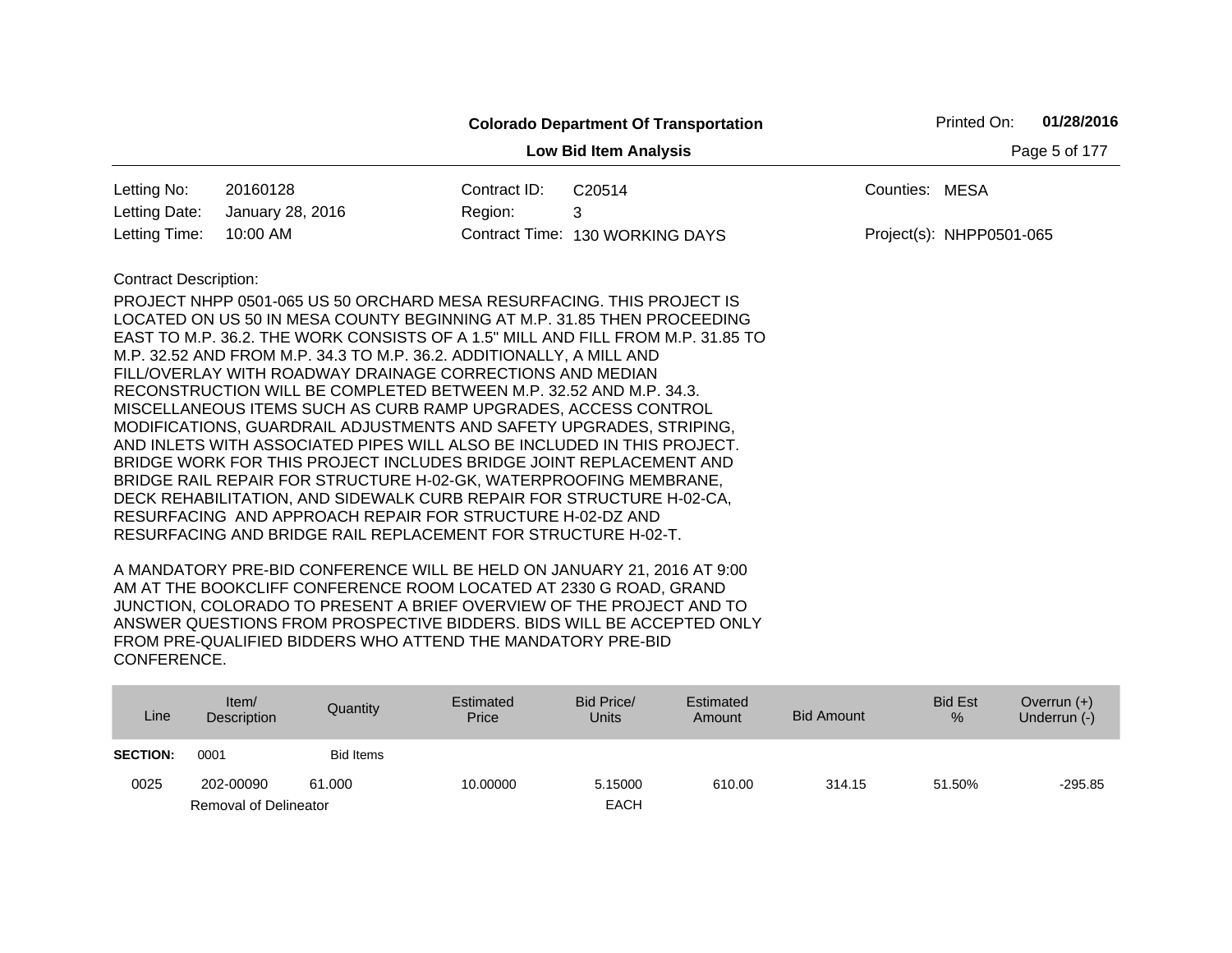|                                               |                                                                                                                                                                                                                                                                                                                                                                                                                                                                                                                                                                                                                                                                                                                                                                                                                                                                                                                                                                                                                     |                         | <b>Colorado Department Of Transportation</b>               |                | Printed On:              | 01/28/2016 |
|-----------------------------------------------|---------------------------------------------------------------------------------------------------------------------------------------------------------------------------------------------------------------------------------------------------------------------------------------------------------------------------------------------------------------------------------------------------------------------------------------------------------------------------------------------------------------------------------------------------------------------------------------------------------------------------------------------------------------------------------------------------------------------------------------------------------------------------------------------------------------------------------------------------------------------------------------------------------------------------------------------------------------------------------------------------------------------|-------------------------|------------------------------------------------------------|----------------|--------------------------|------------|
|                                               |                                                                                                                                                                                                                                                                                                                                                                                                                                                                                                                                                                                                                                                                                                                                                                                                                                                                                                                                                                                                                     |                         | Page 6 of 177                                              |                |                          |            |
| Letting No:<br>Letting Date:<br>Letting Time: | 20160128<br>January 28, 2016<br>10:00 AM                                                                                                                                                                                                                                                                                                                                                                                                                                                                                                                                                                                                                                                                                                                                                                                                                                                                                                                                                                            | Contract ID:<br>Region: | C <sub>20514</sub><br>3<br>Contract Time: 130 WORKING DAYS | Counties: MESA | Project(s): NHPP0501-065 |            |
| <b>Contract Description:</b>                  | PROJECT NHPP 0501-065 US 50 ORCHARD MESA RESURFACING. THIS PROJECT IS<br>LOCATED ON US 50 IN MESA COUNTY BEGINNING AT M.P. 31.85 THEN PROCEEDING<br>EAST TO M.P. 36.2. THE WORK CONSISTS OF A 1.5" MILL AND FILL FROM M.P. 31.85 TO<br>M.P. 32.52 AND FROM M.P. 34.3 TO M.P. 36.2. ADDITIONALLY, A MILL AND<br>FILL/OVERLAY WITH ROADWAY DRAINAGE CORRECTIONS AND MEDIAN<br>RECONSTRUCTION WILL BE COMPLETED BETWEEN M.P. 32.52 AND M.P. 34.3.<br>MISCELLANEOUS ITEMS SUCH AS CURB RAMP UPGRADES, ACCESS CONTROL<br>MODIFICATIONS, GUARDRAIL ADJUSTMENTS AND SAFETY UPGRADES, STRIPING,<br>AND INLETS WITH ASSOCIATED PIPES WILL ALSO BE INCLUDED IN THIS PROJECT.<br>BRIDGE WORK FOR THIS PROJECT INCLUDES BRIDGE JOINT REPLACEMENT AND<br>BRIDGE RAIL REPAIR FOR STRUCTURE H-02-GK, WATERPROOFING MEMBRANE,<br>DECK REHABILITATION, AND SIDEWALK CURB REPAIR FOR STRUCTURE H-02-CA,<br>RESURFACING AND APPROACH REPAIR FOR STRUCTURE H-02-DZ AND<br>RESURFACING AND BRIDGE RAIL REPLACEMENT FOR STRUCTURE H-02-T. |                         |                                                            |                |                          |            |

| Line            | Item $\sqrt{ }$<br>Description | Quantity                                  | Estimated<br>Price | Bid Price/<br>Units | Estimated<br>Amount | Bid Amount | <b>Bid Est</b><br>% | Overrun $(+)$<br>Underrun (-) |
|-----------------|--------------------------------|-------------------------------------------|--------------------|---------------------|---------------------|------------|---------------------|-------------------------------|
| <b>SECTION:</b> | 0001                           | <b>Bid Items</b>                          |                    |                     |                     |            |                     |                               |
| 0030            | 202-00190                      | 388,000                                   | 15,00000           | 6.35000             | 5.820.00            | 2,463.80   | 42.33%              | $-3.356.20$                   |
|                 |                                | Removal of Concrete Median Cover Material |                    | <b>SY</b>           |                     |            |                     |                               |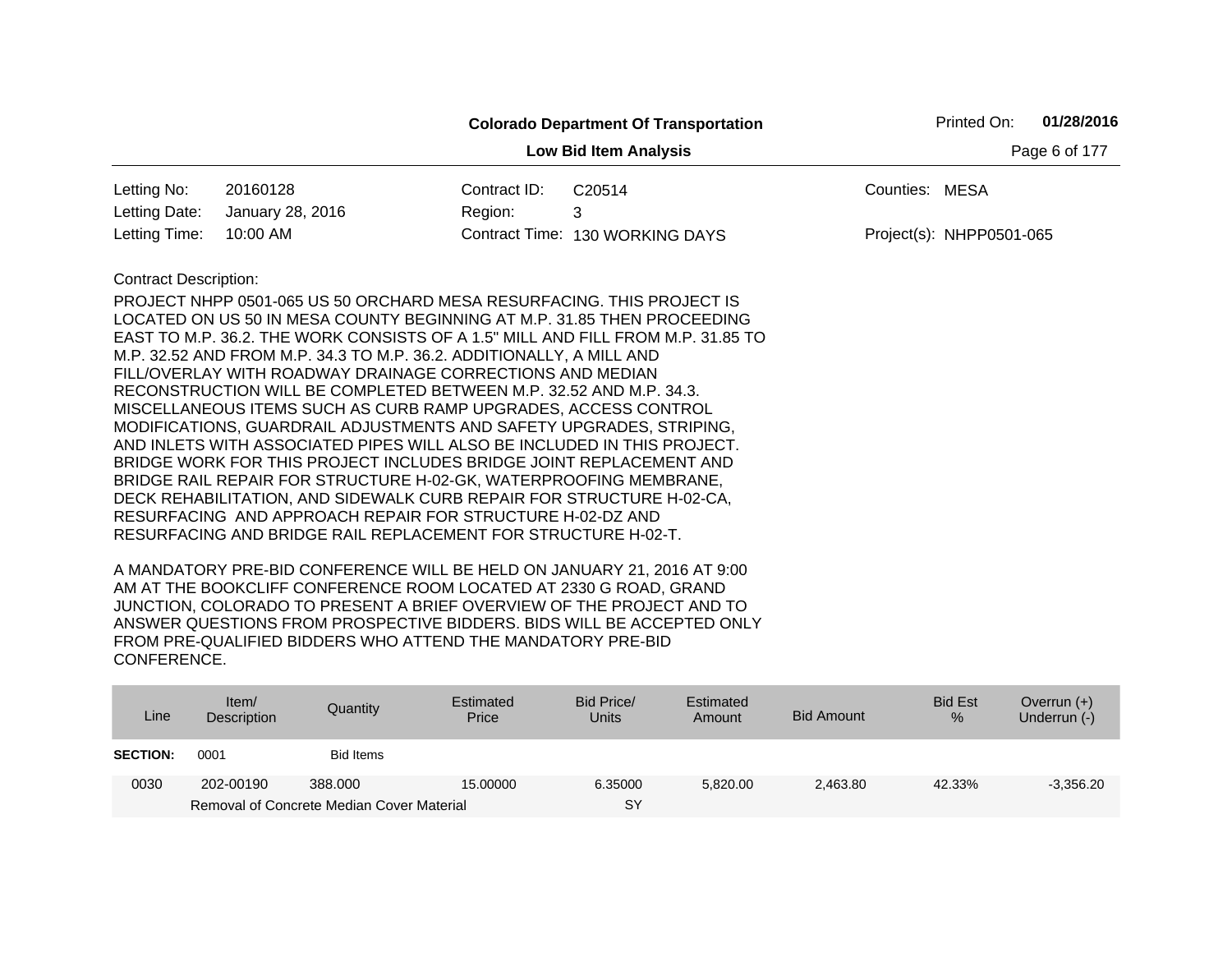|                              |                                                                                                                                   |               | <b>Colorado Department Of Transportation</b> |                | Printed On:              | 01/28/2016 |
|------------------------------|-----------------------------------------------------------------------------------------------------------------------------------|---------------|----------------------------------------------|----------------|--------------------------|------------|
|                              |                                                                                                                                   | Page 7 of 177 |                                              |                |                          |            |
| Letting No:                  | 20160128                                                                                                                          | Contract ID:  | C20514                                       | Counties: MESA |                          |            |
| Letting Date:                | January 28, 2016                                                                                                                  | Region:       | 3                                            |                |                          |            |
| Letting Time:                | 10:00 AM                                                                                                                          |               | Contract Time: 130 WORKING DAYS              |                | Project(s): NHPP0501-065 |            |
| <b>Contract Description:</b> |                                                                                                                                   |               |                                              |                |                          |            |
|                              | PROJECT NHPP 0501-065 US 50 ORCHARD MESA RESURFACING. THIS PROJECT IS                                                             |               |                                              |                |                          |            |
|                              | LOCATED ON US 50 IN MESA COUNTY BEGINNING AT M.P. 31.85 THEN PROCEEDING                                                           |               |                                              |                |                          |            |
|                              | EAST TO M.P. 36.2. THE WORK CONSISTS OF A 1.5" MILL AND FILL FROM M.P. 31.85 TO                                                   |               |                                              |                |                          |            |
|                              | M.P. 32.52 AND FROM M.P. 34.3 TO M.P. 36.2. ADDITIONALLY, A MILL AND<br>FILL/OVERLAY WITH ROADWAY DRAINAGE CORRECTIONS AND MEDIAN |               |                                              |                |                          |            |
|                              | RECONSTRUCTION WILL BE COMPLETED BETWEEN M.P. 32.52 AND M.P. 34.3.                                                                |               |                                              |                |                          |            |
|                              | MISCELLANEOUS ITEMS SUCH AS CURB RAMP UPGRADES, ACCESS CONTROL                                                                    |               |                                              |                |                          |            |
|                              | MODIFICATIONS, GUARDRAIL ADJUSTMENTS AND SAFETY UPGRADES, STRIPING,                                                               |               |                                              |                |                          |            |
|                              | AND INLETS WITH ASSOCIATED PIPES WILL ALSO BE INCLUDED IN THIS PROJECT.                                                           |               |                                              |                |                          |            |
|                              | BRIDGE WORK FOR THIS PROJECT INCLUDES BRIDGE JOINT REPLACEMENT AND                                                                |               |                                              |                |                          |            |
|                              | BRIDGE RAIL REPAIR FOR STRUCTURE H-02-GK, WATERPROOFING MEMBRANE,                                                                 |               |                                              |                |                          |            |
|                              | DECK REHABILITATION, AND SIDEWALK CURB REPAIR FOR STRUCTURE H-02-CA,                                                              |               |                                              |                |                          |            |
|                              | RESURFACING AND APPROACH REPAIR FOR STRUCTURE H-02-DZ AND<br>RESURFACING AND BRIDGE RAIL REPLACEMENT FOR STRUCTURE H-02-T.        |               |                                              |                |                          |            |
|                              |                                                                                                                                   |               |                                              |                |                          |            |

| Line            | Item/<br>Description       | Quantity         | Estimated<br>Price | Bid Price/<br>Units | Estimated<br>Amount | <b>Bid Amount</b> | <b>Bid Est</b><br>% | Overrun $(+)$<br>Underrun (-) |
|-----------------|----------------------------|------------------|--------------------|---------------------|---------------------|-------------------|---------------------|-------------------------------|
| <b>SECTION:</b> | 0001                       | <b>Bid Items</b> |                    |                     |                     |                   |                     |                               |
| 0035            | 202-00200                  | 347.000          | 7.00000            | 30.00000            | 2.429.00            | 10.410.00         | 428.57%             | 7,981.00                      |
|                 | <b>Removal of Sidewalk</b> |                  |                    | <b>SY</b>           |                     |                   |                     |                               |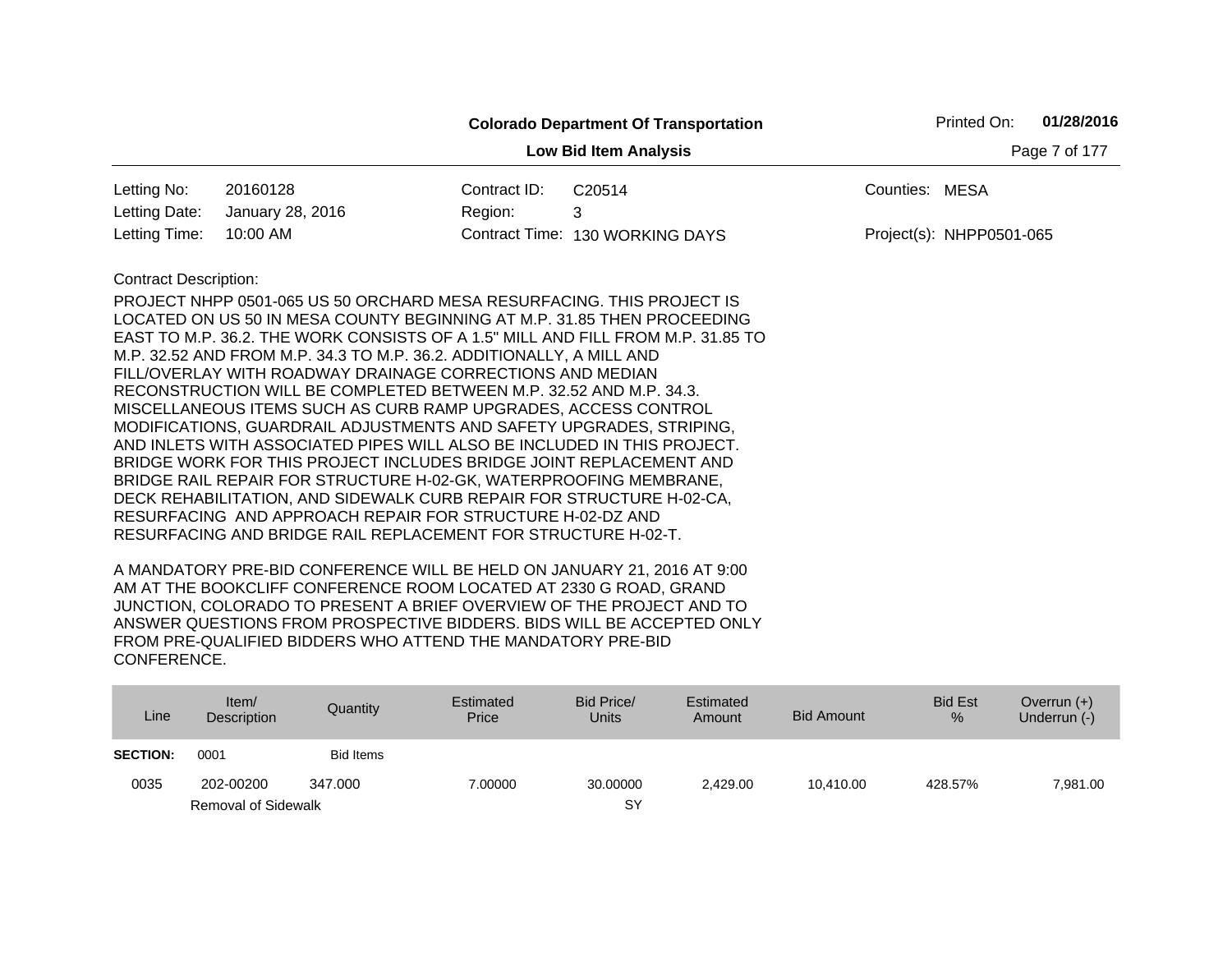|                              |                                                                                                                                                                                                                                                                                                                                                                                                                                                                                                                                                                                                                                                                                                                                                                                                                                                                                                                                  |              | <b>Colorado Department Of Transportation</b>                                    |                | Printed On:              | 01/28/2016 |
|------------------------------|----------------------------------------------------------------------------------------------------------------------------------------------------------------------------------------------------------------------------------------------------------------------------------------------------------------------------------------------------------------------------------------------------------------------------------------------------------------------------------------------------------------------------------------------------------------------------------------------------------------------------------------------------------------------------------------------------------------------------------------------------------------------------------------------------------------------------------------------------------------------------------------------------------------------------------|--------------|---------------------------------------------------------------------------------|----------------|--------------------------|------------|
|                              |                                                                                                                                                                                                                                                                                                                                                                                                                                                                                                                                                                                                                                                                                                                                                                                                                                                                                                                                  |              | Page 8 of 177                                                                   |                |                          |            |
| Letting No:                  | 20160128                                                                                                                                                                                                                                                                                                                                                                                                                                                                                                                                                                                                                                                                                                                                                                                                                                                                                                                         | Contract ID: | C20514                                                                          | Counties: MESA |                          |            |
| Letting Date:                | January 28, 2016                                                                                                                                                                                                                                                                                                                                                                                                                                                                                                                                                                                                                                                                                                                                                                                                                                                                                                                 | Region:      | 3                                                                               |                |                          |            |
| Letting Time:                | 10:00 AM                                                                                                                                                                                                                                                                                                                                                                                                                                                                                                                                                                                                                                                                                                                                                                                                                                                                                                                         |              | Contract Time: 130 WORKING DAYS                                                 |                | Project(s): NHPP0501-065 |            |
| <b>Contract Description:</b> | PROJECT NHPP 0501-065 US 50 ORCHARD MESA RESURFACING. THIS PROJECT IS<br>LOCATED ON US 50 IN MESA COUNTY BEGINNING AT M.P. 31.85 THEN PROCEEDING<br>M.P. 32.52 AND FROM M.P. 34.3 TO M.P. 36.2. ADDITIONALLY, A MILL AND<br>FILL/OVERLAY WITH ROADWAY DRAINAGE CORRECTIONS AND MEDIAN<br>RECONSTRUCTION WILL BE COMPLETED BETWEEN M.P. 32.52 AND M.P. 34.3.<br>MISCELLANEOUS ITEMS SUCH AS CURB RAMP UPGRADES, ACCESS CONTROL<br>MODIFICATIONS, GUARDRAIL ADJUSTMENTS AND SAFETY UPGRADES, STRIPING,<br>AND INLETS WITH ASSOCIATED PIPES WILL ALSO BE INCLUDED IN THIS PROJECT.<br>BRIDGE WORK FOR THIS PROJECT INCLUDES BRIDGE JOINT REPLACEMENT AND<br>BRIDGE RAIL REPAIR FOR STRUCTURE H-02-GK, WATERPROOFING MEMBRANE,<br>DECK REHABILITATION, AND SIDEWALK CURB REPAIR FOR STRUCTURE H-02-CA,<br>RESURFACING AND APPROACH REPAIR FOR STRUCTURE H-02-DZ AND<br>RESURFACING AND BRIDGE RAIL REPLACEMENT FOR STRUCTURE H-02-T. |              | EAST TO M.P. 36.2. THE WORK CONSISTS OF A 1.5" MILL AND FILL FROM M.P. 31.85 TO |                |                          |            |

| Line            | Item $\sqrt{ }$<br>Description | Quantity         | Estimated<br>Price | Bid Price/<br>Units | Estimated<br>Amount | Bid Amount | <b>Bid Est</b><br>% | Overrun $(+)$<br>Underrun (-) |
|-----------------|--------------------------------|------------------|--------------------|---------------------|---------------------|------------|---------------------|-------------------------------|
| <b>SECTION:</b> | 0001                           | <b>Bid Items</b> |                    |                     |                     |            |                     |                               |
| 0040            | 202-00201                      | 672.000          | 5.00000            | .15000              | 3,360.00            | 772.80     | 23.00%              | $-2,587.20$                   |
|                 | Removal of Curb                |                  |                    | LF.                 |                     |            |                     |                               |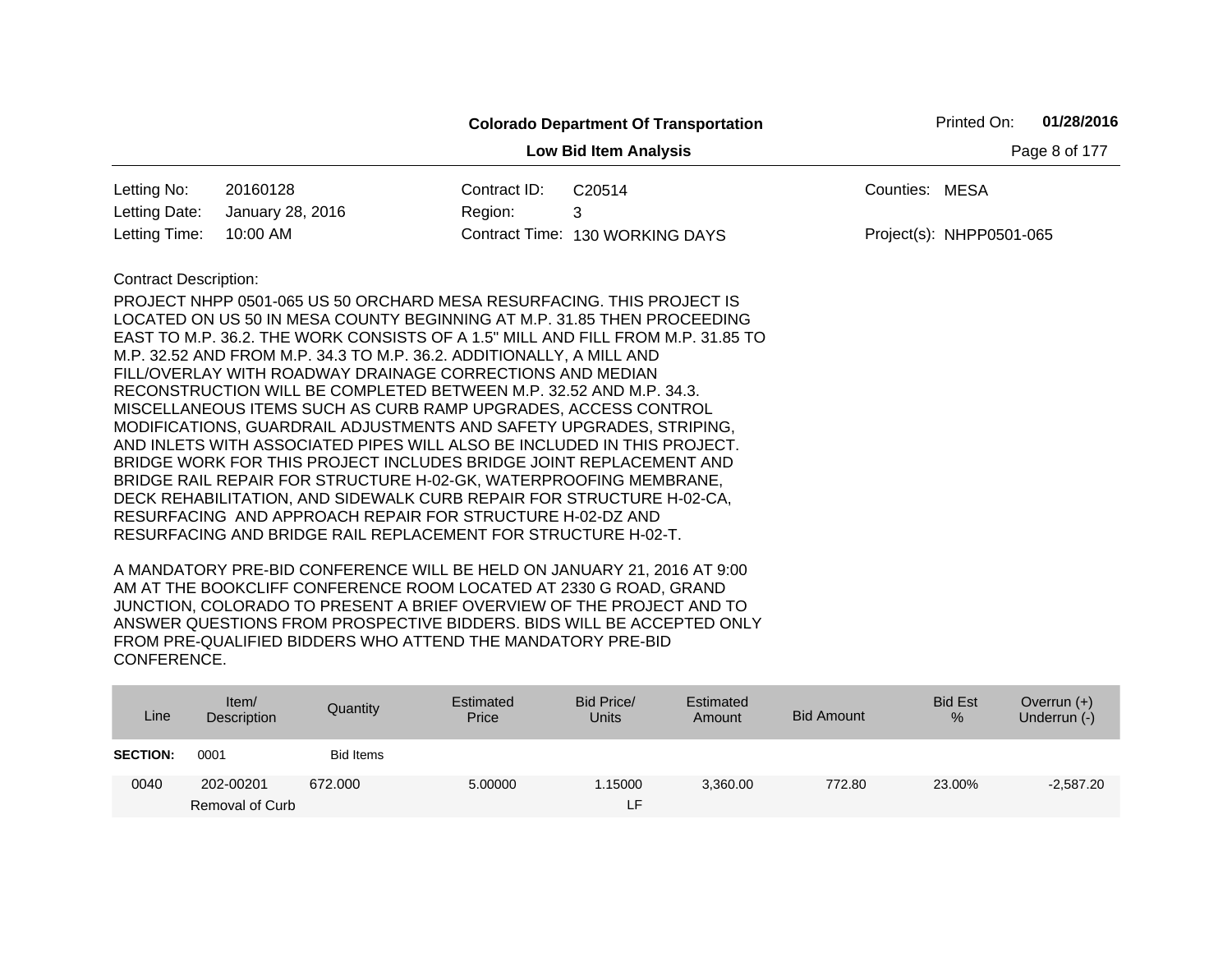|                              |                                                                                                                                                         |              | <b>Colorado Department Of Transportation</b> |                | Printed On:                | 01/28/2016    |
|------------------------------|---------------------------------------------------------------------------------------------------------------------------------------------------------|--------------|----------------------------------------------|----------------|----------------------------|---------------|
|                              |                                                                                                                                                         |              | <b>Low Bid Item Analysis</b>                 |                |                            | Page 9 of 177 |
| Letting No:                  | 20160128                                                                                                                                                | Contract ID: | C20514                                       | Counties: MESA |                            |               |
| Letting Date:                | January 28, 2016                                                                                                                                        | Region:      | 3                                            |                |                            |               |
| Letting Time:                | 10:00 AM                                                                                                                                                |              | Contract Time: 130 WORKING DAYS              |                | $Project(s): NHPP0501-065$ |               |
| <b>Contract Description:</b> |                                                                                                                                                         |              |                                              |                |                            |               |
|                              | PROJECT NHPP 0501-065 US 50 ORCHARD MESA RESURFACING. THIS PROJECT IS                                                                                   |              |                                              |                |                            |               |
|                              | LOCATED ON US 50 IN MESA COUNTY BEGINNING AT M.P. 31.85 THEN PROCEEDING                                                                                 |              |                                              |                |                            |               |
|                              | EAST TO M.P. 36.2. THE WORK CONSISTS OF A 1.5" MILL AND FILL FROM M.P. 31.85 TO<br>M.P. 32.52 AND FROM M.P. 34.3 TO M.P. 36.2. ADDITIONALLY, A MILL AND |              |                                              |                |                            |               |
|                              | FILL/OVERLAY WITH ROADWAY DRAINAGE CORRECTIONS AND MEDIAN                                                                                               |              |                                              |                |                            |               |
|                              | RECONSTRUCTION WILL BE COMPLETED BETWEEN M.P. 32.52 AND M.P. 34.3.                                                                                      |              |                                              |                |                            |               |
|                              | MISCELLANEOUS ITEMS SUCH AS CURB RAMP UPGRADES, ACCESS CONTROL                                                                                          |              |                                              |                |                            |               |
|                              | MODIFICATIONS, GUARDRAIL ADJUSTMENTS AND SAFETY UPGRADES, STRIPING,                                                                                     |              |                                              |                |                            |               |
|                              | AND INLETS WITH ASSOCIATED PIPES WILL ALSO BE INCLUDED IN THIS PROJECT.                                                                                 |              |                                              |                |                            |               |
|                              | BRIDGE WORK FOR THIS PROJECT INCLUDES BRIDGE JOINT REPLACEMENT AND                                                                                      |              |                                              |                |                            |               |
|                              | BRIDGE RAIL REPAIR FOR STRUCTURE H-02-GK, WATERPROOFING MEMBRANE,<br>DECK REHABILITATION, AND SIDEWALK CURB REPAIR FOR STRUCTURE H-02-CA,               |              |                                              |                |                            |               |
|                              | RESURFACING AND APPROACH REPAIR FOR STRUCTURE H-02-DZ AND                                                                                               |              |                                              |                |                            |               |
|                              | RESURFACING AND BRIDGE RAIL REPLACEMENT FOR STRUCTURE H-02-T.                                                                                           |              |                                              |                |                            |               |
|                              |                                                                                                                                                         |              |                                              |                |                            |               |

| Line            | Item/<br>Description     | Quantity         | Estimated<br>Price | Bid Price/<br>Units | Estimated<br>Amount | <b>Bid Amount</b> | <b>Bid Est</b><br>% | Overrun $(+)$<br>Underrun (-) |
|-----------------|--------------------------|------------------|--------------------|---------------------|---------------------|-------------------|---------------------|-------------------------------|
| <b>SECTION:</b> | 0001                     | <b>Bid Items</b> |                    |                     |                     |                   |                     |                               |
| 0045            | 202-00202                | 16.000           | 10.00000           | 14.65000            | 160.00              | 234.40            | 146.50%             | 74.40                         |
|                 | <b>Removal of Gutter</b> |                  |                    | ιF.                 |                     |                   |                     |                               |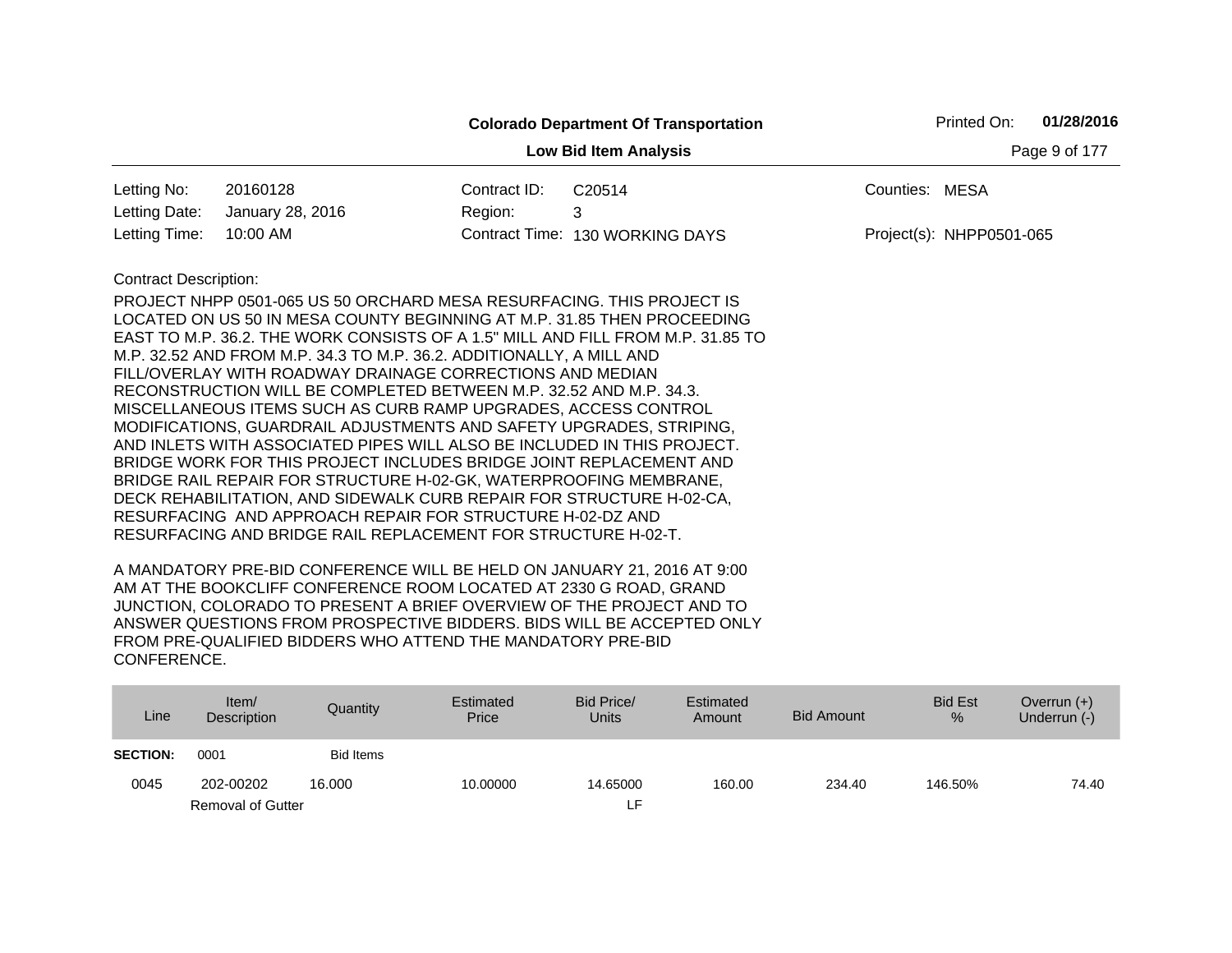|                              |                                                                                                                                                                                                                                                                                                                                                                                                                                                                                                                  |                | <b>Colorado Department Of Transportation</b> | Printed On:              | 01/28/2016 |
|------------------------------|------------------------------------------------------------------------------------------------------------------------------------------------------------------------------------------------------------------------------------------------------------------------------------------------------------------------------------------------------------------------------------------------------------------------------------------------------------------------------------------------------------------|----------------|----------------------------------------------|--------------------------|------------|
|                              |                                                                                                                                                                                                                                                                                                                                                                                                                                                                                                                  | Page 10 of 177 |                                              |                          |            |
| Letting No:                  | 20160128                                                                                                                                                                                                                                                                                                                                                                                                                                                                                                         | Contract ID:   | C20514                                       | Counties: MESA           |            |
| Letting Date:                | January 28, 2016                                                                                                                                                                                                                                                                                                                                                                                                                                                                                                 | Region:        | 3                                            |                          |            |
| Letting Time:                | 10:00 AM                                                                                                                                                                                                                                                                                                                                                                                                                                                                                                         |                | Contract Time: 130 WORKING DAYS              | Project(s): NHPP0501-065 |            |
| <b>Contract Description:</b> |                                                                                                                                                                                                                                                                                                                                                                                                                                                                                                                  |                |                                              |                          |            |
|                              | PROJECT NHPP 0501-065 US 50 ORCHARD MESA RESURFACING. THIS PROJECT IS<br>LOCATED ON US 50 IN MESA COUNTY BEGINNING AT M.P. 31.85 THEN PROCEEDING<br>EAST TO M.P. 36.2. THE WORK CONSISTS OF A 1.5" MILL AND FILL FROM M.P. 31.85 TO<br>M.P. 32.52 AND FROM M.P. 34.3 TO M.P. 36.2. ADDITIONALLY, A MILL AND<br>FILL/OVERLAY WITH ROADWAY DRAINAGE CORRECTIONS AND MEDIAN<br>RECONSTRUCTION WILL BE COMPLETED BETWEEN M.P. 32.52 AND M.P. 34.3.<br>MISCELLANEOUS ITEMS SUCH AS CURB RAMP UPGRADES, ACCESS CONTROL |                |                                              |                          |            |
|                              | MODIFICATIONS, GUARDRAIL ADJUSTMENTS AND SAFETY UPGRADES, STRIPING,<br>AND INLETS WITH ASSOCIATED PIPES WILL ALSO BE INCLUDED IN THIS PROJECT.<br>BRIDGE WORK FOR THIS PROJECT INCLUDES BRIDGE JOINT REPLACEMENT AND<br>BRIDGE RAIL REPAIR FOR STRUCTURE H-02-GK, WATERPROOFING MEMBRANE,<br>DECK REHABILITATION, AND SIDEWALK CURB REPAIR FOR STRUCTURE H-02-CA,<br>RESURFACING AND APPROACH REPAIR FOR STRUCTURE H-02-DZ AND<br>RESURFACING AND BRIDGE RAIL REPLACEMENT FOR STRUCTURE H-02-T.                  |                |                                              |                          |            |

| Line            | Item $/$<br>Description    | Quantity   | Estimated<br>Price | Bid Price/<br><b>Units</b> | Estimated<br>Amount | <b>Bid Amount</b> | <b>Bid Est</b><br>% | Overrun $(+)$<br>Underrun (-) |
|-----------------|----------------------------|------------|--------------------|----------------------------|---------------------|-------------------|---------------------|-------------------------------|
| <b>SECTION:</b> | 0001                       | Bid Items  |                    |                            |                     |                   |                     |                               |
| 0050            | 202-00203                  | 16.847.000 | 5.00000            | 2.70000                    | 84,235.00           | 45.486.90         | 54.00%              | $-38,748.10$                  |
|                 | Removal of Curb and Gutter |            |                    | LF.                        |                     |                   |                     |                               |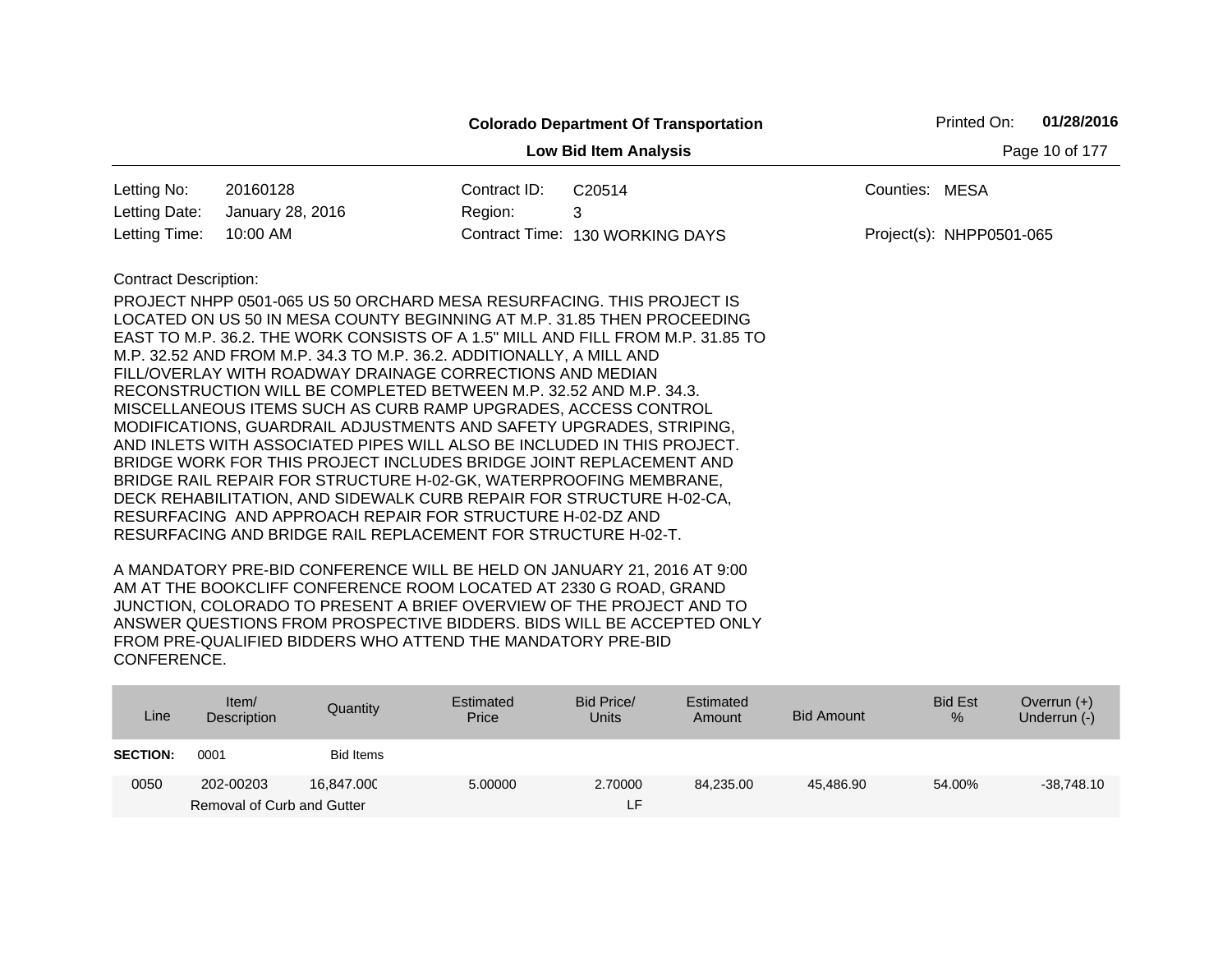|                                                                                                                                                                                                                                                                                                                                                                                                                                                                                                                                                                                                                                                                                                                                                                                                                                                                                                                                                                                                                                                     |              |                                 |                | Printed On:              | 01/28/2016 |  |  |  |  |  |
|-----------------------------------------------------------------------------------------------------------------------------------------------------------------------------------------------------------------------------------------------------------------------------------------------------------------------------------------------------------------------------------------------------------------------------------------------------------------------------------------------------------------------------------------------------------------------------------------------------------------------------------------------------------------------------------------------------------------------------------------------------------------------------------------------------------------------------------------------------------------------------------------------------------------------------------------------------------------------------------------------------------------------------------------------------|--------------|---------------------------------|----------------|--------------------------|------------|--|--|--|--|--|
| Page 11 of 177<br><b>Low Bid Item Analysis</b>                                                                                                                                                                                                                                                                                                                                                                                                                                                                                                                                                                                                                                                                                                                                                                                                                                                                                                                                                                                                      |              |                                 |                |                          |            |  |  |  |  |  |
| 20160128<br>Letting No:                                                                                                                                                                                                                                                                                                                                                                                                                                                                                                                                                                                                                                                                                                                                                                                                                                                                                                                                                                                                                             | Contract ID: | C20514                          | Counties: MESA |                          |            |  |  |  |  |  |
| Letting Date:<br>January 28, 2016                                                                                                                                                                                                                                                                                                                                                                                                                                                                                                                                                                                                                                                                                                                                                                                                                                                                                                                                                                                                                   | Region:      | 3                               |                |                          |            |  |  |  |  |  |
| 10:00 AM<br>Letting Time:                                                                                                                                                                                                                                                                                                                                                                                                                                                                                                                                                                                                                                                                                                                                                                                                                                                                                                                                                                                                                           |              | Contract Time: 130 WORKING DAYS |                | Project(s): NHPP0501-065 |            |  |  |  |  |  |
| <b>Contract Description:</b><br>PROJECT NHPP 0501-065 US 50 ORCHARD MESA RESURFACING. THIS PROJECT IS<br>LOCATED ON US 50 IN MESA COUNTY BEGINNING AT M.P. 31.85 THEN PROCEEDING<br>EAST TO M.P. 36.2. THE WORK CONSISTS OF A 1.5" MILL AND FILL FROM M.P. 31.85 TO<br>M.P. 32.52 AND FROM M.P. 34.3 TO M.P. 36.2. ADDITIONALLY, A MILL AND<br>FILL/OVERLAY WITH ROADWAY DRAINAGE CORRECTIONS AND MEDIAN<br>RECONSTRUCTION WILL BE COMPLETED BETWEEN M.P. 32.52 AND M.P. 34.3.<br>MISCELLANEOUS ITEMS SUCH AS CURB RAMP UPGRADES, ACCESS CONTROL<br>MODIFICATIONS, GUARDRAIL ADJUSTMENTS AND SAFETY UPGRADES, STRIPING,<br>AND INLETS WITH ASSOCIATED PIPES WILL ALSO BE INCLUDED IN THIS PROJECT.<br>BRIDGE WORK FOR THIS PROJECT INCLUDES BRIDGE JOINT REPLACEMENT AND<br>BRIDGE RAIL REPAIR FOR STRUCTURE H-02-GK, WATERPROOFING MEMBRANE,<br>DECK REHABILITATION, AND SIDEWALK CURB REPAIR FOR STRUCTURE H-02-CA,<br>RESURFACING AND APPROACH REPAIR FOR STRUCTURE H-02-DZ AND<br>RESURFACING AND BRIDGE RAIL REPLACEMENT FOR STRUCTURE H-02-T. |              |                                 |                |                          |            |  |  |  |  |  |

| Line            | Item $/$<br>Description             | Quantity         | Estimated<br>Price | Bid Price/<br>Units | Estimated<br>Amount | <b>Bid Amount</b> | <b>Bid Est</b><br>% | Overrun $(+)$<br>Underrun (-) |
|-----------------|-------------------------------------|------------------|--------------------|---------------------|---------------------|-------------------|---------------------|-------------------------------|
| <b>SECTION:</b> | 0001                                | <b>Bid Items</b> |                    |                     |                     |                   |                     |                               |
| 0055            | 202-00210                           | 28,000           | 100.00000          | 11.75000            | 2,800.00            | 329.00            | 11.75%              | $-2.471.00$                   |
|                 | <b>Removal of Concrete Pavement</b> |                  |                    | SY                  |                     |                   |                     |                               |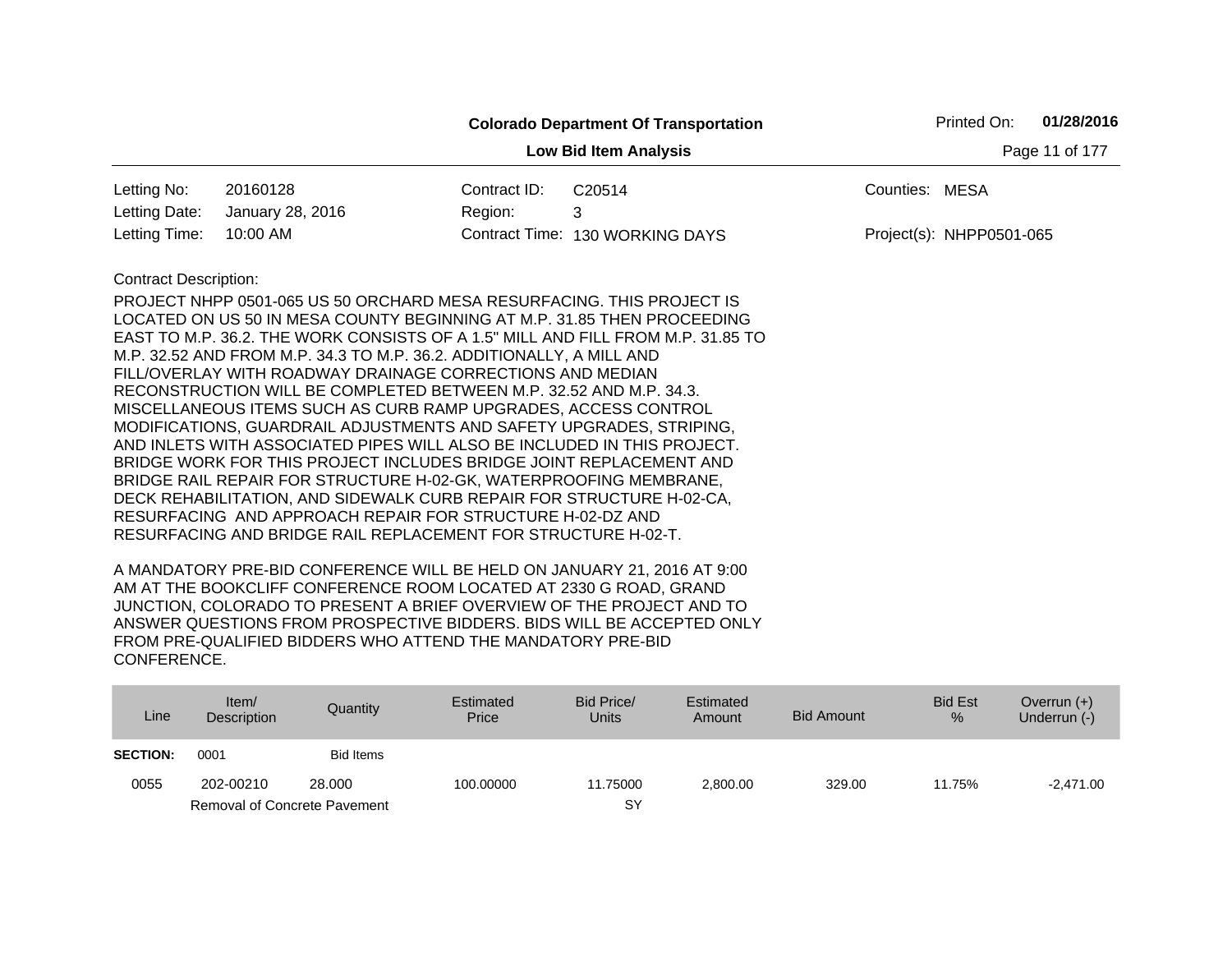|                                                |                                                                                                                                                                                                                                                                                                                                                                                                                                                                                                                                                                                                                                                                                                                                                                                                                                                                                                                                                                                                                     |              | <b>Colorado Department Of Transportation</b> | Printed On:              | 01/28/2016 |  |  |  |  |
|------------------------------------------------|---------------------------------------------------------------------------------------------------------------------------------------------------------------------------------------------------------------------------------------------------------------------------------------------------------------------------------------------------------------------------------------------------------------------------------------------------------------------------------------------------------------------------------------------------------------------------------------------------------------------------------------------------------------------------------------------------------------------------------------------------------------------------------------------------------------------------------------------------------------------------------------------------------------------------------------------------------------------------------------------------------------------|--------------|----------------------------------------------|--------------------------|------------|--|--|--|--|
| <b>Low Bid Item Analysis</b><br>Page 12 of 177 |                                                                                                                                                                                                                                                                                                                                                                                                                                                                                                                                                                                                                                                                                                                                                                                                                                                                                                                                                                                                                     |              |                                              |                          |            |  |  |  |  |
| Letting No:                                    | 20160128                                                                                                                                                                                                                                                                                                                                                                                                                                                                                                                                                                                                                                                                                                                                                                                                                                                                                                                                                                                                            | Contract ID: | C20514                                       | Counties: MESA           |            |  |  |  |  |
| Letting Date:                                  | January 28, 2016                                                                                                                                                                                                                                                                                                                                                                                                                                                                                                                                                                                                                                                                                                                                                                                                                                                                                                                                                                                                    | Region:      | 3                                            |                          |            |  |  |  |  |
| Letting Time:                                  | 10:00 AM                                                                                                                                                                                                                                                                                                                                                                                                                                                                                                                                                                                                                                                                                                                                                                                                                                                                                                                                                                                                            |              | Contract Time: 130 WORKING DAYS              | Project(s): NHPP0501-065 |            |  |  |  |  |
| <b>Contract Description:</b>                   | PROJECT NHPP 0501-065 US 50 ORCHARD MESA RESURFACING. THIS PROJECT IS<br>LOCATED ON US 50 IN MESA COUNTY BEGINNING AT M.P. 31.85 THEN PROCEEDING<br>EAST TO M.P. 36.2. THE WORK CONSISTS OF A 1.5" MILL AND FILL FROM M.P. 31.85 TO<br>M.P. 32.52 AND FROM M.P. 34.3 TO M.P. 36.2. ADDITIONALLY, A MILL AND<br>FILL/OVERLAY WITH ROADWAY DRAINAGE CORRECTIONS AND MEDIAN<br>RECONSTRUCTION WILL BE COMPLETED BETWEEN M.P. 32.52 AND M.P. 34.3.<br>MISCELLANEOUS ITEMS SUCH AS CURB RAMP UPGRADES, ACCESS CONTROL<br>MODIFICATIONS, GUARDRAIL ADJUSTMENTS AND SAFETY UPGRADES, STRIPING,<br>AND INLETS WITH ASSOCIATED PIPES WILL ALSO BE INCLUDED IN THIS PROJECT.<br>BRIDGE WORK FOR THIS PROJECT INCLUDES BRIDGE JOINT REPLACEMENT AND<br>BRIDGE RAIL REPAIR FOR STRUCTURE H-02-GK, WATERPROOFING MEMBRANE,<br>DECK REHABILITATION, AND SIDEWALK CURB REPAIR FOR STRUCTURE H-02-CA,<br>RESURFACING AND APPROACH REPAIR FOR STRUCTURE H-02-DZ AND<br>RESURFACING AND BRIDGE RAIL REPLACEMENT FOR STRUCTURE H-02-T. |              |                                              |                          |            |  |  |  |  |

| Line            | Item/<br>Description   | Quantity  | Estimated<br>Price | Bid Price/<br><b>Units</b> | Estimated<br>Amount | Bid Amount | <b>Bid Est</b><br>% | Overrun $(+)$<br>Underrun (-) |
|-----------------|------------------------|-----------|--------------------|----------------------------|---------------------|------------|---------------------|-------------------------------|
| <b>SECTION:</b> | 0001                   | Bid Items |                    |                            |                     |            |                     |                               |
| 0060            | 202-00220              | 9.789.000 | 5.00000            | 12,00000                   | 48.945.00           | 117.468.00 | 240.00%             | 68,523.00                     |
|                 | Removal of Asphalt Mat |           |                    | SY                         |                     |            |                     |                               |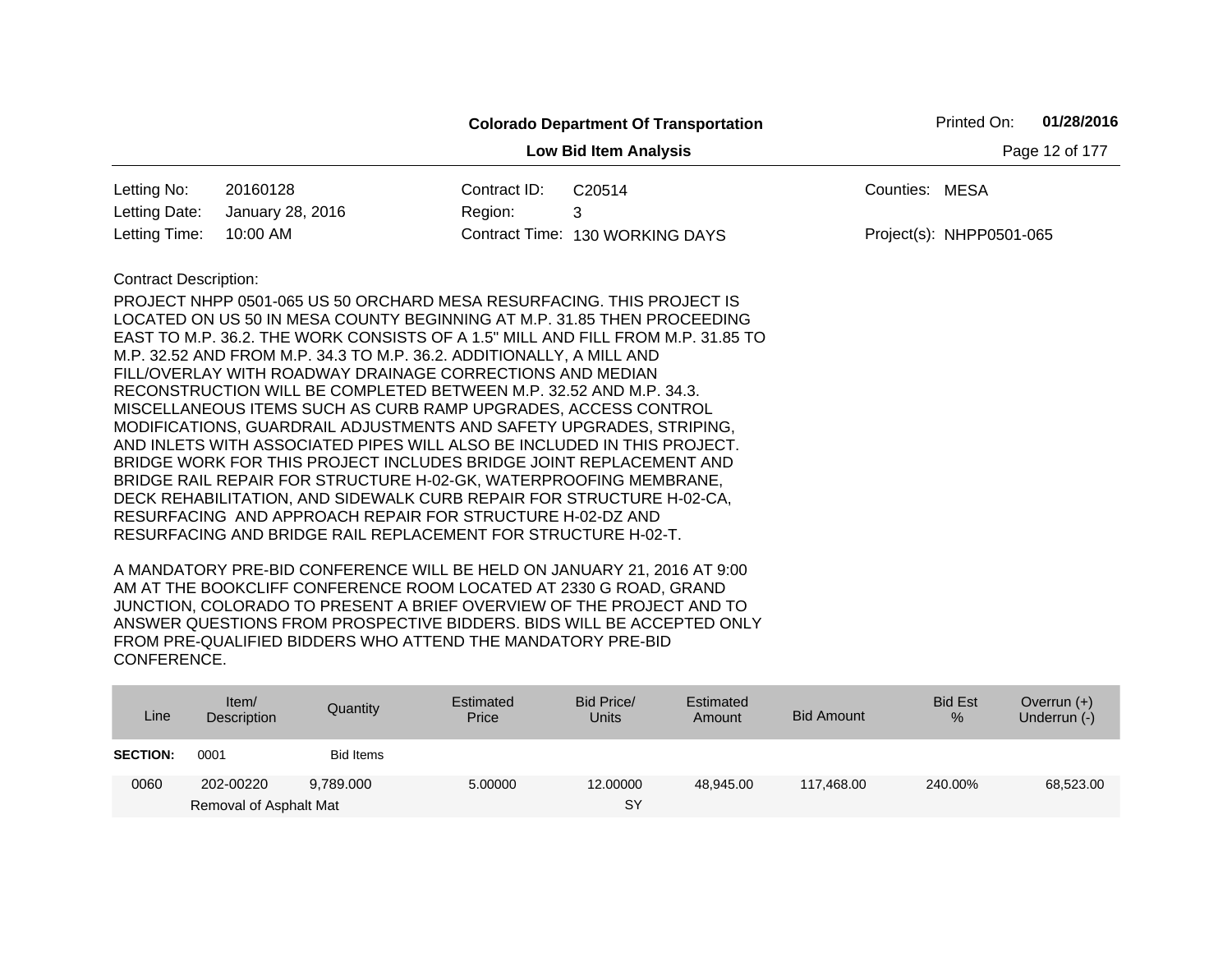|                                                |                                                                                                                                                                                                                                                                                                                                                                                                                                                                                                                                                                                                                                                                                                                                                                                                                                                                                                                                                                                                                     |              | <b>Colorado Department Of Transportation</b> |                | Printed On:              | 01/28/2016 |  |  |  |  |
|------------------------------------------------|---------------------------------------------------------------------------------------------------------------------------------------------------------------------------------------------------------------------------------------------------------------------------------------------------------------------------------------------------------------------------------------------------------------------------------------------------------------------------------------------------------------------------------------------------------------------------------------------------------------------------------------------------------------------------------------------------------------------------------------------------------------------------------------------------------------------------------------------------------------------------------------------------------------------------------------------------------------------------------------------------------------------|--------------|----------------------------------------------|----------------|--------------------------|------------|--|--|--|--|
| Page 13 of 177<br><b>Low Bid Item Analysis</b> |                                                                                                                                                                                                                                                                                                                                                                                                                                                                                                                                                                                                                                                                                                                                                                                                                                                                                                                                                                                                                     |              |                                              |                |                          |            |  |  |  |  |
| Letting No:                                    | 20160128                                                                                                                                                                                                                                                                                                                                                                                                                                                                                                                                                                                                                                                                                                                                                                                                                                                                                                                                                                                                            | Contract ID: | C20514                                       | Counties: MESA |                          |            |  |  |  |  |
| Letting Date:                                  | January 28, 2016                                                                                                                                                                                                                                                                                                                                                                                                                                                                                                                                                                                                                                                                                                                                                                                                                                                                                                                                                                                                    | Region:      | 3                                            |                |                          |            |  |  |  |  |
| Letting Time:                                  | 10:00 AM                                                                                                                                                                                                                                                                                                                                                                                                                                                                                                                                                                                                                                                                                                                                                                                                                                                                                                                                                                                                            |              | Contract Time: 130 WORKING DAYS              |                | Project(s): NHPP0501-065 |            |  |  |  |  |
| <b>Contract Description:</b>                   | PROJECT NHPP 0501-065 US 50 ORCHARD MESA RESURFACING. THIS PROJECT IS<br>LOCATED ON US 50 IN MESA COUNTY BEGINNING AT M.P. 31.85 THEN PROCEEDING<br>EAST TO M.P. 36.2. THE WORK CONSISTS OF A 1.5" MILL AND FILL FROM M.P. 31.85 TO<br>M.P. 32.52 AND FROM M.P. 34.3 TO M.P. 36.2. ADDITIONALLY, A MILL AND<br>FILL/OVERLAY WITH ROADWAY DRAINAGE CORRECTIONS AND MEDIAN<br>RECONSTRUCTION WILL BE COMPLETED BETWEEN M.P. 32.52 AND M.P. 34.3.<br>MISCELLANEOUS ITEMS SUCH AS CURB RAMP UPGRADES, ACCESS CONTROL<br>MODIFICATIONS, GUARDRAIL ADJUSTMENTS AND SAFETY UPGRADES, STRIPING,<br>AND INLETS WITH ASSOCIATED PIPES WILL ALSO BE INCLUDED IN THIS PROJECT.<br>BRIDGE WORK FOR THIS PROJECT INCLUDES BRIDGE JOINT REPLACEMENT AND<br>BRIDGE RAIL REPAIR FOR STRUCTURE H-02-GK, WATERPROOFING MEMBRANE,<br>DECK REHABILITATION, AND SIDEWALK CURB REPAIR FOR STRUCTURE H-02-CA,<br>RESURFACING AND APPROACH REPAIR FOR STRUCTURE H-02-DZ AND<br>RESURFACING AND BRIDGE RAIL REPLACEMENT FOR STRUCTURE H-02-T. |              |                                              |                |                          |            |  |  |  |  |
|                                                |                                                                                                                                                                                                                                                                                                                                                                                                                                                                                                                                                                                                                                                                                                                                                                                                                                                                                                                                                                                                                     |              |                                              |                |                          |            |  |  |  |  |

| Line            | Item/<br>Description | Quantity                         | Estimated<br>Price | Bid Price/<br>Units | Estimated<br>Amount | <b>Bid Amount</b> | <b>Bid Est</b><br>$\%$ | Overrun $(+)$<br>Underrun (-) |
|-----------------|----------------------|----------------------------------|--------------------|---------------------|---------------------|-------------------|------------------------|-------------------------------|
| <b>SECTION:</b> | 0001                 | Bid Items                        |                    |                     |                     |                   |                        |                               |
| 0065            | 202-00240            | 199.022.00                       | 2.25000            | 1.10000             | 447.799.50          | 218.924.20        | 48.89%                 | $-228,875.30$                 |
|                 |                      | Removal of Asphalt Mat (Planing) |                    | SY                  |                     |                   |                        |                               |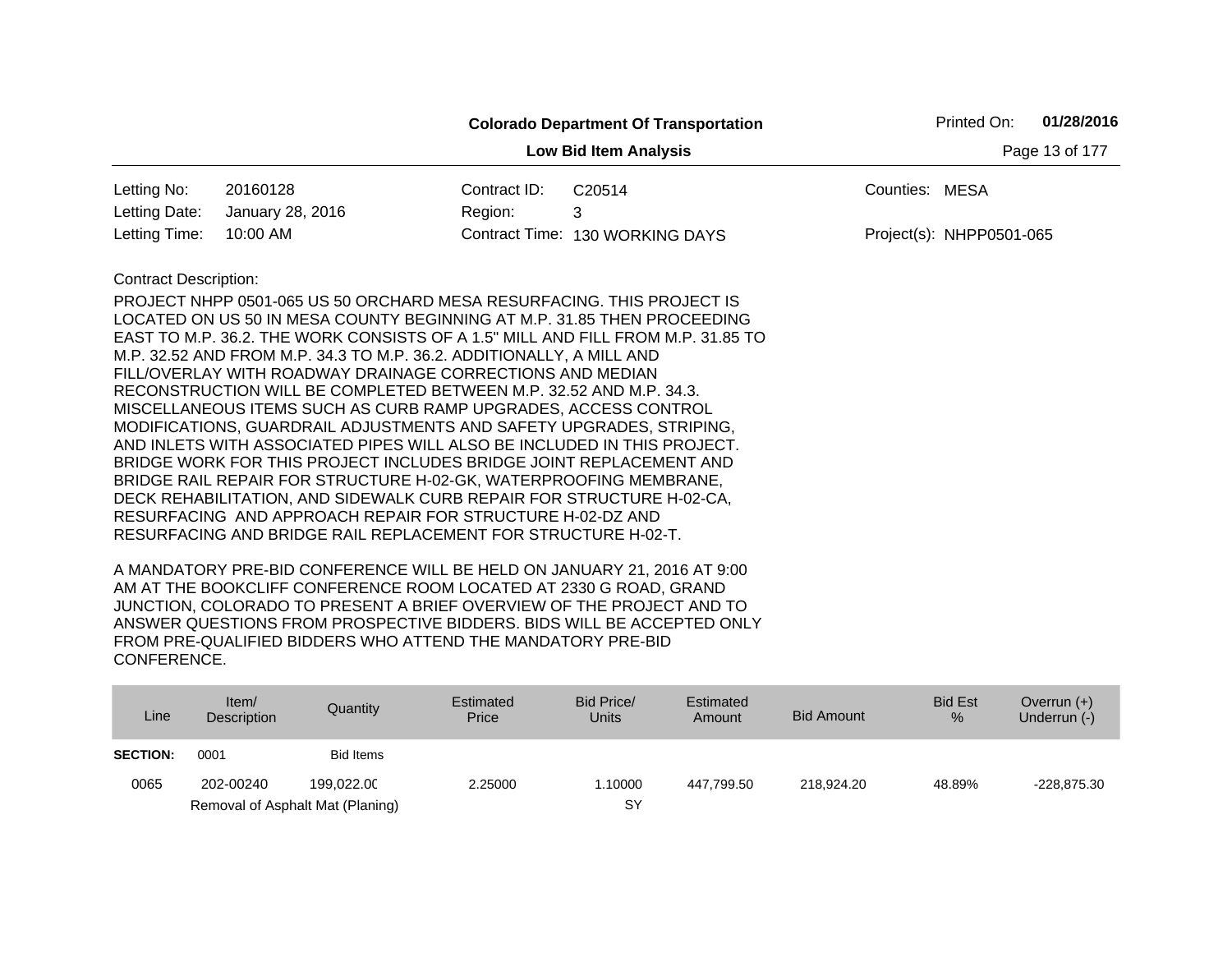|                              |                                                                                                                                                                                                                                                                                                                                                                                                                                                                                                                                                                                                                                                                                                                                                                                                                                                                                                                                  |              | <b>Colorado Department Of Transportation</b>                                    | Printed On:              | 01/28/2016     |
|------------------------------|----------------------------------------------------------------------------------------------------------------------------------------------------------------------------------------------------------------------------------------------------------------------------------------------------------------------------------------------------------------------------------------------------------------------------------------------------------------------------------------------------------------------------------------------------------------------------------------------------------------------------------------------------------------------------------------------------------------------------------------------------------------------------------------------------------------------------------------------------------------------------------------------------------------------------------|--------------|---------------------------------------------------------------------------------|--------------------------|----------------|
|                              |                                                                                                                                                                                                                                                                                                                                                                                                                                                                                                                                                                                                                                                                                                                                                                                                                                                                                                                                  |              | <b>Low Bid Item Analysis</b>                                                    |                          | Page 14 of 177 |
| Letting No:                  | 20160128                                                                                                                                                                                                                                                                                                                                                                                                                                                                                                                                                                                                                                                                                                                                                                                                                                                                                                                         | Contract ID: | C20514                                                                          | Counties: MESA           |                |
| Letting Date:                | January 28, 2016                                                                                                                                                                                                                                                                                                                                                                                                                                                                                                                                                                                                                                                                                                                                                                                                                                                                                                                 | Region:      | 3                                                                               |                          |                |
| Letting Time:                | 10:00 AM                                                                                                                                                                                                                                                                                                                                                                                                                                                                                                                                                                                                                                                                                                                                                                                                                                                                                                                         |              | Contract Time: 130 WORKING DAYS                                                 | Project(s): NHPP0501-065 |                |
| <b>Contract Description:</b> | PROJECT NHPP 0501-065 US 50 ORCHARD MESA RESURFACING. THIS PROJECT IS<br>LOCATED ON US 50 IN MESA COUNTY BEGINNING AT M.P. 31.85 THEN PROCEEDING<br>M.P. 32.52 AND FROM M.P. 34.3 TO M.P. 36.2. ADDITIONALLY, A MILL AND<br>FILL/OVERLAY WITH ROADWAY DRAINAGE CORRECTIONS AND MEDIAN<br>RECONSTRUCTION WILL BE COMPLETED BETWEEN M.P. 32.52 AND M.P. 34.3.<br>MISCELLANEOUS ITEMS SUCH AS CURB RAMP UPGRADES, ACCESS CONTROL<br>MODIFICATIONS, GUARDRAIL ADJUSTMENTS AND SAFETY UPGRADES, STRIPING,<br>AND INLETS WITH ASSOCIATED PIPES WILL ALSO BE INCLUDED IN THIS PROJECT.<br>BRIDGE WORK FOR THIS PROJECT INCLUDES BRIDGE JOINT REPLACEMENT AND<br>BRIDGE RAIL REPAIR FOR STRUCTURE H-02-GK, WATERPROOFING MEMBRANE,<br>DECK REHABILITATION, AND SIDEWALK CURB REPAIR FOR STRUCTURE H-02-CA,<br>RESURFACING AND APPROACH REPAIR FOR STRUCTURE H-02-DZ AND<br>RESURFACING AND BRIDGE RAIL REPLACEMENT FOR STRUCTURE H-02-T. |              | EAST TO M.P. 36.2. THE WORK CONSISTS OF A 1.5" MILL AND FILL FROM M.P. 31.85 TO |                          |                |

| Line            | Item $/$<br>Description | Quantity                                   | Estimated<br>Price | Bid Price/<br><b>Units</b> | Estimated<br>Amount | <b>Bid Amount</b> | <b>Bid Est</b><br>% | Overrun $(+)$<br>Underrun (-) |
|-----------------|-------------------------|--------------------------------------------|--------------------|----------------------------|---------------------|-------------------|---------------------|-------------------------------|
| <b>SECTION:</b> | 0001                    | Bid Items                                  |                    |                            |                     |                   |                     |                               |
| 0070            | 202-00246               | 2.949.000                                  | 15,00000           | 9.25000                    | 44.235.00           | 27.278.25         | 61.67%              | $-16.956.75$                  |
|                 |                         | Removal of Asphalt Mat (Planing) (Special) |                    | SY                         |                     |                   |                     |                               |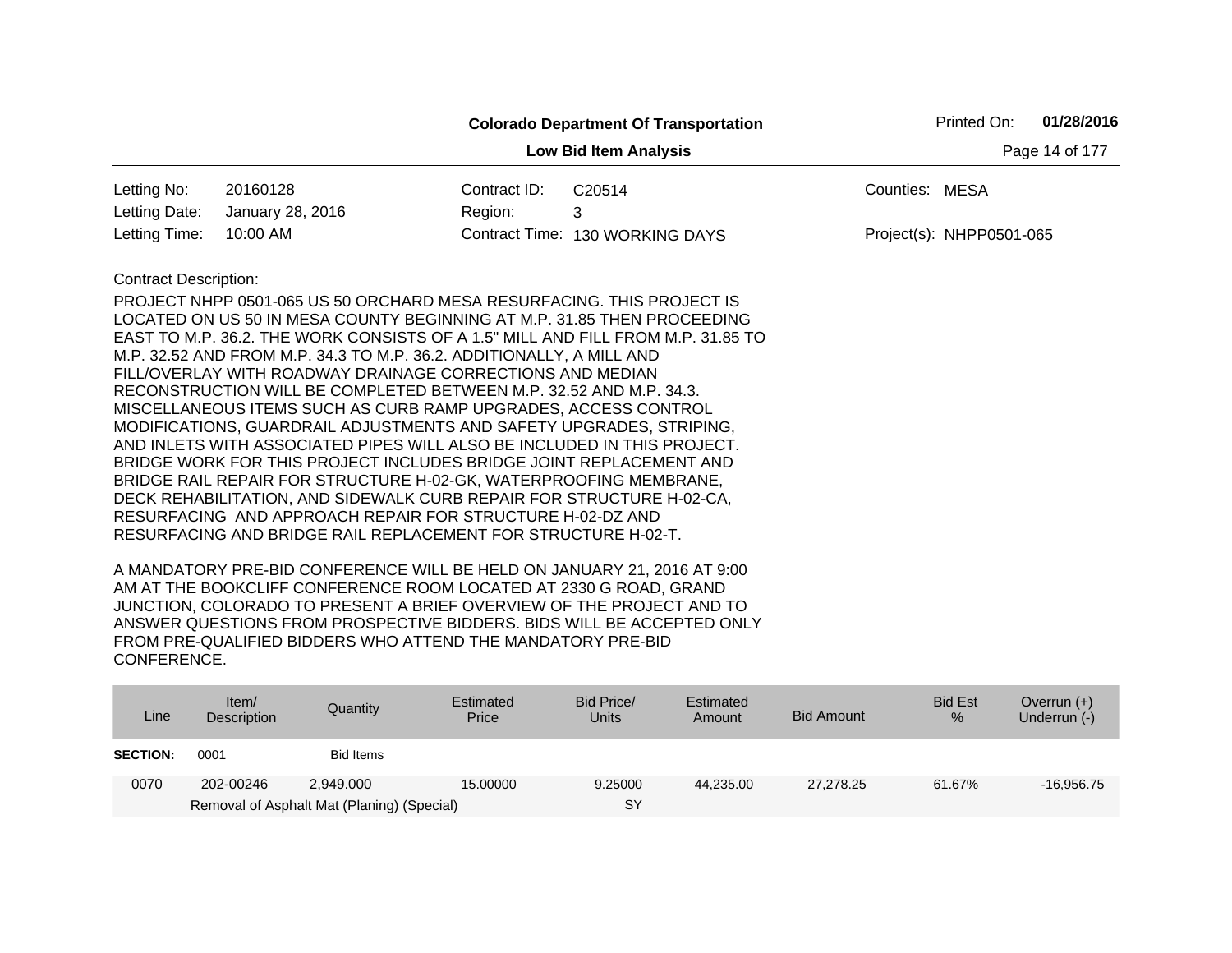|                                                |                                                                                                                                                                                                                                                                                                                                                                                                                                                                                                                                                                                                                                                                                                                                                                                                                                                                                                                                                                                                                     |              | <b>Colorado Department Of Transportation</b> |                | Printed On:              | 01/28/2016 |  |  |  |
|------------------------------------------------|---------------------------------------------------------------------------------------------------------------------------------------------------------------------------------------------------------------------------------------------------------------------------------------------------------------------------------------------------------------------------------------------------------------------------------------------------------------------------------------------------------------------------------------------------------------------------------------------------------------------------------------------------------------------------------------------------------------------------------------------------------------------------------------------------------------------------------------------------------------------------------------------------------------------------------------------------------------------------------------------------------------------|--------------|----------------------------------------------|----------------|--------------------------|------------|--|--|--|
| <b>Low Bid Item Analysis</b><br>Page 15 of 177 |                                                                                                                                                                                                                                                                                                                                                                                                                                                                                                                                                                                                                                                                                                                                                                                                                                                                                                                                                                                                                     |              |                                              |                |                          |            |  |  |  |
| Letting No:                                    | 20160128                                                                                                                                                                                                                                                                                                                                                                                                                                                                                                                                                                                                                                                                                                                                                                                                                                                                                                                                                                                                            | Contract ID: | C20514                                       | Counties: MESA |                          |            |  |  |  |
| Letting Date:                                  | January 28, 2016                                                                                                                                                                                                                                                                                                                                                                                                                                                                                                                                                                                                                                                                                                                                                                                                                                                                                                                                                                                                    | Region:      | 3                                            |                |                          |            |  |  |  |
| Letting Time:                                  | 10:00 AM                                                                                                                                                                                                                                                                                                                                                                                                                                                                                                                                                                                                                                                                                                                                                                                                                                                                                                                                                                                                            |              | Contract Time: 130 WORKING DAYS              |                | Project(s): NHPP0501-065 |            |  |  |  |
| <b>Contract Description:</b>                   | PROJECT NHPP 0501-065 US 50 ORCHARD MESA RESURFACING. THIS PROJECT IS<br>LOCATED ON US 50 IN MESA COUNTY BEGINNING AT M.P. 31.85 THEN PROCEEDING<br>EAST TO M.P. 36.2. THE WORK CONSISTS OF A 1.5" MILL AND FILL FROM M.P. 31.85 TO<br>M.P. 32.52 AND FROM M.P. 34.3 TO M.P. 36.2. ADDITIONALLY, A MILL AND<br>FILL/OVERLAY WITH ROADWAY DRAINAGE CORRECTIONS AND MEDIAN<br>RECONSTRUCTION WILL BE COMPLETED BETWEEN M.P. 32.52 AND M.P. 34.3.<br>MISCELLANEOUS ITEMS SUCH AS CURB RAMP UPGRADES, ACCESS CONTROL<br>MODIFICATIONS, GUARDRAIL ADJUSTMENTS AND SAFETY UPGRADES, STRIPING,<br>AND INLETS WITH ASSOCIATED PIPES WILL ALSO BE INCLUDED IN THIS PROJECT.<br>BRIDGE WORK FOR THIS PROJECT INCLUDES BRIDGE JOINT REPLACEMENT AND<br>BRIDGE RAIL REPAIR FOR STRUCTURE H-02-GK, WATERPROOFING MEMBRANE,<br>DECK REHABILITATION, AND SIDEWALK CURB REPAIR FOR STRUCTURE H-02-CA,<br>RESURFACING AND APPROACH REPAIR FOR STRUCTURE H-02-DZ AND<br>RESURFACING AND BRIDGE RAIL REPLACEMENT FOR STRUCTURE H-02-T. |              |                                              |                |                          |            |  |  |  |

| Line            | Item/<br>Description        | Quantity  | Estimated<br>Price | Bid Price/<br><b>Units</b> | Estimated<br>Amount | <b>Bid Amount</b> | <b>Bid Est</b><br>% | Overrun $(+)$<br>Underrun (-) |
|-----------------|-----------------------------|-----------|--------------------|----------------------------|---------------------|-------------------|---------------------|-------------------------------|
| <b>SECTION:</b> | 0001                        | Bid Items |                    |                            |                     |                   |                     |                               |
| 0075            | 202-00250                   | 5.000.000 | 3.50000            | 2.60000                    | 17.500.00           | 13,000.00         | 74.29%              | $-4,500.00$                   |
|                 | Removal of Pavement Marking |           |                    | SF                         |                     |                   |                     |                               |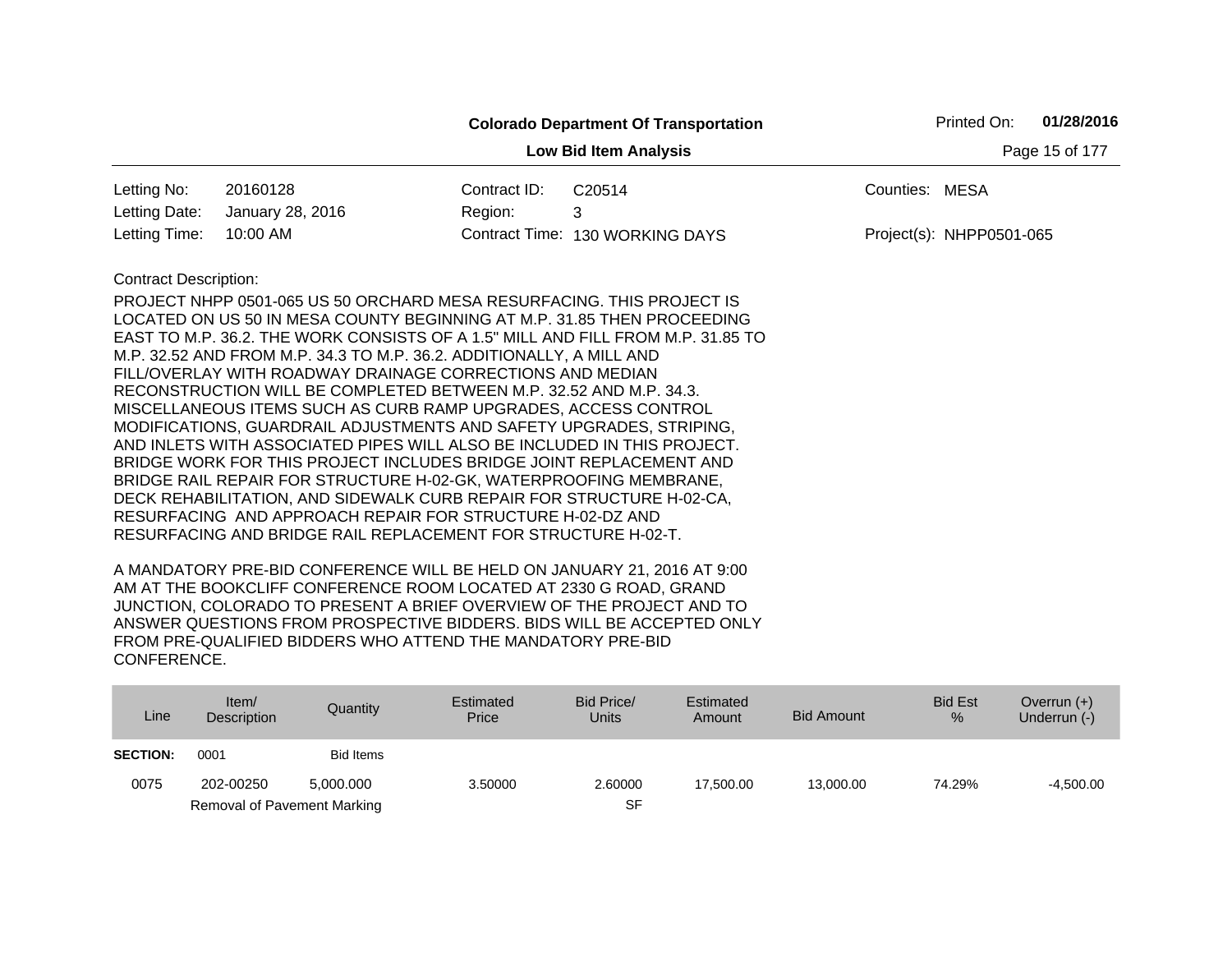|                              |                                                                                                                                   |              | <b>Colorado Department Of Transportation</b> |                          | Printed On: | 01/28/2016 |  |  |
|------------------------------|-----------------------------------------------------------------------------------------------------------------------------------|--------------|----------------------------------------------|--------------------------|-------------|------------|--|--|
| <b>Low Bid Item Analysis</b> |                                                                                                                                   |              |                                              |                          |             |            |  |  |
| Letting No:                  | 20160128                                                                                                                          | Contract ID: | C20514                                       | Counties: MESA           |             |            |  |  |
| Letting Date:                | January 28, 2016                                                                                                                  | Region:      | 3                                            |                          |             |            |  |  |
| Letting Time:                | 10:00 AM                                                                                                                          |              | Contract Time: 130 WORKING DAYS              | Project(s): NHPP0501-065 |             |            |  |  |
| <b>Contract Description:</b> |                                                                                                                                   |              |                                              |                          |             |            |  |  |
|                              | PROJECT NHPP 0501-065 US 50 ORCHARD MESA RESURFACING. THIS PROJECT IS                                                             |              |                                              |                          |             |            |  |  |
|                              | LOCATED ON US 50 IN MESA COUNTY BEGINNING AT M.P. 31.85 THEN PROCEEDING                                                           |              |                                              |                          |             |            |  |  |
|                              | EAST TO M.P. 36.2. THE WORK CONSISTS OF A 1.5" MILL AND FILL FROM M.P. 31.85 TO                                                   |              |                                              |                          |             |            |  |  |
|                              | M.P. 32.52 AND FROM M.P. 34.3 TO M.P. 36.2. ADDITIONALLY, A MILL AND<br>FILL/OVERLAY WITH ROADWAY DRAINAGE CORRECTIONS AND MEDIAN |              |                                              |                          |             |            |  |  |
|                              | RECONSTRUCTION WILL BE COMPLETED BETWEEN M.P. 32.52 AND M.P. 34.3.                                                                |              |                                              |                          |             |            |  |  |
|                              | MISCELLANEOUS ITEMS SUCH AS CURB RAMP UPGRADES, ACCESS CONTROL                                                                    |              |                                              |                          |             |            |  |  |
|                              | MODIFICATIONS, GUARDRAIL ADJUSTMENTS AND SAFETY UPGRADES, STRIPING,                                                               |              |                                              |                          |             |            |  |  |
|                              | AND INLETS WITH ASSOCIATED PIPES WILL ALSO BE INCLUDED IN THIS PROJECT.                                                           |              |                                              |                          |             |            |  |  |
|                              | BRIDGE WORK FOR THIS PROJECT INCLUDES BRIDGE JOINT REPLACEMENT AND                                                                |              |                                              |                          |             |            |  |  |
|                              | BRIDGE RAIL REPAIR FOR STRUCTURE H-02-GK, WATERPROOFING MEMBRANE,                                                                 |              |                                              |                          |             |            |  |  |
|                              | DECK REHABILITATION, AND SIDEWALK CURB REPAIR FOR STRUCTURE H-02-CA,                                                              |              |                                              |                          |             |            |  |  |
|                              | RESURFACING AND APPROACH REPAIR FOR STRUCTURE H-02-DZ AND                                                                         |              |                                              |                          |             |            |  |  |
|                              | RESURFACING AND BRIDGE RAIL REPLACEMENT FOR STRUCTURE H-02-T.                                                                     |              |                                              |                          |             |            |  |  |

| Line            | Item $/$<br>Description   | Quantity  | Estimated<br>Price | Bid Price/<br><b>Units</b> | Estimated<br>Amount | <b>Bid Amount</b> | <b>Bid Est</b><br>% | Overrun $(+)$<br>Underrun (-) |
|-----------------|---------------------------|-----------|--------------------|----------------------------|---------------------|-------------------|---------------------|-------------------------------|
| <b>SECTION:</b> | 0001                      | Bid Items |                    |                            |                     |                   |                     |                               |
| 0080            | 202-00425                 | 223,000   | 20,00000           | 32,00000                   | 4,460.00            | 7.136.00          | 160.00%             | 2,676.00                      |
|                 | Removal of Bridge Railing |           |                    | LH.                        |                     |                   |                     |                               |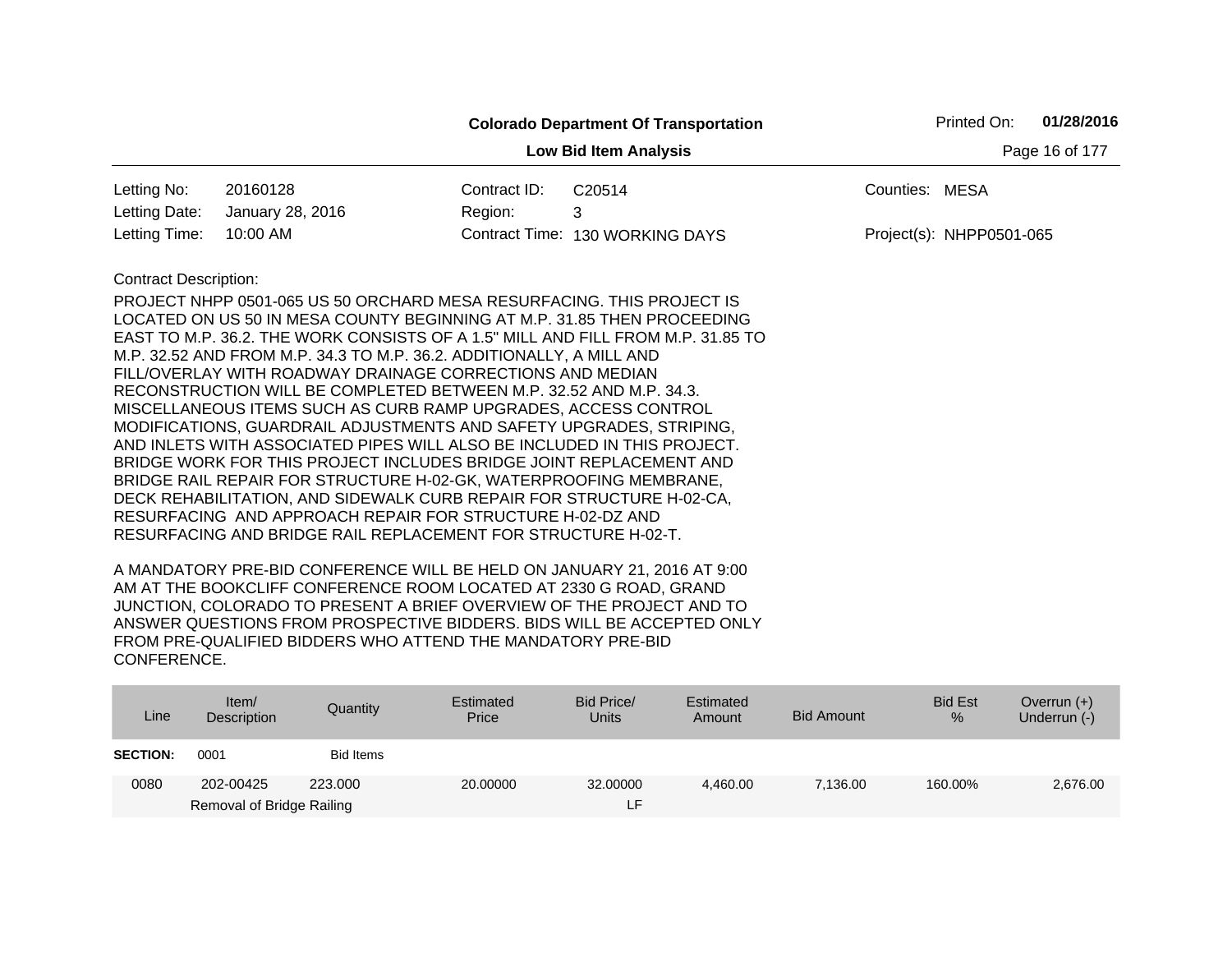|                                                |                                                                                                                                                                                                                                                                                                                                                                                                                                                                                                                                                                                                                                                                                                                                                                                                                                                                                                                                  |              | <b>Colorado Department Of Transportation</b>                                    |                | Printed On:              | 01/28/2016 |  |  |
|------------------------------------------------|----------------------------------------------------------------------------------------------------------------------------------------------------------------------------------------------------------------------------------------------------------------------------------------------------------------------------------------------------------------------------------------------------------------------------------------------------------------------------------------------------------------------------------------------------------------------------------------------------------------------------------------------------------------------------------------------------------------------------------------------------------------------------------------------------------------------------------------------------------------------------------------------------------------------------------|--------------|---------------------------------------------------------------------------------|----------------|--------------------------|------------|--|--|
| Page 17 of 177<br><b>Low Bid Item Analysis</b> |                                                                                                                                                                                                                                                                                                                                                                                                                                                                                                                                                                                                                                                                                                                                                                                                                                                                                                                                  |              |                                                                                 |                |                          |            |  |  |
| Letting No:                                    | 20160128                                                                                                                                                                                                                                                                                                                                                                                                                                                                                                                                                                                                                                                                                                                                                                                                                                                                                                                         | Contract ID: | C20514                                                                          | Counties: MESA |                          |            |  |  |
| Letting Date:                                  | January 28, 2016                                                                                                                                                                                                                                                                                                                                                                                                                                                                                                                                                                                                                                                                                                                                                                                                                                                                                                                 | Region:      | 3                                                                               |                |                          |            |  |  |
| Letting Time:                                  | 10:00 AM                                                                                                                                                                                                                                                                                                                                                                                                                                                                                                                                                                                                                                                                                                                                                                                                                                                                                                                         |              | Contract Time: 130 WORKING DAYS                                                 |                | Project(s): NHPP0501-065 |            |  |  |
| <b>Contract Description:</b>                   | PROJECT NHPP 0501-065 US 50 ORCHARD MESA RESURFACING. THIS PROJECT IS<br>LOCATED ON US 50 IN MESA COUNTY BEGINNING AT M.P. 31.85 THEN PROCEEDING<br>M.P. 32.52 AND FROM M.P. 34.3 TO M.P. 36.2. ADDITIONALLY, A MILL AND<br>FILL/OVERLAY WITH ROADWAY DRAINAGE CORRECTIONS AND MEDIAN<br>RECONSTRUCTION WILL BE COMPLETED BETWEEN M.P. 32.52 AND M.P. 34.3.<br>MISCELLANEOUS ITEMS SUCH AS CURB RAMP UPGRADES, ACCESS CONTROL<br>MODIFICATIONS, GUARDRAIL ADJUSTMENTS AND SAFETY UPGRADES, STRIPING,<br>AND INLETS WITH ASSOCIATED PIPES WILL ALSO BE INCLUDED IN THIS PROJECT.<br>BRIDGE WORK FOR THIS PROJECT INCLUDES BRIDGE JOINT REPLACEMENT AND<br>BRIDGE RAIL REPAIR FOR STRUCTURE H-02-GK, WATERPROOFING MEMBRANE,<br>DECK REHABILITATION, AND SIDEWALK CURB REPAIR FOR STRUCTURE H-02-CA,<br>RESURFACING AND APPROACH REPAIR FOR STRUCTURE H-02-DZ AND<br>RESURFACING AND BRIDGE RAIL REPLACEMENT FOR STRUCTURE H-02-T. |              | EAST TO M.P. 36.2. THE WORK CONSISTS OF A 1.5" MILL AND FILL FROM M.P. 31.85 TO |                |                          |            |  |  |

| Line            | Item/<br>Description                                  | Quantity         | Estimated<br>Price | Bid Price/<br><b>Units</b> | Estimated<br>Amount | <b>Bid Amount</b> | <b>Bid Est</b><br>$\frac{9}{6}$ | Overrun $(+)$<br>Underrun (-) |
|-----------------|-------------------------------------------------------|------------------|--------------------|----------------------------|---------------------|-------------------|---------------------------------|-------------------------------|
| <b>SECTION:</b> | 0001                                                  | <b>Bid Items</b> |                    |                            |                     |                   |                                 |                               |
| 0085            | 202-00453                                             | 59,000           | 275,00000          | 201.00000                  | 16.225.00           | 11.859.00         | 73.09%                          | $-4,366.00$                   |
|                 | Removal of Portions of Present Structure (Class<br>2) |                  |                    | SY                         |                     |                   |                                 |                               |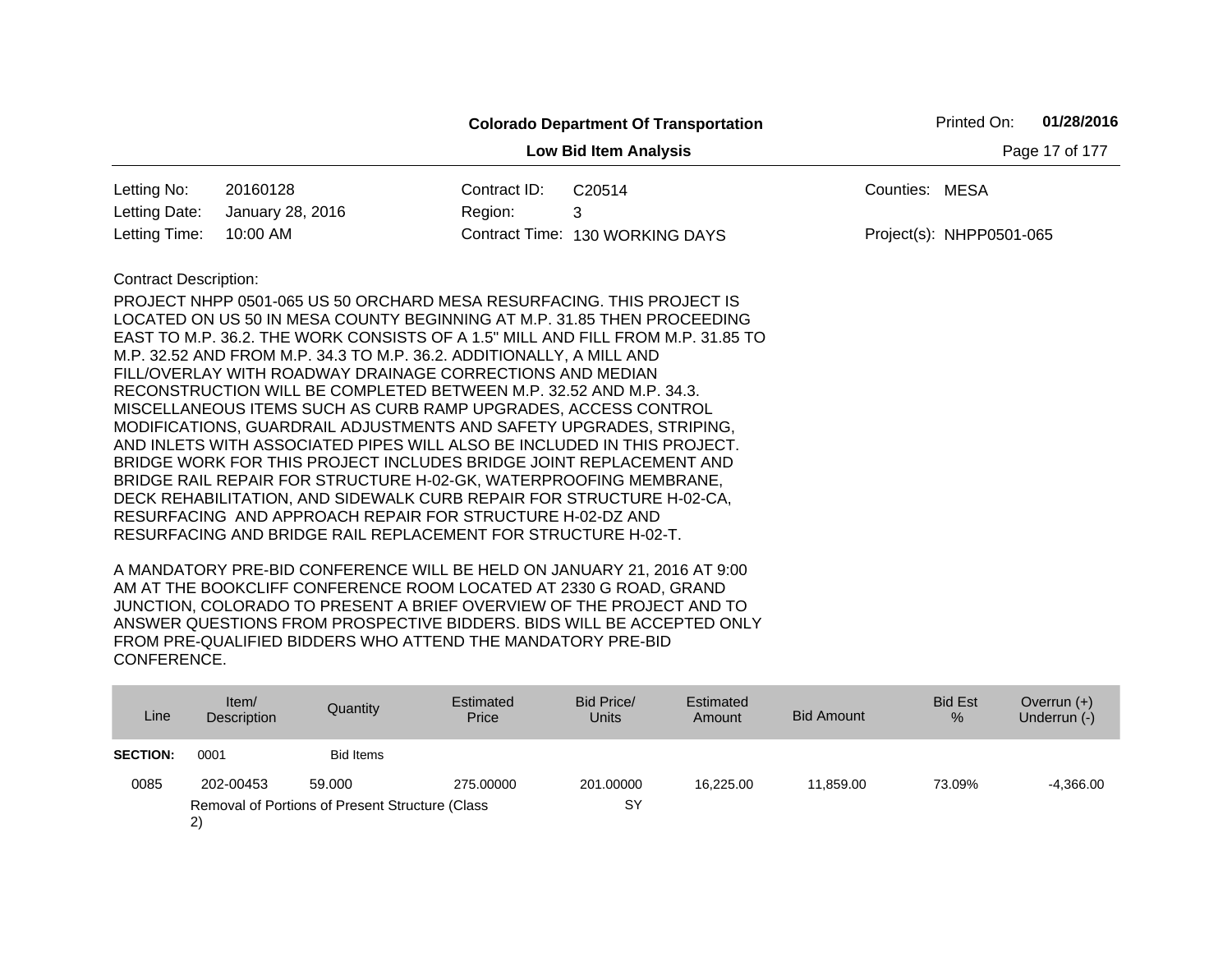|                                                |                                                                         |              | <b>Colorado Department Of Transportation</b>                                    |                | Printed On:              | 01/28/2016 |  |  |
|------------------------------------------------|-------------------------------------------------------------------------|--------------|---------------------------------------------------------------------------------|----------------|--------------------------|------------|--|--|
| Page 18 of 177<br><b>Low Bid Item Analysis</b> |                                                                         |              |                                                                                 |                |                          |            |  |  |
| Letting No:                                    | 20160128                                                                | Contract ID: | C20514                                                                          | Counties: MESA |                          |            |  |  |
| Letting Date:                                  | January 28, 2016                                                        | Region:      | 3                                                                               |                |                          |            |  |  |
| Letting Time:                                  | 10:00 AM                                                                |              | Contract Time: 130 WORKING DAYS                                                 |                | Project(s): NHPP0501-065 |            |  |  |
| <b>Contract Description:</b>                   |                                                                         |              |                                                                                 |                |                          |            |  |  |
|                                                | PROJECT NHPP 0501-065 US 50 ORCHARD MESA RESURFACING. THIS PROJECT IS   |              |                                                                                 |                |                          |            |  |  |
|                                                | LOCATED ON US 50 IN MESA COUNTY BEGINNING AT M.P. 31.85 THEN PROCEEDING |              |                                                                                 |                |                          |            |  |  |
|                                                |                                                                         |              | EAST TO M.P. 36.2. THE WORK CONSISTS OF A 1.5" MILL AND FILL FROM M.P. 31.85 TO |                |                          |            |  |  |
|                                                | M.P. 32.52 AND FROM M.P. 34.3 TO M.P. 36.2. ADDITIONALLY, A MILL AND    |              |                                                                                 |                |                          |            |  |  |
|                                                | FILL/OVERLAY WITH ROADWAY DRAINAGE CORRECTIONS AND MEDIAN               |              |                                                                                 |                |                          |            |  |  |
|                                                | RECONSTRUCTION WILL BE COMPLETED BETWEEN M.P. 32.52 AND M.P. 34.3.      |              |                                                                                 |                |                          |            |  |  |
|                                                | MISCELLANEOUS ITEMS SUCH AS CURB RAMP UPGRADES, ACCESS CONTROL          |              |                                                                                 |                |                          |            |  |  |
|                                                | MODIFICATIONS, GUARDRAIL ADJUSTMENTS AND SAFETY UPGRADES, STRIPING,     |              |                                                                                 |                |                          |            |  |  |
|                                                | AND INLETS WITH ASSOCIATED PIPES WILL ALSO BE INCLUDED IN THIS PROJECT. |              |                                                                                 |                |                          |            |  |  |
|                                                | BRIDGE WORK FOR THIS PROJECT INCLUDES BRIDGE JOINT REPLACEMENT AND      |              |                                                                                 |                |                          |            |  |  |
|                                                | BRIDGE RAIL REPAIR FOR STRUCTURE H-02-GK, WATERPROOFING MEMBRANE,       |              |                                                                                 |                |                          |            |  |  |
|                                                | DECK REHABILITATION, AND SIDEWALK CURB REPAIR FOR STRUCTURE H-02-CA,    |              |                                                                                 |                |                          |            |  |  |
|                                                | RESURFACING AND APPROACH REPAIR FOR STRUCTURE H-02-DZ AND               |              |                                                                                 |                |                          |            |  |  |
|                                                | RESURFACING AND BRIDGE RAIL REPLACEMENT FOR STRUCTURE H-02-T.           |              |                                                                                 |                |                          |            |  |  |

| Line            | Item $/$<br>Description | Quantity                                        | Estimated<br>Price | Bid Price/<br><b>Units</b> | Estimated<br>Amount | <b>Bid Amount</b> | <b>Bid Est</b><br>% | Overrun $(+)$<br>Underrun (-) |
|-----------------|-------------------------|-------------------------------------------------|--------------------|----------------------------|---------------------|-------------------|---------------------|-------------------------------|
| <b>SECTION:</b> | 0001                    | <b>Bid Items</b>                                |                    |                            |                     |                   |                     |                               |
| 0090            | 202-00460               | 15.000                                          | 425,00000          | 433.00000                  | 6.375.00            | 6.495.00          | 101.88%             | 120.00                        |
|                 | 3)                      | Removal of Portions of Present Structure (Class |                    | SY                         |                     |                   |                     |                               |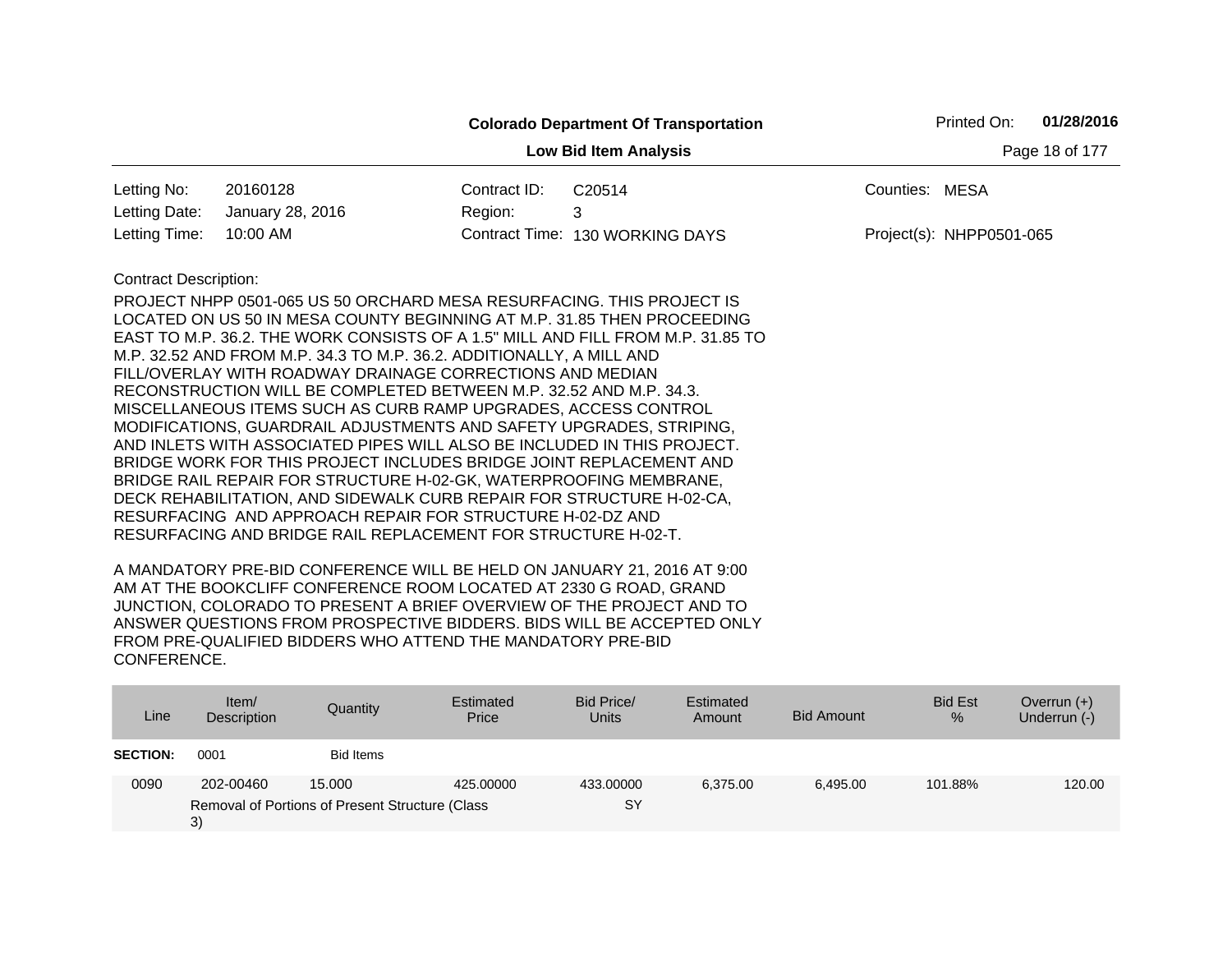|                                                |                                                                                                                                                                                                                                                                                                                                                                                                                                                                                                                                                                                                                                                                                                                                                                                                                                                                                                                                  |              | <b>Colorado Department Of Transportation</b>                                    |                | Printed On:              | 01/28/2016 |  |  |
|------------------------------------------------|----------------------------------------------------------------------------------------------------------------------------------------------------------------------------------------------------------------------------------------------------------------------------------------------------------------------------------------------------------------------------------------------------------------------------------------------------------------------------------------------------------------------------------------------------------------------------------------------------------------------------------------------------------------------------------------------------------------------------------------------------------------------------------------------------------------------------------------------------------------------------------------------------------------------------------|--------------|---------------------------------------------------------------------------------|----------------|--------------------------|------------|--|--|
| <b>Low Bid Item Analysis</b><br>Page 19 of 177 |                                                                                                                                                                                                                                                                                                                                                                                                                                                                                                                                                                                                                                                                                                                                                                                                                                                                                                                                  |              |                                                                                 |                |                          |            |  |  |
| Letting No:                                    | 20160128                                                                                                                                                                                                                                                                                                                                                                                                                                                                                                                                                                                                                                                                                                                                                                                                                                                                                                                         | Contract ID: | C20514                                                                          | Counties: MESA |                          |            |  |  |
| Letting Date:                                  | January 28, 2016                                                                                                                                                                                                                                                                                                                                                                                                                                                                                                                                                                                                                                                                                                                                                                                                                                                                                                                 | Region:      | 3                                                                               |                |                          |            |  |  |
| Letting Time:                                  | 10:00 AM                                                                                                                                                                                                                                                                                                                                                                                                                                                                                                                                                                                                                                                                                                                                                                                                                                                                                                                         |              | Contract Time: 130 WORKING DAYS                                                 |                | Project(s): NHPP0501-065 |            |  |  |
| <b>Contract Description:</b>                   | PROJECT NHPP 0501-065 US 50 ORCHARD MESA RESURFACING. THIS PROJECT IS<br>LOCATED ON US 50 IN MESA COUNTY BEGINNING AT M.P. 31.85 THEN PROCEEDING<br>M.P. 32.52 AND FROM M.P. 34.3 TO M.P. 36.2. ADDITIONALLY, A MILL AND<br>FILL/OVERLAY WITH ROADWAY DRAINAGE CORRECTIONS AND MEDIAN<br>RECONSTRUCTION WILL BE COMPLETED BETWEEN M.P. 32.52 AND M.P. 34.3.<br>MISCELLANEOUS ITEMS SUCH AS CURB RAMP UPGRADES, ACCESS CONTROL<br>MODIFICATIONS, GUARDRAIL ADJUSTMENTS AND SAFETY UPGRADES, STRIPING,<br>AND INLETS WITH ASSOCIATED PIPES WILL ALSO BE INCLUDED IN THIS PROJECT.<br>BRIDGE WORK FOR THIS PROJECT INCLUDES BRIDGE JOINT REPLACEMENT AND<br>BRIDGE RAIL REPAIR FOR STRUCTURE H-02-GK, WATERPROOFING MEMBRANE,<br>DECK REHABILITATION, AND SIDEWALK CURB REPAIR FOR STRUCTURE H-02-CA,<br>RESURFACING AND APPROACH REPAIR FOR STRUCTURE H-02-DZ AND<br>RESURFACING AND BRIDGE RAIL REPLACEMENT FOR STRUCTURE H-02-T. |              | EAST TO M.P. 36.2. THE WORK CONSISTS OF A 1.5" MILL AND FILL FROM M.P. 31.85 TO |                |                          |            |  |  |

| Line            | Item $/$<br>Description | Quantity                                        | Estimated<br>Price | Bid Price/<br>Units | Estimated<br>Amount | Bid Amount | <b>Bid Est</b><br>% | Overrun $(+)$<br>Underrun (-) |
|-----------------|-------------------------|-------------------------------------------------|--------------------|---------------------|---------------------|------------|---------------------|-------------------------------|
| <b>SECTION:</b> | 0001                    | <b>Bid Items</b>                                |                    |                     |                     |            |                     |                               |
| 0095            | 202-00495               | 1.000                                           | 15.000.00000       | 19.000.00000        | 15,000,00           | 19,000.00  | 126.67%             | 4,000.00                      |
|                 |                         | <b>Removal of Portions of Present Structure</b> |                    | ∟ S                 |                     |            |                     |                               |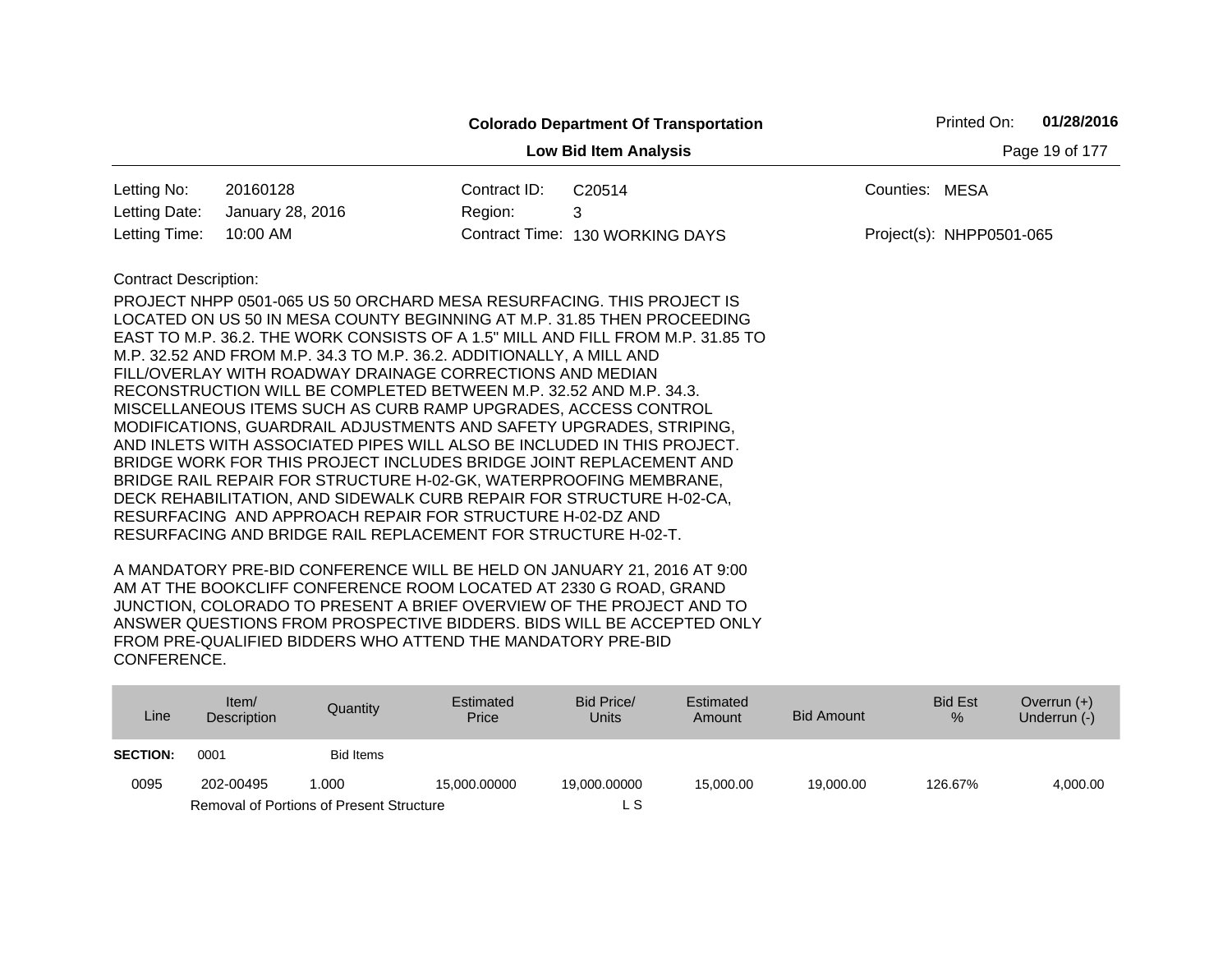|                                                |                                                                                                                                                                                                                                                                                                                                                                                                                                                                                                                                                                                                                                                                                                                                                                                                                                                                                                                                                    |              | <b>Colorado Department Of Transportation</b> | Printed On:              | 01/28/2016 |  |  |
|------------------------------------------------|----------------------------------------------------------------------------------------------------------------------------------------------------------------------------------------------------------------------------------------------------------------------------------------------------------------------------------------------------------------------------------------------------------------------------------------------------------------------------------------------------------------------------------------------------------------------------------------------------------------------------------------------------------------------------------------------------------------------------------------------------------------------------------------------------------------------------------------------------------------------------------------------------------------------------------------------------|--------------|----------------------------------------------|--------------------------|------------|--|--|
| <b>Low Bid Item Analysis</b><br>Page 20 of 177 |                                                                                                                                                                                                                                                                                                                                                                                                                                                                                                                                                                                                                                                                                                                                                                                                                                                                                                                                                    |              |                                              |                          |            |  |  |
| Letting No:                                    | 20160128                                                                                                                                                                                                                                                                                                                                                                                                                                                                                                                                                                                                                                                                                                                                                                                                                                                                                                                                           | Contract ID: | C20514                                       | Counties: MESA           |            |  |  |
| Letting Date:                                  | January 28, 2016                                                                                                                                                                                                                                                                                                                                                                                                                                                                                                                                                                                                                                                                                                                                                                                                                                                                                                                                   | Region:      | 3                                            |                          |            |  |  |
| Letting Time:                                  | 10:00 AM                                                                                                                                                                                                                                                                                                                                                                                                                                                                                                                                                                                                                                                                                                                                                                                                                                                                                                                                           |              | Contract Time: 130 WORKING DAYS              | Project(s): NHPP0501-065 |            |  |  |
| <b>Contract Description:</b>                   |                                                                                                                                                                                                                                                                                                                                                                                                                                                                                                                                                                                                                                                                                                                                                                                                                                                                                                                                                    |              |                                              |                          |            |  |  |
|                                                | PROJECT NHPP 0501-065 US 50 ORCHARD MESA RESURFACING. THIS PROJECT IS<br>LOCATED ON US 50 IN MESA COUNTY BEGINNING AT M.P. 31.85 THEN PROCEEDING<br>EAST TO M.P. 36.2. THE WORK CONSISTS OF A 1.5" MILL AND FILL FROM M.P. 31.85 TO<br>M.P. 32.52 AND FROM M.P. 34.3 TO M.P. 36.2. ADDITIONALLY, A MILL AND<br>FILL/OVERLAY WITH ROADWAY DRAINAGE CORRECTIONS AND MEDIAN<br>RECONSTRUCTION WILL BE COMPLETED BETWEEN M.P. 32.52 AND M.P. 34.3.<br>MISCELLANEOUS ITEMS SUCH AS CURB RAMP UPGRADES, ACCESS CONTROL<br>MODIFICATIONS, GUARDRAIL ADJUSTMENTS AND SAFETY UPGRADES, STRIPING,<br>AND INLETS WITH ASSOCIATED PIPES WILL ALSO BE INCLUDED IN THIS PROJECT.<br>BRIDGE WORK FOR THIS PROJECT INCLUDES BRIDGE JOINT REPLACEMENT AND<br>BRIDGE RAIL REPAIR FOR STRUCTURE H-02-GK, WATERPROOFING MEMBRANE,<br>DECK REHABILITATION, AND SIDEWALK CURB REPAIR FOR STRUCTURE H-02-CA,<br>RESURFACING AND APPROACH REPAIR FOR STRUCTURE H-02-DZ AND |              |                                              |                          |            |  |  |

| Line            | Item $/$<br>Description     | Quantity  | Estimated<br>Price | Bid Price/<br><b>Units</b> | Estimated<br>Amount | Bid Amount | <b>Bid Est</b><br>$\%$ | Overrun $(+)$<br>Underrun (-) |
|-----------------|-----------------------------|-----------|--------------------|----------------------------|---------------------|------------|------------------------|-------------------------------|
| <b>SECTION:</b> | 0001                        | Bid Items |                    |                            |                     |            |                        |                               |
| 0100            | 202-00504                   | 78,000    | 225,00000          | 48.50000                   | 17.550.00           | 3,783.00   | 21.56%                 | $-13,767.00$                  |
|                 | Removal of Expansion Device |           |                    | ιF.                        |                     |            |                        |                               |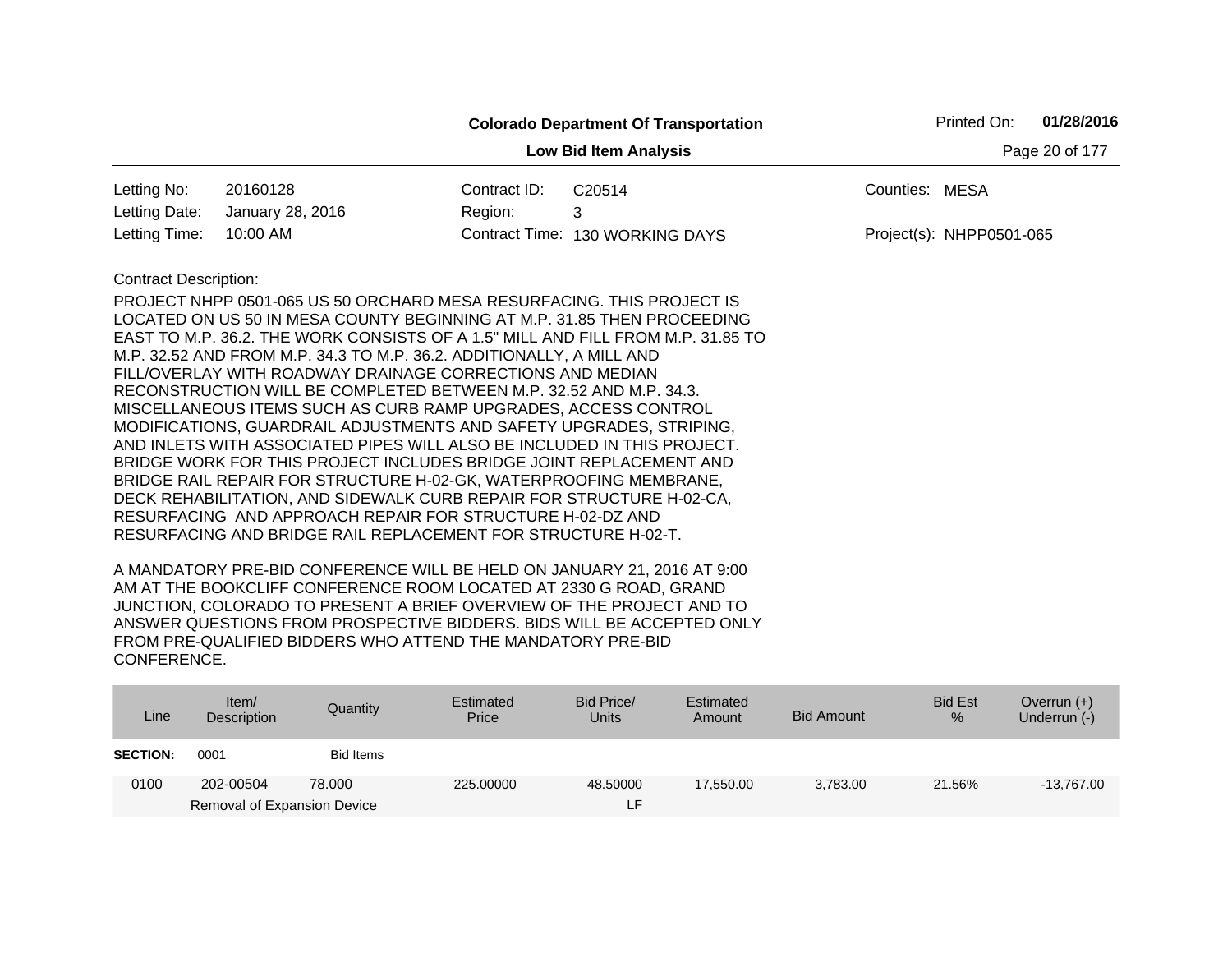|                                                |                                                                                                                                                                                                                                                                                                                                                                                                                                                                                                                                                                                                                                                                                                                                                                                                                                                                                       |              | <b>Colorado Department Of Transportation</b> |                | Printed On:                | 01/28/2016 |  |  |
|------------------------------------------------|---------------------------------------------------------------------------------------------------------------------------------------------------------------------------------------------------------------------------------------------------------------------------------------------------------------------------------------------------------------------------------------------------------------------------------------------------------------------------------------------------------------------------------------------------------------------------------------------------------------------------------------------------------------------------------------------------------------------------------------------------------------------------------------------------------------------------------------------------------------------------------------|--------------|----------------------------------------------|----------------|----------------------------|------------|--|--|
| Page 21 of 177<br><b>Low Bid Item Analysis</b> |                                                                                                                                                                                                                                                                                                                                                                                                                                                                                                                                                                                                                                                                                                                                                                                                                                                                                       |              |                                              |                |                            |            |  |  |
| Letting No:                                    | 20160128                                                                                                                                                                                                                                                                                                                                                                                                                                                                                                                                                                                                                                                                                                                                                                                                                                                                              | Contract ID: | C20514                                       | Counties: MESA |                            |            |  |  |
| Letting Date:                                  | January 28, 2016                                                                                                                                                                                                                                                                                                                                                                                                                                                                                                                                                                                                                                                                                                                                                                                                                                                                      | Region:      | 3                                            |                |                            |            |  |  |
| Letting Time:                                  | 10:00 AM                                                                                                                                                                                                                                                                                                                                                                                                                                                                                                                                                                                                                                                                                                                                                                                                                                                                              |              | Contract Time: 130 WORKING DAYS              |                | $Project(s): NHPP0501-065$ |            |  |  |
| <b>Contract Description:</b>                   | PROJECT NHPP 0501-065 US 50 ORCHARD MESA RESURFACING. THIS PROJECT IS<br>LOCATED ON US 50 IN MESA COUNTY BEGINNING AT M.P. 31.85 THEN PROCEEDING<br>EAST TO M.P. 36.2. THE WORK CONSISTS OF A 1.5" MILL AND FILL FROM M.P. 31.85 TO<br>M.P. 32.52 AND FROM M.P. 34.3 TO M.P. 36.2. ADDITIONALLY, A MILL AND<br>FILL/OVERLAY WITH ROADWAY DRAINAGE CORRECTIONS AND MEDIAN<br>RECONSTRUCTION WILL BE COMPLETED BETWEEN M.P. 32.52 AND M.P. 34.3.<br>MISCELLANEOUS ITEMS SUCH AS CURB RAMP UPGRADES, ACCESS CONTROL<br>MODIFICATIONS, GUARDRAIL ADJUSTMENTS AND SAFETY UPGRADES, STRIPING,<br>AND INLETS WITH ASSOCIATED PIPES WILL ALSO BE INCLUDED IN THIS PROJECT.<br>BRIDGE WORK FOR THIS PROJECT INCLUDES BRIDGE JOINT REPLACEMENT AND<br>BRIDGE RAIL REPAIR FOR STRUCTURE H-02-GK, WATERPROOFING MEMBRANE,<br>DECK REHABILITATION, AND SIDEWALK CURB REPAIR FOR STRUCTURE H-02-CA, |              |                                              |                |                            |            |  |  |
|                                                | RESURFACING AND APPROACH REPAIR FOR STRUCTURE H-02-DZ AND<br>RESURFACING AND BRIDGE RAIL REPLACEMENT FOR STRUCTURE H-02-T.                                                                                                                                                                                                                                                                                                                                                                                                                                                                                                                                                                                                                                                                                                                                                            |              |                                              |                |                            |            |  |  |

| Line            | Item/<br>Description   | Quantity         | Estimated<br>Price | Bid Price/<br>Units | Estimated<br>Amount | Bid Amount | <b>Bid Est</b><br>$\frac{9}{6}$ | Overrun $(+)$<br>Underrun (-) |
|-----------------|------------------------|------------------|--------------------|---------------------|---------------------|------------|---------------------------------|-------------------------------|
| <b>SECTION:</b> | 0001                   | <b>Bid Items</b> |                    |                     |                     |            |                                 |                               |
| 0105            | 202-00810              | 5.000            | 150,00000          | 155.00000           | 750.00              | 775.00     | 103.33%                         | 25.00                         |
|                 | Removal of Ground Sign |                  |                    | <b>EACH</b>         |                     |            |                                 |                               |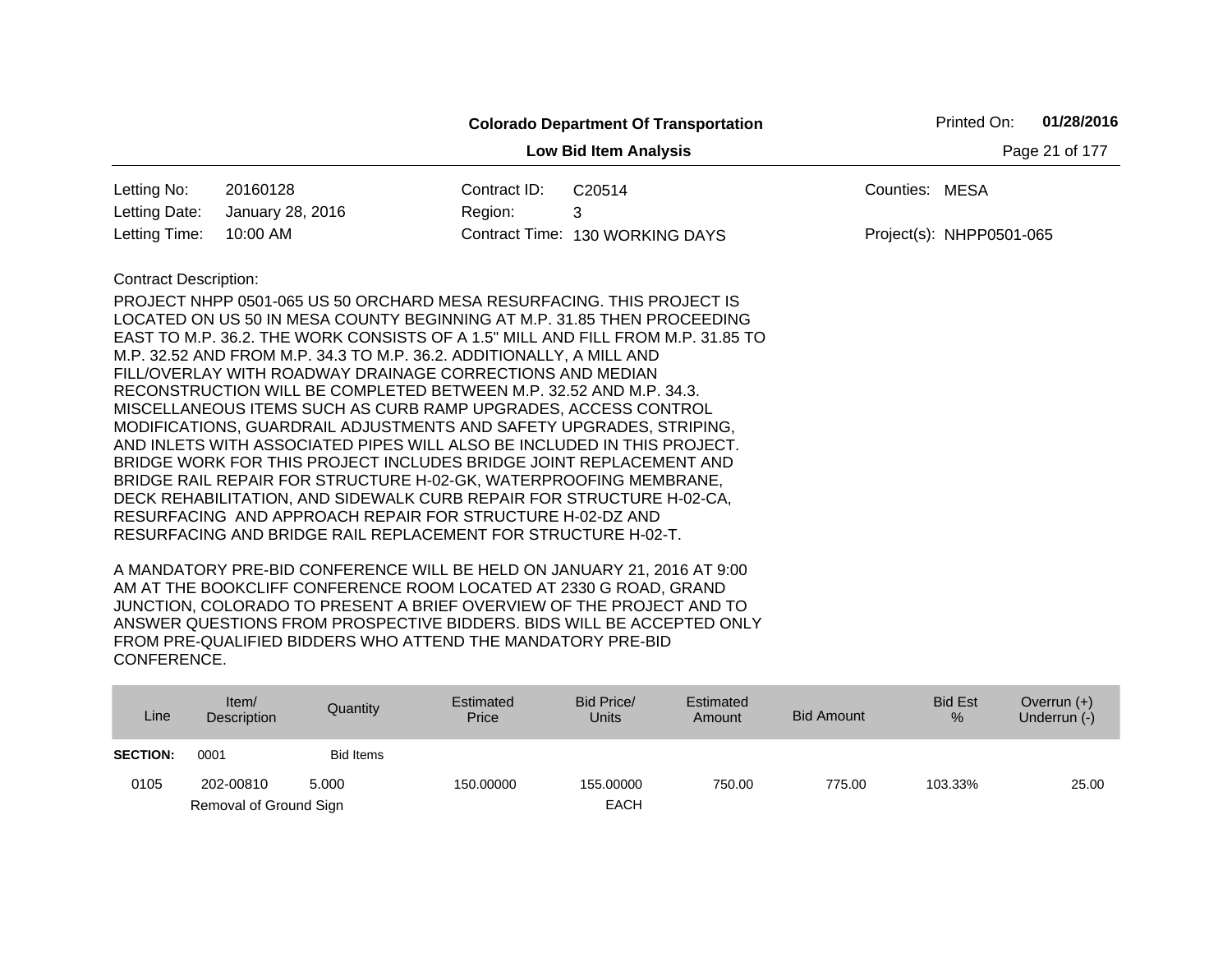|                                                |                                                                                                                                               |              | <b>Colorado Department Of Transportation</b>                                    |                | Printed On:              | 01/28/2016 |  |  |
|------------------------------------------------|-----------------------------------------------------------------------------------------------------------------------------------------------|--------------|---------------------------------------------------------------------------------|----------------|--------------------------|------------|--|--|
| Page 22 of 177<br><b>Low Bid Item Analysis</b> |                                                                                                                                               |              |                                                                                 |                |                          |            |  |  |
| Letting No:                                    | 20160128                                                                                                                                      | Contract ID: | C20514                                                                          | Counties: MESA |                          |            |  |  |
| Letting Date:                                  | January 28, 2016                                                                                                                              | Region:      | 3                                                                               |                |                          |            |  |  |
| Letting Time:                                  | 10:00 AM                                                                                                                                      |              | Contract Time: 130 WORKING DAYS                                                 |                | Project(s): NHPP0501-065 |            |  |  |
| <b>Contract Description:</b>                   |                                                                                                                                               |              |                                                                                 |                |                          |            |  |  |
|                                                | PROJECT NHPP 0501-065 US 50 ORCHARD MESA RESURFACING. THIS PROJECT IS                                                                         |              |                                                                                 |                |                          |            |  |  |
|                                                | LOCATED ON US 50 IN MESA COUNTY BEGINNING AT M.P. 31.85 THEN PROCEEDING                                                                       |              |                                                                                 |                |                          |            |  |  |
|                                                |                                                                                                                                               |              | EAST TO M.P. 36.2. THE WORK CONSISTS OF A 1.5" MILL AND FILL FROM M.P. 31.85 TO |                |                          |            |  |  |
|                                                | M.P. 32.52 AND FROM M.P. 34.3 TO M.P. 36.2. ADDITIONALLY, A MILL AND                                                                          |              |                                                                                 |                |                          |            |  |  |
|                                                | FILL/OVERLAY WITH ROADWAY DRAINAGE CORRECTIONS AND MEDIAN                                                                                     |              |                                                                                 |                |                          |            |  |  |
|                                                | RECONSTRUCTION WILL BE COMPLETED BETWEEN M.P. 32.52 AND M.P. 34.3.                                                                            |              |                                                                                 |                |                          |            |  |  |
|                                                | MISCELLANEOUS ITEMS SUCH AS CURB RAMP UPGRADES, ACCESS CONTROL                                                                                |              |                                                                                 |                |                          |            |  |  |
|                                                | MODIFICATIONS, GUARDRAIL ADJUSTMENTS AND SAFETY UPGRADES, STRIPING,                                                                           |              |                                                                                 |                |                          |            |  |  |
|                                                | AND INLETS WITH ASSOCIATED PIPES WILL ALSO BE INCLUDED IN THIS PROJECT.<br>BRIDGE WORK FOR THIS PROJECT INCLUDES BRIDGE JOINT REPLACEMENT AND |              |                                                                                 |                |                          |            |  |  |
|                                                | BRIDGE RAIL REPAIR FOR STRUCTURE H-02-GK, WATERPROOFING MEMBRANE,                                                                             |              |                                                                                 |                |                          |            |  |  |
|                                                | DECK REHABILITATION, AND SIDEWALK CURB REPAIR FOR STRUCTURE H-02-CA,                                                                          |              |                                                                                 |                |                          |            |  |  |
|                                                | RESURFACING AND APPROACH REPAIR FOR STRUCTURE H-02-DZ AND                                                                                     |              |                                                                                 |                |                          |            |  |  |
|                                                | RESURFACING AND BRIDGE RAIL REPLACEMENT FOR STRUCTURE H-02-T.                                                                                 |              |                                                                                 |                |                          |            |  |  |
|                                                |                                                                                                                                               |              |                                                                                 |                |                          |            |  |  |

| Line            | Item $/$<br>Description | Quantity  | Estimated<br>Price | Bid Price/<br><b>Units</b> | Estimated<br>Amount | Bid Amount | <b>Bid Est</b><br>$\%$ | Overrun $(+)$<br>Underrun (-) |
|-----------------|-------------------------|-----------|--------------------|----------------------------|---------------------|------------|------------------------|-------------------------------|
| <b>SECTION:</b> | 0001                    | Bid Items |                    |                            |                     |            |                        |                               |
| 0110            | 202-00821               | 2.000     | 60.00000           | 41.00000                   | 120.00              | 82.00      | 68.33%                 | $-38.00$                      |
|                 | Removal of Sign Panel   |           |                    | <b>EACH</b>                |                     |            |                        |                               |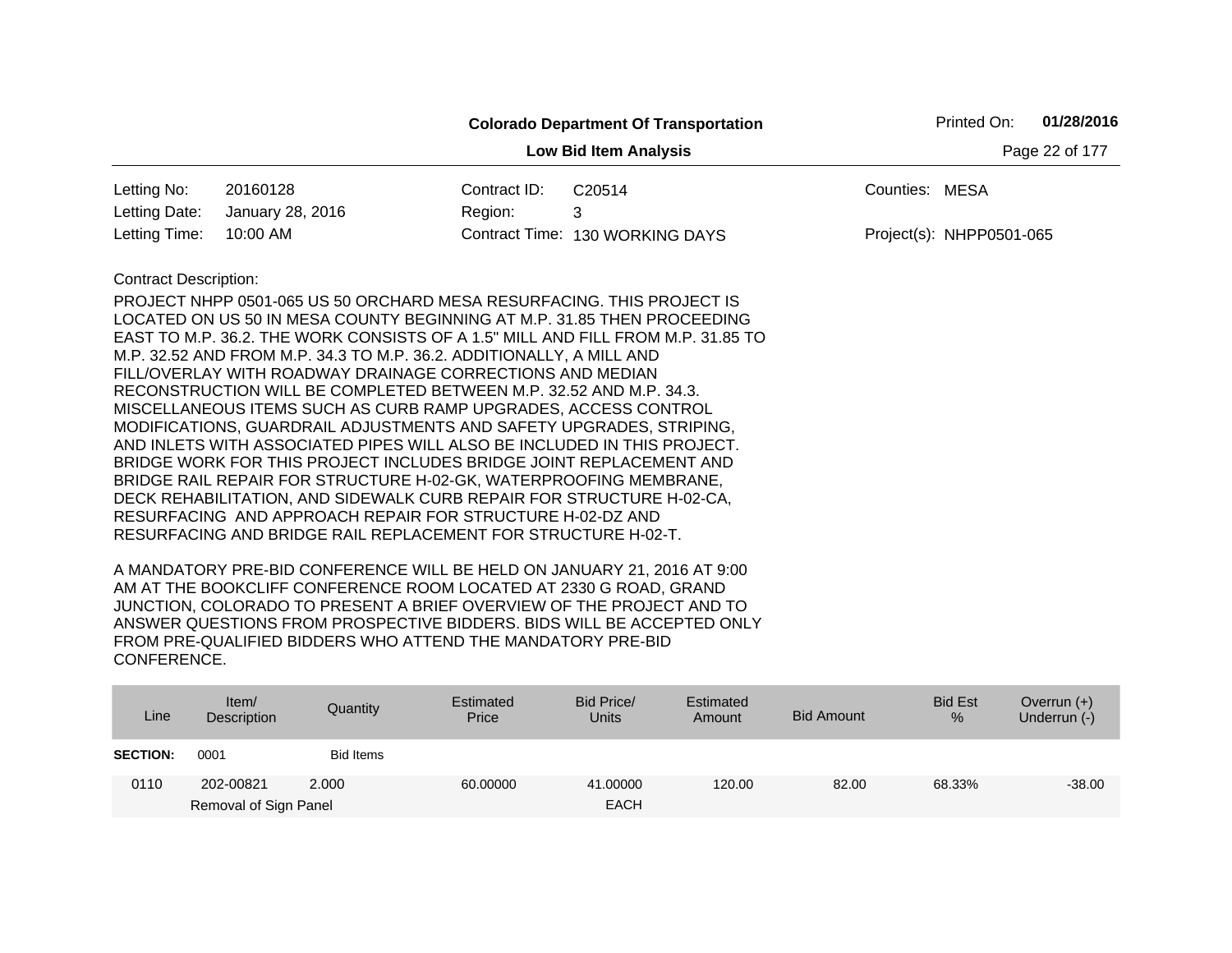|                                                |                                                                                                                                                         |              | <b>Colorado Department Of Transportation</b> |                | Printed On:              | 01/28/2016 |  |  |
|------------------------------------------------|---------------------------------------------------------------------------------------------------------------------------------------------------------|--------------|----------------------------------------------|----------------|--------------------------|------------|--|--|
| Page 23 of 177<br><b>Low Bid Item Analysis</b> |                                                                                                                                                         |              |                                              |                |                          |            |  |  |
| Letting No:                                    | 20160128                                                                                                                                                | Contract ID: | C20514                                       | Counties: MESA |                          |            |  |  |
| Letting Date:                                  | January 28, 2016                                                                                                                                        | Region:      | 3                                            |                |                          |            |  |  |
| Letting Time:                                  | 10:00 AM                                                                                                                                                |              | Contract Time: 130 WORKING DAYS              |                | Project(s): NHPP0501-065 |            |  |  |
| <b>Contract Description:</b>                   |                                                                                                                                                         |              |                                              |                |                          |            |  |  |
|                                                | PROJECT NHPP 0501-065 US 50 ORCHARD MESA RESURFACING. THIS PROJECT IS                                                                                   |              |                                              |                |                          |            |  |  |
|                                                | LOCATED ON US 50 IN MESA COUNTY BEGINNING AT M.P. 31.85 THEN PROCEEDING                                                                                 |              |                                              |                |                          |            |  |  |
|                                                | EAST TO M.P. 36.2. THE WORK CONSISTS OF A 1.5" MILL AND FILL FROM M.P. 31.85 TO<br>M.P. 32.52 AND FROM M.P. 34.3 TO M.P. 36.2. ADDITIONALLY, A MILL AND |              |                                              |                |                          |            |  |  |
|                                                | FILL/OVERLAY WITH ROADWAY DRAINAGE CORRECTIONS AND MEDIAN                                                                                               |              |                                              |                |                          |            |  |  |
|                                                | RECONSTRUCTION WILL BE COMPLETED BETWEEN M.P. 32.52 AND M.P. 34.3.                                                                                      |              |                                              |                |                          |            |  |  |
|                                                | MISCELLANEOUS ITEMS SUCH AS CURB RAMP UPGRADES, ACCESS CONTROL                                                                                          |              |                                              |                |                          |            |  |  |
|                                                | MODIFICATIONS, GUARDRAIL ADJUSTMENTS AND SAFETY UPGRADES, STRIPING,                                                                                     |              |                                              |                |                          |            |  |  |
|                                                | AND INLETS WITH ASSOCIATED PIPES WILL ALSO BE INCLUDED IN THIS PROJECT.<br>BRIDGE WORK FOR THIS PROJECT INCLUDES BRIDGE JOINT REPLACEMENT AND           |              |                                              |                |                          |            |  |  |
|                                                | BRIDGE RAIL REPAIR FOR STRUCTURE H-02-GK, WATERPROOFING MEMBRANE,                                                                                       |              |                                              |                |                          |            |  |  |
|                                                | DECK REHABILITATION, AND SIDEWALK CURB REPAIR FOR STRUCTURE H-02-CA,                                                                                    |              |                                              |                |                          |            |  |  |
|                                                | RESURFACING AND APPROACH REPAIR FOR STRUCTURE H-02-DZ AND                                                                                               |              |                                              |                |                          |            |  |  |
|                                                | RESURFACING AND BRIDGE RAIL REPLACEMENT FOR STRUCTURE H-02-T.                                                                                           |              |                                              |                |                          |            |  |  |

| Line            | Item/<br>Description | Quantity  | Estimated<br>Price | Bid Price/<br><b>Units</b> | Estimated<br>Amount | <b>Bid Amount</b> | <b>Bid Est</b><br>% | Overrun $(+)$<br>Underrun $(-)$ |
|-----------------|----------------------|-----------|--------------------|----------------------------|---------------------|-------------------|---------------------|---------------------------------|
| <b>SECTION:</b> | 0001                 | Bid Items |                    |                            |                     |                   |                     |                                 |
| 0115            | 202-00827            | 9.000     | 200.00000          | 103.00000                  | ,800.00             | 927.00            | 51.50%              | $-873.00$                       |
|                 | Removal of Pull Box  |           |                    | <b>EACH</b>                |                     |                   |                     |                                 |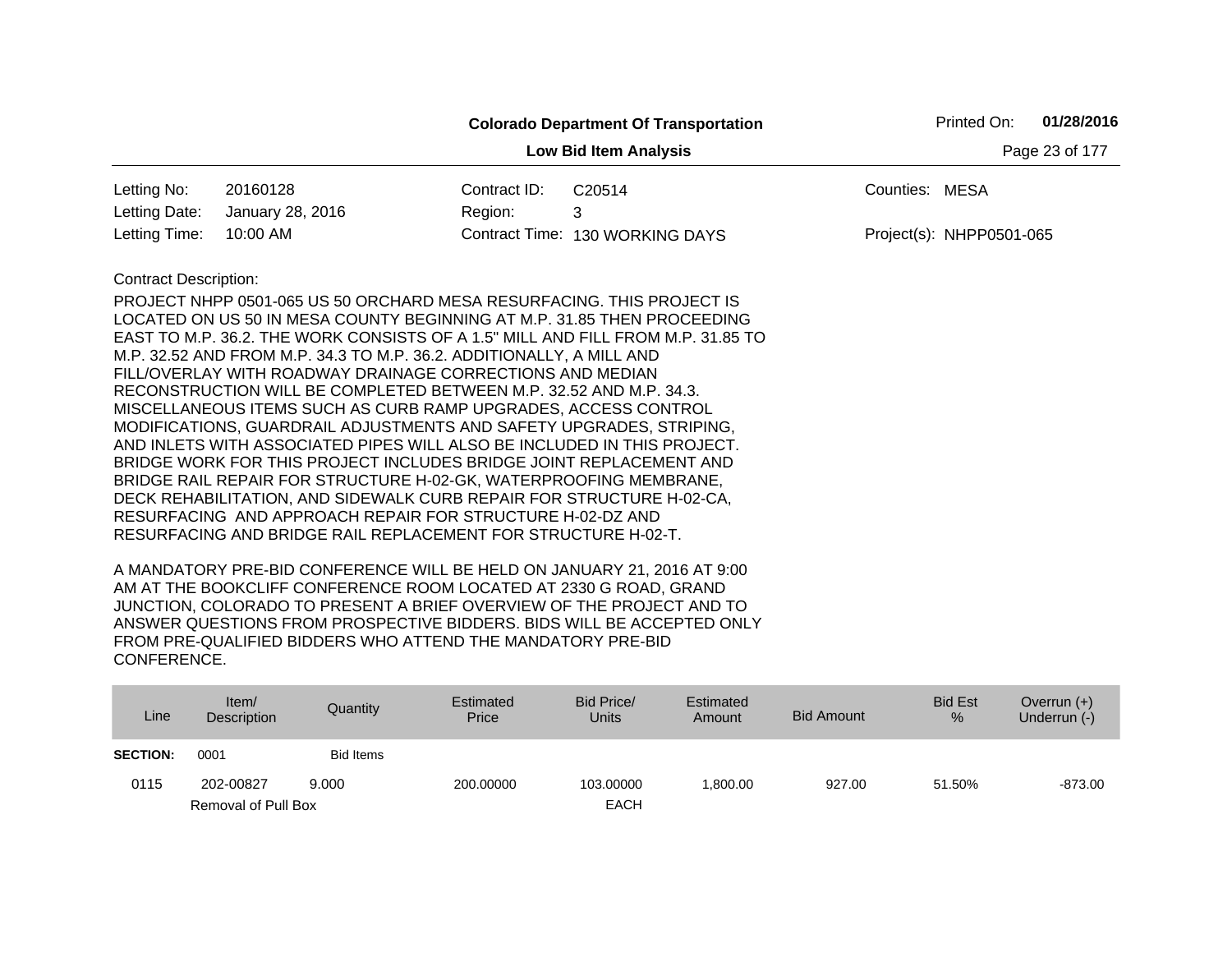|                                                                                                        |                                                                         |         | <b>Colorado Department Of Transportation</b>                                    | Printed On:              | 01/28/2016 |  |  |  |
|--------------------------------------------------------------------------------------------------------|-------------------------------------------------------------------------|---------|---------------------------------------------------------------------------------|--------------------------|------------|--|--|--|
| <b>Low Bid Item Analysis</b><br>Page 24 of 177<br>20160128<br>Contract ID:<br>C20514<br>Counties: MESA |                                                                         |         |                                                                                 |                          |            |  |  |  |
| Letting No:                                                                                            |                                                                         |         |                                                                                 |                          |            |  |  |  |
| Letting Date:                                                                                          | January 28, 2016                                                        | Region: | 3                                                                               |                          |            |  |  |  |
| Letting Time:                                                                                          | 10:00 AM                                                                |         | Contract Time: 130 WORKING DAYS                                                 | Project(s): NHPP0501-065 |            |  |  |  |
| <b>Contract Description:</b>                                                                           |                                                                         |         |                                                                                 |                          |            |  |  |  |
|                                                                                                        | PROJECT NHPP 0501-065 US 50 ORCHARD MESA RESURFACING. THIS PROJECT IS   |         |                                                                                 |                          |            |  |  |  |
|                                                                                                        |                                                                         |         | LOCATED ON US 50 IN MESA COUNTY BEGINNING AT M.P. 31.85 THEN PROCEEDING         |                          |            |  |  |  |
|                                                                                                        |                                                                         |         | EAST TO M.P. 36.2. THE WORK CONSISTS OF A 1.5" MILL AND FILL FROM M.P. 31.85 TO |                          |            |  |  |  |
|                                                                                                        | M.P. 32.52 AND FROM M.P. 34.3 TO M.P. 36.2. ADDITIONALLY, A MILL AND    |         |                                                                                 |                          |            |  |  |  |
|                                                                                                        | FILL/OVERLAY WITH ROADWAY DRAINAGE CORRECTIONS AND MEDIAN               |         |                                                                                 |                          |            |  |  |  |
|                                                                                                        | RECONSTRUCTION WILL BE COMPLETED BETWEEN M.P. 32.52 AND M.P. 34.3.      |         |                                                                                 |                          |            |  |  |  |
|                                                                                                        | MISCELLANEOUS ITEMS SUCH AS CURB RAMP UPGRADES, ACCESS CONTROL          |         |                                                                                 |                          |            |  |  |  |
|                                                                                                        | MODIFICATIONS, GUARDRAIL ADJUSTMENTS AND SAFETY UPGRADES, STRIPING,     |         |                                                                                 |                          |            |  |  |  |
|                                                                                                        | AND INLETS WITH ASSOCIATED PIPES WILL ALSO BE INCLUDED IN THIS PROJECT. |         |                                                                                 |                          |            |  |  |  |
|                                                                                                        | BRIDGE WORK FOR THIS PROJECT INCLUDES BRIDGE JOINT REPLACEMENT AND      |         |                                                                                 |                          |            |  |  |  |
|                                                                                                        | BRIDGE RAIL REPAIR FOR STRUCTURE H-02-GK, WATERPROOFING MEMBRANE,       |         |                                                                                 |                          |            |  |  |  |
|                                                                                                        | DECK REHABILITATION, AND SIDEWALK CURB REPAIR FOR STRUCTURE H-02-CA,    |         |                                                                                 |                          |            |  |  |  |
|                                                                                                        | RESURFACING AND APPROACH REPAIR FOR STRUCTURE H-02-DZ AND               |         |                                                                                 |                          |            |  |  |  |
|                                                                                                        | RESURFACING AND BRIDGE RAIL REPLACEMENT FOR STRUCTURE H-02-T.           |         |                                                                                 |                          |            |  |  |  |

| Line            | Item/<br>Description           | Quantity  | Estimated<br>Price | Bid Price/<br><b>Units</b> | Estimated<br>Amount | Bid Amount | <b>Bid Est</b><br>% | Overrun $(+)$<br>Underrun (-) |
|-----------------|--------------------------------|-----------|--------------------|----------------------------|---------------------|------------|---------------------|-------------------------------|
| <b>SECTION:</b> | 0001                           | Bid Items |                    |                            |                     |            |                     |                               |
| 0120            | 202-00840                      | 1.000     | 2,000.00000        | 3,000.00000                | 2,000.00            | 3,000.00   | 150.00%             | 1,000.00                      |
|                 | Removal of Traffic Signal Pole |           |                    | <b>EACH</b>                |                     |            |                     |                               |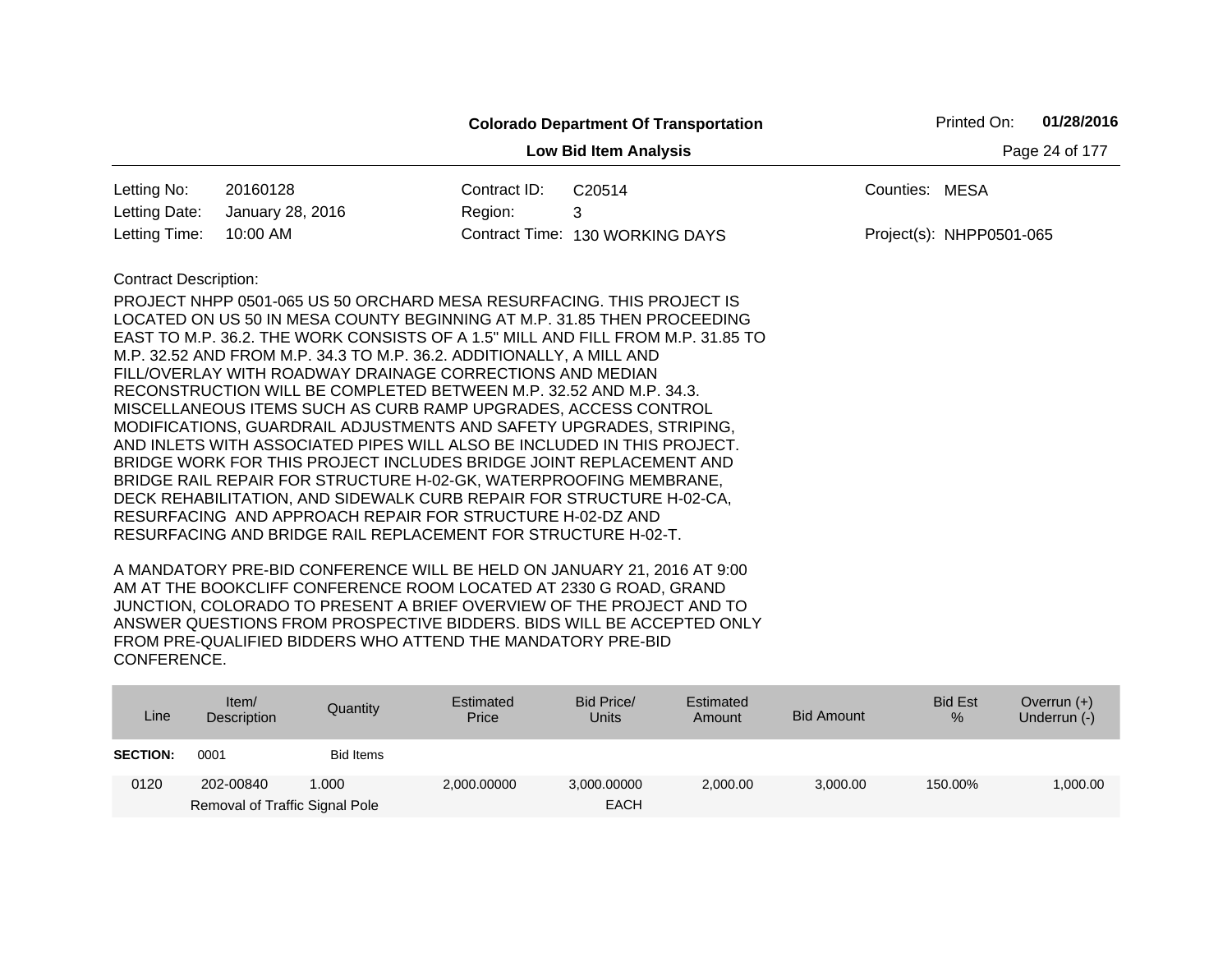|                              |                                                                                                                                               |              | <b>Colorado Department Of Transportation</b>                                    |                | Printed On:              | 01/28/2016 |
|------------------------------|-----------------------------------------------------------------------------------------------------------------------------------------------|--------------|---------------------------------------------------------------------------------|----------------|--------------------------|------------|
|                              | Page 25 of 177                                                                                                                                |              |                                                                                 |                |                          |            |
| Letting No:                  | 20160128                                                                                                                                      | Contract ID: | C20514                                                                          | Counties: MESA |                          |            |
| Letting Date:                | January 28, 2016                                                                                                                              | Region:      | 3                                                                               |                |                          |            |
| Letting Time:                | 10:00 AM                                                                                                                                      |              | Contract Time: 130 WORKING DAYS                                                 |                | Project(s): NHPP0501-065 |            |
| <b>Contract Description:</b> |                                                                                                                                               |              |                                                                                 |                |                          |            |
|                              | PROJECT NHPP 0501-065 US 50 ORCHARD MESA RESURFACING. THIS PROJECT IS                                                                         |              |                                                                                 |                |                          |            |
|                              |                                                                                                                                               |              | LOCATED ON US 50 IN MESA COUNTY BEGINNING AT M.P. 31.85 THEN PROCEEDING         |                |                          |            |
|                              |                                                                                                                                               |              | EAST TO M.P. 36.2. THE WORK CONSISTS OF A 1.5" MILL AND FILL FROM M.P. 31.85 TO |                |                          |            |
|                              | M.P. 32.52 AND FROM M.P. 34.3 TO M.P. 36.2. ADDITIONALLY, A MILL AND                                                                          |              |                                                                                 |                |                          |            |
|                              | FILL/OVERLAY WITH ROADWAY DRAINAGE CORRECTIONS AND MEDIAN                                                                                     |              |                                                                                 |                |                          |            |
|                              | RECONSTRUCTION WILL BE COMPLETED BETWEEN M.P. 32.52 AND M.P. 34.3.                                                                            |              |                                                                                 |                |                          |            |
|                              | MISCELLANEOUS ITEMS SUCH AS CURB RAMP UPGRADES, ACCESS CONTROL                                                                                |              |                                                                                 |                |                          |            |
|                              | MODIFICATIONS, GUARDRAIL ADJUSTMENTS AND SAFETY UPGRADES, STRIPING,                                                                           |              |                                                                                 |                |                          |            |
|                              | AND INLETS WITH ASSOCIATED PIPES WILL ALSO BE INCLUDED IN THIS PROJECT.<br>BRIDGE WORK FOR THIS PROJECT INCLUDES BRIDGE JOINT REPLACEMENT AND |              |                                                                                 |                |                          |            |
|                              | BRIDGE RAIL REPAIR FOR STRUCTURE H-02-GK, WATERPROOFING MEMBRANE,                                                                             |              |                                                                                 |                |                          |            |
|                              | DECK REHABILITATION, AND SIDEWALK CURB REPAIR FOR STRUCTURE H-02-CA,                                                                          |              |                                                                                 |                |                          |            |
|                              | RESURFACING AND APPROACH REPAIR FOR STRUCTURE H-02-DZ AND                                                                                     |              |                                                                                 |                |                          |            |
|                              | RESURFACING AND BRIDGE RAIL REPLACEMENT FOR STRUCTURE H-02-T.                                                                                 |              |                                                                                 |                |                          |            |
|                              |                                                                                                                                               |              |                                                                                 |                |                          |            |

| Line            | Item/<br>Description | Quantity                          | Estimated<br>Price | Bid Price/<br>Units | Estimated<br>Amount | Bid Amount | <b>Bid Est</b><br>$\%$ | Overrun $(+)$<br>Underrun (-) |
|-----------------|----------------------|-----------------------------------|--------------------|---------------------|---------------------|------------|------------------------|-------------------------------|
| <b>SECTION:</b> | 0001                 | <b>Bid Items</b>                  |                    |                     |                     |            |                        |                               |
| 0125            | 202-00860            | 4.000                             | 100.00000          | 51.55000            | 400.00              | 206.20     | 51.55%                 | $-193.80$                     |
|                 |                      | Removal of Pedestrian Push Button |                    | <b>EACH</b>         |                     |            |                        |                               |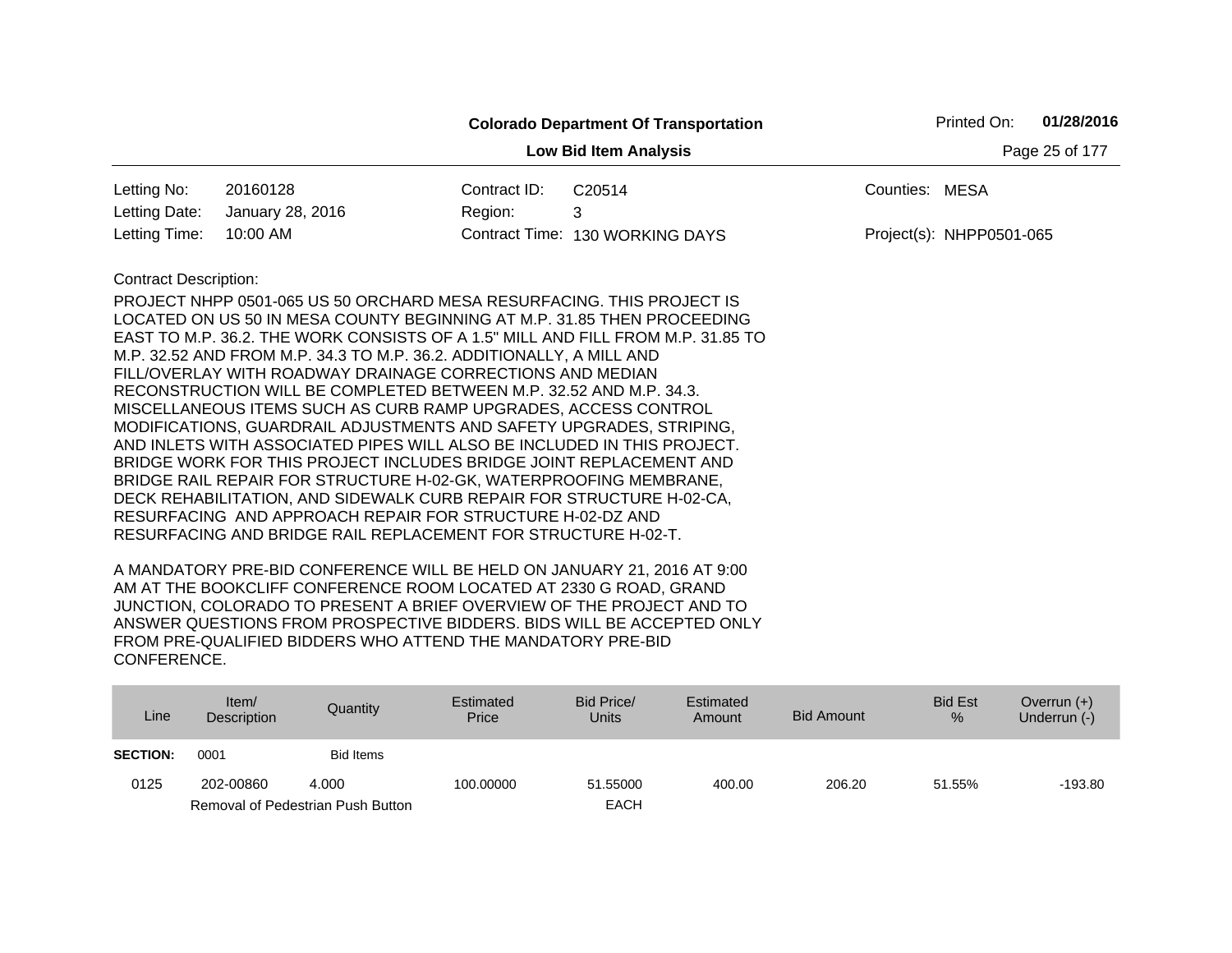|                                                |                                                                                                                                                                                                                                                                                                                                                                                                                                                                                                                                                                                                                                                                                                                                                                                                                                                                                                                                                                                                                     |              | <b>Colorado Department Of Transportation</b> | Printed On:              | 01/28/2016 |  |  |  |
|------------------------------------------------|---------------------------------------------------------------------------------------------------------------------------------------------------------------------------------------------------------------------------------------------------------------------------------------------------------------------------------------------------------------------------------------------------------------------------------------------------------------------------------------------------------------------------------------------------------------------------------------------------------------------------------------------------------------------------------------------------------------------------------------------------------------------------------------------------------------------------------------------------------------------------------------------------------------------------------------------------------------------------------------------------------------------|--------------|----------------------------------------------|--------------------------|------------|--|--|--|
| Page 26 of 177<br><b>Low Bid Item Analysis</b> |                                                                                                                                                                                                                                                                                                                                                                                                                                                                                                                                                                                                                                                                                                                                                                                                                                                                                                                                                                                                                     |              |                                              |                          |            |  |  |  |
| Letting No:                                    | 20160128                                                                                                                                                                                                                                                                                                                                                                                                                                                                                                                                                                                                                                                                                                                                                                                                                                                                                                                                                                                                            | Contract ID: | C20514                                       | Counties: MESA           |            |  |  |  |
| Letting Date:                                  | January 28, 2016                                                                                                                                                                                                                                                                                                                                                                                                                                                                                                                                                                                                                                                                                                                                                                                                                                                                                                                                                                                                    | Region:      | 3                                            |                          |            |  |  |  |
| Letting Time:                                  | 10:00 AM                                                                                                                                                                                                                                                                                                                                                                                                                                                                                                                                                                                                                                                                                                                                                                                                                                                                                                                                                                                                            |              | Contract Time: 130 WORKING DAYS              | Project(s): NHPP0501-065 |            |  |  |  |
| <b>Contract Description:</b>                   | PROJECT NHPP 0501-065 US 50 ORCHARD MESA RESURFACING. THIS PROJECT IS<br>LOCATED ON US 50 IN MESA COUNTY BEGINNING AT M.P. 31.85 THEN PROCEEDING<br>EAST TO M.P. 36.2. THE WORK CONSISTS OF A 1.5" MILL AND FILL FROM M.P. 31.85 TO<br>M.P. 32.52 AND FROM M.P. 34.3 TO M.P. 36.2. ADDITIONALLY, A MILL AND<br>FILL/OVERLAY WITH ROADWAY DRAINAGE CORRECTIONS AND MEDIAN<br>RECONSTRUCTION WILL BE COMPLETED BETWEEN M.P. 32.52 AND M.P. 34.3.<br>MISCELLANEOUS ITEMS SUCH AS CURB RAMP UPGRADES, ACCESS CONTROL<br>MODIFICATIONS, GUARDRAIL ADJUSTMENTS AND SAFETY UPGRADES, STRIPING,<br>AND INLETS WITH ASSOCIATED PIPES WILL ALSO BE INCLUDED IN THIS PROJECT.<br>BRIDGE WORK FOR THIS PROJECT INCLUDES BRIDGE JOINT REPLACEMENT AND<br>BRIDGE RAIL REPAIR FOR STRUCTURE H-02-GK, WATERPROOFING MEMBRANE,<br>DECK REHABILITATION, AND SIDEWALK CURB REPAIR FOR STRUCTURE H-02-CA,<br>RESURFACING AND APPROACH REPAIR FOR STRUCTURE H-02-DZ AND<br>RESURFACING AND BRIDGE RAIL REPLACEMENT FOR STRUCTURE H-02-T. |              |                                              |                          |            |  |  |  |

| Line            | Item/<br>Description        | Quantity  | Estimated<br>Price | Bid Price/<br><b>Units</b> | Estimated<br>Amount | <b>Bid Amount</b> | <b>Bid Est</b><br>% | Overrun $(+)$<br>Underrun (-) |
|-----------------|-----------------------------|-----------|--------------------|----------------------------|---------------------|-------------------|---------------------|-------------------------------|
| <b>SECTION:</b> | 0001                        | Bid Items |                    |                            |                     |                   |                     |                               |
| 0130            | 202-01130                   | 75,000    | 18,00000           | 10.30000                   | ,350.00             | 772.50            | 57.22%              | $-577.50$                     |
|                 | Removal of Guardrail Type 3 |           |                    | LF.                        |                     |                   |                     |                               |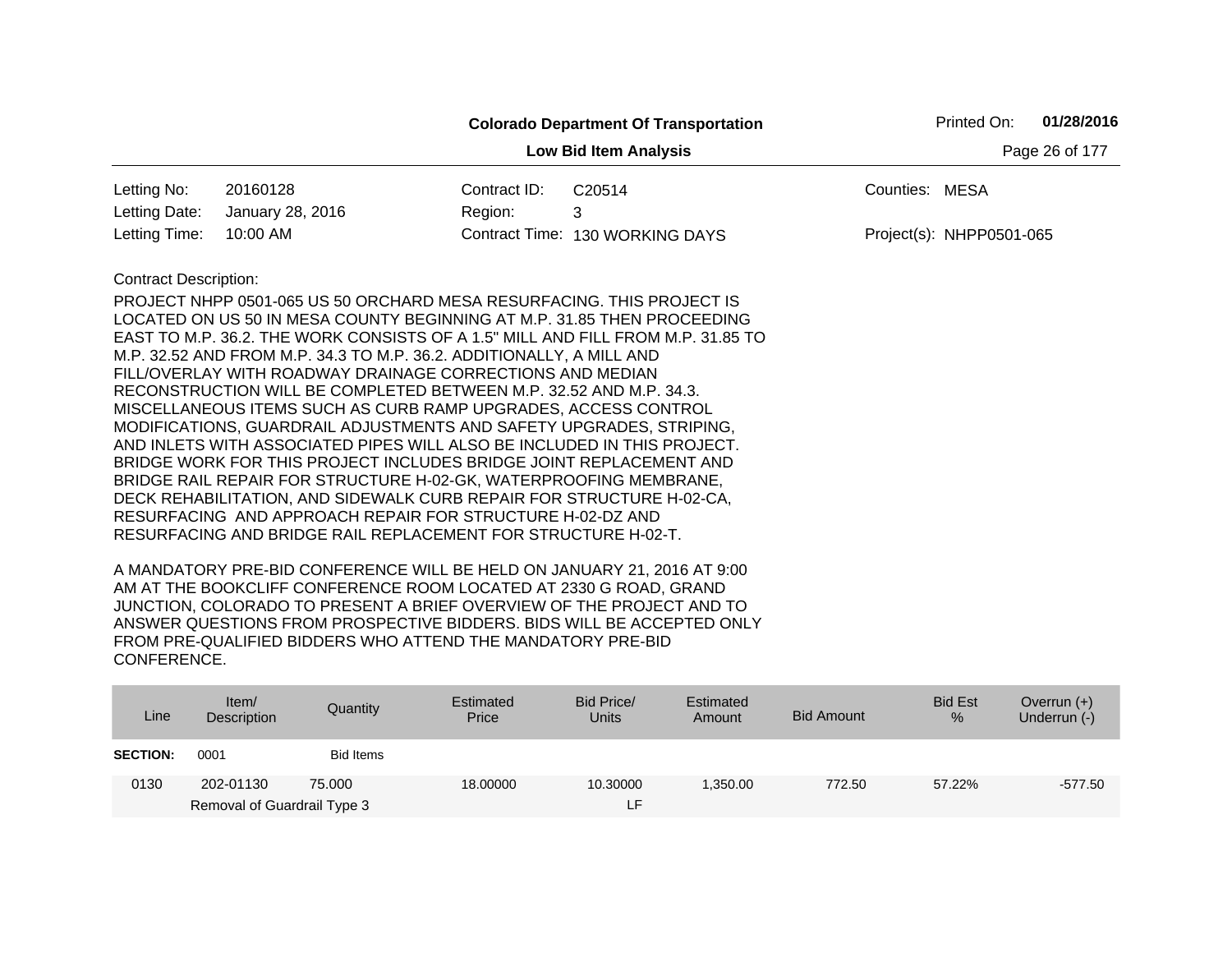|                                                |                                                                                                                                                                                                                                                                                                                                                                                                                                                                                                                                                                                                                                                                                                                                                                                                                                                                                                                                                    |              | <b>Colorado Department Of Transportation</b> | 01/28/2016<br>Printed On: |  |  |  |  |  |
|------------------------------------------------|----------------------------------------------------------------------------------------------------------------------------------------------------------------------------------------------------------------------------------------------------------------------------------------------------------------------------------------------------------------------------------------------------------------------------------------------------------------------------------------------------------------------------------------------------------------------------------------------------------------------------------------------------------------------------------------------------------------------------------------------------------------------------------------------------------------------------------------------------------------------------------------------------------------------------------------------------|--------------|----------------------------------------------|---------------------------|--|--|--|--|--|
| Page 27 of 177<br><b>Low Bid Item Analysis</b> |                                                                                                                                                                                                                                                                                                                                                                                                                                                                                                                                                                                                                                                                                                                                                                                                                                                                                                                                                    |              |                                              |                           |  |  |  |  |  |
| Letting No:                                    | 20160128                                                                                                                                                                                                                                                                                                                                                                                                                                                                                                                                                                                                                                                                                                                                                                                                                                                                                                                                           | Contract ID: | C20514                                       | Counties: MESA            |  |  |  |  |  |
| Letting Date:                                  | January 28, 2016                                                                                                                                                                                                                                                                                                                                                                                                                                                                                                                                                                                                                                                                                                                                                                                                                                                                                                                                   | Region:      | 3                                            |                           |  |  |  |  |  |
| Letting Time:                                  | 10:00 AM                                                                                                                                                                                                                                                                                                                                                                                                                                                                                                                                                                                                                                                                                                                                                                                                                                                                                                                                           |              | Contract Time: 130 WORKING DAYS              | Project(s): NHPP0501-065  |  |  |  |  |  |
| <b>Contract Description:</b>                   | PROJECT NHPP 0501-065 US 50 ORCHARD MESA RESURFACING. THIS PROJECT IS<br>LOCATED ON US 50 IN MESA COUNTY BEGINNING AT M.P. 31.85 THEN PROCEEDING<br>EAST TO M.P. 36.2. THE WORK CONSISTS OF A 1.5" MILL AND FILL FROM M.P. 31.85 TO<br>M.P. 32.52 AND FROM M.P. 34.3 TO M.P. 36.2. ADDITIONALLY, A MILL AND<br>FILL/OVERLAY WITH ROADWAY DRAINAGE CORRECTIONS AND MEDIAN<br>RECONSTRUCTION WILL BE COMPLETED BETWEEN M.P. 32.52 AND M.P. 34.3.<br>MISCELLANEOUS ITEMS SUCH AS CURB RAMP UPGRADES, ACCESS CONTROL<br>MODIFICATIONS, GUARDRAIL ADJUSTMENTS AND SAFETY UPGRADES, STRIPING,<br>AND INLETS WITH ASSOCIATED PIPES WILL ALSO BE INCLUDED IN THIS PROJECT.<br>BRIDGE WORK FOR THIS PROJECT INCLUDES BRIDGE JOINT REPLACEMENT AND<br>BRIDGE RAIL REPAIR FOR STRUCTURE H-02-GK, WATERPROOFING MEMBRANE,<br>DECK REHABILITATION, AND SIDEWALK CURB REPAIR FOR STRUCTURE H-02-CA,<br>RESURFACING AND APPROACH REPAIR FOR STRUCTURE H-02-DZ AND |              |                                              |                           |  |  |  |  |  |

| Line            | Item/<br>Description        | Quantity  | Estimated<br>Price | Bid Price/<br>Units | Estimated<br>Amount | Bid Amount | <b>Bid Est</b><br>$\%$ | Overrun $(+)$<br>Underrun (-) |
|-----------------|-----------------------------|-----------|--------------------|---------------------|---------------------|------------|------------------------|-------------------------------|
| <b>SECTION:</b> | 0001                        | Bid Items |                    |                     |                     |            |                        |                               |
| 0135            | 202-01170                   | 140.000   | 20,00000           | 31.20000            | 2.800.00            | 4.368.00   | 156.00%                | .568.00                       |
|                 | Removal of Guardrail Type 7 |           |                    | ιF.                 |                     |            |                        |                               |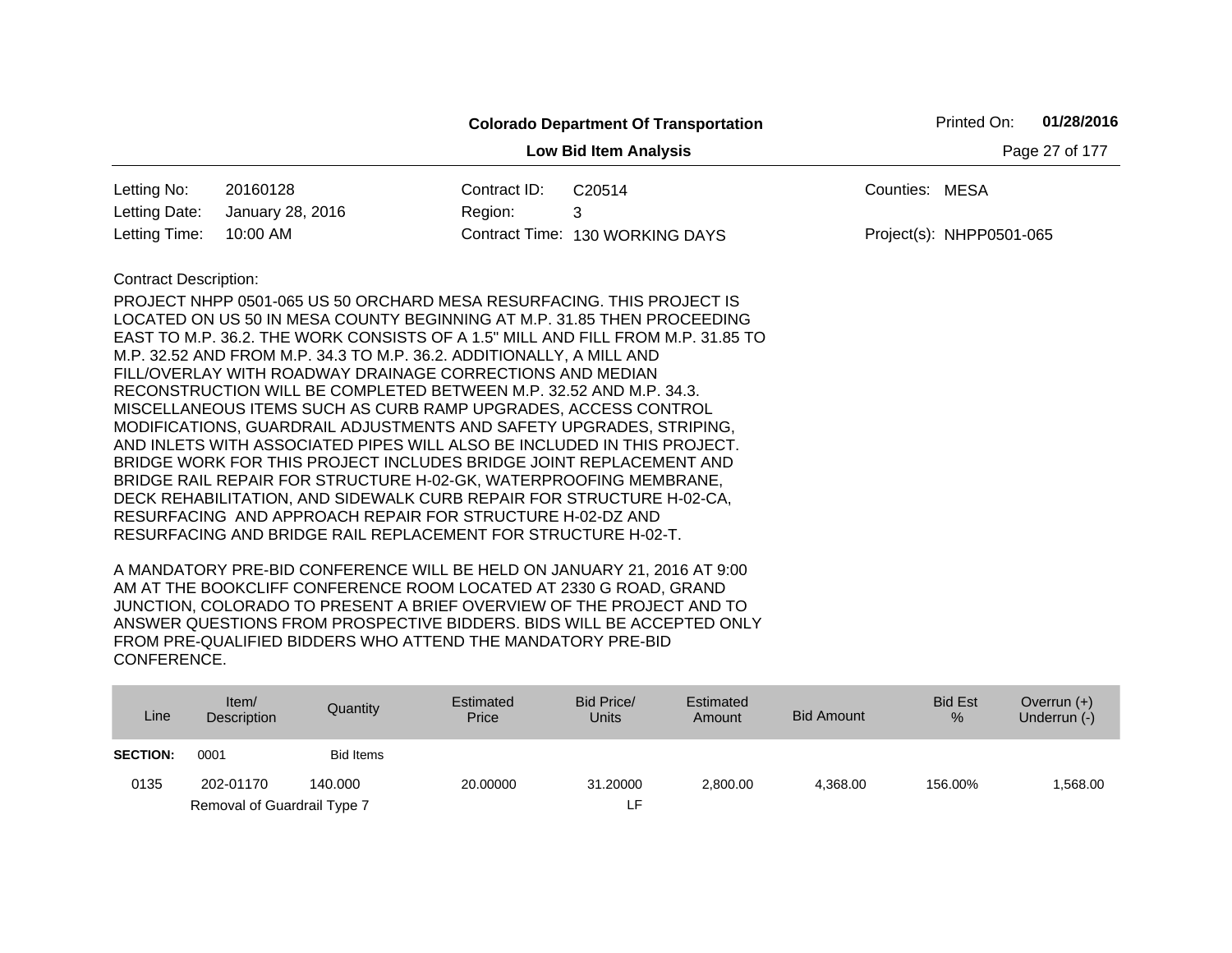|                                                |                                                                                                                                                                                                                                                                                                                                                                                                                                                                                                                                                                                                                                                                                                                                                                                                                                                                                                                                                                                                                     |              | <b>Colorado Department Of Transportation</b> |                          | Printed On: | 01/28/2016 |  |  |  |
|------------------------------------------------|---------------------------------------------------------------------------------------------------------------------------------------------------------------------------------------------------------------------------------------------------------------------------------------------------------------------------------------------------------------------------------------------------------------------------------------------------------------------------------------------------------------------------------------------------------------------------------------------------------------------------------------------------------------------------------------------------------------------------------------------------------------------------------------------------------------------------------------------------------------------------------------------------------------------------------------------------------------------------------------------------------------------|--------------|----------------------------------------------|--------------------------|-------------|------------|--|--|--|
| Page 28 of 177<br><b>Low Bid Item Analysis</b> |                                                                                                                                                                                                                                                                                                                                                                                                                                                                                                                                                                                                                                                                                                                                                                                                                                                                                                                                                                                                                     |              |                                              |                          |             |            |  |  |  |
| Letting No:                                    | 20160128                                                                                                                                                                                                                                                                                                                                                                                                                                                                                                                                                                                                                                                                                                                                                                                                                                                                                                                                                                                                            | Contract ID: | C20514                                       | Counties: MESA           |             |            |  |  |  |
| Letting Date:                                  | January 28, 2016                                                                                                                                                                                                                                                                                                                                                                                                                                                                                                                                                                                                                                                                                                                                                                                                                                                                                                                                                                                                    | Region:      | 3                                            |                          |             |            |  |  |  |
| Letting Time:                                  | 10:00 AM                                                                                                                                                                                                                                                                                                                                                                                                                                                                                                                                                                                                                                                                                                                                                                                                                                                                                                                                                                                                            |              | Contract Time: 130 WORKING DAYS              | Project(s): NHPP0501-065 |             |            |  |  |  |
| <b>Contract Description:</b>                   | PROJECT NHPP 0501-065 US 50 ORCHARD MESA RESURFACING. THIS PROJECT IS<br>LOCATED ON US 50 IN MESA COUNTY BEGINNING AT M.P. 31.85 THEN PROCEEDING<br>EAST TO M.P. 36.2. THE WORK CONSISTS OF A 1.5" MILL AND FILL FROM M.P. 31.85 TO<br>M.P. 32.52 AND FROM M.P. 34.3 TO M.P. 36.2. ADDITIONALLY, A MILL AND<br>FILL/OVERLAY WITH ROADWAY DRAINAGE CORRECTIONS AND MEDIAN<br>RECONSTRUCTION WILL BE COMPLETED BETWEEN M.P. 32.52 AND M.P. 34.3.<br>MISCELLANEOUS ITEMS SUCH AS CURB RAMP UPGRADES, ACCESS CONTROL<br>MODIFICATIONS, GUARDRAIL ADJUSTMENTS AND SAFETY UPGRADES, STRIPING,<br>AND INLETS WITH ASSOCIATED PIPES WILL ALSO BE INCLUDED IN THIS PROJECT.<br>BRIDGE WORK FOR THIS PROJECT INCLUDES BRIDGE JOINT REPLACEMENT AND<br>BRIDGE RAIL REPAIR FOR STRUCTURE H-02-GK, WATERPROOFING MEMBRANE,<br>DECK REHABILITATION, AND SIDEWALK CURB REPAIR FOR STRUCTURE H-02-CA,<br>RESURFACING AND APPROACH REPAIR FOR STRUCTURE H-02-DZ AND<br>RESURFACING AND BRIDGE RAIL REPLACEMENT FOR STRUCTURE H-02-T. |              |                                              |                          |             |            |  |  |  |

| Line            | Item $/$<br>Description  | Quantity  | Estimated<br>Price | Bid Price/<br><b>Units</b> | Estimated<br>Amount | <b>Bid Amount</b> | <b>Bid Est</b><br>% | Overrun $(+)$<br>Underrun (-) |
|-----------------|--------------------------|-----------|--------------------|----------------------------|---------------------|-------------------|---------------------|-------------------------------|
| <b>SECTION:</b> | 0001                     | Bid Items |                    |                            |                     |                   |                     |                               |
| 0140            | 202-01300                | 4.000     | 225,00000          | 320,00000                  | 900.00              | 1.280.00          | 142.22%             | 380.00                        |
|                 | Removal of End Anchorage |           |                    | <b>EACH</b>                |                     |                   |                     |                               |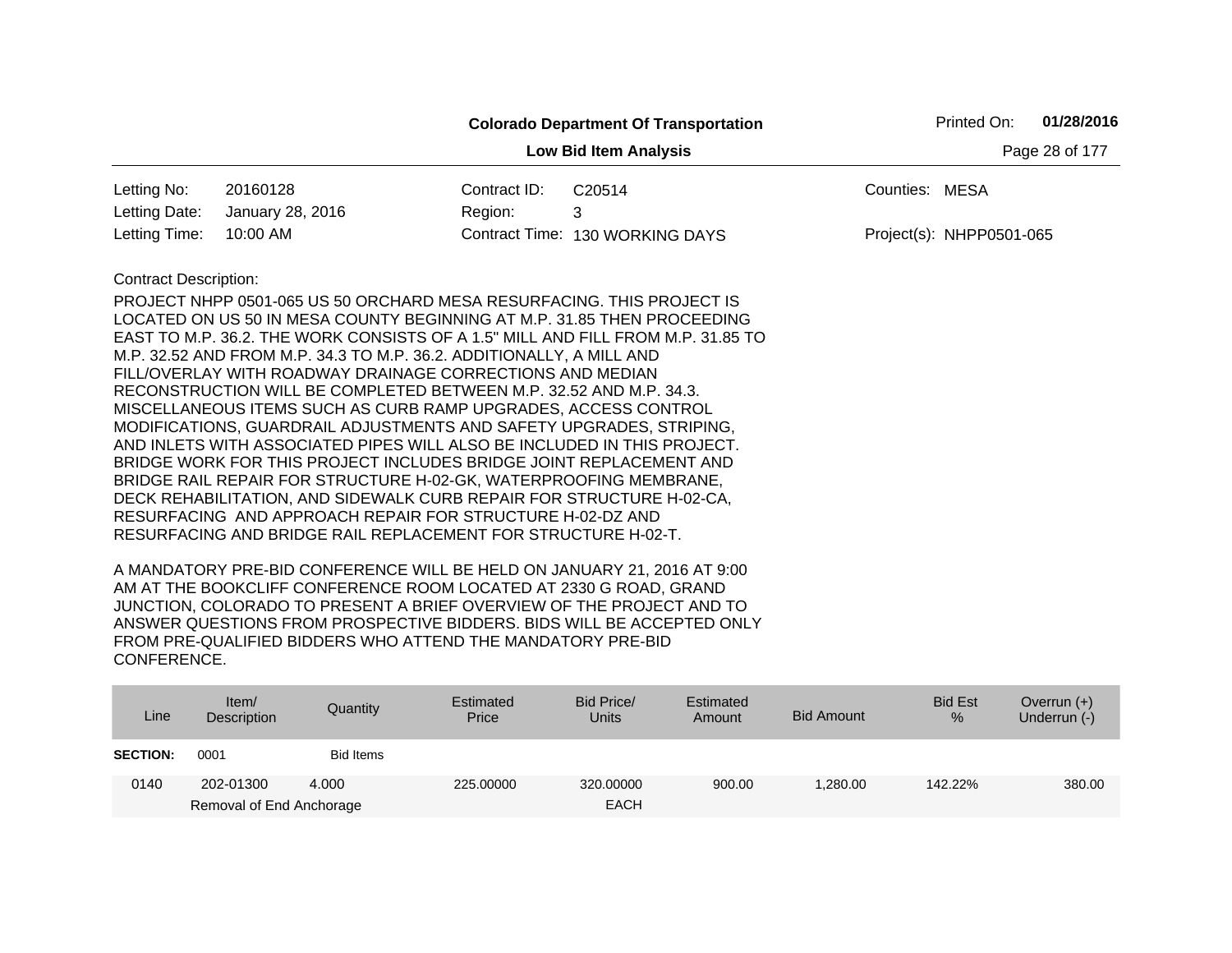|                                                |                                                                                                                                                                                                                                                                                                                                                                                                                                                                                                                                                                                                                                                                                                                                                                                                                                                                                                                                                                                                                     |              | <b>Colorado Department Of Transportation</b> |                | Printed On:              | 01/28/2016 |  |  |
|------------------------------------------------|---------------------------------------------------------------------------------------------------------------------------------------------------------------------------------------------------------------------------------------------------------------------------------------------------------------------------------------------------------------------------------------------------------------------------------------------------------------------------------------------------------------------------------------------------------------------------------------------------------------------------------------------------------------------------------------------------------------------------------------------------------------------------------------------------------------------------------------------------------------------------------------------------------------------------------------------------------------------------------------------------------------------|--------------|----------------------------------------------|----------------|--------------------------|------------|--|--|
| <b>Low Bid Item Analysis</b><br>Page 29 of 177 |                                                                                                                                                                                                                                                                                                                                                                                                                                                                                                                                                                                                                                                                                                                                                                                                                                                                                                                                                                                                                     |              |                                              |                |                          |            |  |  |
| Letting No:                                    | 20160128                                                                                                                                                                                                                                                                                                                                                                                                                                                                                                                                                                                                                                                                                                                                                                                                                                                                                                                                                                                                            | Contract ID: | C20514                                       | Counties: MESA |                          |            |  |  |
| Letting Date:                                  | January 28, 2016                                                                                                                                                                                                                                                                                                                                                                                                                                                                                                                                                                                                                                                                                                                                                                                                                                                                                                                                                                                                    | Region:      | 3                                            |                |                          |            |  |  |
| Letting Time:                                  | 10:00 AM                                                                                                                                                                                                                                                                                                                                                                                                                                                                                                                                                                                                                                                                                                                                                                                                                                                                                                                                                                                                            |              | Contract Time: 130 WORKING DAYS              |                | Project(s): NHPP0501-065 |            |  |  |
| <b>Contract Description:</b>                   | PROJECT NHPP 0501-065 US 50 ORCHARD MESA RESURFACING. THIS PROJECT IS<br>LOCATED ON US 50 IN MESA COUNTY BEGINNING AT M.P. 31.85 THEN PROCEEDING<br>EAST TO M.P. 36.2. THE WORK CONSISTS OF A 1.5" MILL AND FILL FROM M.P. 31.85 TO<br>M.P. 32.52 AND FROM M.P. 34.3 TO M.P. 36.2. ADDITIONALLY, A MILL AND<br>FILL/OVERLAY WITH ROADWAY DRAINAGE CORRECTIONS AND MEDIAN<br>RECONSTRUCTION WILL BE COMPLETED BETWEEN M.P. 32.52 AND M.P. 34.3.<br>MISCELLANEOUS ITEMS SUCH AS CURB RAMP UPGRADES, ACCESS CONTROL<br>MODIFICATIONS, GUARDRAIL ADJUSTMENTS AND SAFETY UPGRADES, STRIPING,<br>AND INLETS WITH ASSOCIATED PIPES WILL ALSO BE INCLUDED IN THIS PROJECT.<br>BRIDGE WORK FOR THIS PROJECT INCLUDES BRIDGE JOINT REPLACEMENT AND<br>BRIDGE RAIL REPAIR FOR STRUCTURE H-02-GK, WATERPROOFING MEMBRANE,<br>DECK REHABILITATION, AND SIDEWALK CURB REPAIR FOR STRUCTURE H-02-CA,<br>RESURFACING AND APPROACH REPAIR FOR STRUCTURE H-02-DZ AND<br>RESURFACING AND BRIDGE RAIL REPLACEMENT FOR STRUCTURE H-02-T. |              |                                              |                |                          |            |  |  |

| Line            | Item/<br>Description | Quantity         | Estimated<br>Price | Bid Price/<br><b>Units</b> | Estimated<br>Amount | <b>Bid Amount</b> | <b>Bid Est</b><br>$\frac{9}{6}$ | Overrun $(+)$<br>Underrun (-) |
|-----------------|----------------------|------------------|--------------------|----------------------------|---------------------|-------------------|---------------------------------|-------------------------------|
| <b>SECTION:</b> | 0001                 | <b>Bid Items</b> |                    |                            |                     |                   |                                 |                               |
| 0145            | 202-04001            | 2.000            | 1,000.00000        | 850.00000                  | 2.000.00            | 1.700.00          | 85.00%                          | $-300.00$                     |
|                 | <b>Plug Culvert</b>  |                  |                    | <b>EACH</b>                |                     |                   |                                 |                               |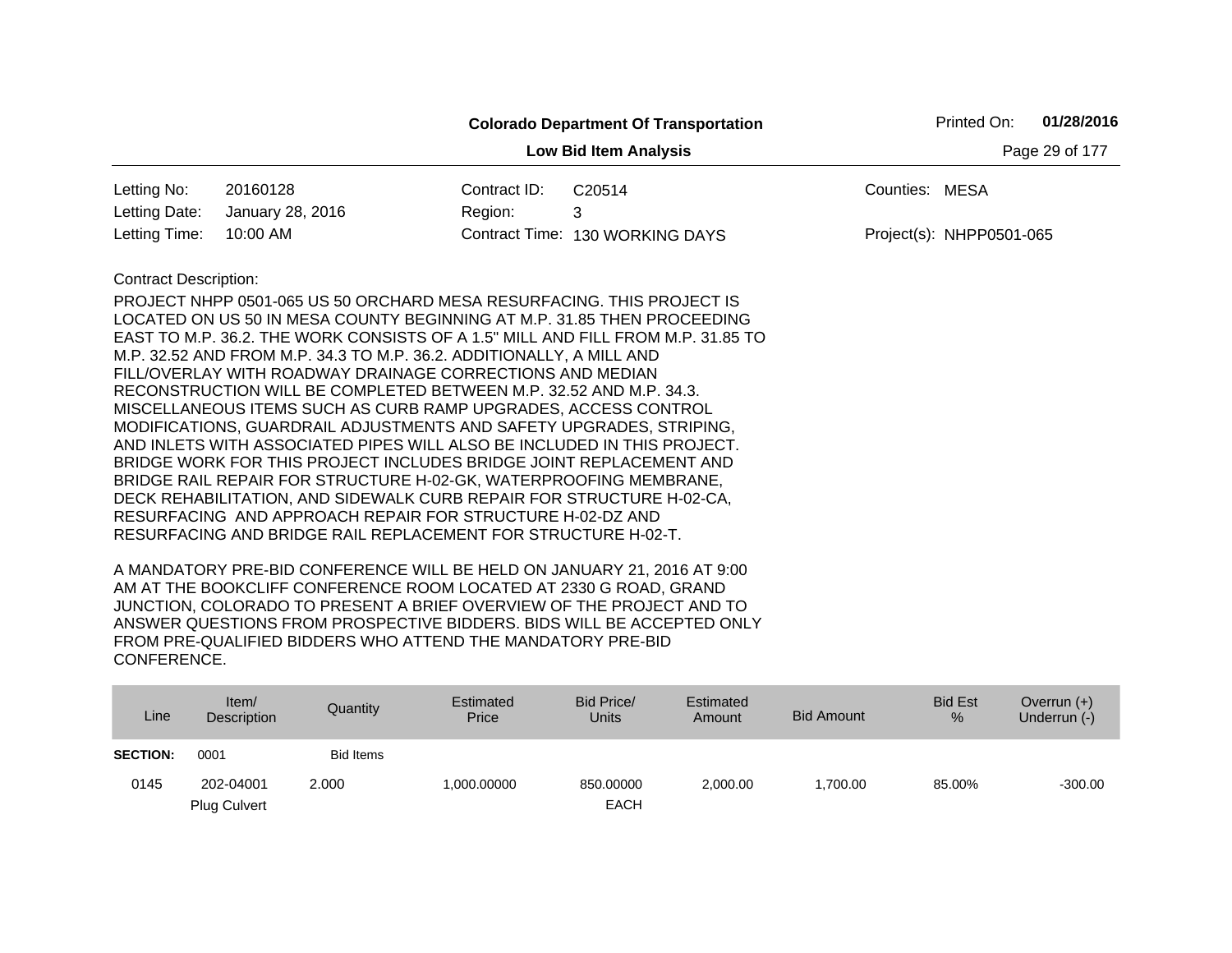|                                                |                                                                                                                                                                                                                                                                                                                                                                                                                                                                                                                                                                                                                                                                                                                                                                                                                                                                                                                                                                                                                     |              | <b>Colorado Department Of Transportation</b> |                          | Printed On: | 01/28/2016 |  |  |  |
|------------------------------------------------|---------------------------------------------------------------------------------------------------------------------------------------------------------------------------------------------------------------------------------------------------------------------------------------------------------------------------------------------------------------------------------------------------------------------------------------------------------------------------------------------------------------------------------------------------------------------------------------------------------------------------------------------------------------------------------------------------------------------------------------------------------------------------------------------------------------------------------------------------------------------------------------------------------------------------------------------------------------------------------------------------------------------|--------------|----------------------------------------------|--------------------------|-------------|------------|--|--|--|
| Page 30 of 177<br><b>Low Bid Item Analysis</b> |                                                                                                                                                                                                                                                                                                                                                                                                                                                                                                                                                                                                                                                                                                                                                                                                                                                                                                                                                                                                                     |              |                                              |                          |             |            |  |  |  |
| Letting No:                                    | 20160128                                                                                                                                                                                                                                                                                                                                                                                                                                                                                                                                                                                                                                                                                                                                                                                                                                                                                                                                                                                                            | Contract ID: | C20514                                       | Counties: MESA           |             |            |  |  |  |
| Letting Date:                                  | January 28, 2016                                                                                                                                                                                                                                                                                                                                                                                                                                                                                                                                                                                                                                                                                                                                                                                                                                                                                                                                                                                                    | Region:      | 3                                            |                          |             |            |  |  |  |
| Letting Time:                                  | 10:00 AM                                                                                                                                                                                                                                                                                                                                                                                                                                                                                                                                                                                                                                                                                                                                                                                                                                                                                                                                                                                                            |              | Contract Time: 130 WORKING DAYS              | Project(s): NHPP0501-065 |             |            |  |  |  |
| <b>Contract Description:</b>                   | PROJECT NHPP 0501-065 US 50 ORCHARD MESA RESURFACING. THIS PROJECT IS<br>LOCATED ON US 50 IN MESA COUNTY BEGINNING AT M.P. 31.85 THEN PROCEEDING<br>EAST TO M.P. 36.2. THE WORK CONSISTS OF A 1.5" MILL AND FILL FROM M.P. 31.85 TO<br>M.P. 32.52 AND FROM M.P. 34.3 TO M.P. 36.2. ADDITIONALLY, A MILL AND<br>FILL/OVERLAY WITH ROADWAY DRAINAGE CORRECTIONS AND MEDIAN<br>RECONSTRUCTION WILL BE COMPLETED BETWEEN M.P. 32.52 AND M.P. 34.3.<br>MISCELLANEOUS ITEMS SUCH AS CURB RAMP UPGRADES, ACCESS CONTROL<br>MODIFICATIONS, GUARDRAIL ADJUSTMENTS AND SAFETY UPGRADES, STRIPING,<br>AND INLETS WITH ASSOCIATED PIPES WILL ALSO BE INCLUDED IN THIS PROJECT.<br>BRIDGE WORK FOR THIS PROJECT INCLUDES BRIDGE JOINT REPLACEMENT AND<br>BRIDGE RAIL REPAIR FOR STRUCTURE H-02-GK, WATERPROOFING MEMBRANE,<br>DECK REHABILITATION, AND SIDEWALK CURB REPAIR FOR STRUCTURE H-02-CA,<br>RESURFACING AND APPROACH REPAIR FOR STRUCTURE H-02-DZ AND<br>RESURFACING AND BRIDGE RAIL REPLACEMENT FOR STRUCTURE H-02-T. |              |                                              |                          |             |            |  |  |  |

| Line            | Item $/$<br>Description | Quantity                                    | Estimated<br>Price | Bid Price/<br><b>Units</b> | Estimated<br>Amount | <b>Bid Amount</b> | <b>Bid Est</b><br>$\%$ | Overrun $(+)$<br>Underrun $(-)$ |
|-----------------|-------------------------|---------------------------------------------|--------------------|----------------------------|---------------------|-------------------|------------------------|---------------------------------|
| <b>SECTION:</b> | 0001                    | Bid Items                                   |                    |                            |                     |                   |                        |                                 |
| 0150            | 203-00010               | 3.041.000                                   | 20,00000           | 25.35000                   | 60.820.00           | 77.089.35         | 126.75%                | 16,269.35                       |
|                 |                         | Unclassified Excavation (Complete In Place) |                    | CY                         |                     |                   |                        |                                 |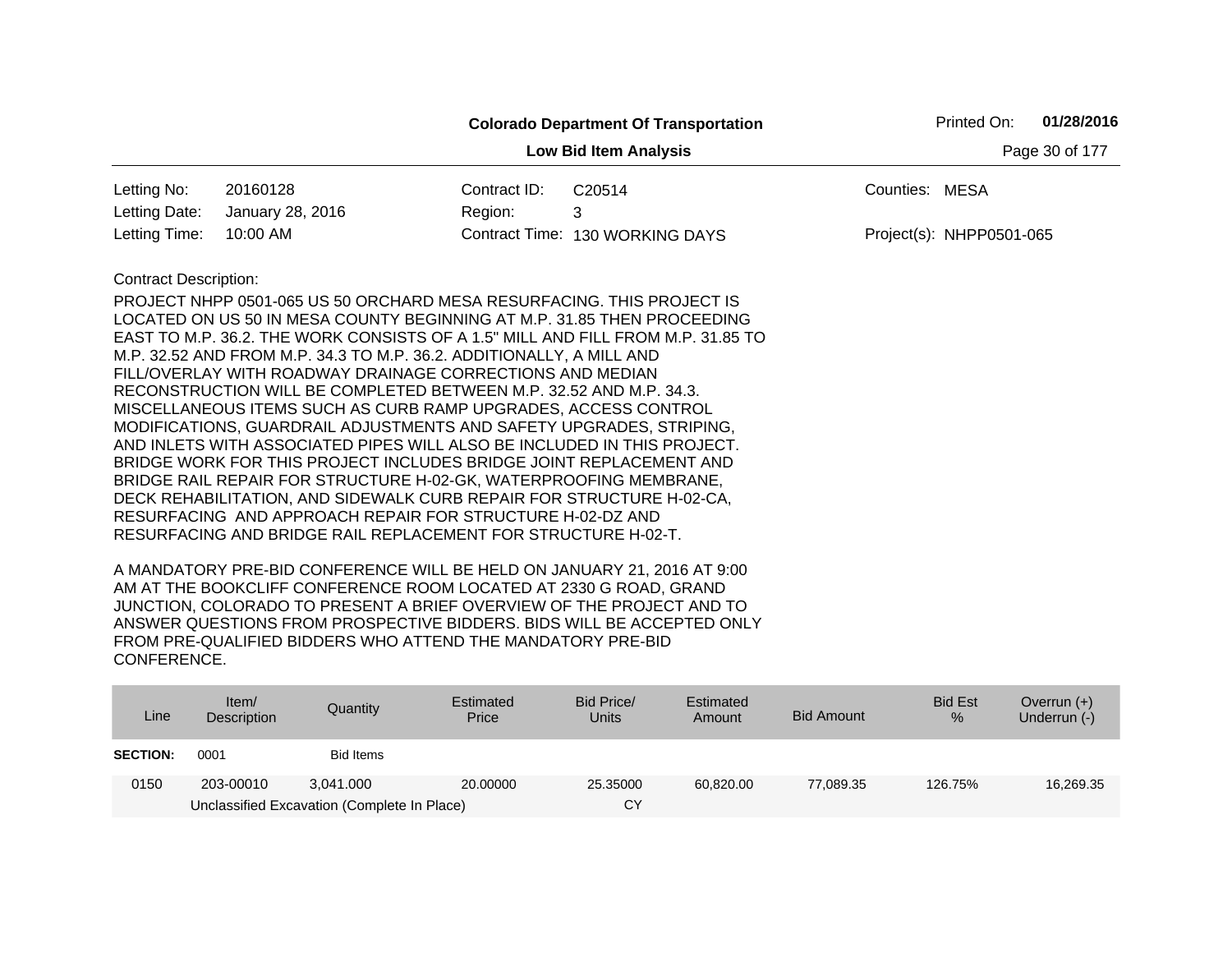|                                                |                                                                                                                                                                                                                                                                                                                                                                                                                                                                                                                                                                                                                                                                                                                                                                                                                                                                                                                                  |              | <b>Colorado Department Of Transportation</b>                                    |                | Printed On:              | 01/28/2016 |  |  |
|------------------------------------------------|----------------------------------------------------------------------------------------------------------------------------------------------------------------------------------------------------------------------------------------------------------------------------------------------------------------------------------------------------------------------------------------------------------------------------------------------------------------------------------------------------------------------------------------------------------------------------------------------------------------------------------------------------------------------------------------------------------------------------------------------------------------------------------------------------------------------------------------------------------------------------------------------------------------------------------|--------------|---------------------------------------------------------------------------------|----------------|--------------------------|------------|--|--|
| Page 31 of 177<br><b>Low Bid Item Analysis</b> |                                                                                                                                                                                                                                                                                                                                                                                                                                                                                                                                                                                                                                                                                                                                                                                                                                                                                                                                  |              |                                                                                 |                |                          |            |  |  |
| Letting No:                                    | 20160128                                                                                                                                                                                                                                                                                                                                                                                                                                                                                                                                                                                                                                                                                                                                                                                                                                                                                                                         | Contract ID: | C20514                                                                          | Counties: MESA |                          |            |  |  |
| Letting Date:                                  | January 28, 2016                                                                                                                                                                                                                                                                                                                                                                                                                                                                                                                                                                                                                                                                                                                                                                                                                                                                                                                 | Region:      | 3                                                                               |                |                          |            |  |  |
| Letting Time:                                  | 10:00 AM                                                                                                                                                                                                                                                                                                                                                                                                                                                                                                                                                                                                                                                                                                                                                                                                                                                                                                                         |              | Contract Time: 130 WORKING DAYS                                                 |                | Project(s): NHPP0501-065 |            |  |  |
| <b>Contract Description:</b>                   | PROJECT NHPP 0501-065 US 50 ORCHARD MESA RESURFACING. THIS PROJECT IS<br>LOCATED ON US 50 IN MESA COUNTY BEGINNING AT M.P. 31.85 THEN PROCEEDING<br>M.P. 32.52 AND FROM M.P. 34.3 TO M.P. 36.2. ADDITIONALLY, A MILL AND<br>FILL/OVERLAY WITH ROADWAY DRAINAGE CORRECTIONS AND MEDIAN<br>RECONSTRUCTION WILL BE COMPLETED BETWEEN M.P. 32.52 AND M.P. 34.3.<br>MISCELLANEOUS ITEMS SUCH AS CURB RAMP UPGRADES, ACCESS CONTROL<br>MODIFICATIONS, GUARDRAIL ADJUSTMENTS AND SAFETY UPGRADES, STRIPING,<br>AND INLETS WITH ASSOCIATED PIPES WILL ALSO BE INCLUDED IN THIS PROJECT.<br>BRIDGE WORK FOR THIS PROJECT INCLUDES BRIDGE JOINT REPLACEMENT AND<br>BRIDGE RAIL REPAIR FOR STRUCTURE H-02-GK, WATERPROOFING MEMBRANE,<br>DECK REHABILITATION, AND SIDEWALK CURB REPAIR FOR STRUCTURE H-02-CA,<br>RESURFACING AND APPROACH REPAIR FOR STRUCTURE H-02-DZ AND<br>RESURFACING AND BRIDGE RAIL REPLACEMENT FOR STRUCTURE H-02-T. |              | EAST TO M.P. 36.2. THE WORK CONSISTS OF A 1.5" MILL AND FILL FROM M.P. 31.85 TO |                |                          |            |  |  |

| Line            | Item/<br><b>Description</b> | Quantity         | Estimated<br>Price | Bid Price/<br><b>Units</b> | Estimated<br>Amount | <b>Bid Amount</b> | <b>Bid Est</b><br>% | Overrun $(+)$<br>Underrun (-) |
|-----------------|-----------------------------|------------------|--------------------|----------------------------|---------------------|-------------------|---------------------|-------------------------------|
| <b>SECTION:</b> | 0001                        | <b>Bid Items</b> |                    |                            |                     |                   |                     |                               |
| 0155            | 203-01500                   | 30,000           | 150.00000          | 118.00000                  | 4.500.00            | 3,540.00          | 78.67%              | $-960.00$                     |
|                 | <b>Blading</b>              |                  |                    | <b>HOUR</b>                |                     |                   |                     |                               |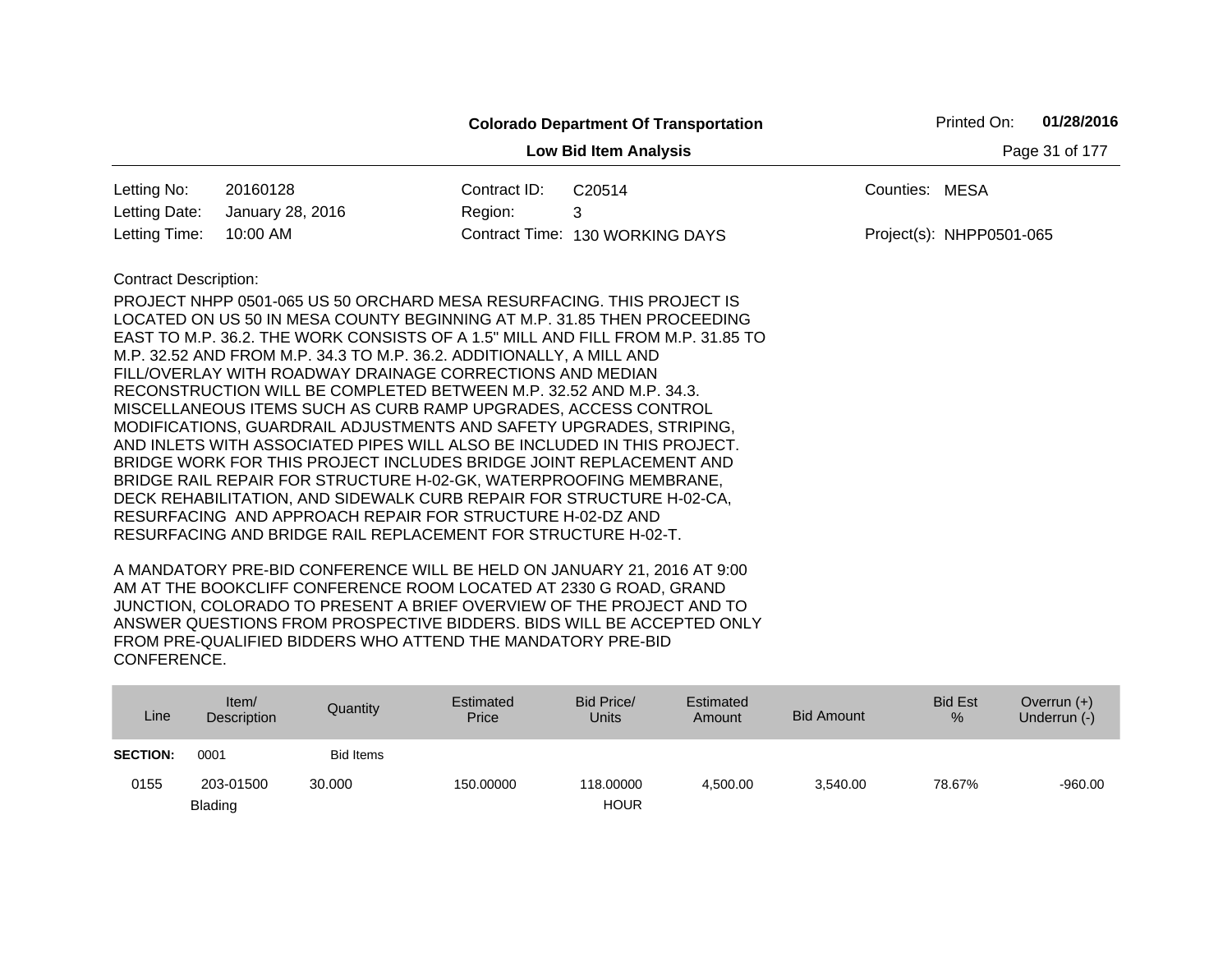|                                                |                                                                                                                                                                                                                                                                                                                                                                                                                                                                                                                                                                                                                                                                                                                                                                                                                                                                                                                                                                                                                     |              | <b>Colorado Department Of Transportation</b> |                          | Printed On: | 01/28/2016 |  |  |  |
|------------------------------------------------|---------------------------------------------------------------------------------------------------------------------------------------------------------------------------------------------------------------------------------------------------------------------------------------------------------------------------------------------------------------------------------------------------------------------------------------------------------------------------------------------------------------------------------------------------------------------------------------------------------------------------------------------------------------------------------------------------------------------------------------------------------------------------------------------------------------------------------------------------------------------------------------------------------------------------------------------------------------------------------------------------------------------|--------------|----------------------------------------------|--------------------------|-------------|------------|--|--|--|
| <b>Low Bid Item Analysis</b><br>Page 32 of 177 |                                                                                                                                                                                                                                                                                                                                                                                                                                                                                                                                                                                                                                                                                                                                                                                                                                                                                                                                                                                                                     |              |                                              |                          |             |            |  |  |  |
| Letting No:                                    | 20160128                                                                                                                                                                                                                                                                                                                                                                                                                                                                                                                                                                                                                                                                                                                                                                                                                                                                                                                                                                                                            | Contract ID: | C20514                                       | Counties: MESA           |             |            |  |  |  |
| Letting Date:                                  | January 28, 2016                                                                                                                                                                                                                                                                                                                                                                                                                                                                                                                                                                                                                                                                                                                                                                                                                                                                                                                                                                                                    | Region:      | 3                                            |                          |             |            |  |  |  |
| Letting Time:                                  | 10:00 AM                                                                                                                                                                                                                                                                                                                                                                                                                                                                                                                                                                                                                                                                                                                                                                                                                                                                                                                                                                                                            |              | Contract Time: 130 WORKING DAYS              | Project(s): NHPP0501-065 |             |            |  |  |  |
| <b>Contract Description:</b>                   | PROJECT NHPP 0501-065 US 50 ORCHARD MESA RESURFACING. THIS PROJECT IS<br>LOCATED ON US 50 IN MESA COUNTY BEGINNING AT M.P. 31.85 THEN PROCEEDING<br>EAST TO M.P. 36.2. THE WORK CONSISTS OF A 1.5" MILL AND FILL FROM M.P. 31.85 TO<br>M.P. 32.52 AND FROM M.P. 34.3 TO M.P. 36.2. ADDITIONALLY, A MILL AND<br>FILL/OVERLAY WITH ROADWAY DRAINAGE CORRECTIONS AND MEDIAN<br>RECONSTRUCTION WILL BE COMPLETED BETWEEN M.P. 32.52 AND M.P. 34.3.<br>MISCELLANEOUS ITEMS SUCH AS CURB RAMP UPGRADES, ACCESS CONTROL<br>MODIFICATIONS, GUARDRAIL ADJUSTMENTS AND SAFETY UPGRADES, STRIPING,<br>AND INLETS WITH ASSOCIATED PIPES WILL ALSO BE INCLUDED IN THIS PROJECT.<br>BRIDGE WORK FOR THIS PROJECT INCLUDES BRIDGE JOINT REPLACEMENT AND<br>BRIDGE RAIL REPAIR FOR STRUCTURE H-02-GK, WATERPROOFING MEMBRANE,<br>DECK REHABILITATION, AND SIDEWALK CURB REPAIR FOR STRUCTURE H-02-CA,<br>RESURFACING AND APPROACH REPAIR FOR STRUCTURE H-02-DZ AND<br>RESURFACING AND BRIDGE RAIL REPLACEMENT FOR STRUCTURE H-02-T. |              |                                              |                          |             |            |  |  |  |

| Line            | Item/<br>Description        | Quantity  | Estimated<br>Price | Bid Price/<br><b>Units</b> | Estimated<br>Amount | <b>Bid Amount</b> | <b>Bid Est</b><br>% | Overrun $(+)$<br>Underrun (-) |
|-----------------|-----------------------------|-----------|--------------------|----------------------------|---------------------|-------------------|---------------------|-------------------------------|
| <b>SECTION:</b> | 0001                        | Bid Items |                    |                            |                     |                   |                     |                               |
| 0160            | 203-01510<br><b>Backhoe</b> | 10.000    | 130,00000          | 141.00000<br><b>HOUR</b>   | ,300.00             | 1.410.00          | 108.46%             | 110.00                        |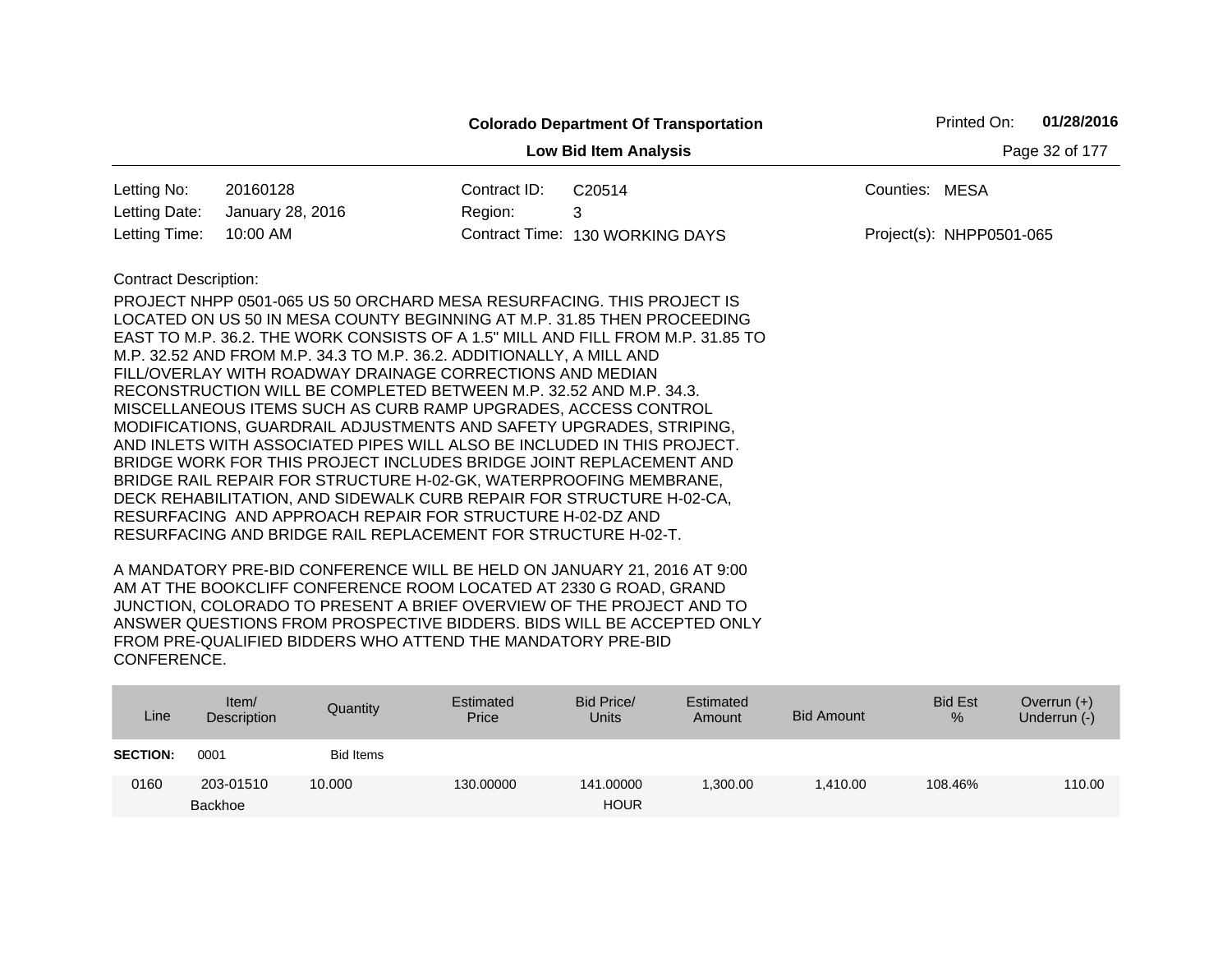|                                                |                                                                                                                                                  |              | <b>Colorado Department Of Transportation</b> |                | Printed On:                | 01/28/2016 |  |  |  |  |
|------------------------------------------------|--------------------------------------------------------------------------------------------------------------------------------------------------|--------------|----------------------------------------------|----------------|----------------------------|------------|--|--|--|--|
| Page 33 of 177<br><b>Low Bid Item Analysis</b> |                                                                                                                                                  |              |                                              |                |                            |            |  |  |  |  |
| Letting No:                                    | 20160128                                                                                                                                         | Contract ID: | C20514                                       | Counties: MESA |                            |            |  |  |  |  |
| Letting Date:                                  | January 28, 2016                                                                                                                                 | Region:      | 3                                            |                |                            |            |  |  |  |  |
| Letting Time:                                  | 10:00 AM                                                                                                                                         |              | Contract Time: 130 WORKING DAYS              |                | $Project(s): NHPP0501-065$ |            |  |  |  |  |
| <b>Contract Description:</b>                   |                                                                                                                                                  |              |                                              |                |                            |            |  |  |  |  |
|                                                | PROJECT NHPP 0501-065 US 50 ORCHARD MESA RESURFACING. THIS PROJECT IS<br>LOCATED ON US 50 IN MESA COUNTY BEGINNING AT M.P. 31.85 THEN PROCEEDING |              |                                              |                |                            |            |  |  |  |  |
|                                                | EAST TO M.P. 36.2. THE WORK CONSISTS OF A 1.5" MILL AND FILL FROM M.P. 31.85 TO                                                                  |              |                                              |                |                            |            |  |  |  |  |
|                                                | M.P. 32.52 AND FROM M.P. 34.3 TO M.P. 36.2. ADDITIONALLY, A MILL AND                                                                             |              |                                              |                |                            |            |  |  |  |  |
|                                                | FILL/OVERLAY WITH ROADWAY DRAINAGE CORRECTIONS AND MEDIAN                                                                                        |              |                                              |                |                            |            |  |  |  |  |
|                                                | RECONSTRUCTION WILL BE COMPLETED BETWEEN M.P. 32.52 AND M.P. 34.3.<br>MISCELLANEOUS ITEMS SUCH AS CURB RAMP UPGRADES, ACCESS CONTROL             |              |                                              |                |                            |            |  |  |  |  |
|                                                | MODIFICATIONS, GUARDRAIL ADJUSTMENTS AND SAFETY UPGRADES, STRIPING,                                                                              |              |                                              |                |                            |            |  |  |  |  |
|                                                | AND INLETS WITH ASSOCIATED PIPES WILL ALSO BE INCLUDED IN THIS PROJECT.                                                                          |              |                                              |                |                            |            |  |  |  |  |
|                                                | BRIDGE WORK FOR THIS PROJECT INCLUDES BRIDGE JOINT REPLACEMENT AND                                                                               |              |                                              |                |                            |            |  |  |  |  |
|                                                | BRIDGE RAIL REPAIR FOR STRUCTURE H-02-GK, WATERPROOFING MEMBRANE,                                                                                |              |                                              |                |                            |            |  |  |  |  |
|                                                | DECK REHABILITATION, AND SIDEWALK CURB REPAIR FOR STRUCTURE H-02-CA,<br>RESURFACING AND APPROACH REPAIR FOR STRUCTURE H-02-DZ AND                |              |                                              |                |                            |            |  |  |  |  |
|                                                | RESURFACING AND BRIDGE RAIL REPLACEMENT FOR STRUCTURE H-02-T.                                                                                    |              |                                              |                |                            |            |  |  |  |  |
|                                                |                                                                                                                                                  |              |                                              |                |                            |            |  |  |  |  |

| Line            | Item/<br>Description | Quantity         | Estimated<br>Price | Bid Price/<br><b>Units</b> | Estimated<br>Amount | <b>Bid Amount</b> | <b>Bid Est</b><br>$\%$ | Overrun $(+)$<br>Underrun (-) |
|-----------------|----------------------|------------------|--------------------|----------------------------|---------------------|-------------------|------------------------|-------------------------------|
| <b>SECTION:</b> | 0001                 | <b>Bid Items</b> |                    |                            |                     |                   |                        |                               |
| 0165            | 203-01582            | 10.000           | 120.00000          | 90.00000                   | ,200.00             | 900.00            | 75.00%                 | $-300.00$                     |
|                 | Truck (Dump)         |                  |                    | <b>HOUR</b>                |                     |                   |                        |                               |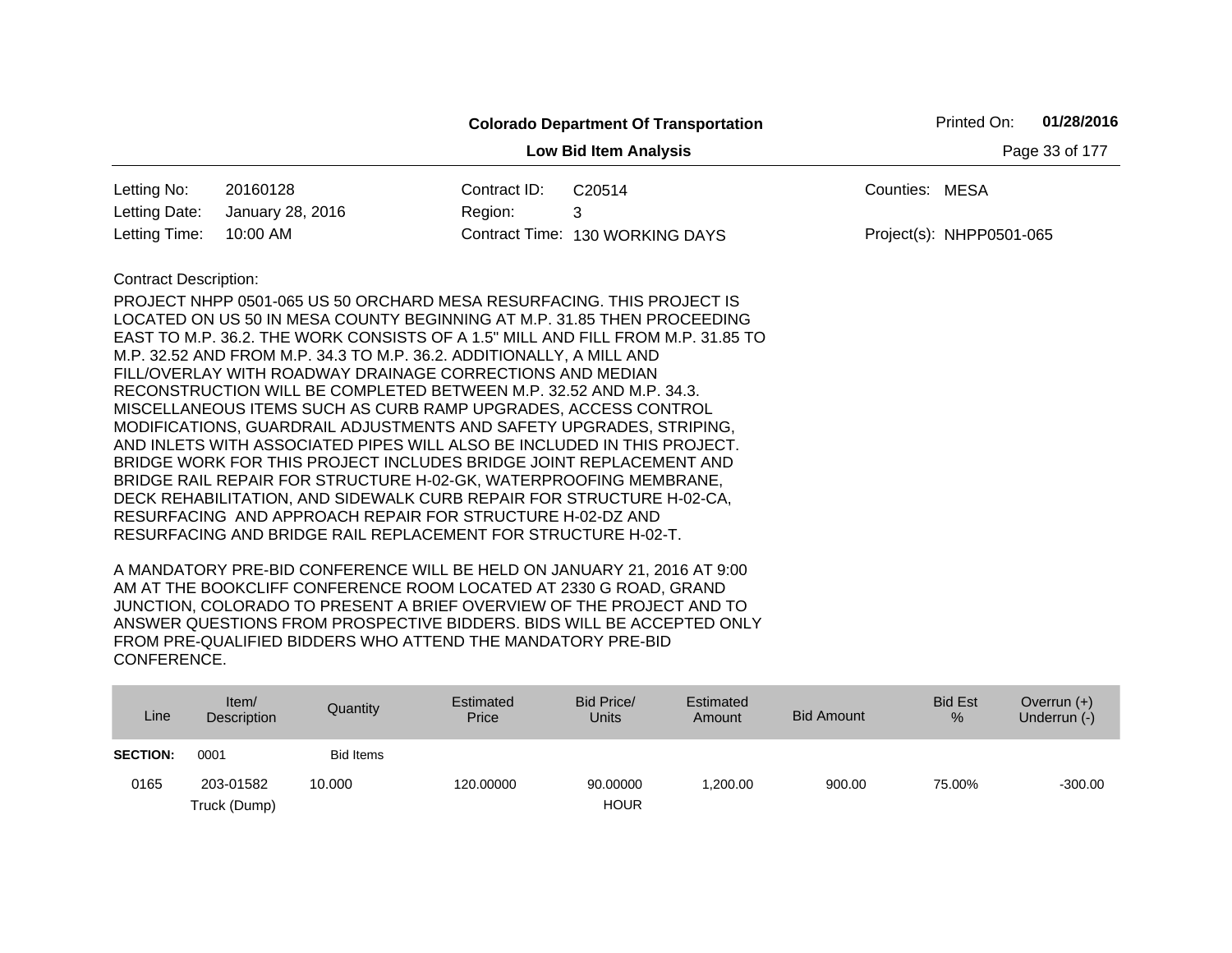|                                                                                                                                           |                                                                                                                                                                                                                                                                                                                                                                                                                                                                                                                                                                                                                                                                                                                                          |              | <b>Colorado Department Of Transportation</b> | Printed On:              | 01/28/2016 |  |  |  |
|-------------------------------------------------------------------------------------------------------------------------------------------|------------------------------------------------------------------------------------------------------------------------------------------------------------------------------------------------------------------------------------------------------------------------------------------------------------------------------------------------------------------------------------------------------------------------------------------------------------------------------------------------------------------------------------------------------------------------------------------------------------------------------------------------------------------------------------------------------------------------------------------|--------------|----------------------------------------------|--------------------------|------------|--|--|--|
| <b>Low Bid Item Analysis</b><br>Page 34 of 177                                                                                            |                                                                                                                                                                                                                                                                                                                                                                                                                                                                                                                                                                                                                                                                                                                                          |              |                                              |                          |            |  |  |  |
| Letting No:                                                                                                                               | 20160128                                                                                                                                                                                                                                                                                                                                                                                                                                                                                                                                                                                                                                                                                                                                 | Contract ID: | C20514                                       | Counties: MESA           |            |  |  |  |
| Letting Date:                                                                                                                             | January 28, 2016                                                                                                                                                                                                                                                                                                                                                                                                                                                                                                                                                                                                                                                                                                                         | Region:      | 3                                            |                          |            |  |  |  |
| Letting Time:                                                                                                                             | 10:00 AM                                                                                                                                                                                                                                                                                                                                                                                                                                                                                                                                                                                                                                                                                                                                 |              | Contract Time: 130 WORKING DAYS              | Project(s): NHPP0501-065 |            |  |  |  |
| <b>Contract Description:</b>                                                                                                              |                                                                                                                                                                                                                                                                                                                                                                                                                                                                                                                                                                                                                                                                                                                                          |              |                                              |                          |            |  |  |  |
| BRIDGE RAIL REPAIR FOR STRUCTURE H-02-GK, WATERPROOFING MEMBRANE,<br>DECK REHABILITATION, AND SIDEWALK CURB REPAIR FOR STRUCTURE H-02-CA, | PROJECT NHPP 0501-065 US 50 ORCHARD MESA RESURFACING. THIS PROJECT IS<br>LOCATED ON US 50 IN MESA COUNTY BEGINNING AT M.P. 31.85 THEN PROCEEDING<br>EAST TO M.P. 36.2. THE WORK CONSISTS OF A 1.5" MILL AND FILL FROM M.P. 31.85 TO<br>M.P. 32.52 AND FROM M.P. 34.3 TO M.P. 36.2. ADDITIONALLY, A MILL AND<br>FILL/OVERLAY WITH ROADWAY DRAINAGE CORRECTIONS AND MEDIAN<br>RECONSTRUCTION WILL BE COMPLETED BETWEEN M.P. 32.52 AND M.P. 34.3.<br>MISCELLANEOUS ITEMS SUCH AS CURB RAMP UPGRADES, ACCESS CONTROL<br>MODIFICATIONS, GUARDRAIL ADJUSTMENTS AND SAFETY UPGRADES, STRIPING,<br>AND INLETS WITH ASSOCIATED PIPES WILL ALSO BE INCLUDED IN THIS PROJECT.<br>BRIDGE WORK FOR THIS PROJECT INCLUDES BRIDGE JOINT REPLACEMENT AND |              |                                              |                          |            |  |  |  |

| Line            | Item/<br>Description   | Quantity         | Estimated<br>Price | Bid Price/<br><b>Units</b> | Estimated<br>Amount | <b>Bid Amount</b> | <b>Bid Est</b><br>% | Overrun $(+)$<br>Underrun (-) |
|-----------------|------------------------|------------------|--------------------|----------------------------|---------------------|-------------------|---------------------|-------------------------------|
| <b>SECTION:</b> | 0001                   | <b>Bid Items</b> |                    |                            |                     |                   |                     |                               |
| 0170            | 203-01597<br>Potholing | 100.000          | 250,00000          | 300.00000<br><b>HOUR</b>   | 25,000.00           | 30,000.00         | 120.00%             | 5,000.00                      |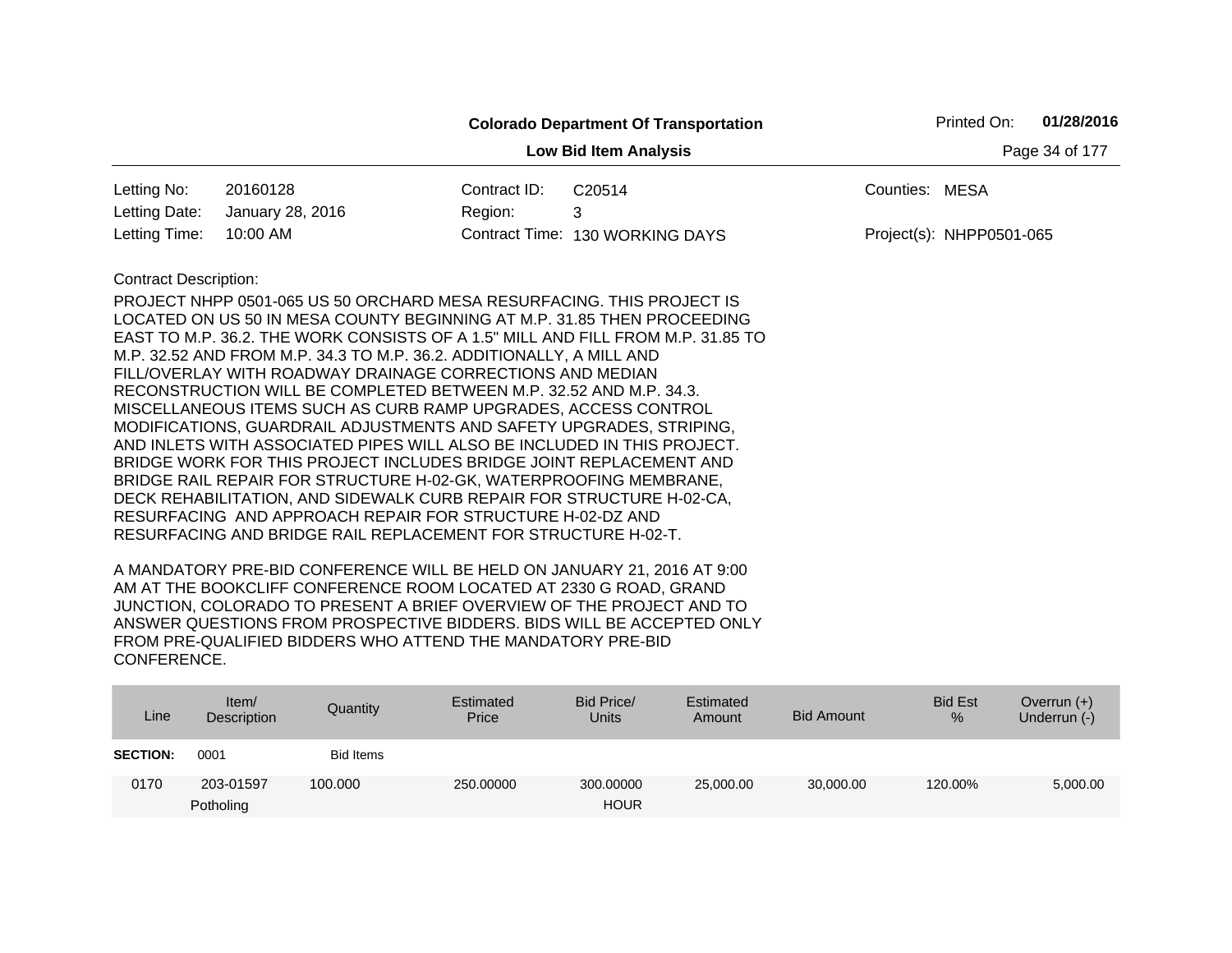|                                                |                                                                                                                                                                                                                                                                                                                                                                                                                                                                                                                                                                                                                                                                                                                                                                                                                                                                                                                                                                                                                     | <b>Colorado Department Of Transportation</b> |                | Printed On:              | 01/28/2016 |  |  |  |
|------------------------------------------------|---------------------------------------------------------------------------------------------------------------------------------------------------------------------------------------------------------------------------------------------------------------------------------------------------------------------------------------------------------------------------------------------------------------------------------------------------------------------------------------------------------------------------------------------------------------------------------------------------------------------------------------------------------------------------------------------------------------------------------------------------------------------------------------------------------------------------------------------------------------------------------------------------------------------------------------------------------------------------------------------------------------------|----------------------------------------------|----------------|--------------------------|------------|--|--|--|
| Page 35 of 177<br><b>Low Bid Item Analysis</b> |                                                                                                                                                                                                                                                                                                                                                                                                                                                                                                                                                                                                                                                                                                                                                                                                                                                                                                                                                                                                                     |                                              |                |                          |            |  |  |  |
| Letting No:<br>20160128                        | Contract ID:                                                                                                                                                                                                                                                                                                                                                                                                                                                                                                                                                                                                                                                                                                                                                                                                                                                                                                                                                                                                        | C20514                                       | Counties: MESA |                          |            |  |  |  |
| Letting Date:<br>January 28, 2016              | Region:                                                                                                                                                                                                                                                                                                                                                                                                                                                                                                                                                                                                                                                                                                                                                                                                                                                                                                                                                                                                             | 3                                            |                |                          |            |  |  |  |
| Letting Time:<br>10:00 AM                      |                                                                                                                                                                                                                                                                                                                                                                                                                                                                                                                                                                                                                                                                                                                                                                                                                                                                                                                                                                                                                     | Contract Time: 130 WORKING DAYS              |                | Project(s): NHPP0501-065 |            |  |  |  |
| <b>Contract Description:</b>                   | PROJECT NHPP 0501-065 US 50 ORCHARD MESA RESURFACING. THIS PROJECT IS<br>LOCATED ON US 50 IN MESA COUNTY BEGINNING AT M.P. 31.85 THEN PROCEEDING<br>EAST TO M.P. 36.2. THE WORK CONSISTS OF A 1.5" MILL AND FILL FROM M.P. 31.85 TO<br>M.P. 32.52 AND FROM M.P. 34.3 TO M.P. 36.2. ADDITIONALLY, A MILL AND<br>FILL/OVERLAY WITH ROADWAY DRAINAGE CORRECTIONS AND MEDIAN<br>RECONSTRUCTION WILL BE COMPLETED BETWEEN M.P. 32.52 AND M.P. 34.3.<br>MISCELLANEOUS ITEMS SUCH AS CURB RAMP UPGRADES, ACCESS CONTROL<br>MODIFICATIONS, GUARDRAIL ADJUSTMENTS AND SAFETY UPGRADES, STRIPING,<br>AND INLETS WITH ASSOCIATED PIPES WILL ALSO BE INCLUDED IN THIS PROJECT.<br>BRIDGE WORK FOR THIS PROJECT INCLUDES BRIDGE JOINT REPLACEMENT AND<br>BRIDGE RAIL REPAIR FOR STRUCTURE H-02-GK, WATERPROOFING MEMBRANE,<br>DECK REHABILITATION, AND SIDEWALK CURB REPAIR FOR STRUCTURE H-02-CA,<br>RESURFACING AND APPROACH REPAIR FOR STRUCTURE H-02-DZ AND<br>RESURFACING AND BRIDGE RAIL REPLACEMENT FOR STRUCTURE H-02-T. |                                              |                |                          |            |  |  |  |

| Line            | Item/<br>Description        | Quantity         | Estimated<br>Price | Bid Price/<br><b>Units</b> | Estimated<br>Amount | <b>Bid Amount</b> | <b>Bid Est</b><br>% | Overrun $(+)$<br>Underrun (-) |
|-----------------|-----------------------------|------------------|--------------------|----------------------------|---------------------|-------------------|---------------------|-------------------------------|
| <b>SECTION:</b> | 0001                        | <b>Bid Items</b> |                    |                            |                     |                   |                     |                               |
| 0175            | 206-00000                   | 51.000           | 20,00000           | 10.00000                   | 1,020.00            | 510.00            | 50.00%              | $-510.00$                     |
|                 | <b>Structure Excavation</b> |                  |                    | СY                         |                     |                   |                     |                               |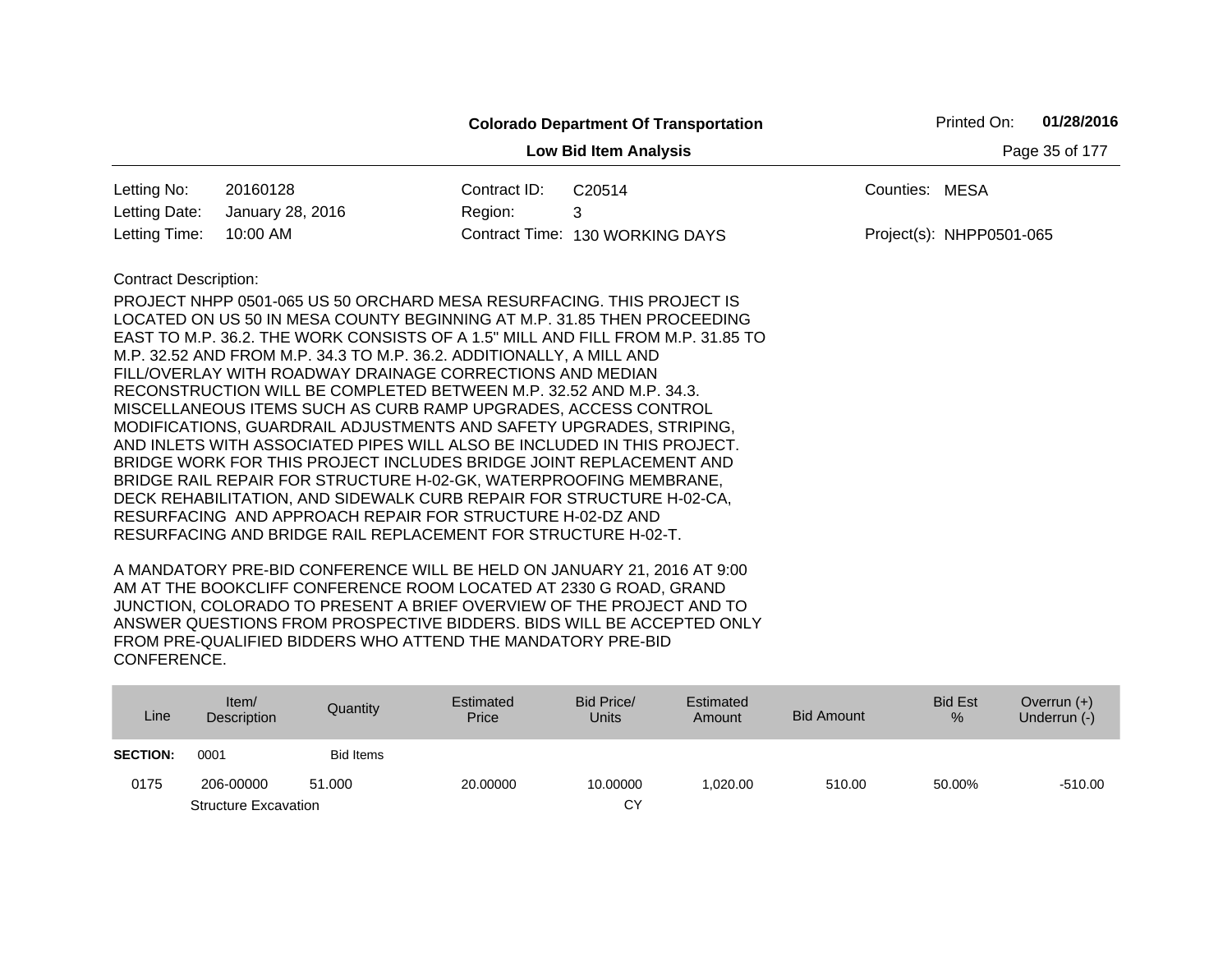|                                                |                                                                                                                                                                                                                                                                                                                                                                                                                                                                                                                                                                                                                                                                                                                                                                                                                                                                                                                                  |              | <b>Colorado Department Of Transportation</b>                                    | Printed On:              | 01/28/2016 |  |  |  |
|------------------------------------------------|----------------------------------------------------------------------------------------------------------------------------------------------------------------------------------------------------------------------------------------------------------------------------------------------------------------------------------------------------------------------------------------------------------------------------------------------------------------------------------------------------------------------------------------------------------------------------------------------------------------------------------------------------------------------------------------------------------------------------------------------------------------------------------------------------------------------------------------------------------------------------------------------------------------------------------|--------------|---------------------------------------------------------------------------------|--------------------------|------------|--|--|--|
| Page 36 of 177<br><b>Low Bid Item Analysis</b> |                                                                                                                                                                                                                                                                                                                                                                                                                                                                                                                                                                                                                                                                                                                                                                                                                                                                                                                                  |              |                                                                                 |                          |            |  |  |  |
| Letting No:                                    | 20160128                                                                                                                                                                                                                                                                                                                                                                                                                                                                                                                                                                                                                                                                                                                                                                                                                                                                                                                         | Contract ID: | C20514                                                                          | Counties: MESA           |            |  |  |  |
| Letting Date:                                  | January 28, 2016                                                                                                                                                                                                                                                                                                                                                                                                                                                                                                                                                                                                                                                                                                                                                                                                                                                                                                                 | Region:      | 3                                                                               |                          |            |  |  |  |
| Letting Time:                                  | 10:00 AM                                                                                                                                                                                                                                                                                                                                                                                                                                                                                                                                                                                                                                                                                                                                                                                                                                                                                                                         |              | Contract Time: 130 WORKING DAYS                                                 | Project(s): NHPP0501-065 |            |  |  |  |
| <b>Contract Description:</b>                   | PROJECT NHPP 0501-065 US 50 ORCHARD MESA RESURFACING. THIS PROJECT IS<br>LOCATED ON US 50 IN MESA COUNTY BEGINNING AT M.P. 31.85 THEN PROCEEDING<br>M.P. 32.52 AND FROM M.P. 34.3 TO M.P. 36.2. ADDITIONALLY, A MILL AND<br>FILL/OVERLAY WITH ROADWAY DRAINAGE CORRECTIONS AND MEDIAN<br>RECONSTRUCTION WILL BE COMPLETED BETWEEN M.P. 32.52 AND M.P. 34.3.<br>MISCELLANEOUS ITEMS SUCH AS CURB RAMP UPGRADES, ACCESS CONTROL<br>MODIFICATIONS, GUARDRAIL ADJUSTMENTS AND SAFETY UPGRADES, STRIPING,<br>AND INLETS WITH ASSOCIATED PIPES WILL ALSO BE INCLUDED IN THIS PROJECT.<br>BRIDGE WORK FOR THIS PROJECT INCLUDES BRIDGE JOINT REPLACEMENT AND<br>BRIDGE RAIL REPAIR FOR STRUCTURE H-02-GK, WATERPROOFING MEMBRANE,<br>DECK REHABILITATION, AND SIDEWALK CURB REPAIR FOR STRUCTURE H-02-CA,<br>RESURFACING AND APPROACH REPAIR FOR STRUCTURE H-02-DZ AND<br>RESURFACING AND BRIDGE RAIL REPLACEMENT FOR STRUCTURE H-02-T. |              | EAST TO M.P. 36.2. THE WORK CONSISTS OF A 1.5" MILL AND FILL FROM M.P. 31.85 TO |                          |            |  |  |  |

| Line            | Item $/$<br>Description | Quantity  | Estimated<br>Price | Bid Price/<br><b>Units</b> | Estimated<br>Amount | <b>Bid Amount</b> | <b>Bid Est</b><br>% | Overrun $(+)$<br>Underrun (-) |
|-----------------|-------------------------|-----------|--------------------|----------------------------|---------------------|-------------------|---------------------|-------------------------------|
| <b>SECTION:</b> | 0001                    | Bid Items |                    |                            |                     |                   |                     |                               |
| 0180            | 208-00002               | 500,000   | 5.00000            | 5.65000                    | 2,500.00            | 2,825.00          | 113.00%             | 325.00                        |
|                 | Erosion Log (12 Inch)   |           |                    | LF.                        |                     |                   |                     |                               |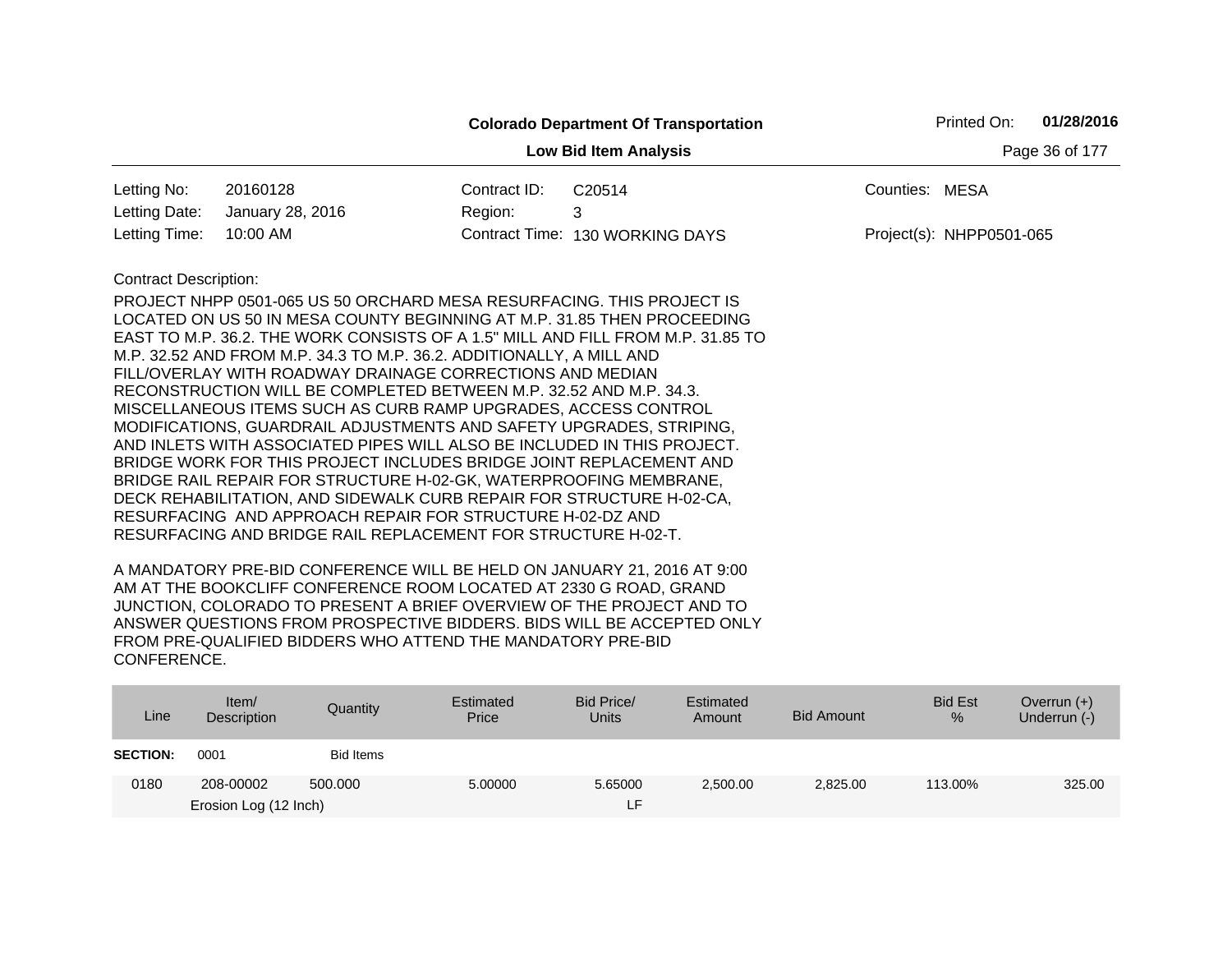|                                                |                                                                                                                                                                                                                                                                                                                                                                                                                                                                                                                                                                                                                                                                                                                                                                                                                                                                                                                                                    |              | <b>Colorado Department Of Transportation</b> |                | Printed On:              | 01/28/2016 |  |  |
|------------------------------------------------|----------------------------------------------------------------------------------------------------------------------------------------------------------------------------------------------------------------------------------------------------------------------------------------------------------------------------------------------------------------------------------------------------------------------------------------------------------------------------------------------------------------------------------------------------------------------------------------------------------------------------------------------------------------------------------------------------------------------------------------------------------------------------------------------------------------------------------------------------------------------------------------------------------------------------------------------------|--------------|----------------------------------------------|----------------|--------------------------|------------|--|--|
| Page 37 of 177<br><b>Low Bid Item Analysis</b> |                                                                                                                                                                                                                                                                                                                                                                                                                                                                                                                                                                                                                                                                                                                                                                                                                                                                                                                                                    |              |                                              |                |                          |            |  |  |
| Letting No:                                    | 20160128                                                                                                                                                                                                                                                                                                                                                                                                                                                                                                                                                                                                                                                                                                                                                                                                                                                                                                                                           | Contract ID: | C20514                                       | Counties: MESA |                          |            |  |  |
| Letting Date:                                  | January 28, 2016                                                                                                                                                                                                                                                                                                                                                                                                                                                                                                                                                                                                                                                                                                                                                                                                                                                                                                                                   | Region:      | 3                                            |                |                          |            |  |  |
| Letting Time:                                  | 10:00 AM                                                                                                                                                                                                                                                                                                                                                                                                                                                                                                                                                                                                                                                                                                                                                                                                                                                                                                                                           |              | Contract Time: 130 WORKING DAYS              |                | Project(s): NHPP0501-065 |            |  |  |
| <b>Contract Description:</b>                   | PROJECT NHPP 0501-065 US 50 ORCHARD MESA RESURFACING. THIS PROJECT IS<br>LOCATED ON US 50 IN MESA COUNTY BEGINNING AT M.P. 31.85 THEN PROCEEDING<br>EAST TO M.P. 36.2. THE WORK CONSISTS OF A 1.5" MILL AND FILL FROM M.P. 31.85 TO<br>M.P. 32.52 AND FROM M.P. 34.3 TO M.P. 36.2. ADDITIONALLY, A MILL AND<br>FILL/OVERLAY WITH ROADWAY DRAINAGE CORRECTIONS AND MEDIAN<br>RECONSTRUCTION WILL BE COMPLETED BETWEEN M.P. 32.52 AND M.P. 34.3.<br>MISCELLANEOUS ITEMS SUCH AS CURB RAMP UPGRADES, ACCESS CONTROL<br>MODIFICATIONS, GUARDRAIL ADJUSTMENTS AND SAFETY UPGRADES, STRIPING,<br>AND INLETS WITH ASSOCIATED PIPES WILL ALSO BE INCLUDED IN THIS PROJECT.<br>BRIDGE WORK FOR THIS PROJECT INCLUDES BRIDGE JOINT REPLACEMENT AND<br>BRIDGE RAIL REPAIR FOR STRUCTURE H-02-GK, WATERPROOFING MEMBRANE,<br>DECK REHABILITATION, AND SIDEWALK CURB REPAIR FOR STRUCTURE H-02-CA,<br>RESURFACING AND APPROACH REPAIR FOR STRUCTURE H-02-DZ AND |              |                                              |                |                          |            |  |  |
|                                                | RESURFACING AND BRIDGE RAIL REPLACEMENT FOR STRUCTURE H-02-T.                                                                                                                                                                                                                                                                                                                                                                                                                                                                                                                                                                                                                                                                                                                                                                                                                                                                                      |              |                                              |                |                          |            |  |  |

| Line            | Item/<br>Description | Quantity         | Estimated<br>Price | Bid Price/<br><b>Units</b> | Estimated<br>Amount | <b>Bid Amount</b> | <b>Bid Est</b><br>% | Overrun $(+)$<br>Underrun (-) |
|-----------------|----------------------|------------------|--------------------|----------------------------|---------------------|-------------------|---------------------|-------------------------------|
| <b>SECTION:</b> | 0001                 | <b>Bid Items</b> |                    |                            |                     |                   |                     |                               |
| 0185            | 208-00035            | 500,000          | 10.00000           | 8.75000                    | 5,000.00            | 4.375.00          | 87.50%              | $-625.00$                     |
|                 | Aggregate Bag        |                  |                    | ᄃ                          |                     |                   |                     |                               |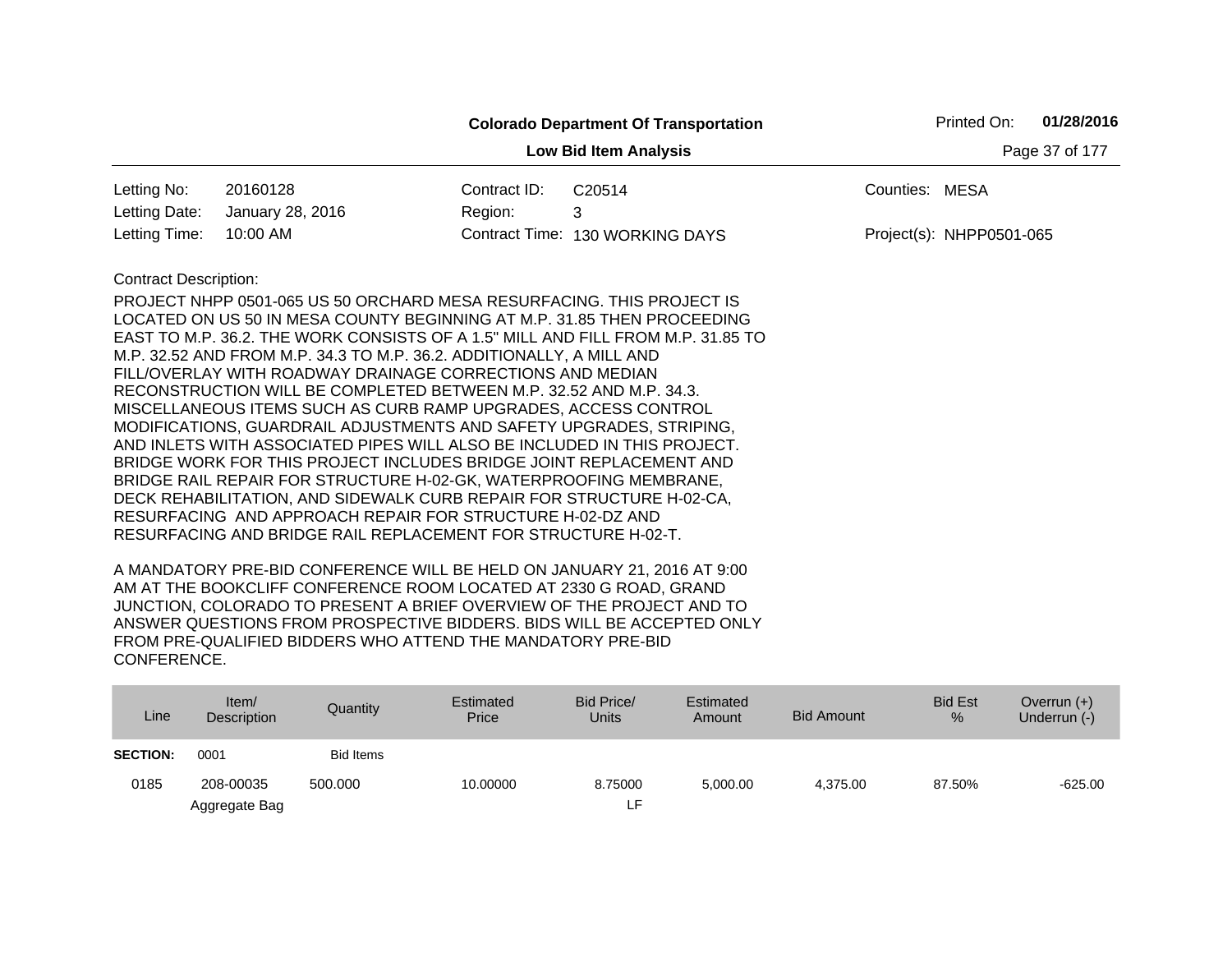|                              |                                                                                                                                                                                                                                                                                                                                                                                                                                                                                                                                                                                                                                                                                                                                                                                                                                                                                                                                                                                                                     |              | <b>Colorado Department Of Transportation</b> | Printed On:              | 01/28/2016 |  |  |  |  |
|------------------------------|---------------------------------------------------------------------------------------------------------------------------------------------------------------------------------------------------------------------------------------------------------------------------------------------------------------------------------------------------------------------------------------------------------------------------------------------------------------------------------------------------------------------------------------------------------------------------------------------------------------------------------------------------------------------------------------------------------------------------------------------------------------------------------------------------------------------------------------------------------------------------------------------------------------------------------------------------------------------------------------------------------------------|--------------|----------------------------------------------|--------------------------|------------|--|--|--|--|
|                              | Page 38 of 177<br><b>Low Bid Item Analysis</b>                                                                                                                                                                                                                                                                                                                                                                                                                                                                                                                                                                                                                                                                                                                                                                                                                                                                                                                                                                      |              |                                              |                          |            |  |  |  |  |
| Letting No:                  | 20160128                                                                                                                                                                                                                                                                                                                                                                                                                                                                                                                                                                                                                                                                                                                                                                                                                                                                                                                                                                                                            | Contract ID: | C20514                                       | Counties: MESA           |            |  |  |  |  |
| Letting Date:                | January 28, 2016                                                                                                                                                                                                                                                                                                                                                                                                                                                                                                                                                                                                                                                                                                                                                                                                                                                                                                                                                                                                    | Region:      | 3                                            |                          |            |  |  |  |  |
| Letting Time:                | 10:00 AM                                                                                                                                                                                                                                                                                                                                                                                                                                                                                                                                                                                                                                                                                                                                                                                                                                                                                                                                                                                                            |              | Contract Time: 130 WORKING DAYS              | Project(s): NHPP0501-065 |            |  |  |  |  |
| <b>Contract Description:</b> |                                                                                                                                                                                                                                                                                                                                                                                                                                                                                                                                                                                                                                                                                                                                                                                                                                                                                                                                                                                                                     |              |                                              |                          |            |  |  |  |  |
|                              | PROJECT NHPP 0501-065 US 50 ORCHARD MESA RESURFACING. THIS PROJECT IS<br>LOCATED ON US 50 IN MESA COUNTY BEGINNING AT M.P. 31.85 THEN PROCEEDING<br>EAST TO M.P. 36.2. THE WORK CONSISTS OF A 1.5" MILL AND FILL FROM M.P. 31.85 TO<br>M.P. 32.52 AND FROM M.P. 34.3 TO M.P. 36.2. ADDITIONALLY, A MILL AND<br>FILL/OVERLAY WITH ROADWAY DRAINAGE CORRECTIONS AND MEDIAN<br>RECONSTRUCTION WILL BE COMPLETED BETWEEN M.P. 32.52 AND M.P. 34.3.<br>MISCELLANEOUS ITEMS SUCH AS CURB RAMP UPGRADES, ACCESS CONTROL<br>MODIFICATIONS, GUARDRAIL ADJUSTMENTS AND SAFETY UPGRADES, STRIPING,<br>AND INLETS WITH ASSOCIATED PIPES WILL ALSO BE INCLUDED IN THIS PROJECT.<br>BRIDGE WORK FOR THIS PROJECT INCLUDES BRIDGE JOINT REPLACEMENT AND<br>BRIDGE RAIL REPAIR FOR STRUCTURE H-02-GK, WATERPROOFING MEMBRANE,<br>DECK REHABILITATION, AND SIDEWALK CURB REPAIR FOR STRUCTURE H-02-CA,<br>RESURFACING AND APPROACH REPAIR FOR STRUCTURE H-02-DZ AND<br>RESURFACING AND BRIDGE RAIL REPLACEMENT FOR STRUCTURE H-02-T. |              |                                              |                          |            |  |  |  |  |

| Line            | Item $/$<br><b>Description</b> | Quantity         | Estimated<br>Price | Bid Price/<br><b>Units</b> | Estimated<br>Amount | <b>Bid Amount</b> | <b>Bid Est</b><br>$\%$ | Overrun $(+)$<br>Underrun (-) |
|-----------------|--------------------------------|------------------|--------------------|----------------------------|---------------------|-------------------|------------------------|-------------------------------|
| <b>SECTION:</b> | 0001                           | <b>Bid Items</b> |                    |                            |                     |                   |                        |                               |
| 0190            | 208-00045                      | 1.000            | 1,500.00000        | 4,500.00000                | 500.00 ا            | 4,500.00          | 300.00%                | 3,000.00                      |
|                 | Concrete Washout Structure     |                  |                    | <b>EACH</b>                |                     |                   |                        |                               |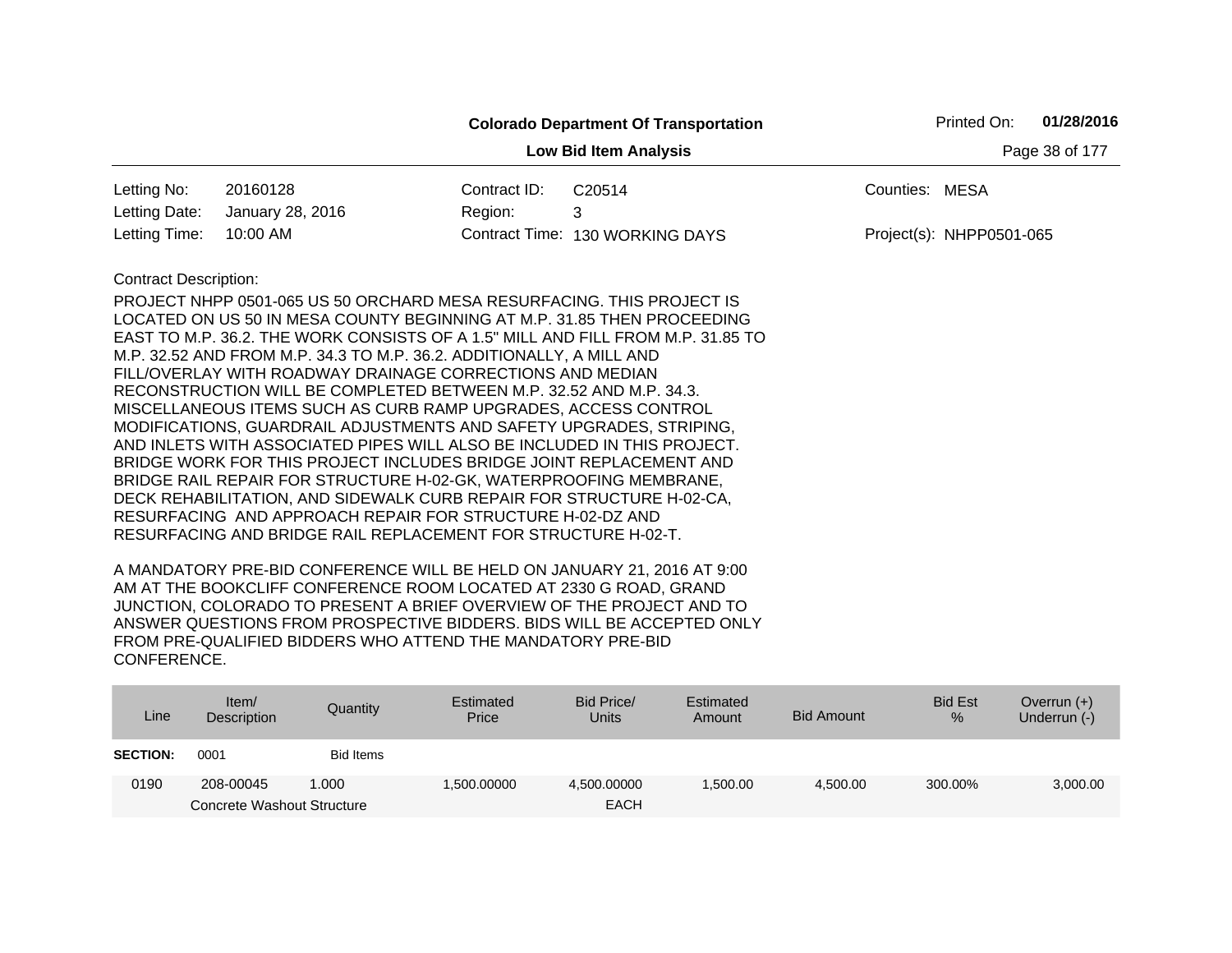|                              |                                                                                                                                                                                                                                                                                                                                                                                                                                                                                                                                                                                                                                                                                                                                                                                                                                                                                                                                  |                | <b>Colorado Department Of Transportation</b>                                    |                | Printed On:              | 01/28/2016 |
|------------------------------|----------------------------------------------------------------------------------------------------------------------------------------------------------------------------------------------------------------------------------------------------------------------------------------------------------------------------------------------------------------------------------------------------------------------------------------------------------------------------------------------------------------------------------------------------------------------------------------------------------------------------------------------------------------------------------------------------------------------------------------------------------------------------------------------------------------------------------------------------------------------------------------------------------------------------------|----------------|---------------------------------------------------------------------------------|----------------|--------------------------|------------|
|                              |                                                                                                                                                                                                                                                                                                                                                                                                                                                                                                                                                                                                                                                                                                                                                                                                                                                                                                                                  | Page 39 of 177 |                                                                                 |                |                          |            |
| Letting No:                  | 20160128                                                                                                                                                                                                                                                                                                                                                                                                                                                                                                                                                                                                                                                                                                                                                                                                                                                                                                                         | Contract ID:   | C20514                                                                          | Counties: MESA |                          |            |
| Letting Date:                | January 28, 2016                                                                                                                                                                                                                                                                                                                                                                                                                                                                                                                                                                                                                                                                                                                                                                                                                                                                                                                 | Region:        | 3                                                                               |                |                          |            |
| Letting Time:                | 10:00 AM                                                                                                                                                                                                                                                                                                                                                                                                                                                                                                                                                                                                                                                                                                                                                                                                                                                                                                                         |                | Contract Time: 130 WORKING DAYS                                                 |                | Project(s): NHPP0501-065 |            |
| <b>Contract Description:</b> | PROJECT NHPP 0501-065 US 50 ORCHARD MESA RESURFACING. THIS PROJECT IS<br>LOCATED ON US 50 IN MESA COUNTY BEGINNING AT M.P. 31.85 THEN PROCEEDING<br>M.P. 32.52 AND FROM M.P. 34.3 TO M.P. 36.2. ADDITIONALLY, A MILL AND<br>FILL/OVERLAY WITH ROADWAY DRAINAGE CORRECTIONS AND MEDIAN<br>RECONSTRUCTION WILL BE COMPLETED BETWEEN M.P. 32.52 AND M.P. 34.3.<br>MISCELLANEOUS ITEMS SUCH AS CURB RAMP UPGRADES, ACCESS CONTROL<br>MODIFICATIONS, GUARDRAIL ADJUSTMENTS AND SAFETY UPGRADES, STRIPING,<br>AND INLETS WITH ASSOCIATED PIPES WILL ALSO BE INCLUDED IN THIS PROJECT.<br>BRIDGE WORK FOR THIS PROJECT INCLUDES BRIDGE JOINT REPLACEMENT AND<br>BRIDGE RAIL REPAIR FOR STRUCTURE H-02-GK, WATERPROOFING MEMBRANE,<br>DECK REHABILITATION, AND SIDEWALK CURB REPAIR FOR STRUCTURE H-02-CA,<br>RESURFACING AND APPROACH REPAIR FOR STRUCTURE H-02-DZ AND<br>RESURFACING AND BRIDGE RAIL REPLACEMENT FOR STRUCTURE H-02-T. |                | EAST TO M.P. 36.2. THE WORK CONSISTS OF A 1.5" MILL AND FILL FROM M.P. 31.85 TO |                |                          |            |

| Line            | Item/<br>Description | Quantity                              | Estimated<br>Price | Bid Price/<br>Units | Estimated<br>Amount | <b>Bid Amount</b> | <b>Bid Est</b><br>% | Overrun $(+)$<br>Underrun (-) |
|-----------------|----------------------|---------------------------------------|--------------------|---------------------|---------------------|-------------------|---------------------|-------------------------------|
| <b>SECTION:</b> | 0001                 | <b>Bid Items</b>                      |                    |                     |                     |                   |                     |                               |
| 0195            | 208-00051            | 42,000                                | 10.00000           | 15.50000            | 420.00              | 651.00            | 155.00%             | 231.00                        |
|                 |                      | Storm Drain Inlet Protection (Type 1) |                    | ᄃ                   |                     |                   |                     |                               |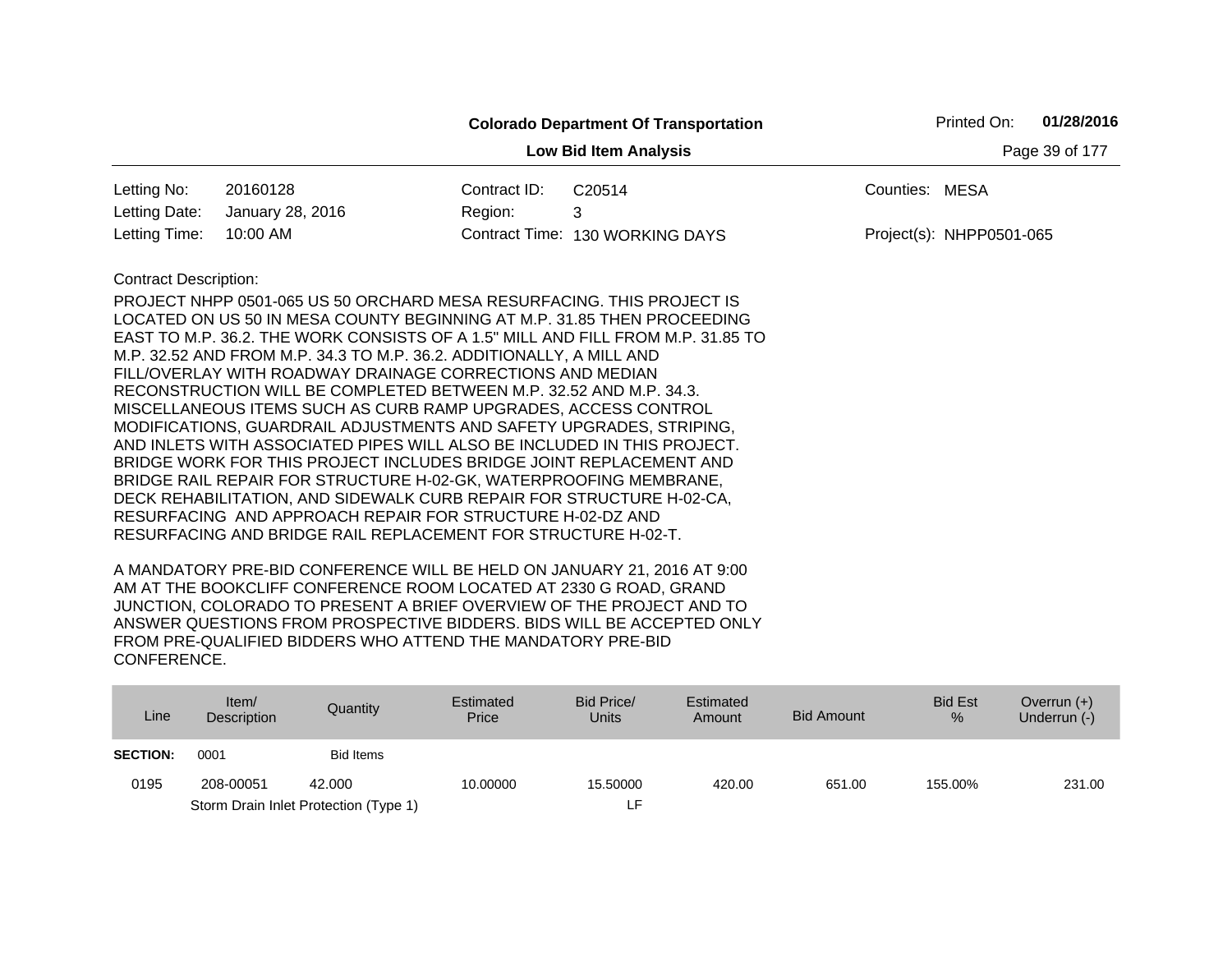|                                                |                                                                         |              | <b>Colorado Department Of Transportation</b>                                    |                          | Printed On: | 01/28/2016 |  |  |
|------------------------------------------------|-------------------------------------------------------------------------|--------------|---------------------------------------------------------------------------------|--------------------------|-------------|------------|--|--|
| <b>Low Bid Item Analysis</b><br>Page 40 of 177 |                                                                         |              |                                                                                 |                          |             |            |  |  |
| Letting No:                                    | 20160128                                                                | Contract ID: | C20514                                                                          | Counties: MESA           |             |            |  |  |
| Letting Date:                                  | January 28, 2016                                                        | Region:      | 3                                                                               |                          |             |            |  |  |
| Letting Time:                                  | 10:00 AM                                                                |              | Contract Time: 130 WORKING DAYS                                                 | Project(s): NHPP0501-065 |             |            |  |  |
| <b>Contract Description:</b>                   |                                                                         |              |                                                                                 |                          |             |            |  |  |
|                                                | PROJECT NHPP 0501-065 US 50 ORCHARD MESA RESURFACING. THIS PROJECT IS   |              |                                                                                 |                          |             |            |  |  |
|                                                | LOCATED ON US 50 IN MESA COUNTY BEGINNING AT M.P. 31.85 THEN PROCEEDING |              |                                                                                 |                          |             |            |  |  |
|                                                |                                                                         |              | EAST TO M.P. 36.2. THE WORK CONSISTS OF A 1.5" MILL AND FILL FROM M.P. 31.85 TO |                          |             |            |  |  |
|                                                | M.P. 32.52 AND FROM M.P. 34.3 TO M.P. 36.2. ADDITIONALLY, A MILL AND    |              |                                                                                 |                          |             |            |  |  |
|                                                | FILL/OVERLAY WITH ROADWAY DRAINAGE CORRECTIONS AND MEDIAN               |              |                                                                                 |                          |             |            |  |  |
|                                                | RECONSTRUCTION WILL BE COMPLETED BETWEEN M.P. 32.52 AND M.P. 34.3.      |              |                                                                                 |                          |             |            |  |  |
|                                                | MISCELLANEOUS ITEMS SUCH AS CURB RAMP UPGRADES, ACCESS CONTROL          |              |                                                                                 |                          |             |            |  |  |
|                                                | MODIFICATIONS, GUARDRAIL ADJUSTMENTS AND SAFETY UPGRADES, STRIPING,     |              |                                                                                 |                          |             |            |  |  |
|                                                | AND INLETS WITH ASSOCIATED PIPES WILL ALSO BE INCLUDED IN THIS PROJECT. |              |                                                                                 |                          |             |            |  |  |
|                                                | BRIDGE WORK FOR THIS PROJECT INCLUDES BRIDGE JOINT REPLACEMENT AND      |              |                                                                                 |                          |             |            |  |  |
|                                                | BRIDGE RAIL REPAIR FOR STRUCTURE H-02-GK, WATERPROOFING MEMBRANE,       |              |                                                                                 |                          |             |            |  |  |
|                                                | DECK REHABILITATION, AND SIDEWALK CURB REPAIR FOR STRUCTURE H-02-CA,    |              |                                                                                 |                          |             |            |  |  |
|                                                | RESURFACING AND APPROACH REPAIR FOR STRUCTURE H-02-DZ AND               |              |                                                                                 |                          |             |            |  |  |
|                                                | RESURFACING AND BRIDGE RAIL REPLACEMENT FOR STRUCTURE H-02-T.           |              |                                                                                 |                          |             |            |  |  |

| Line            | Item $/$<br>Description | Quantity                              | Estimated<br>Price | Bid Price/<br><b>Units</b> | Estimated<br>Amount | <b>Bid Amount</b> | <b>Bid Est</b><br>% | Overrun $(+)$<br>Underrun (-) |
|-----------------|-------------------------|---------------------------------------|--------------------|----------------------------|---------------------|-------------------|---------------------|-------------------------------|
| <b>SECTION:</b> | 0001                    | Bid Items                             |                    |                            |                     |                   |                     |                               |
| 0200            | 208-00052               | 110.000                               | 50.00000           | 43.30000                   | 5,500.00            | 4.763.00          | 86.60%              | $-737.00$                     |
|                 |                         | Storm Drain Inlet Protection (Type 2) |                    | LF.                        |                     |                   |                     |                               |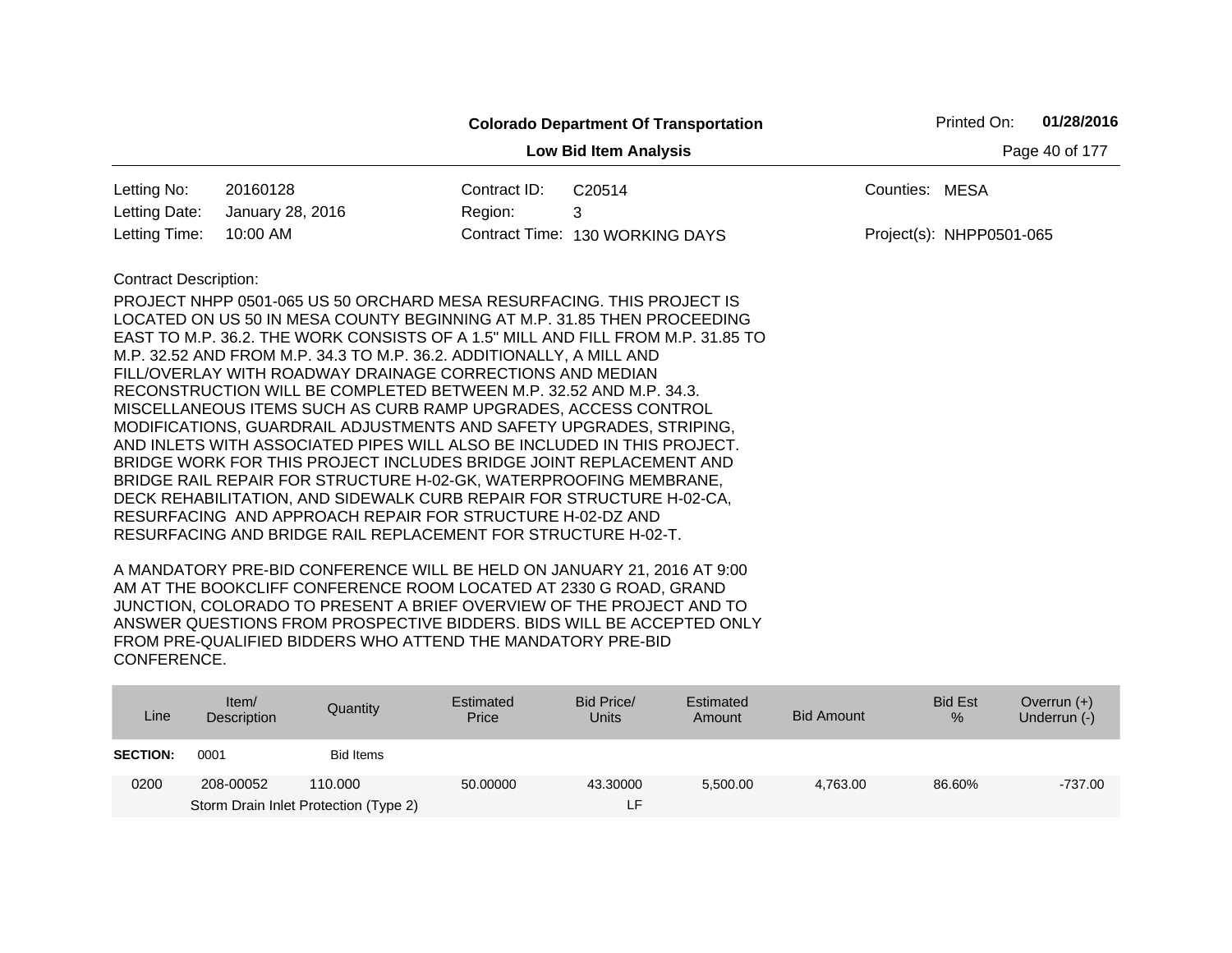|                                                |                                                                                                                                                                                                                                                                                                                                                                                                                                                                                                                  |              | <b>Colorado Department Of Transportation</b> |                | Printed On:              | 01/28/2016 |  |  |
|------------------------------------------------|------------------------------------------------------------------------------------------------------------------------------------------------------------------------------------------------------------------------------------------------------------------------------------------------------------------------------------------------------------------------------------------------------------------------------------------------------------------------------------------------------------------|--------------|----------------------------------------------|----------------|--------------------------|------------|--|--|
| <b>Low Bid Item Analysis</b><br>Page 41 of 177 |                                                                                                                                                                                                                                                                                                                                                                                                                                                                                                                  |              |                                              |                |                          |            |  |  |
| Letting No:                                    | 20160128                                                                                                                                                                                                                                                                                                                                                                                                                                                                                                         | Contract ID: | C20514                                       | Counties: MESA |                          |            |  |  |
| Letting Date:                                  | January 28, 2016                                                                                                                                                                                                                                                                                                                                                                                                                                                                                                 | Region:      | 3                                            |                |                          |            |  |  |
| Letting Time:                                  | 10:00 AM                                                                                                                                                                                                                                                                                                                                                                                                                                                                                                         |              | Contract Time: 130 WORKING DAYS              |                | Project(s): NHPP0501-065 |            |  |  |
| <b>Contract Description:</b>                   | PROJECT NHPP 0501-065 US 50 ORCHARD MESA RESURFACING. THIS PROJECT IS<br>LOCATED ON US 50 IN MESA COUNTY BEGINNING AT M.P. 31.85 THEN PROCEEDING<br>EAST TO M.P. 36.2. THE WORK CONSISTS OF A 1.5" MILL AND FILL FROM M.P. 31.85 TO<br>M.P. 32.52 AND FROM M.P. 34.3 TO M.P. 36.2. ADDITIONALLY, A MILL AND<br>FILL/OVERLAY WITH ROADWAY DRAINAGE CORRECTIONS AND MEDIAN<br>RECONSTRUCTION WILL BE COMPLETED BETWEEN M.P. 32.52 AND M.P. 34.3.<br>MISCELLANEOUS ITEMS SUCH AS CURB RAMP UPGRADES, ACCESS CONTROL |              |                                              |                |                          |            |  |  |
|                                                | MODIFICATIONS, GUARDRAIL ADJUSTMENTS AND SAFETY UPGRADES, STRIPING,<br>AND INLETS WITH ASSOCIATED PIPES WILL ALSO BE INCLUDED IN THIS PROJECT.<br>BRIDGE WORK FOR THIS PROJECT INCLUDES BRIDGE JOINT REPLACEMENT AND<br>BRIDGE RAIL REPAIR FOR STRUCTURE H-02-GK, WATERPROOFING MEMBRANE,<br>DECK REHABILITATION, AND SIDEWALK CURB REPAIR FOR STRUCTURE H-02-CA,<br>RESURFACING AND APPROACH REPAIR FOR STRUCTURE H-02-DZ AND<br>RESURFACING AND BRIDGE RAIL REPLACEMENT FOR STRUCTURE H-02-T.                  |              |                                              |                |                          |            |  |  |

| Line            | Item $/$<br>Description | Quantity                                 | Estimated<br>Price | Bid Price/<br><b>Units</b> | Estimated<br>Amount | <b>Bid Amount</b> | <b>Bid Est</b><br>$\%$ | Overrun $(+)$<br>Underrun $(-)$ |
|-----------------|-------------------------|------------------------------------------|--------------------|----------------------------|---------------------|-------------------|------------------------|---------------------------------|
| <b>SECTION:</b> | 0001                    | <b>Bid Items</b>                         |                    |                            |                     |                   |                        |                                 |
| 0205            | 208-00103               | 40.000                                   | 50.00000           | 60.00000                   | 2,000.00            | 2,400.00          | 120.00%                | 400.00                          |
|                 |                         | Removal and Disposal of Sediment (Labor) |                    | <b>HOUR</b>                |                     |                   |                        |                                 |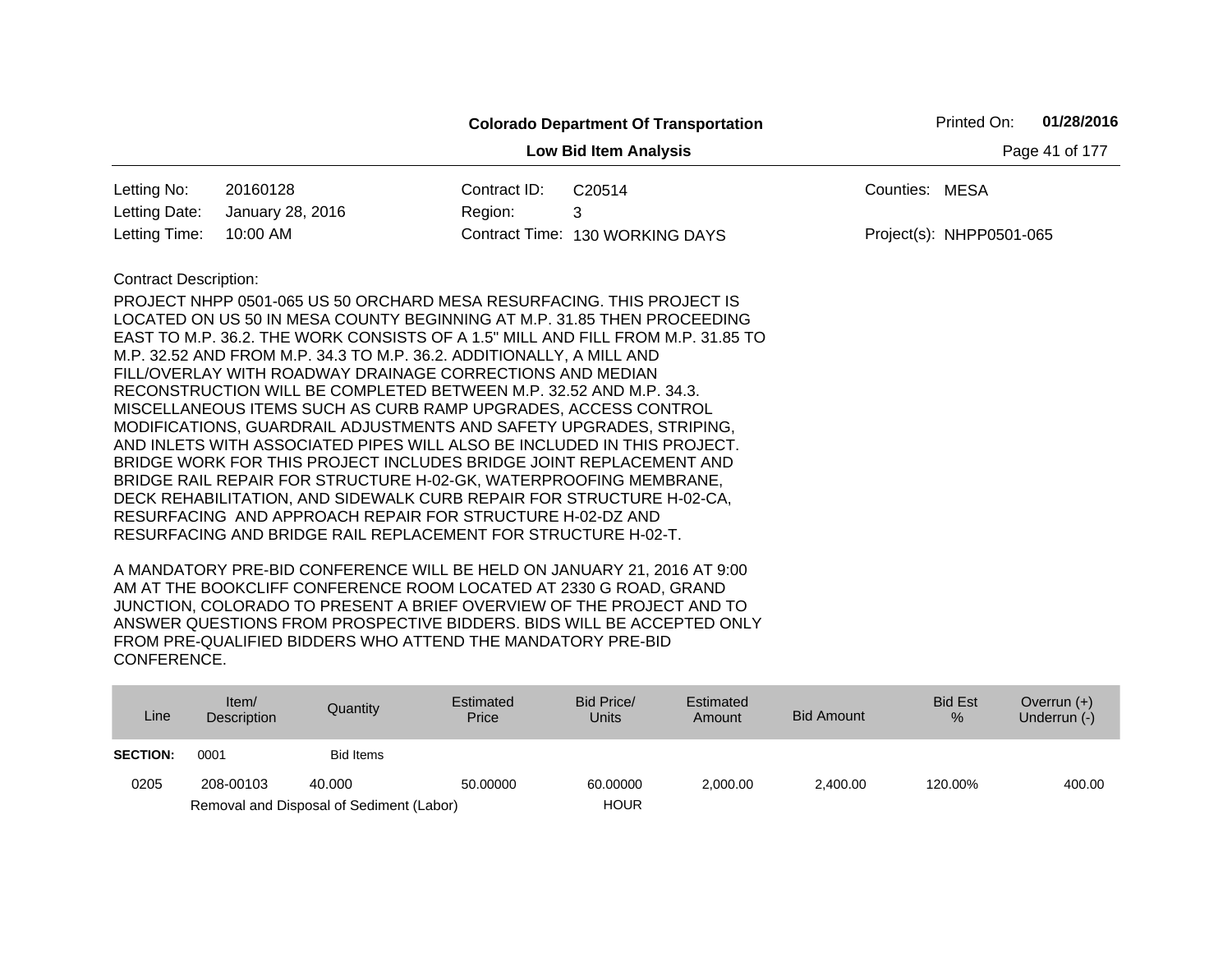|                                                |                                                                                                                                                |              | <b>Colorado Department Of Transportation</b> |                | Printed On:              | 01/28/2016 |  |  |
|------------------------------------------------|------------------------------------------------------------------------------------------------------------------------------------------------|--------------|----------------------------------------------|----------------|--------------------------|------------|--|--|
| <b>Low Bid Item Analysis</b><br>Page 42 of 177 |                                                                                                                                                |              |                                              |                |                          |            |  |  |
| Letting No:                                    | 20160128                                                                                                                                       | Contract ID: | C <sub>20514</sub>                           | Counties: MESA |                          |            |  |  |
| Letting Date:                                  | January 28, 2016                                                                                                                               | Region:      | 3                                            |                |                          |            |  |  |
| Letting Time:                                  | 10:00 AM                                                                                                                                       |              | Contract Time: 130 WORKING DAYS              |                | Project(s): NHPP0501-065 |            |  |  |
| <b>Contract Description:</b>                   |                                                                                                                                                |              |                                              |                |                          |            |  |  |
|                                                | PROJECT NHPP 0501-065 US 50 ORCHARD MESA RESURFACING. THIS PROJECT IS                                                                          |              |                                              |                |                          |            |  |  |
|                                                | LOCATED ON US 50 IN MESA COUNTY BEGINNING AT M.P. 31.85 THEN PROCEEDING                                                                        |              |                                              |                |                          |            |  |  |
|                                                | EAST TO M.P. 36.2. THE WORK CONSISTS OF A 1.5" MILL AND FILL FROM M.P. 31.85 TO                                                                |              |                                              |                |                          |            |  |  |
|                                                | M.P. 32.52 AND FROM M.P. 34.3 TO M.P. 36.2. ADDITIONALLY, A MILL AND                                                                           |              |                                              |                |                          |            |  |  |
|                                                | FILL/OVERLAY WITH ROADWAY DRAINAGE CORRECTIONS AND MEDIAN                                                                                      |              |                                              |                |                          |            |  |  |
|                                                | RECONSTRUCTION WILL BE COMPLETED BETWEEN M.P. 32.52 AND M.P. 34.3.                                                                             |              |                                              |                |                          |            |  |  |
|                                                | MISCELLANEOUS ITEMS SUCH AS CURB RAMP UPGRADES, ACCESS CONTROL                                                                                 |              |                                              |                |                          |            |  |  |
|                                                | MODIFICATIONS, GUARDRAIL ADJUSTMENTS AND SAFETY UPGRADES, STRIPING,<br>AND INLETS WITH ASSOCIATED PIPES WILL ALSO BE INCLUDED IN THIS PROJECT. |              |                                              |                |                          |            |  |  |
|                                                | BRIDGE WORK FOR THIS PROJECT INCLUDES BRIDGE JOINT REPLACEMENT AND                                                                             |              |                                              |                |                          |            |  |  |
|                                                | BRIDGE RAIL REPAIR FOR STRUCTURE H-02-GK, WATERPROOFING MEMBRANE,                                                                              |              |                                              |                |                          |            |  |  |
|                                                | DECK REHABILITATION, AND SIDEWALK CURB REPAIR FOR STRUCTURE H-02-CA,                                                                           |              |                                              |                |                          |            |  |  |
|                                                | RESURFACING AND APPROACH REPAIR FOR STRUCTURE H-02-DZ AND                                                                                      |              |                                              |                |                          |            |  |  |
|                                                | RESURFACING AND BRIDGE RAIL REPLACEMENT FOR STRUCTURE H-02-T.                                                                                  |              |                                              |                |                          |            |  |  |

| Line            | Item $/$<br>Description | Quantity                                     | Estimated<br>Price | Bid Price/<br><b>Units</b> | Estimated<br>Amount | <b>Bid Amount</b> | <b>Bid Est</b><br>$\%$ | Overrun $(+)$<br>Underrun (-) |
|-----------------|-------------------------|----------------------------------------------|--------------------|----------------------------|---------------------|-------------------|------------------------|-------------------------------|
| <b>SECTION:</b> | 0001                    | Bid Items                                    |                    |                            |                     |                   |                        |                               |
| 0210            | 208-00105               | 40.000                                       | 100.00000          | 70.00000                   | 4.000.00            | 2,800.00          | 70.00%                 | $-1,200.00$                   |
|                 |                         | Removal and Disposal of Sediment (Equipment) |                    | <b>HOUR</b>                |                     |                   |                        |                               |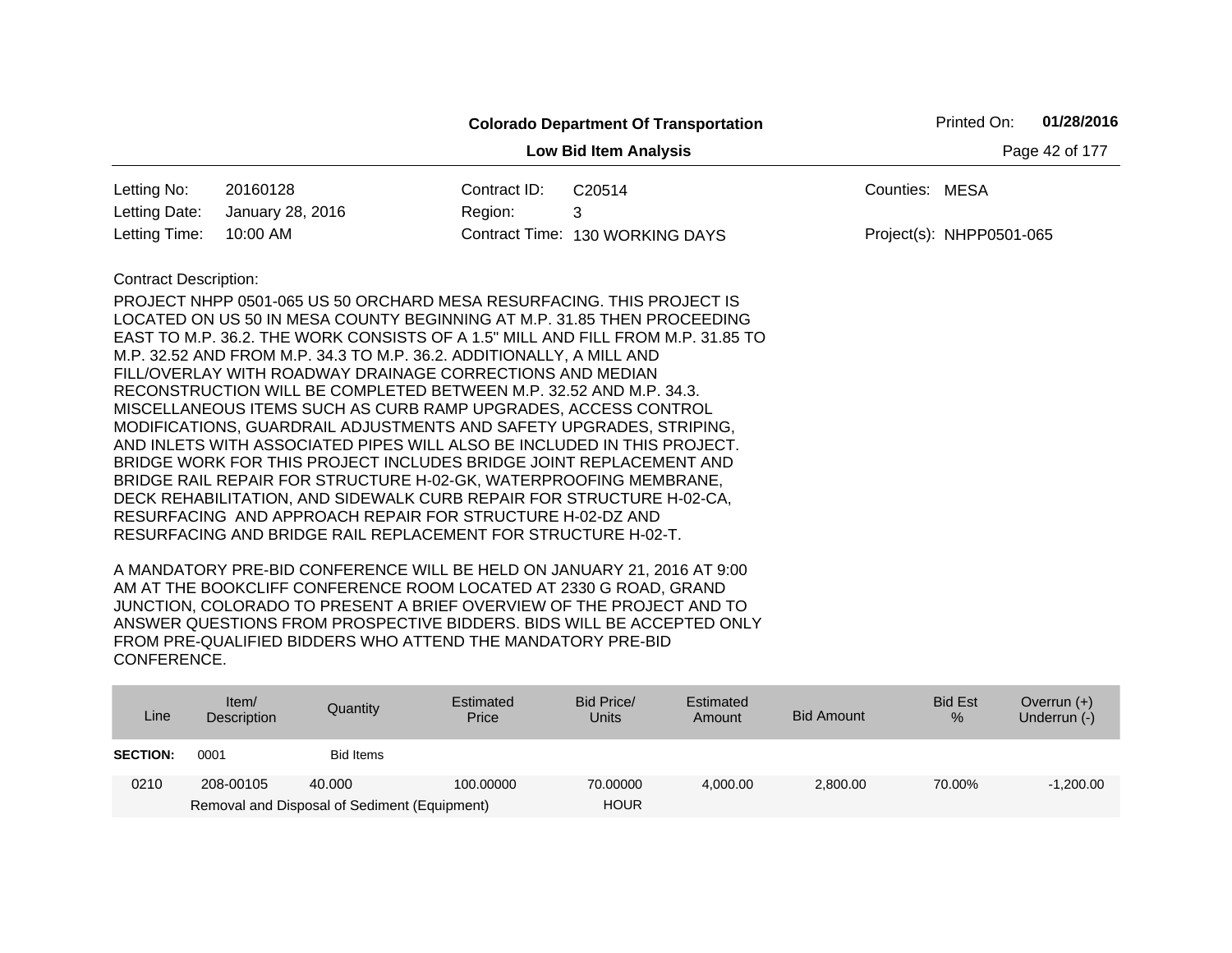|                | Printed On:<br><b>Colorado Department Of Transportation</b><br><b>Low Bid Item Analysis</b><br>20160128<br>Contract ID:<br>C20514<br>Counties: MESA<br>January 28, 2016<br>Region:<br>3<br>10:00 AM<br>Contract Time: 130 WORKING DAYS<br>Project(s): NHPP0501-065<br><b>Contract Description:</b><br>PROJECT NHPP 0501-065 US 50 ORCHARD MESA RESURFACING. THIS PROJECT IS<br>LOCATED ON US 50 IN MESA COUNTY BEGINNING AT M.P. 31.85 THEN PROCEEDING<br>EAST TO M.P. 36.2. THE WORK CONSISTS OF A 1.5" MILL AND FILL FROM M.P. 31.85 TO<br>M.P. 32.52 AND FROM M.P. 34.3 TO M.P. 36.2. ADDITIONALLY, A MILL AND<br>FILL/OVERLAY WITH ROADWAY DRAINAGE CORRECTIONS AND MEDIAN<br>RECONSTRUCTION WILL BE COMPLETED BETWEEN M.P. 32.52 AND M.P. 34.3.<br>MISCELLANEOUS ITEMS SUCH AS CURB RAMP UPGRADES, ACCESS CONTROL<br>MODIFICATIONS, GUARDRAIL ADJUSTMENTS AND SAFETY UPGRADES, STRIPING,<br>AND INLETS WITH ASSOCIATED PIPES WILL ALSO BE INCLUDED IN THIS PROJECT.<br>BRIDGE WORK FOR THIS PROJECT INCLUDES BRIDGE JOINT REPLACEMENT AND<br>BRIDGE RAIL REPAIR FOR STRUCTURE H-02-GK, WATERPROOFING MEMBRANE, | 01/28/2016 |  |  |  |  |  |
|----------------|---------------------------------------------------------------------------------------------------------------------------------------------------------------------------------------------------------------------------------------------------------------------------------------------------------------------------------------------------------------------------------------------------------------------------------------------------------------------------------------------------------------------------------------------------------------------------------------------------------------------------------------------------------------------------------------------------------------------------------------------------------------------------------------------------------------------------------------------------------------------------------------------------------------------------------------------------------------------------------------------------------------------------------------------------------------------------------------------------------------------|------------|--|--|--|--|--|
| Page 43 of 177 |                                                                                                                                                                                                                                                                                                                                                                                                                                                                                                                                                                                                                                                                                                                                                                                                                                                                                                                                                                                                                                                                                                                     |            |  |  |  |  |  |
| Letting No:    |                                                                                                                                                                                                                                                                                                                                                                                                                                                                                                                                                                                                                                                                                                                                                                                                                                                                                                                                                                                                                                                                                                                     |            |  |  |  |  |  |
| Letting Date:  |                                                                                                                                                                                                                                                                                                                                                                                                                                                                                                                                                                                                                                                                                                                                                                                                                                                                                                                                                                                                                                                                                                                     |            |  |  |  |  |  |
| Letting Time:  |                                                                                                                                                                                                                                                                                                                                                                                                                                                                                                                                                                                                                                                                                                                                                                                                                                                                                                                                                                                                                                                                                                                     |            |  |  |  |  |  |
|                |                                                                                                                                                                                                                                                                                                                                                                                                                                                                                                                                                                                                                                                                                                                                                                                                                                                                                                                                                                                                                                                                                                                     |            |  |  |  |  |  |
|                |                                                                                                                                                                                                                                                                                                                                                                                                                                                                                                                                                                                                                                                                                                                                                                                                                                                                                                                                                                                                                                                                                                                     |            |  |  |  |  |  |
|                |                                                                                                                                                                                                                                                                                                                                                                                                                                                                                                                                                                                                                                                                                                                                                                                                                                                                                                                                                                                                                                                                                                                     |            |  |  |  |  |  |
|                |                                                                                                                                                                                                                                                                                                                                                                                                                                                                                                                                                                                                                                                                                                                                                                                                                                                                                                                                                                                                                                                                                                                     |            |  |  |  |  |  |
|                |                                                                                                                                                                                                                                                                                                                                                                                                                                                                                                                                                                                                                                                                                                                                                                                                                                                                                                                                                                                                                                                                                                                     |            |  |  |  |  |  |
|                |                                                                                                                                                                                                                                                                                                                                                                                                                                                                                                                                                                                                                                                                                                                                                                                                                                                                                                                                                                                                                                                                                                                     |            |  |  |  |  |  |
|                |                                                                                                                                                                                                                                                                                                                                                                                                                                                                                                                                                                                                                                                                                                                                                                                                                                                                                                                                                                                                                                                                                                                     |            |  |  |  |  |  |
|                |                                                                                                                                                                                                                                                                                                                                                                                                                                                                                                                                                                                                                                                                                                                                                                                                                                                                                                                                                                                                                                                                                                                     |            |  |  |  |  |  |
|                |                                                                                                                                                                                                                                                                                                                                                                                                                                                                                                                                                                                                                                                                                                                                                                                                                                                                                                                                                                                                                                                                                                                     |            |  |  |  |  |  |
|                |                                                                                                                                                                                                                                                                                                                                                                                                                                                                                                                                                                                                                                                                                                                                                                                                                                                                                                                                                                                                                                                                                                                     |            |  |  |  |  |  |
|                |                                                                                                                                                                                                                                                                                                                                                                                                                                                                                                                                                                                                                                                                                                                                                                                                                                                                                                                                                                                                                                                                                                                     |            |  |  |  |  |  |
|                | DECK REHABILITATION, AND SIDEWALK CURB REPAIR FOR STRUCTURE H-02-CA,                                                                                                                                                                                                                                                                                                                                                                                                                                                                                                                                                                                                                                                                                                                                                                                                                                                                                                                                                                                                                                                |            |  |  |  |  |  |
|                | RESURFACING AND APPROACH REPAIR FOR STRUCTURE H-02-DZ AND                                                                                                                                                                                                                                                                                                                                                                                                                                                                                                                                                                                                                                                                                                                                                                                                                                                                                                                                                                                                                                                           |            |  |  |  |  |  |
|                | RESURFACING AND BRIDGE RAIL REPLACEMENT FOR STRUCTURE H-02-T.                                                                                                                                                                                                                                                                                                                                                                                                                                                                                                                                                                                                                                                                                                                                                                                                                                                                                                                                                                                                                                                       |            |  |  |  |  |  |

| Line            | Item/<br>Description        | Quantity  | Estimated<br>Price | Bid Price/<br><b>Units</b> | Estimated<br><b>Amount</b> | <b>Bid Amount</b> | <b>Bid Est</b><br>$\%$ | Overrun $(+)$<br>Underrun (-) |
|-----------------|-----------------------------|-----------|--------------------|----------------------------|----------------------------|-------------------|------------------------|-------------------------------|
| <b>SECTION:</b> | 0001                        | Bid Items |                    |                            |                            |                   |                        |                               |
| 0215            | 208-00106                   | 40,000    | 150.00000          | 235.00000                  | 6.000.00                   | 9.400.00          | 156.67%                | 3,400.00                      |
|                 | Sweeping (Sediment Removal) |           |                    | <b>HOUR</b>                |                            |                   |                        |                               |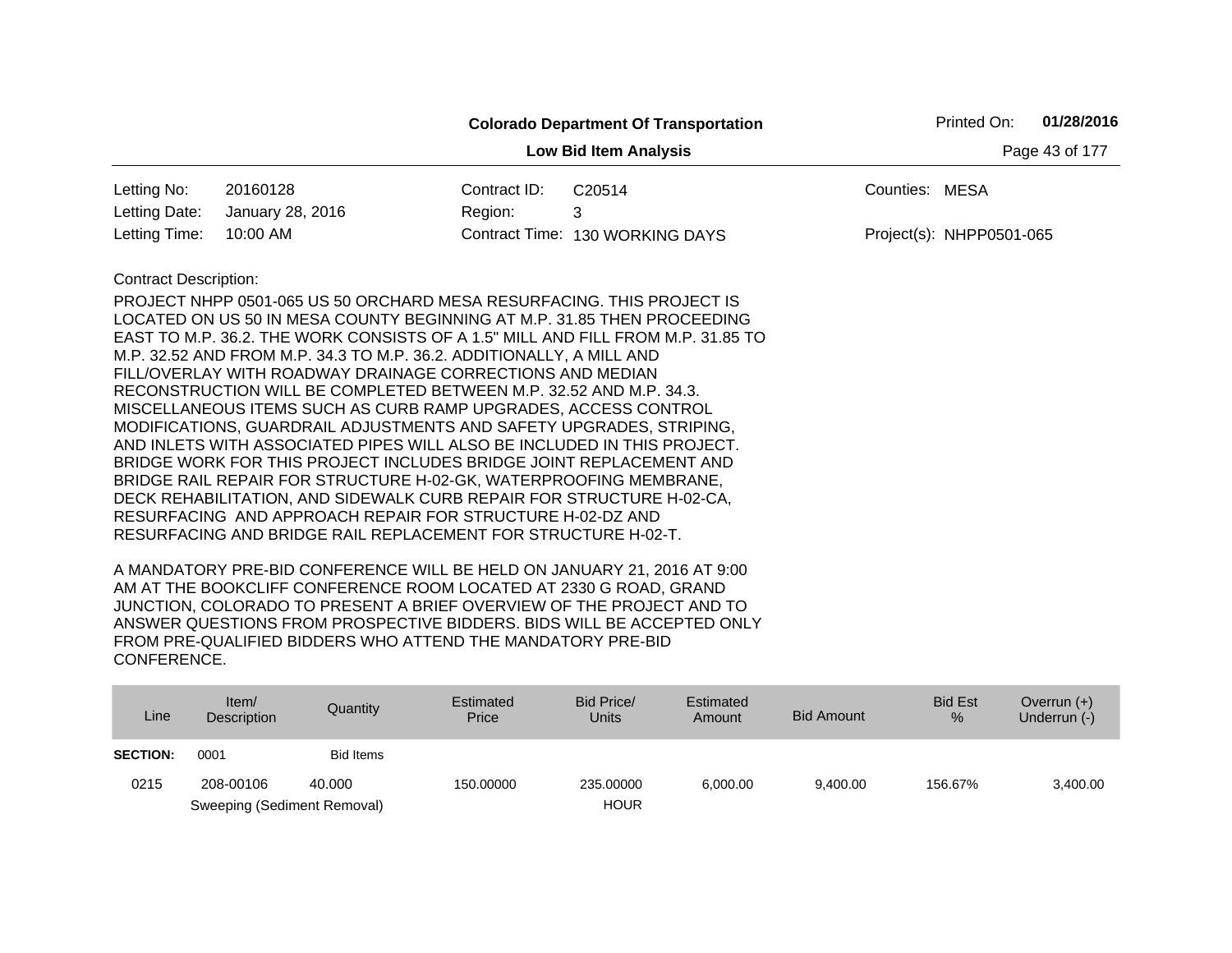|                              |                                                                                 |              | <b>Colorado Department Of Transportation</b> |                | Printed On:              | 01/28/2016     |
|------------------------------|---------------------------------------------------------------------------------|--------------|----------------------------------------------|----------------|--------------------------|----------------|
|                              |                                                                                 |              | <b>Low Bid Item Analysis</b>                 |                |                          | Page 44 of 177 |
| Letting No:                  | 20160128                                                                        | Contract ID: | C20514                                       | Counties: MESA |                          |                |
| Letting Date:                | January 28, 2016                                                                | Region:      | 3                                            |                |                          |                |
| Letting Time:                | 10:00 AM                                                                        |              | Contract Time: 130 WORKING DAYS              |                | Project(s): NHPP0501-065 |                |
| <b>Contract Description:</b> |                                                                                 |              |                                              |                |                          |                |
|                              | PROJECT NHPP 0501-065 US 50 ORCHARD MESA RESURFACING. THIS PROJECT IS           |              |                                              |                |                          |                |
|                              | LOCATED ON US 50 IN MESA COUNTY BEGINNING AT M.P. 31.85 THEN PROCEEDING         |              |                                              |                |                          |                |
|                              | EAST TO M.P. 36.2. THE WORK CONSISTS OF A 1.5" MILL AND FILL FROM M.P. 31.85 TO |              |                                              |                |                          |                |
|                              | M.P. 32.52 AND FROM M.P. 34.3 TO M.P. 36.2. ADDITIONALLY, A MILL AND            |              |                                              |                |                          |                |
|                              | FILL/OVERLAY WITH ROADWAY DRAINAGE CORRECTIONS AND MEDIAN                       |              |                                              |                |                          |                |
|                              | RECONSTRUCTION WILL BE COMPLETED BETWEEN M.P. 32.52 AND M.P. 34.3.              |              |                                              |                |                          |                |
|                              | MISCELLANEOUS ITEMS SUCH AS CURB RAMP UPGRADES, ACCESS CONTROL                  |              |                                              |                |                          |                |
|                              | MODIFICATIONS, GUARDRAIL ADJUSTMENTS AND SAFETY UPGRADES, STRIPING,             |              |                                              |                |                          |                |
|                              | AND INLETS WITH ASSOCIATED PIPES WILL ALSO BE INCLUDED IN THIS PROJECT.         |              |                                              |                |                          |                |
|                              | BRIDGE WORK FOR THIS PROJECT INCLUDES BRIDGE JOINT REPLACEMENT AND              |              |                                              |                |                          |                |
|                              | BRIDGE RAIL REPAIR FOR STRUCTURE H-02-GK, WATERPROOFING MEMBRANE,               |              |                                              |                |                          |                |
|                              | DECK REHABILITATION, AND SIDEWALK CURB REPAIR FOR STRUCTURE H-02-CA,            |              |                                              |                |                          |                |
|                              | RESURFACING AND APPROACH REPAIR FOR STRUCTURE H-02-DZ AND                       |              |                                              |                |                          |                |
|                              | RESURFACING AND BRIDGE RAIL REPLACEMENT FOR STRUCTURE H-02-T.                   |              |                                              |                |                          |                |

| Line            | Item/<br>Description | Quantity  | Estimated<br>Price | Bid Price/<br><b>Units</b> | Estimated<br>Amount | <b>Bid Amount</b> | <b>Bid Est</b><br>% | Overrun $(+)$<br>Underrun (-) |
|-----------------|----------------------|-----------|--------------------|----------------------------|---------------------|-------------------|---------------------|-------------------------------|
| <b>SECTION:</b> | 0001                 | Bid Items |                    |                            |                     |                   |                     |                               |
| 0220            | 208-00107            | 40.000    | 60,00000           | 100.00000                  | 2,400.00            | 4.000.00          | 166.67%             | 00.00.1                       |
|                 | Removal of Trash     |           |                    | <b>HOUR</b>                |                     |                   |                     |                               |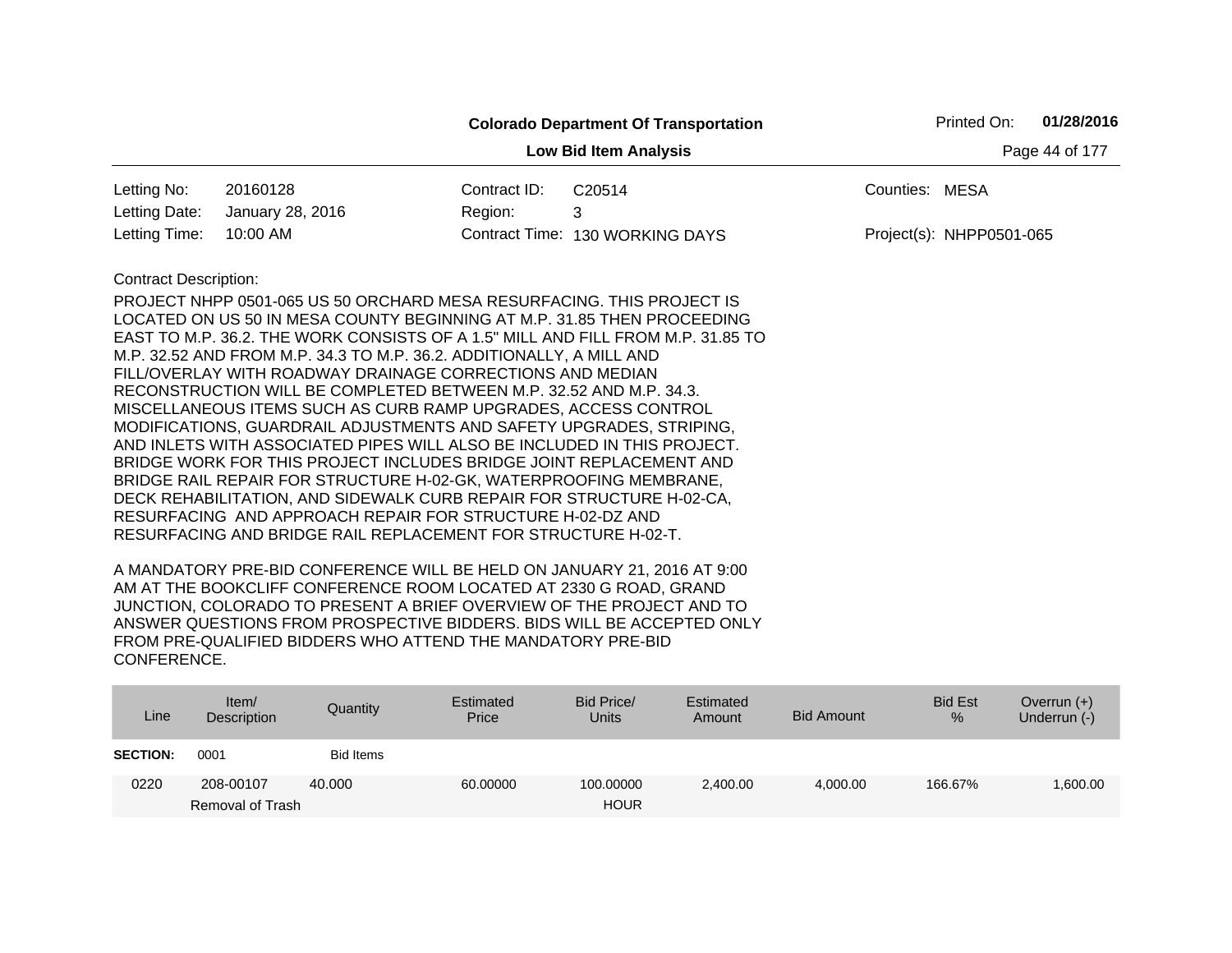|                              |                                                                                 |              | <b>Colorado Department Of Transportation</b> |                | Printed On:              | 01/28/2016     |
|------------------------------|---------------------------------------------------------------------------------|--------------|----------------------------------------------|----------------|--------------------------|----------------|
|                              |                                                                                 |              | <b>Low Bid Item Analysis</b>                 |                |                          | Page 45 of 177 |
| Letting No:                  | 20160128                                                                        | Contract ID: | C20514                                       | Counties: MESA |                          |                |
| Letting Date:                | January 28, 2016                                                                | Region:      | 3                                            |                |                          |                |
| Letting Time:                | 10:00 AM                                                                        |              | Contract Time: 130 WORKING DAYS              |                | Project(s): NHPP0501-065 |                |
| <b>Contract Description:</b> |                                                                                 |              |                                              |                |                          |                |
|                              | PROJECT NHPP 0501-065 US 50 ORCHARD MESA RESURFACING. THIS PROJECT IS           |              |                                              |                |                          |                |
|                              | LOCATED ON US 50 IN MESA COUNTY BEGINNING AT M.P. 31.85 THEN PROCEEDING         |              |                                              |                |                          |                |
|                              | EAST TO M.P. 36.2. THE WORK CONSISTS OF A 1.5" MILL AND FILL FROM M.P. 31.85 TO |              |                                              |                |                          |                |
|                              | M.P. 32.52 AND FROM M.P. 34.3 TO M.P. 36.2. ADDITIONALLY, A MILL AND            |              |                                              |                |                          |                |
|                              | FILL/OVERLAY WITH ROADWAY DRAINAGE CORRECTIONS AND MEDIAN                       |              |                                              |                |                          |                |
|                              | RECONSTRUCTION WILL BE COMPLETED BETWEEN M.P. 32.52 AND M.P. 34.3.              |              |                                              |                |                          |                |
|                              | MISCELLANEOUS ITEMS SUCH AS CURB RAMP UPGRADES, ACCESS CONTROL                  |              |                                              |                |                          |                |
|                              | MODIFICATIONS, GUARDRAIL ADJUSTMENTS AND SAFETY UPGRADES, STRIPING,             |              |                                              |                |                          |                |
|                              | AND INLETS WITH ASSOCIATED PIPES WILL ALSO BE INCLUDED IN THIS PROJECT.         |              |                                              |                |                          |                |
|                              | BRIDGE WORK FOR THIS PROJECT INCLUDES BRIDGE JOINT REPLACEMENT AND              |              |                                              |                |                          |                |
|                              | BRIDGE RAIL REPAIR FOR STRUCTURE H-02-GK, WATERPROOFING MEMBRANE,               |              |                                              |                |                          |                |
|                              | DECK REHABILITATION, AND SIDEWALK CURB REPAIR FOR STRUCTURE H-02-CA,            |              |                                              |                |                          |                |
|                              | RESURFACING AND APPROACH REPAIR FOR STRUCTURE H-02-DZ AND                       |              |                                              |                |                          |                |
|                              | RESURFACING AND BRIDGE RAIL REPLACEMENT FOR STRUCTURE H-02-T.                   |              |                                              |                |                          |                |

| Line            | Item $/$<br>Description           | Quantity  | Estimated<br>Price | Bid Price/<br><b>Units</b> | Estimated<br>Amount | <b>Bid Amount</b> | <b>Bid Est</b><br>% | Overrun $(+)$<br>Underrun (-) |
|-----------------|-----------------------------------|-----------|--------------------|----------------------------|---------------------|-------------------|---------------------|-------------------------------|
| <b>SECTION:</b> | 0001                              | Bid Items |                    |                            |                     |                   |                     |                               |
| 0225            | 208-00206                         | 130,000   | 200,00000          | 260,00000                  | 26,000,00           | 33,800,00         | 130.00%             | 7,800.00                      |
|                 | <b>Erosion Control Supervisor</b> |           |                    | DAY                        |                     |                   |                     |                               |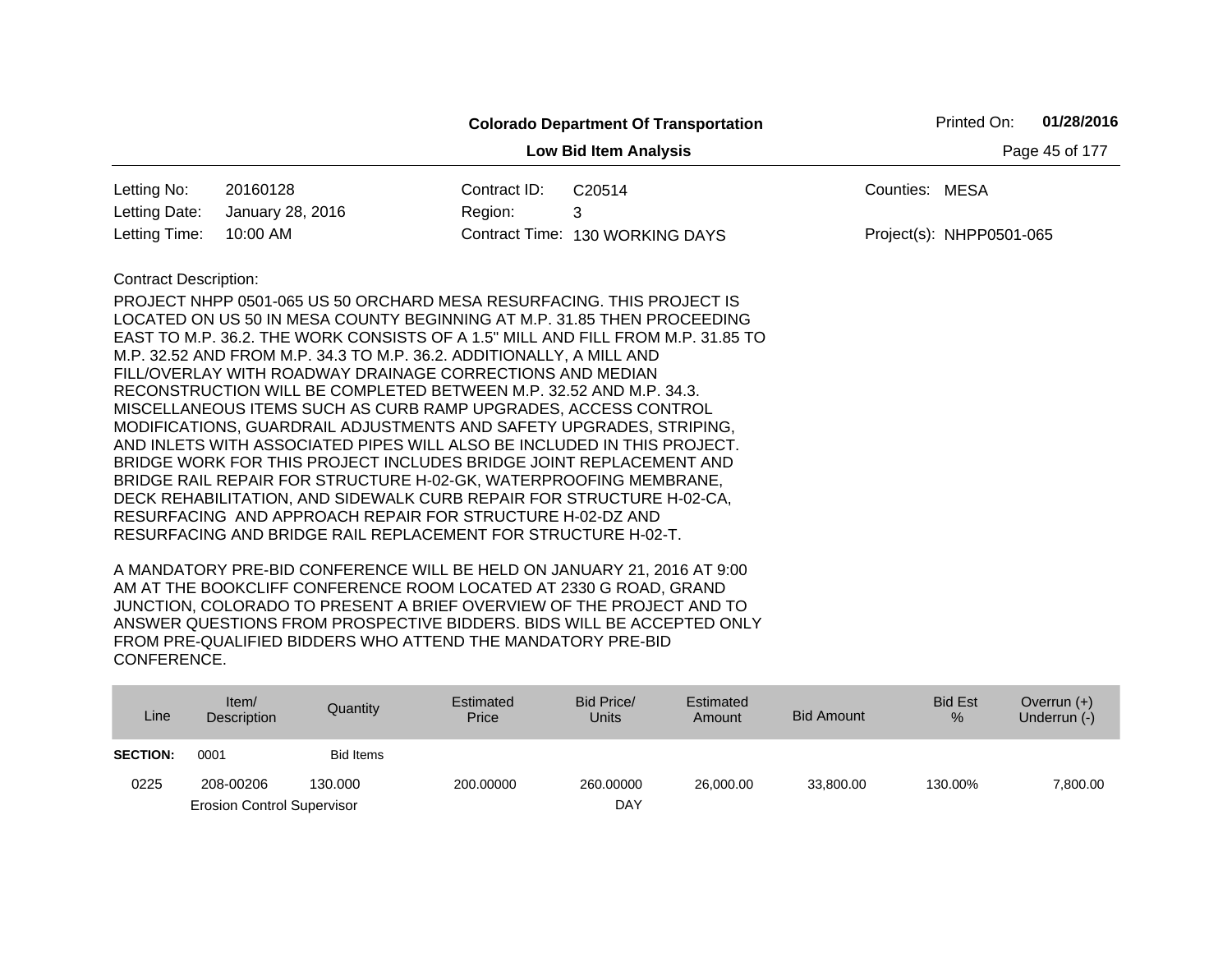|                                                |                                                                                                                                                                                                                                                                                                                                                                                                                                                                                                                                                                                                                                                                                                                                                                                                                                                                                                                                                                                                                     |              | <b>Colorado Department Of Transportation</b> | Printed On:              | 01/28/2016 |  |  |  |  |
|------------------------------------------------|---------------------------------------------------------------------------------------------------------------------------------------------------------------------------------------------------------------------------------------------------------------------------------------------------------------------------------------------------------------------------------------------------------------------------------------------------------------------------------------------------------------------------------------------------------------------------------------------------------------------------------------------------------------------------------------------------------------------------------------------------------------------------------------------------------------------------------------------------------------------------------------------------------------------------------------------------------------------------------------------------------------------|--------------|----------------------------------------------|--------------------------|------------|--|--|--|--|
| <b>Low Bid Item Analysis</b><br>Page 46 of 177 |                                                                                                                                                                                                                                                                                                                                                                                                                                                                                                                                                                                                                                                                                                                                                                                                                                                                                                                                                                                                                     |              |                                              |                          |            |  |  |  |  |
| Letting No:                                    | 20160128                                                                                                                                                                                                                                                                                                                                                                                                                                                                                                                                                                                                                                                                                                                                                                                                                                                                                                                                                                                                            | Contract ID: | C20514                                       | Counties: MESA           |            |  |  |  |  |
| Letting Date:                                  | January 28, 2016                                                                                                                                                                                                                                                                                                                                                                                                                                                                                                                                                                                                                                                                                                                                                                                                                                                                                                                                                                                                    | Region:      | 3                                            |                          |            |  |  |  |  |
| Letting Time:                                  | 10:00 AM                                                                                                                                                                                                                                                                                                                                                                                                                                                                                                                                                                                                                                                                                                                                                                                                                                                                                                                                                                                                            |              | Contract Time: 130 WORKING DAYS              | Project(s): NHPP0501-065 |            |  |  |  |  |
| <b>Contract Description:</b>                   | PROJECT NHPP 0501-065 US 50 ORCHARD MESA RESURFACING. THIS PROJECT IS<br>LOCATED ON US 50 IN MESA COUNTY BEGINNING AT M.P. 31.85 THEN PROCEEDING<br>EAST TO M.P. 36.2. THE WORK CONSISTS OF A 1.5" MILL AND FILL FROM M.P. 31.85 TO<br>M.P. 32.52 AND FROM M.P. 34.3 TO M.P. 36.2. ADDITIONALLY, A MILL AND<br>FILL/OVERLAY WITH ROADWAY DRAINAGE CORRECTIONS AND MEDIAN<br>RECONSTRUCTION WILL BE COMPLETED BETWEEN M.P. 32.52 AND M.P. 34.3.<br>MISCELLANEOUS ITEMS SUCH AS CURB RAMP UPGRADES, ACCESS CONTROL<br>MODIFICATIONS, GUARDRAIL ADJUSTMENTS AND SAFETY UPGRADES, STRIPING,<br>AND INLETS WITH ASSOCIATED PIPES WILL ALSO BE INCLUDED IN THIS PROJECT.<br>BRIDGE WORK FOR THIS PROJECT INCLUDES BRIDGE JOINT REPLACEMENT AND<br>BRIDGE RAIL REPAIR FOR STRUCTURE H-02-GK, WATERPROOFING MEMBRANE,<br>DECK REHABILITATION, AND SIDEWALK CURB REPAIR FOR STRUCTURE H-02-CA,<br>RESURFACING AND APPROACH REPAIR FOR STRUCTURE H-02-DZ AND<br>RESURFACING AND BRIDGE RAIL REPLACEMENT FOR STRUCTURE H-02-T. |              |                                              |                          |            |  |  |  |  |

| Line            | Item/<br>Description | Quantity         | Estimated<br>Price | Bid Price/<br><b>Units</b> | Estimated<br>Amount | <b>Bid Amount</b> | <b>Bid Est</b><br>% | Overrun $(+)$<br>Underrun (-) |
|-----------------|----------------------|------------------|--------------------|----------------------------|---------------------|-------------------|---------------------|-------------------------------|
| <b>SECTION:</b> | 0001                 | <b>Bid Items</b> |                    |                            |                     |                   |                     |                               |
| 0230            | 210-00442            | 100.000          | 60.00000           | 33.50000                   | 6,000.00            | 3,350.00          | 55.83%              | $-2,650.00$                   |
|                 | Patch Bridge Curb    |                  |                    | ᄃ                          |                     |                   |                     |                               |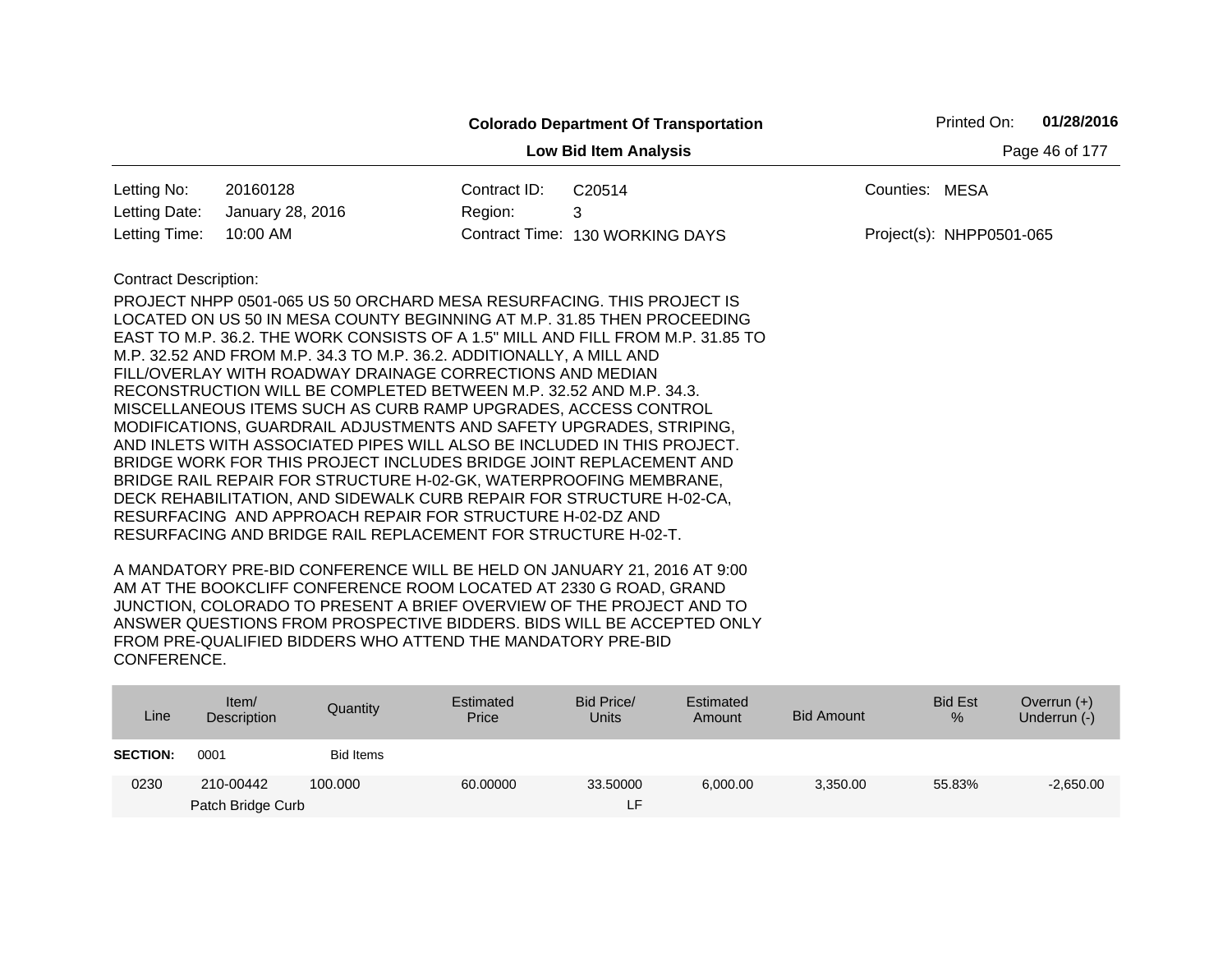|                                                |                                                                                                                                                                                                                                                                                                                                                                                                                                                                                                                                                                                                                                                                                                                                                                                                                                                                                                                                                                                                                     |              | <b>Colorado Department Of Transportation</b> |                | Printed On:              | 01/28/2016 |  |  |
|------------------------------------------------|---------------------------------------------------------------------------------------------------------------------------------------------------------------------------------------------------------------------------------------------------------------------------------------------------------------------------------------------------------------------------------------------------------------------------------------------------------------------------------------------------------------------------------------------------------------------------------------------------------------------------------------------------------------------------------------------------------------------------------------------------------------------------------------------------------------------------------------------------------------------------------------------------------------------------------------------------------------------------------------------------------------------|--------------|----------------------------------------------|----------------|--------------------------|------------|--|--|
| Page 47 of 177<br><b>Low Bid Item Analysis</b> |                                                                                                                                                                                                                                                                                                                                                                                                                                                                                                                                                                                                                                                                                                                                                                                                                                                                                                                                                                                                                     |              |                                              |                |                          |            |  |  |
| Letting No:                                    | 20160128                                                                                                                                                                                                                                                                                                                                                                                                                                                                                                                                                                                                                                                                                                                                                                                                                                                                                                                                                                                                            | Contract ID: | C20514                                       | Counties: MESA |                          |            |  |  |
| Letting Date:                                  | January 28, 2016                                                                                                                                                                                                                                                                                                                                                                                                                                                                                                                                                                                                                                                                                                                                                                                                                                                                                                                                                                                                    | Region:      | 3                                            |                |                          |            |  |  |
| Letting Time:                                  | 10:00 AM                                                                                                                                                                                                                                                                                                                                                                                                                                                                                                                                                                                                                                                                                                                                                                                                                                                                                                                                                                                                            |              | Contract Time: 130 WORKING DAYS              |                | Project(s): NHPP0501-065 |            |  |  |
| <b>Contract Description:</b>                   | PROJECT NHPP 0501-065 US 50 ORCHARD MESA RESURFACING. THIS PROJECT IS<br>LOCATED ON US 50 IN MESA COUNTY BEGINNING AT M.P. 31.85 THEN PROCEEDING<br>EAST TO M.P. 36.2. THE WORK CONSISTS OF A 1.5" MILL AND FILL FROM M.P. 31.85 TO<br>M.P. 32.52 AND FROM M.P. 34.3 TO M.P. 36.2. ADDITIONALLY, A MILL AND<br>FILL/OVERLAY WITH ROADWAY DRAINAGE CORRECTIONS AND MEDIAN<br>RECONSTRUCTION WILL BE COMPLETED BETWEEN M.P. 32.52 AND M.P. 34.3.<br>MISCELLANEOUS ITEMS SUCH AS CURB RAMP UPGRADES, ACCESS CONTROL<br>MODIFICATIONS, GUARDRAIL ADJUSTMENTS AND SAFETY UPGRADES, STRIPING,<br>AND INLETS WITH ASSOCIATED PIPES WILL ALSO BE INCLUDED IN THIS PROJECT.<br>BRIDGE WORK FOR THIS PROJECT INCLUDES BRIDGE JOINT REPLACEMENT AND<br>BRIDGE RAIL REPAIR FOR STRUCTURE H-02-GK, WATERPROOFING MEMBRANE,<br>DECK REHABILITATION, AND SIDEWALK CURB REPAIR FOR STRUCTURE H-02-CA,<br>RESURFACING AND APPROACH REPAIR FOR STRUCTURE H-02-DZ AND<br>RESURFACING AND BRIDGE RAIL REPLACEMENT FOR STRUCTURE H-02-T. |              |                                              |                |                          |            |  |  |

| Line            | Item/<br>Description | Quantity         | Estimated<br>Price | Bid Price/<br><b>Units</b> | Estimated<br>Amount | Bid Amount | <b>Bid Est</b><br>$\%$ | Overrun $(+)$<br>Underrun (-) |
|-----------------|----------------------|------------------|--------------------|----------------------------|---------------------|------------|------------------------|-------------------------------|
| <b>SECTION:</b> | 0001                 | <b>Bid Items</b> |                    |                            |                     |            |                        |                               |
| 0235            | 210-00810            | 12.000           | 350,00000          | 360,00000                  | 4.200.00            | 4.320.00   | 102.86%                | 120.00                        |
|                 | Reset Ground Sign    |                  |                    | <b>EACH</b>                |                     |            |                        |                               |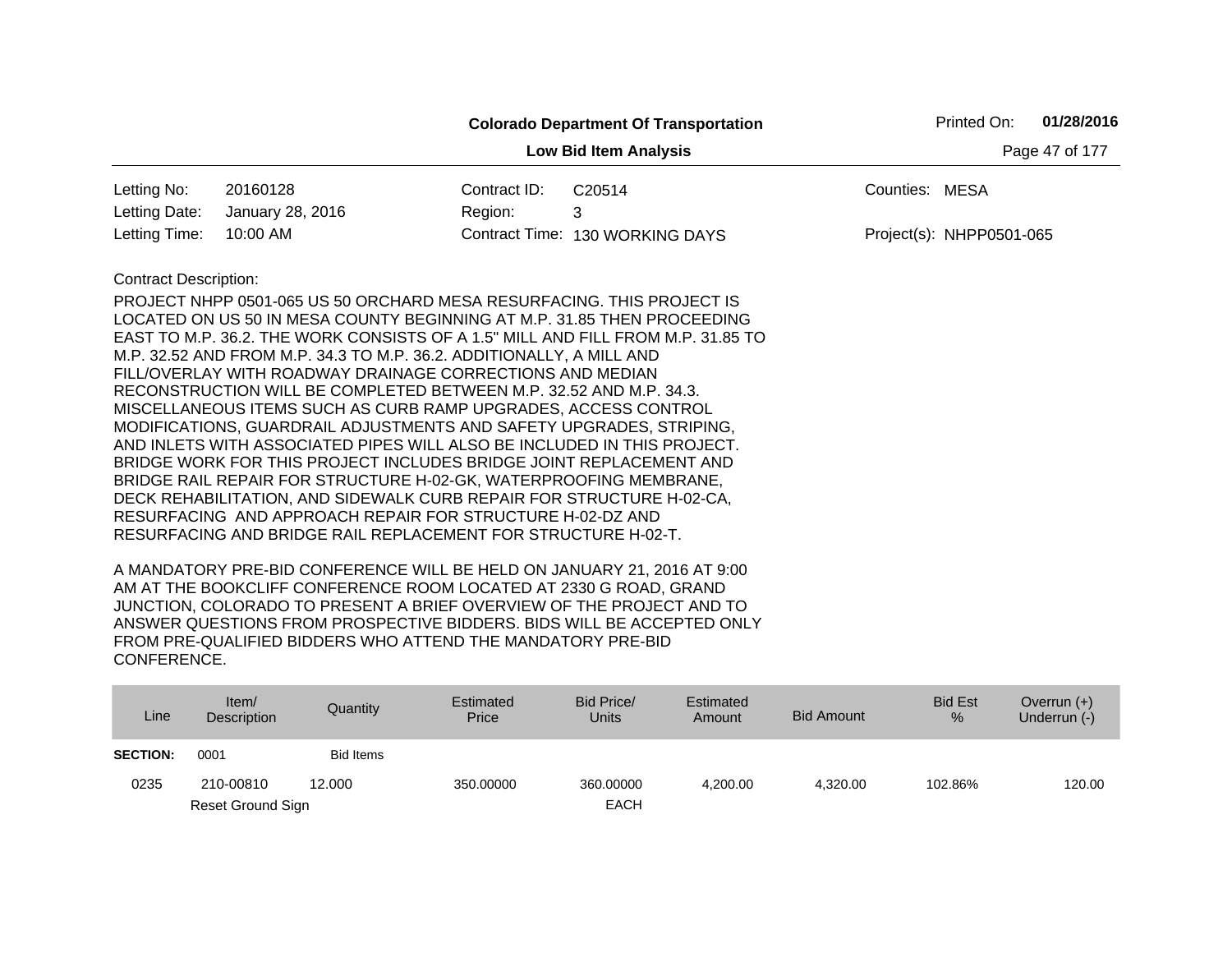|                                                |                                                                                                                                                                                                                                                                                                                                                                                                                                                                                                                                                                                                                                                                                                                                                                                                                                                                                                                                                                                                                     |              | <b>Colorado Department Of Transportation</b> |                          | Printed On: | 01/28/2016 |  |  |
|------------------------------------------------|---------------------------------------------------------------------------------------------------------------------------------------------------------------------------------------------------------------------------------------------------------------------------------------------------------------------------------------------------------------------------------------------------------------------------------------------------------------------------------------------------------------------------------------------------------------------------------------------------------------------------------------------------------------------------------------------------------------------------------------------------------------------------------------------------------------------------------------------------------------------------------------------------------------------------------------------------------------------------------------------------------------------|--------------|----------------------------------------------|--------------------------|-------------|------------|--|--|
| Page 48 of 177<br><b>Low Bid Item Analysis</b> |                                                                                                                                                                                                                                                                                                                                                                                                                                                                                                                                                                                                                                                                                                                                                                                                                                                                                                                                                                                                                     |              |                                              |                          |             |            |  |  |
| Letting No:                                    | 20160128                                                                                                                                                                                                                                                                                                                                                                                                                                                                                                                                                                                                                                                                                                                                                                                                                                                                                                                                                                                                            | Contract ID: | C20514                                       | Counties: MESA           |             |            |  |  |
| Letting Date:                                  | January 28, 2016                                                                                                                                                                                                                                                                                                                                                                                                                                                                                                                                                                                                                                                                                                                                                                                                                                                                                                                                                                                                    | Region:      | 3                                            |                          |             |            |  |  |
| Letting Time:                                  | 10:00 AM                                                                                                                                                                                                                                                                                                                                                                                                                                                                                                                                                                                                                                                                                                                                                                                                                                                                                                                                                                                                            |              | Contract Time: 130 WORKING DAYS              | Project(s): NHPP0501-065 |             |            |  |  |
| <b>Contract Description:</b>                   | PROJECT NHPP 0501-065 US 50 ORCHARD MESA RESURFACING. THIS PROJECT IS<br>LOCATED ON US 50 IN MESA COUNTY BEGINNING AT M.P. 31.85 THEN PROCEEDING<br>EAST TO M.P. 36.2. THE WORK CONSISTS OF A 1.5" MILL AND FILL FROM M.P. 31.85 TO<br>M.P. 32.52 AND FROM M.P. 34.3 TO M.P. 36.2. ADDITIONALLY, A MILL AND<br>FILL/OVERLAY WITH ROADWAY DRAINAGE CORRECTIONS AND MEDIAN<br>RECONSTRUCTION WILL BE COMPLETED BETWEEN M.P. 32.52 AND M.P. 34.3.<br>MISCELLANEOUS ITEMS SUCH AS CURB RAMP UPGRADES, ACCESS CONTROL<br>MODIFICATIONS, GUARDRAIL ADJUSTMENTS AND SAFETY UPGRADES, STRIPING,<br>AND INLETS WITH ASSOCIATED PIPES WILL ALSO BE INCLUDED IN THIS PROJECT.<br>BRIDGE WORK FOR THIS PROJECT INCLUDES BRIDGE JOINT REPLACEMENT AND<br>BRIDGE RAIL REPAIR FOR STRUCTURE H-02-GK, WATERPROOFING MEMBRANE,<br>DECK REHABILITATION, AND SIDEWALK CURB REPAIR FOR STRUCTURE H-02-CA,<br>RESURFACING AND APPROACH REPAIR FOR STRUCTURE H-02-DZ AND<br>RESURFACING AND BRIDGE RAIL REPLACEMENT FOR STRUCTURE H-02-T. |              |                                              |                          |             |            |  |  |

| Line            | Item $/$<br>Description | Quantity  | Estimated<br>Price | Bid Price/<br><b>Units</b> | Estimated<br>Amount | <b>Bid Amount</b> | <b>Bid Est</b><br>% | Overrun $(+)$<br>Underrun (-) |
|-----------------|-------------------------|-----------|--------------------|----------------------------|---------------------|-------------------|---------------------|-------------------------------|
| <b>SECTION:</b> | 0001                    | Bid Items |                    |                            |                     |                   |                     |                               |
| 0240            | 210-00815               | 1.000     | 150,00000          | 87.65000                   | 150.00              | 87.65             | 58.43%              | $-62.35$                      |
|                 | Reset Sign Panel        |           |                    | <b>EACH</b>                |                     |                   |                     |                               |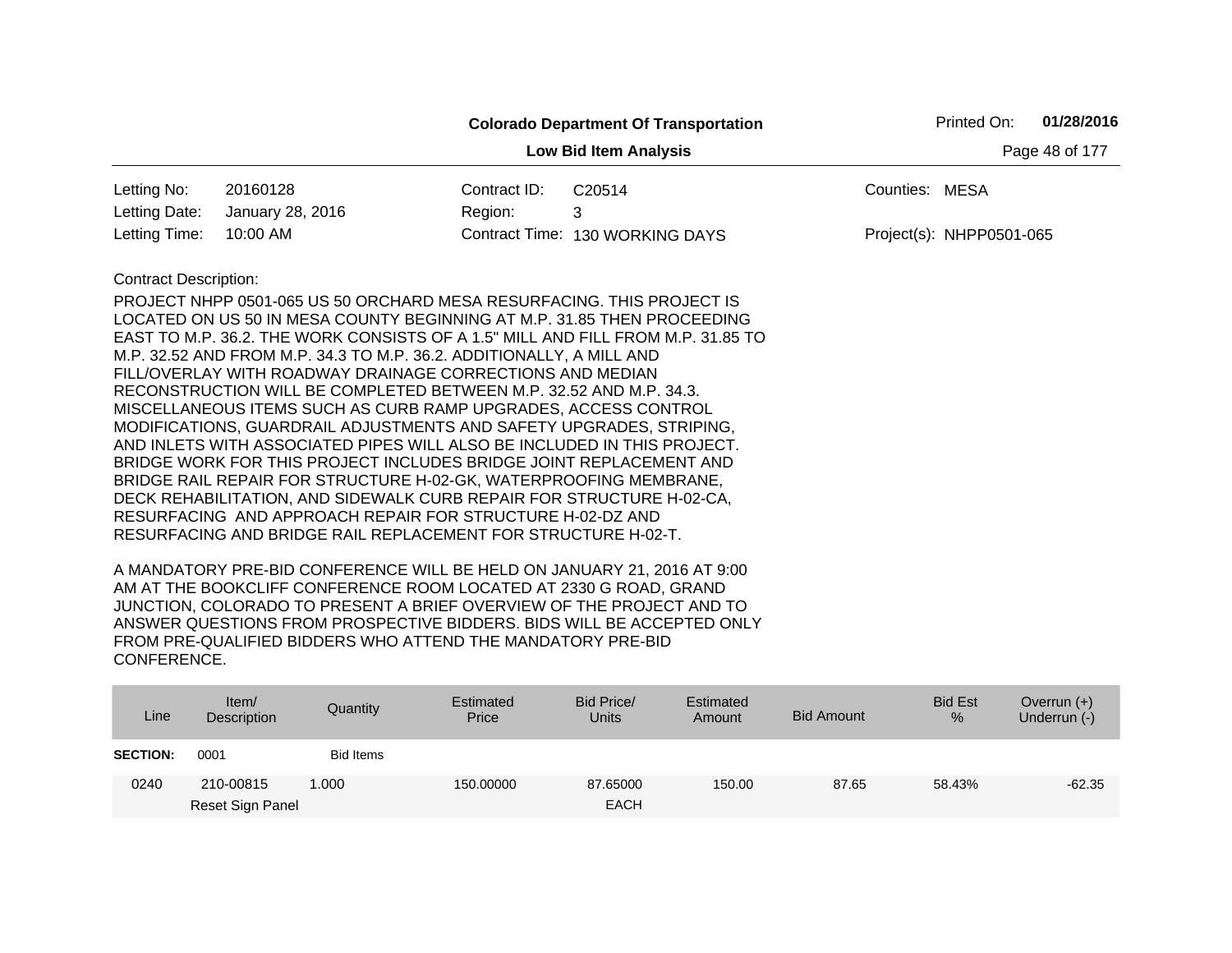|                                                |                                                                                 |              | <b>Colorado Department Of Transportation</b> |                | Printed On:              | 01/28/2016 |  |  |
|------------------------------------------------|---------------------------------------------------------------------------------|--------------|----------------------------------------------|----------------|--------------------------|------------|--|--|
| Page 49 of 177<br><b>Low Bid Item Analysis</b> |                                                                                 |              |                                              |                |                          |            |  |  |
| Letting No:                                    | 20160128                                                                        | Contract ID: | C20514                                       | Counties: MESA |                          |            |  |  |
| Letting Date:                                  | January 28, 2016                                                                | Region:      | 3                                            |                |                          |            |  |  |
| Letting Time:                                  | 10:00 AM                                                                        |              | Contract Time: 130 WORKING DAYS              |                | Project(s): NHPP0501-065 |            |  |  |
| <b>Contract Description:</b>                   |                                                                                 |              |                                              |                |                          |            |  |  |
|                                                | PROJECT NHPP 0501-065 US 50 ORCHARD MESA RESURFACING. THIS PROJECT IS           |              |                                              |                |                          |            |  |  |
|                                                | LOCATED ON US 50 IN MESA COUNTY BEGINNING AT M.P. 31.85 THEN PROCEEDING         |              |                                              |                |                          |            |  |  |
|                                                | EAST TO M.P. 36.2. THE WORK CONSISTS OF A 1.5" MILL AND FILL FROM M.P. 31.85 TO |              |                                              |                |                          |            |  |  |
|                                                | M.P. 32.52 AND FROM M.P. 34.3 TO M.P. 36.2. ADDITIONALLY, A MILL AND            |              |                                              |                |                          |            |  |  |
|                                                | FILL/OVERLAY WITH ROADWAY DRAINAGE CORRECTIONS AND MEDIAN                       |              |                                              |                |                          |            |  |  |
|                                                | RECONSTRUCTION WILL BE COMPLETED BETWEEN M.P. 32.52 AND M.P. 34.3.              |              |                                              |                |                          |            |  |  |
|                                                | MISCELLANEOUS ITEMS SUCH AS CURB RAMP UPGRADES, ACCESS CONTROL                  |              |                                              |                |                          |            |  |  |
|                                                | MODIFICATIONS, GUARDRAIL ADJUSTMENTS AND SAFETY UPGRADES, STRIPING,             |              |                                              |                |                          |            |  |  |
|                                                | AND INLETS WITH ASSOCIATED PIPES WILL ALSO BE INCLUDED IN THIS PROJECT.         |              |                                              |                |                          |            |  |  |
|                                                | BRIDGE WORK FOR THIS PROJECT INCLUDES BRIDGE JOINT REPLACEMENT AND              |              |                                              |                |                          |            |  |  |
|                                                | BRIDGE RAIL REPAIR FOR STRUCTURE H-02-GK, WATERPROOFING MEMBRANE,               |              |                                              |                |                          |            |  |  |
|                                                | DECK REHABILITATION, AND SIDEWALK CURB REPAIR FOR STRUCTURE H-02-CA,            |              |                                              |                |                          |            |  |  |
|                                                | RESURFACING AND APPROACH REPAIR FOR STRUCTURE H-02-DZ AND                       |              |                                              |                |                          |            |  |  |
|                                                | RESURFACING AND BRIDGE RAIL REPLACEMENT FOR STRUCTURE H-02-T.                   |              |                                              |                |                          |            |  |  |

| Line            | Item/<br>Description       | Quantity         | Estimated<br>Price | Bid Price/<br><b>Units</b> | Estimated<br>Amount | <b>Bid Amount</b> | <b>Bid Est</b><br>% | Overrun $(+)$<br>Underrun (-) |
|-----------------|----------------------------|------------------|--------------------|----------------------------|---------------------|-------------------|---------------------|-------------------------------|
| <b>SECTION:</b> | 0001                       | <b>Bid Items</b> |                    |                            |                     |                   |                     |                               |
| 0245            | 210-00816                  | 1.000            | 600.00000          | .100.00000                 | 600.00              | 1.100.00          | 183.33%             | 500.00                        |
|                 | Reset Sign Panel (Special) |                  |                    | <b>EACH</b>                |                     |                   |                     |                               |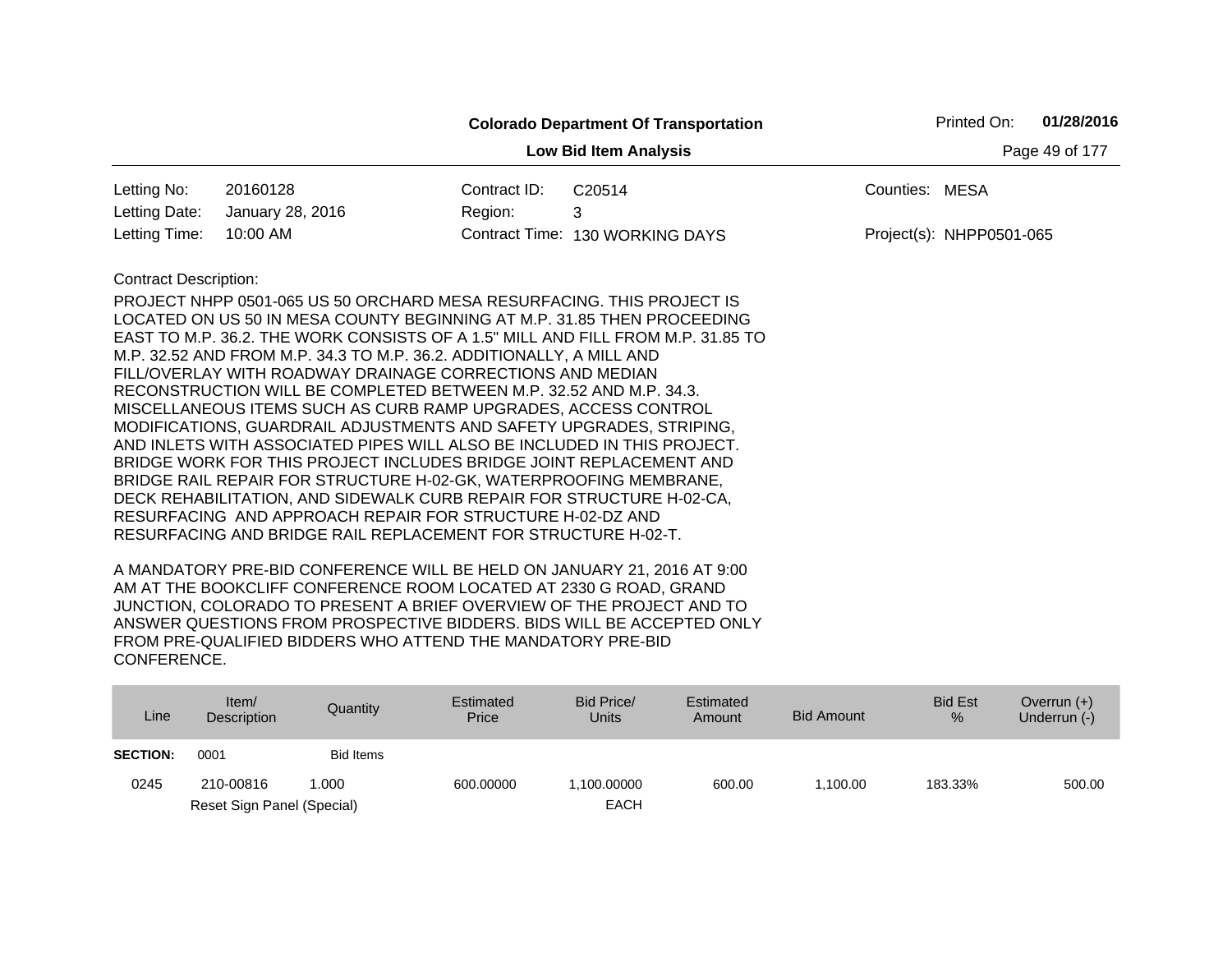| 01/28/2016<br>Printed On:<br><b>Colorado Department Of Transportation</b> |                                                                                                                                                                                                                                                                                                                                                                                                                                                                                                                                                                                                                                                                                                                                                                                                                                                                                                                                                                                                                     |              |                                 |                          |  |  |  |  |
|---------------------------------------------------------------------------|---------------------------------------------------------------------------------------------------------------------------------------------------------------------------------------------------------------------------------------------------------------------------------------------------------------------------------------------------------------------------------------------------------------------------------------------------------------------------------------------------------------------------------------------------------------------------------------------------------------------------------------------------------------------------------------------------------------------------------------------------------------------------------------------------------------------------------------------------------------------------------------------------------------------------------------------------------------------------------------------------------------------|--------------|---------------------------------|--------------------------|--|--|--|--|
| Page 50 of 177<br><b>Low Bid Item Analysis</b>                            |                                                                                                                                                                                                                                                                                                                                                                                                                                                                                                                                                                                                                                                                                                                                                                                                                                                                                                                                                                                                                     |              |                                 |                          |  |  |  |  |
| Letting No:                                                               | 20160128                                                                                                                                                                                                                                                                                                                                                                                                                                                                                                                                                                                                                                                                                                                                                                                                                                                                                                                                                                                                            | Contract ID: | C20514                          | Counties: MESA           |  |  |  |  |
| Letting Date:                                                             | January 28, 2016                                                                                                                                                                                                                                                                                                                                                                                                                                                                                                                                                                                                                                                                                                                                                                                                                                                                                                                                                                                                    | Region:      | 3                               |                          |  |  |  |  |
| Letting Time:                                                             | 10:00 AM                                                                                                                                                                                                                                                                                                                                                                                                                                                                                                                                                                                                                                                                                                                                                                                                                                                                                                                                                                                                            |              | Contract Time: 130 WORKING DAYS | Project(s): NHPP0501-065 |  |  |  |  |
| <b>Contract Description:</b>                                              | PROJECT NHPP 0501-065 US 50 ORCHARD MESA RESURFACING. THIS PROJECT IS<br>LOCATED ON US 50 IN MESA COUNTY BEGINNING AT M.P. 31.85 THEN PROCEEDING<br>EAST TO M.P. 36.2. THE WORK CONSISTS OF A 1.5" MILL AND FILL FROM M.P. 31.85 TO<br>M.P. 32.52 AND FROM M.P. 34.3 TO M.P. 36.2. ADDITIONALLY, A MILL AND<br>FILL/OVERLAY WITH ROADWAY DRAINAGE CORRECTIONS AND MEDIAN<br>RECONSTRUCTION WILL BE COMPLETED BETWEEN M.P. 32.52 AND M.P. 34.3.<br>MISCELLANEOUS ITEMS SUCH AS CURB RAMP UPGRADES, ACCESS CONTROL<br>MODIFICATIONS, GUARDRAIL ADJUSTMENTS AND SAFETY UPGRADES, STRIPING,<br>AND INLETS WITH ASSOCIATED PIPES WILL ALSO BE INCLUDED IN THIS PROJECT.<br>BRIDGE WORK FOR THIS PROJECT INCLUDES BRIDGE JOINT REPLACEMENT AND<br>BRIDGE RAIL REPAIR FOR STRUCTURE H-02-GK, WATERPROOFING MEMBRANE,<br>DECK REHABILITATION, AND SIDEWALK CURB REPAIR FOR STRUCTURE H-02-CA,<br>RESURFACING AND APPROACH REPAIR FOR STRUCTURE H-02-DZ AND<br>RESURFACING AND BRIDGE RAIL REPLACEMENT FOR STRUCTURE H-02-T. |              |                                 |                          |  |  |  |  |

| Line            | Item/<br>Description              | Quantity  | Estimated<br>Price | Bid Price/<br><b>Units</b> | Estimated<br>Amount | Bid Amount | <b>Bid Est</b><br>% | Overrun $(+)$<br>Underrun (-) |
|-----------------|-----------------------------------|-----------|--------------------|----------------------------|---------------------|------------|---------------------|-------------------------------|
| <b>SECTION:</b> | 0001                              | Bid Items |                    |                            |                     |            |                     |                               |
| 0250            | 210-00867                         | 2.000     | 500.00000          | 1,031.00000                | 1,000.00            | 2,062.00   | 206.20%             | 1,062.00                      |
|                 | <b>Reset Fire Preemption Unit</b> |           |                    | <b>EACH</b>                |                     |            |                     |                               |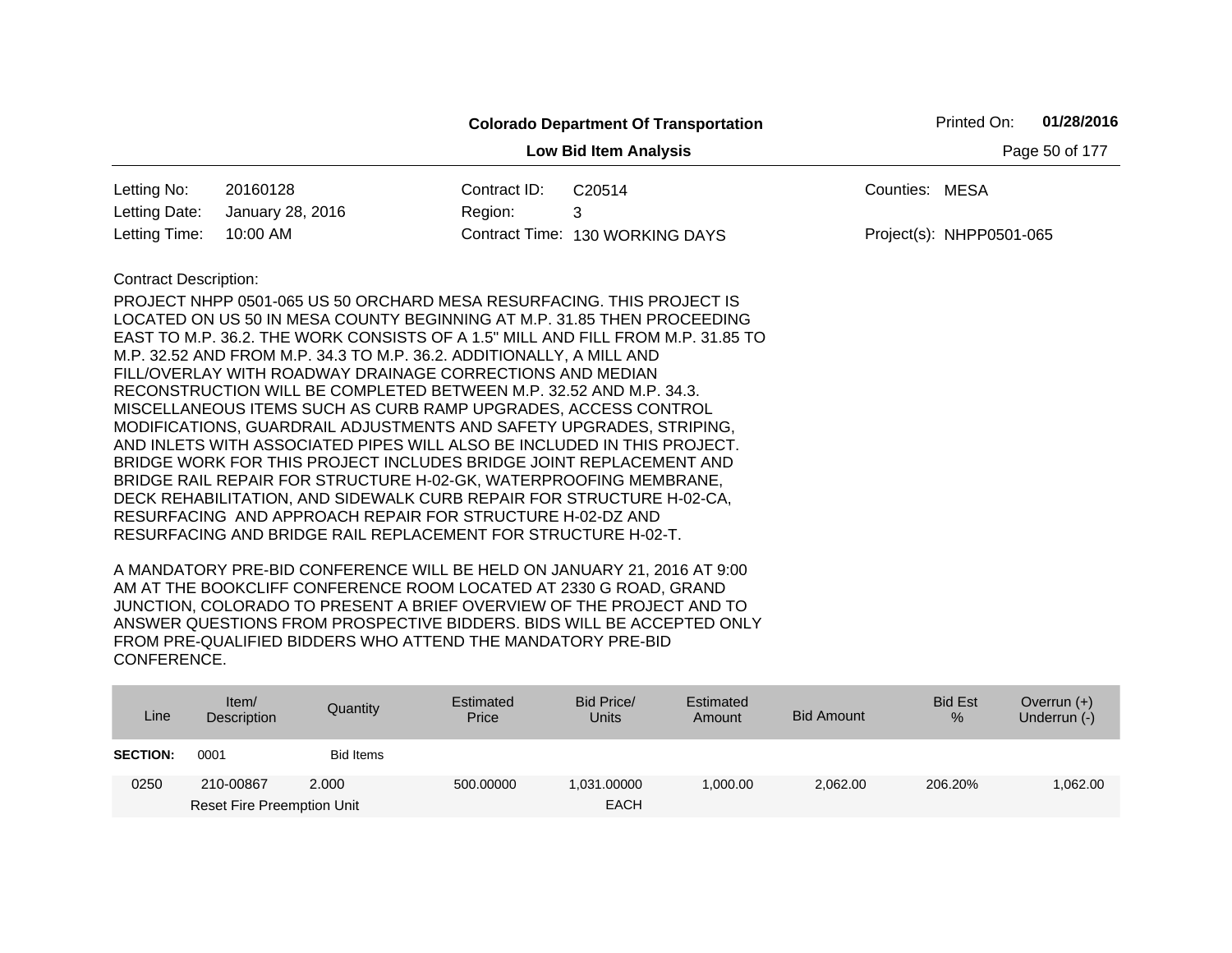|                              |                                                                                                                                   |              | <b>Colorado Department Of Transportation</b>                                    |                | Printed On:              | 01/28/2016     |
|------------------------------|-----------------------------------------------------------------------------------------------------------------------------------|--------------|---------------------------------------------------------------------------------|----------------|--------------------------|----------------|
|                              |                                                                                                                                   |              | <b>Low Bid Item Analysis</b>                                                    |                |                          | Page 51 of 177 |
| Letting No:                  | 20160128                                                                                                                          | Contract ID: | C20514                                                                          | Counties: MESA |                          |                |
| Letting Date:                | January 28, 2016                                                                                                                  | Region:      | 3                                                                               |                |                          |                |
| Letting Time:                | 10:00 AM                                                                                                                          |              | Contract Time: 130 WORKING DAYS                                                 |                | Project(s): NHPP0501-065 |                |
| <b>Contract Description:</b> |                                                                                                                                   |              |                                                                                 |                |                          |                |
|                              | PROJECT NHPP 0501-065 US 50 ORCHARD MESA RESURFACING. THIS PROJECT IS                                                             |              |                                                                                 |                |                          |                |
|                              | LOCATED ON US 50 IN MESA COUNTY BEGINNING AT M.P. 31.85 THEN PROCEEDING                                                           |              |                                                                                 |                |                          |                |
|                              |                                                                                                                                   |              | EAST TO M.P. 36.2. THE WORK CONSISTS OF A 1.5" MILL AND FILL FROM M.P. 31.85 TO |                |                          |                |
|                              | M.P. 32.52 AND FROM M.P. 34.3 TO M.P. 36.2. ADDITIONALLY, A MILL AND                                                              |              |                                                                                 |                |                          |                |
|                              | FILL/OVERLAY WITH ROADWAY DRAINAGE CORRECTIONS AND MEDIAN                                                                         |              |                                                                                 |                |                          |                |
|                              | RECONSTRUCTION WILL BE COMPLETED BETWEEN M.P. 32.52 AND M.P. 34.3.                                                                |              |                                                                                 |                |                          |                |
|                              | MISCELLANEOUS ITEMS SUCH AS CURB RAMP UPGRADES, ACCESS CONTROL                                                                    |              |                                                                                 |                |                          |                |
|                              | MODIFICATIONS, GUARDRAIL ADJUSTMENTS AND SAFETY UPGRADES, STRIPING,                                                               |              |                                                                                 |                |                          |                |
|                              | AND INLETS WITH ASSOCIATED PIPES WILL ALSO BE INCLUDED IN THIS PROJECT.                                                           |              |                                                                                 |                |                          |                |
|                              | BRIDGE WORK FOR THIS PROJECT INCLUDES BRIDGE JOINT REPLACEMENT AND                                                                |              |                                                                                 |                |                          |                |
|                              | BRIDGE RAIL REPAIR FOR STRUCTURE H-02-GK, WATERPROOFING MEMBRANE,                                                                 |              |                                                                                 |                |                          |                |
|                              | DECK REHABILITATION, AND SIDEWALK CURB REPAIR FOR STRUCTURE H-02-CA,<br>RESURFACING AND APPROACH REPAIR FOR STRUCTURE H-02-DZ AND |              |                                                                                 |                |                          |                |
|                              | RESURFACING AND BRIDGE RAIL REPLACEMENT FOR STRUCTURE H-02-T.                                                                     |              |                                                                                 |                |                          |                |
|                              |                                                                                                                                   |              |                                                                                 |                |                          |                |

| Line            | Item $/$<br>Description        | Quantity         | Estimated<br>Price | Bid Price/<br><b>Units</b> | Estimated<br>Amount | Bid Amount | <b>Bid Est</b><br>% | Overrun $(+)$<br>Underrun (-) |
|-----------------|--------------------------------|------------------|--------------------|----------------------------|---------------------|------------|---------------------|-------------------------------|
| <b>SECTION:</b> | 0001                           | <b>Bid Items</b> |                    |                            |                     |            |                     |                               |
| 0255            | 210-00870                      | 1.000            | 500.00000          | 206.00000                  | 500.00              | 206.00     | 41.20%              | $-294.00$                     |
|                 | <b>Reset Coordination Unit</b> |                  |                    | <b>EACH</b>                |                     |            |                     |                               |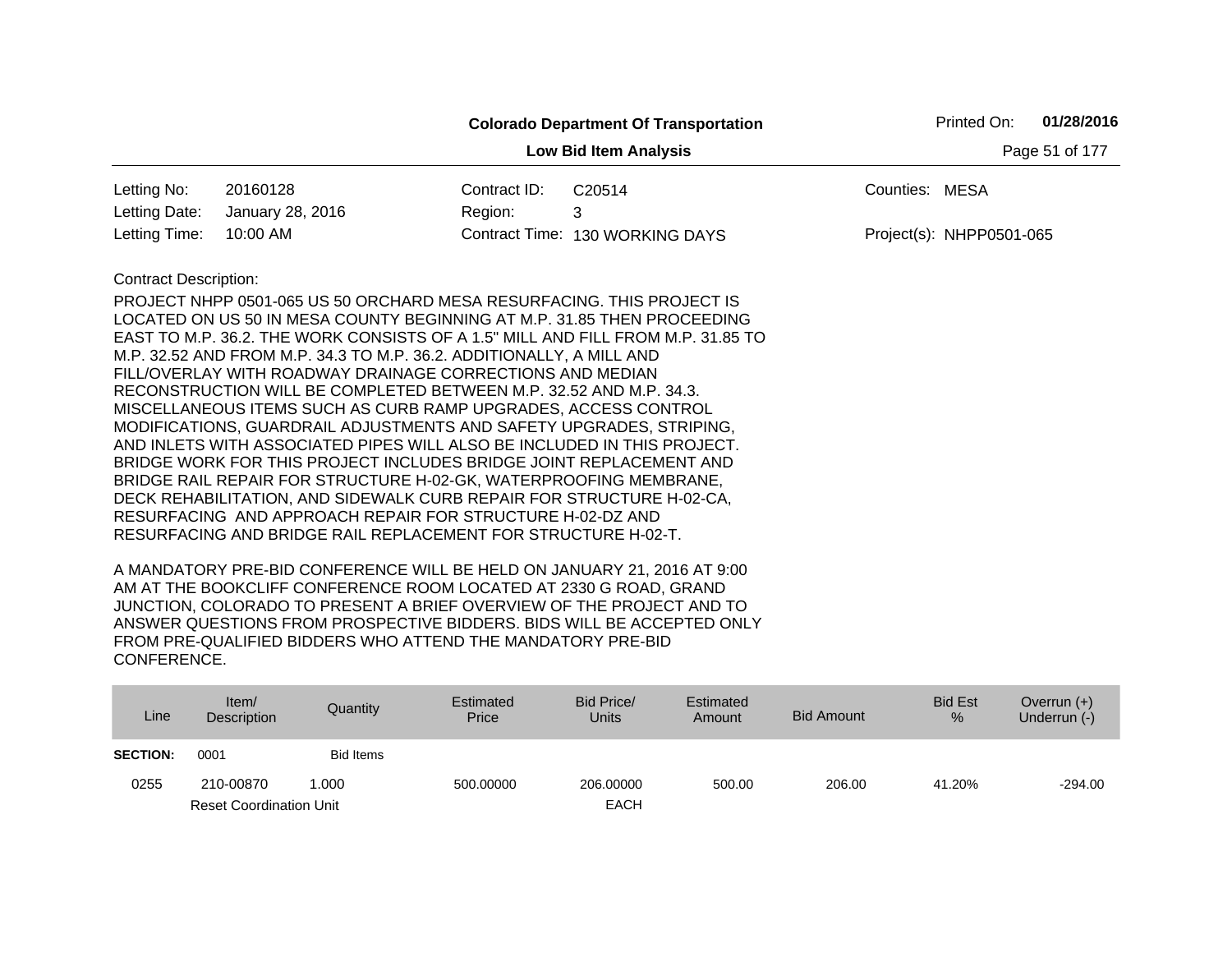| 01/28/2016<br>Printed On:<br><b>Colorado Department Of Transportation</b> |                                                                                                                                                                                                                                                                                                                                                                                                                                                                                                                                                                                                                                                                                                                                                                                                                                                                                                                                                                                                                     |              |                                 |                          |  |  |  |  |
|---------------------------------------------------------------------------|---------------------------------------------------------------------------------------------------------------------------------------------------------------------------------------------------------------------------------------------------------------------------------------------------------------------------------------------------------------------------------------------------------------------------------------------------------------------------------------------------------------------------------------------------------------------------------------------------------------------------------------------------------------------------------------------------------------------------------------------------------------------------------------------------------------------------------------------------------------------------------------------------------------------------------------------------------------------------------------------------------------------|--------------|---------------------------------|--------------------------|--|--|--|--|
| Page 52 of 177<br><b>Low Bid Item Analysis</b>                            |                                                                                                                                                                                                                                                                                                                                                                                                                                                                                                                                                                                                                                                                                                                                                                                                                                                                                                                                                                                                                     |              |                                 |                          |  |  |  |  |
| Letting No:                                                               | 20160128                                                                                                                                                                                                                                                                                                                                                                                                                                                                                                                                                                                                                                                                                                                                                                                                                                                                                                                                                                                                            | Contract ID: | C20514                          | Counties: MESA           |  |  |  |  |
| Letting Date:                                                             | January 28, 2016                                                                                                                                                                                                                                                                                                                                                                                                                                                                                                                                                                                                                                                                                                                                                                                                                                                                                                                                                                                                    | Region:      | 3                               |                          |  |  |  |  |
| Letting Time:                                                             | 10:00 AM                                                                                                                                                                                                                                                                                                                                                                                                                                                                                                                                                                                                                                                                                                                                                                                                                                                                                                                                                                                                            |              | Contract Time: 130 WORKING DAYS | Project(s): NHPP0501-065 |  |  |  |  |
| <b>Contract Description:</b>                                              | PROJECT NHPP 0501-065 US 50 ORCHARD MESA RESURFACING. THIS PROJECT IS<br>LOCATED ON US 50 IN MESA COUNTY BEGINNING AT M.P. 31.85 THEN PROCEEDING<br>EAST TO M.P. 36.2. THE WORK CONSISTS OF A 1.5" MILL AND FILL FROM M.P. 31.85 TO<br>M.P. 32.52 AND FROM M.P. 34.3 TO M.P. 36.2. ADDITIONALLY, A MILL AND<br>FILL/OVERLAY WITH ROADWAY DRAINAGE CORRECTIONS AND MEDIAN<br>RECONSTRUCTION WILL BE COMPLETED BETWEEN M.P. 32.52 AND M.P. 34.3.<br>MISCELLANEOUS ITEMS SUCH AS CURB RAMP UPGRADES, ACCESS CONTROL<br>MODIFICATIONS, GUARDRAIL ADJUSTMENTS AND SAFETY UPGRADES, STRIPING,<br>AND INLETS WITH ASSOCIATED PIPES WILL ALSO BE INCLUDED IN THIS PROJECT.<br>BRIDGE WORK FOR THIS PROJECT INCLUDES BRIDGE JOINT REPLACEMENT AND<br>BRIDGE RAIL REPAIR FOR STRUCTURE H-02-GK, WATERPROOFING MEMBRANE,<br>DECK REHABILITATION, AND SIDEWALK CURB REPAIR FOR STRUCTURE H-02-CA,<br>RESURFACING AND APPROACH REPAIR FOR STRUCTURE H-02-DZ AND<br>RESURFACING AND BRIDGE RAIL REPLACEMENT FOR STRUCTURE H-02-T. |              |                                 |                          |  |  |  |  |

| Line            | Item/<br>Description        | Quantity  | Estimated<br>Price | Bid Price/<br><b>Units</b> | Estimated<br>Amount | <b>Bid Amount</b> | <b>Bid Est</b><br>% | Overrun $(+)$<br>Underrun (-) |
|-----------------|-----------------------------|-----------|--------------------|----------------------------|---------------------|-------------------|---------------------|-------------------------------|
| <b>SECTION:</b> | 0001                        | Bid Items |                    |                            |                     |                   |                     |                               |
| 0260            | 210-01700                   | 1.000     | 100.00000          | 138.00000                  | 100.00              | 138.00            | 138.00%             | 38.00                         |
|                 | <b>Reset Sprinkler Head</b> |           |                    | <b>EACH</b>                |                     |                   |                     |                               |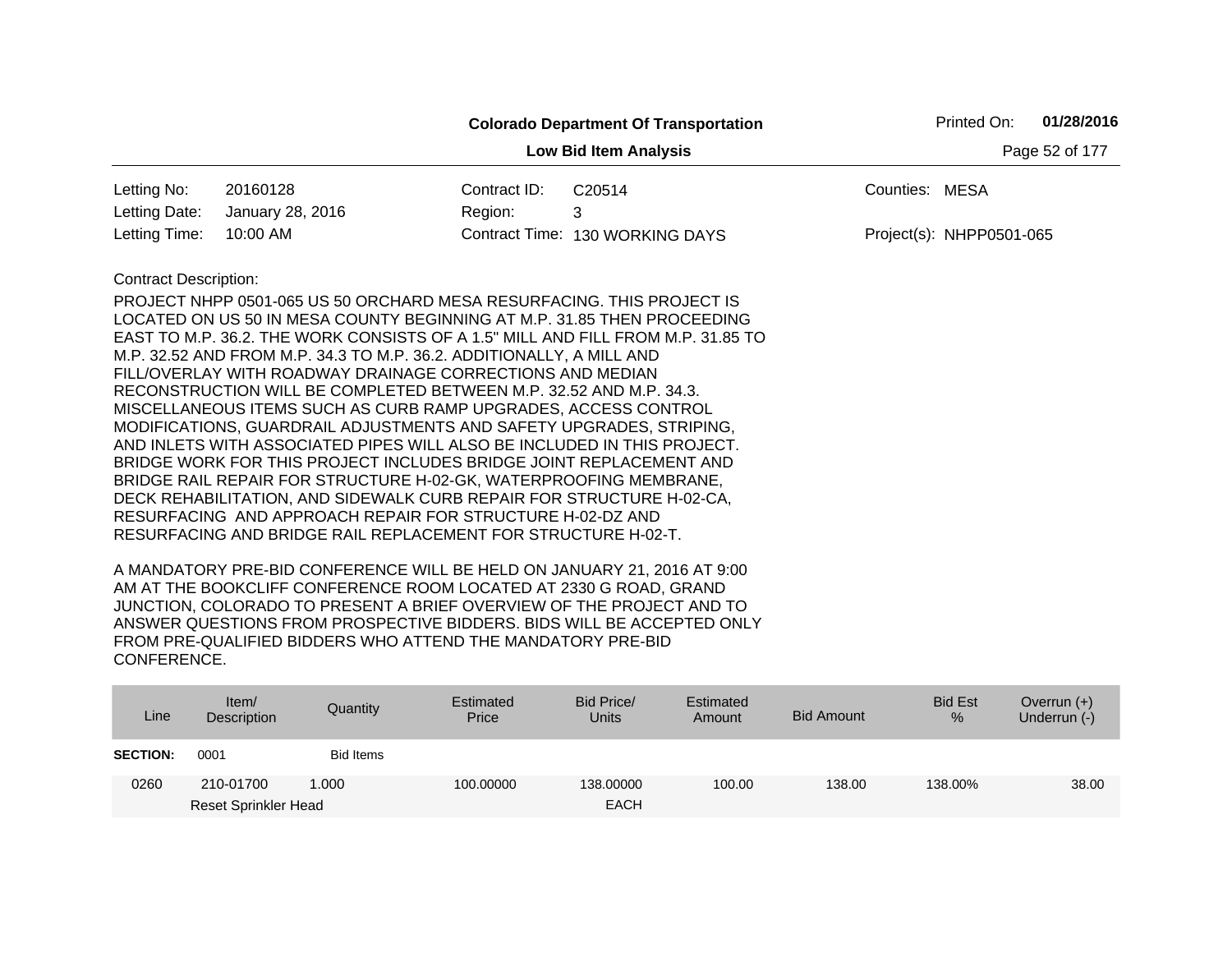|                                                |                                                                                                                                                                                                                                                                                                                                                                                                                                                                                                                                                                                                                                                                                                                                                                                                                                                                                                                                                                                                                     |              | <b>Colorado Department Of Transportation</b> |                | Printed On:              | 01/28/2016 |  |  |
|------------------------------------------------|---------------------------------------------------------------------------------------------------------------------------------------------------------------------------------------------------------------------------------------------------------------------------------------------------------------------------------------------------------------------------------------------------------------------------------------------------------------------------------------------------------------------------------------------------------------------------------------------------------------------------------------------------------------------------------------------------------------------------------------------------------------------------------------------------------------------------------------------------------------------------------------------------------------------------------------------------------------------------------------------------------------------|--------------|----------------------------------------------|----------------|--------------------------|------------|--|--|
| Page 53 of 177<br><b>Low Bid Item Analysis</b> |                                                                                                                                                                                                                                                                                                                                                                                                                                                                                                                                                                                                                                                                                                                                                                                                                                                                                                                                                                                                                     |              |                                              |                |                          |            |  |  |
| Letting No:                                    | 20160128                                                                                                                                                                                                                                                                                                                                                                                                                                                                                                                                                                                                                                                                                                                                                                                                                                                                                                                                                                                                            | Contract ID: | C20514                                       | Counties: MESA |                          |            |  |  |
| Letting Date:                                  | January 28, 2016                                                                                                                                                                                                                                                                                                                                                                                                                                                                                                                                                                                                                                                                                                                                                                                                                                                                                                                                                                                                    | Region:      | 3                                            |                |                          |            |  |  |
| Letting Time:                                  | 10:00 AM                                                                                                                                                                                                                                                                                                                                                                                                                                                                                                                                                                                                                                                                                                                                                                                                                                                                                                                                                                                                            |              | Contract Time: 130 WORKING DAYS              |                | Project(s): NHPP0501-065 |            |  |  |
| <b>Contract Description:</b>                   | PROJECT NHPP 0501-065 US 50 ORCHARD MESA RESURFACING. THIS PROJECT IS<br>LOCATED ON US 50 IN MESA COUNTY BEGINNING AT M.P. 31.85 THEN PROCEEDING<br>EAST TO M.P. 36.2. THE WORK CONSISTS OF A 1.5" MILL AND FILL FROM M.P. 31.85 TO<br>M.P. 32.52 AND FROM M.P. 34.3 TO M.P. 36.2. ADDITIONALLY, A MILL AND<br>FILL/OVERLAY WITH ROADWAY DRAINAGE CORRECTIONS AND MEDIAN<br>RECONSTRUCTION WILL BE COMPLETED BETWEEN M.P. 32.52 AND M.P. 34.3.<br>MISCELLANEOUS ITEMS SUCH AS CURB RAMP UPGRADES, ACCESS CONTROL<br>MODIFICATIONS, GUARDRAIL ADJUSTMENTS AND SAFETY UPGRADES, STRIPING,<br>AND INLETS WITH ASSOCIATED PIPES WILL ALSO BE INCLUDED IN THIS PROJECT.<br>BRIDGE WORK FOR THIS PROJECT INCLUDES BRIDGE JOINT REPLACEMENT AND<br>BRIDGE RAIL REPAIR FOR STRUCTURE H-02-GK, WATERPROOFING MEMBRANE,<br>DECK REHABILITATION, AND SIDEWALK CURB REPAIR FOR STRUCTURE H-02-CA,<br>RESURFACING AND APPROACH REPAIR FOR STRUCTURE H-02-DZ AND<br>RESURFACING AND BRIDGE RAIL REPLACEMENT FOR STRUCTURE H-02-T. |              |                                              |                |                          |            |  |  |

| Line            | Item $/$<br><b>Description</b> | Quantity  | Estimated<br>Price | Bid Price/<br><b>Units</b> | Estimated<br>Amount | <b>Bid Amount</b> | <b>Bid Est</b><br>% | Overrun $(+)$<br>Underrun (-) |
|-----------------|--------------------------------|-----------|--------------------|----------------------------|---------------------|-------------------|---------------------|-------------------------------|
| <b>SECTION:</b> | 0001                           | Bid Items |                    |                            |                     |                   |                     |                               |
| 0265            | 210-04010                      | 33,000    | 750,00000          | 875,00000                  | 24.750.00           | 28.875.00         | 116.67%             | 4,125.00                      |
|                 | Adjust Manhole                 |           |                    | <b>EACH</b>                |                     |                   |                     |                               |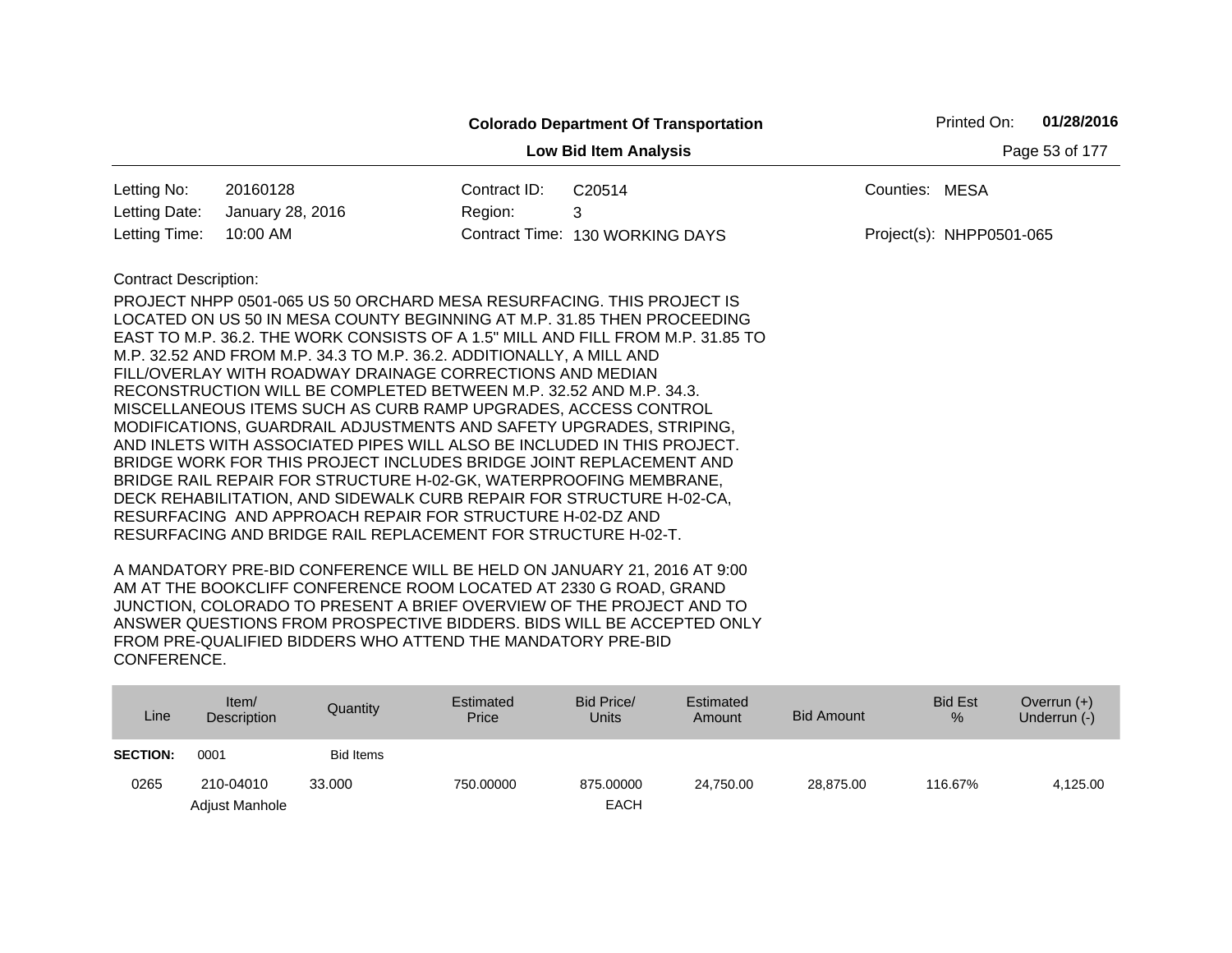|                              |                                                                                                                                                                                                                                                                                                                                                                                                                                                                                                                                                                                                                                                                    |              | <b>Colorado Department Of Transportation</b> |                          | Printed On: | 01/28/2016 |  |  |  |
|------------------------------|--------------------------------------------------------------------------------------------------------------------------------------------------------------------------------------------------------------------------------------------------------------------------------------------------------------------------------------------------------------------------------------------------------------------------------------------------------------------------------------------------------------------------------------------------------------------------------------------------------------------------------------------------------------------|--------------|----------------------------------------------|--------------------------|-------------|------------|--|--|--|
|                              | <b>Low Bid Item Analysis</b><br>Page 54 of 177                                                                                                                                                                                                                                                                                                                                                                                                                                                                                                                                                                                                                     |              |                                              |                          |             |            |  |  |  |
| Letting No:                  | 20160128                                                                                                                                                                                                                                                                                                                                                                                                                                                                                                                                                                                                                                                           | Contract ID: | C20514                                       | Counties: MESA           |             |            |  |  |  |
| Letting Date:                | January 28, 2016                                                                                                                                                                                                                                                                                                                                                                                                                                                                                                                                                                                                                                                   | Region:      | 3                                            |                          |             |            |  |  |  |
| Letting Time:                | 10:00 AM                                                                                                                                                                                                                                                                                                                                                                                                                                                                                                                                                                                                                                                           |              | Contract Time: 130 WORKING DAYS              | Project(s): NHPP0501-065 |             |            |  |  |  |
| <b>Contract Description:</b> |                                                                                                                                                                                                                                                                                                                                                                                                                                                                                                                                                                                                                                                                    |              |                                              |                          |             |            |  |  |  |
|                              | PROJECT NHPP 0501-065 US 50 ORCHARD MESA RESURFACING. THIS PROJECT IS<br>LOCATED ON US 50 IN MESA COUNTY BEGINNING AT M.P. 31.85 THEN PROCEEDING<br>EAST TO M.P. 36.2. THE WORK CONSISTS OF A 1.5" MILL AND FILL FROM M.P. 31.85 TO<br>M.P. 32.52 AND FROM M.P. 34.3 TO M.P. 36.2. ADDITIONALLY, A MILL AND<br>FILL/OVERLAY WITH ROADWAY DRAINAGE CORRECTIONS AND MEDIAN<br>RECONSTRUCTION WILL BE COMPLETED BETWEEN M.P. 32.52 AND M.P. 34.3.<br>MISCELLANEOUS ITEMS SUCH AS CURB RAMP UPGRADES, ACCESS CONTROL<br>MODIFICATIONS, GUARDRAIL ADJUSTMENTS AND SAFETY UPGRADES, STRIPING,<br>AND INLETS WITH ASSOCIATED PIPES WILL ALSO BE INCLUDED IN THIS PROJECT. |              |                                              |                          |             |            |  |  |  |
|                              | BRIDGE WORK FOR THIS PROJECT INCLUDES BRIDGE JOINT REPLACEMENT AND<br>BRIDGE RAIL REPAIR FOR STRUCTURE H-02-GK, WATERPROOFING MEMBRANE,<br>DECK REHABILITATION, AND SIDEWALK CURB REPAIR FOR STRUCTURE H-02-CA,<br>RESURFACING AND APPROACH REPAIR FOR STRUCTURE H-02-DZ AND<br>RESURFACING AND BRIDGE RAIL REPLACEMENT FOR STRUCTURE H-02-T.                                                                                                                                                                                                                                                                                                                      |              |                                              |                          |             |            |  |  |  |

| Line            | Item/<br>Description    | Quantity         | Estimated<br>Price | Bid Price/<br><b>Units</b> | Estimated<br>Amount | <b>Bid Amount</b> | <b>Bid Est</b><br>% | Overrun $(+)$<br>Underrun (-) |
|-----------------|-------------------------|------------------|--------------------|----------------------------|---------------------|-------------------|---------------------|-------------------------------|
| <b>SECTION:</b> | 0001                    | <b>Bid Items</b> |                    |                            |                     |                   |                     |                               |
| 0270            | 210-04030               | 1.050.000        | 18,00000           | 23.70000                   | 18,900,00           | 24,885.00         | 131.67%             | 5,985.00                      |
|                 | <b>Modify Guardrail</b> |                  |                    | ᄃ                          |                     |                   |                     |                               |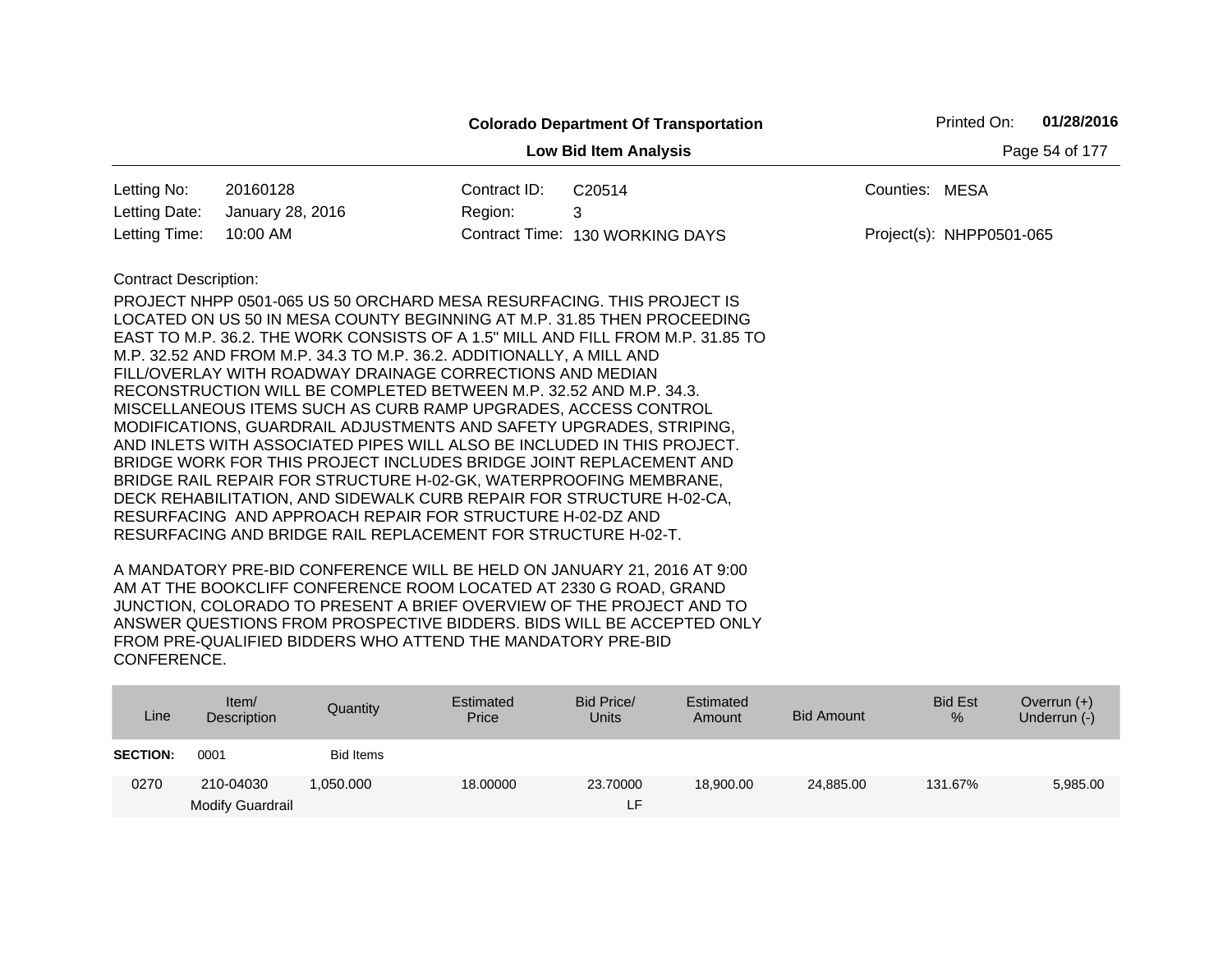|                                                |                                                                                                                                                         |              | <b>Colorado Department Of Transportation</b> |                | Printed On:              | 01/28/2016 |  |  |
|------------------------------------------------|---------------------------------------------------------------------------------------------------------------------------------------------------------|--------------|----------------------------------------------|----------------|--------------------------|------------|--|--|
| <b>Low Bid Item Analysis</b><br>Page 55 of 177 |                                                                                                                                                         |              |                                              |                |                          |            |  |  |
| Letting No:                                    | 20160128                                                                                                                                                | Contract ID: | C20514                                       | Counties: MESA |                          |            |  |  |
| Letting Date:                                  | January 28, 2016                                                                                                                                        | Region:      | 3                                            |                |                          |            |  |  |
| Letting Time:                                  | 10:00 AM                                                                                                                                                |              | Contract Time: 130 WORKING DAYS              |                | Project(s): NHPP0501-065 |            |  |  |
| <b>Contract Description:</b>                   |                                                                                                                                                         |              |                                              |                |                          |            |  |  |
|                                                | PROJECT NHPP 0501-065 US 50 ORCHARD MESA RESURFACING. THIS PROJECT IS                                                                                   |              |                                              |                |                          |            |  |  |
|                                                | LOCATED ON US 50 IN MESA COUNTY BEGINNING AT M.P. 31.85 THEN PROCEEDING                                                                                 |              |                                              |                |                          |            |  |  |
|                                                | EAST TO M.P. 36.2. THE WORK CONSISTS OF A 1.5" MILL AND FILL FROM M.P. 31.85 TO<br>M.P. 32.52 AND FROM M.P. 34.3 TO M.P. 36.2. ADDITIONALLY, A MILL AND |              |                                              |                |                          |            |  |  |
|                                                | FILL/OVERLAY WITH ROADWAY DRAINAGE CORRECTIONS AND MEDIAN                                                                                               |              |                                              |                |                          |            |  |  |
|                                                | RECONSTRUCTION WILL BE COMPLETED BETWEEN M.P. 32.52 AND M.P. 34.3.                                                                                      |              |                                              |                |                          |            |  |  |
|                                                | MISCELLANEOUS ITEMS SUCH AS CURB RAMP UPGRADES, ACCESS CONTROL                                                                                          |              |                                              |                |                          |            |  |  |
|                                                | MODIFICATIONS, GUARDRAIL ADJUSTMENTS AND SAFETY UPGRADES, STRIPING,                                                                                     |              |                                              |                |                          |            |  |  |
|                                                | AND INLETS WITH ASSOCIATED PIPES WILL ALSO BE INCLUDED IN THIS PROJECT.                                                                                 |              |                                              |                |                          |            |  |  |
|                                                | BRIDGE WORK FOR THIS PROJECT INCLUDES BRIDGE JOINT REPLACEMENT AND                                                                                      |              |                                              |                |                          |            |  |  |
|                                                | BRIDGE RAIL REPAIR FOR STRUCTURE H-02-GK, WATERPROOFING MEMBRANE,<br>DECK REHABILITATION, AND SIDEWALK CURB REPAIR FOR STRUCTURE H-02-CA,               |              |                                              |                |                          |            |  |  |
|                                                | RESURFACING AND APPROACH REPAIR FOR STRUCTURE H-02-DZ AND                                                                                               |              |                                              |                |                          |            |  |  |
|                                                | RESURFACING AND BRIDGE RAIL REPLACEMENT FOR STRUCTURE H-02-T.                                                                                           |              |                                              |                |                          |            |  |  |
|                                                |                                                                                                                                                         |              |                                              |                |                          |            |  |  |

| Line            | Item/<br>Description    | Quantity         | Estimated<br>Price | Bid Price/<br>Units | Estimated<br>Amount | Bid Amount | <b>Bid Est</b><br>$\%$ | Overrun $(+)$<br>Underrun (-) |
|-----------------|-------------------------|------------------|--------------------|---------------------|---------------------|------------|------------------------|-------------------------------|
| <b>SECTION:</b> | 0001                    | <b>Bid Items</b> |                    |                     |                     |            |                        |                               |
| 0275            | 210-04050               | 28,000           | 350,00000          | 185,00000           | 9.800.00            | 5.180.00   | 52.86%                 | $-4.620.00$                   |
|                 | <b>Adjust Valve Box</b> |                  |                    | <b>EACH</b>         |                     |            |                        |                               |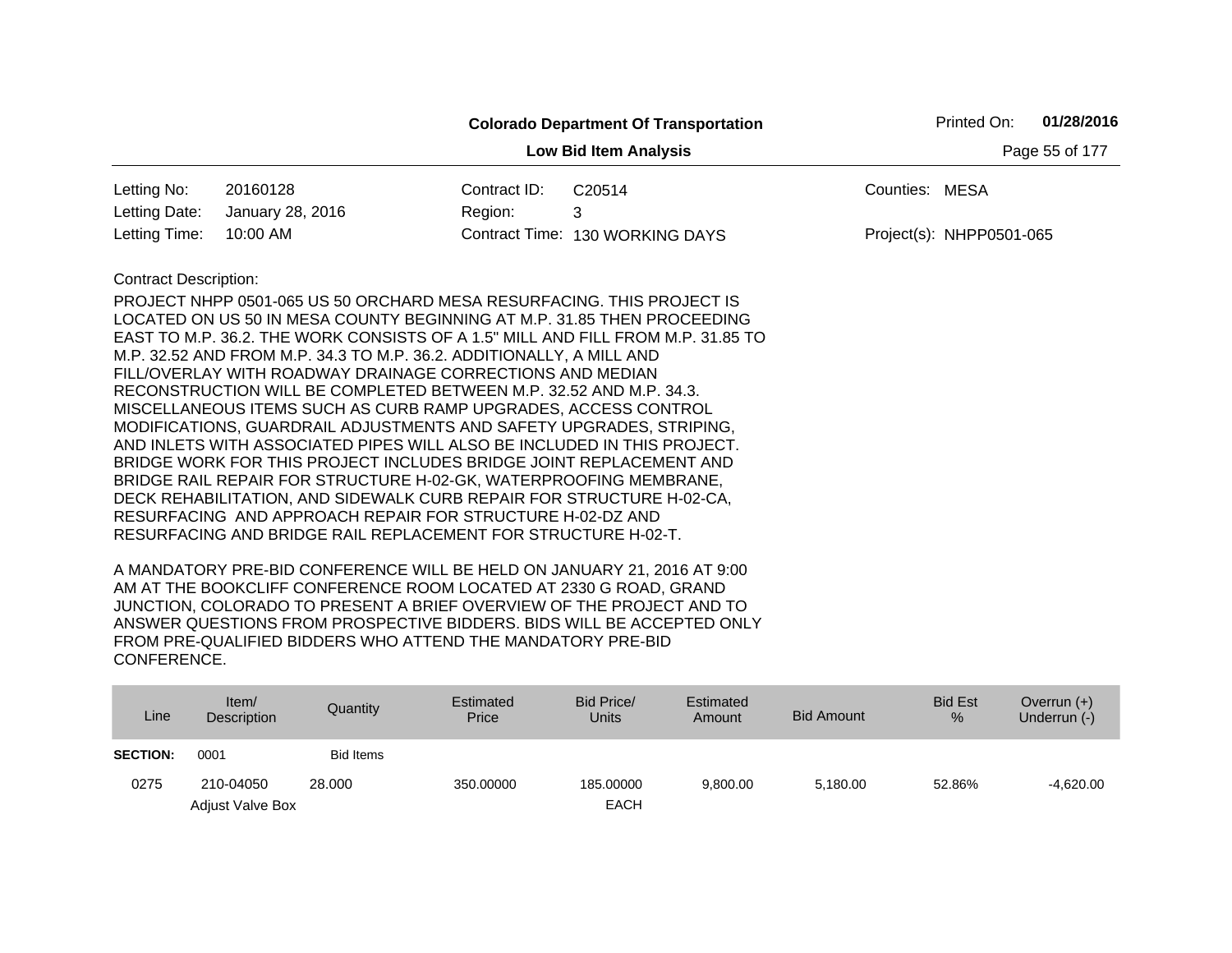|                                                |                                                                                                                                                                                                                                                                                                                                                                                                                                                                                                                                                                                                                                                                                                                                                                                                                                                                                                                                                                                                                     |              | <b>Colorado Department Of Transportation</b> |                          | Printed On: | 01/28/2016 |  |  |
|------------------------------------------------|---------------------------------------------------------------------------------------------------------------------------------------------------------------------------------------------------------------------------------------------------------------------------------------------------------------------------------------------------------------------------------------------------------------------------------------------------------------------------------------------------------------------------------------------------------------------------------------------------------------------------------------------------------------------------------------------------------------------------------------------------------------------------------------------------------------------------------------------------------------------------------------------------------------------------------------------------------------------------------------------------------------------|--------------|----------------------------------------------|--------------------------|-------------|------------|--|--|
| <b>Low Bid Item Analysis</b><br>Page 56 of 177 |                                                                                                                                                                                                                                                                                                                                                                                                                                                                                                                                                                                                                                                                                                                                                                                                                                                                                                                                                                                                                     |              |                                              |                          |             |            |  |  |
| Letting No:                                    | 20160128                                                                                                                                                                                                                                                                                                                                                                                                                                                                                                                                                                                                                                                                                                                                                                                                                                                                                                                                                                                                            | Contract ID: | C20514                                       | Counties: MESA           |             |            |  |  |
| Letting Date:                                  | January 28, 2016                                                                                                                                                                                                                                                                                                                                                                                                                                                                                                                                                                                                                                                                                                                                                                                                                                                                                                                                                                                                    | Region:      | 3                                            |                          |             |            |  |  |
| Letting Time:                                  | 10:00 AM                                                                                                                                                                                                                                                                                                                                                                                                                                                                                                                                                                                                                                                                                                                                                                                                                                                                                                                                                                                                            |              | Contract Time: 130 WORKING DAYS              | Project(s): NHPP0501-065 |             |            |  |  |
| <b>Contract Description:</b>                   | PROJECT NHPP 0501-065 US 50 ORCHARD MESA RESURFACING. THIS PROJECT IS<br>LOCATED ON US 50 IN MESA COUNTY BEGINNING AT M.P. 31.85 THEN PROCEEDING<br>EAST TO M.P. 36.2. THE WORK CONSISTS OF A 1.5" MILL AND FILL FROM M.P. 31.85 TO<br>M.P. 32.52 AND FROM M.P. 34.3 TO M.P. 36.2. ADDITIONALLY, A MILL AND<br>FILL/OVERLAY WITH ROADWAY DRAINAGE CORRECTIONS AND MEDIAN<br>RECONSTRUCTION WILL BE COMPLETED BETWEEN M.P. 32.52 AND M.P. 34.3.<br>MISCELLANEOUS ITEMS SUCH AS CURB RAMP UPGRADES, ACCESS CONTROL<br>MODIFICATIONS, GUARDRAIL ADJUSTMENTS AND SAFETY UPGRADES, STRIPING,<br>AND INLETS WITH ASSOCIATED PIPES WILL ALSO BE INCLUDED IN THIS PROJECT.<br>BRIDGE WORK FOR THIS PROJECT INCLUDES BRIDGE JOINT REPLACEMENT AND<br>BRIDGE RAIL REPAIR FOR STRUCTURE H-02-GK, WATERPROOFING MEMBRANE,<br>DECK REHABILITATION, AND SIDEWALK CURB REPAIR FOR STRUCTURE H-02-CA,<br>RESURFACING AND APPROACH REPAIR FOR STRUCTURE H-02-DZ AND<br>RESURFACING AND BRIDGE RAIL REPLACEMENT FOR STRUCTURE H-02-T. |              |                                              |                          |             |            |  |  |

| Line            | Item/<br>Description | Quantity  | Estimated<br>Price | Bid Price/<br><b>Units</b> | Estimated<br>Amount | Bid Amount | <b>Bid Est</b><br>% | Overrun $(+)$<br>Underrun (-) |
|-----------------|----------------------|-----------|--------------------|----------------------------|---------------------|------------|---------------------|-------------------------------|
| <b>SECTION:</b> | 0001                 | Bid Items |                    |                            |                     |            |                     |                               |
| 0280            | 212-00006            | 0.500     | 3,000.00000        | 600.00000                  | ,500.00             | 300.00     | 20.00%              | $-1,200.00$                   |
|                 | Seeding (Native)     |           |                    | <b>ACRE</b>                |                     |            |                     |                               |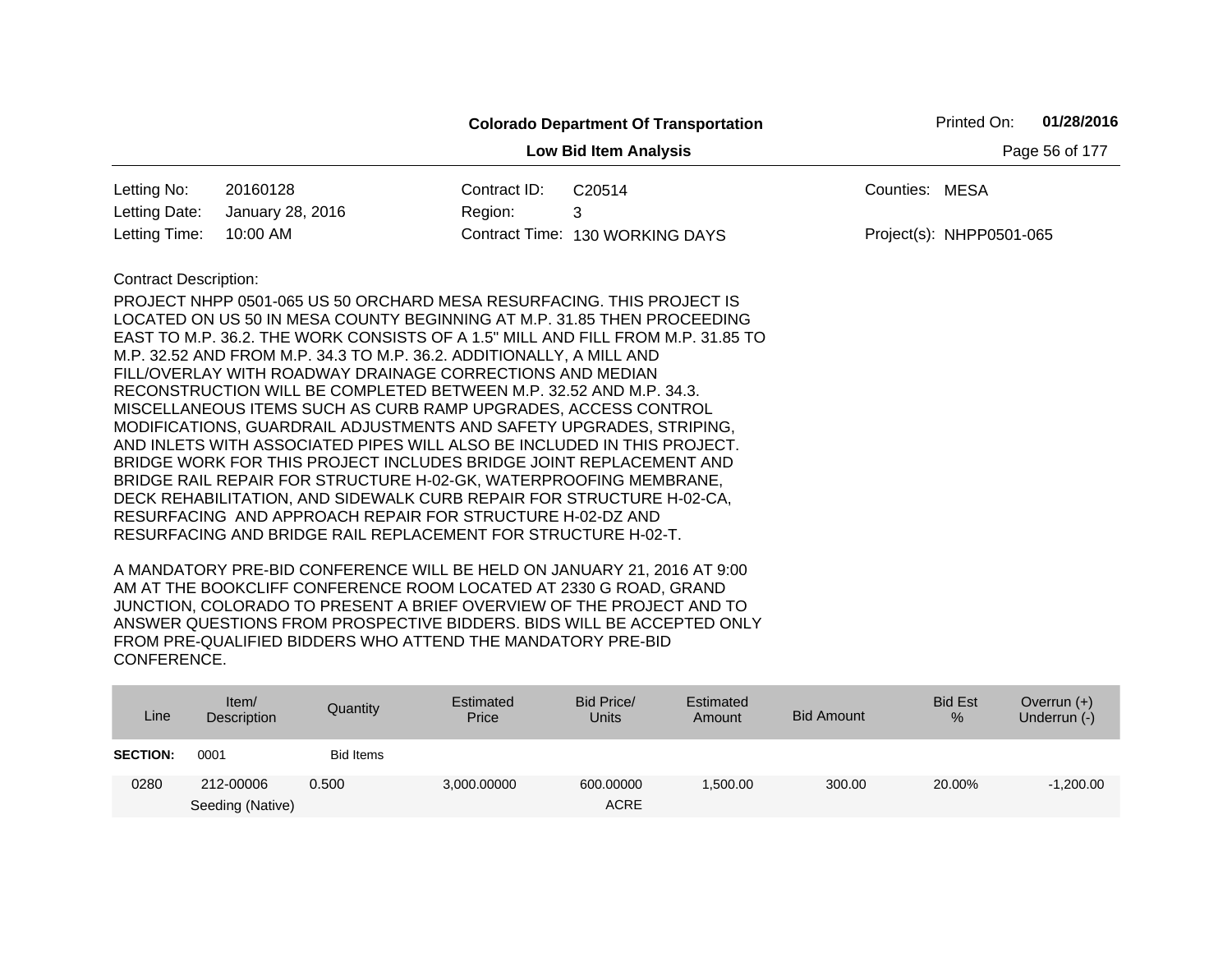|                                                                                               |                                                                                                                                                                                                                                                                                                                                                                                                                                                                                                                                                                                                                                                                                                                                                                                                                                                                                                                                                    | <b>Colorado Department Of Transportation</b> |                | Printed On:              | 01/28/2016     |
|-----------------------------------------------------------------------------------------------|----------------------------------------------------------------------------------------------------------------------------------------------------------------------------------------------------------------------------------------------------------------------------------------------------------------------------------------------------------------------------------------------------------------------------------------------------------------------------------------------------------------------------------------------------------------------------------------------------------------------------------------------------------------------------------------------------------------------------------------------------------------------------------------------------------------------------------------------------------------------------------------------------------------------------------------------------|----------------------------------------------|----------------|--------------------------|----------------|
|                                                                                               |                                                                                                                                                                                                                                                                                                                                                                                                                                                                                                                                                                                                                                                                                                                                                                                                                                                                                                                                                    | <b>Low Bid Item Analysis</b>                 |                |                          | Page 57 of 177 |
| 20160128<br>Letting No:                                                                       | Contract ID:                                                                                                                                                                                                                                                                                                                                                                                                                                                                                                                                                                                                                                                                                                                                                                                                                                                                                                                                       | C20514                                       | Counties: MESA |                          |                |
| Letting Date:<br>January 28, 2016                                                             | Region:                                                                                                                                                                                                                                                                                                                                                                                                                                                                                                                                                                                                                                                                                                                                                                                                                                                                                                                                            | 3                                            |                |                          |                |
| 10:00 AM<br>Letting Time:                                                                     |                                                                                                                                                                                                                                                                                                                                                                                                                                                                                                                                                                                                                                                                                                                                                                                                                                                                                                                                                    | Contract Time: 130 WORKING DAYS              |                | Project(s): NHPP0501-065 |                |
| <b>Contract Description:</b><br>RESURFACING AND BRIDGE RAIL REPLACEMENT FOR STRUCTURE H-02-T. | PROJECT NHPP 0501-065 US 50 ORCHARD MESA RESURFACING. THIS PROJECT IS<br>LOCATED ON US 50 IN MESA COUNTY BEGINNING AT M.P. 31.85 THEN PROCEEDING<br>EAST TO M.P. 36.2. THE WORK CONSISTS OF A 1.5" MILL AND FILL FROM M.P. 31.85 TO<br>M.P. 32.52 AND FROM M.P. 34.3 TO M.P. 36.2. ADDITIONALLY, A MILL AND<br>FILL/OVERLAY WITH ROADWAY DRAINAGE CORRECTIONS AND MEDIAN<br>RECONSTRUCTION WILL BE COMPLETED BETWEEN M.P. 32.52 AND M.P. 34.3.<br>MISCELLANEOUS ITEMS SUCH AS CURB RAMP UPGRADES, ACCESS CONTROL<br>MODIFICATIONS, GUARDRAIL ADJUSTMENTS AND SAFETY UPGRADES, STRIPING,<br>AND INLETS WITH ASSOCIATED PIPES WILL ALSO BE INCLUDED IN THIS PROJECT.<br>BRIDGE WORK FOR THIS PROJECT INCLUDES BRIDGE JOINT REPLACEMENT AND<br>BRIDGE RAIL REPAIR FOR STRUCTURE H-02-GK, WATERPROOFING MEMBRANE,<br>DECK REHABILITATION, AND SIDEWALK CURB REPAIR FOR STRUCTURE H-02-CA,<br>RESURFACING AND APPROACH REPAIR FOR STRUCTURE H-02-DZ AND |                                              |                |                          |                |

| Line            | Item $/$<br><b>Description</b> | Quantity  | Estimated<br>Price | Bid Price/<br><b>Units</b> | Estimated<br>Amount | <b>Bid Amount</b> | <b>Bid Est</b><br>% | Overrun $(+)$<br>Underrun (-) |
|-----------------|--------------------------------|-----------|--------------------|----------------------------|---------------------|-------------------|---------------------|-------------------------------|
| <b>SECTION:</b> | 0001                           | Bid Items |                    |                            |                     |                   |                     |                               |
| 0285            | 212-00032                      | 0.500     | 6,000.00000        | .200.00000                 | 3,000.00            | 600.00            | 20.00%              | $-2,400.00$                   |
|                 | Soil Conditioning              |           |                    | <b>ACRE</b>                |                     |                   |                     |                               |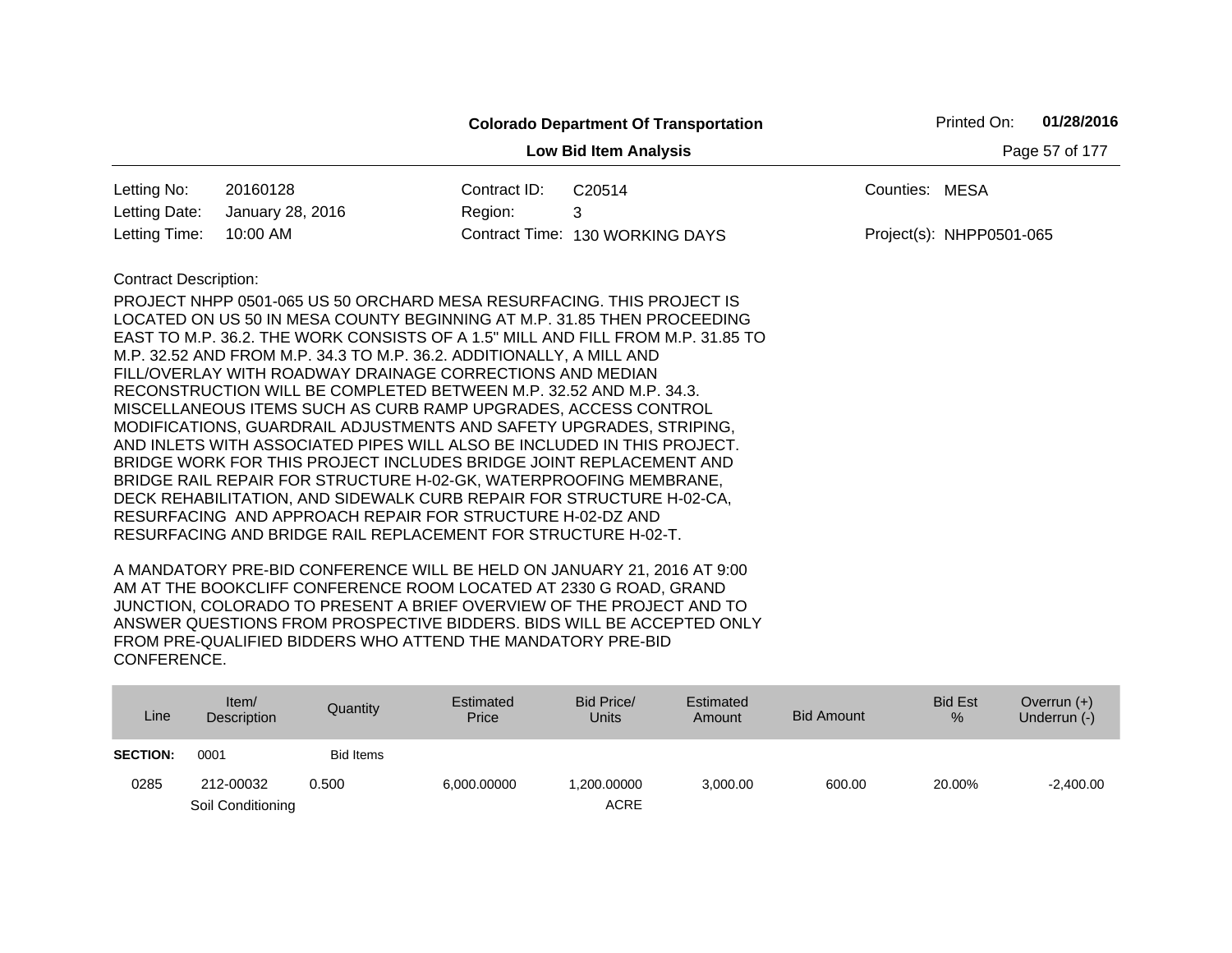|                              |                                                                                                                                                                                                                                                                                                                                                                                                                                                                                                                                                                                                                                                                                                                                                                                                                                                                                                                                  |              | <b>Colorado Department Of Transportation</b>                                    |                | Printed On:              | 01/28/2016     |
|------------------------------|----------------------------------------------------------------------------------------------------------------------------------------------------------------------------------------------------------------------------------------------------------------------------------------------------------------------------------------------------------------------------------------------------------------------------------------------------------------------------------------------------------------------------------------------------------------------------------------------------------------------------------------------------------------------------------------------------------------------------------------------------------------------------------------------------------------------------------------------------------------------------------------------------------------------------------|--------------|---------------------------------------------------------------------------------|----------------|--------------------------|----------------|
|                              |                                                                                                                                                                                                                                                                                                                                                                                                                                                                                                                                                                                                                                                                                                                                                                                                                                                                                                                                  |              | <b>Low Bid Item Analysis</b>                                                    |                |                          | Page 58 of 177 |
| Letting No:                  | 20160128                                                                                                                                                                                                                                                                                                                                                                                                                                                                                                                                                                                                                                                                                                                                                                                                                                                                                                                         | Contract ID: | C20514                                                                          | Counties: MESA |                          |                |
| Letting Date:                | January 28, 2016                                                                                                                                                                                                                                                                                                                                                                                                                                                                                                                                                                                                                                                                                                                                                                                                                                                                                                                 | Region:      | 3                                                                               |                |                          |                |
| Letting Time:                | 10:00 AM                                                                                                                                                                                                                                                                                                                                                                                                                                                                                                                                                                                                                                                                                                                                                                                                                                                                                                                         |              | Contract Time: 130 WORKING DAYS                                                 |                | Project(s): NHPP0501-065 |                |
| <b>Contract Description:</b> | PROJECT NHPP 0501-065 US 50 ORCHARD MESA RESURFACING. THIS PROJECT IS<br>LOCATED ON US 50 IN MESA COUNTY BEGINNING AT M.P. 31.85 THEN PROCEEDING<br>M.P. 32.52 AND FROM M.P. 34.3 TO M.P. 36.2. ADDITIONALLY, A MILL AND<br>FILL/OVERLAY WITH ROADWAY DRAINAGE CORRECTIONS AND MEDIAN<br>RECONSTRUCTION WILL BE COMPLETED BETWEEN M.P. 32.52 AND M.P. 34.3.<br>MISCELLANEOUS ITEMS SUCH AS CURB RAMP UPGRADES, ACCESS CONTROL<br>MODIFICATIONS, GUARDRAIL ADJUSTMENTS AND SAFETY UPGRADES, STRIPING,<br>AND INLETS WITH ASSOCIATED PIPES WILL ALSO BE INCLUDED IN THIS PROJECT.<br>BRIDGE WORK FOR THIS PROJECT INCLUDES BRIDGE JOINT REPLACEMENT AND<br>BRIDGE RAIL REPAIR FOR STRUCTURE H-02-GK, WATERPROOFING MEMBRANE,<br>DECK REHABILITATION, AND SIDEWALK CURB REPAIR FOR STRUCTURE H-02-CA,<br>RESURFACING AND APPROACH REPAIR FOR STRUCTURE H-02-DZ AND<br>RESURFACING AND BRIDGE RAIL REPLACEMENT FOR STRUCTURE H-02-T. |              | EAST TO M.P. 36.2. THE WORK CONSISTS OF A 1.5" MILL AND FILL FROM M.P. 31.85 TO |                |                          |                |

| Line            | Item $/$<br>Description | Quantity  | Estimated<br>Price | Bid Price/<br><b>Units</b> | Estimated<br>Amount | <b>Bid Amount</b> | <b>Bid Est</b><br>% | Overrun $(+)$<br>Underrun (-) |
|-----------------|-------------------------|-----------|--------------------|----------------------------|---------------------|-------------------|---------------------|-------------------------------|
| <b>SECTION:</b> | 0001                    | Bid Items |                    |                            |                     |                   |                     |                               |
| 0290            | 212-00050               | 20,000    | 5.00000            | 12,90000                   | 100.00              | 258.00            | 258.00%             | 158.00                        |
|                 | Sod                     |           |                    | <b>SF</b>                  |                     |                   |                     |                               |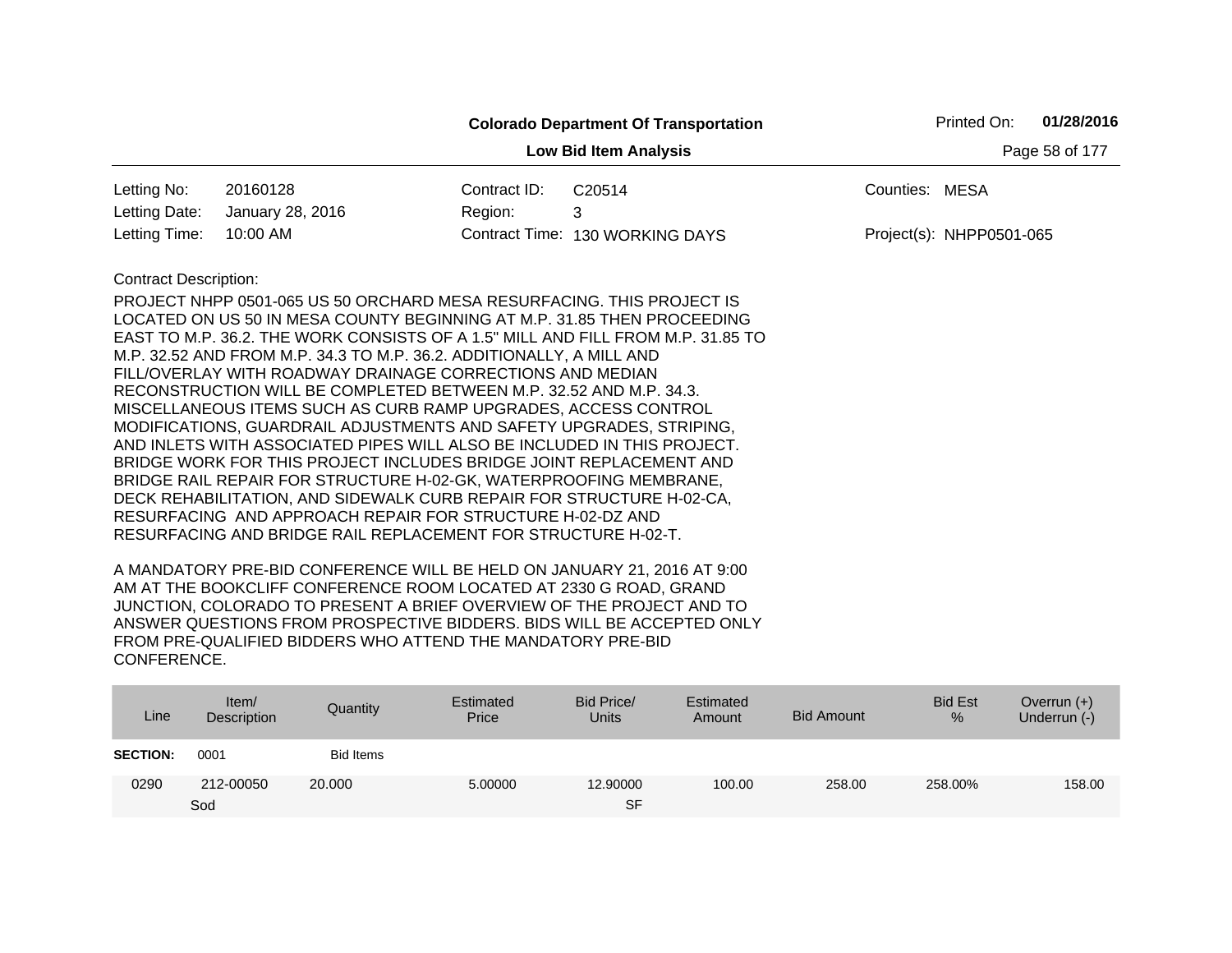|                              |                                                                                                                                                                                                                                                                                                                                                                                                                                                                                                                                                                                                                                                                                                                                                                                                                                                                                                                                                                                                                     |              | <b>Colorado Department Of Transportation</b> | Printed On:              | 01/28/2016     |
|------------------------------|---------------------------------------------------------------------------------------------------------------------------------------------------------------------------------------------------------------------------------------------------------------------------------------------------------------------------------------------------------------------------------------------------------------------------------------------------------------------------------------------------------------------------------------------------------------------------------------------------------------------------------------------------------------------------------------------------------------------------------------------------------------------------------------------------------------------------------------------------------------------------------------------------------------------------------------------------------------------------------------------------------------------|--------------|----------------------------------------------|--------------------------|----------------|
|                              |                                                                                                                                                                                                                                                                                                                                                                                                                                                                                                                                                                                                                                                                                                                                                                                                                                                                                                                                                                                                                     |              | <b>Low Bid Item Analysis</b>                 |                          | Page 59 of 177 |
| Letting No:                  | 20160128                                                                                                                                                                                                                                                                                                                                                                                                                                                                                                                                                                                                                                                                                                                                                                                                                                                                                                                                                                                                            | Contract ID: | C20514                                       | Counties: MESA           |                |
| Letting Date:                | January 28, 2016                                                                                                                                                                                                                                                                                                                                                                                                                                                                                                                                                                                                                                                                                                                                                                                                                                                                                                                                                                                                    | Region:      | 3                                            |                          |                |
| Letting Time:                | 10:00 AM                                                                                                                                                                                                                                                                                                                                                                                                                                                                                                                                                                                                                                                                                                                                                                                                                                                                                                                                                                                                            |              | Contract Time: 130 WORKING DAYS              | Project(s): NHPP0501-065 |                |
| <b>Contract Description:</b> | PROJECT NHPP 0501-065 US 50 ORCHARD MESA RESURFACING. THIS PROJECT IS<br>LOCATED ON US 50 IN MESA COUNTY BEGINNING AT M.P. 31.85 THEN PROCEEDING<br>EAST TO M.P. 36.2. THE WORK CONSISTS OF A 1.5" MILL AND FILL FROM M.P. 31.85 TO<br>M.P. 32.52 AND FROM M.P. 34.3 TO M.P. 36.2. ADDITIONALLY, A MILL AND<br>FILL/OVERLAY WITH ROADWAY DRAINAGE CORRECTIONS AND MEDIAN<br>RECONSTRUCTION WILL BE COMPLETED BETWEEN M.P. 32.52 AND M.P. 34.3.<br>MISCELLANEOUS ITEMS SUCH AS CURB RAMP UPGRADES, ACCESS CONTROL<br>MODIFICATIONS, GUARDRAIL ADJUSTMENTS AND SAFETY UPGRADES, STRIPING,<br>AND INLETS WITH ASSOCIATED PIPES WILL ALSO BE INCLUDED IN THIS PROJECT.<br>BRIDGE WORK FOR THIS PROJECT INCLUDES BRIDGE JOINT REPLACEMENT AND<br>BRIDGE RAIL REPAIR FOR STRUCTURE H-02-GK, WATERPROOFING MEMBRANE,<br>DECK REHABILITATION, AND SIDEWALK CURB REPAIR FOR STRUCTURE H-02-CA,<br>RESURFACING AND APPROACH REPAIR FOR STRUCTURE H-02-DZ AND<br>RESURFACING AND BRIDGE RAIL REPLACEMENT FOR STRUCTURE H-02-T. |              |                                              |                          |                |

| Line            | Item/<br>Description       | Quantity  | Estimated<br>Price | Bid Price/<br>Units | Estimated<br>Amount | Bid Amount | <b>Bid Est</b><br>$\%$ | Overrun $(+)$<br>Underrun (-) |
|-----------------|----------------------------|-----------|--------------------|---------------------|---------------------|------------|------------------------|-------------------------------|
| <b>SECTION:</b> | 0001                       | Bid Items |                    |                     |                     |            |                        |                               |
| 0295            | 213-00004                  | 0.500     | 3,000.00000        | 2.268.00000         | 1.500.00            | 1.134.00   | 75.60%                 | $-366.00$                     |
|                 | Mulching (Weed Free Straw) |           |                    | <b>ACRE</b>         |                     |            |                        |                               |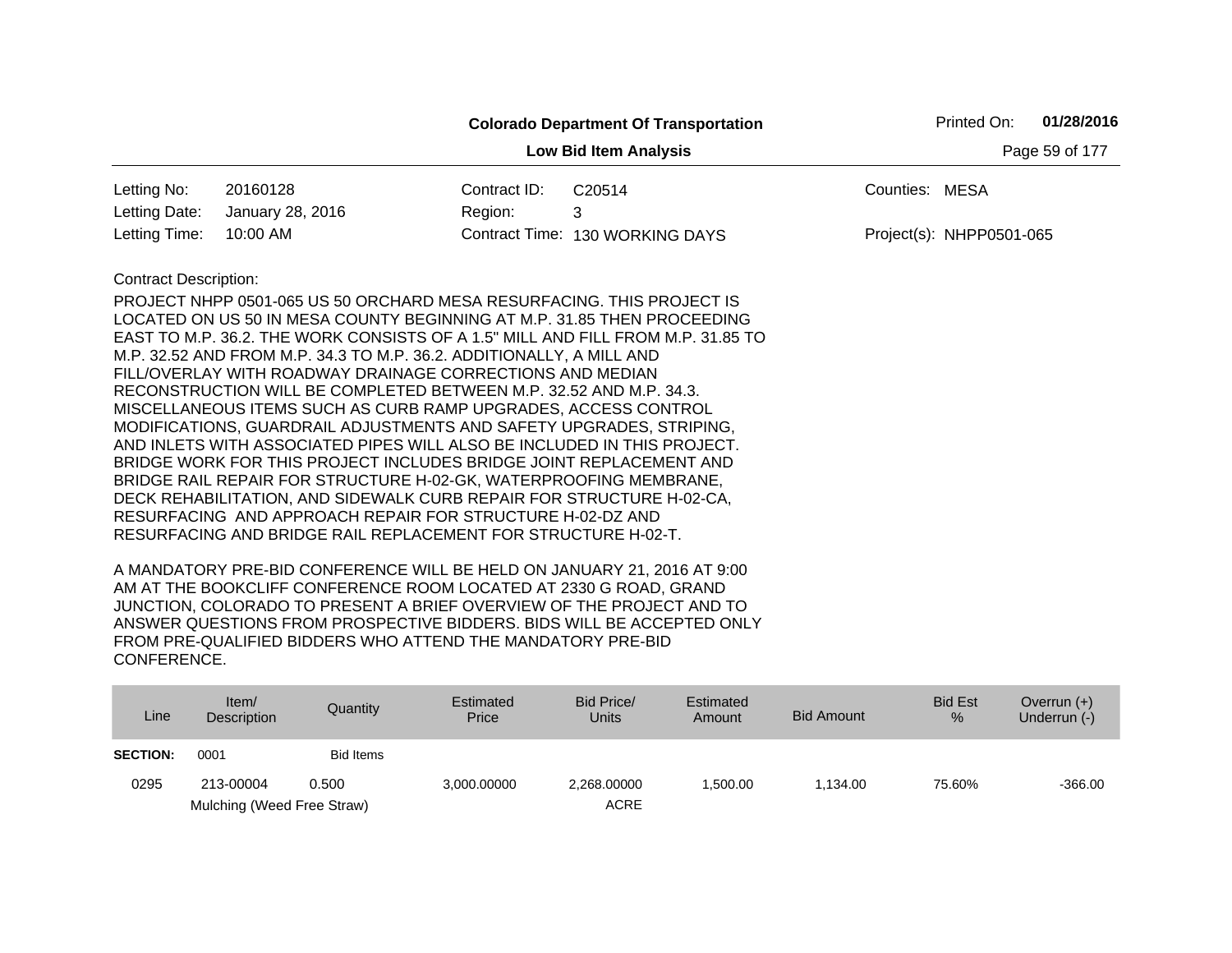|                              |                                                                                                                                      |              | <b>Colorado Department Of Transportation</b> |                | Printed On:              | 01/28/2016     |  |  |  |
|------------------------------|--------------------------------------------------------------------------------------------------------------------------------------|--------------|----------------------------------------------|----------------|--------------------------|----------------|--|--|--|
|                              |                                                                                                                                      |              | <b>Low Bid Item Analysis</b>                 |                |                          | Page 60 of 177 |  |  |  |
| Letting No:                  | 20160128                                                                                                                             | Contract ID: | C20514                                       | Counties: MESA |                          |                |  |  |  |
| Letting Date:                | January 28, 2016                                                                                                                     | Region:      | 3                                            |                |                          |                |  |  |  |
| Letting Time:                | 10:00 AM                                                                                                                             |              | Contract Time: 130 WORKING DAYS              |                | Project(s): NHPP0501-065 |                |  |  |  |
| <b>Contract Description:</b> |                                                                                                                                      |              |                                              |                |                          |                |  |  |  |
|                              | PROJECT NHPP 0501-065 US 50 ORCHARD MESA RESURFACING. THIS PROJECT IS                                                                |              |                                              |                |                          |                |  |  |  |
|                              | LOCATED ON US 50 IN MESA COUNTY BEGINNING AT M.P. 31.85 THEN PROCEEDING                                                              |              |                                              |                |                          |                |  |  |  |
|                              | EAST TO M.P. 36.2. THE WORK CONSISTS OF A 1.5" MILL AND FILL FROM M.P. 31.85 TO                                                      |              |                                              |                |                          |                |  |  |  |
|                              | M.P. 32.52 AND FROM M.P. 34.3 TO M.P. 36.2. ADDITIONALLY, A MILL AND                                                                 |              |                                              |                |                          |                |  |  |  |
|                              | FILL/OVERLAY WITH ROADWAY DRAINAGE CORRECTIONS AND MEDIAN                                                                            |              |                                              |                |                          |                |  |  |  |
|                              | RECONSTRUCTION WILL BE COMPLETED BETWEEN M.P. 32.52 AND M.P. 34.3.<br>MISCELLANEOUS ITEMS SUCH AS CURB RAMP UPGRADES, ACCESS CONTROL |              |                                              |                |                          |                |  |  |  |
|                              | MODIFICATIONS, GUARDRAIL ADJUSTMENTS AND SAFETY UPGRADES, STRIPING,                                                                  |              |                                              |                |                          |                |  |  |  |
|                              | AND INLETS WITH ASSOCIATED PIPES WILL ALSO BE INCLUDED IN THIS PROJECT.                                                              |              |                                              |                |                          |                |  |  |  |
|                              | BRIDGE WORK FOR THIS PROJECT INCLUDES BRIDGE JOINT REPLACEMENT AND                                                                   |              |                                              |                |                          |                |  |  |  |
|                              | BRIDGE RAIL REPAIR FOR STRUCTURE H-02-GK, WATERPROOFING MEMBRANE,                                                                    |              |                                              |                |                          |                |  |  |  |
|                              | DECK REHABILITATION, AND SIDEWALK CURB REPAIR FOR STRUCTURE H-02-CA,                                                                 |              |                                              |                |                          |                |  |  |  |
|                              | RESURFACING AND APPROACH REPAIR FOR STRUCTURE H-02-DZ AND                                                                            |              |                                              |                |                          |                |  |  |  |
|                              | RESURFACING AND BRIDGE RAIL REPLACEMENT FOR STRUCTURE H-02-T.                                                                        |              |                                              |                |                          |                |  |  |  |

| Line            | Item/<br>Description   | Quantity  | Estimated<br>Price | Bid Price/<br><b>Units</b> | Estimated<br>Amount | <b>Bid Amount</b> | <b>Bid Est</b><br>% | Overrun $(+)$<br>Underrun (-) |
|-----------------|------------------------|-----------|--------------------|----------------------------|---------------------|-------------------|---------------------|-------------------------------|
| <b>SECTION:</b> | 0001                   | Bid Items |                    |                            |                     |                   |                     |                               |
| 0300            | 213-00061              | 100,000   | 10.00000           | 3.00000                    | 1,000.00            | 300.00            | 30.00%              | $-700.00$                     |
|                 | <b>Mulch Tackifier</b> |           |                    | LВ                         |                     |                   |                     |                               |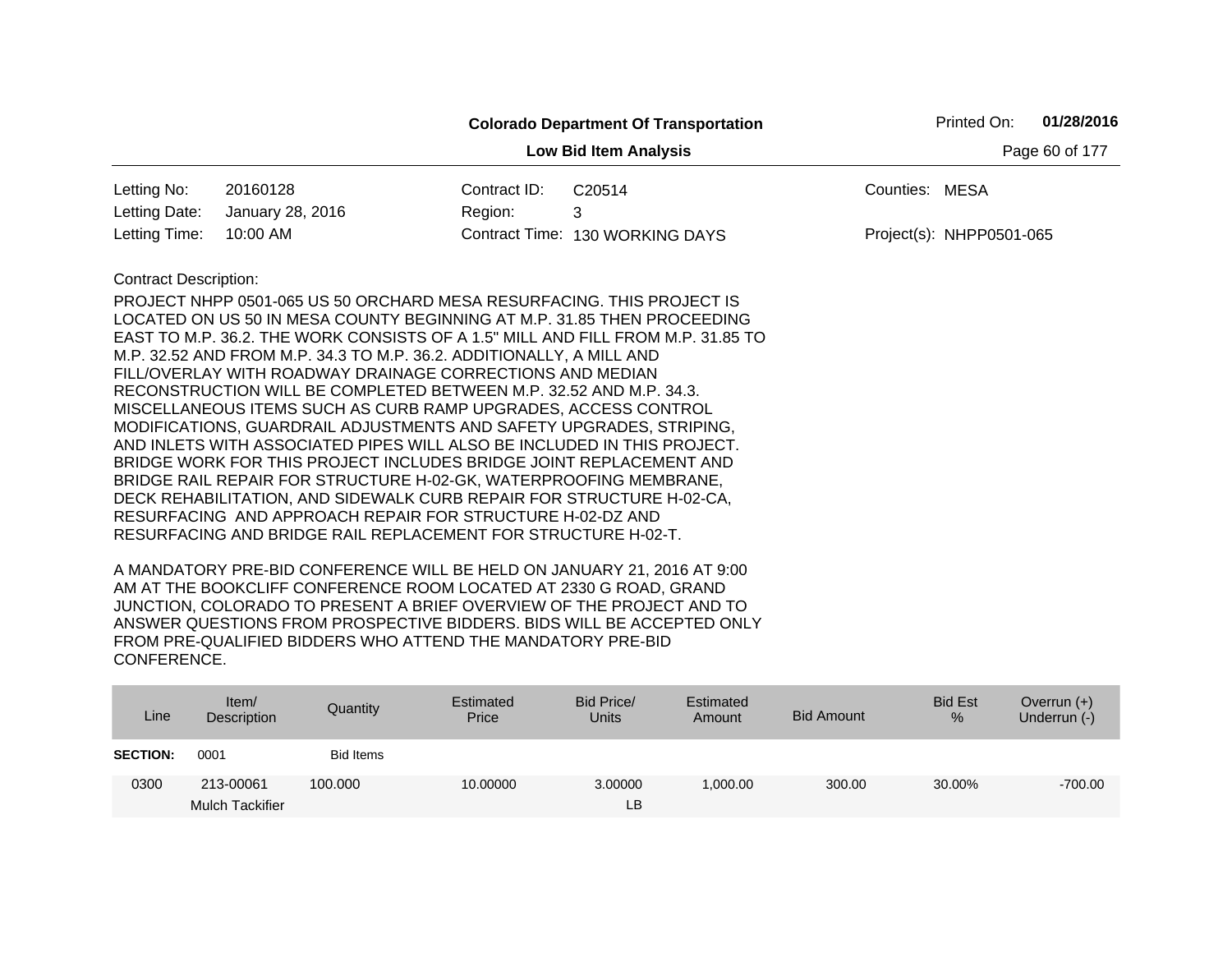| Page 61 of 177<br><b>Low Bid Item Analysis</b><br>20160128<br>Contract ID:<br>Letting No:<br>C20514<br>Counties: MESA<br>3<br>Letting Date:<br>January 28, 2016<br>Region:<br>10:00 AM<br>Contract Time: 130 WORKING DAYS<br>Letting Time:<br>Project(s): NHPP0501-065<br><b>Contract Description:</b><br>PROJECT NHPP 0501-065 US 50 ORCHARD MESA RESURFACING. THIS PROJECT IS<br>LOCATED ON US 50 IN MESA COUNTY BEGINNING AT M.P. 31.85 THEN PROCEEDING<br>EAST TO M.P. 36.2. THE WORK CONSISTS OF A 1.5" MILL AND FILL FROM M.P. 31.85 TO<br>M.P. 32.52 AND FROM M.P. 34.3 TO M.P. 36.2. ADDITIONALLY, A MILL AND<br>FILL/OVERLAY WITH ROADWAY DRAINAGE CORRECTIONS AND MEDIAN<br>RECONSTRUCTION WILL BE COMPLETED BETWEEN M.P. 32.52 AND M.P. 34.3.<br>MISCELLANEOUS ITEMS SUCH AS CURB RAMP UPGRADES, ACCESS CONTROL<br>MODIFICATIONS, GUARDRAIL ADJUSTMENTS AND SAFETY UPGRADES, STRIPING,<br>AND INLETS WITH ASSOCIATED PIPES WILL ALSO BE INCLUDED IN THIS PROJECT.<br>BRIDGE WORK FOR THIS PROJECT INCLUDES BRIDGE JOINT REPLACEMENT AND<br>BRIDGE RAIL REPAIR FOR STRUCTURE H-02-GK, WATERPROOFING MEMBRANE,<br>DECK REHABILITATION, AND SIDEWALK CURB REPAIR FOR STRUCTURE H-02-CA, |  | <b>Colorado Department Of Transportation</b> | Printed On: | 01/28/2016 |
|-------------------------------------------------------------------------------------------------------------------------------------------------------------------------------------------------------------------------------------------------------------------------------------------------------------------------------------------------------------------------------------------------------------------------------------------------------------------------------------------------------------------------------------------------------------------------------------------------------------------------------------------------------------------------------------------------------------------------------------------------------------------------------------------------------------------------------------------------------------------------------------------------------------------------------------------------------------------------------------------------------------------------------------------------------------------------------------------------------------------------------------------------------------------------------------------------|--|----------------------------------------------|-------------|------------|
|                                                                                                                                                                                                                                                                                                                                                                                                                                                                                                                                                                                                                                                                                                                                                                                                                                                                                                                                                                                                                                                                                                                                                                                                 |  |                                              |             |            |
|                                                                                                                                                                                                                                                                                                                                                                                                                                                                                                                                                                                                                                                                                                                                                                                                                                                                                                                                                                                                                                                                                                                                                                                                 |  |                                              |             |            |
|                                                                                                                                                                                                                                                                                                                                                                                                                                                                                                                                                                                                                                                                                                                                                                                                                                                                                                                                                                                                                                                                                                                                                                                                 |  |                                              |             |            |
|                                                                                                                                                                                                                                                                                                                                                                                                                                                                                                                                                                                                                                                                                                                                                                                                                                                                                                                                                                                                                                                                                                                                                                                                 |  |                                              |             |            |
| RESURFACING AND APPROACH REPAIR FOR STRUCTURE H-02-DZ AND<br>RESURFACING AND BRIDGE RAIL REPLACEMENT FOR STRUCTURE H-02-T.                                                                                                                                                                                                                                                                                                                                                                                                                                                                                                                                                                                                                                                                                                                                                                                                                                                                                                                                                                                                                                                                      |  |                                              |             |            |

| Line            | ltem/<br>Description | Quantity         | Estimated<br>Price | Bid Price/<br><b>Units</b> | Estimated<br>Amount | <b>Bid Amount</b> | <b>Bid Est</b><br>% | Overrun $(+)$<br>Underrun (-) |
|-----------------|----------------------|------------------|--------------------|----------------------------|---------------------|-------------------|---------------------|-------------------------------|
| <b>SECTION:</b> | 0001                 | <b>Bid Items</b> |                    |                            |                     |                   |                     |                               |
| 0305            | 240-00000            | 120,000          | 100.00000          | 94.00000                   | 12,000.00           | 11.280.00         | 94.00%              | $-720.00$                     |
|                 | Wildlife Biologist   |                  |                    | <b>HOUR</b>                |                     |                   |                     |                               |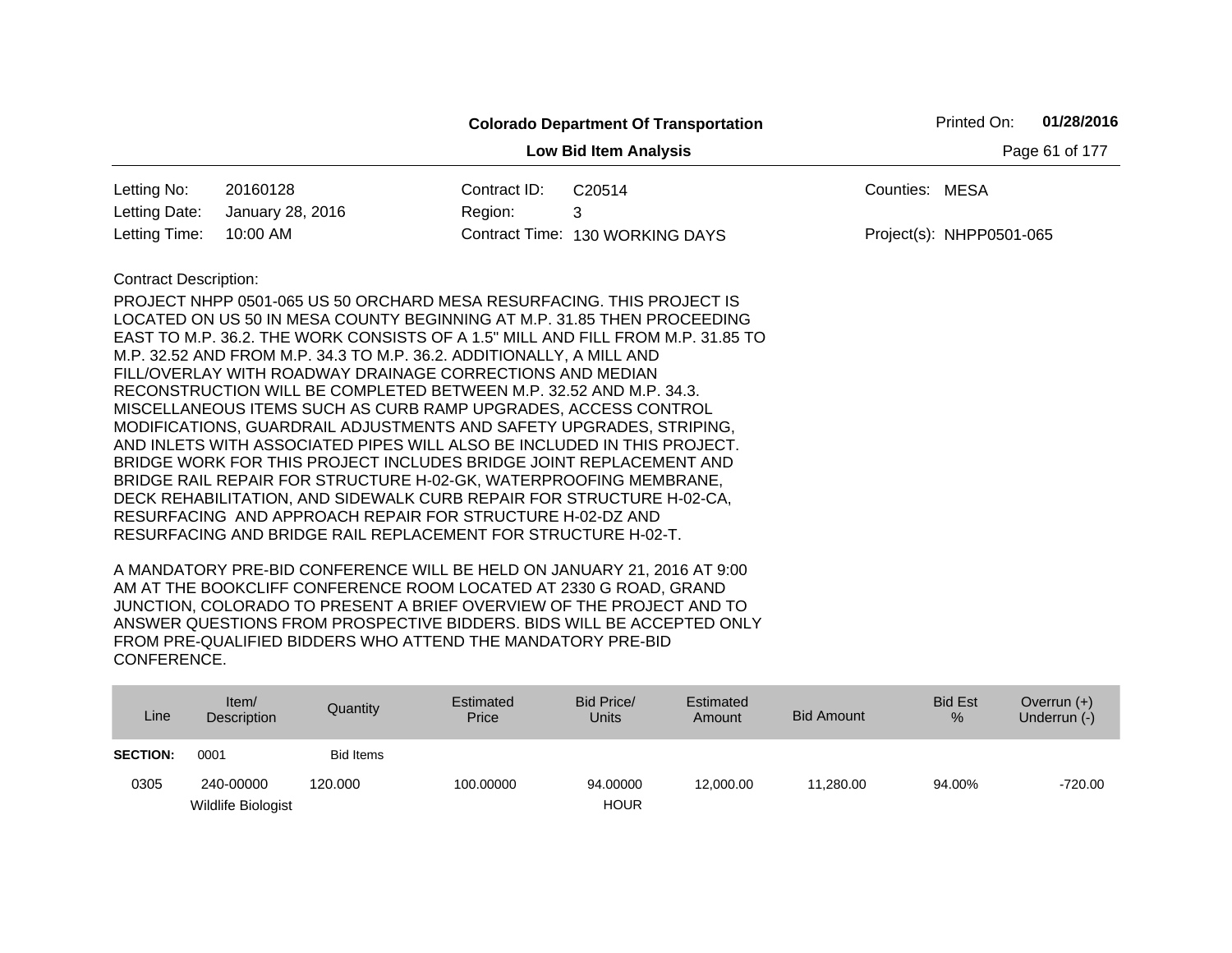|                              |                                                                                                                                                                                                                                                                                                                                                                                                                                                                                                                                                                                                                                                                                                                                                                                                                                                                                                                                                                                                                     |              | <b>Colorado Department Of Transportation</b> | 01/28/2016<br>Printed On: |
|------------------------------|---------------------------------------------------------------------------------------------------------------------------------------------------------------------------------------------------------------------------------------------------------------------------------------------------------------------------------------------------------------------------------------------------------------------------------------------------------------------------------------------------------------------------------------------------------------------------------------------------------------------------------------------------------------------------------------------------------------------------------------------------------------------------------------------------------------------------------------------------------------------------------------------------------------------------------------------------------------------------------------------------------------------|--------------|----------------------------------------------|---------------------------|
|                              |                                                                                                                                                                                                                                                                                                                                                                                                                                                                                                                                                                                                                                                                                                                                                                                                                                                                                                                                                                                                                     |              | <b>Low Bid Item Analysis</b>                 | Page 62 of 177            |
| Letting No:                  | 20160128                                                                                                                                                                                                                                                                                                                                                                                                                                                                                                                                                                                                                                                                                                                                                                                                                                                                                                                                                                                                            | Contract ID: | C20514                                       | Counties: MESA            |
| Letting Date:                | January 28, 2016                                                                                                                                                                                                                                                                                                                                                                                                                                                                                                                                                                                                                                                                                                                                                                                                                                                                                                                                                                                                    | Region:      | 3                                            |                           |
| Letting Time:                | 10:00 AM                                                                                                                                                                                                                                                                                                                                                                                                                                                                                                                                                                                                                                                                                                                                                                                                                                                                                                                                                                                                            |              | Contract Time: 130 WORKING DAYS              | Project(s): NHPP0501-065  |
| <b>Contract Description:</b> | PROJECT NHPP 0501-065 US 50 ORCHARD MESA RESURFACING. THIS PROJECT IS<br>LOCATED ON US 50 IN MESA COUNTY BEGINNING AT M.P. 31.85 THEN PROCEEDING<br>EAST TO M.P. 36.2. THE WORK CONSISTS OF A 1.5" MILL AND FILL FROM M.P. 31.85 TO<br>M.P. 32.52 AND FROM M.P. 34.3 TO M.P. 36.2. ADDITIONALLY, A MILL AND<br>FILL/OVERLAY WITH ROADWAY DRAINAGE CORRECTIONS AND MEDIAN<br>RECONSTRUCTION WILL BE COMPLETED BETWEEN M.P. 32.52 AND M.P. 34.3.<br>MISCELLANEOUS ITEMS SUCH AS CURB RAMP UPGRADES, ACCESS CONTROL<br>MODIFICATIONS, GUARDRAIL ADJUSTMENTS AND SAFETY UPGRADES, STRIPING,<br>AND INLETS WITH ASSOCIATED PIPES WILL ALSO BE INCLUDED IN THIS PROJECT.<br>BRIDGE WORK FOR THIS PROJECT INCLUDES BRIDGE JOINT REPLACEMENT AND<br>BRIDGE RAIL REPAIR FOR STRUCTURE H-02-GK, WATERPROOFING MEMBRANE,<br>DECK REHABILITATION, AND SIDEWALK CURB REPAIR FOR STRUCTURE H-02-CA,<br>RESURFACING AND APPROACH REPAIR FOR STRUCTURE H-02-DZ AND<br>RESURFACING AND BRIDGE RAIL REPLACEMENT FOR STRUCTURE H-02-T. |              |                                              |                           |

| Line            | Item $/$<br>Description | Quantity  | Estimated<br>Price | Bid Price/<br><b>Units</b> | Estimated<br>Amount | <b>Bid Amount</b> | <b>Bid Est</b><br>% | Overrun $(+)$<br>Underrun (-) |
|-----------------|-------------------------|-----------|--------------------|----------------------------|---------------------|-------------------|---------------------|-------------------------------|
| <b>SECTION:</b> | 0001                    | Bid Items |                    |                            |                     |                   |                     |                               |
| 0310            | 240-00010               | 40.000    | 100.00000          | 46.30000                   | 4,000.00            | 1.852.00          | 46.30%              | $-2,148.00$                   |
|                 | <b>Removal of Nests</b> |           |                    | <b>HOUR</b>                |                     |                   |                     |                               |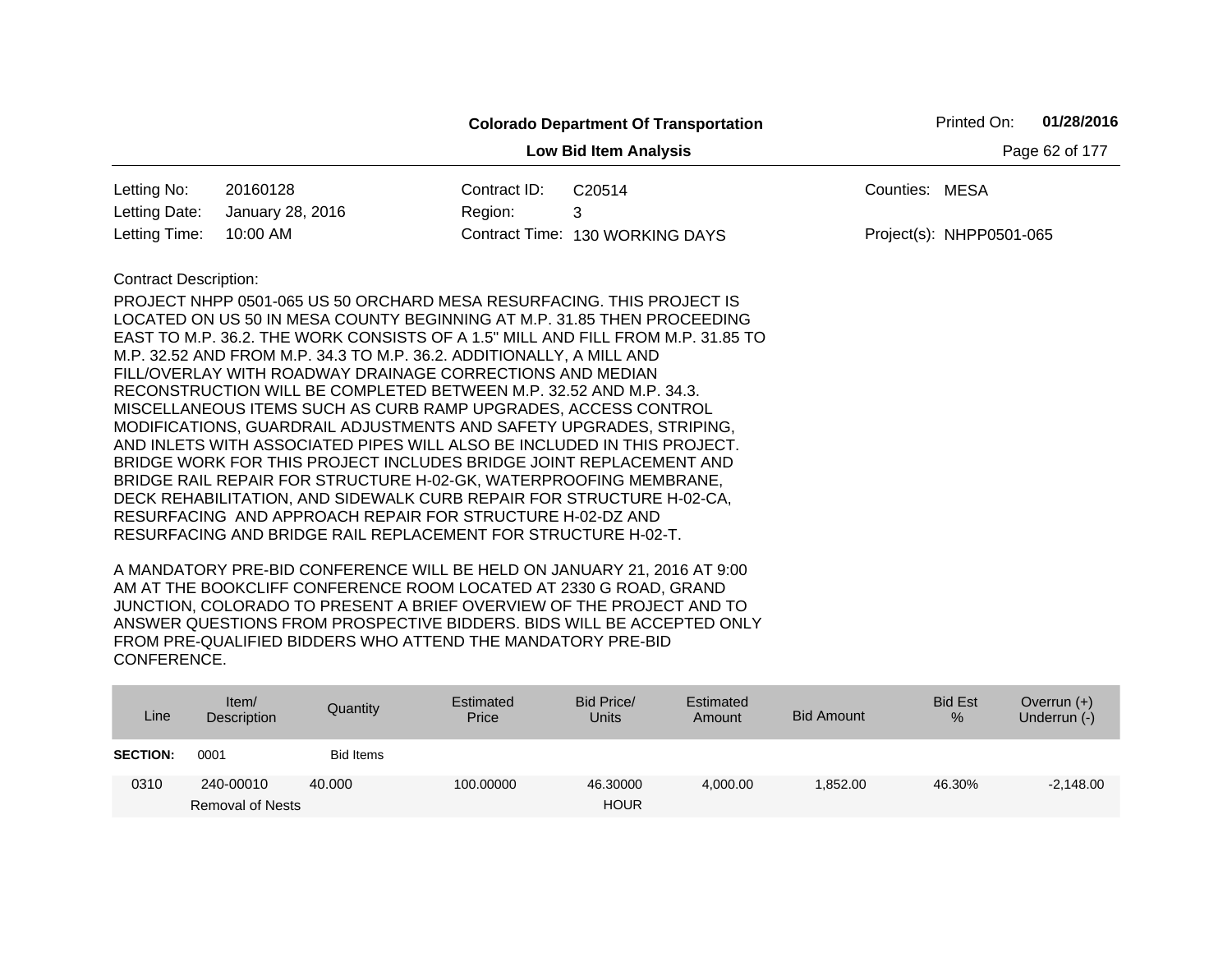|                              |                                                                                                                                                                                                                                                                                                                                                                                                                                                                                                                                                                                                                                                                                                                                                                                                                                                                                                                                  |              | <b>Colorado Department Of Transportation</b>                                    | Printed On:              | 01/28/2016     |
|------------------------------|----------------------------------------------------------------------------------------------------------------------------------------------------------------------------------------------------------------------------------------------------------------------------------------------------------------------------------------------------------------------------------------------------------------------------------------------------------------------------------------------------------------------------------------------------------------------------------------------------------------------------------------------------------------------------------------------------------------------------------------------------------------------------------------------------------------------------------------------------------------------------------------------------------------------------------|--------------|---------------------------------------------------------------------------------|--------------------------|----------------|
|                              |                                                                                                                                                                                                                                                                                                                                                                                                                                                                                                                                                                                                                                                                                                                                                                                                                                                                                                                                  |              | <b>Low Bid Item Analysis</b>                                                    |                          | Page 63 of 177 |
| Letting No:                  | 20160128                                                                                                                                                                                                                                                                                                                                                                                                                                                                                                                                                                                                                                                                                                                                                                                                                                                                                                                         | Contract ID: | C20514                                                                          | Counties: MESA           |                |
| Letting Date:                | January 28, 2016                                                                                                                                                                                                                                                                                                                                                                                                                                                                                                                                                                                                                                                                                                                                                                                                                                                                                                                 | Region:      | 3                                                                               |                          |                |
| Letting Time:                | 10:00 AM                                                                                                                                                                                                                                                                                                                                                                                                                                                                                                                                                                                                                                                                                                                                                                                                                                                                                                                         |              | Contract Time: 130 WORKING DAYS                                                 | Project(s): NHPP0501-065 |                |
| <b>Contract Description:</b> | PROJECT NHPP 0501-065 US 50 ORCHARD MESA RESURFACING. THIS PROJECT IS<br>LOCATED ON US 50 IN MESA COUNTY BEGINNING AT M.P. 31.85 THEN PROCEEDING<br>M.P. 32.52 AND FROM M.P. 34.3 TO M.P. 36.2. ADDITIONALLY, A MILL AND<br>FILL/OVERLAY WITH ROADWAY DRAINAGE CORRECTIONS AND MEDIAN<br>RECONSTRUCTION WILL BE COMPLETED BETWEEN M.P. 32.52 AND M.P. 34.3.<br>MISCELLANEOUS ITEMS SUCH AS CURB RAMP UPGRADES, ACCESS CONTROL<br>MODIFICATIONS, GUARDRAIL ADJUSTMENTS AND SAFETY UPGRADES, STRIPING,<br>AND INLETS WITH ASSOCIATED PIPES WILL ALSO BE INCLUDED IN THIS PROJECT.<br>BRIDGE WORK FOR THIS PROJECT INCLUDES BRIDGE JOINT REPLACEMENT AND<br>BRIDGE RAIL REPAIR FOR STRUCTURE H-02-GK, WATERPROOFING MEMBRANE,<br>DECK REHABILITATION, AND SIDEWALK CURB REPAIR FOR STRUCTURE H-02-CA,<br>RESURFACING AND APPROACH REPAIR FOR STRUCTURE H-02-DZ AND<br>RESURFACING AND BRIDGE RAIL REPLACEMENT FOR STRUCTURE H-02-T. |              | EAST TO M.P. 36.2. THE WORK CONSISTS OF A 1.5" MILL AND FILL FROM M.P. 31.85 TO |                          |                |

| Line            | Item $/$<br>Description | Quantity         | Estimated<br>Price | Bid Price/<br><b>Units</b> | Estimated<br>Amount | <b>Bid Amount</b> | <b>Bid Est</b><br>% | Overrun $(+)$<br>Underrun (-) |
|-----------------|-------------------------|------------------|--------------------|----------------------------|---------------------|-------------------|---------------------|-------------------------------|
| <b>SECTION:</b> | 0001                    | <b>Bid Items</b> |                    |                            |                     |                   |                     |                               |
| 0315            | 240-00020               | 5,000.000        | 10.00000           | 0.85000                    | 50.000.00           | 4.250.00          | 8.50%               | $-45,750.00$                  |
|                 | Netting                 |                  |                    | SY                         |                     |                   |                     |                               |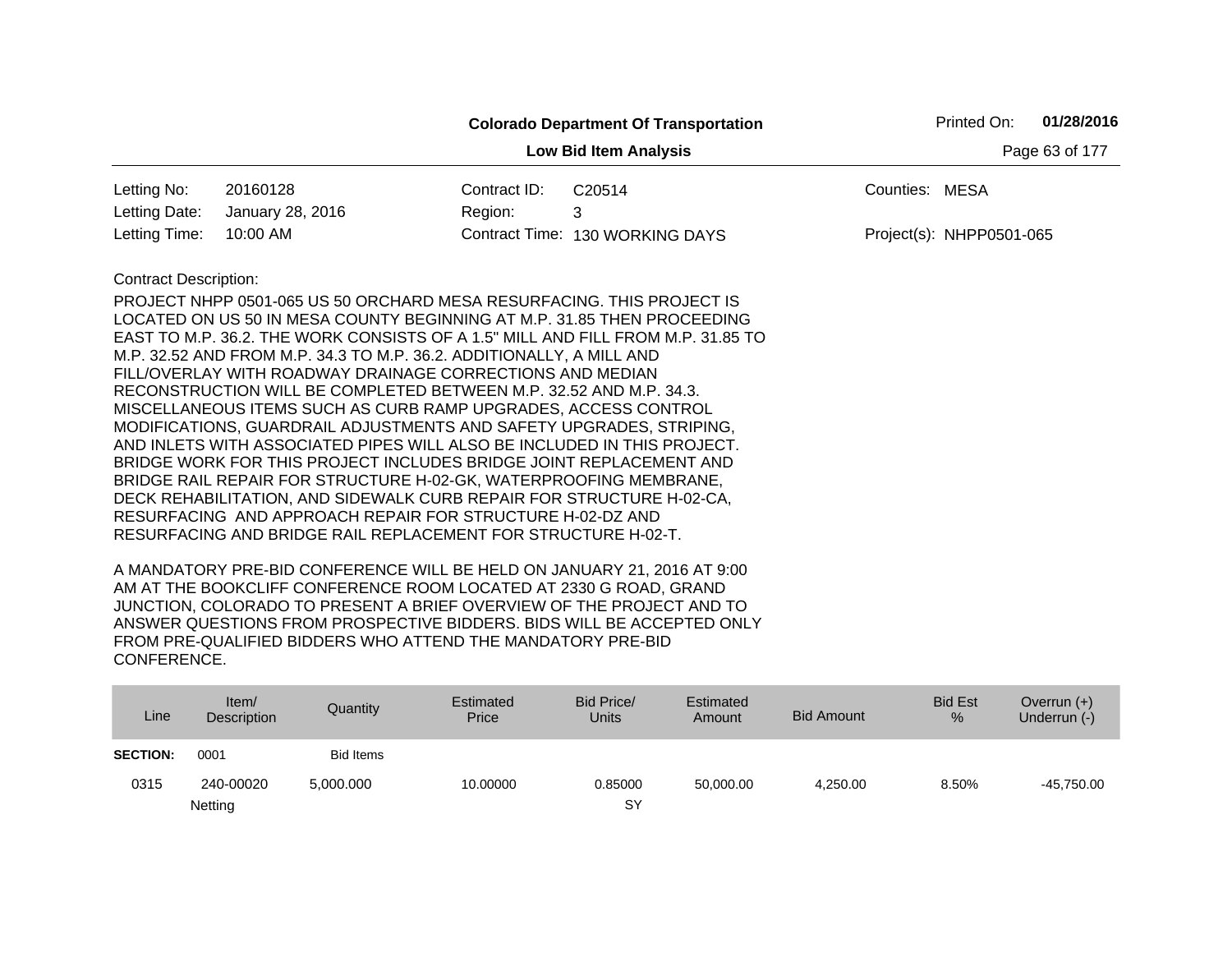|                              |                                                                         |              | <b>Colorado Department Of Transportation</b>                                    |                          | Printed On: | 01/28/2016     |
|------------------------------|-------------------------------------------------------------------------|--------------|---------------------------------------------------------------------------------|--------------------------|-------------|----------------|
|                              |                                                                         |              | <b>Low Bid Item Analysis</b>                                                    |                          |             | Page 64 of 177 |
| Letting No:                  | 20160128                                                                | Contract ID: | C20514                                                                          | Counties: MESA           |             |                |
| Letting Date:                | January 28, 2016                                                        | Region:      | 3                                                                               |                          |             |                |
| Letting Time:                | 10:00 AM                                                                |              | Contract Time: 130 WORKING DAYS                                                 | Project(s): NHPP0501-065 |             |                |
| <b>Contract Description:</b> |                                                                         |              |                                                                                 |                          |             |                |
|                              | PROJECT NHPP 0501-065 US 50 ORCHARD MESA RESURFACING. THIS PROJECT IS   |              |                                                                                 |                          |             |                |
|                              | LOCATED ON US 50 IN MESA COUNTY BEGINNING AT M.P. 31.85 THEN PROCEEDING |              |                                                                                 |                          |             |                |
|                              |                                                                         |              | EAST TO M.P. 36.2. THE WORK CONSISTS OF A 1.5" MILL AND FILL FROM M.P. 31.85 TO |                          |             |                |
|                              | M.P. 32.52 AND FROM M.P. 34.3 TO M.P. 36.2. ADDITIONALLY, A MILL AND    |              |                                                                                 |                          |             |                |
|                              | FILL/OVERLAY WITH ROADWAY DRAINAGE CORRECTIONS AND MEDIAN               |              |                                                                                 |                          |             |                |
|                              | RECONSTRUCTION WILL BE COMPLETED BETWEEN M.P. 32.52 AND M.P. 34.3.      |              |                                                                                 |                          |             |                |
|                              | MISCELLANEOUS ITEMS SUCH AS CURB RAMP UPGRADES, ACCESS CONTROL          |              |                                                                                 |                          |             |                |
|                              | MODIFICATIONS, GUARDRAIL ADJUSTMENTS AND SAFETY UPGRADES, STRIPING,     |              |                                                                                 |                          |             |                |
|                              | AND INLETS WITH ASSOCIATED PIPES WILL ALSO BE INCLUDED IN THIS PROJECT. |              |                                                                                 |                          |             |                |
|                              | BRIDGE WORK FOR THIS PROJECT INCLUDES BRIDGE JOINT REPLACEMENT AND      |              |                                                                                 |                          |             |                |
|                              | BRIDGE RAIL REPAIR FOR STRUCTURE H-02-GK, WATERPROOFING MEMBRANE,       |              |                                                                                 |                          |             |                |
|                              | DECK REHABILITATION, AND SIDEWALK CURB REPAIR FOR STRUCTURE H-02-CA,    |              |                                                                                 |                          |             |                |
|                              | RESURFACING AND APPROACH REPAIR FOR STRUCTURE H-02-DZ AND               |              |                                                                                 |                          |             |                |
|                              | RESURFACING AND BRIDGE RAIL REPLACEMENT FOR STRUCTURE H-02-T.           |              |                                                                                 |                          |             |                |

| Line            | Item $/$<br>Description | Quantity                                   | Estimated<br>Price | Bid Price/<br><b>Units</b> | Estimated<br>Amount | Bid Amount | <b>Bid Est</b><br>$\%$ | Overrun $(+)$<br>Underrun (-) |
|-----------------|-------------------------|--------------------------------------------|--------------------|----------------------------|---------------------|------------|------------------------|-------------------------------|
| <b>SECTION:</b> | 0001                    | Bid Items                                  |                    |                            |                     |            |                        |                               |
| 0320            | 250-00010               | 1.000                                      | 5.000.00000        | 3,300.00000                | 5.000.00            | 3.300.00   | 66.00%                 | $-1,700.00$                   |
|                 |                         | Environmental Health and Safety Management |                    | L S                        |                     |            |                        |                               |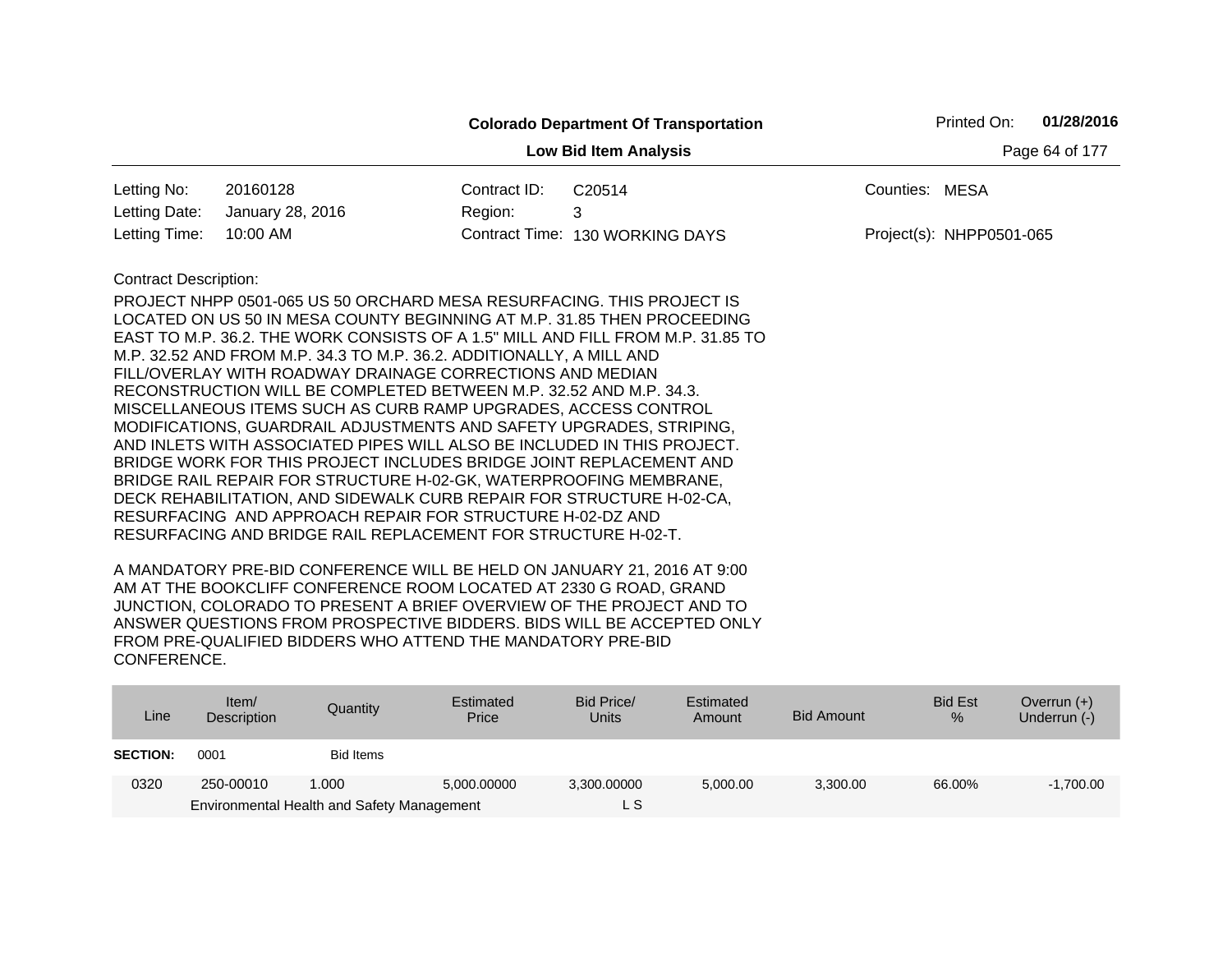|                              |                                                                                                                                                                                                                                                                                                                                                                                                                                                                                                                                                                                                                                                                                                                                                                                                                                                                                                                                                                                                                     |              | <b>Colorado Department Of Transportation</b> |                          | Printed On: | 01/28/2016     |
|------------------------------|---------------------------------------------------------------------------------------------------------------------------------------------------------------------------------------------------------------------------------------------------------------------------------------------------------------------------------------------------------------------------------------------------------------------------------------------------------------------------------------------------------------------------------------------------------------------------------------------------------------------------------------------------------------------------------------------------------------------------------------------------------------------------------------------------------------------------------------------------------------------------------------------------------------------------------------------------------------------------------------------------------------------|--------------|----------------------------------------------|--------------------------|-------------|----------------|
|                              |                                                                                                                                                                                                                                                                                                                                                                                                                                                                                                                                                                                                                                                                                                                                                                                                                                                                                                                                                                                                                     |              | <b>Low Bid Item Analysis</b>                 |                          |             | Page 65 of 177 |
| Letting No:                  | 20160128                                                                                                                                                                                                                                                                                                                                                                                                                                                                                                                                                                                                                                                                                                                                                                                                                                                                                                                                                                                                            | Contract ID: | C20514                                       | Counties: MESA           |             |                |
| Letting Date:                | January 28, 2016                                                                                                                                                                                                                                                                                                                                                                                                                                                                                                                                                                                                                                                                                                                                                                                                                                                                                                                                                                                                    | Region:      | 3                                            |                          |             |                |
| Letting Time:                | 10:00 AM                                                                                                                                                                                                                                                                                                                                                                                                                                                                                                                                                                                                                                                                                                                                                                                                                                                                                                                                                                                                            |              | Contract Time: 130 WORKING DAYS              | Project(s): NHPP0501-065 |             |                |
| <b>Contract Description:</b> | PROJECT NHPP 0501-065 US 50 ORCHARD MESA RESURFACING. THIS PROJECT IS<br>LOCATED ON US 50 IN MESA COUNTY BEGINNING AT M.P. 31.85 THEN PROCEEDING<br>EAST TO M.P. 36.2. THE WORK CONSISTS OF A 1.5" MILL AND FILL FROM M.P. 31.85 TO<br>M.P. 32.52 AND FROM M.P. 34.3 TO M.P. 36.2. ADDITIONALLY, A MILL AND<br>FILL/OVERLAY WITH ROADWAY DRAINAGE CORRECTIONS AND MEDIAN<br>RECONSTRUCTION WILL BE COMPLETED BETWEEN M.P. 32.52 AND M.P. 34.3.<br>MISCELLANEOUS ITEMS SUCH AS CURB RAMP UPGRADES, ACCESS CONTROL<br>MODIFICATIONS, GUARDRAIL ADJUSTMENTS AND SAFETY UPGRADES, STRIPING,<br>AND INLETS WITH ASSOCIATED PIPES WILL ALSO BE INCLUDED IN THIS PROJECT.<br>BRIDGE WORK FOR THIS PROJECT INCLUDES BRIDGE JOINT REPLACEMENT AND<br>BRIDGE RAIL REPAIR FOR STRUCTURE H-02-GK, WATERPROOFING MEMBRANE,<br>DECK REHABILITATION, AND SIDEWALK CURB REPAIR FOR STRUCTURE H-02-CA,<br>RESURFACING AND APPROACH REPAIR FOR STRUCTURE H-02-DZ AND<br>RESURFACING AND BRIDGE RAIL REPLACEMENT FOR STRUCTURE H-02-T. |              |                                              |                          |             |                |
|                              |                                                                                                                                                                                                                                                                                                                                                                                                                                                                                                                                                                                                                                                                                                                                                                                                                                                                                                                                                                                                                     |              |                                              |                          |             |                |

| Line            | Item/<br><b>Description</b> | Quantity         | Estimated<br>Price | Bid Price/<br><b>Units</b> | Estimated<br>Amount | <b>Bid Amount</b> | <b>Bid Est</b><br>$\%$ | Overrun $(+)$<br>Underrun (-) |
|-----------------|-----------------------------|------------------|--------------------|----------------------------|---------------------|-------------------|------------------------|-------------------------------|
| <b>SECTION:</b> | 0001                        | <b>Bid Items</b> |                    |                            |                     |                   |                        |                               |
| 0325            | 250-00050                   | 309,000          | 75.00000           | 36,00000                   | 23.175.00           | 11.124.00         | 48.00%                 | $-12.051.00$                  |
|                 | Monitoring Technician       |                  |                    | <b>HOUR</b>                |                     |                   |                        |                               |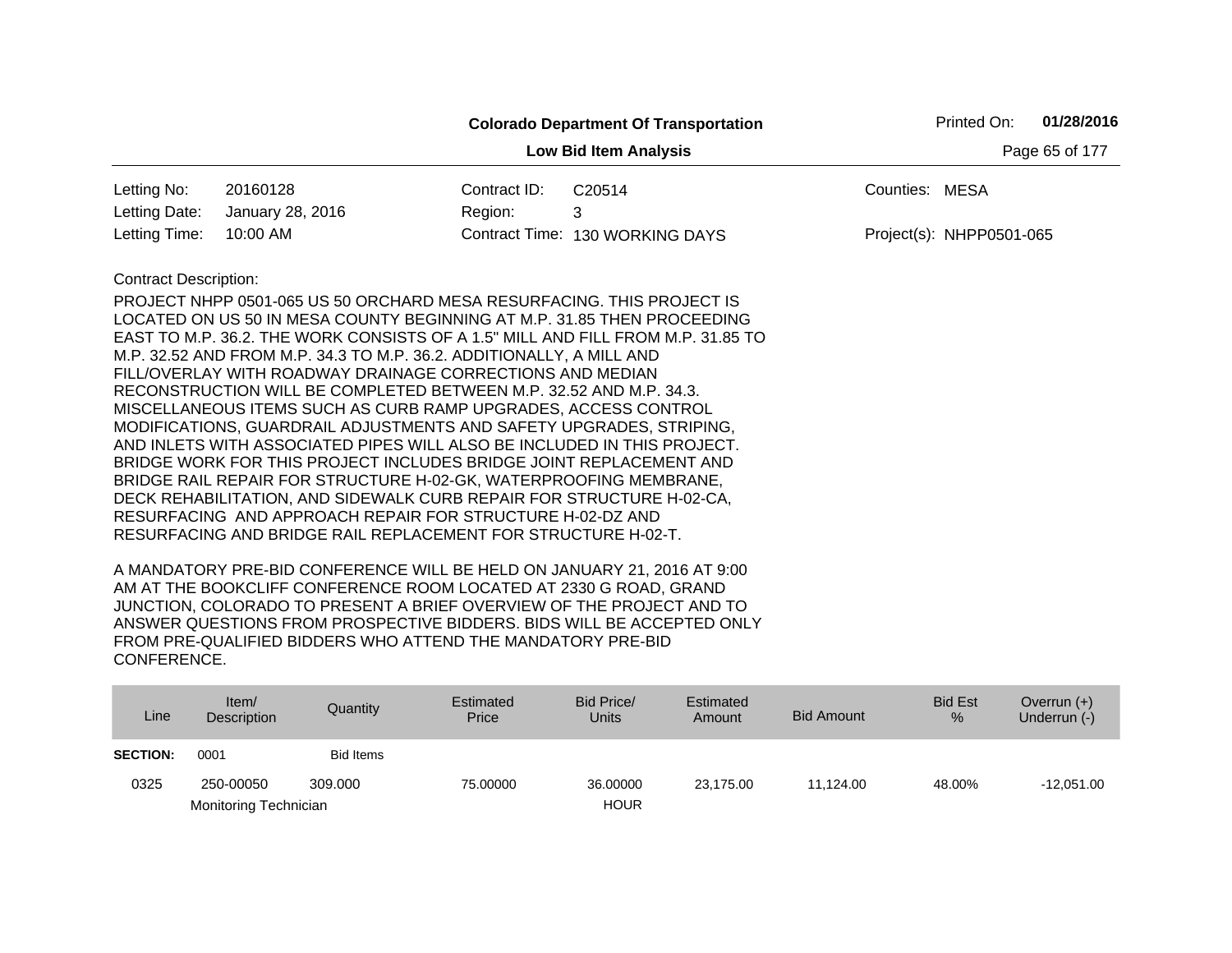|                              |                                                                                 |              | <b>Colorado Department Of Transportation</b> |                | Printed On:              | 01/28/2016     |
|------------------------------|---------------------------------------------------------------------------------|--------------|----------------------------------------------|----------------|--------------------------|----------------|
|                              |                                                                                 |              | <b>Low Bid Item Analysis</b>                 |                |                          | Page 66 of 177 |
| Letting No:                  | 20160128                                                                        | Contract ID: | C20514                                       | Counties: MESA |                          |                |
| Letting Date:                | January 28, 2016                                                                | Region:      | 3                                            |                |                          |                |
| Letting Time:                | 10:00 AM                                                                        |              | Contract Time: 130 WORKING DAYS              |                | Project(s): NHPP0501-065 |                |
| <b>Contract Description:</b> |                                                                                 |              |                                              |                |                          |                |
|                              | PROJECT NHPP 0501-065 US 50 ORCHARD MESA RESURFACING. THIS PROJECT IS           |              |                                              |                |                          |                |
|                              | LOCATED ON US 50 IN MESA COUNTY BEGINNING AT M.P. 31.85 THEN PROCEEDING         |              |                                              |                |                          |                |
|                              | EAST TO M.P. 36.2. THE WORK CONSISTS OF A 1.5" MILL AND FILL FROM M.P. 31.85 TO |              |                                              |                |                          |                |
|                              | M.P. 32.52 AND FROM M.P. 34.3 TO M.P. 36.2. ADDITIONALLY, A MILL AND            |              |                                              |                |                          |                |
|                              | FILL/OVERLAY WITH ROADWAY DRAINAGE CORRECTIONS AND MEDIAN                       |              |                                              |                |                          |                |
|                              | RECONSTRUCTION WILL BE COMPLETED BETWEEN M.P. 32.52 AND M.P. 34.3.              |              |                                              |                |                          |                |
|                              | MISCELLANEOUS ITEMS SUCH AS CURB RAMP UPGRADES, ACCESS CONTROL                  |              |                                              |                |                          |                |
|                              | MODIFICATIONS, GUARDRAIL ADJUSTMENTS AND SAFETY UPGRADES, STRIPING,             |              |                                              |                |                          |                |
|                              | AND INLETS WITH ASSOCIATED PIPES WILL ALSO BE INCLUDED IN THIS PROJECT.         |              |                                              |                |                          |                |
|                              | BRIDGE WORK FOR THIS PROJECT INCLUDES BRIDGE JOINT REPLACEMENT AND              |              |                                              |                |                          |                |
|                              | BRIDGE RAIL REPAIR FOR STRUCTURE H-02-GK, WATERPROOFING MEMBRANE,               |              |                                              |                |                          |                |
|                              | DECK REHABILITATION, AND SIDEWALK CURB REPAIR FOR STRUCTURE H-02-CA,            |              |                                              |                |                          |                |
|                              | RESURFACING AND APPROACH REPAIR FOR STRUCTURE H-02-DZ AND                       |              |                                              |                |                          |                |
|                              | RESURFACING AND BRIDGE RAIL REPLACEMENT FOR STRUCTURE H-02-T.                   |              |                                              |                |                          |                |

| Line            | Item $/$<br>Description                | Quantity  | Estimated<br>Price | Bid Price/<br><b>Units</b> | Estimated<br>Amount | <b>Bid Amount</b> | <b>Bid Est</b><br>% | Overrun $(+)$<br>Underrun (-) |
|-----------------|----------------------------------------|-----------|--------------------|----------------------------|---------------------|-------------------|---------------------|-------------------------------|
| <b>SECTION:</b> | 0001                                   | Bid Items |                    |                            |                     |                   |                     |                               |
| 0330            | 250-00110<br>Health and Safety Officer | 309,000   | 100.00000          | 67.00000<br><b>HOUR</b>    | 30,900.00           | 20,703.00         | 67.00%              | $-10,197.00$                  |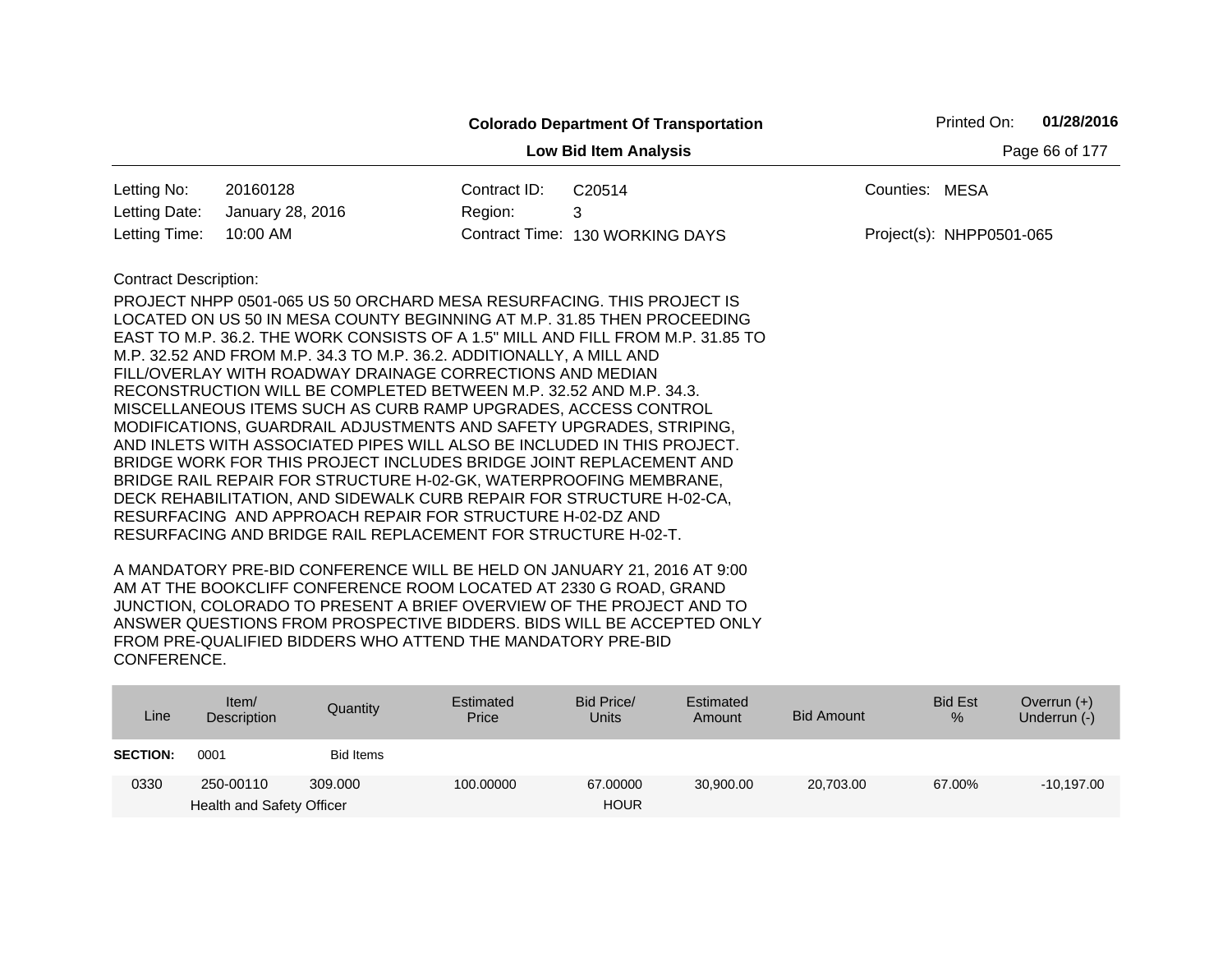|                              |                                                                                                                                                                                                                                                                                                                                                                                                                                                                                                                                                                                                                                                                                                                                                                                                                                                                                                                                                                                                                     |              | <b>Colorado Department Of Transportation</b> | Printed On:              | 01/28/2016     |
|------------------------------|---------------------------------------------------------------------------------------------------------------------------------------------------------------------------------------------------------------------------------------------------------------------------------------------------------------------------------------------------------------------------------------------------------------------------------------------------------------------------------------------------------------------------------------------------------------------------------------------------------------------------------------------------------------------------------------------------------------------------------------------------------------------------------------------------------------------------------------------------------------------------------------------------------------------------------------------------------------------------------------------------------------------|--------------|----------------------------------------------|--------------------------|----------------|
|                              |                                                                                                                                                                                                                                                                                                                                                                                                                                                                                                                                                                                                                                                                                                                                                                                                                                                                                                                                                                                                                     |              | <b>Low Bid Item Analysis</b>                 |                          | Page 67 of 177 |
| Letting No:                  | 20160128                                                                                                                                                                                                                                                                                                                                                                                                                                                                                                                                                                                                                                                                                                                                                                                                                                                                                                                                                                                                            | Contract ID: | C20514                                       | Counties: MESA           |                |
| Letting Date:                | January 28, 2016                                                                                                                                                                                                                                                                                                                                                                                                                                                                                                                                                                                                                                                                                                                                                                                                                                                                                                                                                                                                    | Region:      | 3                                            |                          |                |
| Letting Time:                | 10:00 AM                                                                                                                                                                                                                                                                                                                                                                                                                                                                                                                                                                                                                                                                                                                                                                                                                                                                                                                                                                                                            |              | Contract Time: 130 WORKING DAYS              | Project(s): NHPP0501-065 |                |
| <b>Contract Description:</b> | PROJECT NHPP 0501-065 US 50 ORCHARD MESA RESURFACING. THIS PROJECT IS<br>LOCATED ON US 50 IN MESA COUNTY BEGINNING AT M.P. 31.85 THEN PROCEEDING<br>EAST TO M.P. 36.2. THE WORK CONSISTS OF A 1.5" MILL AND FILL FROM M.P. 31.85 TO<br>M.P. 32.52 AND FROM M.P. 34.3 TO M.P. 36.2. ADDITIONALLY, A MILL AND<br>FILL/OVERLAY WITH ROADWAY DRAINAGE CORRECTIONS AND MEDIAN<br>RECONSTRUCTION WILL BE COMPLETED BETWEEN M.P. 32.52 AND M.P. 34.3.<br>MISCELLANEOUS ITEMS SUCH AS CURB RAMP UPGRADES, ACCESS CONTROL<br>MODIFICATIONS, GUARDRAIL ADJUSTMENTS AND SAFETY UPGRADES, STRIPING,<br>AND INLETS WITH ASSOCIATED PIPES WILL ALSO BE INCLUDED IN THIS PROJECT.<br>BRIDGE WORK FOR THIS PROJECT INCLUDES BRIDGE JOINT REPLACEMENT AND<br>BRIDGE RAIL REPAIR FOR STRUCTURE H-02-GK, WATERPROOFING MEMBRANE,<br>DECK REHABILITATION, AND SIDEWALK CURB REPAIR FOR STRUCTURE H-02-CA,<br>RESURFACING AND APPROACH REPAIR FOR STRUCTURE H-02-DZ AND<br>RESURFACING AND BRIDGE RAIL REPLACEMENT FOR STRUCTURE H-02-T. |              |                                              |                          |                |

| Line            | Item $/$<br><b>Description</b> | Quantity  | Estimated<br>Price | Bid Price/<br><b>Units</b> | Estimated<br>Amount | <b>Bid Amount</b> | <b>Bid Est</b><br>% | Overrun $(+)$<br>Underrun (-) |
|-----------------|--------------------------------|-----------|--------------------|----------------------------|---------------------|-------------------|---------------------|-------------------------------|
| <b>SECTION:</b> | 0001                           | Bid Items |                    |                            |                     |                   |                     |                               |
| 0335            | 250-00200                      | 774.000   | 20,00000           | 12,80000                   | 15.480.00           | 9.907.20          | 64.00%              | $-5.572.80$                   |
|                 | Material Handling (Stockpile)  |           |                    | СY                         |                     |                   |                     |                               |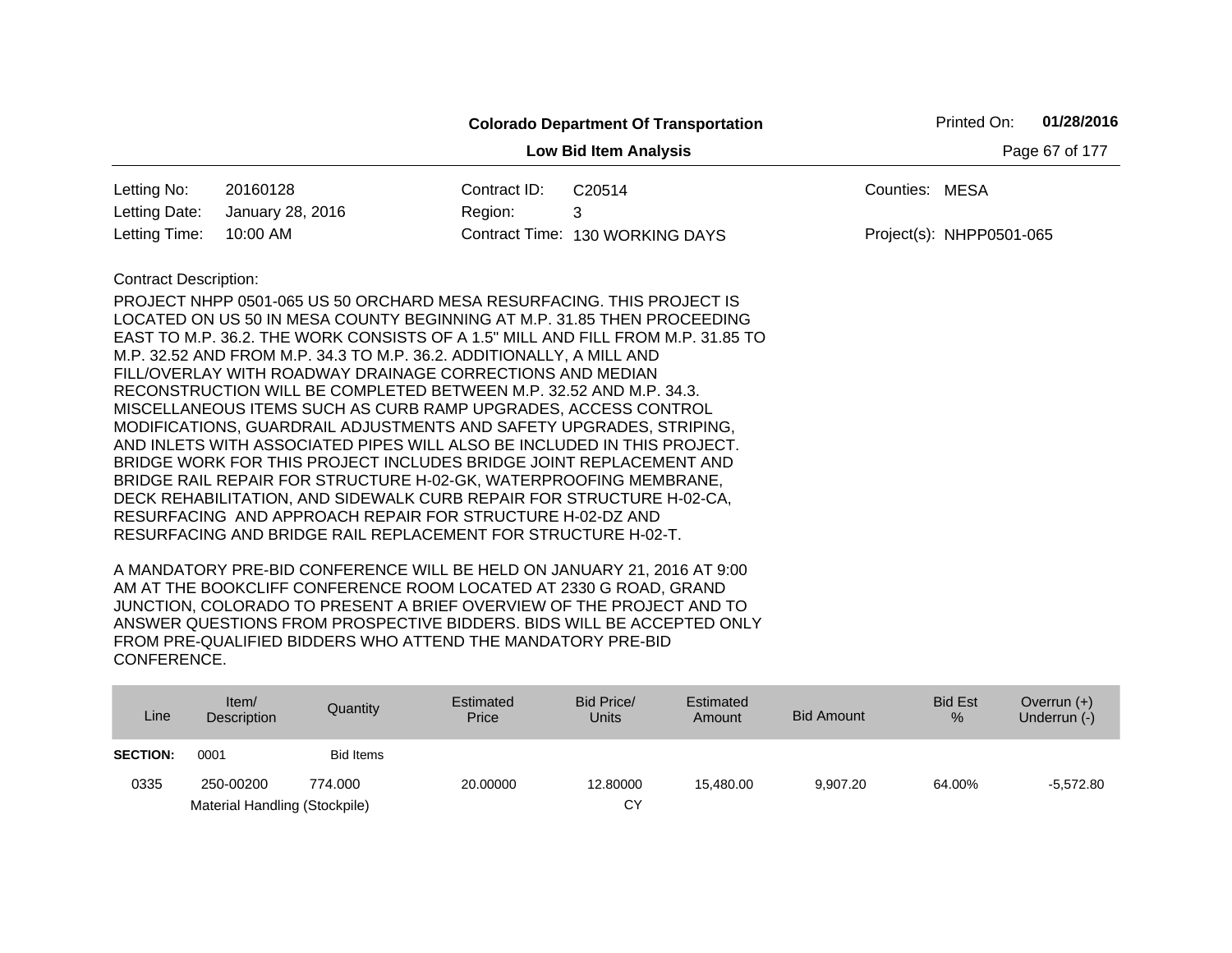|                              |                                                                                                                                                                                                                                                                                                                                                                                                                                                                                                                                                                                                                                                                                                                                                                                                                                                                                                                                                                                                                     |              | <b>Colorado Department Of Transportation</b> |                          | Printed On: | 01/28/2016     |
|------------------------------|---------------------------------------------------------------------------------------------------------------------------------------------------------------------------------------------------------------------------------------------------------------------------------------------------------------------------------------------------------------------------------------------------------------------------------------------------------------------------------------------------------------------------------------------------------------------------------------------------------------------------------------------------------------------------------------------------------------------------------------------------------------------------------------------------------------------------------------------------------------------------------------------------------------------------------------------------------------------------------------------------------------------|--------------|----------------------------------------------|--------------------------|-------------|----------------|
|                              |                                                                                                                                                                                                                                                                                                                                                                                                                                                                                                                                                                                                                                                                                                                                                                                                                                                                                                                                                                                                                     |              | <b>Low Bid Item Analysis</b>                 |                          |             | Page 68 of 177 |
| Letting No:                  | 20160128                                                                                                                                                                                                                                                                                                                                                                                                                                                                                                                                                                                                                                                                                                                                                                                                                                                                                                                                                                                                            | Contract ID: | C20514                                       | Counties: MESA           |             |                |
| Letting Date:                | January 28, 2016                                                                                                                                                                                                                                                                                                                                                                                                                                                                                                                                                                                                                                                                                                                                                                                                                                                                                                                                                                                                    | Region:      | 3                                            |                          |             |                |
| Letting Time:                | 10:00 AM                                                                                                                                                                                                                                                                                                                                                                                                                                                                                                                                                                                                                                                                                                                                                                                                                                                                                                                                                                                                            |              | Contract Time: 130 WORKING DAYS              | Project(s): NHPP0501-065 |             |                |
| <b>Contract Description:</b> | PROJECT NHPP 0501-065 US 50 ORCHARD MESA RESURFACING. THIS PROJECT IS<br>LOCATED ON US 50 IN MESA COUNTY BEGINNING AT M.P. 31.85 THEN PROCEEDING<br>EAST TO M.P. 36.2. THE WORK CONSISTS OF A 1.5" MILL AND FILL FROM M.P. 31.85 TO<br>M.P. 32.52 AND FROM M.P. 34.3 TO M.P. 36.2. ADDITIONALLY, A MILL AND<br>FILL/OVERLAY WITH ROADWAY DRAINAGE CORRECTIONS AND MEDIAN<br>RECONSTRUCTION WILL BE COMPLETED BETWEEN M.P. 32.52 AND M.P. 34.3.<br>MISCELLANEOUS ITEMS SUCH AS CURB RAMP UPGRADES, ACCESS CONTROL<br>MODIFICATIONS, GUARDRAIL ADJUSTMENTS AND SAFETY UPGRADES, STRIPING,<br>AND INLETS WITH ASSOCIATED PIPES WILL ALSO BE INCLUDED IN THIS PROJECT.<br>BRIDGE WORK FOR THIS PROJECT INCLUDES BRIDGE JOINT REPLACEMENT AND<br>BRIDGE RAIL REPAIR FOR STRUCTURE H-02-GK, WATERPROOFING MEMBRANE,<br>DECK REHABILITATION, AND SIDEWALK CURB REPAIR FOR STRUCTURE H-02-CA,<br>RESURFACING AND APPROACH REPAIR FOR STRUCTURE H-02-DZ AND<br>RESURFACING AND BRIDGE RAIL REPLACEMENT FOR STRUCTURE H-02-T. |              |                                              |                          |             |                |

| Line            | Item/<br>Description     | Quantity  | Estimated<br>Price | Bid Price/<br><b>Units</b> | Estimated<br>Amount | <b>Bid Amount</b> | <b>Bid Est</b><br>% | Overrun $(+)$<br>Underrun (-) |
|-----------------|--------------------------|-----------|--------------------|----------------------------|---------------------|-------------------|---------------------|-------------------------------|
| <b>SECTION:</b> | 0001                     | Bid Items |                    |                            |                     |                   |                     |                               |
| 0340            | 250-00220                | 774.000   | 100.00000          | 15.75000                   | 77.400.00           | 12,190.50         | 15.75%              | $-65,209.50$                  |
|                 | Hazardous Waste Disposal |           |                    | CY                         |                     |                   |                     |                               |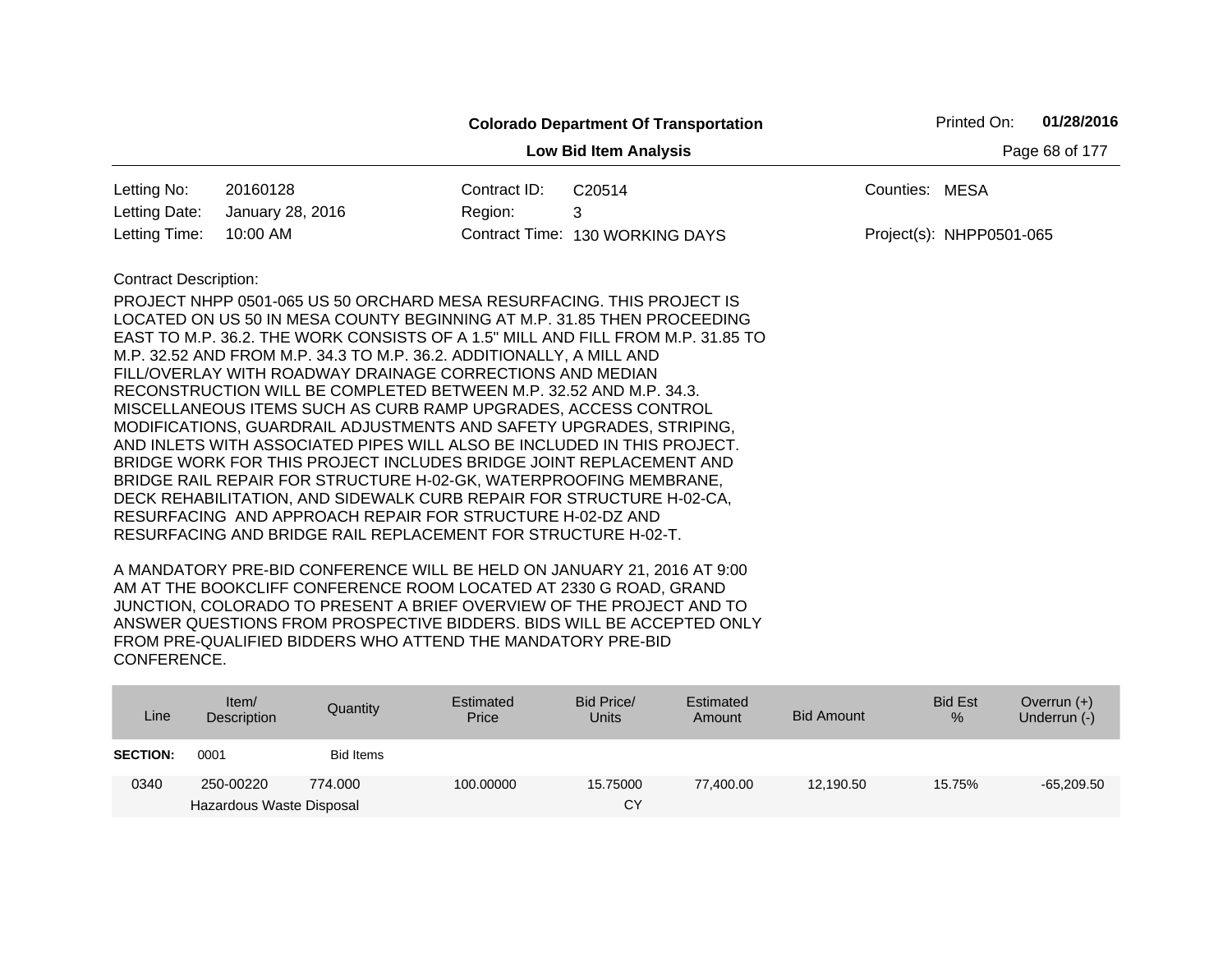|                                                                                                                                                                           |                                                                                                                                                                                                                                                                                                                                                                                                                                                                                                                                                                                                                                                                                                                                          |              | <b>Colorado Department Of Transportation</b> | Printed On:              | 01/28/2016 |
|---------------------------------------------------------------------------------------------------------------------------------------------------------------------------|------------------------------------------------------------------------------------------------------------------------------------------------------------------------------------------------------------------------------------------------------------------------------------------------------------------------------------------------------------------------------------------------------------------------------------------------------------------------------------------------------------------------------------------------------------------------------------------------------------------------------------------------------------------------------------------------------------------------------------------|--------------|----------------------------------------------|--------------------------|------------|
|                                                                                                                                                                           |                                                                                                                                                                                                                                                                                                                                                                                                                                                                                                                                                                                                                                                                                                                                          |              | <b>Low Bid Item Analysis</b>                 | Page 69 of 177           |            |
| Letting No:                                                                                                                                                               | 20160128                                                                                                                                                                                                                                                                                                                                                                                                                                                                                                                                                                                                                                                                                                                                 | Contract ID: | C20514                                       | Counties: MESA           |            |
| Letting Date:                                                                                                                                                             | January 28, 2016                                                                                                                                                                                                                                                                                                                                                                                                                                                                                                                                                                                                                                                                                                                         | Region:      | 3                                            |                          |            |
| Letting Time:                                                                                                                                                             | 10:00 AM                                                                                                                                                                                                                                                                                                                                                                                                                                                                                                                                                                                                                                                                                                                                 |              | Contract Time: 130 WORKING DAYS              | Project(s): NHPP0501-065 |            |
| <b>Contract Description:</b><br>BRIDGE RAIL REPAIR FOR STRUCTURE H-02-GK, WATERPROOFING MEMBRANE,<br>DECK REHABILITATION, AND SIDEWALK CURB REPAIR FOR STRUCTURE H-02-CA, | PROJECT NHPP 0501-065 US 50 ORCHARD MESA RESURFACING. THIS PROJECT IS<br>LOCATED ON US 50 IN MESA COUNTY BEGINNING AT M.P. 31.85 THEN PROCEEDING<br>EAST TO M.P. 36.2. THE WORK CONSISTS OF A 1.5" MILL AND FILL FROM M.P. 31.85 TO<br>M.P. 32.52 AND FROM M.P. 34.3 TO M.P. 36.2. ADDITIONALLY, A MILL AND<br>FILL/OVERLAY WITH ROADWAY DRAINAGE CORRECTIONS AND MEDIAN<br>RECONSTRUCTION WILL BE COMPLETED BETWEEN M.P. 32.52 AND M.P. 34.3.<br>MISCELLANEOUS ITEMS SUCH AS CURB RAMP UPGRADES, ACCESS CONTROL<br>MODIFICATIONS, GUARDRAIL ADJUSTMENTS AND SAFETY UPGRADES, STRIPING,<br>AND INLETS WITH ASSOCIATED PIPES WILL ALSO BE INCLUDED IN THIS PROJECT.<br>BRIDGE WORK FOR THIS PROJECT INCLUDES BRIDGE JOINT REPLACEMENT AND |              |                                              |                          |            |

| Line            | Item $/$<br><b>Description</b> | Quantity                        | Estimated<br>Price | Bid Price/<br>Units | Estimated<br>Amount | Bid Amount | <b>Bid Est</b><br>$\%$ | Overrun $(+)$<br>Underrun (-) |
|-----------------|--------------------------------|---------------------------------|--------------------|---------------------|---------------------|------------|------------------------|-------------------------------|
| <b>SECTION:</b> | 0001                           | <b>Bid Items</b>                |                    |                     |                     |            |                        |                               |
| 0345            | 304-02000                      | 500,000                         | 25,00000           | 18,60000            | 12,500.00           | 9,300.00   | 74.40%                 | $-3,200.00$                   |
|                 |                                | Aggregate Base Course (Class 2) |                    | TON                 |                     |            |                        |                               |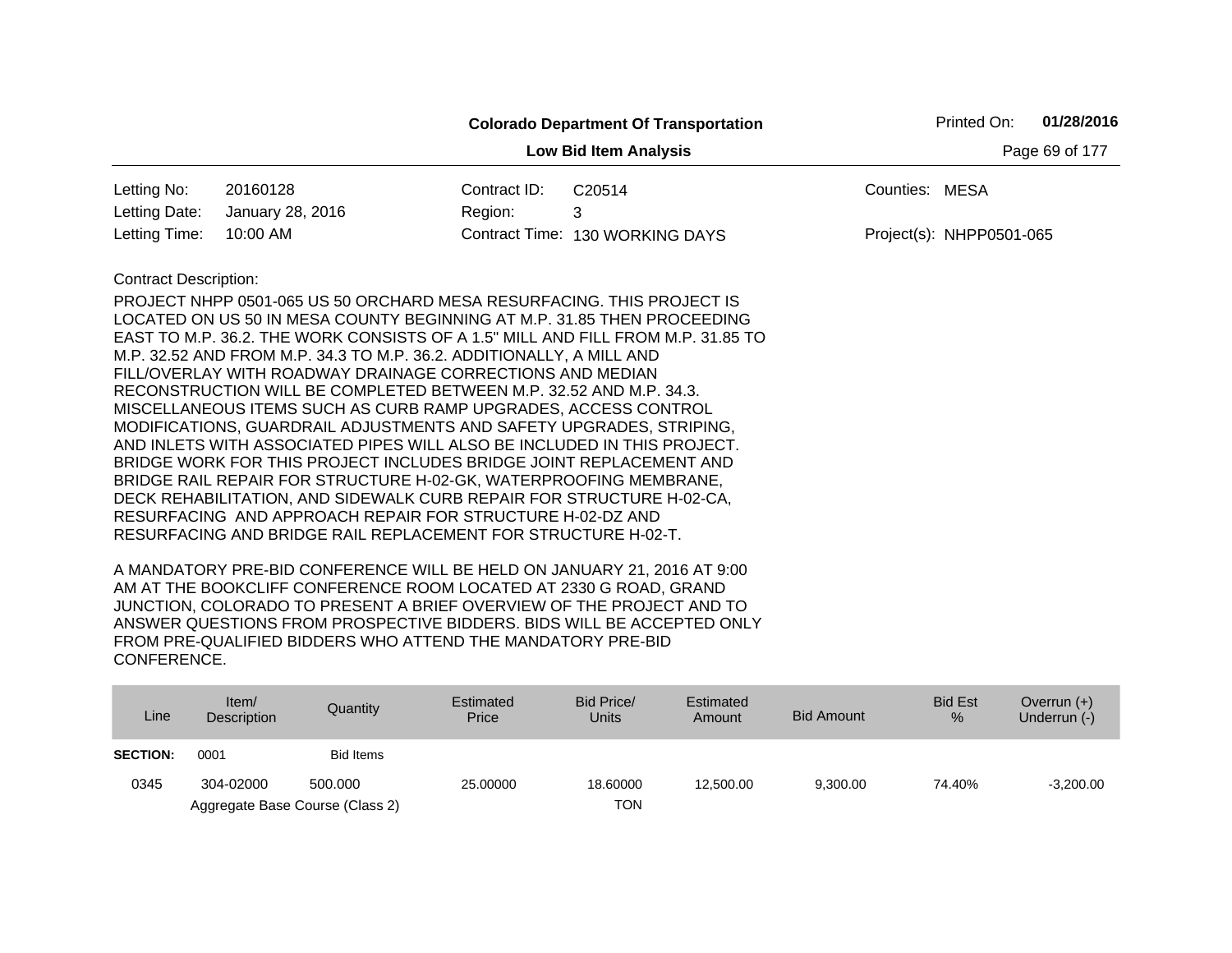|                              |                                                                                                                                      |              | <b>Colorado Department Of Transportation</b> |                | Printed On:              | 01/28/2016     |
|------------------------------|--------------------------------------------------------------------------------------------------------------------------------------|--------------|----------------------------------------------|----------------|--------------------------|----------------|
|                              |                                                                                                                                      |              | <b>Low Bid Item Analysis</b>                 |                |                          | Page 70 of 177 |
| Letting No:                  | 20160128                                                                                                                             | Contract ID: | C20514                                       | Counties: MESA |                          |                |
| Letting Date:                | January 28, 2016                                                                                                                     | Region:      | 3                                            |                |                          |                |
| Letting Time:                | 10:00 AM                                                                                                                             |              | Contract Time: 130 WORKING DAYS              |                | Project(s): NHPP0501-065 |                |
| <b>Contract Description:</b> |                                                                                                                                      |              |                                              |                |                          |                |
|                              | PROJECT NHPP 0501-065 US 50 ORCHARD MESA RESURFACING. THIS PROJECT IS                                                                |              |                                              |                |                          |                |
|                              | LOCATED ON US 50 IN MESA COUNTY BEGINNING AT M.P. 31.85 THEN PROCEEDING                                                              |              |                                              |                |                          |                |
|                              | EAST TO M.P. 36.2. THE WORK CONSISTS OF A 1.5" MILL AND FILL FROM M.P. 31.85 TO                                                      |              |                                              |                |                          |                |
|                              | M.P. 32.52 AND FROM M.P. 34.3 TO M.P. 36.2. ADDITIONALLY, A MILL AND                                                                 |              |                                              |                |                          |                |
|                              | FILL/OVERLAY WITH ROADWAY DRAINAGE CORRECTIONS AND MEDIAN                                                                            |              |                                              |                |                          |                |
|                              | RECONSTRUCTION WILL BE COMPLETED BETWEEN M.P. 32.52 AND M.P. 34.3.<br>MISCELLANEOUS ITEMS SUCH AS CURB RAMP UPGRADES, ACCESS CONTROL |              |                                              |                |                          |                |
|                              | MODIFICATIONS, GUARDRAIL ADJUSTMENTS AND SAFETY UPGRADES, STRIPING,                                                                  |              |                                              |                |                          |                |
|                              | AND INLETS WITH ASSOCIATED PIPES WILL ALSO BE INCLUDED IN THIS PROJECT.                                                              |              |                                              |                |                          |                |
|                              | BRIDGE WORK FOR THIS PROJECT INCLUDES BRIDGE JOINT REPLACEMENT AND                                                                   |              |                                              |                |                          |                |
|                              | BRIDGE RAIL REPAIR FOR STRUCTURE H-02-GK, WATERPROOFING MEMBRANE,                                                                    |              |                                              |                |                          |                |
|                              | DECK REHABILITATION, AND SIDEWALK CURB REPAIR FOR STRUCTURE H-02-CA,                                                                 |              |                                              |                |                          |                |
|                              | RESURFACING AND APPROACH REPAIR FOR STRUCTURE H-02-DZ AND                                                                            |              |                                              |                |                          |                |
|                              | RESURFACING AND BRIDGE RAIL REPLACEMENT FOR STRUCTURE H-02-T.                                                                        |              |                                              |                |                          |                |

| Line            | Item $/$<br>Description | Quantity                        | Estimated<br>Price | Bid Price/<br><b>Units</b> | Estimated<br>Amount | <b>Bid Amount</b> | <b>Bid Est</b><br>% | Overrun $(+)$<br>Underrun (-) |
|-----------------|-------------------------|---------------------------------|--------------------|----------------------------|---------------------|-------------------|---------------------|-------------------------------|
| <b>SECTION:</b> | 0001                    | Bid Items                       |                    |                            |                     |                   |                     |                               |
| 0350            | 304-06000               | 8.166.020                       | 22,00000           | 40.75000                   | 179.652.44          | 332,765.32        | 185.23%             | 153,112.88                    |
|                 |                         | Aggregate Base Course (Class 6) |                    | <b>TON</b>                 |                     |                   |                     |                               |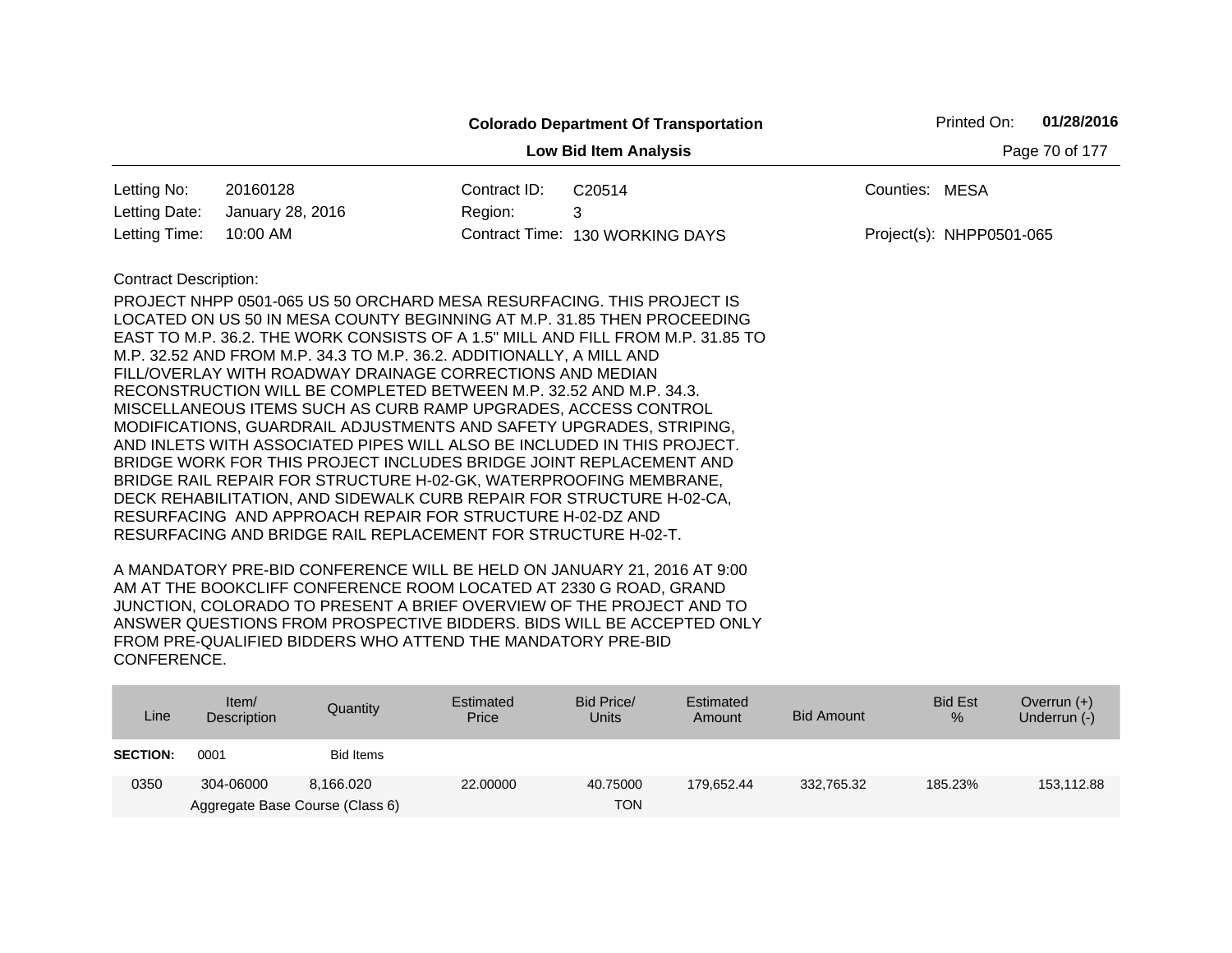|                              |                                                                                                                                   |              | <b>Colorado Department Of Transportation</b> |                | Printed On:              | 01/28/2016     |
|------------------------------|-----------------------------------------------------------------------------------------------------------------------------------|--------------|----------------------------------------------|----------------|--------------------------|----------------|
|                              |                                                                                                                                   |              | <b>Low Bid Item Analysis</b>                 |                |                          | Page 71 of 177 |
| Letting No:                  | 20160128                                                                                                                          | Contract ID: | C20514                                       | Counties: MESA |                          |                |
| Letting Date:                | January 28, 2016                                                                                                                  | Region:      | 3                                            |                |                          |                |
| Letting Time:                | 10:00 AM                                                                                                                          |              | Contract Time: 130 WORKING DAYS              |                | Project(s): NHPP0501-065 |                |
| <b>Contract Description:</b> |                                                                                                                                   |              |                                              |                |                          |                |
|                              | PROJECT NHPP 0501-065 US 50 ORCHARD MESA RESURFACING. THIS PROJECT IS                                                             |              |                                              |                |                          |                |
|                              | LOCATED ON US 50 IN MESA COUNTY BEGINNING AT M.P. 31.85 THEN PROCEEDING                                                           |              |                                              |                |                          |                |
|                              | EAST TO M.P. 36.2. THE WORK CONSISTS OF A 1.5" MILL AND FILL FROM M.P. 31.85 TO                                                   |              |                                              |                |                          |                |
|                              | M.P. 32.52 AND FROM M.P. 34.3 TO M.P. 36.2. ADDITIONALLY, A MILL AND<br>FILL/OVERLAY WITH ROADWAY DRAINAGE CORRECTIONS AND MEDIAN |              |                                              |                |                          |                |
|                              | RECONSTRUCTION WILL BE COMPLETED BETWEEN M.P. 32.52 AND M.P. 34.3.                                                                |              |                                              |                |                          |                |
|                              | MISCELLANEOUS ITEMS SUCH AS CURB RAMP UPGRADES, ACCESS CONTROL                                                                    |              |                                              |                |                          |                |
|                              | MODIFICATIONS, GUARDRAIL ADJUSTMENTS AND SAFETY UPGRADES, STRIPING,                                                               |              |                                              |                |                          |                |
|                              | AND INLETS WITH ASSOCIATED PIPES WILL ALSO BE INCLUDED IN THIS PROJECT.                                                           |              |                                              |                |                          |                |
|                              | BRIDGE WORK FOR THIS PROJECT INCLUDES BRIDGE JOINT REPLACEMENT AND                                                                |              |                                              |                |                          |                |
|                              | BRIDGE RAIL REPAIR FOR STRUCTURE H-02-GK, WATERPROOFING MEMBRANE,                                                                 |              |                                              |                |                          |                |
|                              | DECK REHABILITATION, AND SIDEWALK CURB REPAIR FOR STRUCTURE H-02-CA,                                                              |              |                                              |                |                          |                |
|                              | RESURFACING AND APPROACH REPAIR FOR STRUCTURE H-02-DZ AND                                                                         |              |                                              |                |                          |                |
|                              | RESURFACING AND BRIDGE RAIL REPLACEMENT FOR STRUCTURE H-02-T.                                                                     |              |                                              |                |                          |                |

| Line            | Item/<br><b>Description</b> | Quantity                        | Estimated<br>Price | Bid Price/<br>Units | Estimated<br>Amount | Bid Amount | <b>Bid Est</b><br>$\%$ | Overrun $(+)$<br>Underrun (-) |
|-----------------|-----------------------------|---------------------------------|--------------------|---------------------|---------------------|------------|------------------------|-------------------------------|
| <b>SECTION:</b> | 0001                        | Bid Items                       |                    |                     |                     |            |                        |                               |
| 0355            | 304-07000                   | 87.710                          | 25,00000           | 38.30000            | 2.192.75            | 3.359.29   | 153.20%                | .166.54                       |
|                 |                             | Aggregate Base Course (Class 7) |                    | <b>TON</b>          |                     |            |                        |                               |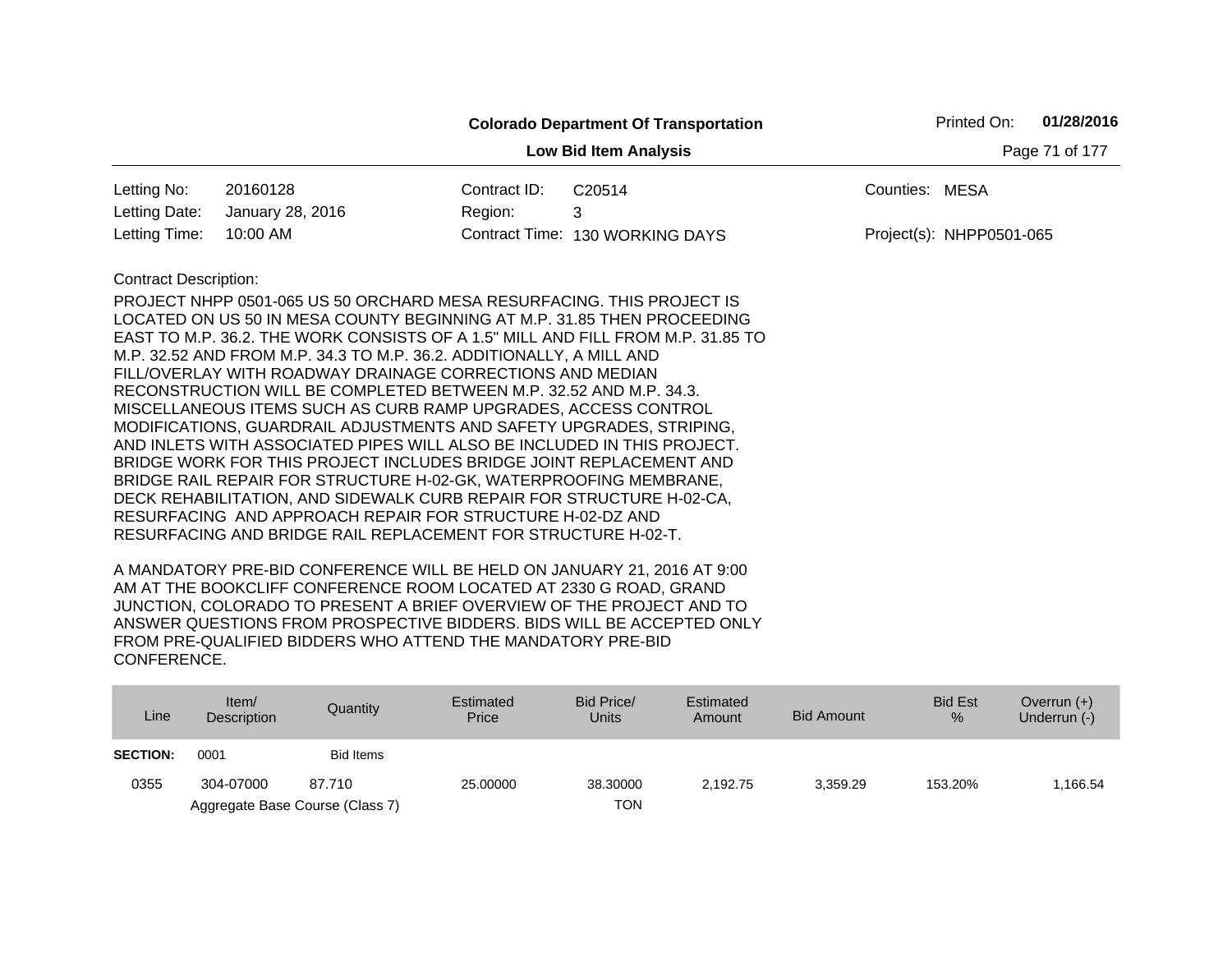|                              |                                                                                                                                                                                                                                                                                                                                                                                                                                                                                                                                                                                                                                                                                                                                                                                                                                                                                                                                                                                                                     |              | <b>Colorado Department Of Transportation</b> |                          | Printed On:    | 01/28/2016 |  |
|------------------------------|---------------------------------------------------------------------------------------------------------------------------------------------------------------------------------------------------------------------------------------------------------------------------------------------------------------------------------------------------------------------------------------------------------------------------------------------------------------------------------------------------------------------------------------------------------------------------------------------------------------------------------------------------------------------------------------------------------------------------------------------------------------------------------------------------------------------------------------------------------------------------------------------------------------------------------------------------------------------------------------------------------------------|--------------|----------------------------------------------|--------------------------|----------------|------------|--|
|                              |                                                                                                                                                                                                                                                                                                                                                                                                                                                                                                                                                                                                                                                                                                                                                                                                                                                                                                                                                                                                                     |              | <b>Low Bid Item Analysis</b>                 |                          | Page 72 of 177 |            |  |
| Letting No:                  | 20160128                                                                                                                                                                                                                                                                                                                                                                                                                                                                                                                                                                                                                                                                                                                                                                                                                                                                                                                                                                                                            | Contract ID: | C20514                                       | Counties: MESA           |                |            |  |
| Letting Date:                | January 28, 2016                                                                                                                                                                                                                                                                                                                                                                                                                                                                                                                                                                                                                                                                                                                                                                                                                                                                                                                                                                                                    | Region:      | 3                                            |                          |                |            |  |
| Letting Time:                | 10:00 AM                                                                                                                                                                                                                                                                                                                                                                                                                                                                                                                                                                                                                                                                                                                                                                                                                                                                                                                                                                                                            |              | Contract Time: 130 WORKING DAYS              | Project(s): NHPP0501-065 |                |            |  |
| <b>Contract Description:</b> | PROJECT NHPP 0501-065 US 50 ORCHARD MESA RESURFACING. THIS PROJECT IS<br>LOCATED ON US 50 IN MESA COUNTY BEGINNING AT M.P. 31.85 THEN PROCEEDING<br>EAST TO M.P. 36.2. THE WORK CONSISTS OF A 1.5" MILL AND FILL FROM M.P. 31.85 TO<br>M.P. 32.52 AND FROM M.P. 34.3 TO M.P. 36.2. ADDITIONALLY, A MILL AND<br>FILL/OVERLAY WITH ROADWAY DRAINAGE CORRECTIONS AND MEDIAN<br>RECONSTRUCTION WILL BE COMPLETED BETWEEN M.P. 32.52 AND M.P. 34.3.<br>MISCELLANEOUS ITEMS SUCH AS CURB RAMP UPGRADES, ACCESS CONTROL<br>MODIFICATIONS, GUARDRAIL ADJUSTMENTS AND SAFETY UPGRADES, STRIPING,<br>AND INLETS WITH ASSOCIATED PIPES WILL ALSO BE INCLUDED IN THIS PROJECT.<br>BRIDGE WORK FOR THIS PROJECT INCLUDES BRIDGE JOINT REPLACEMENT AND<br>BRIDGE RAIL REPAIR FOR STRUCTURE H-02-GK, WATERPROOFING MEMBRANE,<br>DECK REHABILITATION, AND SIDEWALK CURB REPAIR FOR STRUCTURE H-02-CA,<br>RESURFACING AND APPROACH REPAIR FOR STRUCTURE H-02-DZ AND<br>RESURFACING AND BRIDGE RAIL REPLACEMENT FOR STRUCTURE H-02-T. |              |                                              |                          |                |            |  |

| Line            | Item $\sqrt{ }$<br>Description | Quantity                                          | Estimated<br>Price | Bid Price/<br><b>Units</b> | Estimated<br>Amount | <b>Bid Amount</b> | <b>Bid Est</b><br>% | Overrun $(+)$<br>Underrun (-) |
|-----------------|--------------------------------|---------------------------------------------------|--------------------|----------------------------|---------------------|-------------------|---------------------|-------------------------------|
| <b>SECTION:</b> | 0001                           | Bid Items                                         |                    |                            |                     |                   |                     |                               |
| 0360            | 403-00721                      | 5.202.000<br>Hot Mix Asphalt (Patching) (Asphalt) | 60.00000           | 28,00000<br>SY             | 312.120.00          | 145,656.00        | 46.67%              | -166,464.00                   |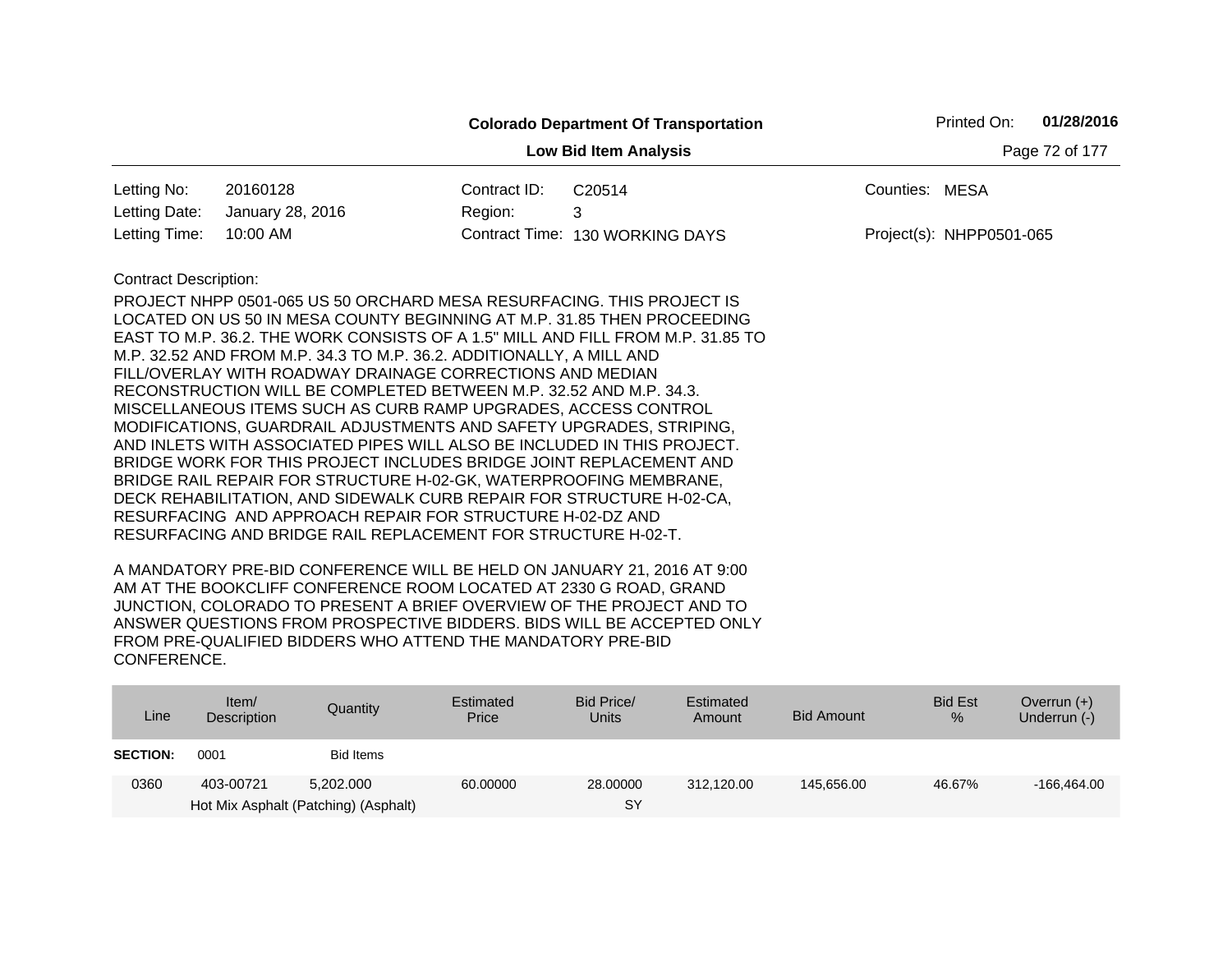|                              |                                                                                                                                                                                                                                                                                                                                                                                                                                                                                                                                                                                                                                                                                                                                                                                                                                                                                                                                  |              | <b>Colorado Department Of Transportation</b>                                    |                | Printed On:              | 01/28/2016     |
|------------------------------|----------------------------------------------------------------------------------------------------------------------------------------------------------------------------------------------------------------------------------------------------------------------------------------------------------------------------------------------------------------------------------------------------------------------------------------------------------------------------------------------------------------------------------------------------------------------------------------------------------------------------------------------------------------------------------------------------------------------------------------------------------------------------------------------------------------------------------------------------------------------------------------------------------------------------------|--------------|---------------------------------------------------------------------------------|----------------|--------------------------|----------------|
|                              |                                                                                                                                                                                                                                                                                                                                                                                                                                                                                                                                                                                                                                                                                                                                                                                                                                                                                                                                  |              | <b>Low Bid Item Analysis</b>                                                    |                |                          | Page 73 of 177 |
| Letting No:                  | 20160128                                                                                                                                                                                                                                                                                                                                                                                                                                                                                                                                                                                                                                                                                                                                                                                                                                                                                                                         | Contract ID: | C20514                                                                          | Counties: MESA |                          |                |
| Letting Date:                | January 28, 2016                                                                                                                                                                                                                                                                                                                                                                                                                                                                                                                                                                                                                                                                                                                                                                                                                                                                                                                 | Region:      | 3                                                                               |                |                          |                |
| Letting Time:                | 10:00 AM                                                                                                                                                                                                                                                                                                                                                                                                                                                                                                                                                                                                                                                                                                                                                                                                                                                                                                                         |              | Contract Time: 130 WORKING DAYS                                                 |                | Project(s): NHPP0501-065 |                |
| <b>Contract Description:</b> | PROJECT NHPP 0501-065 US 50 ORCHARD MESA RESURFACING. THIS PROJECT IS<br>LOCATED ON US 50 IN MESA COUNTY BEGINNING AT M.P. 31.85 THEN PROCEEDING<br>M.P. 32.52 AND FROM M.P. 34.3 TO M.P. 36.2. ADDITIONALLY, A MILL AND<br>FILL/OVERLAY WITH ROADWAY DRAINAGE CORRECTIONS AND MEDIAN<br>RECONSTRUCTION WILL BE COMPLETED BETWEEN M.P. 32.52 AND M.P. 34.3.<br>MISCELLANEOUS ITEMS SUCH AS CURB RAMP UPGRADES, ACCESS CONTROL<br>MODIFICATIONS, GUARDRAIL ADJUSTMENTS AND SAFETY UPGRADES, STRIPING,<br>AND INLETS WITH ASSOCIATED PIPES WILL ALSO BE INCLUDED IN THIS PROJECT.<br>BRIDGE WORK FOR THIS PROJECT INCLUDES BRIDGE JOINT REPLACEMENT AND<br>BRIDGE RAIL REPAIR FOR STRUCTURE H-02-GK, WATERPROOFING MEMBRANE,<br>DECK REHABILITATION, AND SIDEWALK CURB REPAIR FOR STRUCTURE H-02-CA,<br>RESURFACING AND APPROACH REPAIR FOR STRUCTURE H-02-DZ AND<br>RESURFACING AND BRIDGE RAIL REPLACEMENT FOR STRUCTURE H-02-T. |              | EAST TO M.P. 36.2. THE WORK CONSISTS OF A 1.5" MILL AND FILL FROM M.P. 31.85 TO |                |                          |                |

| Line            | Item $/$<br><b>Description</b> | Quantity                          | Estimated<br>Price | Bid Price/<br>Units | Estimated<br>Amount | Bid Amount | <b>Bid Est</b><br>% | Overrun $(+)$<br>Underrun (-) |
|-----------------|--------------------------------|-----------------------------------|--------------------|---------------------|---------------------|------------|---------------------|-------------------------------|
| <b>SECTION:</b> | 0001                           | <b>Bid Items</b>                  |                    |                     |                     |            |                     |                               |
| 0365            | 403-34701                      | 2.673.130                         | 70.00000           | 79.30000            | 187.119.10          | 211.979.21 | 113.29%             | 24,860.11                     |
|                 |                                | Hot Mix Asphalt (Grading SX) (75) |                    | TON                 |                     |            |                     |                               |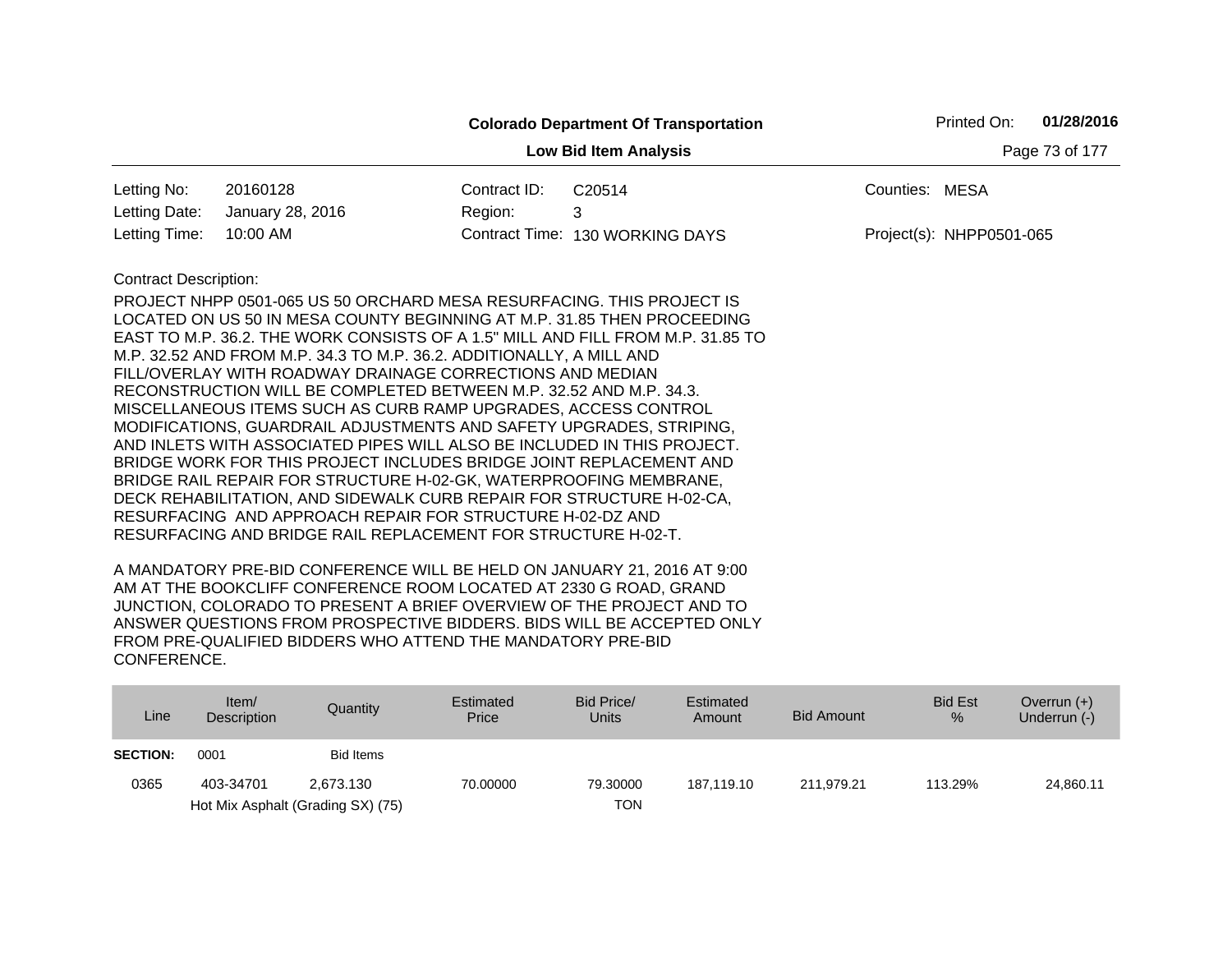|                              |                                                                                                                                                                                                                                                                                                                                                                                                                                                                                                                                                                                                                                                                                                                                                                                                                                                                                       |              | <b>Colorado Department Of Transportation</b> | Printed On:              | 01/28/2016     |
|------------------------------|---------------------------------------------------------------------------------------------------------------------------------------------------------------------------------------------------------------------------------------------------------------------------------------------------------------------------------------------------------------------------------------------------------------------------------------------------------------------------------------------------------------------------------------------------------------------------------------------------------------------------------------------------------------------------------------------------------------------------------------------------------------------------------------------------------------------------------------------------------------------------------------|--------------|----------------------------------------------|--------------------------|----------------|
|                              |                                                                                                                                                                                                                                                                                                                                                                                                                                                                                                                                                                                                                                                                                                                                                                                                                                                                                       |              | <b>Low Bid Item Analysis</b>                 |                          | Page 74 of 177 |
| Letting No:                  | 20160128                                                                                                                                                                                                                                                                                                                                                                                                                                                                                                                                                                                                                                                                                                                                                                                                                                                                              | Contract ID: | C20514                                       | Counties: MESA           |                |
| Letting Date:                | January 28, 2016                                                                                                                                                                                                                                                                                                                                                                                                                                                                                                                                                                                                                                                                                                                                                                                                                                                                      | Region:      | 3                                            |                          |                |
| Letting Time:                | 10:00 AM                                                                                                                                                                                                                                                                                                                                                                                                                                                                                                                                                                                                                                                                                                                                                                                                                                                                              |              | Contract Time: 130 WORKING DAYS              | Project(s): NHPP0501-065 |                |
| <b>Contract Description:</b> | PROJECT NHPP 0501-065 US 50 ORCHARD MESA RESURFACING. THIS PROJECT IS<br>LOCATED ON US 50 IN MESA COUNTY BEGINNING AT M.P. 31.85 THEN PROCEEDING<br>EAST TO M.P. 36.2. THE WORK CONSISTS OF A 1.5" MILL AND FILL FROM M.P. 31.85 TO<br>M.P. 32.52 AND FROM M.P. 34.3 TO M.P. 36.2. ADDITIONALLY, A MILL AND<br>FILL/OVERLAY WITH ROADWAY DRAINAGE CORRECTIONS AND MEDIAN<br>RECONSTRUCTION WILL BE COMPLETED BETWEEN M.P. 32.52 AND M.P. 34.3.<br>MISCELLANEOUS ITEMS SUCH AS CURB RAMP UPGRADES, ACCESS CONTROL<br>MODIFICATIONS, GUARDRAIL ADJUSTMENTS AND SAFETY UPGRADES, STRIPING,<br>AND INLETS WITH ASSOCIATED PIPES WILL ALSO BE INCLUDED IN THIS PROJECT.<br>BRIDGE WORK FOR THIS PROJECT INCLUDES BRIDGE JOINT REPLACEMENT AND<br>BRIDGE RAIL REPAIR FOR STRUCTURE H-02-GK, WATERPROOFING MEMBRANE,<br>DECK REHABILITATION, AND SIDEWALK CURB REPAIR FOR STRUCTURE H-02-CA, |              |                                              |                          |                |
|                              | RESURFACING AND APPROACH REPAIR FOR STRUCTURE H-02-DZ AND<br>RESURFACING AND BRIDGE RAIL REPLACEMENT FOR STRUCTURE H-02-T.                                                                                                                                                                                                                                                                                                                                                                                                                                                                                                                                                                                                                                                                                                                                                            |              |                                              |                          |                |

| Line            | Item $\sqrt{ }$<br>Description | Quantity                                         | Estimated<br>Price | Bid Price/<br><b>Units</b> | Estimated<br>Amount | <b>Bid Amount</b> | <b>Bid Est</b><br>$\%$ | Overrun $(+)$<br>Underrun (-) |
|-----------------|--------------------------------|--------------------------------------------------|--------------------|----------------------------|---------------------|-------------------|------------------------|-------------------------------|
| <b>SECTION:</b> | 0001                           | Bid Items                                        |                    |                            |                     |                   |                        |                               |
| 0370            | 403-34801                      | 18.374.580<br>Hot Mix Asphalt (Grading SX) (100) | 42.00000           | 50,50000<br>TON            | 771.732.36          | 927.916.29        | 120.24%                | 156,183.93                    |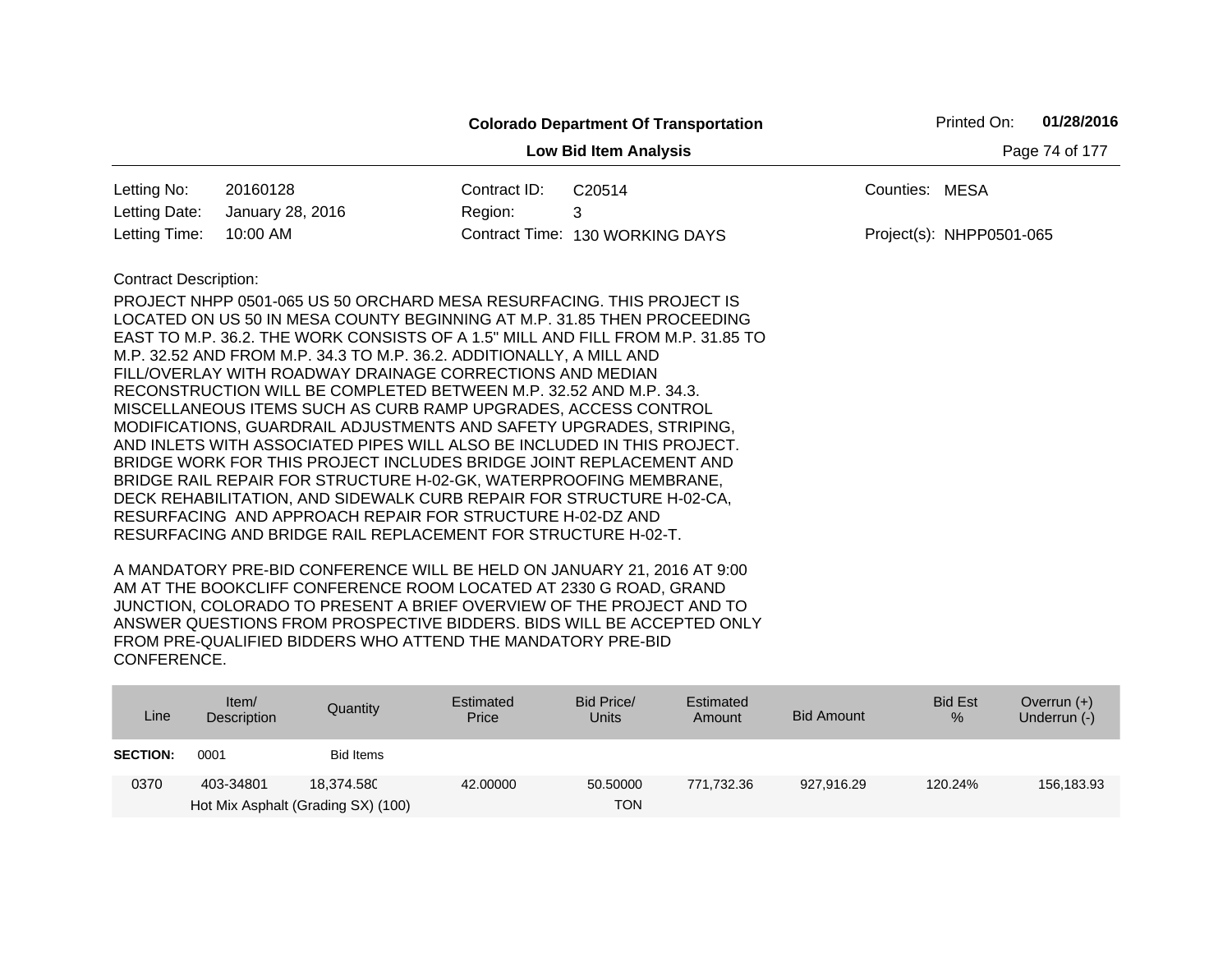|                              |                                                                                                                                                                                                                                                                                                                                                                                                                                                                                                                                                                                                                                                                                                                                                                                                                                                                                                                                  |              | <b>Colorado Department Of Transportation</b>                                    |                | Printed On:              | 01/28/2016     |
|------------------------------|----------------------------------------------------------------------------------------------------------------------------------------------------------------------------------------------------------------------------------------------------------------------------------------------------------------------------------------------------------------------------------------------------------------------------------------------------------------------------------------------------------------------------------------------------------------------------------------------------------------------------------------------------------------------------------------------------------------------------------------------------------------------------------------------------------------------------------------------------------------------------------------------------------------------------------|--------------|---------------------------------------------------------------------------------|----------------|--------------------------|----------------|
|                              |                                                                                                                                                                                                                                                                                                                                                                                                                                                                                                                                                                                                                                                                                                                                                                                                                                                                                                                                  |              | <b>Low Bid Item Analysis</b>                                                    |                |                          | Page 75 of 177 |
| Letting No:                  | 20160128                                                                                                                                                                                                                                                                                                                                                                                                                                                                                                                                                                                                                                                                                                                                                                                                                                                                                                                         | Contract ID: | C20514                                                                          | Counties: MESA |                          |                |
| Letting Date:                | January 28, 2016                                                                                                                                                                                                                                                                                                                                                                                                                                                                                                                                                                                                                                                                                                                                                                                                                                                                                                                 | Region:      | 3                                                                               |                |                          |                |
| Letting Time:                | 10:00 AM                                                                                                                                                                                                                                                                                                                                                                                                                                                                                                                                                                                                                                                                                                                                                                                                                                                                                                                         |              | Contract Time: 130 WORKING DAYS                                                 |                | Project(s): NHPP0501-065 |                |
| <b>Contract Description:</b> | PROJECT NHPP 0501-065 US 50 ORCHARD MESA RESURFACING. THIS PROJECT IS<br>LOCATED ON US 50 IN MESA COUNTY BEGINNING AT M.P. 31.85 THEN PROCEEDING<br>M.P. 32.52 AND FROM M.P. 34.3 TO M.P. 36.2. ADDITIONALLY, A MILL AND<br>FILL/OVERLAY WITH ROADWAY DRAINAGE CORRECTIONS AND MEDIAN<br>RECONSTRUCTION WILL BE COMPLETED BETWEEN M.P. 32.52 AND M.P. 34.3.<br>MISCELLANEOUS ITEMS SUCH AS CURB RAMP UPGRADES, ACCESS CONTROL<br>MODIFICATIONS, GUARDRAIL ADJUSTMENTS AND SAFETY UPGRADES, STRIPING,<br>AND INLETS WITH ASSOCIATED PIPES WILL ALSO BE INCLUDED IN THIS PROJECT.<br>BRIDGE WORK FOR THIS PROJECT INCLUDES BRIDGE JOINT REPLACEMENT AND<br>BRIDGE RAIL REPAIR FOR STRUCTURE H-02-GK, WATERPROOFING MEMBRANE,<br>DECK REHABILITATION, AND SIDEWALK CURB REPAIR FOR STRUCTURE H-02-CA,<br>RESURFACING AND APPROACH REPAIR FOR STRUCTURE H-02-DZ AND<br>RESURFACING AND BRIDGE RAIL REPLACEMENT FOR STRUCTURE H-02-T. |              | EAST TO M.P. 36.2. THE WORK CONSISTS OF A 1.5" MILL AND FILL FROM M.P. 31.85 TO |                |                          |                |

| Line            | Item $/$<br><b>Description</b> | Quantity                                    | Estimated<br>Price | Bid Price/<br>Units | Estimated<br>Amount | <b>Bid Amount</b> | <b>Bid Est</b><br>$\%$ | Overrun $(+)$<br>Underrun (-) |
|-----------------|--------------------------------|---------------------------------------------|--------------------|---------------------|---------------------|-------------------|------------------------|-------------------------------|
| <b>SECTION:</b> | 0001                           | <b>Bid Items</b>                            |                    |                     |                     |                   |                        |                               |
| 0375            | 411-03345                      | 1.084.100                                   | 625,00000          | 404.00000           | 677.562.50          | 437.976.40        | 64.64%                 | $-239.586.10$                 |
|                 |                                | Asphalt Cement Performance Grade (PG 76-28) |                    | TON                 |                     |                   |                        |                               |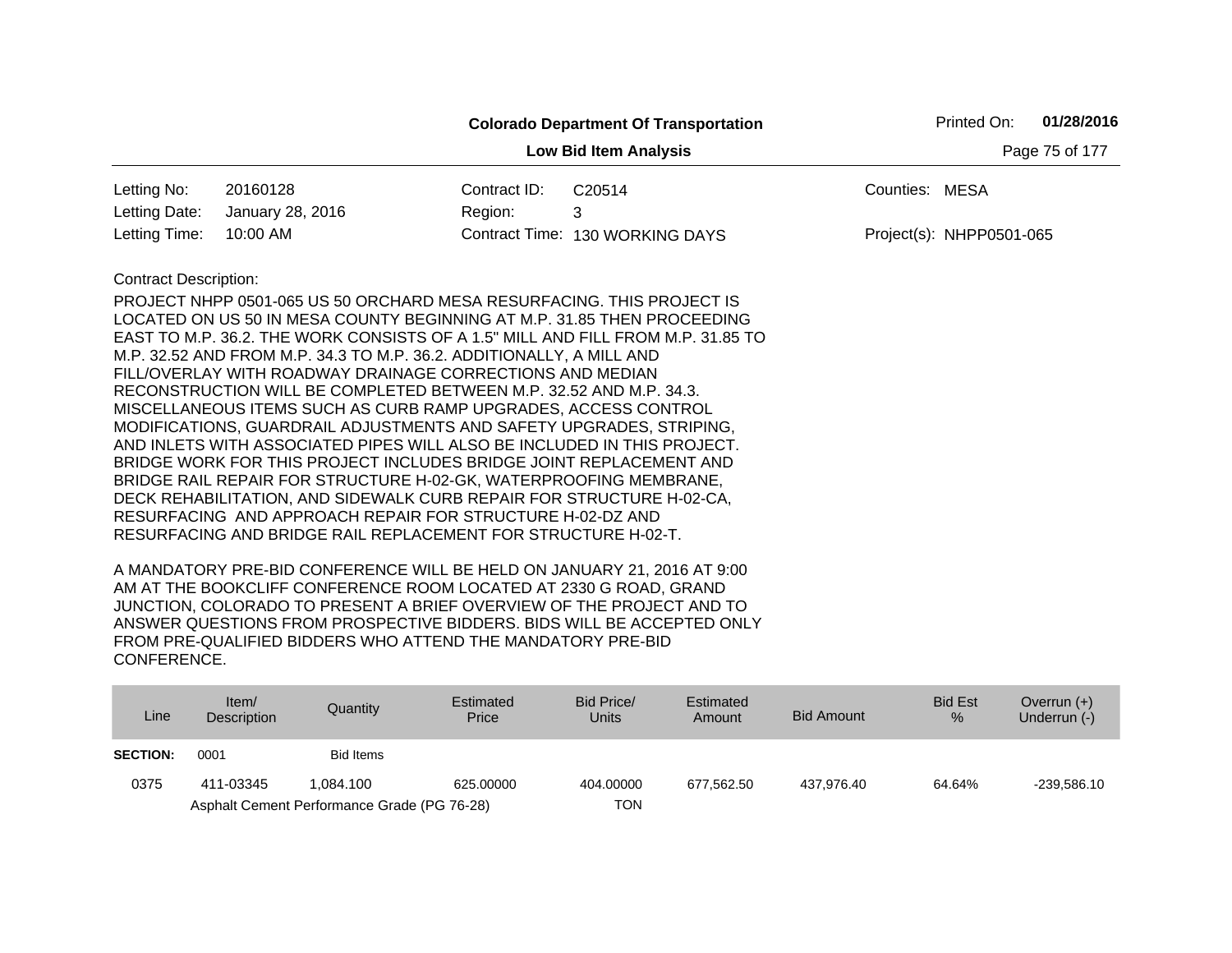|                                                |                                                                                                                                                                                                                                                                                                                                                                                                                                                                                                                                                                                                                                                                                                                                                                                                                                                                                                                                  |              | <b>Colorado Department Of Transportation</b>                                    |                | Printed On:              | 01/28/2016 |  |  |  |
|------------------------------------------------|----------------------------------------------------------------------------------------------------------------------------------------------------------------------------------------------------------------------------------------------------------------------------------------------------------------------------------------------------------------------------------------------------------------------------------------------------------------------------------------------------------------------------------------------------------------------------------------------------------------------------------------------------------------------------------------------------------------------------------------------------------------------------------------------------------------------------------------------------------------------------------------------------------------------------------|--------------|---------------------------------------------------------------------------------|----------------|--------------------------|------------|--|--|--|
| <b>Low Bid Item Analysis</b><br>Page 76 of 177 |                                                                                                                                                                                                                                                                                                                                                                                                                                                                                                                                                                                                                                                                                                                                                                                                                                                                                                                                  |              |                                                                                 |                |                          |            |  |  |  |
| Letting No:                                    | 20160128                                                                                                                                                                                                                                                                                                                                                                                                                                                                                                                                                                                                                                                                                                                                                                                                                                                                                                                         | Contract ID: | C20514                                                                          | Counties: MESA |                          |            |  |  |  |
| Letting Date:                                  | January 28, 2016                                                                                                                                                                                                                                                                                                                                                                                                                                                                                                                                                                                                                                                                                                                                                                                                                                                                                                                 | Region:      | 3                                                                               |                |                          |            |  |  |  |
| Letting Time:                                  | 10:00 AM                                                                                                                                                                                                                                                                                                                                                                                                                                                                                                                                                                                                                                                                                                                                                                                                                                                                                                                         |              | Contract Time: 130 WORKING DAYS                                                 |                | Project(s): NHPP0501-065 |            |  |  |  |
| <b>Contract Description:</b>                   | PROJECT NHPP 0501-065 US 50 ORCHARD MESA RESURFACING. THIS PROJECT IS<br>LOCATED ON US 50 IN MESA COUNTY BEGINNING AT M.P. 31.85 THEN PROCEEDING<br>M.P. 32.52 AND FROM M.P. 34.3 TO M.P. 36.2. ADDITIONALLY, A MILL AND<br>FILL/OVERLAY WITH ROADWAY DRAINAGE CORRECTIONS AND MEDIAN<br>RECONSTRUCTION WILL BE COMPLETED BETWEEN M.P. 32.52 AND M.P. 34.3.<br>MISCELLANEOUS ITEMS SUCH AS CURB RAMP UPGRADES, ACCESS CONTROL<br>MODIFICATIONS, GUARDRAIL ADJUSTMENTS AND SAFETY UPGRADES, STRIPING,<br>AND INLETS WITH ASSOCIATED PIPES WILL ALSO BE INCLUDED IN THIS PROJECT.<br>BRIDGE WORK FOR THIS PROJECT INCLUDES BRIDGE JOINT REPLACEMENT AND<br>BRIDGE RAIL REPAIR FOR STRUCTURE H-02-GK, WATERPROOFING MEMBRANE,<br>DECK REHABILITATION, AND SIDEWALK CURB REPAIR FOR STRUCTURE H-02-CA,<br>RESURFACING AND APPROACH REPAIR FOR STRUCTURE H-02-DZ AND<br>RESURFACING AND BRIDGE RAIL REPLACEMENT FOR STRUCTURE H-02-T. |              | EAST TO M.P. 36.2. THE WORK CONSISTS OF A 1.5" MILL AND FILL FROM M.P. 31.85 TO |                |                          |            |  |  |  |

| Line            | Item/<br>Description | Quantity                                    | Estimated<br>Price | Bid Price/<br><b>Units</b> | Estimated<br>Amount | <b>Bid Amount</b> | <b>Bid Est</b><br>$\%$ | Overrun $(+)$<br>Underrun (-) |
|-----------------|----------------------|---------------------------------------------|--------------------|----------------------------|---------------------|-------------------|------------------------|-------------------------------|
| <b>SECTION:</b> | 0001                 | Bid Items                                   |                    |                            |                     |                   |                        |                               |
| 0380            | 411-03354            | 157.700                                     | 475.00000          | 320,00000                  | 74.907.50           | 50.464.00         | 67.37%                 | $-24,443.50$                  |
|                 |                      | Asphalt Cement Performance Grade (PG 64-22) |                    | TON                        |                     |                   |                        |                               |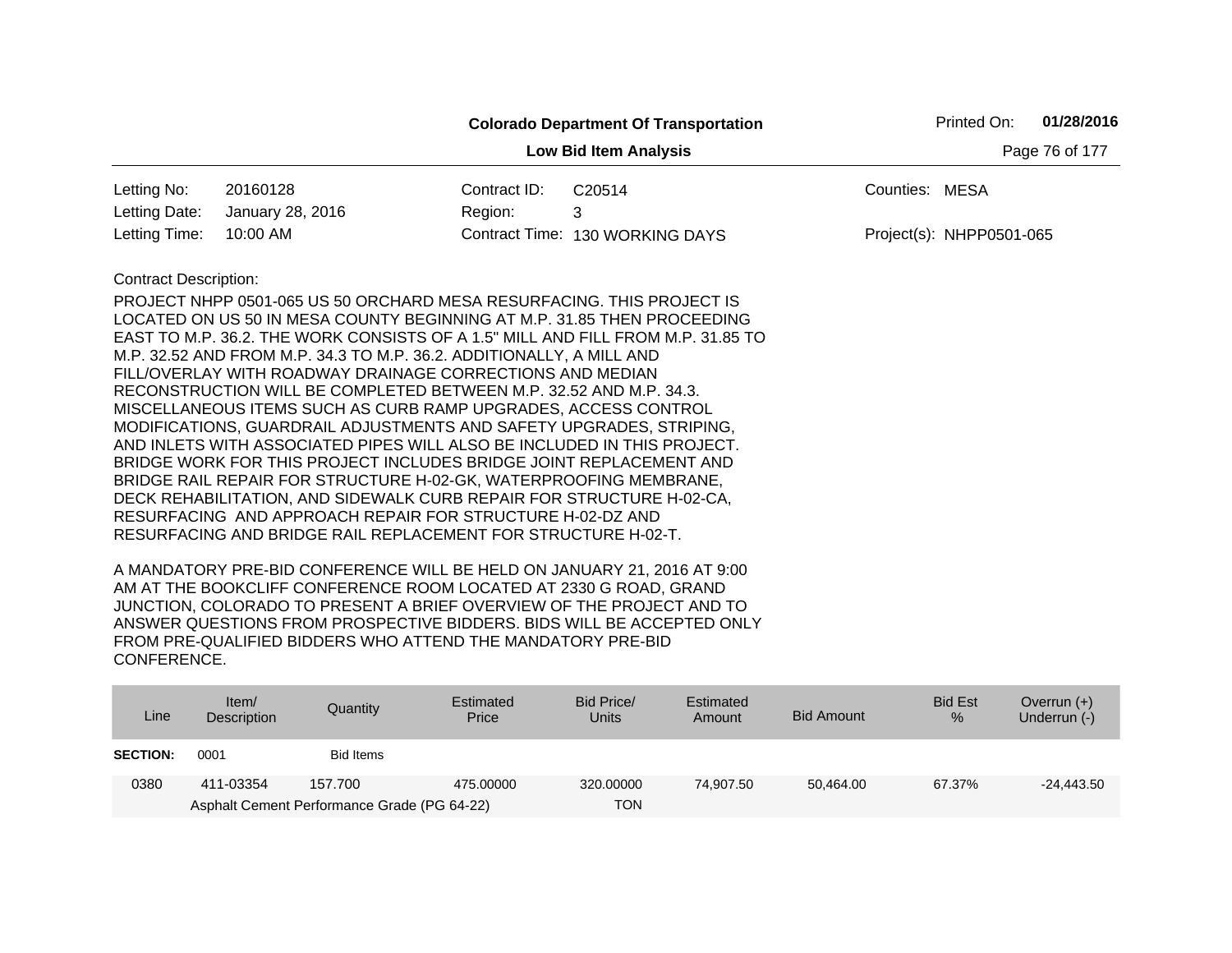|                                |                                                                                                                                                                                                                                                                                                                                                                                                                                                                                                                                                                                                                                                                                                                                                                                                                                                                                                                                                                                                                     |              | <b>Colorado Department Of Transportation</b> |                | Printed On:              | 01/28/2016 |  |  |  |  |
|--------------------------------|---------------------------------------------------------------------------------------------------------------------------------------------------------------------------------------------------------------------------------------------------------------------------------------------------------------------------------------------------------------------------------------------------------------------------------------------------------------------------------------------------------------------------------------------------------------------------------------------------------------------------------------------------------------------------------------------------------------------------------------------------------------------------------------------------------------------------------------------------------------------------------------------------------------------------------------------------------------------------------------------------------------------|--------------|----------------------------------------------|----------------|--------------------------|------------|--|--|--|--|
|                                | Page 77 of 177<br><b>Low Bid Item Analysis</b>                                                                                                                                                                                                                                                                                                                                                                                                                                                                                                                                                                                                                                                                                                                                                                                                                                                                                                                                                                      |              |                                              |                |                          |            |  |  |  |  |
| Letting No:                    | 20160128                                                                                                                                                                                                                                                                                                                                                                                                                                                                                                                                                                                                                                                                                                                                                                                                                                                                                                                                                                                                            | Contract ID: | C20514                                       | Counties: MESA |                          |            |  |  |  |  |
| Letting Date:<br>Letting Time: | January 28, 2016<br>10:00 AM                                                                                                                                                                                                                                                                                                                                                                                                                                                                                                                                                                                                                                                                                                                                                                                                                                                                                                                                                                                        | Region:      | 3<br>Contract Time: 130 WORKING DAYS         |                | Project(s): NHPP0501-065 |            |  |  |  |  |
| <b>Contract Description:</b>   | PROJECT NHPP 0501-065 US 50 ORCHARD MESA RESURFACING. THIS PROJECT IS<br>LOCATED ON US 50 IN MESA COUNTY BEGINNING AT M.P. 31.85 THEN PROCEEDING<br>EAST TO M.P. 36.2. THE WORK CONSISTS OF A 1.5" MILL AND FILL FROM M.P. 31.85 TO<br>M.P. 32.52 AND FROM M.P. 34.3 TO M.P. 36.2. ADDITIONALLY, A MILL AND<br>FILL/OVERLAY WITH ROADWAY DRAINAGE CORRECTIONS AND MEDIAN<br>RECONSTRUCTION WILL BE COMPLETED BETWEEN M.P. 32.52 AND M.P. 34.3.<br>MISCELLANEOUS ITEMS SUCH AS CURB RAMP UPGRADES, ACCESS CONTROL<br>MODIFICATIONS, GUARDRAIL ADJUSTMENTS AND SAFETY UPGRADES, STRIPING,<br>AND INLETS WITH ASSOCIATED PIPES WILL ALSO BE INCLUDED IN THIS PROJECT.<br>BRIDGE WORK FOR THIS PROJECT INCLUDES BRIDGE JOINT REPLACEMENT AND<br>BRIDGE RAIL REPAIR FOR STRUCTURE H-02-GK, WATERPROOFING MEMBRANE,<br>DECK REHABILITATION, AND SIDEWALK CURB REPAIR FOR STRUCTURE H-02-CA,<br>RESURFACING AND APPROACH REPAIR FOR STRUCTURE H-02-DZ AND<br>RESURFACING AND BRIDGE RAIL REPLACEMENT FOR STRUCTURE H-02-T. |              |                                              |                |                          |            |  |  |  |  |

| Line            | Item/<br>Description | Quantity                                 | Estimated<br>Price | Bid Price/<br><b>Units</b> | Estimated<br>Amount | <b>Bid Amount</b> | <b>Bid Est</b><br>$\%$ | Overrun $(+)$<br>Underrun (-) |
|-----------------|----------------------|------------------------------------------|--------------------|----------------------------|---------------------|-------------------|------------------------|-------------------------------|
| <b>SECTION:</b> | 0001                 | Bid Items                                |                    |                            |                     |                   |                        |                               |
| 0385            | 411-10255            | 12.489.000                               | 3.70000            | 4.40000                    | 46.209.30           | 54.951.60         | 118.92%                | 8.742.30                      |
|                 |                      | <b>Emulsified Asphalt (Slow-Setting)</b> |                    | GAL                        |                     |                   |                        |                               |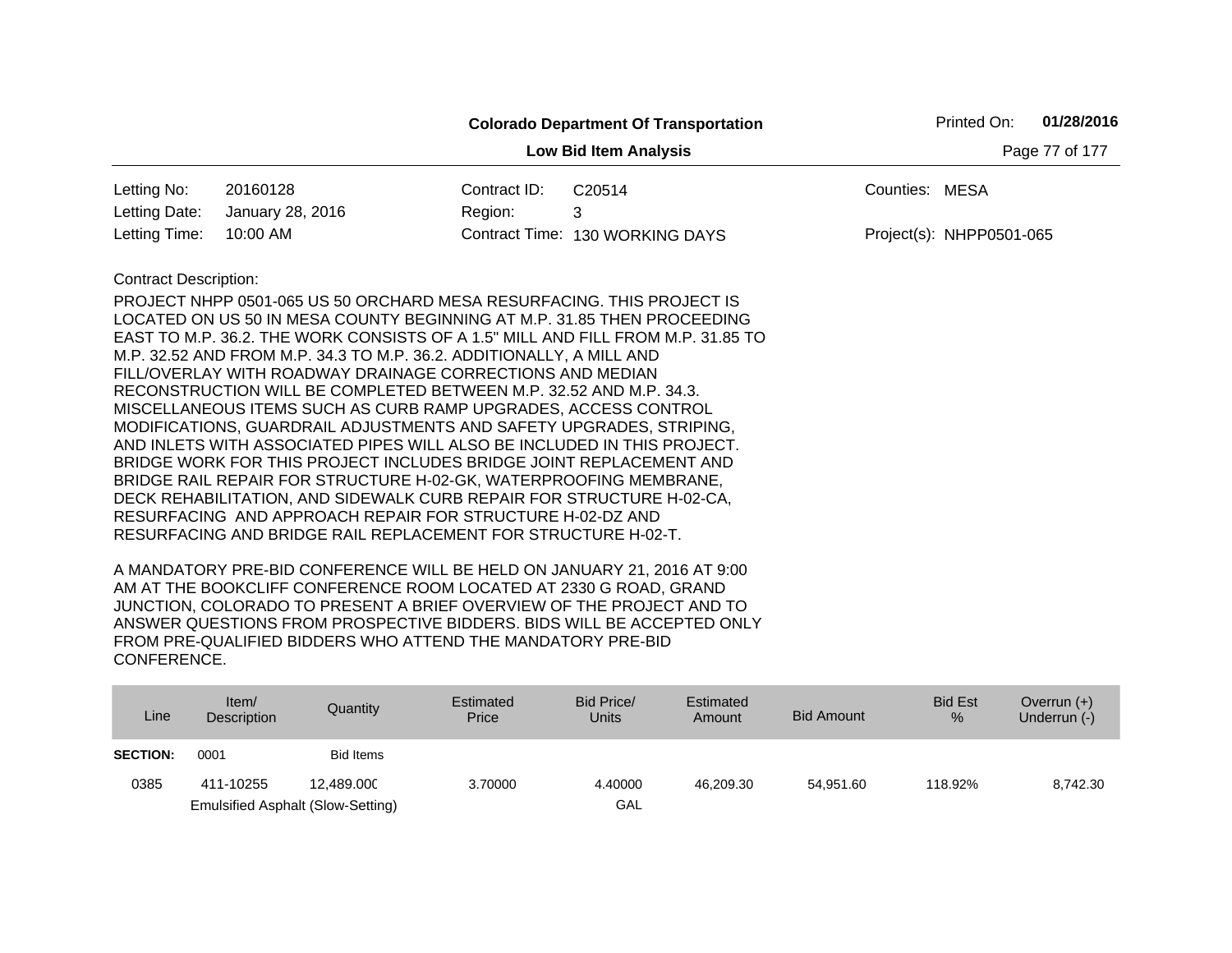|                                                                                                                                           |                                                                                                                                                                                                                                                                                                                                                                                                                                                                                                                                                                                                                                                                                                                                          |              | <b>Colorado Department Of Transportation</b> |                | Printed On:              | 01/28/2016 |  |  |  |  |
|-------------------------------------------------------------------------------------------------------------------------------------------|------------------------------------------------------------------------------------------------------------------------------------------------------------------------------------------------------------------------------------------------------------------------------------------------------------------------------------------------------------------------------------------------------------------------------------------------------------------------------------------------------------------------------------------------------------------------------------------------------------------------------------------------------------------------------------------------------------------------------------------|--------------|----------------------------------------------|----------------|--------------------------|------------|--|--|--|--|
|                                                                                                                                           | <b>Low Bid Item Analysis</b><br>Page 78 of 177                                                                                                                                                                                                                                                                                                                                                                                                                                                                                                                                                                                                                                                                                           |              |                                              |                |                          |            |  |  |  |  |
| Letting No:                                                                                                                               | 20160128                                                                                                                                                                                                                                                                                                                                                                                                                                                                                                                                                                                                                                                                                                                                 | Contract ID: | C20514                                       | Counties: MESA |                          |            |  |  |  |  |
| Letting Date:                                                                                                                             | January 28, 2016                                                                                                                                                                                                                                                                                                                                                                                                                                                                                                                                                                                                                                                                                                                         | Region:      | 3                                            |                |                          |            |  |  |  |  |
| Letting Time:                                                                                                                             | 10:00 AM                                                                                                                                                                                                                                                                                                                                                                                                                                                                                                                                                                                                                                                                                                                                 |              | Contract Time: 130 WORKING DAYS              |                | Project(s): NHPP0501-065 |            |  |  |  |  |
| <b>Contract Description:</b>                                                                                                              |                                                                                                                                                                                                                                                                                                                                                                                                                                                                                                                                                                                                                                                                                                                                          |              |                                              |                |                          |            |  |  |  |  |
| BRIDGE RAIL REPAIR FOR STRUCTURE H-02-GK, WATERPROOFING MEMBRANE,<br>DECK REHABILITATION, AND SIDEWALK CURB REPAIR FOR STRUCTURE H-02-CA, | PROJECT NHPP 0501-065 US 50 ORCHARD MESA RESURFACING. THIS PROJECT IS<br>LOCATED ON US 50 IN MESA COUNTY BEGINNING AT M.P. 31.85 THEN PROCEEDING<br>EAST TO M.P. 36.2. THE WORK CONSISTS OF A 1.5" MILL AND FILL FROM M.P. 31.85 TO<br>M.P. 32.52 AND FROM M.P. 34.3 TO M.P. 36.2. ADDITIONALLY, A MILL AND<br>FILL/OVERLAY WITH ROADWAY DRAINAGE CORRECTIONS AND MEDIAN<br>RECONSTRUCTION WILL BE COMPLETED BETWEEN M.P. 32.52 AND M.P. 34.3.<br>MISCELLANEOUS ITEMS SUCH AS CURB RAMP UPGRADES, ACCESS CONTROL<br>MODIFICATIONS, GUARDRAIL ADJUSTMENTS AND SAFETY UPGRADES, STRIPING,<br>AND INLETS WITH ASSOCIATED PIPES WILL ALSO BE INCLUDED IN THIS PROJECT.<br>BRIDGE WORK FOR THIS PROJECT INCLUDES BRIDGE JOINT REPLACEMENT AND |              |                                              |                |                          |            |  |  |  |  |

| Line            | Item $/$<br>Description    | Quantity  | Estimated<br>Price | Bid Price/<br><b>Units</b> | Estimated<br>Amount | <b>Bid Amount</b> | <b>Bid Est</b><br>% | Overrun $(+)$<br>Underrun (-) |
|-----------------|----------------------------|-----------|--------------------|----------------------------|---------------------|-------------------|---------------------|-------------------------------|
| <b>SECTION:</b> | 0001                       | Bid Items |                    |                            |                     |                   |                     |                               |
| 0390            | 412-00600                  | 14.000    | 75,00000           | 51.00000                   | 1,050.00            | 714.00            | 68.00%              | $-336.00$                     |
|                 | Concrete Pavement (6 Inch) |           |                    | <b>SY</b>                  |                     |                   |                     |                               |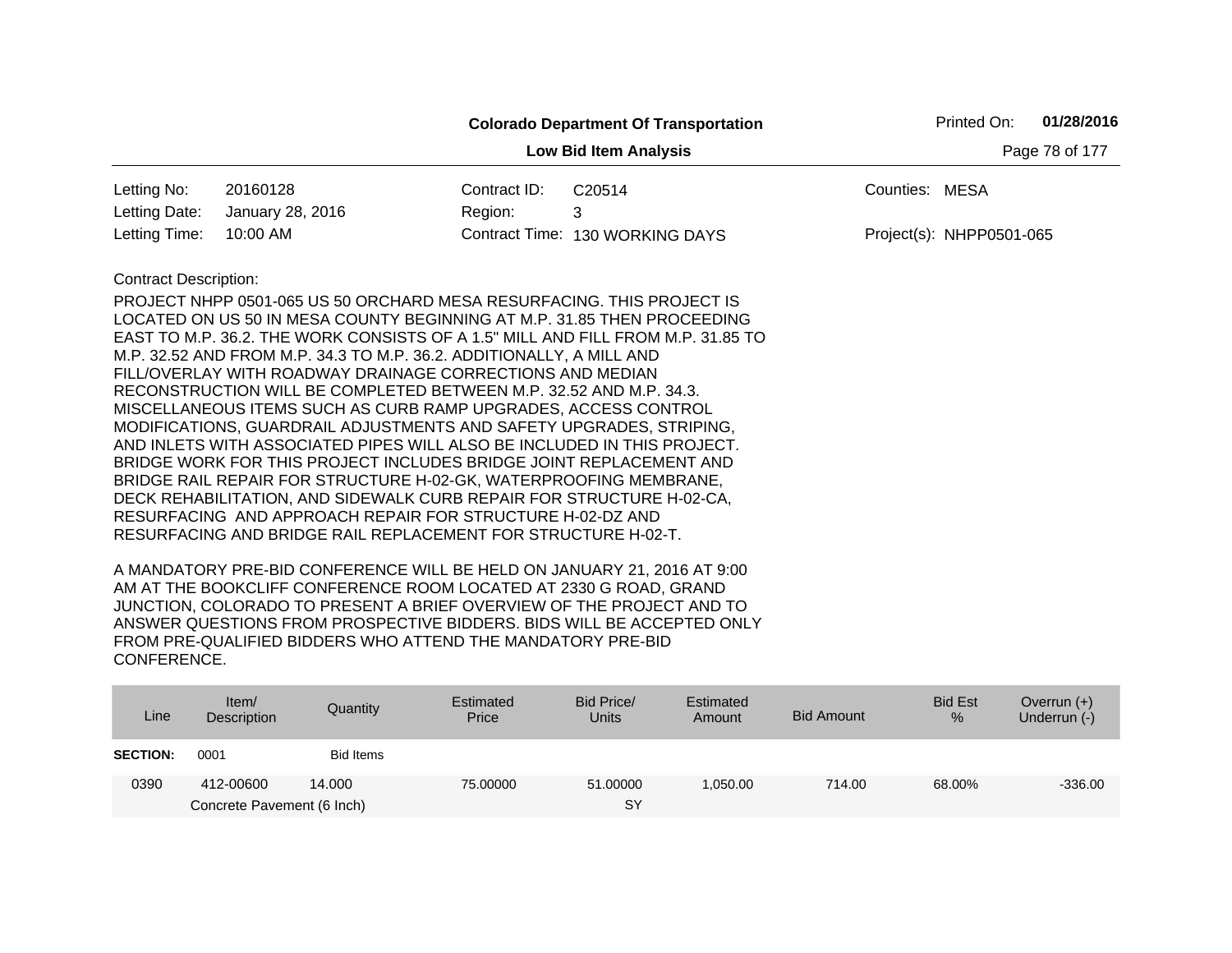|                                                |                                                                                                                                                                                                                                                                                                                                                                                                                                                                                                                                                                                                                                                                                                                                                                                                                                                                                                                                  |              | <b>Colorado Department Of Transportation</b>                                    |                | Printed On:              | 01/28/2016 |  |  |
|------------------------------------------------|----------------------------------------------------------------------------------------------------------------------------------------------------------------------------------------------------------------------------------------------------------------------------------------------------------------------------------------------------------------------------------------------------------------------------------------------------------------------------------------------------------------------------------------------------------------------------------------------------------------------------------------------------------------------------------------------------------------------------------------------------------------------------------------------------------------------------------------------------------------------------------------------------------------------------------|--------------|---------------------------------------------------------------------------------|----------------|--------------------------|------------|--|--|
| Page 79 of 177<br><b>Low Bid Item Analysis</b> |                                                                                                                                                                                                                                                                                                                                                                                                                                                                                                                                                                                                                                                                                                                                                                                                                                                                                                                                  |              |                                                                                 |                |                          |            |  |  |
| Letting No:                                    | 20160128                                                                                                                                                                                                                                                                                                                                                                                                                                                                                                                                                                                                                                                                                                                                                                                                                                                                                                                         | Contract ID: | C20514                                                                          | Counties: MESA |                          |            |  |  |
| Letting Date:                                  | January 28, 2016                                                                                                                                                                                                                                                                                                                                                                                                                                                                                                                                                                                                                                                                                                                                                                                                                                                                                                                 | Region:      | 3                                                                               |                |                          |            |  |  |
| Letting Time:                                  | 10:00 AM                                                                                                                                                                                                                                                                                                                                                                                                                                                                                                                                                                                                                                                                                                                                                                                                                                                                                                                         |              | Contract Time: 130 WORKING DAYS                                                 |                | Project(s): NHPP0501-065 |            |  |  |
| <b>Contract Description:</b>                   | PROJECT NHPP 0501-065 US 50 ORCHARD MESA RESURFACING. THIS PROJECT IS<br>LOCATED ON US 50 IN MESA COUNTY BEGINNING AT M.P. 31.85 THEN PROCEEDING<br>M.P. 32.52 AND FROM M.P. 34.3 TO M.P. 36.2. ADDITIONALLY, A MILL AND<br>FILL/OVERLAY WITH ROADWAY DRAINAGE CORRECTIONS AND MEDIAN<br>RECONSTRUCTION WILL BE COMPLETED BETWEEN M.P. 32.52 AND M.P. 34.3.<br>MISCELLANEOUS ITEMS SUCH AS CURB RAMP UPGRADES, ACCESS CONTROL<br>MODIFICATIONS, GUARDRAIL ADJUSTMENTS AND SAFETY UPGRADES, STRIPING,<br>AND INLETS WITH ASSOCIATED PIPES WILL ALSO BE INCLUDED IN THIS PROJECT.<br>BRIDGE WORK FOR THIS PROJECT INCLUDES BRIDGE JOINT REPLACEMENT AND<br>BRIDGE RAIL REPAIR FOR STRUCTURE H-02-GK, WATERPROOFING MEMBRANE,<br>DECK REHABILITATION, AND SIDEWALK CURB REPAIR FOR STRUCTURE H-02-CA,<br>RESURFACING AND APPROACH REPAIR FOR STRUCTURE H-02-DZ AND<br>RESURFACING AND BRIDGE RAIL REPLACEMENT FOR STRUCTURE H-02-T. |              | EAST TO M.P. 36.2. THE WORK CONSISTS OF A 1.5" MILL AND FILL FROM M.P. 31.85 TO |                |                          |            |  |  |

| Line            | Item/<br>Description             | Quantity         | Estimated<br>Price | Bid Price/<br>Units | Estimated<br>Amount | Bid Amount | <b>Bid Est</b><br>$\%$ | Overrun $(+)$<br>Underrun (-) |
|-----------------|----------------------------------|------------------|--------------------|---------------------|---------------------|------------|------------------------|-------------------------------|
| <b>SECTION:</b> | 0001                             | <b>Bid Items</b> |                    |                     |                     |            |                        |                               |
| 0395            | 420-00132                        | 3.000            | 30,00000           | 5.00000             | 90.00               | 15.00      | 16.67%                 | $-75.00$                      |
|                 | Geotextile (Separator) (Class 1) |                  |                    | SY                  |                     |            |                        |                               |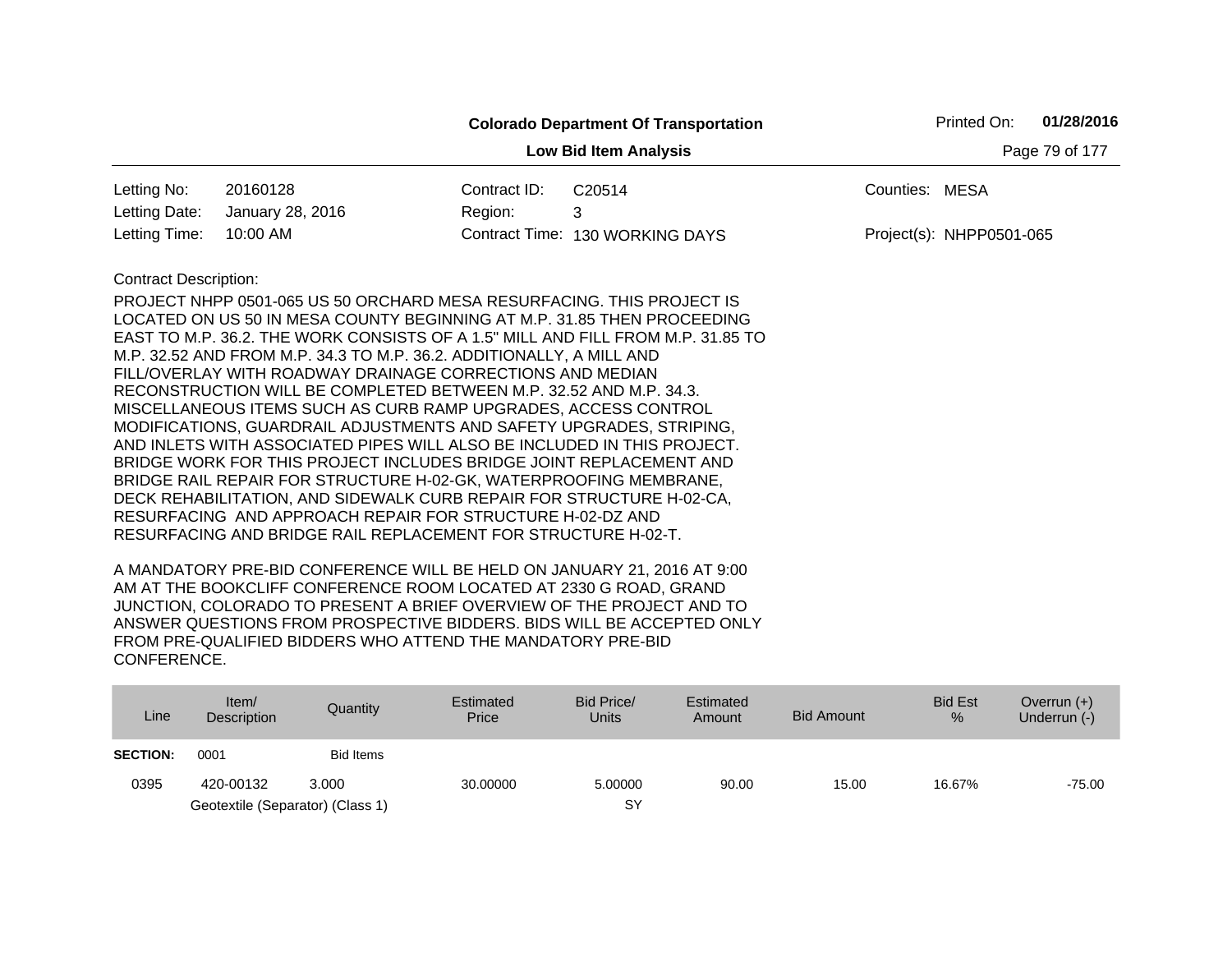|                              |                                                                                                                                                                                                                                                                                                                                                                                                                                                                                                                                                                                                                                                                                                                                                                                                                                                                                                                                                    |              | <b>Colorado Department Of Transportation</b> | 01/28/2016<br>Printed On: |  |  |  |  |  |  |
|------------------------------|----------------------------------------------------------------------------------------------------------------------------------------------------------------------------------------------------------------------------------------------------------------------------------------------------------------------------------------------------------------------------------------------------------------------------------------------------------------------------------------------------------------------------------------------------------------------------------------------------------------------------------------------------------------------------------------------------------------------------------------------------------------------------------------------------------------------------------------------------------------------------------------------------------------------------------------------------|--------------|----------------------------------------------|---------------------------|--|--|--|--|--|--|
|                              | Page 80 of 177<br><b>Low Bid Item Analysis</b>                                                                                                                                                                                                                                                                                                                                                                                                                                                                                                                                                                                                                                                                                                                                                                                                                                                                                                     |              |                                              |                           |  |  |  |  |  |  |
| Letting No:                  | 20160128                                                                                                                                                                                                                                                                                                                                                                                                                                                                                                                                                                                                                                                                                                                                                                                                                                                                                                                                           | Contract ID: | C20514                                       | Counties: MESA            |  |  |  |  |  |  |
| Letting Date:                | January 28, 2016                                                                                                                                                                                                                                                                                                                                                                                                                                                                                                                                                                                                                                                                                                                                                                                                                                                                                                                                   | Region:      | 3                                            |                           |  |  |  |  |  |  |
| Letting Time:                | 10:00 AM                                                                                                                                                                                                                                                                                                                                                                                                                                                                                                                                                                                                                                                                                                                                                                                                                                                                                                                                           |              | Contract Time: 130 WORKING DAYS              | Project(s): NHPP0501-065  |  |  |  |  |  |  |
| <b>Contract Description:</b> | PROJECT NHPP 0501-065 US 50 ORCHARD MESA RESURFACING. THIS PROJECT IS<br>LOCATED ON US 50 IN MESA COUNTY BEGINNING AT M.P. 31.85 THEN PROCEEDING<br>EAST TO M.P. 36.2. THE WORK CONSISTS OF A 1.5" MILL AND FILL FROM M.P. 31.85 TO<br>M.P. 32.52 AND FROM M.P. 34.3 TO M.P. 36.2. ADDITIONALLY, A MILL AND<br>FILL/OVERLAY WITH ROADWAY DRAINAGE CORRECTIONS AND MEDIAN<br>RECONSTRUCTION WILL BE COMPLETED BETWEEN M.P. 32.52 AND M.P. 34.3.<br>MISCELLANEOUS ITEMS SUCH AS CURB RAMP UPGRADES, ACCESS CONTROL<br>MODIFICATIONS, GUARDRAIL ADJUSTMENTS AND SAFETY UPGRADES, STRIPING,<br>AND INLETS WITH ASSOCIATED PIPES WILL ALSO BE INCLUDED IN THIS PROJECT.<br>BRIDGE WORK FOR THIS PROJECT INCLUDES BRIDGE JOINT REPLACEMENT AND<br>BRIDGE RAIL REPAIR FOR STRUCTURE H-02-GK, WATERPROOFING MEMBRANE,<br>DECK REHABILITATION, AND SIDEWALK CURB REPAIR FOR STRUCTURE H-02-CA,<br>RESURFACING AND APPROACH REPAIR FOR STRUCTURE H-02-DZ AND |              |                                              |                           |  |  |  |  |  |  |

| Line            | Item $/$<br>Description   | Quantity  | Estimated<br>Price | Bid Price/<br><b>Units</b> | Estimated<br>Amount | <b>Bid Amount</b> | <b>Bid Est</b><br>% | Overrun $(+)$<br>Underrun (-) |
|-----------------|---------------------------|-----------|--------------------|----------------------------|---------------------|-------------------|---------------------|-------------------------------|
| <b>SECTION:</b> | 0001                      | Bid Items |                    |                            |                     |                   |                     |                               |
| 0400            | 503-00036                 | 13.000    | 600.00000          | 475,00000                  | 7,800.00            | 6.175.00          | 79.17%              | $-1,625.00$                   |
|                 | Drilled Caisson (36 Inch) |           |                    | LF.                        |                     |                   |                     |                               |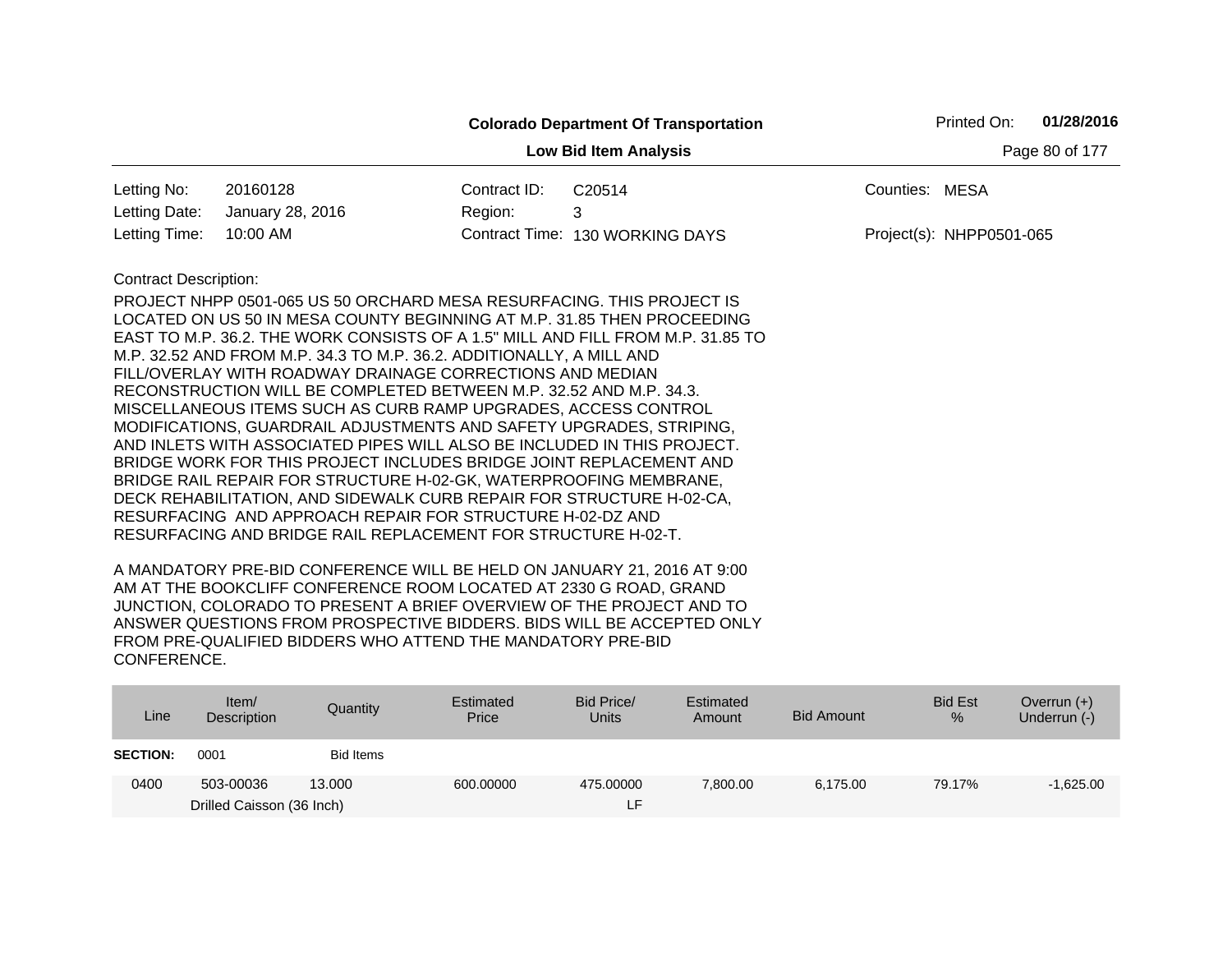|                              |                                                                                                                                                                                                                                                                                                                                                                                                                                                                                                                                                                                                                                                                                                                                                                                                                                                                                                                                                                                                                     |              | <b>Colorado Department Of Transportation</b> |                | Printed On:              | 01/28/2016     |
|------------------------------|---------------------------------------------------------------------------------------------------------------------------------------------------------------------------------------------------------------------------------------------------------------------------------------------------------------------------------------------------------------------------------------------------------------------------------------------------------------------------------------------------------------------------------------------------------------------------------------------------------------------------------------------------------------------------------------------------------------------------------------------------------------------------------------------------------------------------------------------------------------------------------------------------------------------------------------------------------------------------------------------------------------------|--------------|----------------------------------------------|----------------|--------------------------|----------------|
|                              |                                                                                                                                                                                                                                                                                                                                                                                                                                                                                                                                                                                                                                                                                                                                                                                                                                                                                                                                                                                                                     |              | <b>Low Bid Item Analysis</b>                 |                |                          | Page 81 of 177 |
| Letting No:                  | 20160128                                                                                                                                                                                                                                                                                                                                                                                                                                                                                                                                                                                                                                                                                                                                                                                                                                                                                                                                                                                                            | Contract ID: | C20514                                       | Counties: MESA |                          |                |
| Letting Date:                | January 28, 2016                                                                                                                                                                                                                                                                                                                                                                                                                                                                                                                                                                                                                                                                                                                                                                                                                                                                                                                                                                                                    | Region:      | 3                                            |                |                          |                |
| Letting Time:                | 10:00 AM                                                                                                                                                                                                                                                                                                                                                                                                                                                                                                                                                                                                                                                                                                                                                                                                                                                                                                                                                                                                            |              | Contract Time: 130 WORKING DAYS              |                | Project(s): NHPP0501-065 |                |
| <b>Contract Description:</b> | PROJECT NHPP 0501-065 US 50 ORCHARD MESA RESURFACING. THIS PROJECT IS<br>LOCATED ON US 50 IN MESA COUNTY BEGINNING AT M.P. 31.85 THEN PROCEEDING<br>EAST TO M.P. 36.2. THE WORK CONSISTS OF A 1.5" MILL AND FILL FROM M.P. 31.85 TO<br>M.P. 32.52 AND FROM M.P. 34.3 TO M.P. 36.2. ADDITIONALLY, A MILL AND<br>FILL/OVERLAY WITH ROADWAY DRAINAGE CORRECTIONS AND MEDIAN<br>RECONSTRUCTION WILL BE COMPLETED BETWEEN M.P. 32.52 AND M.P. 34.3.<br>MISCELLANEOUS ITEMS SUCH AS CURB RAMP UPGRADES, ACCESS CONTROL<br>MODIFICATIONS, GUARDRAIL ADJUSTMENTS AND SAFETY UPGRADES, STRIPING,<br>AND INLETS WITH ASSOCIATED PIPES WILL ALSO BE INCLUDED IN THIS PROJECT.<br>BRIDGE WORK FOR THIS PROJECT INCLUDES BRIDGE JOINT REPLACEMENT AND<br>BRIDGE RAIL REPAIR FOR STRUCTURE H-02-GK, WATERPROOFING MEMBRANE,<br>DECK REHABILITATION, AND SIDEWALK CURB REPAIR FOR STRUCTURE H-02-CA,<br>RESURFACING AND APPROACH REPAIR FOR STRUCTURE H-02-DZ AND<br>RESURFACING AND BRIDGE RAIL REPLACEMENT FOR STRUCTURE H-02-T. |              |                                              |                |                          |                |

| Line            | Item/<br>Description | Quantity         | Estimated<br>Price | Bid Price/<br>Units | Estimated<br>Amount | Bid Amount | <b>Bid Est</b><br>$\%$ | Overrun $(+)$<br>Underrun (-) |
|-----------------|----------------------|------------------|--------------------|---------------------|---------------------|------------|------------------------|-------------------------------|
| <b>SECTION:</b> | 0001                 | <b>Bid Items</b> |                    |                     |                     |            |                        |                               |
| 0405            | 506-00209            | .000             | 150,00000          | 500.00000           | 150.00              | 500.00     | 333.33%                | 350.00                        |
|                 | Riprap (9 Inch)      |                  |                    | СY                  |                     |            |                        |                               |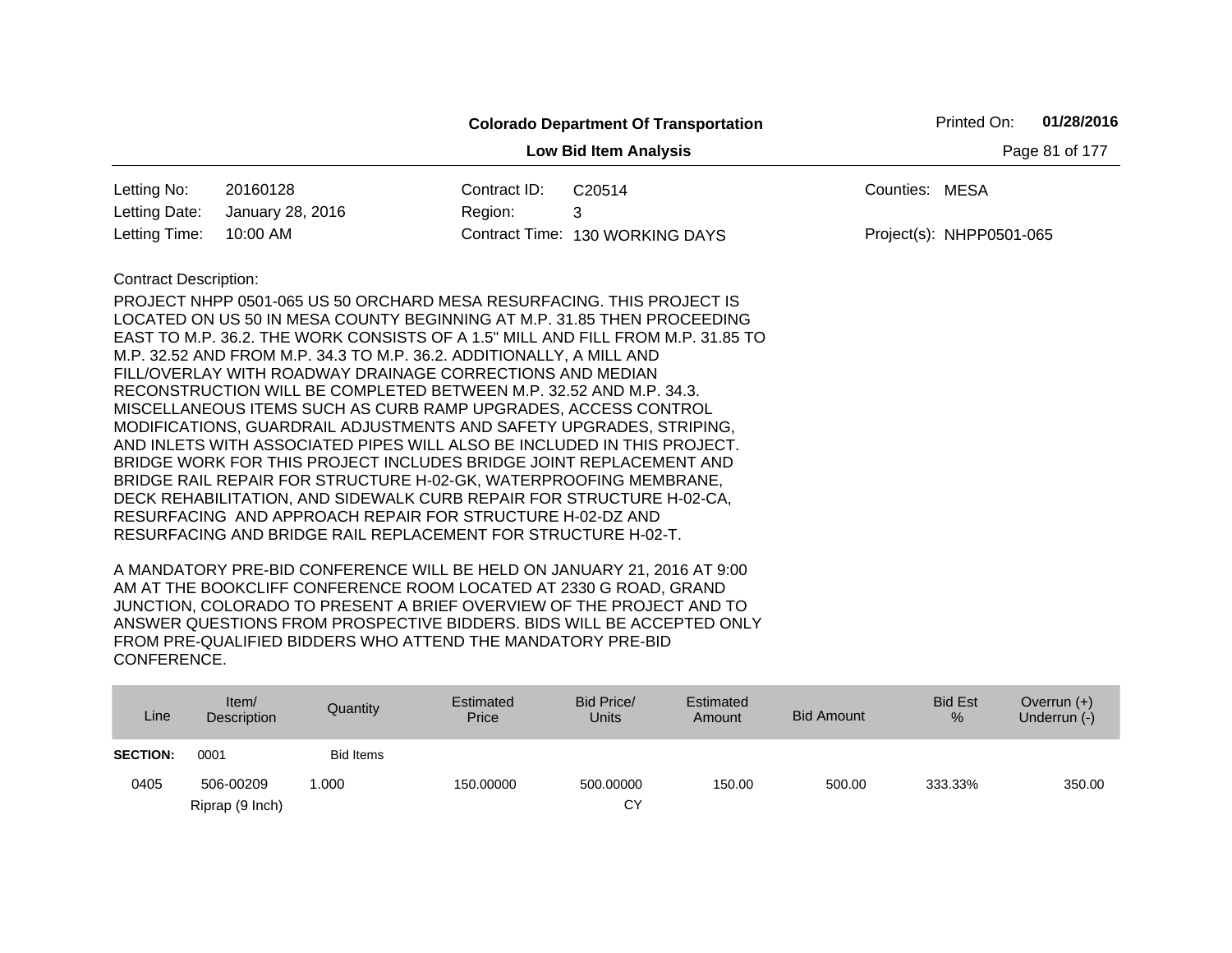|                              |                                                                                                                                                                                                                                                                                                                                                                                                                                                                                                                                                                                                                                                                                                                                                                                                                                                                                                                                  |              | <b>Colorado Department Of Transportation</b>                                    | Printed On:              |                | 01/28/2016 |
|------------------------------|----------------------------------------------------------------------------------------------------------------------------------------------------------------------------------------------------------------------------------------------------------------------------------------------------------------------------------------------------------------------------------------------------------------------------------------------------------------------------------------------------------------------------------------------------------------------------------------------------------------------------------------------------------------------------------------------------------------------------------------------------------------------------------------------------------------------------------------------------------------------------------------------------------------------------------|--------------|---------------------------------------------------------------------------------|--------------------------|----------------|------------|
|                              |                                                                                                                                                                                                                                                                                                                                                                                                                                                                                                                                                                                                                                                                                                                                                                                                                                                                                                                                  |              | <b>Low Bid Item Analysis</b>                                                    |                          | Page 82 of 177 |            |
| Letting No:                  | 20160128                                                                                                                                                                                                                                                                                                                                                                                                                                                                                                                                                                                                                                                                                                                                                                                                                                                                                                                         | Contract ID: | C20514                                                                          | Counties: MESA           |                |            |
| Letting Date:                | January 28, 2016                                                                                                                                                                                                                                                                                                                                                                                                                                                                                                                                                                                                                                                                                                                                                                                                                                                                                                                 | Region:      | 3                                                                               |                          |                |            |
| Letting Time:                | 10:00 AM                                                                                                                                                                                                                                                                                                                                                                                                                                                                                                                                                                                                                                                                                                                                                                                                                                                                                                                         |              | Contract Time: 130 WORKING DAYS                                                 | Project(s): NHPP0501-065 |                |            |
| <b>Contract Description:</b> | PROJECT NHPP 0501-065 US 50 ORCHARD MESA RESURFACING. THIS PROJECT IS<br>LOCATED ON US 50 IN MESA COUNTY BEGINNING AT M.P. 31.85 THEN PROCEEDING<br>M.P. 32.52 AND FROM M.P. 34.3 TO M.P. 36.2. ADDITIONALLY, A MILL AND<br>FILL/OVERLAY WITH ROADWAY DRAINAGE CORRECTIONS AND MEDIAN<br>RECONSTRUCTION WILL BE COMPLETED BETWEEN M.P. 32.52 AND M.P. 34.3.<br>MISCELLANEOUS ITEMS SUCH AS CURB RAMP UPGRADES, ACCESS CONTROL<br>MODIFICATIONS, GUARDRAIL ADJUSTMENTS AND SAFETY UPGRADES, STRIPING,<br>AND INLETS WITH ASSOCIATED PIPES WILL ALSO BE INCLUDED IN THIS PROJECT.<br>BRIDGE WORK FOR THIS PROJECT INCLUDES BRIDGE JOINT REPLACEMENT AND<br>BRIDGE RAIL REPAIR FOR STRUCTURE H-02-GK, WATERPROOFING MEMBRANE,<br>DECK REHABILITATION, AND SIDEWALK CURB REPAIR FOR STRUCTURE H-02-CA,<br>RESURFACING AND APPROACH REPAIR FOR STRUCTURE H-02-DZ AND<br>RESURFACING AND BRIDGE RAIL REPLACEMENT FOR STRUCTURE H-02-T. |              | EAST TO M.P. 36.2. THE WORK CONSISTS OF A 1.5" MILL AND FILL FROM M.P. 31.85 TO |                          |                |            |

| Line            | Item $/$<br>Description | Quantity  | Estimated<br>Price | Bid Price/<br><b>Units</b> | Estimated<br>Amount | <b>Bid Amount</b> | <b>Bid Est</b><br>% | Overrun $(+)$<br>Underrun (-) |
|-----------------|-------------------------|-----------|--------------------|----------------------------|---------------------|-------------------|---------------------|-------------------------------|
| <b>SECTION:</b> | 0001                    | Bid Items |                    |                            |                     |                   |                     |                               |
| 0410            | 506-01020               | 824.000   | 5.00000            | 2.55000                    | 4,120.00            | 2,101.20          | 51.00%              | $-2,018.80$                   |
|                 | Geogrid Reinforcement   |           |                    | <b>SY</b>                  |                     |                   |                     |                               |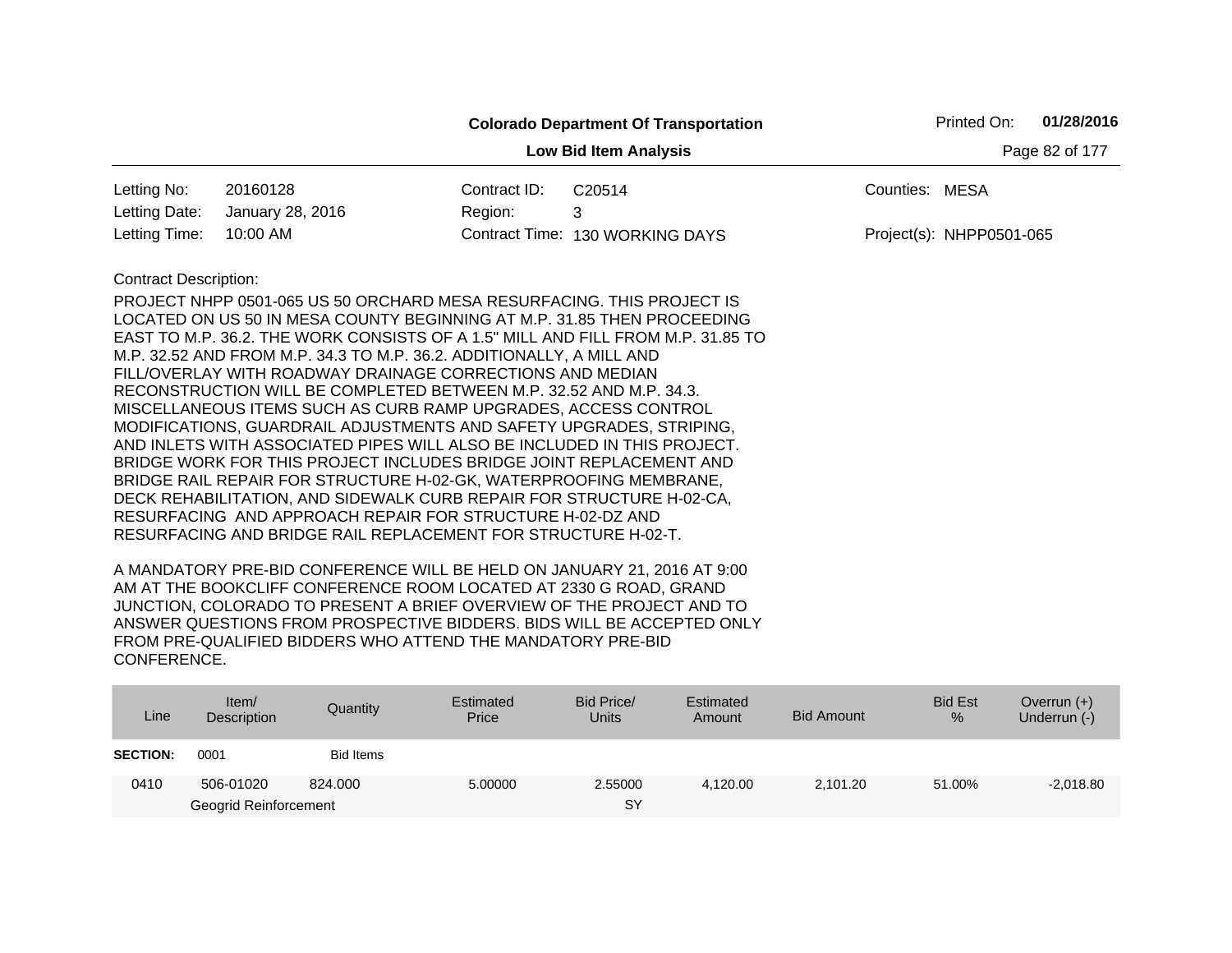| Letting No:<br>20160128<br>Letting Date:<br>January 28, 2016<br>Letting Time:<br>10:00 AM                                                                                                                                                                                                                                                                                                                                                                                                                                                                                                                                                                                                                                                                                                                                                                                                                                                                                                                                                           | Contract ID:<br>Region: | <b>Low Bid Item Analysis</b><br>C20514<br>3 | Counties: MESA |                            | Page 83 of 177 |
|-----------------------------------------------------------------------------------------------------------------------------------------------------------------------------------------------------------------------------------------------------------------------------------------------------------------------------------------------------------------------------------------------------------------------------------------------------------------------------------------------------------------------------------------------------------------------------------------------------------------------------------------------------------------------------------------------------------------------------------------------------------------------------------------------------------------------------------------------------------------------------------------------------------------------------------------------------------------------------------------------------------------------------------------------------|-------------------------|---------------------------------------------|----------------|----------------------------|----------------|
|                                                                                                                                                                                                                                                                                                                                                                                                                                                                                                                                                                                                                                                                                                                                                                                                                                                                                                                                                                                                                                                     |                         |                                             |                |                            |                |
|                                                                                                                                                                                                                                                                                                                                                                                                                                                                                                                                                                                                                                                                                                                                                                                                                                                                                                                                                                                                                                                     |                         |                                             |                |                            |                |
|                                                                                                                                                                                                                                                                                                                                                                                                                                                                                                                                                                                                                                                                                                                                                                                                                                                                                                                                                                                                                                                     |                         |                                             |                |                            |                |
|                                                                                                                                                                                                                                                                                                                                                                                                                                                                                                                                                                                                                                                                                                                                                                                                                                                                                                                                                                                                                                                     |                         | Contract Time: 130 WORKING DAYS             |                | $Project(s): NHPP0501-065$ |                |
| <b>Contract Description:</b><br>PROJECT NHPP 0501-065 US 50 ORCHARD MESA RESURFACING. THIS PROJECT IS<br>LOCATED ON US 50 IN MESA COUNTY BEGINNING AT M.P. 31.85 THEN PROCEEDING<br>EAST TO M.P. 36.2. THE WORK CONSISTS OF A 1.5" MILL AND FILL FROM M.P. 31.85 TO<br>M.P. 32.52 AND FROM M.P. 34.3 TO M.P. 36.2. ADDITIONALLY, A MILL AND<br>FILL/OVERLAY WITH ROADWAY DRAINAGE CORRECTIONS AND MEDIAN<br>RECONSTRUCTION WILL BE COMPLETED BETWEEN M.P. 32.52 AND M.P. 34.3.<br>MISCELLANEOUS ITEMS SUCH AS CURB RAMP UPGRADES, ACCESS CONTROL<br>MODIFICATIONS, GUARDRAIL ADJUSTMENTS AND SAFETY UPGRADES, STRIPING,<br>AND INLETS WITH ASSOCIATED PIPES WILL ALSO BE INCLUDED IN THIS PROJECT.<br>BRIDGE WORK FOR THIS PROJECT INCLUDES BRIDGE JOINT REPLACEMENT AND<br>BRIDGE RAIL REPAIR FOR STRUCTURE H-02-GK, WATERPROOFING MEMBRANE,<br>DECK REHABILITATION, AND SIDEWALK CURB REPAIR FOR STRUCTURE H-02-CA,<br>RESURFACING AND APPROACH REPAIR FOR STRUCTURE H-02-DZ AND<br>RESURFACING AND BRIDGE RAIL REPLACEMENT FOR STRUCTURE H-02-T. |                         |                                             |                |                            |                |

| Line            | Item/<br>Description | Quantity                                    | Estimated<br>Price | Bid Price/<br>Units | Estimated<br>Amount | Bid Amount | <b>Bid Est</b><br>$\%$ | Overrun $(+)$<br>Underrun (-) |
|-----------------|----------------------|---------------------------------------------|--------------------|---------------------|---------------------|------------|------------------------|-------------------------------|
| <b>SECTION:</b> | 0001                 | <b>Bid Items</b>                            |                    |                     |                     |            |                        |                               |
| 0415            | 507-00400            | 3.040                                       | 200,00000          | 208,00000           | 608.00              | 632.32     | 104.00%                | 24.32                         |
|                 |                      | Bituminous Slope and Ditch Paving (Asphalt) |                    | TON                 |                     |            |                        |                               |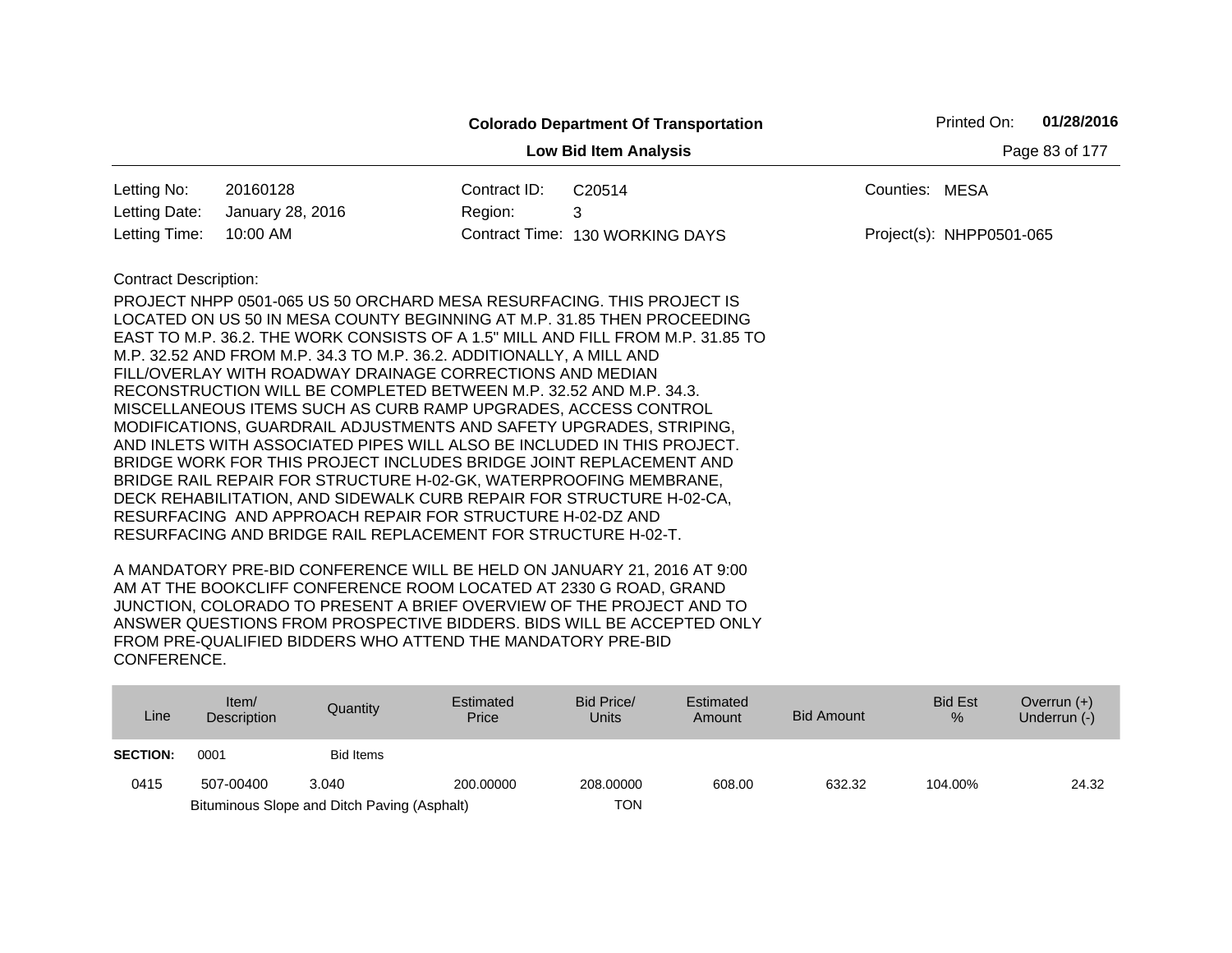|                              |                                                                                 |              | <b>Colorado Department Of Transportation</b> |                | Printed On:              | 01/28/2016     |
|------------------------------|---------------------------------------------------------------------------------|--------------|----------------------------------------------|----------------|--------------------------|----------------|
|                              |                                                                                 |              | <b>Low Bid Item Analysis</b>                 |                |                          | Page 84 of 177 |
| Letting No:                  | 20160128                                                                        | Contract ID: | C20514                                       | Counties: MESA |                          |                |
| Letting Date:                | January 28, 2016                                                                | Region:      | 3                                            |                |                          |                |
| Letting Time:                | 10:00 AM                                                                        |              | Contract Time: 130 WORKING DAYS              |                | Project(s): NHPP0501-065 |                |
| <b>Contract Description:</b> |                                                                                 |              |                                              |                |                          |                |
|                              | PROJECT NHPP 0501-065 US 50 ORCHARD MESA RESURFACING. THIS PROJECT IS           |              |                                              |                |                          |                |
|                              | LOCATED ON US 50 IN MESA COUNTY BEGINNING AT M.P. 31.85 THEN PROCEEDING         |              |                                              |                |                          |                |
|                              | EAST TO M.P. 36.2. THE WORK CONSISTS OF A 1.5" MILL AND FILL FROM M.P. 31.85 TO |              |                                              |                |                          |                |
|                              | M.P. 32.52 AND FROM M.P. 34.3 TO M.P. 36.2. ADDITIONALLY, A MILL AND            |              |                                              |                |                          |                |
|                              | FILL/OVERLAY WITH ROADWAY DRAINAGE CORRECTIONS AND MEDIAN                       |              |                                              |                |                          |                |
|                              | RECONSTRUCTION WILL BE COMPLETED BETWEEN M.P. 32.52 AND M.P. 34.3.              |              |                                              |                |                          |                |
|                              | MISCELLANEOUS ITEMS SUCH AS CURB RAMP UPGRADES, ACCESS CONTROL                  |              |                                              |                |                          |                |
|                              | MODIFICATIONS, GUARDRAIL ADJUSTMENTS AND SAFETY UPGRADES, STRIPING,             |              |                                              |                |                          |                |
|                              | AND INLETS WITH ASSOCIATED PIPES WILL ALSO BE INCLUDED IN THIS PROJECT.         |              |                                              |                |                          |                |
|                              | BRIDGE WORK FOR THIS PROJECT INCLUDES BRIDGE JOINT REPLACEMENT AND              |              |                                              |                |                          |                |
|                              | BRIDGE RAIL REPAIR FOR STRUCTURE H-02-GK, WATERPROOFING MEMBRANE,               |              |                                              |                |                          |                |
|                              | DECK REHABILITATION, AND SIDEWALK CURB REPAIR FOR STRUCTURE H-02-CA,            |              |                                              |                |                          |                |
|                              | RESURFACING AND APPROACH REPAIR FOR STRUCTURE H-02-DZ AND                       |              |                                              |                |                          |                |
|                              | RESURFACING AND BRIDGE RAIL REPLACEMENT FOR STRUCTURE H-02-T.                   |              |                                              |                |                          |                |

| Line            | Item/<br>Description         | Quantity  | Estimated<br>Price | Bid Price/<br><b>Units</b> | Estimated<br>Amount | <b>Bid Amount</b> | <b>Bid Est</b><br>% | Overrun $(+)$<br>Underrun (-) |
|-----------------|------------------------------|-----------|--------------------|----------------------------|---------------------|-------------------|---------------------|-------------------------------|
| <b>SECTION:</b> | 0001                         | Bid Items |                    |                            |                     |                   |                     |                               |
| 0420            | 509-08120                    | 360,000   | 130.00000          | 170.00000                  | 46.800.00           | 61,200.00         | 130.77%             | 14,400.00                     |
|                 | <b>Temporary Bridge Deck</b> |           |                    | <b>SF</b>                  |                     |                   |                     |                               |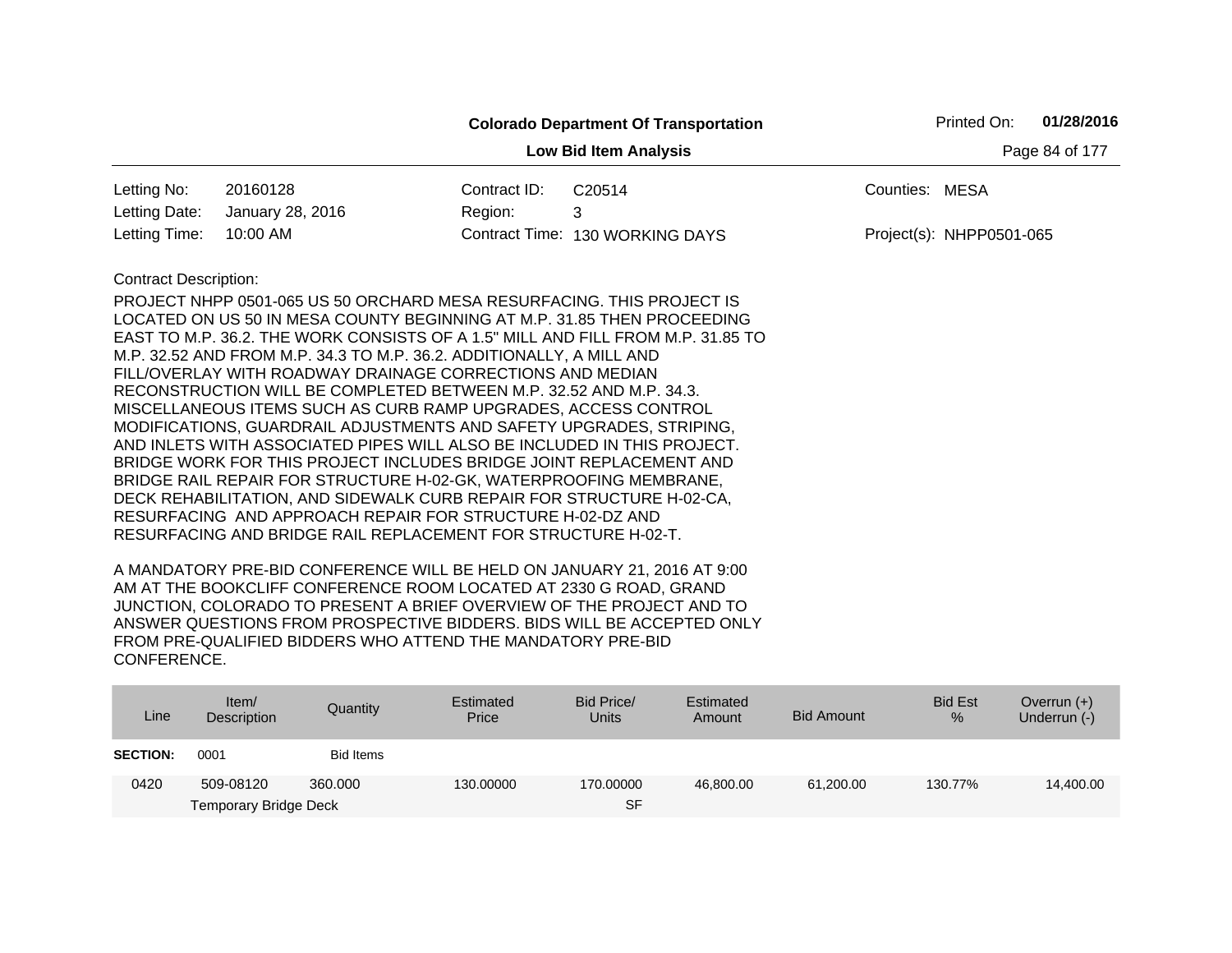|                              |                                                                                                                                                                                                                                                                                                                                                                                                                                                                                                                                                                                                                                                                                                                                                                                                                                                                                                                                                                                                                     |              | <b>Colorado Department Of Transportation</b> | Printed On:              | 01/28/2016     |
|------------------------------|---------------------------------------------------------------------------------------------------------------------------------------------------------------------------------------------------------------------------------------------------------------------------------------------------------------------------------------------------------------------------------------------------------------------------------------------------------------------------------------------------------------------------------------------------------------------------------------------------------------------------------------------------------------------------------------------------------------------------------------------------------------------------------------------------------------------------------------------------------------------------------------------------------------------------------------------------------------------------------------------------------------------|--------------|----------------------------------------------|--------------------------|----------------|
|                              |                                                                                                                                                                                                                                                                                                                                                                                                                                                                                                                                                                                                                                                                                                                                                                                                                                                                                                                                                                                                                     |              | <b>Low Bid Item Analysis</b>                 |                          | Page 85 of 177 |
| Letting No:                  | 20160128                                                                                                                                                                                                                                                                                                                                                                                                                                                                                                                                                                                                                                                                                                                                                                                                                                                                                                                                                                                                            | Contract ID: | C20514                                       | Counties: MESA           |                |
| Letting Date:                | January 28, 2016                                                                                                                                                                                                                                                                                                                                                                                                                                                                                                                                                                                                                                                                                                                                                                                                                                                                                                                                                                                                    | Region:      | 3                                            |                          |                |
| Letting Time:                | 10:00 AM                                                                                                                                                                                                                                                                                                                                                                                                                                                                                                                                                                                                                                                                                                                                                                                                                                                                                                                                                                                                            |              | Contract Time: 130 WORKING DAYS              | Project(s): NHPP0501-065 |                |
| <b>Contract Description:</b> | PROJECT NHPP 0501-065 US 50 ORCHARD MESA RESURFACING. THIS PROJECT IS<br>LOCATED ON US 50 IN MESA COUNTY BEGINNING AT M.P. 31.85 THEN PROCEEDING<br>EAST TO M.P. 36.2. THE WORK CONSISTS OF A 1.5" MILL AND FILL FROM M.P. 31.85 TO<br>M.P. 32.52 AND FROM M.P. 34.3 TO M.P. 36.2. ADDITIONALLY, A MILL AND<br>FILL/OVERLAY WITH ROADWAY DRAINAGE CORRECTIONS AND MEDIAN<br>RECONSTRUCTION WILL BE COMPLETED BETWEEN M.P. 32.52 AND M.P. 34.3.<br>MISCELLANEOUS ITEMS SUCH AS CURB RAMP UPGRADES, ACCESS CONTROL<br>MODIFICATIONS, GUARDRAIL ADJUSTMENTS AND SAFETY UPGRADES, STRIPING,<br>AND INLETS WITH ASSOCIATED PIPES WILL ALSO BE INCLUDED IN THIS PROJECT.<br>BRIDGE WORK FOR THIS PROJECT INCLUDES BRIDGE JOINT REPLACEMENT AND<br>BRIDGE RAIL REPAIR FOR STRUCTURE H-02-GK, WATERPROOFING MEMBRANE,<br>DECK REHABILITATION, AND SIDEWALK CURB REPAIR FOR STRUCTURE H-02-CA,<br>RESURFACING AND APPROACH REPAIR FOR STRUCTURE H-02-DZ AND<br>RESURFACING AND BRIDGE RAIL REPLACEMENT FOR STRUCTURE H-02-T. |              |                                              |                          |                |

| Line            | Item/<br>Description     | Quantity  | Estimated<br>Price | Bid Price/<br><b>Units</b> | Estimated<br>Amount | <b>Bid Amount</b> | <b>Bid Est</b><br>$\%$ | Overrun $(+)$<br>Underrun (-) |
|-----------------|--------------------------|-----------|--------------------|----------------------------|---------------------|-------------------|------------------------|-------------------------------|
| <b>SECTION:</b> | 0001                     | Bid Items |                    |                            |                     |                   |                        |                               |
| 0425            | 515-00120                | 2.949.000 | 25,00000           | 20,00000                   | 73.725.00           | 58.980.00         | 80.00%                 | $-14.745.00$                  |
|                 | Waterproofing (Membrane) |           |                    | SY                         |                     |                   |                        |                               |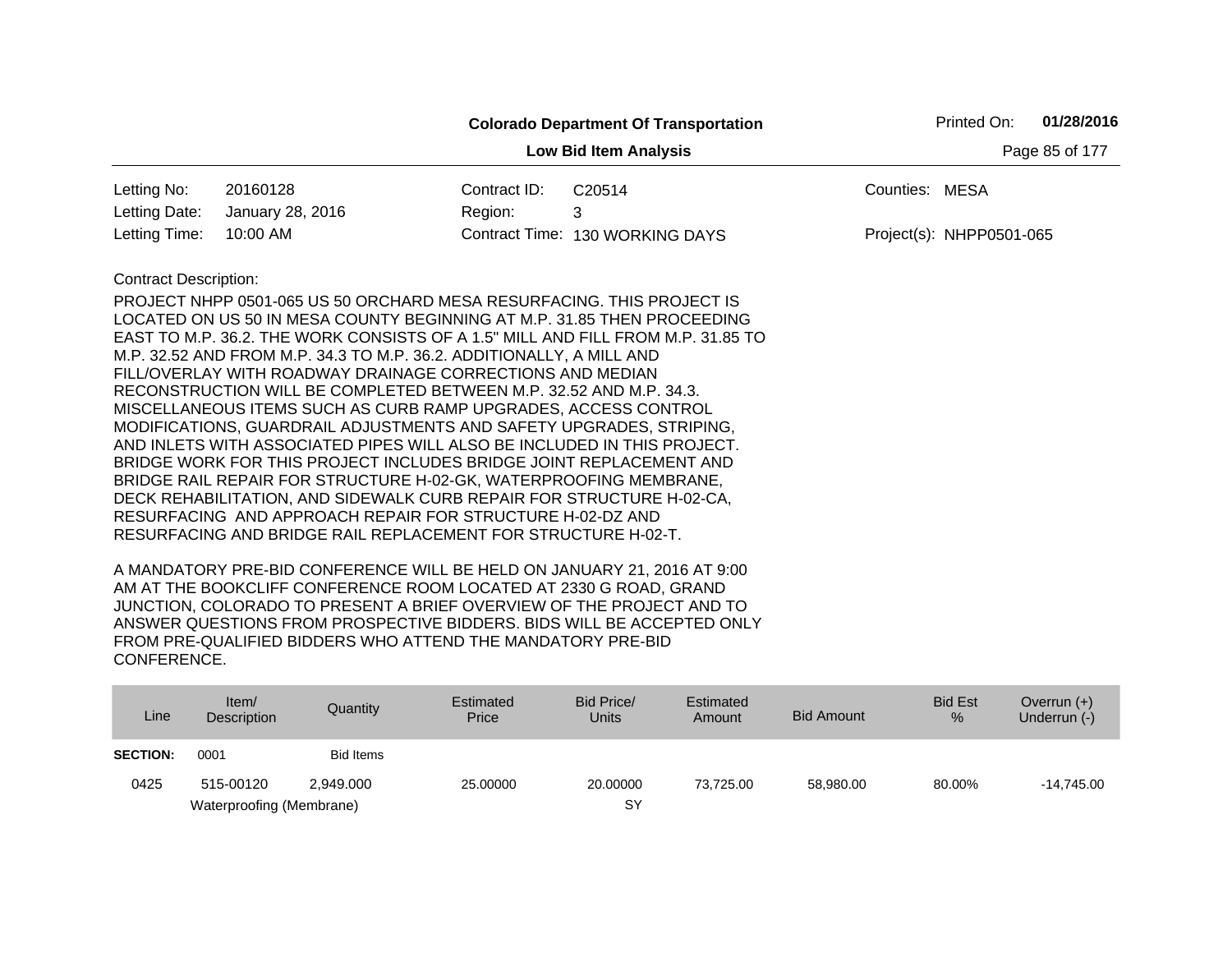|                              |                                                                                                                                                                                                                                                                                                                                                                                                                                                                                                                                                                                                                                                                                                                                                                                                                                                                                                                                                                                                                     |              | <b>Colorado Department Of Transportation</b> | Printed On:              | 01/28/2016     |
|------------------------------|---------------------------------------------------------------------------------------------------------------------------------------------------------------------------------------------------------------------------------------------------------------------------------------------------------------------------------------------------------------------------------------------------------------------------------------------------------------------------------------------------------------------------------------------------------------------------------------------------------------------------------------------------------------------------------------------------------------------------------------------------------------------------------------------------------------------------------------------------------------------------------------------------------------------------------------------------------------------------------------------------------------------|--------------|----------------------------------------------|--------------------------|----------------|
|                              |                                                                                                                                                                                                                                                                                                                                                                                                                                                                                                                                                                                                                                                                                                                                                                                                                                                                                                                                                                                                                     |              | <b>Low Bid Item Analysis</b>                 |                          | Page 86 of 177 |
| Letting No:                  | 20160128                                                                                                                                                                                                                                                                                                                                                                                                                                                                                                                                                                                                                                                                                                                                                                                                                                                                                                                                                                                                            | Contract ID: | C20514                                       | Counties: MESA           |                |
| Letting Date:                | January 28, 2016                                                                                                                                                                                                                                                                                                                                                                                                                                                                                                                                                                                                                                                                                                                                                                                                                                                                                                                                                                                                    | Region:      | 3                                            |                          |                |
| Letting Time:                | 10:00 AM                                                                                                                                                                                                                                                                                                                                                                                                                                                                                                                                                                                                                                                                                                                                                                                                                                                                                                                                                                                                            |              | Contract Time: 130 WORKING DAYS              | Project(s): NHPP0501-065 |                |
| <b>Contract Description:</b> | PROJECT NHPP 0501-065 US 50 ORCHARD MESA RESURFACING. THIS PROJECT IS<br>LOCATED ON US 50 IN MESA COUNTY BEGINNING AT M.P. 31.85 THEN PROCEEDING<br>EAST TO M.P. 36.2. THE WORK CONSISTS OF A 1.5" MILL AND FILL FROM M.P. 31.85 TO<br>M.P. 32.52 AND FROM M.P. 34.3 TO M.P. 36.2. ADDITIONALLY, A MILL AND<br>FILL/OVERLAY WITH ROADWAY DRAINAGE CORRECTIONS AND MEDIAN<br>RECONSTRUCTION WILL BE COMPLETED BETWEEN M.P. 32.52 AND M.P. 34.3.<br>MISCELLANEOUS ITEMS SUCH AS CURB RAMP UPGRADES, ACCESS CONTROL<br>MODIFICATIONS, GUARDRAIL ADJUSTMENTS AND SAFETY UPGRADES, STRIPING,<br>AND INLETS WITH ASSOCIATED PIPES WILL ALSO BE INCLUDED IN THIS PROJECT.<br>BRIDGE WORK FOR THIS PROJECT INCLUDES BRIDGE JOINT REPLACEMENT AND<br>BRIDGE RAIL REPAIR FOR STRUCTURE H-02-GK, WATERPROOFING MEMBRANE,<br>DECK REHABILITATION, AND SIDEWALK CURB REPAIR FOR STRUCTURE H-02-CA,<br>RESURFACING AND APPROACH REPAIR FOR STRUCTURE H-02-DZ AND<br>RESURFACING AND BRIDGE RAIL REPLACEMENT FOR STRUCTURE H-02-T. |              |                                              |                          |                |

| Line            | Item $/$<br>Description | Quantity                           | Estimated<br>Price | Bid Price/<br><b>Units</b> | Estimated<br>Amount | <b>Bid Amount</b> | <b>Bid Est</b><br>% | Overrun $(+)$<br>Underrun (-) |
|-----------------|-------------------------|------------------------------------|--------------------|----------------------------|---------------------|-------------------|---------------------|-------------------------------|
| <b>SECTION:</b> | 0001                    | Bid Items                          |                    |                            |                     |                   |                     |                               |
| 0430            | 518-01004               | 78,000                             | 350,00000          | 425,00000                  | 27,300.00           | 33,150.00         | 121.43%             | 5,850.00                      |
|                 |                         | Bridge Expansion Device (0-4 Inch) |                    |                            |                     |                   |                     |                               |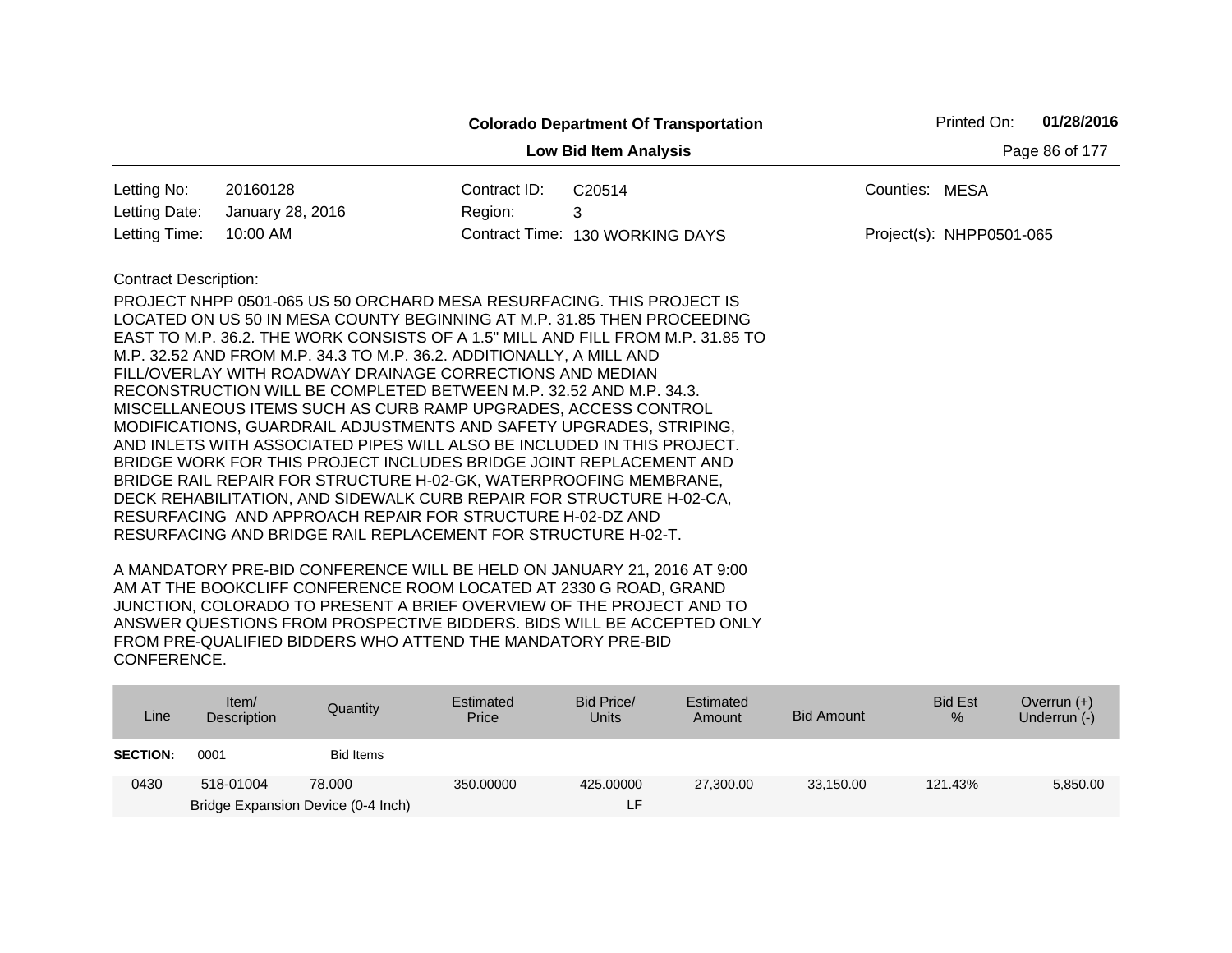|                                                |                                                                                                                                      |              | <b>Colorado Department Of Transportation</b> |                | Printed On:              | 01/28/2016 |  |  |  |
|------------------------------------------------|--------------------------------------------------------------------------------------------------------------------------------------|--------------|----------------------------------------------|----------------|--------------------------|------------|--|--|--|
| <b>Low Bid Item Analysis</b><br>Page 87 of 177 |                                                                                                                                      |              |                                              |                |                          |            |  |  |  |
| Letting No:                                    | 20160128                                                                                                                             | Contract ID: | C20514                                       | Counties: MESA |                          |            |  |  |  |
| Letting Date:                                  | January 28, 2016                                                                                                                     | Region:      | 3                                            |                |                          |            |  |  |  |
| Letting Time:                                  | 10:00 AM                                                                                                                             |              | Contract Time: 130 WORKING DAYS              |                | Project(s): NHPP0501-065 |            |  |  |  |
| <b>Contract Description:</b>                   |                                                                                                                                      |              |                                              |                |                          |            |  |  |  |
|                                                | PROJECT NHPP 0501-065 US 50 ORCHARD MESA RESURFACING. THIS PROJECT IS                                                                |              |                                              |                |                          |            |  |  |  |
|                                                | LOCATED ON US 50 IN MESA COUNTY BEGINNING AT M.P. 31.85 THEN PROCEEDING                                                              |              |                                              |                |                          |            |  |  |  |
|                                                | EAST TO M.P. 36.2. THE WORK CONSISTS OF A 1.5" MILL AND FILL FROM M.P. 31.85 TO                                                      |              |                                              |                |                          |            |  |  |  |
|                                                | M.P. 32.52 AND FROM M.P. 34.3 TO M.P. 36.2. ADDITIONALLY, A MILL AND                                                                 |              |                                              |                |                          |            |  |  |  |
|                                                | FILL/OVERLAY WITH ROADWAY DRAINAGE CORRECTIONS AND MEDIAN                                                                            |              |                                              |                |                          |            |  |  |  |
|                                                | RECONSTRUCTION WILL BE COMPLETED BETWEEN M.P. 32.52 AND M.P. 34.3.<br>MISCELLANEOUS ITEMS SUCH AS CURB RAMP UPGRADES, ACCESS CONTROL |              |                                              |                |                          |            |  |  |  |
|                                                | MODIFICATIONS, GUARDRAIL ADJUSTMENTS AND SAFETY UPGRADES, STRIPING,                                                                  |              |                                              |                |                          |            |  |  |  |
|                                                | AND INLETS WITH ASSOCIATED PIPES WILL ALSO BE INCLUDED IN THIS PROJECT.                                                              |              |                                              |                |                          |            |  |  |  |
|                                                | BRIDGE WORK FOR THIS PROJECT INCLUDES BRIDGE JOINT REPLACEMENT AND                                                                   |              |                                              |                |                          |            |  |  |  |
|                                                | BRIDGE RAIL REPAIR FOR STRUCTURE H-02-GK, WATERPROOFING MEMBRANE,                                                                    |              |                                              |                |                          |            |  |  |  |
|                                                | DECK REHABILITATION, AND SIDEWALK CURB REPAIR FOR STRUCTURE H-02-CA,                                                                 |              |                                              |                |                          |            |  |  |  |
|                                                | RESURFACING AND APPROACH REPAIR FOR STRUCTURE H-02-DZ AND                                                                            |              |                                              |                |                          |            |  |  |  |
|                                                | RESURFACING AND BRIDGE RAIL REPLACEMENT FOR STRUCTURE H-02-T.                                                                        |              |                                              |                |                          |            |  |  |  |

| Line            | Item/<br>Description | Quantity                        | Estimated<br>Price | Bid Price/<br><b>Units</b> | Estimated<br>Amount | <b>Bid Amount</b> | <b>Bid Est</b><br>$\%$ | Overrun $(+)$<br>Underrun (-) |
|-----------------|----------------------|---------------------------------|--------------------|----------------------------|---------------------|-------------------|------------------------|-------------------------------|
| <b>SECTION:</b> | 0001                 | Bid Items                       |                    |                            |                     |                   |                        |                               |
| 0435            | 518-03000            | 60,000                          | 25,00000           | 60.00000                   | 1.500.00            | 3,600.00          | 240.00%                | 2,100.00                      |
|                 |                      | Sawing and Sealing Bridge Joint |                    |                            |                     |                   |                        |                               |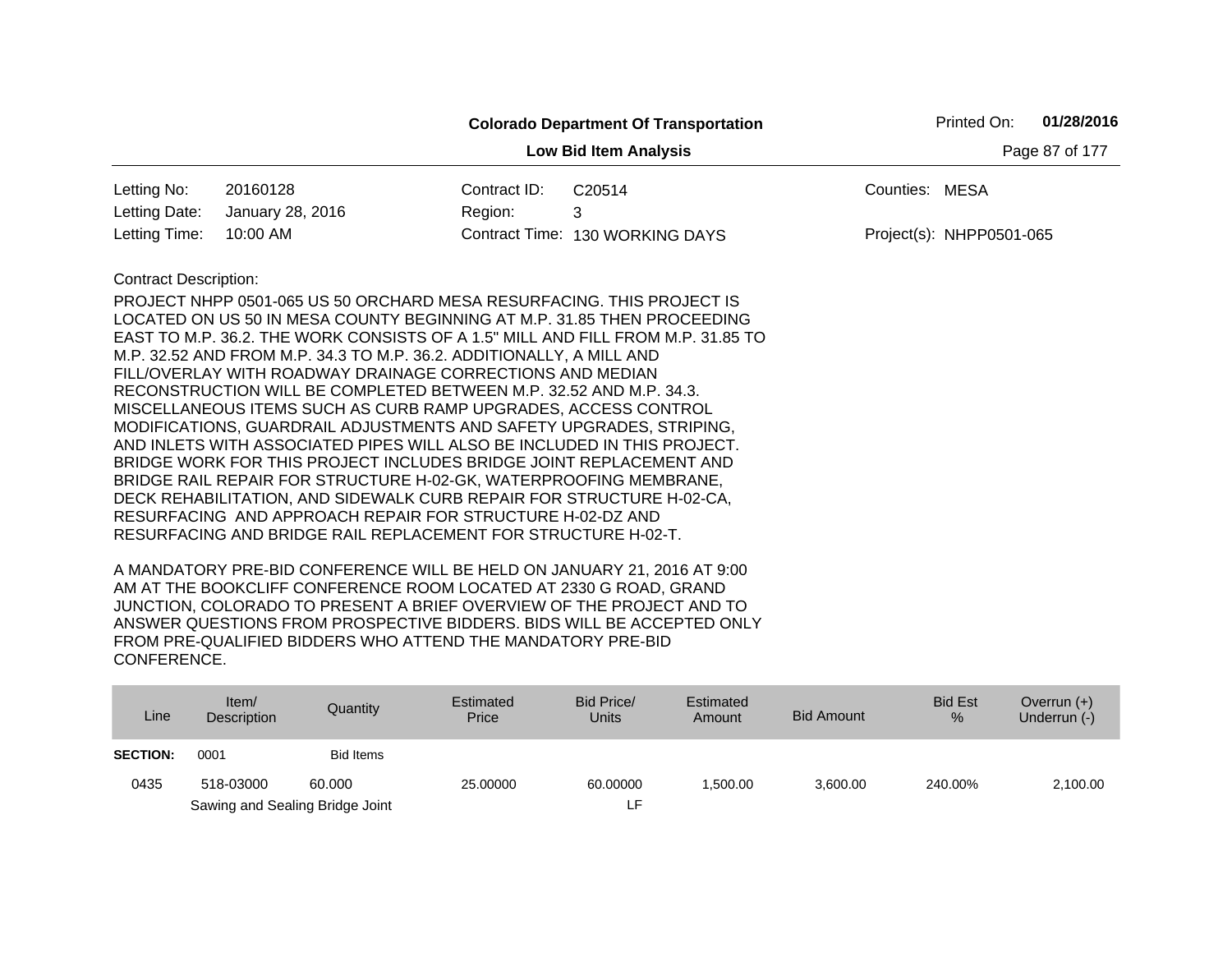|                                                |                                                                         |              | <b>Colorado Department Of Transportation</b>                                    |                          | Printed On: | 01/28/2016 |  |  |  |
|------------------------------------------------|-------------------------------------------------------------------------|--------------|---------------------------------------------------------------------------------|--------------------------|-------------|------------|--|--|--|
| Page 88 of 177<br><b>Low Bid Item Analysis</b> |                                                                         |              |                                                                                 |                          |             |            |  |  |  |
| Letting No:                                    | 20160128                                                                | Contract ID: | C20514                                                                          | Counties: MESA           |             |            |  |  |  |
| Letting Date:                                  | January 28, 2016                                                        | Region:      | 3                                                                               |                          |             |            |  |  |  |
| Letting Time:                                  | 10:00 AM                                                                |              | Contract Time: 130 WORKING DAYS                                                 | Project(s): NHPP0501-065 |             |            |  |  |  |
| <b>Contract Description:</b>                   |                                                                         |              |                                                                                 |                          |             |            |  |  |  |
|                                                | PROJECT NHPP 0501-065 US 50 ORCHARD MESA RESURFACING. THIS PROJECT IS   |              |                                                                                 |                          |             |            |  |  |  |
|                                                | LOCATED ON US 50 IN MESA COUNTY BEGINNING AT M.P. 31.85 THEN PROCEEDING |              |                                                                                 |                          |             |            |  |  |  |
|                                                |                                                                         |              | EAST TO M.P. 36.2. THE WORK CONSISTS OF A 1.5" MILL AND FILL FROM M.P. 31.85 TO |                          |             |            |  |  |  |
|                                                | M.P. 32.52 AND FROM M.P. 34.3 TO M.P. 36.2. ADDITIONALLY, A MILL AND    |              |                                                                                 |                          |             |            |  |  |  |
|                                                | FILL/OVERLAY WITH ROADWAY DRAINAGE CORRECTIONS AND MEDIAN               |              |                                                                                 |                          |             |            |  |  |  |
|                                                | RECONSTRUCTION WILL BE COMPLETED BETWEEN M.P. 32.52 AND M.P. 34.3.      |              |                                                                                 |                          |             |            |  |  |  |
|                                                | MISCELLANEOUS ITEMS SUCH AS CURB RAMP UPGRADES, ACCESS CONTROL          |              |                                                                                 |                          |             |            |  |  |  |
|                                                | MODIFICATIONS, GUARDRAIL ADJUSTMENTS AND SAFETY UPGRADES, STRIPING,     |              |                                                                                 |                          |             |            |  |  |  |
|                                                | AND INLETS WITH ASSOCIATED PIPES WILL ALSO BE INCLUDED IN THIS PROJECT. |              |                                                                                 |                          |             |            |  |  |  |
|                                                | BRIDGE WORK FOR THIS PROJECT INCLUDES BRIDGE JOINT REPLACEMENT AND      |              |                                                                                 |                          |             |            |  |  |  |
|                                                | BRIDGE RAIL REPAIR FOR STRUCTURE H-02-GK, WATERPROOFING MEMBRANE,       |              |                                                                                 |                          |             |            |  |  |  |
|                                                | DECK REHABILITATION, AND SIDEWALK CURB REPAIR FOR STRUCTURE H-02-CA,    |              |                                                                                 |                          |             |            |  |  |  |
|                                                | RESURFACING AND APPROACH REPAIR FOR STRUCTURE H-02-DZ AND               |              |                                                                                 |                          |             |            |  |  |  |
|                                                | RESURFACING AND BRIDGE RAIL REPLACEMENT FOR STRUCTURE H-02-T.           |              |                                                                                 |                          |             |            |  |  |  |

| Line            | Item $/$<br>Description   | Quantity  | Estimated<br>Price | Bid Price/<br><b>Units</b> | Estimated<br>Amount | <b>Bid Amount</b> | <b>Bid Est</b><br>% | Overrun $(+)$<br>Underrun (-) |
|-----------------|---------------------------|-----------|--------------------|----------------------------|---------------------|-------------------|---------------------|-------------------------------|
| <b>SECTION:</b> | 0001                      | Bid Items |                    |                            |                     |                   |                     |                               |
| 0440            | 601-03040                 | 7.800     | 1,000.00000        | 1,700.00000                | 7,800.00            | 13,260.00         | 170.00%             | 5,460.00                      |
|                 | Concrete Class D (Bridge) |           |                    | CY                         |                     |                   |                     |                               |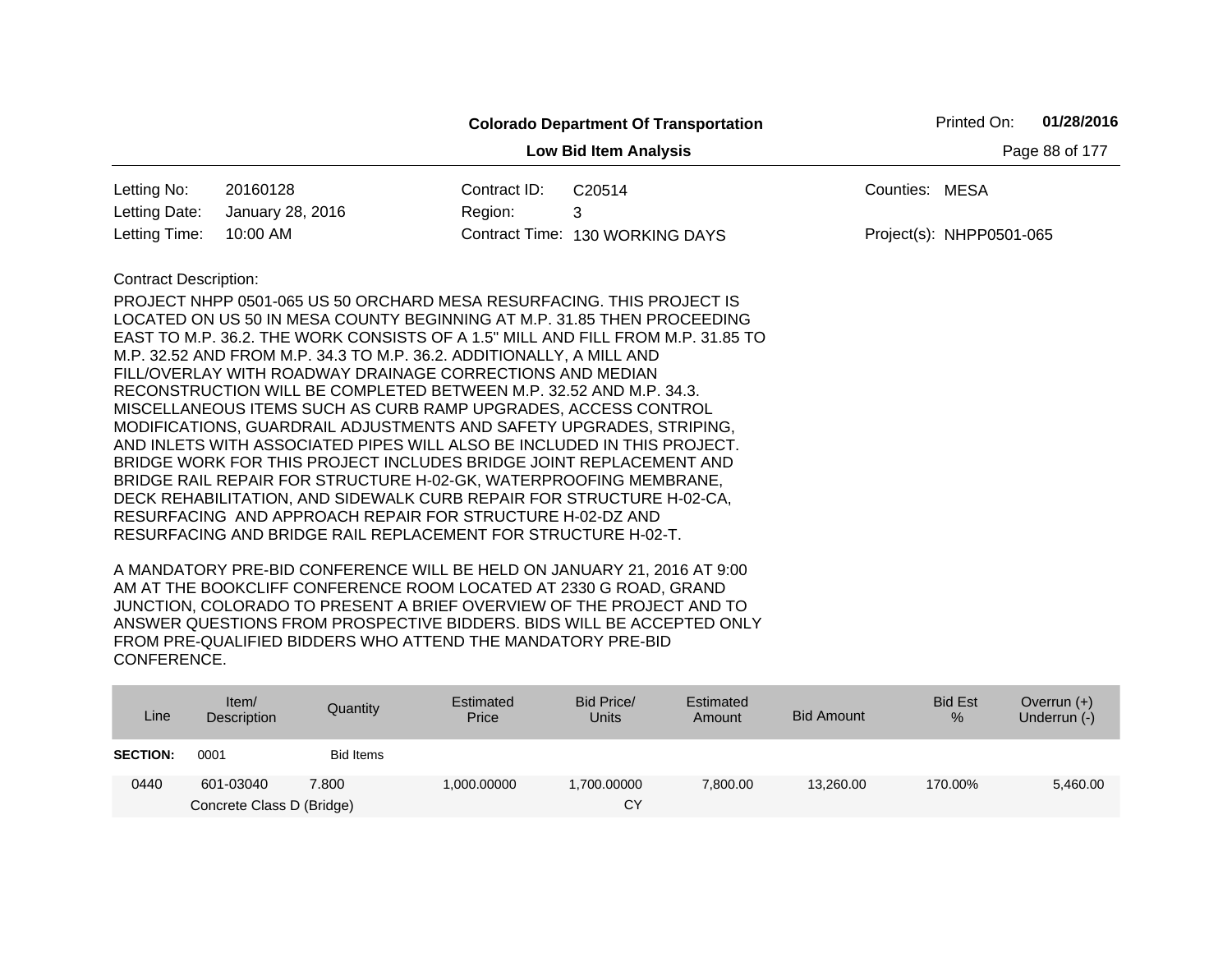|                                                                                               |                                                                                                                                                                                                                                                                                                                                                                                                                                                                                                                                                                                                                                                                                                                                                                                                                                                                                                                                                    |              | <b>Colorado Department Of Transportation</b> |                | Printed On:              | 01/28/2016 |  |  |  |
|-----------------------------------------------------------------------------------------------|----------------------------------------------------------------------------------------------------------------------------------------------------------------------------------------------------------------------------------------------------------------------------------------------------------------------------------------------------------------------------------------------------------------------------------------------------------------------------------------------------------------------------------------------------------------------------------------------------------------------------------------------------------------------------------------------------------------------------------------------------------------------------------------------------------------------------------------------------------------------------------------------------------------------------------------------------|--------------|----------------------------------------------|----------------|--------------------------|------------|--|--|--|
| Page 89 of 177<br><b>Low Bid Item Analysis</b>                                                |                                                                                                                                                                                                                                                                                                                                                                                                                                                                                                                                                                                                                                                                                                                                                                                                                                                                                                                                                    |              |                                              |                |                          |            |  |  |  |
| Letting No:                                                                                   | 20160128                                                                                                                                                                                                                                                                                                                                                                                                                                                                                                                                                                                                                                                                                                                                                                                                                                                                                                                                           | Contract ID: | C <sub>20514</sub>                           | Counties: MESA |                          |            |  |  |  |
| Letting Date:                                                                                 | January 28, 2016                                                                                                                                                                                                                                                                                                                                                                                                                                                                                                                                                                                                                                                                                                                                                                                                                                                                                                                                   | Region:      | 3                                            |                |                          |            |  |  |  |
| Letting Time:                                                                                 | 10:00 AM                                                                                                                                                                                                                                                                                                                                                                                                                                                                                                                                                                                                                                                                                                                                                                                                                                                                                                                                           |              | Contract Time: 130 WORKING DAYS              |                | Project(s): NHPP0501-065 |            |  |  |  |
| <b>Contract Description:</b><br>RESURFACING AND BRIDGE RAIL REPLACEMENT FOR STRUCTURE H-02-T. | PROJECT NHPP 0501-065 US 50 ORCHARD MESA RESURFACING. THIS PROJECT IS<br>LOCATED ON US 50 IN MESA COUNTY BEGINNING AT M.P. 31.85 THEN PROCEEDING<br>EAST TO M.P. 36.2. THE WORK CONSISTS OF A 1.5" MILL AND FILL FROM M.P. 31.85 TO<br>M.P. 32.52 AND FROM M.P. 34.3 TO M.P. 36.2. ADDITIONALLY, A MILL AND<br>FILL/OVERLAY WITH ROADWAY DRAINAGE CORRECTIONS AND MEDIAN<br>RECONSTRUCTION WILL BE COMPLETED BETWEEN M.P. 32.52 AND M.P. 34.3.<br>MISCELLANEOUS ITEMS SUCH AS CURB RAMP UPGRADES, ACCESS CONTROL<br>MODIFICATIONS, GUARDRAIL ADJUSTMENTS AND SAFETY UPGRADES, STRIPING,<br>AND INLETS WITH ASSOCIATED PIPES WILL ALSO BE INCLUDED IN THIS PROJECT.<br>BRIDGE WORK FOR THIS PROJECT INCLUDES BRIDGE JOINT REPLACEMENT AND<br>BRIDGE RAIL REPAIR FOR STRUCTURE H-02-GK, WATERPROOFING MEMBRANE,<br>DECK REHABILITATION, AND SIDEWALK CURB REPAIR FOR STRUCTURE H-02-CA,<br>RESURFACING AND APPROACH REPAIR FOR STRUCTURE H-02-DZ AND |              |                                              |                |                          |            |  |  |  |

| Line            | Item/<br>Description | Quantity                         | Estimated<br>Price | Bid Price/<br>Units | Estimated<br>Amount | <b>Bid Amount</b> | <b>Bid Est</b><br>% | Overrun $(+)$<br>Underrun (-) |
|-----------------|----------------------|----------------------------------|--------------------|---------------------|---------------------|-------------------|---------------------|-------------------------------|
| <b>SECTION:</b> | 0001                 | <b>Bid Items</b>                 |                    |                     |                     |                   |                     |                               |
| 0445            | 601-03540            | 9.300                            | 1.200.00000        | 1.031.00000         | 11.160.00           | 9.588.30          | 85.92%              | $-1.571.70$                   |
|                 |                      | Concrete Class DT (Deck Topping) |                    | СY                  |                     |                   |                     |                               |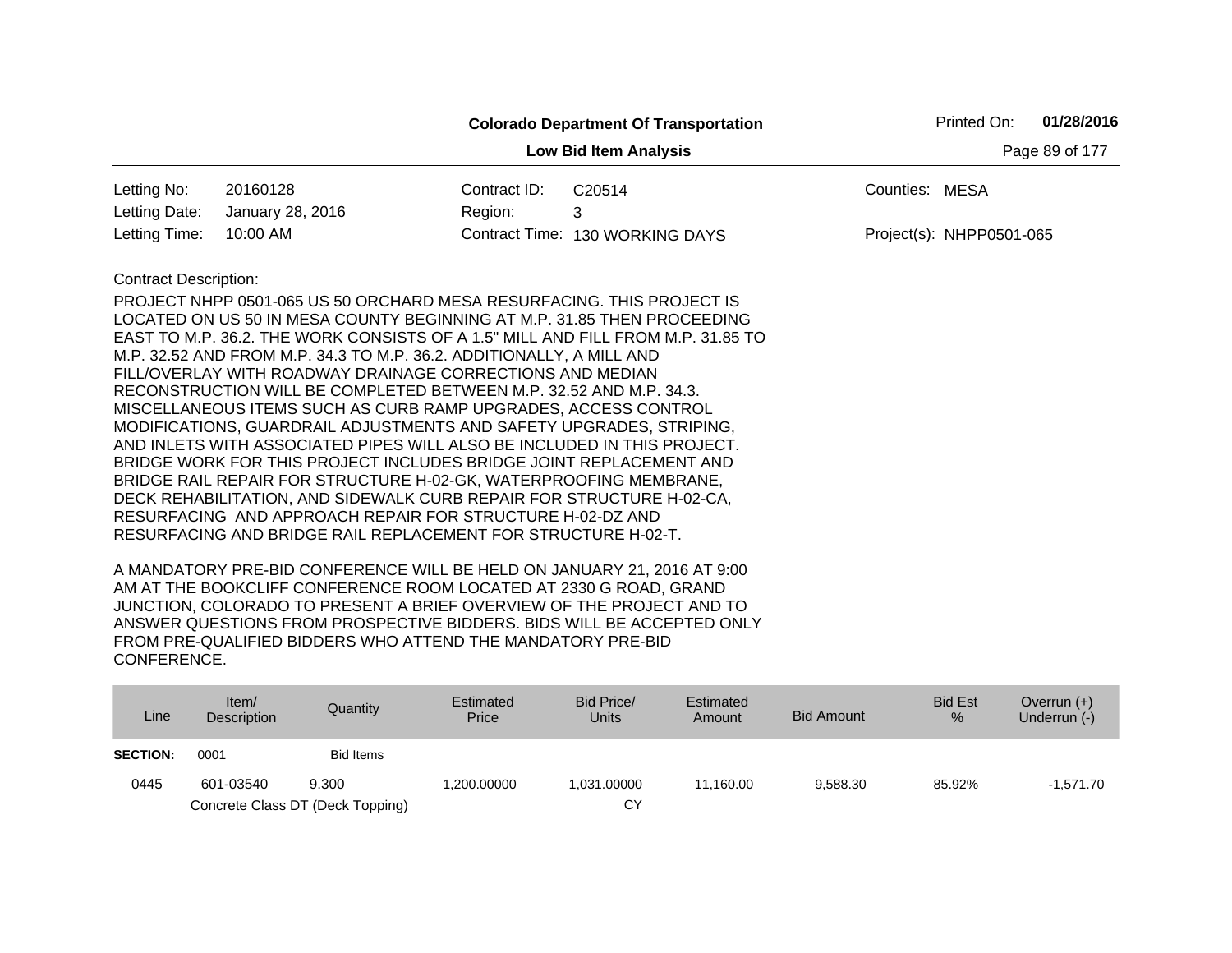|                              |                                                                                                                                                                                                                                                                                                                                                                                                                                                                                                                                                                                                                                                                                                                                                                                                                                                                                                                                                                                                                     |                | <b>Colorado Department Of Transportation</b> |                          | Printed On: | 01/28/2016 |
|------------------------------|---------------------------------------------------------------------------------------------------------------------------------------------------------------------------------------------------------------------------------------------------------------------------------------------------------------------------------------------------------------------------------------------------------------------------------------------------------------------------------------------------------------------------------------------------------------------------------------------------------------------------------------------------------------------------------------------------------------------------------------------------------------------------------------------------------------------------------------------------------------------------------------------------------------------------------------------------------------------------------------------------------------------|----------------|----------------------------------------------|--------------------------|-------------|------------|
|                              |                                                                                                                                                                                                                                                                                                                                                                                                                                                                                                                                                                                                                                                                                                                                                                                                                                                                                                                                                                                                                     | Page 90 of 177 |                                              |                          |             |            |
| Letting No:                  | 20160128                                                                                                                                                                                                                                                                                                                                                                                                                                                                                                                                                                                                                                                                                                                                                                                                                                                                                                                                                                                                            | Contract ID:   | C20514                                       | Counties: MESA           |             |            |
| Letting Date:                | January 28, 2016                                                                                                                                                                                                                                                                                                                                                                                                                                                                                                                                                                                                                                                                                                                                                                                                                                                                                                                                                                                                    | Region:        | 3                                            |                          |             |            |
| Letting Time:                | 10:00 AM                                                                                                                                                                                                                                                                                                                                                                                                                                                                                                                                                                                                                                                                                                                                                                                                                                                                                                                                                                                                            |                | Contract Time: 130 WORKING DAYS              | Project(s): NHPP0501-065 |             |            |
| <b>Contract Description:</b> | PROJECT NHPP 0501-065 US 50 ORCHARD MESA RESURFACING. THIS PROJECT IS<br>LOCATED ON US 50 IN MESA COUNTY BEGINNING AT M.P. 31.85 THEN PROCEEDING<br>EAST TO M.P. 36.2. THE WORK CONSISTS OF A 1.5" MILL AND FILL FROM M.P. 31.85 TO<br>M.P. 32.52 AND FROM M.P. 34.3 TO M.P. 36.2. ADDITIONALLY, A MILL AND<br>FILL/OVERLAY WITH ROADWAY DRAINAGE CORRECTIONS AND MEDIAN<br>RECONSTRUCTION WILL BE COMPLETED BETWEEN M.P. 32.52 AND M.P. 34.3.<br>MISCELLANEOUS ITEMS SUCH AS CURB RAMP UPGRADES, ACCESS CONTROL<br>MODIFICATIONS, GUARDRAIL ADJUSTMENTS AND SAFETY UPGRADES, STRIPING,<br>AND INLETS WITH ASSOCIATED PIPES WILL ALSO BE INCLUDED IN THIS PROJECT.<br>BRIDGE WORK FOR THIS PROJECT INCLUDES BRIDGE JOINT REPLACEMENT AND<br>BRIDGE RAIL REPAIR FOR STRUCTURE H-02-GK, WATERPROOFING MEMBRANE,<br>DECK REHABILITATION, AND SIDEWALK CURB REPAIR FOR STRUCTURE H-02-CA,<br>RESURFACING AND APPROACH REPAIR FOR STRUCTURE H-02-DZ AND<br>RESURFACING AND BRIDGE RAIL REPLACEMENT FOR STRUCTURE H-02-T. |                |                                              |                          |             |            |

| Line            | Item $/$<br>Description            | Quantity  | Estimated<br>Price | Bid Price/<br><b>Units</b> | Estimated<br>Amount | <b>Bid Amount</b> | <b>Bid Est</b><br>% | Overrun $(+)$<br>Underrun (-) |
|-----------------|------------------------------------|-----------|--------------------|----------------------------|---------------------|-------------------|---------------------|-------------------------------|
| <b>SECTION:</b> | 0001                               | Bid Items |                    |                            |                     |                   |                     |                               |
| 0450            | 601-40300                          | 12.000    | 15,00000           | 43.80000                   | 180.00              | 525.60            | 292.00%             | 345.60                        |
|                 | <b>Structural Concrete Coating</b> |           |                    | <b>SY</b>                  |                     |                   |                     |                               |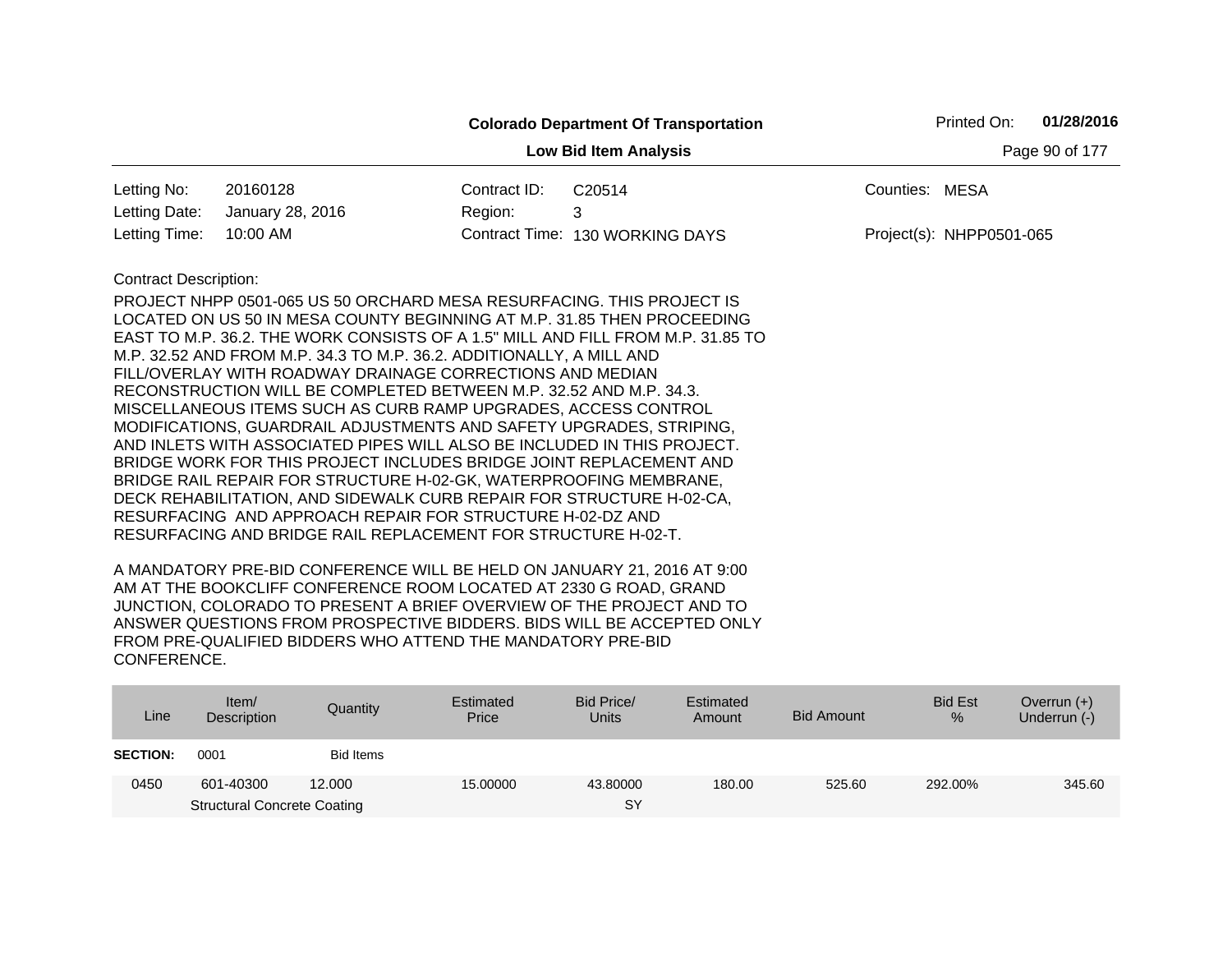|                              |                                                                                                                                                                                                                                                                                                                                                                                                                                                                                                                                                                                                                                                                                                                                                                                                                                                                                                                                                                                                                     |                | <b>Colorado Department Of Transportation</b> |                | Printed On:              | 01/28/2016 |
|------------------------------|---------------------------------------------------------------------------------------------------------------------------------------------------------------------------------------------------------------------------------------------------------------------------------------------------------------------------------------------------------------------------------------------------------------------------------------------------------------------------------------------------------------------------------------------------------------------------------------------------------------------------------------------------------------------------------------------------------------------------------------------------------------------------------------------------------------------------------------------------------------------------------------------------------------------------------------------------------------------------------------------------------------------|----------------|----------------------------------------------|----------------|--------------------------|------------|
|                              |                                                                                                                                                                                                                                                                                                                                                                                                                                                                                                                                                                                                                                                                                                                                                                                                                                                                                                                                                                                                                     | Page 91 of 177 |                                              |                |                          |            |
| Letting No:                  | 20160128                                                                                                                                                                                                                                                                                                                                                                                                                                                                                                                                                                                                                                                                                                                                                                                                                                                                                                                                                                                                            | Contract ID:   | C20514                                       | Counties: MESA |                          |            |
| Letting Date:                | January 28, 2016                                                                                                                                                                                                                                                                                                                                                                                                                                                                                                                                                                                                                                                                                                                                                                                                                                                                                                                                                                                                    | Region:        | 3                                            |                |                          |            |
| Letting Time:                | 10:00 AM                                                                                                                                                                                                                                                                                                                                                                                                                                                                                                                                                                                                                                                                                                                                                                                                                                                                                                                                                                                                            |                | Contract Time: 130 WORKING DAYS              |                | Project(s): NHPP0501-065 |            |
| <b>Contract Description:</b> | PROJECT NHPP 0501-065 US 50 ORCHARD MESA RESURFACING. THIS PROJECT IS<br>LOCATED ON US 50 IN MESA COUNTY BEGINNING AT M.P. 31.85 THEN PROCEEDING<br>EAST TO M.P. 36.2. THE WORK CONSISTS OF A 1.5" MILL AND FILL FROM M.P. 31.85 TO<br>M.P. 32.52 AND FROM M.P. 34.3 TO M.P. 36.2. ADDITIONALLY, A MILL AND<br>FILL/OVERLAY WITH ROADWAY DRAINAGE CORRECTIONS AND MEDIAN<br>RECONSTRUCTION WILL BE COMPLETED BETWEEN M.P. 32.52 AND M.P. 34.3.<br>MISCELLANEOUS ITEMS SUCH AS CURB RAMP UPGRADES, ACCESS CONTROL<br>MODIFICATIONS, GUARDRAIL ADJUSTMENTS AND SAFETY UPGRADES, STRIPING,<br>AND INLETS WITH ASSOCIATED PIPES WILL ALSO BE INCLUDED IN THIS PROJECT.<br>BRIDGE WORK FOR THIS PROJECT INCLUDES BRIDGE JOINT REPLACEMENT AND<br>BRIDGE RAIL REPAIR FOR STRUCTURE H-02-GK, WATERPROOFING MEMBRANE,<br>DECK REHABILITATION, AND SIDEWALK CURB REPAIR FOR STRUCTURE H-02-CA,<br>RESURFACING AND APPROACH REPAIR FOR STRUCTURE H-02-DZ AND<br>RESURFACING AND BRIDGE RAIL REPLACEMENT FOR STRUCTURE H-02-T. |                |                                              |                |                          |            |

| Line            | Item/<br>Description | Quantity         | Estimated<br>Price | Bid Price/<br>Units | Estimated<br>Amount | <b>Bid Amount</b> | <b>Bid Est</b><br>% | Overrun $(+)$<br>Underrun (-) |
|-----------------|----------------------|------------------|--------------------|---------------------|---------------------|-------------------|---------------------|-------------------------------|
| <b>SECTION:</b> | 0001                 | <b>Bid Items</b> |                    |                     |                     |                   |                     |                               |
| 0455            | 601-51005            | 128,000          | 40.00000           | 98.00000            | 5.120.00            | 12.544.00         | 245.00%             | 7.424.00                      |
|                 | Galvanic Anodes      |                  |                    | <b>EACH</b>         |                     |                   |                     |                               |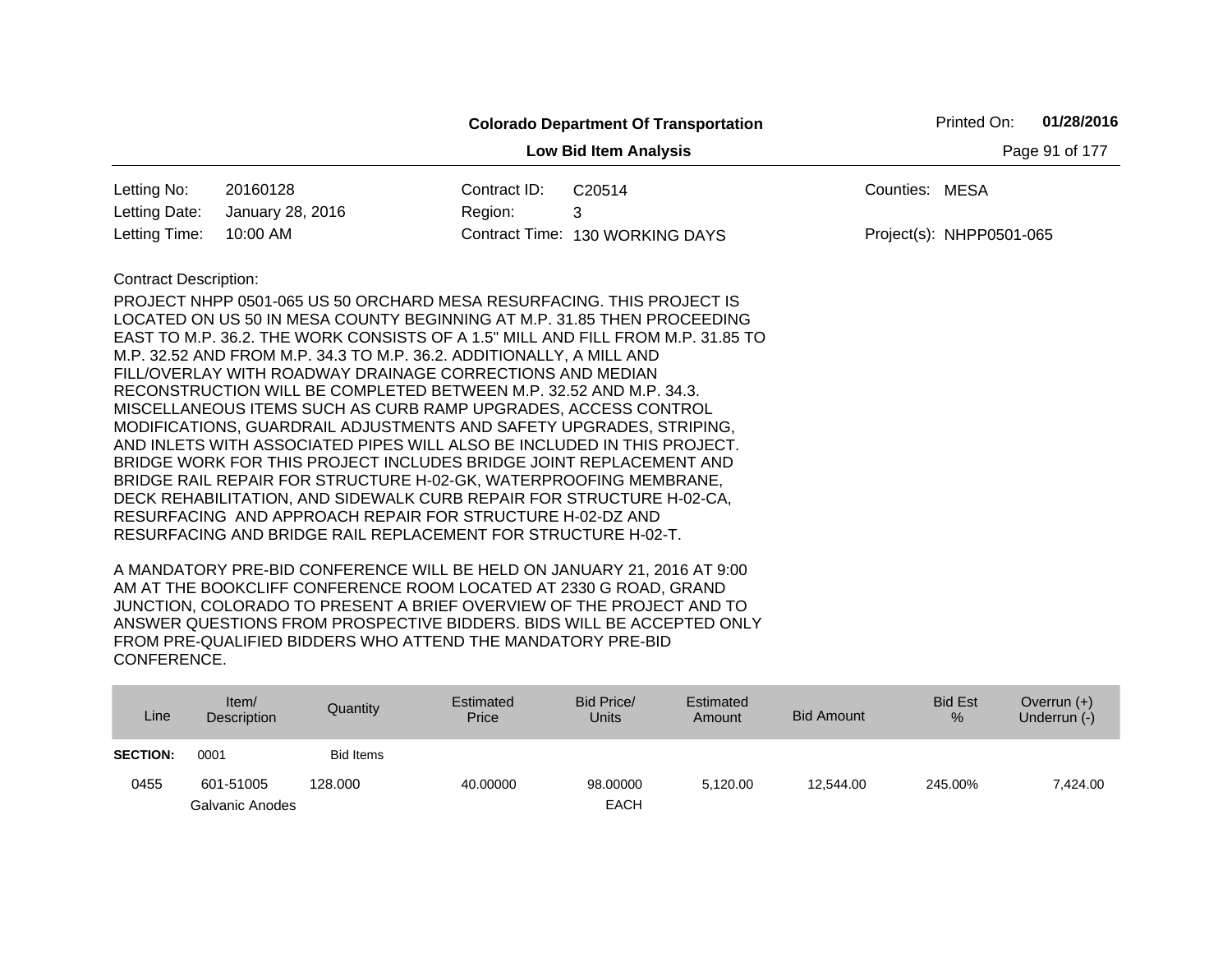|                                                |                                                                                                                                                                                                                                                                                                                                                                                                                                                                                                                                                                                                                                                                                                                                                                                                                                                                                                                                  |              | <b>Colorado Department Of Transportation</b>                                    |                | Printed On:              | 01/28/2016 |  |  |  |
|------------------------------------------------|----------------------------------------------------------------------------------------------------------------------------------------------------------------------------------------------------------------------------------------------------------------------------------------------------------------------------------------------------------------------------------------------------------------------------------------------------------------------------------------------------------------------------------------------------------------------------------------------------------------------------------------------------------------------------------------------------------------------------------------------------------------------------------------------------------------------------------------------------------------------------------------------------------------------------------|--------------|---------------------------------------------------------------------------------|----------------|--------------------------|------------|--|--|--|
| Page 92 of 177<br><b>Low Bid Item Analysis</b> |                                                                                                                                                                                                                                                                                                                                                                                                                                                                                                                                                                                                                                                                                                                                                                                                                                                                                                                                  |              |                                                                                 |                |                          |            |  |  |  |
| Letting No:                                    | 20160128                                                                                                                                                                                                                                                                                                                                                                                                                                                                                                                                                                                                                                                                                                                                                                                                                                                                                                                         | Contract ID: | C20514                                                                          | Counties: MESA |                          |            |  |  |  |
| Letting Date:                                  | January 28, 2016                                                                                                                                                                                                                                                                                                                                                                                                                                                                                                                                                                                                                                                                                                                                                                                                                                                                                                                 | Region:      | 3                                                                               |                |                          |            |  |  |  |
| Letting Time:                                  | 10:00 AM                                                                                                                                                                                                                                                                                                                                                                                                                                                                                                                                                                                                                                                                                                                                                                                                                                                                                                                         |              | Contract Time: 130 WORKING DAYS                                                 |                | Project(s): NHPP0501-065 |            |  |  |  |
| <b>Contract Description:</b>                   | PROJECT NHPP 0501-065 US 50 ORCHARD MESA RESURFACING. THIS PROJECT IS<br>LOCATED ON US 50 IN MESA COUNTY BEGINNING AT M.P. 31.85 THEN PROCEEDING<br>M.P. 32.52 AND FROM M.P. 34.3 TO M.P. 36.2. ADDITIONALLY, A MILL AND<br>FILL/OVERLAY WITH ROADWAY DRAINAGE CORRECTIONS AND MEDIAN<br>RECONSTRUCTION WILL BE COMPLETED BETWEEN M.P. 32.52 AND M.P. 34.3.<br>MISCELLANEOUS ITEMS SUCH AS CURB RAMP UPGRADES, ACCESS CONTROL<br>MODIFICATIONS, GUARDRAIL ADJUSTMENTS AND SAFETY UPGRADES, STRIPING,<br>AND INLETS WITH ASSOCIATED PIPES WILL ALSO BE INCLUDED IN THIS PROJECT.<br>BRIDGE WORK FOR THIS PROJECT INCLUDES BRIDGE JOINT REPLACEMENT AND<br>BRIDGE RAIL REPAIR FOR STRUCTURE H-02-GK, WATERPROOFING MEMBRANE,<br>DECK REHABILITATION, AND SIDEWALK CURB REPAIR FOR STRUCTURE H-02-CA,<br>RESURFACING AND APPROACH REPAIR FOR STRUCTURE H-02-DZ AND<br>RESURFACING AND BRIDGE RAIL REPLACEMENT FOR STRUCTURE H-02-T. |              | EAST TO M.P. 36.2. THE WORK CONSISTS OF A 1.5" MILL AND FILL FROM M.P. 31.85 TO |                |                          |            |  |  |  |

| Line            | Item/<br>Description     | Quantity  | Estimated<br>Price | Bid Price/<br><b>Units</b> | Estimated<br>Amount | <b>Bid Amount</b> | <b>Bid Est</b><br>% | Overrun $(+)$<br>Underrun (-) |
|-----------------|--------------------------|-----------|--------------------|----------------------------|---------------------|-------------------|---------------------|-------------------------------|
| <b>SECTION:</b> | 0001                     | Bid Items |                    |                            |                     |                   |                     |                               |
| 0460            | 602-00000                | 225,000   | 1.50000            | .65000                     | 337.50              | 371.25            | 110.00%             | 33.75                         |
|                 | <b>Reinforcing Steel</b> |           |                    | LВ                         |                     |                   |                     |                               |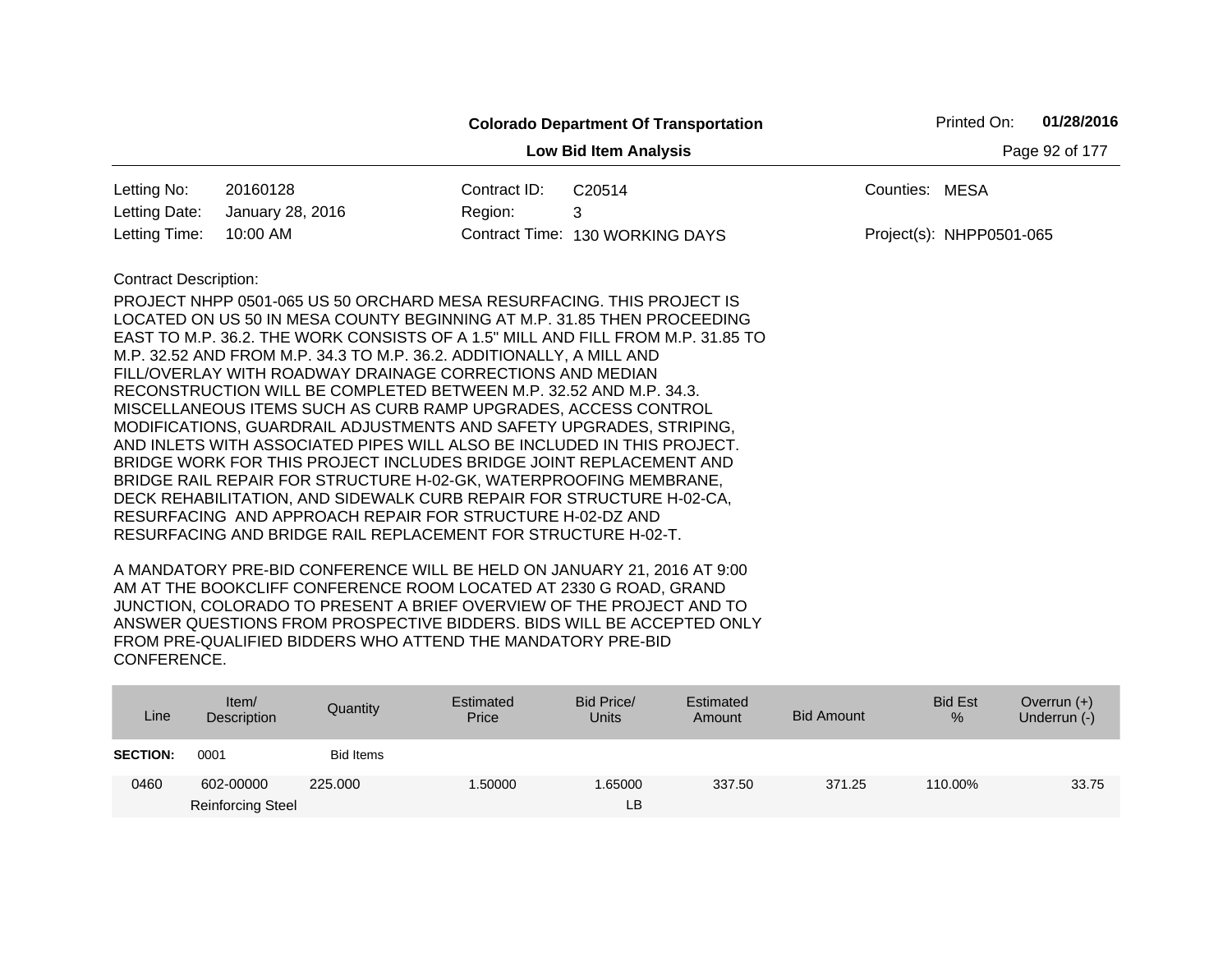|                              |                                                                                 |              | <b>Colorado Department Of Transportation</b> |                | Printed On:              | 01/28/2016     |
|------------------------------|---------------------------------------------------------------------------------|--------------|----------------------------------------------|----------------|--------------------------|----------------|
|                              |                                                                                 |              | <b>Low Bid Item Analysis</b>                 |                |                          | Page 93 of 177 |
| Letting No:                  | 20160128                                                                        | Contract ID: | C20514                                       | Counties: MESA |                          |                |
| Letting Date:                | January 28, 2016                                                                | Region:      | 3                                            |                |                          |                |
| Letting Time:                | 10:00 AM                                                                        |              | Contract Time: 130 WORKING DAYS              |                | Project(s): NHPP0501-065 |                |
| <b>Contract Description:</b> |                                                                                 |              |                                              |                |                          |                |
|                              | PROJECT NHPP 0501-065 US 50 ORCHARD MESA RESURFACING. THIS PROJECT IS           |              |                                              |                |                          |                |
|                              | LOCATED ON US 50 IN MESA COUNTY BEGINNING AT M.P. 31.85 THEN PROCEEDING         |              |                                              |                |                          |                |
|                              | EAST TO M.P. 36.2. THE WORK CONSISTS OF A 1.5" MILL AND FILL FROM M.P. 31.85 TO |              |                                              |                |                          |                |
|                              | M.P. 32.52 AND FROM M.P. 34.3 TO M.P. 36.2. ADDITIONALLY, A MILL AND            |              |                                              |                |                          |                |
|                              | FILL/OVERLAY WITH ROADWAY DRAINAGE CORRECTIONS AND MEDIAN                       |              |                                              |                |                          |                |
|                              | RECONSTRUCTION WILL BE COMPLETED BETWEEN M.P. 32.52 AND M.P. 34.3.              |              |                                              |                |                          |                |
|                              | MISCELLANEOUS ITEMS SUCH AS CURB RAMP UPGRADES, ACCESS CONTROL                  |              |                                              |                |                          |                |
|                              | MODIFICATIONS, GUARDRAIL ADJUSTMENTS AND SAFETY UPGRADES, STRIPING,             |              |                                              |                |                          |                |
|                              | AND INLETS WITH ASSOCIATED PIPES WILL ALSO BE INCLUDED IN THIS PROJECT.         |              |                                              |                |                          |                |
|                              | BRIDGE WORK FOR THIS PROJECT INCLUDES BRIDGE JOINT REPLACEMENT AND              |              |                                              |                |                          |                |
|                              | BRIDGE RAIL REPAIR FOR STRUCTURE H-02-GK, WATERPROOFING MEMBRANE,               |              |                                              |                |                          |                |
|                              | DECK REHABILITATION, AND SIDEWALK CURB REPAIR FOR STRUCTURE H-02-CA,            |              |                                              |                |                          |                |
|                              | RESURFACING AND APPROACH REPAIR FOR STRUCTURE H-02-DZ AND                       |              |                                              |                |                          |                |
|                              | RESURFACING AND BRIDGE RAIL REPLACEMENT FOR STRUCTURE H-02-T.                   |              |                                              |                |                          |                |

| Line            | Item/<br>Description | Quantity                         | Estimated<br>Price | Bid Price/<br>Units | Estimated<br>Amount | Bid Amount | <b>Bid Est</b><br>$\%$ | Overrun $(+)$<br>Underrun (-) |
|-----------------|----------------------|----------------------------------|--------------------|---------------------|---------------------|------------|------------------------|-------------------------------|
| <b>SECTION:</b> | 0001                 | Bid Items                        |                    |                     |                     |            |                        |                               |
| 0465            | 602-00020            | 1.020.000                        | 2.00000            | 2.00000             | 2.040.00            | 2,040.00   | 100.00%                | 0.00                          |
|                 |                      | Reinforcing Steel (Epoxy Coated) |                    | LB                  |                     |            |                        |                               |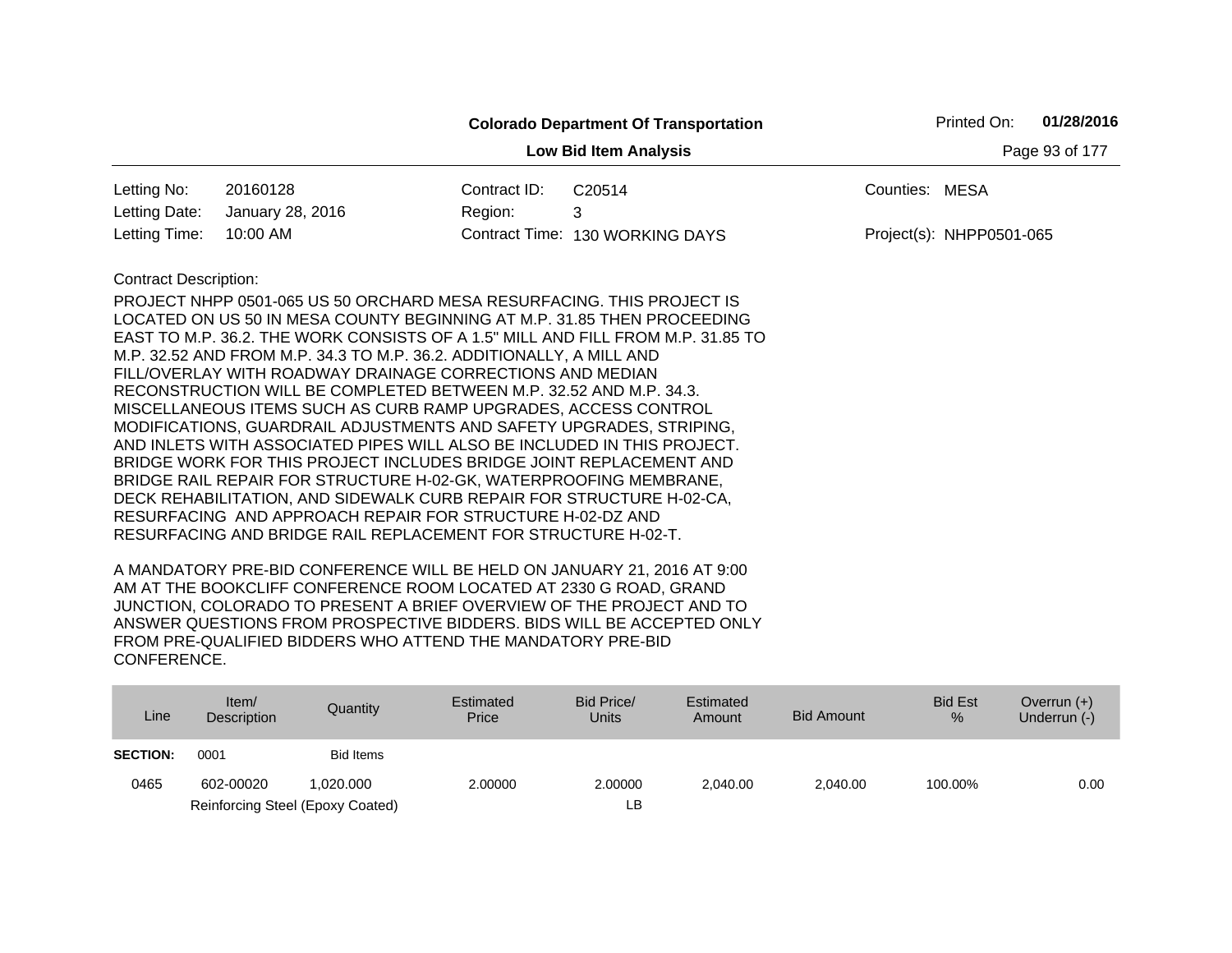|                              |                                                                                 |              | <b>Colorado Department Of Transportation</b> |                | Printed On:              | 01/28/2016     |
|------------------------------|---------------------------------------------------------------------------------|--------------|----------------------------------------------|----------------|--------------------------|----------------|
|                              |                                                                                 |              | <b>Low Bid Item Analysis</b>                 |                |                          | Page 94 of 177 |
| Letting No:                  | 20160128                                                                        | Contract ID: | C20514                                       | Counties: MESA |                          |                |
| Letting Date:                | January 28, 2016                                                                | Region:      | 3                                            |                |                          |                |
| Letting Time:                | 10:00 AM                                                                        |              | Contract Time: 130 WORKING DAYS              |                | Project(s): NHPP0501-065 |                |
| <b>Contract Description:</b> |                                                                                 |              |                                              |                |                          |                |
|                              | <b>PROJECT NHPP 0501-065 US 50 ORCHARD MESA RESURFACING. THIS PROJECT IS</b>    |              |                                              |                |                          |                |
|                              | LOCATED ON US 50 IN MESA COUNTY BEGINNING AT M.P. 31.85 THEN PROCEEDING         |              |                                              |                |                          |                |
|                              | EAST TO M.P. 36.2. THE WORK CONSISTS OF A 1.5" MILL AND FILL FROM M.P. 31.85 TO |              |                                              |                |                          |                |
|                              | M.P. 32.52 AND FROM M.P. 34.3 TO M.P. 36.2. ADDITIONALLY, A MILL AND            |              |                                              |                |                          |                |
|                              | FILL/OVERLAY WITH ROADWAY DRAINAGE CORRECTIONS AND MEDIAN                       |              |                                              |                |                          |                |
|                              | RECONSTRUCTION WILL BE COMPLETED BETWEEN M.P. 32.52 AND M.P. 34.3.              |              |                                              |                |                          |                |
|                              | MISCELLANEOUS ITEMS SUCH AS CURB RAMP UPGRADES, ACCESS CONTROL                  |              |                                              |                |                          |                |
|                              | MODIFICATIONS, GUARDRAIL ADJUSTMENTS AND SAFETY UPGRADES, STRIPING,             |              |                                              |                |                          |                |
|                              | AND INLETS WITH ASSOCIATED PIPES WILL ALSO BE INCLUDED IN THIS PROJECT.         |              |                                              |                |                          |                |
|                              | BRIDGE WORK FOR THIS PROJECT INCLUDES BRIDGE JOINT REPLACEMENT AND              |              |                                              |                |                          |                |
|                              | BRIDGE RAIL REPAIR FOR STRUCTURE H-02-GK, WATERPROOFING MEMBRANE,               |              |                                              |                |                          |                |
|                              | DECK REHABILITATION, AND SIDEWALK CURB REPAIR FOR STRUCTURE H-02-CA,            |              |                                              |                |                          |                |
|                              | RESURFACING AND APPROACH REPAIR FOR STRUCTURE H-02-DZ AND                       |              |                                              |                |                          |                |
|                              | RESURFACING AND BRIDGE RAIL REPLACEMENT FOR STRUCTURE H-02-T.                   |              |                                              |                |                          |                |

| Line            | Item/<br>Description             | Quantity  | Estimated<br>Price | Bid Price/<br><b>Units</b> | Estimated<br>Amount | <b>Bid Amount</b> | <b>Bid Est</b><br>% | Overrun $(+)$<br>Underrun (-) |
|-----------------|----------------------------------|-----------|--------------------|----------------------------|---------------------|-------------------|---------------------|-------------------------------|
| <b>SECTION:</b> | 0001                             | Bid Items |                    |                            |                     |                   |                     |                               |
| 0470            | 603-01120                        | 16.000    | 100.00000          | 111.00000                  | 00.00.00            | 1.776.00          | 111.00%             | 176.00                        |
|                 | 12 Inch Reinforced Concrete Pipe |           |                    | LH.                        |                     |                   |                     |                               |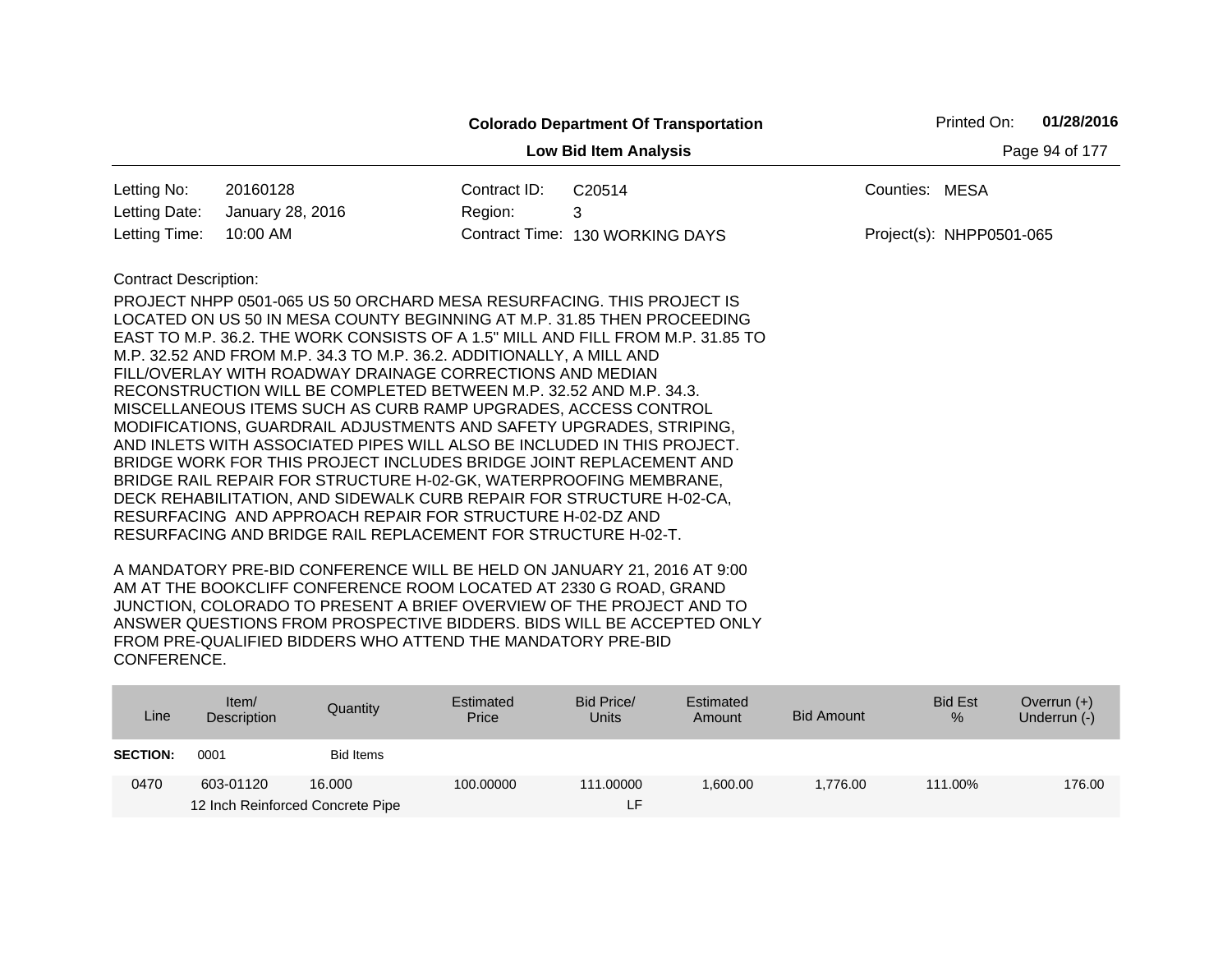|                                                |                                                                                                                                                                                                                                                                                                                                                                                                                                                                                                                                                                                                                                                                                                                                                                                                                                                                                                                                                                                                                     |              | <b>Colorado Department Of Transportation</b> | Printed On:              | 01/28/2016 |  |  |  |
|------------------------------------------------|---------------------------------------------------------------------------------------------------------------------------------------------------------------------------------------------------------------------------------------------------------------------------------------------------------------------------------------------------------------------------------------------------------------------------------------------------------------------------------------------------------------------------------------------------------------------------------------------------------------------------------------------------------------------------------------------------------------------------------------------------------------------------------------------------------------------------------------------------------------------------------------------------------------------------------------------------------------------------------------------------------------------|--------------|----------------------------------------------|--------------------------|------------|--|--|--|
| <b>Low Bid Item Analysis</b><br>Page 95 of 177 |                                                                                                                                                                                                                                                                                                                                                                                                                                                                                                                                                                                                                                                                                                                                                                                                                                                                                                                                                                                                                     |              |                                              |                          |            |  |  |  |
| Letting No:                                    | 20160128                                                                                                                                                                                                                                                                                                                                                                                                                                                                                                                                                                                                                                                                                                                                                                                                                                                                                                                                                                                                            | Contract ID: | C20514                                       | Counties: MESA           |            |  |  |  |
| Letting Date:                                  | January 28, 2016                                                                                                                                                                                                                                                                                                                                                                                                                                                                                                                                                                                                                                                                                                                                                                                                                                                                                                                                                                                                    | Region:      | 3                                            |                          |            |  |  |  |
| Letting Time:                                  | 10:00 AM                                                                                                                                                                                                                                                                                                                                                                                                                                                                                                                                                                                                                                                                                                                                                                                                                                                                                                                                                                                                            |              | Contract Time: 130 WORKING DAYS              | Project(s): NHPP0501-065 |            |  |  |  |
| <b>Contract Description:</b>                   | PROJECT NHPP 0501-065 US 50 ORCHARD MESA RESURFACING. THIS PROJECT IS<br>LOCATED ON US 50 IN MESA COUNTY BEGINNING AT M.P. 31.85 THEN PROCEEDING<br>EAST TO M.P. 36.2. THE WORK CONSISTS OF A 1.5" MILL AND FILL FROM M.P. 31.85 TO<br>M.P. 32.52 AND FROM M.P. 34.3 TO M.P. 36.2. ADDITIONALLY, A MILL AND<br>FILL/OVERLAY WITH ROADWAY DRAINAGE CORRECTIONS AND MEDIAN<br>RECONSTRUCTION WILL BE COMPLETED BETWEEN M.P. 32.52 AND M.P. 34.3.<br>MISCELLANEOUS ITEMS SUCH AS CURB RAMP UPGRADES, ACCESS CONTROL<br>MODIFICATIONS, GUARDRAIL ADJUSTMENTS AND SAFETY UPGRADES, STRIPING,<br>AND INLETS WITH ASSOCIATED PIPES WILL ALSO BE INCLUDED IN THIS PROJECT.<br>BRIDGE WORK FOR THIS PROJECT INCLUDES BRIDGE JOINT REPLACEMENT AND<br>BRIDGE RAIL REPAIR FOR STRUCTURE H-02-GK, WATERPROOFING MEMBRANE,<br>DECK REHABILITATION, AND SIDEWALK CURB REPAIR FOR STRUCTURE H-02-CA,<br>RESURFACING AND APPROACH REPAIR FOR STRUCTURE H-02-DZ AND<br>RESURFACING AND BRIDGE RAIL REPLACEMENT FOR STRUCTURE H-02-T. |              |                                              |                          |            |  |  |  |

| Line            | Item/<br><b>Description</b> | Quantity                         | Estimated<br>Price | Bid Price/<br><b>Units</b> | Estimated<br>Amount | <b>Bid Amount</b> | <b>Bid Est</b><br>$\%$ | Overrun $(+)$<br>Underrun (-) |
|-----------------|-----------------------------|----------------------------------|--------------------|----------------------------|---------------------|-------------------|------------------------|-------------------------------|
| <b>SECTION:</b> | 0001                        | Bid Items                        |                    |                            |                     |                   |                        |                               |
| 0475            | 603-01150                   | 290,000                          | 110.00000          | 114.00000                  | 31,900.00           | 33,060.00         | 103.64%                | ,160.00                       |
|                 |                             | 15 Inch Reinforced Concrete Pipe |                    |                            |                     |                   |                        |                               |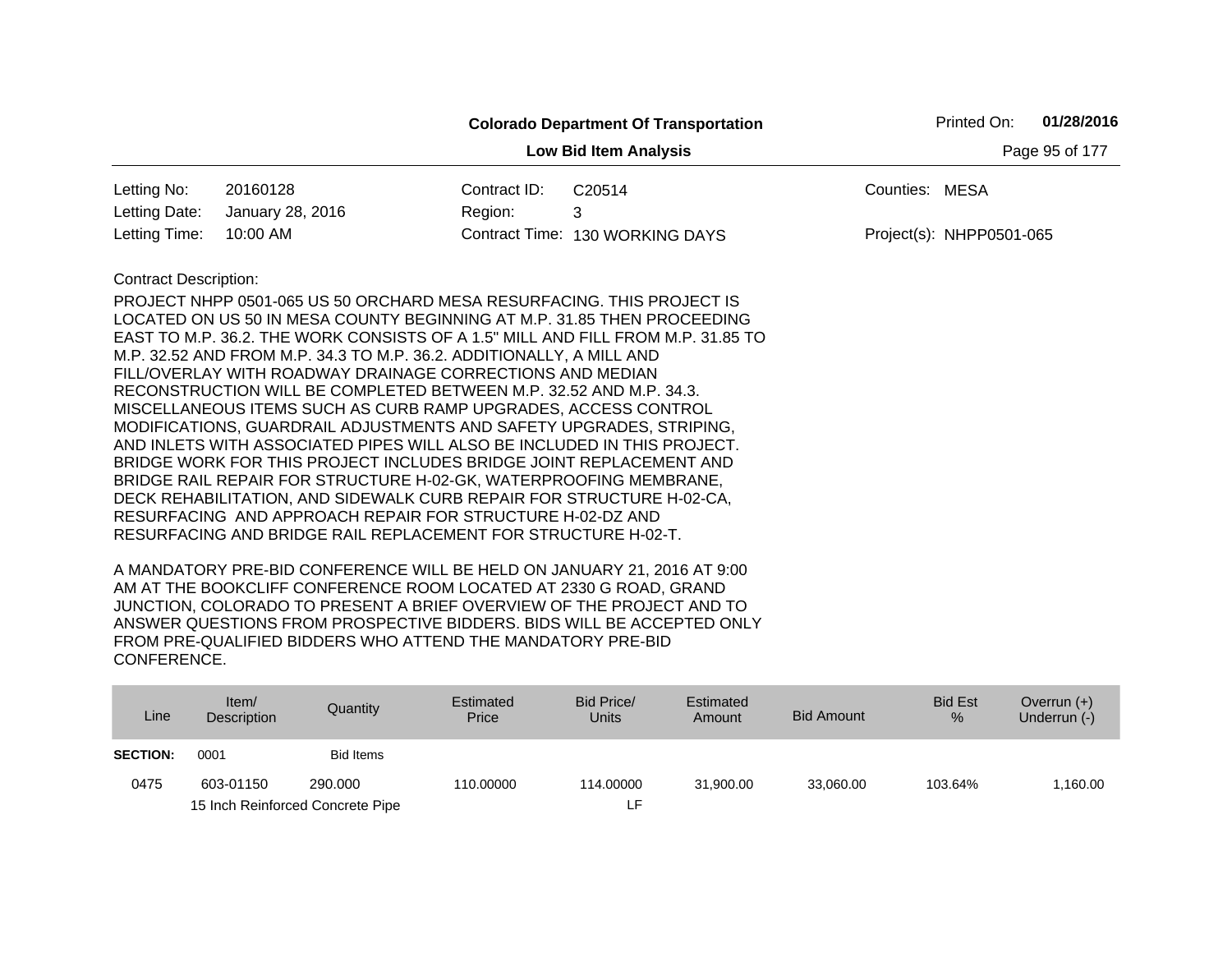|                              |                                                                                                                                                                                                                                                                                                                                                                                                                          |              | <b>Colorado Department Of Transportation</b> |                | Printed On:              | 01/28/2016     |
|------------------------------|--------------------------------------------------------------------------------------------------------------------------------------------------------------------------------------------------------------------------------------------------------------------------------------------------------------------------------------------------------------------------------------------------------------------------|--------------|----------------------------------------------|----------------|--------------------------|----------------|
|                              |                                                                                                                                                                                                                                                                                                                                                                                                                          |              | <b>Low Bid Item Analysis</b>                 |                |                          | Page 96 of 177 |
| Letting No:                  | 20160128                                                                                                                                                                                                                                                                                                                                                                                                                 | Contract ID: | C20514                                       | Counties: MESA |                          |                |
| Letting Date:                | January 28, 2016                                                                                                                                                                                                                                                                                                                                                                                                         | Region:      | 3                                            |                |                          |                |
| Letting Time:                | 10:00 AM                                                                                                                                                                                                                                                                                                                                                                                                                 |              | Contract Time: 130 WORKING DAYS              |                | Project(s): NHPP0501-065 |                |
| <b>Contract Description:</b> | PROJECT NHPP 0501-065 US 50 ORCHARD MESA RESURFACING. THIS PROJECT IS<br>LOCATED ON US 50 IN MESA COUNTY BEGINNING AT M.P. 31.85 THEN PROCEEDING<br>EAST TO M.P. 36.2. THE WORK CONSISTS OF A 1.5" MILL AND FILL FROM M.P. 31.85 TO<br>M.P. 32.52 AND FROM M.P. 34.3 TO M.P. 36.2. ADDITIONALLY, A MILL AND<br>FILL/OVERLAY WITH ROADWAY DRAINAGE CORRECTIONS AND MEDIAN                                                 |              |                                              |                |                          |                |
|                              | RECONSTRUCTION WILL BE COMPLETED BETWEEN M.P. 32.52 AND M.P. 34.3.<br>MISCELLANEOUS ITEMS SUCH AS CURB RAMP UPGRADES, ACCESS CONTROL                                                                                                                                                                                                                                                                                     |              |                                              |                |                          |                |
|                              | MODIFICATIONS, GUARDRAIL ADJUSTMENTS AND SAFETY UPGRADES, STRIPING,                                                                                                                                                                                                                                                                                                                                                      |              |                                              |                |                          |                |
|                              | AND INLETS WITH ASSOCIATED PIPES WILL ALSO BE INCLUDED IN THIS PROJECT.<br>BRIDGE WORK FOR THIS PROJECT INCLUDES BRIDGE JOINT REPLACEMENT AND<br>BRIDGE RAIL REPAIR FOR STRUCTURE H-02-GK, WATERPROOFING MEMBRANE,<br>DECK REHABILITATION, AND SIDEWALK CURB REPAIR FOR STRUCTURE H-02-CA,<br>RESURFACING AND APPROACH REPAIR FOR STRUCTURE H-02-DZ AND<br>RESURFACING AND BRIDGE RAIL REPLACEMENT FOR STRUCTURE H-02-T. |              |                                              |                |                          |                |

| Line            | Item/<br>Description | Quantity  | Estimated<br>Price | Bid Price/<br><b>Units</b> | Estimated<br>Amount | <b>Bid Amount</b> | <b>Bid Est</b><br>% | Overrun $(+)$<br>Underrun (-) |
|-----------------|----------------------|-----------|--------------------|----------------------------|---------------------|-------------------|---------------------|-------------------------------|
| <b>SECTION:</b> | 0001                 | Bid Items |                    |                            |                     |                   |                     |                               |
| 0480            | 603-50006            | 65,000    | 75,00000           | 38,00000                   | 4.875.00            | 2,470.00          | 50.67%              | $-2,405.00$                   |
|                 | 6 Inch Plastic Pipe  |           |                    | τF.                        |                     |                   |                     |                               |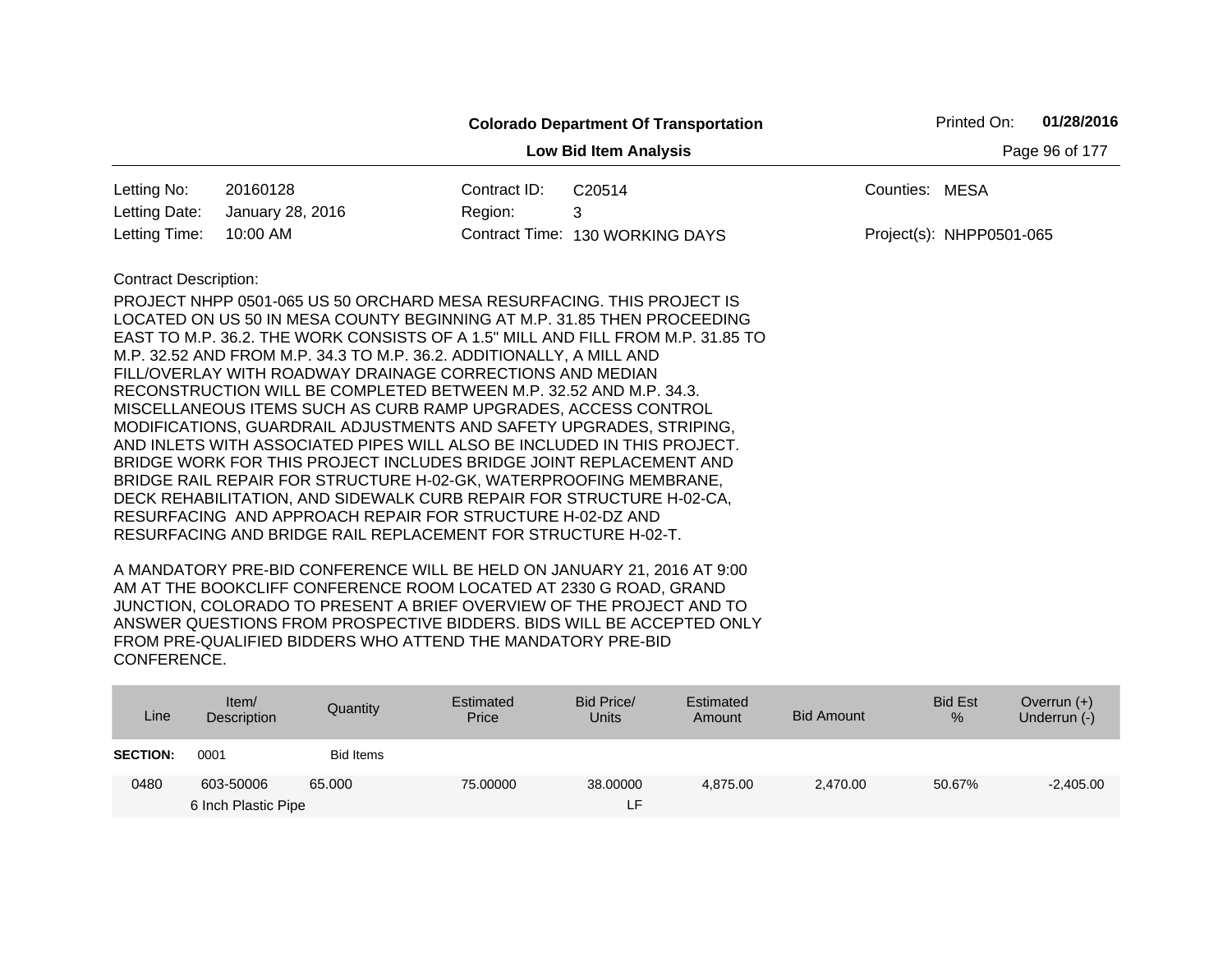|                              |                                                                                                                                                                                                                                                                                                                                                                                                                                                                                                                                                                                                                                                                    |                | <b>Colorado Department Of Transportation</b> |                | Printed On:              | 01/28/2016 |  |  |  |
|------------------------------|--------------------------------------------------------------------------------------------------------------------------------------------------------------------------------------------------------------------------------------------------------------------------------------------------------------------------------------------------------------------------------------------------------------------------------------------------------------------------------------------------------------------------------------------------------------------------------------------------------------------------------------------------------------------|----------------|----------------------------------------------|----------------|--------------------------|------------|--|--|--|
|                              |                                                                                                                                                                                                                                                                                                                                                                                                                                                                                                                                                                                                                                                                    | Page 97 of 177 |                                              |                |                          |            |  |  |  |
| Letting No:                  | 20160128                                                                                                                                                                                                                                                                                                                                                                                                                                                                                                                                                                                                                                                           | Contract ID:   | C20514                                       | Counties: MESA |                          |            |  |  |  |
| Letting Date:                | January 28, 2016                                                                                                                                                                                                                                                                                                                                                                                                                                                                                                                                                                                                                                                   | Region:        | 3                                            |                |                          |            |  |  |  |
| Letting Time:                | 10:00 AM                                                                                                                                                                                                                                                                                                                                                                                                                                                                                                                                                                                                                                                           |                | Contract Time: 130 WORKING DAYS              |                | Project(s): NHPP0501-065 |            |  |  |  |
| <b>Contract Description:</b> | PROJECT NHPP 0501-065 US 50 ORCHARD MESA RESURFACING. THIS PROJECT IS<br>LOCATED ON US 50 IN MESA COUNTY BEGINNING AT M.P. 31.85 THEN PROCEEDING<br>EAST TO M.P. 36.2. THE WORK CONSISTS OF A 1.5" MILL AND FILL FROM M.P. 31.85 TO<br>M.P. 32.52 AND FROM M.P. 34.3 TO M.P. 36.2. ADDITIONALLY, A MILL AND<br>FILL/OVERLAY WITH ROADWAY DRAINAGE CORRECTIONS AND MEDIAN<br>RECONSTRUCTION WILL BE COMPLETED BETWEEN M.P. 32.52 AND M.P. 34.3.<br>MISCELLANEOUS ITEMS SUCH AS CURB RAMP UPGRADES, ACCESS CONTROL<br>MODIFICATIONS, GUARDRAIL ADJUSTMENTS AND SAFETY UPGRADES, STRIPING,<br>AND INLETS WITH ASSOCIATED PIPES WILL ALSO BE INCLUDED IN THIS PROJECT. |                |                                              |                |                          |            |  |  |  |
|                              | BRIDGE WORK FOR THIS PROJECT INCLUDES BRIDGE JOINT REPLACEMENT AND<br>BRIDGE RAIL REPAIR FOR STRUCTURE H-02-GK, WATERPROOFING MEMBRANE,<br>DECK REHABILITATION, AND SIDEWALK CURB REPAIR FOR STRUCTURE H-02-CA,<br>RESURFACING AND APPROACH REPAIR FOR STRUCTURE H-02-DZ AND<br>RESURFACING AND BRIDGE RAIL REPLACEMENT FOR STRUCTURE H-02-T.                                                                                                                                                                                                                                                                                                                      |                |                                              |                |                          |            |  |  |  |

| Line            | Item/<br>Description | Quantity         | Estimated<br>Price | Bid Price/<br><b>Units</b> | Estimated<br>Amount | Bid Amount | <b>Bid Est</b><br>% | Overrun $(+)$<br>Underrun (-) |
|-----------------|----------------------|------------------|--------------------|----------------------------|---------------------|------------|---------------------|-------------------------------|
| <b>SECTION:</b> | 0001                 | <b>Bid Items</b> |                    |                            |                     |            |                     |                               |
| 0485            | 603-50015            | 35,000           | 75,00000           | 151.00000                  | 2.625.00            | 5,285.00   | 201.33%             | 2,660.00                      |
|                 | 15 Inch Plastic Pipe |                  |                    | ιF.                        |                     |            |                     |                               |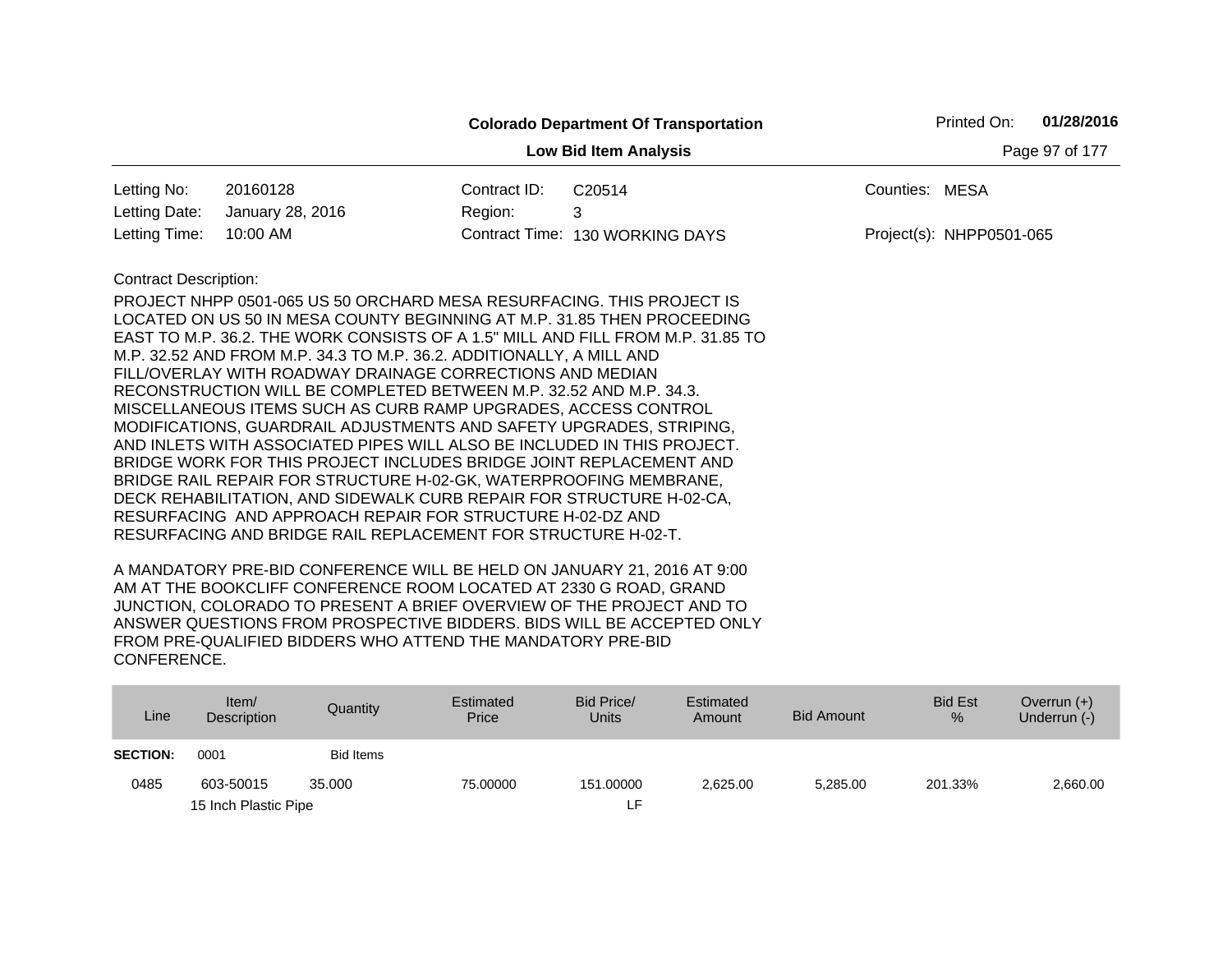|                              |                                                                                                                                                                                                                                                                                                                                                                                                                                                                                                                                                                                                                                                                                                                                                                                                                                                                                                                                                                                                                            | Printed On:  | 01/28/2016                      |                          |  |  |  |  |  |  |
|------------------------------|----------------------------------------------------------------------------------------------------------------------------------------------------------------------------------------------------------------------------------------------------------------------------------------------------------------------------------------------------------------------------------------------------------------------------------------------------------------------------------------------------------------------------------------------------------------------------------------------------------------------------------------------------------------------------------------------------------------------------------------------------------------------------------------------------------------------------------------------------------------------------------------------------------------------------------------------------------------------------------------------------------------------------|--------------|---------------------------------|--------------------------|--|--|--|--|--|--|
|                              | Page 98 of 177<br><b>Low Bid Item Analysis</b>                                                                                                                                                                                                                                                                                                                                                                                                                                                                                                                                                                                                                                                                                                                                                                                                                                                                                                                                                                             |              |                                 |                          |  |  |  |  |  |  |
| Letting No:                  | 20160128                                                                                                                                                                                                                                                                                                                                                                                                                                                                                                                                                                                                                                                                                                                                                                                                                                                                                                                                                                                                                   | Contract ID: | C20514                          | Counties: MESA           |  |  |  |  |  |  |
| Letting Date:                | January 28, 2016                                                                                                                                                                                                                                                                                                                                                                                                                                                                                                                                                                                                                                                                                                                                                                                                                                                                                                                                                                                                           | Region:      | 3                               |                          |  |  |  |  |  |  |
| Letting Time:                | 10:00 AM                                                                                                                                                                                                                                                                                                                                                                                                                                                                                                                                                                                                                                                                                                                                                                                                                                                                                                                                                                                                                   |              | Contract Time: 130 WORKING DAYS | Project(s): NHPP0501-065 |  |  |  |  |  |  |
| <b>Contract Description:</b> | <b>PROJECT NHPP 0501-065 US 50 ORCHARD MESA RESURFACING. THIS PROJECT IS</b><br>LOCATED ON US 50 IN MESA COUNTY BEGINNING AT M.P. 31.85 THEN PROCEEDING<br>EAST TO M.P. 36.2. THE WORK CONSISTS OF A 1.5" MILL AND FILL FROM M.P. 31.85 TO<br>M.P. 32.52 AND FROM M.P. 34.3 TO M.P. 36.2. ADDITIONALLY, A MILL AND<br>FILL/OVERLAY WITH ROADWAY DRAINAGE CORRECTIONS AND MEDIAN<br>RECONSTRUCTION WILL BE COMPLETED BETWEEN M.P. 32.52 AND M.P. 34.3.<br>MISCELLANEOUS ITEMS SUCH AS CURB RAMP UPGRADES, ACCESS CONTROL<br>MODIFICATIONS, GUARDRAIL ADJUSTMENTS AND SAFETY UPGRADES, STRIPING,<br>AND INLETS WITH ASSOCIATED PIPES WILL ALSO BE INCLUDED IN THIS PROJECT.<br>BRIDGE WORK FOR THIS PROJECT INCLUDES BRIDGE JOINT REPLACEMENT AND<br>BRIDGE RAIL REPAIR FOR STRUCTURE H-02-GK, WATERPROOFING MEMBRANE,<br>DECK REHABILITATION, AND SIDEWALK CURB REPAIR FOR STRUCTURE H-02-CA,<br>RESURFACING AND APPROACH REPAIR FOR STRUCTURE H-02-DZ AND<br>RESURFACING AND BRIDGE RAIL REPLACEMENT FOR STRUCTURE H-02-T. |              |                                 |                          |  |  |  |  |  |  |

| Line            | Item/<br>Description   | Quantity  | Estimated<br>Price | Bid Price/<br><b>Units</b> | Estimated<br>Amount | <b>Bid Amount</b> | <b>Bid Est</b><br>$\%$ | Overrun $(+)$<br>Underrun (-) |
|-----------------|------------------------|-----------|--------------------|----------------------------|---------------------|-------------------|------------------------|-------------------------------|
| <b>SECTION:</b> | 0001                   | Bid Items |                    |                            |                     |                   |                        |                               |
| 0490            | 604-13005              | 4.000     | 4.000.00000        | 2,775.00000                | 16,000,00           | 11,100.00         | 69.38%                 | $-4,900.00$                   |
|                 | Inlet Type 13 (5 Foot) |           |                    | <b>EACH</b>                |                     |                   |                        |                               |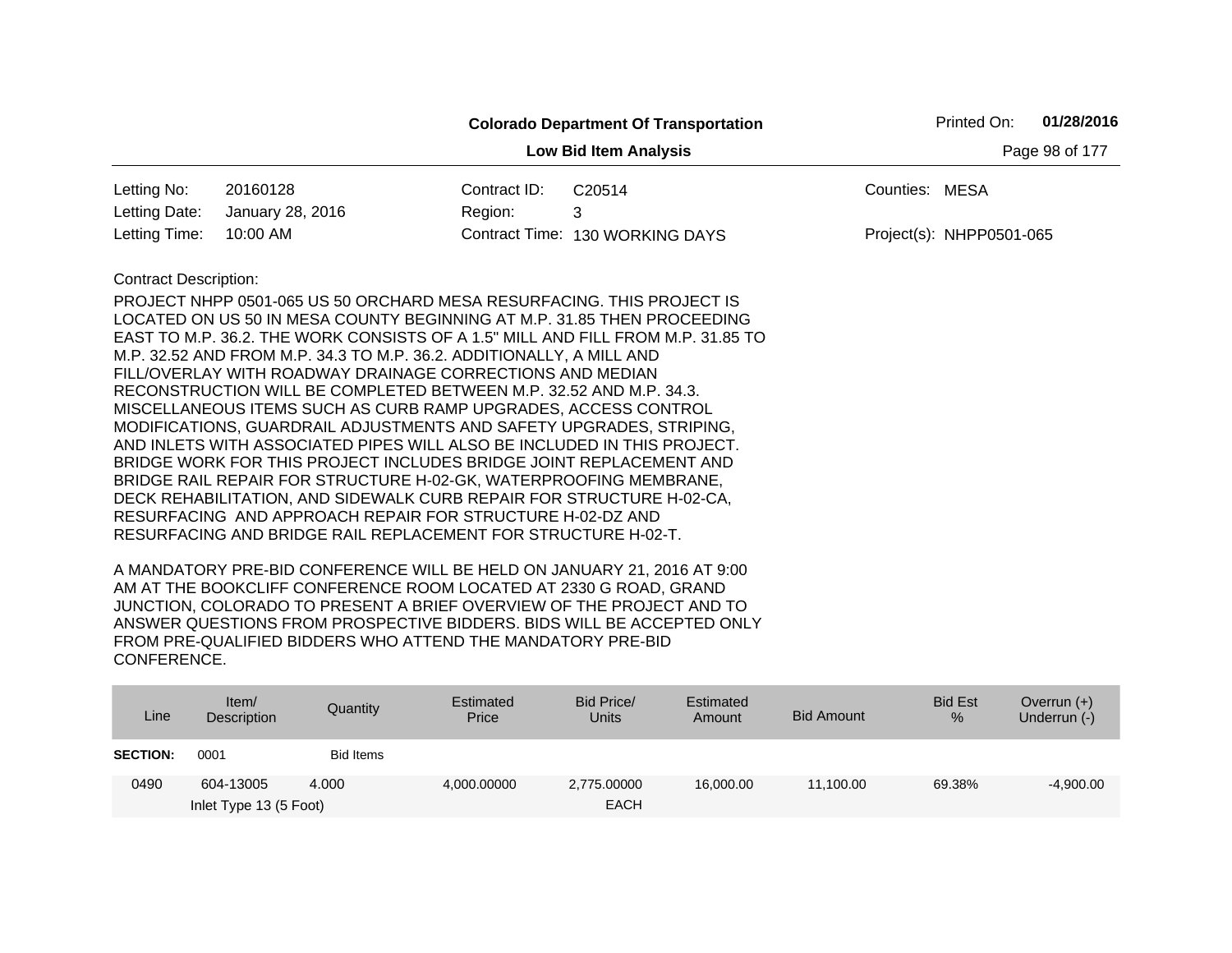|                              |                                                                                                                                                                                                                                                                                                                                                                                                                                                                                                                                                                                                                                                                                                                                                                                                                                                                                                                                                                                                                     |                | <b>Colorado Department Of Transportation</b> |                | Printed On:              | 01/28/2016 |
|------------------------------|---------------------------------------------------------------------------------------------------------------------------------------------------------------------------------------------------------------------------------------------------------------------------------------------------------------------------------------------------------------------------------------------------------------------------------------------------------------------------------------------------------------------------------------------------------------------------------------------------------------------------------------------------------------------------------------------------------------------------------------------------------------------------------------------------------------------------------------------------------------------------------------------------------------------------------------------------------------------------------------------------------------------|----------------|----------------------------------------------|----------------|--------------------------|------------|
|                              |                                                                                                                                                                                                                                                                                                                                                                                                                                                                                                                                                                                                                                                                                                                                                                                                                                                                                                                                                                                                                     | Page 99 of 177 |                                              |                |                          |            |
| Letting No:                  | 20160128                                                                                                                                                                                                                                                                                                                                                                                                                                                                                                                                                                                                                                                                                                                                                                                                                                                                                                                                                                                                            | Contract ID:   | C20514                                       | Counties: MESA |                          |            |
| Letting Date:                | January 28, 2016                                                                                                                                                                                                                                                                                                                                                                                                                                                                                                                                                                                                                                                                                                                                                                                                                                                                                                                                                                                                    | Region:        | 3                                            |                |                          |            |
| Letting Time:                | 10:00 AM                                                                                                                                                                                                                                                                                                                                                                                                                                                                                                                                                                                                                                                                                                                                                                                                                                                                                                                                                                                                            |                | Contract Time: 130 WORKING DAYS              |                | Project(s): NHPP0501-065 |            |
| <b>Contract Description:</b> | PROJECT NHPP 0501-065 US 50 ORCHARD MESA RESURFACING. THIS PROJECT IS<br>LOCATED ON US 50 IN MESA COUNTY BEGINNING AT M.P. 31.85 THEN PROCEEDING<br>EAST TO M.P. 36.2. THE WORK CONSISTS OF A 1.5" MILL AND FILL FROM M.P. 31.85 TO<br>M.P. 32.52 AND FROM M.P. 34.3 TO M.P. 36.2. ADDITIONALLY, A MILL AND<br>FILL/OVERLAY WITH ROADWAY DRAINAGE CORRECTIONS AND MEDIAN<br>RECONSTRUCTION WILL BE COMPLETED BETWEEN M.P. 32.52 AND M.P. 34.3.<br>MISCELLANEOUS ITEMS SUCH AS CURB RAMP UPGRADES, ACCESS CONTROL<br>MODIFICATIONS, GUARDRAIL ADJUSTMENTS AND SAFETY UPGRADES, STRIPING,<br>AND INLETS WITH ASSOCIATED PIPES WILL ALSO BE INCLUDED IN THIS PROJECT.<br>BRIDGE WORK FOR THIS PROJECT INCLUDES BRIDGE JOINT REPLACEMENT AND<br>BRIDGE RAIL REPAIR FOR STRUCTURE H-02-GK, WATERPROOFING MEMBRANE,<br>DECK REHABILITATION, AND SIDEWALK CURB REPAIR FOR STRUCTURE H-02-CA,<br>RESURFACING AND APPROACH REPAIR FOR STRUCTURE H-02-DZ AND<br>RESURFACING AND BRIDGE RAIL REPLACEMENT FOR STRUCTURE H-02-T. |                |                                              |                |                          |            |

| Line            | Item/<br>Description   | Quantity  | Estimated<br>Price | Bid Price/<br><b>Units</b> | Estimated<br>Amount | <b>Bid Amount</b> | <b>Bid Est</b><br>$\%$ | Overrun $(+)$<br>Underrun (-) |
|-----------------|------------------------|-----------|--------------------|----------------------------|---------------------|-------------------|------------------------|-------------------------------|
| <b>SECTION:</b> | 0001                   | Bid Items |                    |                            |                     |                   |                        |                               |
| 0495            | 604-16005              | 1.000     | 5,000.00000        | 4,700.00000                | 5.000.00            | 4.700.00          | 94.00%                 | $-300.00$                     |
|                 | Inlet Type 16 (5 Foot) |           |                    | <b>EACH</b>                |                     |                   |                        |                               |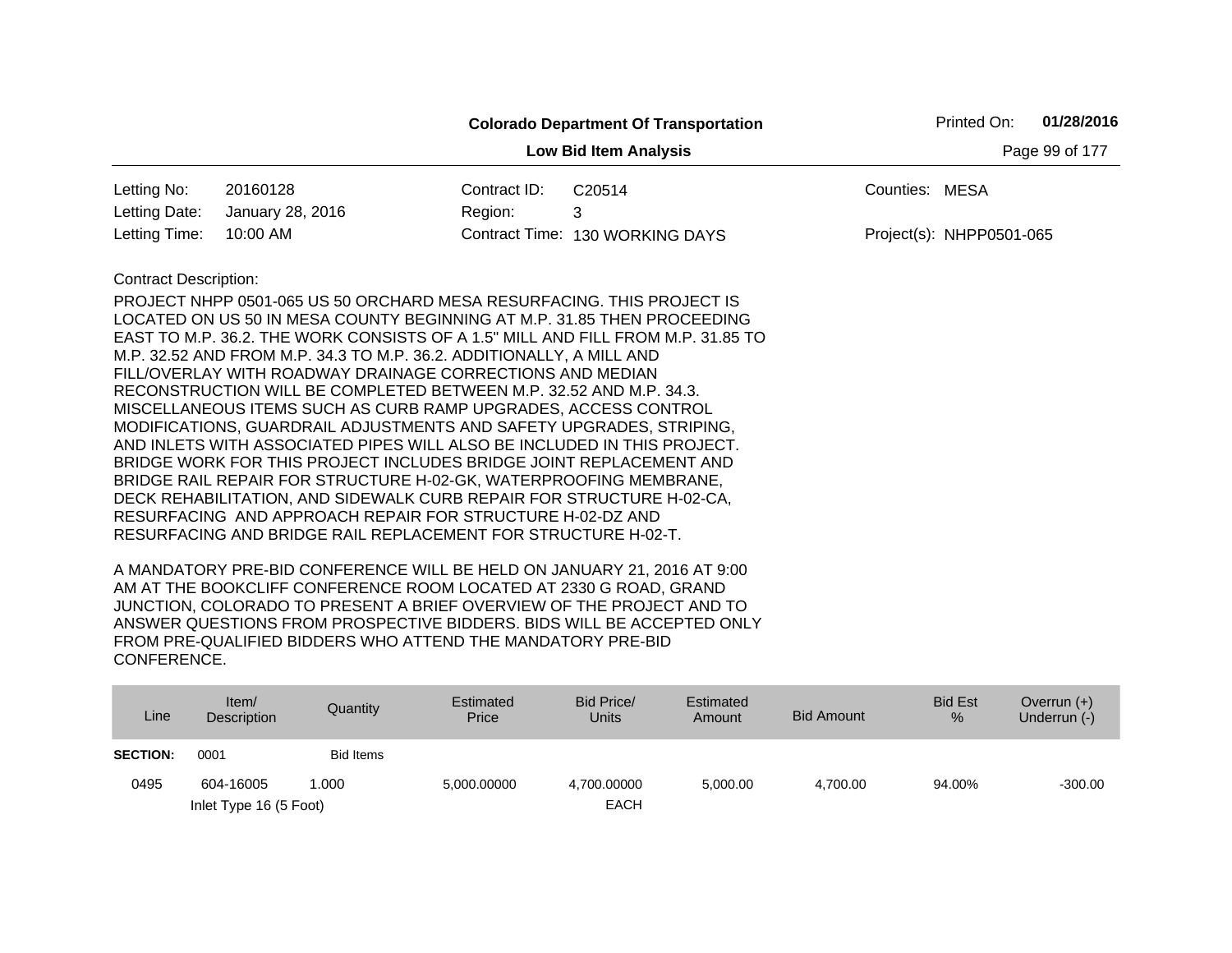|                              |                                                                                                                                                                                                                                                                                                                                                                                                                                                                                                                                                                                                                                                                                                                                                                                                                                                                                                                                  |              | <b>Colorado Department Of Transportation</b>                                    | 01/28/2016<br>Printed On: |  |  |  |  |  |
|------------------------------|----------------------------------------------------------------------------------------------------------------------------------------------------------------------------------------------------------------------------------------------------------------------------------------------------------------------------------------------------------------------------------------------------------------------------------------------------------------------------------------------------------------------------------------------------------------------------------------------------------------------------------------------------------------------------------------------------------------------------------------------------------------------------------------------------------------------------------------------------------------------------------------------------------------------------------|--------------|---------------------------------------------------------------------------------|---------------------------|--|--|--|--|--|
|                              | Page 100 of 177<br><b>Low Bid Item Analysis</b>                                                                                                                                                                                                                                                                                                                                                                                                                                                                                                                                                                                                                                                                                                                                                                                                                                                                                  |              |                                                                                 |                           |  |  |  |  |  |
| Letting No:                  | 20160128                                                                                                                                                                                                                                                                                                                                                                                                                                                                                                                                                                                                                                                                                                                                                                                                                                                                                                                         | Contract ID: | C20514                                                                          | Counties: MESA            |  |  |  |  |  |
| Letting Date:                | January 28, 2016                                                                                                                                                                                                                                                                                                                                                                                                                                                                                                                                                                                                                                                                                                                                                                                                                                                                                                                 | Region:      | 3                                                                               |                           |  |  |  |  |  |
| Letting Time:                | 10:00 AM                                                                                                                                                                                                                                                                                                                                                                                                                                                                                                                                                                                                                                                                                                                                                                                                                                                                                                                         |              | Contract Time: 130 WORKING DAYS                                                 | Project(s): NHPP0501-065  |  |  |  |  |  |
| <b>Contract Description:</b> | PROJECT NHPP 0501-065 US 50 ORCHARD MESA RESURFACING. THIS PROJECT IS<br>LOCATED ON US 50 IN MESA COUNTY BEGINNING AT M.P. 31.85 THEN PROCEEDING<br>M.P. 32.52 AND FROM M.P. 34.3 TO M.P. 36.2. ADDITIONALLY, A MILL AND<br>FILL/OVERLAY WITH ROADWAY DRAINAGE CORRECTIONS AND MEDIAN<br>RECONSTRUCTION WILL BE COMPLETED BETWEEN M.P. 32.52 AND M.P. 34.3.<br>MISCELLANEOUS ITEMS SUCH AS CURB RAMP UPGRADES, ACCESS CONTROL<br>MODIFICATIONS, GUARDRAIL ADJUSTMENTS AND SAFETY UPGRADES, STRIPING,<br>AND INLETS WITH ASSOCIATED PIPES WILL ALSO BE INCLUDED IN THIS PROJECT.<br>BRIDGE WORK FOR THIS PROJECT INCLUDES BRIDGE JOINT REPLACEMENT AND<br>BRIDGE RAIL REPAIR FOR STRUCTURE H-02-GK, WATERPROOFING MEMBRANE,<br>DECK REHABILITATION, AND SIDEWALK CURB REPAIR FOR STRUCTURE H-02-CA,<br>RESURFACING AND APPROACH REPAIR FOR STRUCTURE H-02-DZ AND<br>RESURFACING AND BRIDGE RAIL REPLACEMENT FOR STRUCTURE H-02-T. |              | EAST TO M.P. 36.2. THE WORK CONSISTS OF A 1.5" MILL AND FILL FROM M.P. 31.85 TO |                           |  |  |  |  |  |

| Line            | ltem/<br>Description              | Quantity  | Estimated<br>Price | Bid Price/<br><b>Units</b> | Estimated<br>Amount | <b>Bid Amount</b> | <b>Bid Est</b><br>% | Overrun $(+)$<br>Underrun (-) |
|-----------------|-----------------------------------|-----------|--------------------|----------------------------|---------------------|-------------------|---------------------|-------------------------------|
| <b>SECTION:</b> | 0001                              | Bid Items |                    |                            |                     |                   |                     |                               |
| 0500            | 604-19000<br><b>Inlet Special</b> | 1.000     | 4,000.00000        | 3,100.00000<br><b>EACH</b> | 4,000.00            | 3,100.00          | 77.50%              | $-900.00$                     |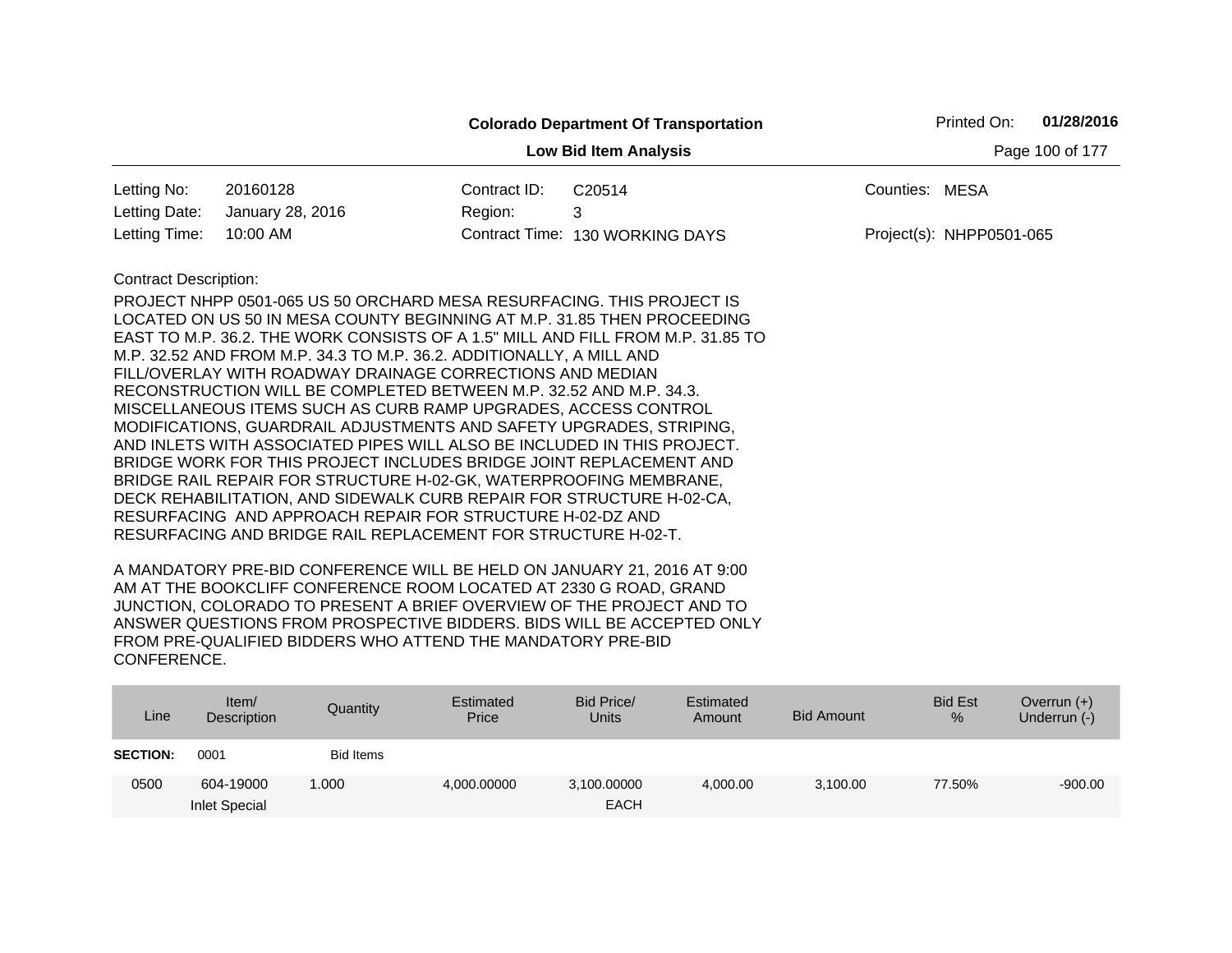|                              |                                                                                                                                                                                                                                                                                                                                                                                                                                                                                                                                                                                                                                                                                                                                                                                                                                                                                                                                  |              | <b>Colorado Department Of Transportation</b>                                    |                | 01/28/2016<br>Printed On: |                 |  |
|------------------------------|----------------------------------------------------------------------------------------------------------------------------------------------------------------------------------------------------------------------------------------------------------------------------------------------------------------------------------------------------------------------------------------------------------------------------------------------------------------------------------------------------------------------------------------------------------------------------------------------------------------------------------------------------------------------------------------------------------------------------------------------------------------------------------------------------------------------------------------------------------------------------------------------------------------------------------|--------------|---------------------------------------------------------------------------------|----------------|---------------------------|-----------------|--|
|                              |                                                                                                                                                                                                                                                                                                                                                                                                                                                                                                                                                                                                                                                                                                                                                                                                                                                                                                                                  |              | <b>Low Bid Item Analysis</b>                                                    |                |                           | Page 101 of 177 |  |
| Letting No:                  | 20160128                                                                                                                                                                                                                                                                                                                                                                                                                                                                                                                                                                                                                                                                                                                                                                                                                                                                                                                         | Contract ID: | C20514                                                                          | Counties: MESA |                           |                 |  |
| Letting Date:                | January 28, 2016                                                                                                                                                                                                                                                                                                                                                                                                                                                                                                                                                                                                                                                                                                                                                                                                                                                                                                                 | Region:      | 3                                                                               |                |                           |                 |  |
| Letting Time:                | 10:00 AM                                                                                                                                                                                                                                                                                                                                                                                                                                                                                                                                                                                                                                                                                                                                                                                                                                                                                                                         |              | Contract Time: 130 WORKING DAYS                                                 |                | Project(s): NHPP0501-065  |                 |  |
| <b>Contract Description:</b> | PROJECT NHPP 0501-065 US 50 ORCHARD MESA RESURFACING. THIS PROJECT IS<br>LOCATED ON US 50 IN MESA COUNTY BEGINNING AT M.P. 31.85 THEN PROCEEDING<br>M.P. 32.52 AND FROM M.P. 34.3 TO M.P. 36.2. ADDITIONALLY, A MILL AND<br>FILL/OVERLAY WITH ROADWAY DRAINAGE CORRECTIONS AND MEDIAN<br>RECONSTRUCTION WILL BE COMPLETED BETWEEN M.P. 32.52 AND M.P. 34.3.<br>MISCELLANEOUS ITEMS SUCH AS CURB RAMP UPGRADES, ACCESS CONTROL<br>MODIFICATIONS, GUARDRAIL ADJUSTMENTS AND SAFETY UPGRADES, STRIPING,<br>AND INLETS WITH ASSOCIATED PIPES WILL ALSO BE INCLUDED IN THIS PROJECT.<br>BRIDGE WORK FOR THIS PROJECT INCLUDES BRIDGE JOINT REPLACEMENT AND<br>BRIDGE RAIL REPAIR FOR STRUCTURE H-02-GK, WATERPROOFING MEMBRANE,<br>DECK REHABILITATION, AND SIDEWALK CURB REPAIR FOR STRUCTURE H-02-CA,<br>RESURFACING AND APPROACH REPAIR FOR STRUCTURE H-02-DZ AND<br>RESURFACING AND BRIDGE RAIL REPLACEMENT FOR STRUCTURE H-02-T. |              | EAST TO M.P. 36.2. THE WORK CONSISTS OF A 1.5" MILL AND FILL FROM M.P. 31.85 TO |                |                           |                 |  |

| Line            | Item/<br>Description | Quantity         | Estimated<br>Price | Bid Price/<br>Units | Estimated<br>Amount | Bid Amount | <b>Bid Est</b><br>% | Overrun $(+)$<br>Underrun (-) |
|-----------------|----------------------|------------------|--------------------|---------------------|---------------------|------------|---------------------|-------------------------------|
| <b>SECTION:</b> | 0001                 | <b>Bid Items</b> |                    |                     |                     |            |                     |                               |
| 0505            | 604-50062            | .000             | 2,000.00000        | 800.00000           | 2,000.00            | 800.00     | 40.00%              | $-1,200.00$                   |
|                 | Grating and Frame    |                  |                    | <b>EACH</b>         |                     |            |                     |                               |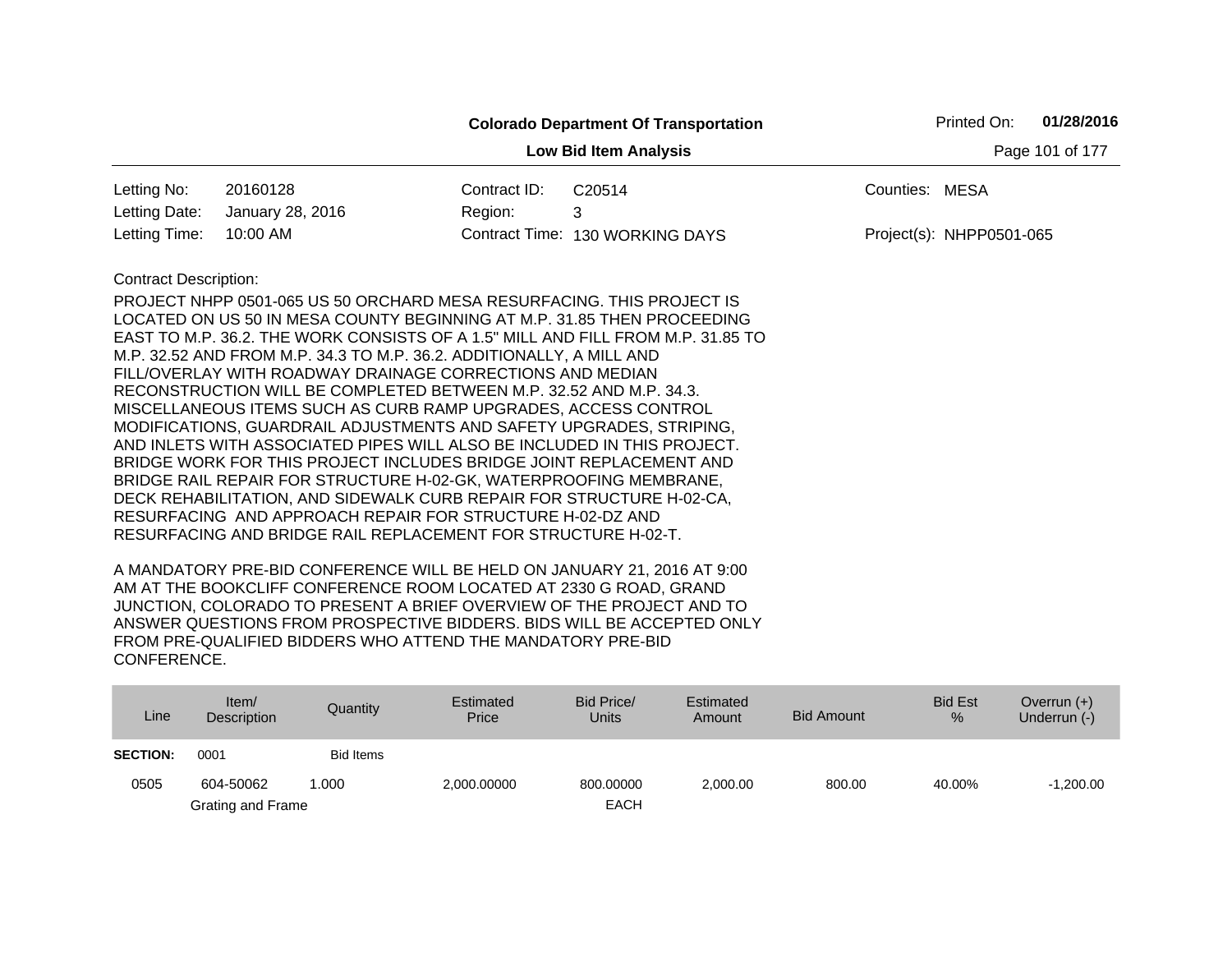|                                                 |                                                                                                                                                                                                                                                                                                                                                                                                                                                                                                                                                                                                                                                                                                                                                                                                                                                                                                                                                                                                                            |              | <b>Colorado Department Of Transportation</b> | 01/28/2016<br>Printed On: |  |  |  |  |
|-------------------------------------------------|----------------------------------------------------------------------------------------------------------------------------------------------------------------------------------------------------------------------------------------------------------------------------------------------------------------------------------------------------------------------------------------------------------------------------------------------------------------------------------------------------------------------------------------------------------------------------------------------------------------------------------------------------------------------------------------------------------------------------------------------------------------------------------------------------------------------------------------------------------------------------------------------------------------------------------------------------------------------------------------------------------------------------|--------------|----------------------------------------------|---------------------------|--|--|--|--|
| <b>Low Bid Item Analysis</b><br>Page 102 of 177 |                                                                                                                                                                                                                                                                                                                                                                                                                                                                                                                                                                                                                                                                                                                                                                                                                                                                                                                                                                                                                            |              |                                              |                           |  |  |  |  |
| Letting No:                                     | 20160128                                                                                                                                                                                                                                                                                                                                                                                                                                                                                                                                                                                                                                                                                                                                                                                                                                                                                                                                                                                                                   | Contract ID: | C20514                                       | Counties: MESA            |  |  |  |  |
| Letting Date:                                   | January 28, 2016                                                                                                                                                                                                                                                                                                                                                                                                                                                                                                                                                                                                                                                                                                                                                                                                                                                                                                                                                                                                           | Region:      | 3                                            |                           |  |  |  |  |
| Letting Time:                                   | 10:00 AM                                                                                                                                                                                                                                                                                                                                                                                                                                                                                                                                                                                                                                                                                                                                                                                                                                                                                                                                                                                                                   |              | Contract Time: 130 WORKING DAYS              | Project(s): NHPP0501-065  |  |  |  |  |
| <b>Contract Description:</b>                    | <b>PROJECT NHPP 0501-065 US 50 ORCHARD MESA RESURFACING. THIS PROJECT IS</b><br>LOCATED ON US 50 IN MESA COUNTY BEGINNING AT M.P. 31.85 THEN PROCEEDING<br>EAST TO M.P. 36.2. THE WORK CONSISTS OF A 1.5" MILL AND FILL FROM M.P. 31.85 TO<br>M.P. 32.52 AND FROM M.P. 34.3 TO M.P. 36.2. ADDITIONALLY, A MILL AND<br>FILL/OVERLAY WITH ROADWAY DRAINAGE CORRECTIONS AND MEDIAN<br>RECONSTRUCTION WILL BE COMPLETED BETWEEN M.P. 32.52 AND M.P. 34.3.<br>MISCELLANEOUS ITEMS SUCH AS CURB RAMP UPGRADES, ACCESS CONTROL<br>MODIFICATIONS, GUARDRAIL ADJUSTMENTS AND SAFETY UPGRADES, STRIPING,<br>AND INLETS WITH ASSOCIATED PIPES WILL ALSO BE INCLUDED IN THIS PROJECT.<br>BRIDGE WORK FOR THIS PROJECT INCLUDES BRIDGE JOINT REPLACEMENT AND<br>BRIDGE RAIL REPAIR FOR STRUCTURE H-02-GK, WATERPROOFING MEMBRANE,<br>DECK REHABILITATION, AND SIDEWALK CURB REPAIR FOR STRUCTURE H-02-CA,<br>RESURFACING AND APPROACH REPAIR FOR STRUCTURE H-02-DZ AND<br>RESURFACING AND BRIDGE RAIL REPLACEMENT FOR STRUCTURE H-02-T. |              |                                              |                           |  |  |  |  |

| Description | Price | <b>Units</b>                                                               | Amount    | <b>Bid Amount</b> | $\frac{9}{6}$ | Underrun (-) |
|-------------|-------|----------------------------------------------------------------------------|-----------|-------------------|---------------|--------------|
| 0001        |       |                                                                            |           |                   |               |              |
| 606-00301   |       |                                                                            | 15.950.00 | 18,125.00         | 113.64%       | 2,175.00     |
|             | MGS)  | <b>Bid Items</b><br>725,000<br>Guardrail Type 3 (6-3 Post Spacing) (31 in. | 22,00000  | 25,00000<br>ιF.   |               |              |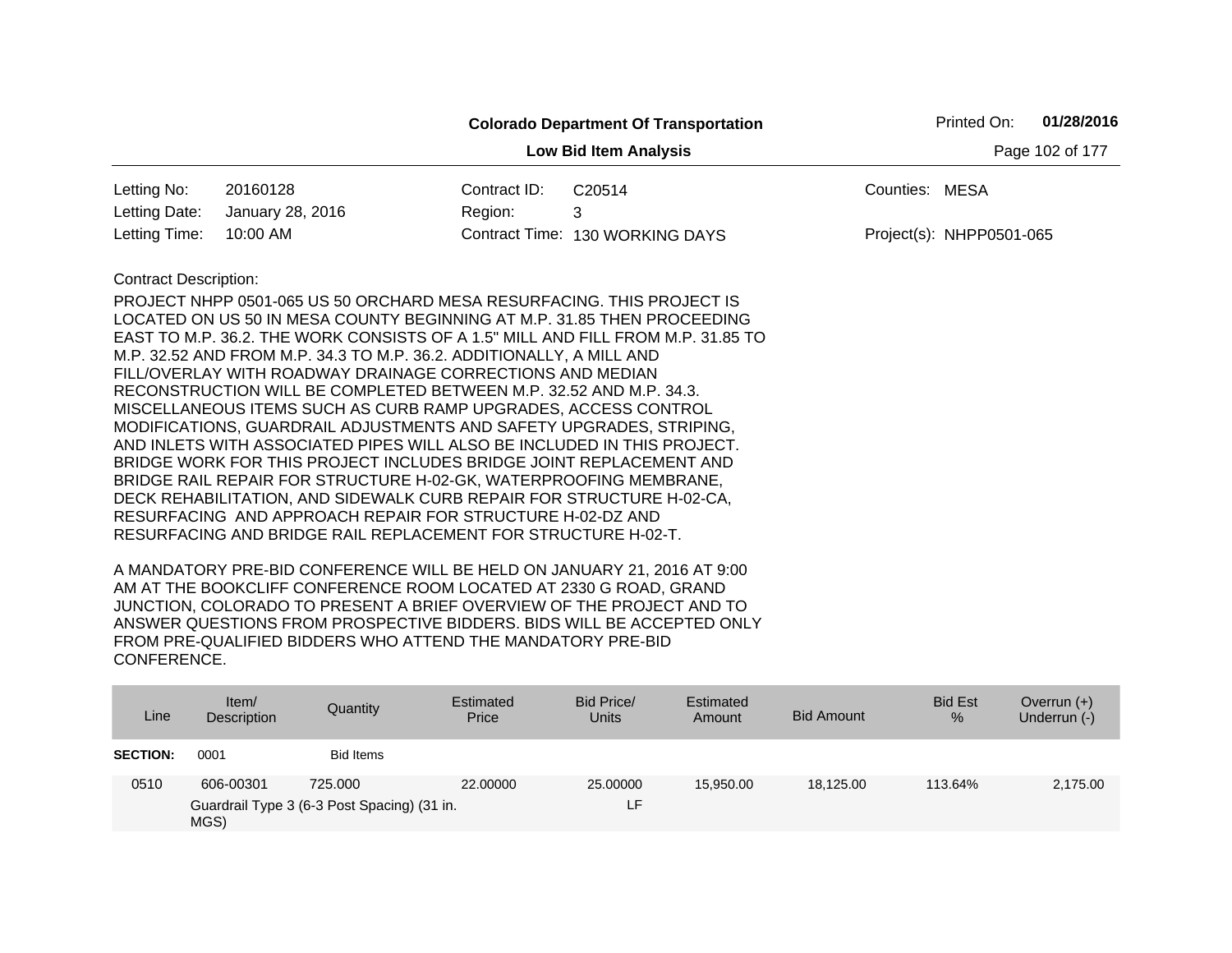|                                                 |                                                                                                                                                                                                                                                                                                                                                                                                                                                                                                                                                                                                                                                                                                                                                                                                                                                                                       |              | <b>Colorado Department Of Transportation</b> |                | Printed On:              | 01/28/2016 |  |  |
|-------------------------------------------------|---------------------------------------------------------------------------------------------------------------------------------------------------------------------------------------------------------------------------------------------------------------------------------------------------------------------------------------------------------------------------------------------------------------------------------------------------------------------------------------------------------------------------------------------------------------------------------------------------------------------------------------------------------------------------------------------------------------------------------------------------------------------------------------------------------------------------------------------------------------------------------------|--------------|----------------------------------------------|----------------|--------------------------|------------|--|--|
| Page 103 of 177<br><b>Low Bid Item Analysis</b> |                                                                                                                                                                                                                                                                                                                                                                                                                                                                                                                                                                                                                                                                                                                                                                                                                                                                                       |              |                                              |                |                          |            |  |  |
| Letting No:                                     | 20160128                                                                                                                                                                                                                                                                                                                                                                                                                                                                                                                                                                                                                                                                                                                                                                                                                                                                              | Contract ID: | C20514                                       | Counties: MESA |                          |            |  |  |
| Letting Date:                                   | January 28, 2016                                                                                                                                                                                                                                                                                                                                                                                                                                                                                                                                                                                                                                                                                                                                                                                                                                                                      | Region:      | 3                                            |                |                          |            |  |  |
| Letting Time:                                   | 10:00 AM                                                                                                                                                                                                                                                                                                                                                                                                                                                                                                                                                                                                                                                                                                                                                                                                                                                                              |              | Contract Time: 130 WORKING DAYS              |                | Project(s): NHPP0501-065 |            |  |  |
| <b>Contract Description:</b>                    | PROJECT NHPP 0501-065 US 50 ORCHARD MESA RESURFACING. THIS PROJECT IS<br>LOCATED ON US 50 IN MESA COUNTY BEGINNING AT M.P. 31.85 THEN PROCEEDING<br>EAST TO M.P. 36.2. THE WORK CONSISTS OF A 1.5" MILL AND FILL FROM M.P. 31.85 TO<br>M.P. 32.52 AND FROM M.P. 34.3 TO M.P. 36.2. ADDITIONALLY, A MILL AND<br>FILL/OVERLAY WITH ROADWAY DRAINAGE CORRECTIONS AND MEDIAN<br>RECONSTRUCTION WILL BE COMPLETED BETWEEN M.P. 32.52 AND M.P. 34.3.<br>MISCELLANEOUS ITEMS SUCH AS CURB RAMP UPGRADES, ACCESS CONTROL<br>MODIFICATIONS, GUARDRAIL ADJUSTMENTS AND SAFETY UPGRADES, STRIPING,<br>AND INLETS WITH ASSOCIATED PIPES WILL ALSO BE INCLUDED IN THIS PROJECT.<br>BRIDGE WORK FOR THIS PROJECT INCLUDES BRIDGE JOINT REPLACEMENT AND<br>BRIDGE RAIL REPAIR FOR STRUCTURE H-02-GK, WATERPROOFING MEMBRANE,<br>DECK REHABILITATION, AND SIDEWALK CURB REPAIR FOR STRUCTURE H-02-CA, |              |                                              |                |                          |            |  |  |
|                                                 | RESURFACING AND APPROACH REPAIR FOR STRUCTURE H-02-DZ AND<br>RESURFACING AND BRIDGE RAIL REPLACEMENT FOR STRUCTURE H-02-T.                                                                                                                                                                                                                                                                                                                                                                                                                                                                                                                                                                                                                                                                                                                                                            |              |                                              |                |                          |            |  |  |

| Line            | Item/<br>Description        | Quantity         | Estimated<br>Price | Bid Price/<br><b>Units</b> | Estimated<br>Amount | <b>Bid Amount</b> | <b>Bid Est</b><br>% | Overrun $(+)$<br>Underrun $(-)$ |
|-----------------|-----------------------------|------------------|--------------------|----------------------------|---------------------|-------------------|---------------------|---------------------------------|
| <b>SECTION:</b> | 0001                        | <b>Bid Items</b> |                    |                            |                     |                   |                     |                                 |
| 0515            | 606-00710                   | 209,000          | 50.00000           | 87,80000                   | 10.450.00           | 18.350.20         | 175.60%             | 7,900.20                        |
|                 | Guardrail Type 7 (Style CA) |                  |                    | ∟F.                        |                     |                   |                     |                                 |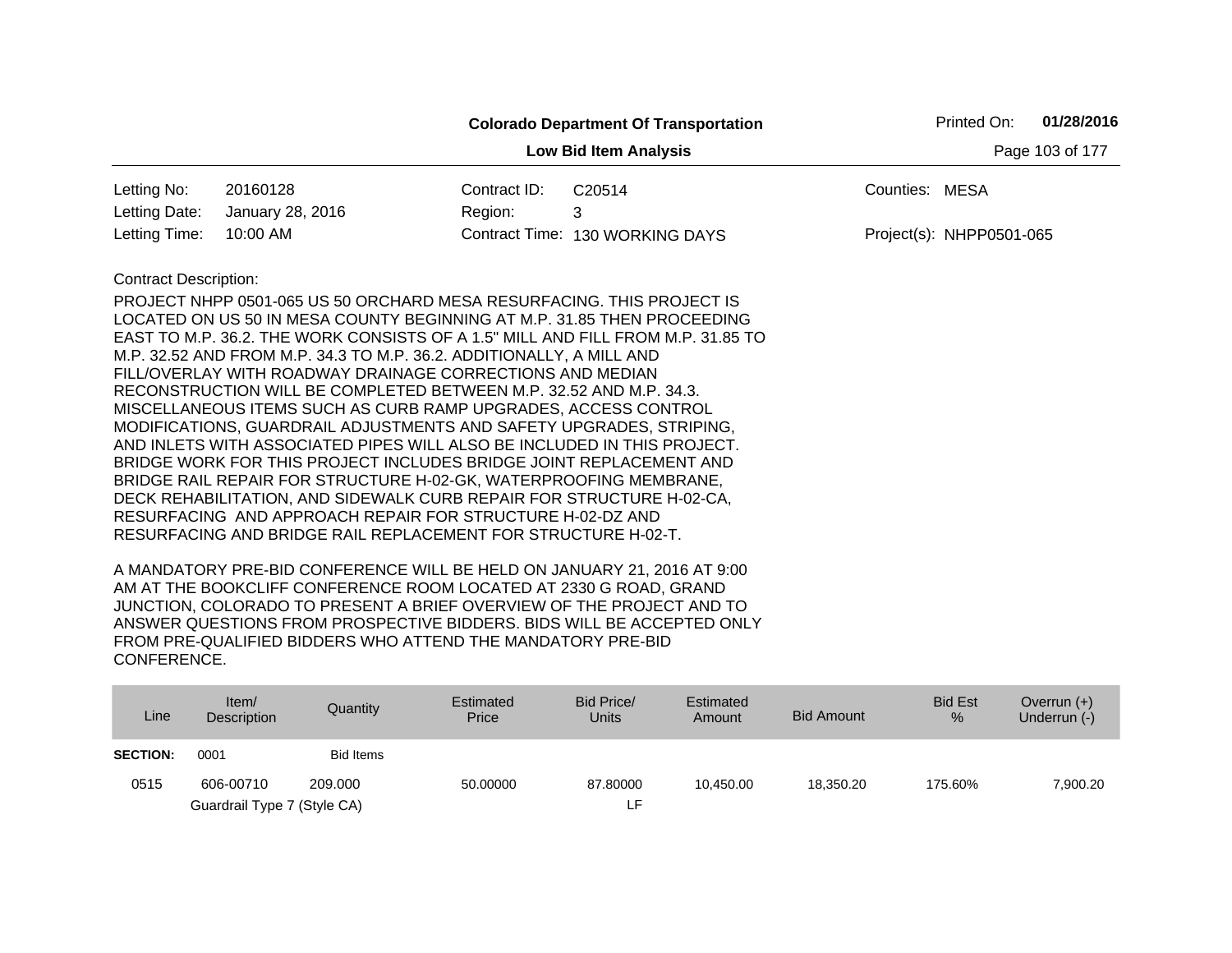|                                                 |                                                                                                                                                                                                                                                                                                                                                                                                                                                                                                                                                                                                                                                                                                                                                                                                                                                                                                                                  |              | <b>Colorado Department Of Transportation</b>                                    |                          | Printed On: | 01/28/2016 |  |  |
|-------------------------------------------------|----------------------------------------------------------------------------------------------------------------------------------------------------------------------------------------------------------------------------------------------------------------------------------------------------------------------------------------------------------------------------------------------------------------------------------------------------------------------------------------------------------------------------------------------------------------------------------------------------------------------------------------------------------------------------------------------------------------------------------------------------------------------------------------------------------------------------------------------------------------------------------------------------------------------------------|--------------|---------------------------------------------------------------------------------|--------------------------|-------------|------------|--|--|
| <b>Low Bid Item Analysis</b><br>Page 104 of 177 |                                                                                                                                                                                                                                                                                                                                                                                                                                                                                                                                                                                                                                                                                                                                                                                                                                                                                                                                  |              |                                                                                 |                          |             |            |  |  |
| Letting No:                                     | 20160128                                                                                                                                                                                                                                                                                                                                                                                                                                                                                                                                                                                                                                                                                                                                                                                                                                                                                                                         | Contract ID: | C <sub>20514</sub>                                                              | Counties: MESA           |             |            |  |  |
| Letting Date:                                   | January 28, 2016                                                                                                                                                                                                                                                                                                                                                                                                                                                                                                                                                                                                                                                                                                                                                                                                                                                                                                                 | Region:      | 3                                                                               |                          |             |            |  |  |
| Letting Time:                                   | 10:00 AM                                                                                                                                                                                                                                                                                                                                                                                                                                                                                                                                                                                                                                                                                                                                                                                                                                                                                                                         |              | Contract Time: 130 WORKING DAYS                                                 | Project(s): NHPP0501-065 |             |            |  |  |
| <b>Contract Description:</b>                    | PROJECT NHPP 0501-065 US 50 ORCHARD MESA RESURFACING. THIS PROJECT IS<br>LOCATED ON US 50 IN MESA COUNTY BEGINNING AT M.P. 31.85 THEN PROCEEDING<br>M.P. 32.52 AND FROM M.P. 34.3 TO M.P. 36.2. ADDITIONALLY, A MILL AND<br>FILL/OVERLAY WITH ROADWAY DRAINAGE CORRECTIONS AND MEDIAN<br>RECONSTRUCTION WILL BE COMPLETED BETWEEN M.P. 32.52 AND M.P. 34.3.<br>MISCELLANEOUS ITEMS SUCH AS CURB RAMP UPGRADES, ACCESS CONTROL<br>MODIFICATIONS, GUARDRAIL ADJUSTMENTS AND SAFETY UPGRADES, STRIPING,<br>AND INLETS WITH ASSOCIATED PIPES WILL ALSO BE INCLUDED IN THIS PROJECT.<br>BRIDGE WORK FOR THIS PROJECT INCLUDES BRIDGE JOINT REPLACEMENT AND<br>BRIDGE RAIL REPAIR FOR STRUCTURE H-02-GK, WATERPROOFING MEMBRANE,<br>DECK REHABILITATION, AND SIDEWALK CURB REPAIR FOR STRUCTURE H-02-CA,<br>RESURFACING AND APPROACH REPAIR FOR STRUCTURE H-02-DZ AND<br>RESURFACING AND BRIDGE RAIL REPLACEMENT FOR STRUCTURE H-02-T. |              | EAST TO M.P. 36.2. THE WORK CONSISTS OF A 1.5" MILL AND FILL FROM M.P. 31.85 TO |                          |             |            |  |  |

| Line            | Item/<br>Description | Quantity                              | Estimated<br>Price | Bid Price/<br><b>Units</b> | Estimated<br>Amount | <b>Bid Amount</b> | <b>Bid Est</b><br>% | Overrun $(+)$<br>Underrun (-) |
|-----------------|----------------------|---------------------------------------|--------------------|----------------------------|---------------------|-------------------|---------------------|-------------------------------|
| <b>SECTION:</b> | 0001                 | <b>Bid Items</b>                      |                    |                            |                     |                   |                     |                               |
| 0520            | 606-00716            | 390,000                               | 150.00000          | 175.00000                  | 58.500.00           | 68,250.00         | 116.67%             | 9,750.00                      |
|                 |                      | Guardrail Type 7 (Style CA) (Special) |                    |                            |                     |                   |                     |                               |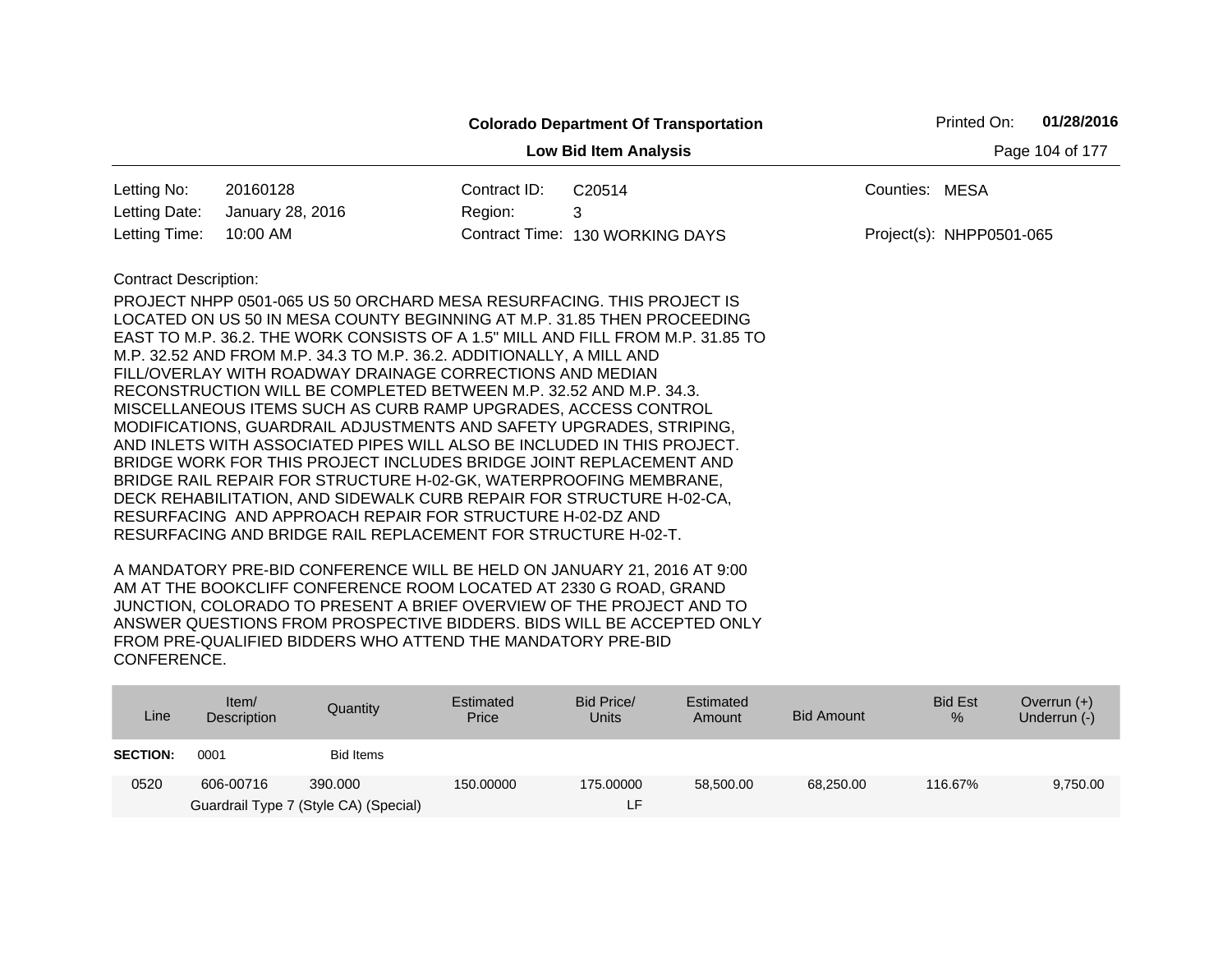|                              |                                                                                                                                               |              | <b>Colorado Department Of Transportation</b>                                    |                | Printed On:              | 01/28/2016      |
|------------------------------|-----------------------------------------------------------------------------------------------------------------------------------------------|--------------|---------------------------------------------------------------------------------|----------------|--------------------------|-----------------|
|                              |                                                                                                                                               |              | <b>Low Bid Item Analysis</b>                                                    |                |                          | Page 105 of 177 |
| Letting No:                  | 20160128                                                                                                                                      | Contract ID: | C20514                                                                          | Counties: MESA |                          |                 |
| Letting Date:                | January 28, 2016                                                                                                                              | Region:      | 3                                                                               |                |                          |                 |
| Letting Time:                | 10:00 AM                                                                                                                                      |              | Contract Time: 130 WORKING DAYS                                                 |                | Project(s): NHPP0501-065 |                 |
| <b>Contract Description:</b> |                                                                                                                                               |              |                                                                                 |                |                          |                 |
|                              | PROJECT NHPP 0501-065 US 50 ORCHARD MESA RESURFACING. THIS PROJECT IS                                                                         |              |                                                                                 |                |                          |                 |
|                              |                                                                                                                                               |              | LOCATED ON US 50 IN MESA COUNTY BEGINNING AT M.P. 31.85 THEN PROCEEDING         |                |                          |                 |
|                              |                                                                                                                                               |              | EAST TO M.P. 36.2. THE WORK CONSISTS OF A 1.5" MILL AND FILL FROM M.P. 31.85 TO |                |                          |                 |
|                              | M.P. 32.52 AND FROM M.P. 34.3 TO M.P. 36.2. ADDITIONALLY, A MILL AND                                                                          |              |                                                                                 |                |                          |                 |
|                              | FILL/OVERLAY WITH ROADWAY DRAINAGE CORRECTIONS AND MEDIAN                                                                                     |              |                                                                                 |                |                          |                 |
|                              | RECONSTRUCTION WILL BE COMPLETED BETWEEN M.P. 32.52 AND M.P. 34.3.                                                                            |              |                                                                                 |                |                          |                 |
|                              | MISCELLANEOUS ITEMS SUCH AS CURB RAMP UPGRADES, ACCESS CONTROL                                                                                |              |                                                                                 |                |                          |                 |
|                              | MODIFICATIONS, GUARDRAIL ADJUSTMENTS AND SAFETY UPGRADES, STRIPING,                                                                           |              |                                                                                 |                |                          |                 |
|                              | AND INLETS WITH ASSOCIATED PIPES WILL ALSO BE INCLUDED IN THIS PROJECT.<br>BRIDGE WORK FOR THIS PROJECT INCLUDES BRIDGE JOINT REPLACEMENT AND |              |                                                                                 |                |                          |                 |
|                              | BRIDGE RAIL REPAIR FOR STRUCTURE H-02-GK, WATERPROOFING MEMBRANE,                                                                             |              |                                                                                 |                |                          |                 |
|                              | DECK REHABILITATION, AND SIDEWALK CURB REPAIR FOR STRUCTURE H-02-CA,                                                                          |              |                                                                                 |                |                          |                 |
|                              | RESURFACING AND APPROACH REPAIR FOR STRUCTURE H-02-DZ AND                                                                                     |              |                                                                                 |                |                          |                 |
|                              | RESURFACING AND BRIDGE RAIL REPLACEMENT FOR STRUCTURE H-02-T.                                                                                 |              |                                                                                 |                |                          |                 |
|                              |                                                                                                                                               |              | A MANDATORY RRE-RID CONFERENCE WILL BE HELD ON TANITARY 21, 2016 AT 0:00        |                |                          |                 |

| Line            | Item/<br><b>Description</b> | Quantity                           | Estimated<br>Price | Bid Price/<br>Units | Estimated<br>Amount | Bid Amount | <b>Bid Est</b><br>$\%$ | Overrun $(+)$<br>Underrun $(-)$ |
|-----------------|-----------------------------|------------------------------------|--------------------|---------------------|---------------------|------------|------------------------|---------------------------------|
| <b>SECTION:</b> | 0001                        | <b>Bid Items</b>                   |                    |                     |                     |            |                        |                                 |
| 0525            | 606-01340                   | 1.000                              | 5.000.00000        | 2.810.00000         | 5.000.00            | 2.810.00   | 56.20%                 | $-2,190.00$                     |
|                 |                             | End Anchorage Type 3D (31 in. MGS) |                    | <b>EACH</b>         |                     |            |                        |                                 |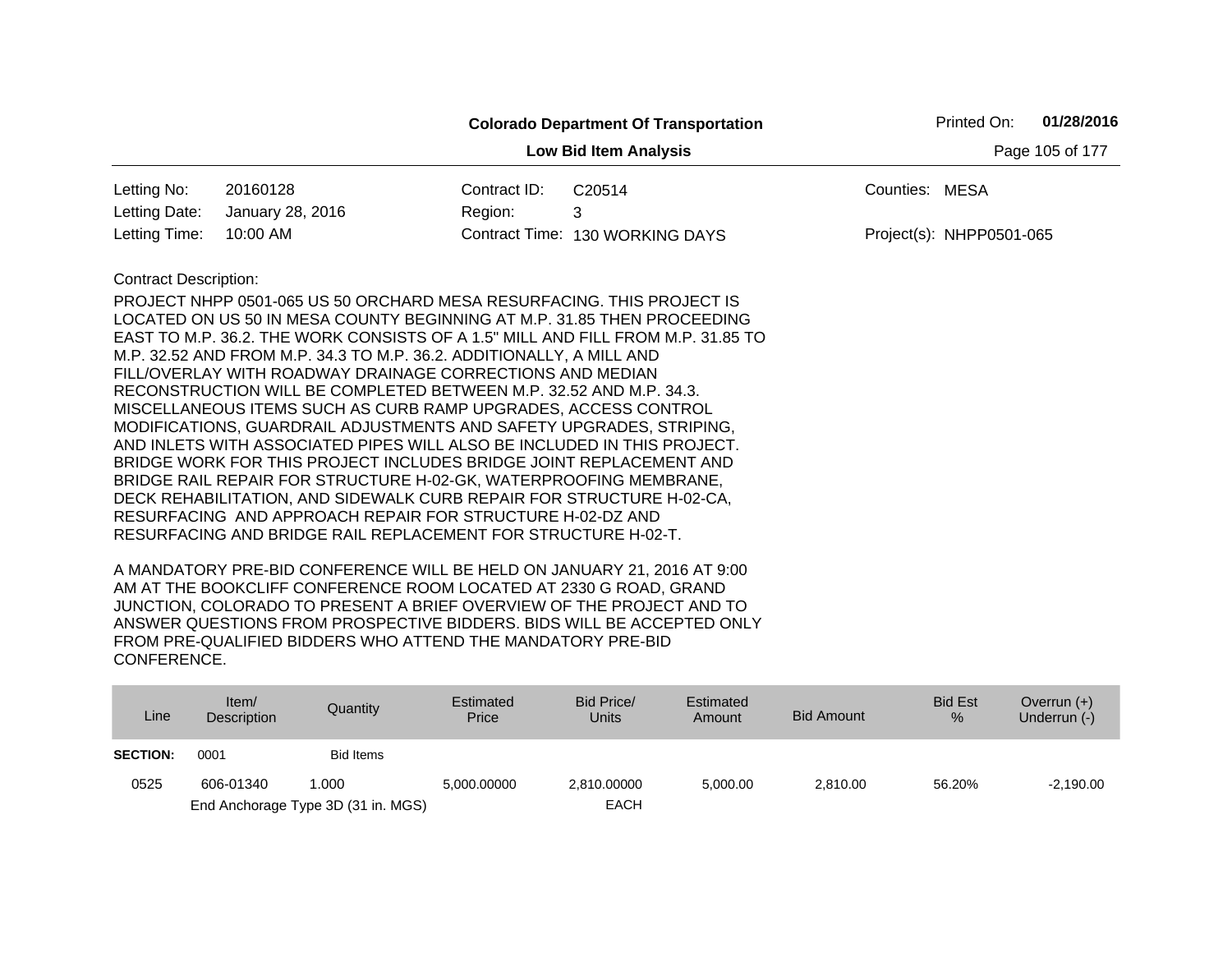|                              |                                                                                                                                                                                                                                                                                                                                                                                                                                                                                                                                                                                                                                                                                                                                                                                                                                                                                                                                                                                                                            |              | <b>Colorado Department Of Transportation</b> | 01/28/2016<br>Printed On: |
|------------------------------|----------------------------------------------------------------------------------------------------------------------------------------------------------------------------------------------------------------------------------------------------------------------------------------------------------------------------------------------------------------------------------------------------------------------------------------------------------------------------------------------------------------------------------------------------------------------------------------------------------------------------------------------------------------------------------------------------------------------------------------------------------------------------------------------------------------------------------------------------------------------------------------------------------------------------------------------------------------------------------------------------------------------------|--------------|----------------------------------------------|---------------------------|
|                              |                                                                                                                                                                                                                                                                                                                                                                                                                                                                                                                                                                                                                                                                                                                                                                                                                                                                                                                                                                                                                            |              | <b>Low Bid Item Analysis</b>                 | Page 106 of 177           |
| Letting No:                  | 20160128                                                                                                                                                                                                                                                                                                                                                                                                                                                                                                                                                                                                                                                                                                                                                                                                                                                                                                                                                                                                                   | Contract ID: | C20514                                       | Counties: MESA            |
| Letting Date:                | January 28, 2016                                                                                                                                                                                                                                                                                                                                                                                                                                                                                                                                                                                                                                                                                                                                                                                                                                                                                                                                                                                                           | Region:      | 3                                            |                           |
| Letting Time:                | 10:00 AM                                                                                                                                                                                                                                                                                                                                                                                                                                                                                                                                                                                                                                                                                                                                                                                                                                                                                                                                                                                                                   |              | Contract Time: 130 WORKING DAYS              | Project(s): NHPP0501-065  |
| <b>Contract Description:</b> | <b>PROJECT NHPP 0501-065 US 50 ORCHARD MESA RESURFACING. THIS PROJECT IS</b><br>LOCATED ON US 50 IN MESA COUNTY BEGINNING AT M.P. 31.85 THEN PROCEEDING<br>EAST TO M.P. 36.2. THE WORK CONSISTS OF A 1.5" MILL AND FILL FROM M.P. 31.85 TO<br>M.P. 32.52 AND FROM M.P. 34.3 TO M.P. 36.2. ADDITIONALLY, A MILL AND<br>FILL/OVERLAY WITH ROADWAY DRAINAGE CORRECTIONS AND MEDIAN<br>RECONSTRUCTION WILL BE COMPLETED BETWEEN M.P. 32.52 AND M.P. 34.3.<br>MISCELLANEOUS ITEMS SUCH AS CURB RAMP UPGRADES, ACCESS CONTROL<br>MODIFICATIONS, GUARDRAIL ADJUSTMENTS AND SAFETY UPGRADES, STRIPING,<br>AND INLETS WITH ASSOCIATED PIPES WILL ALSO BE INCLUDED IN THIS PROJECT.<br>BRIDGE WORK FOR THIS PROJECT INCLUDES BRIDGE JOINT REPLACEMENT AND<br>BRIDGE RAIL REPAIR FOR STRUCTURE H-02-GK, WATERPROOFING MEMBRANE,<br>DECK REHABILITATION, AND SIDEWALK CURB REPAIR FOR STRUCTURE H-02-CA,<br>RESURFACING AND APPROACH REPAIR FOR STRUCTURE H-02-DZ AND<br>RESURFACING AND BRIDGE RAIL REPLACEMENT FOR STRUCTURE H-02-T. |              |                                              |                           |

| Line            | Item/<br>Description                         | Quantity  | Estimated<br>Price | Bid Price/<br><b>Units</b> | Estimated<br>Amount | Bid Amount | <b>Bid Est</b><br>$\frac{9}{6}$ | Overrun $(+)$<br>Underrun (-) |
|-----------------|----------------------------------------------|-----------|--------------------|----------------------------|---------------------|------------|---------------------------------|-------------------------------|
| <b>SECTION:</b> | 0001                                         | Bid Items |                    |                            |                     |            |                                 |                               |
| 0530            | 606-01370<br>Transition Type 3G (31 in. MGS) | 5.000     | 1.400.00000        | 2,355.00000<br><b>EACH</b> | 7,000.00            | 11.775.00  | 168.21%                         | 4,775.00                      |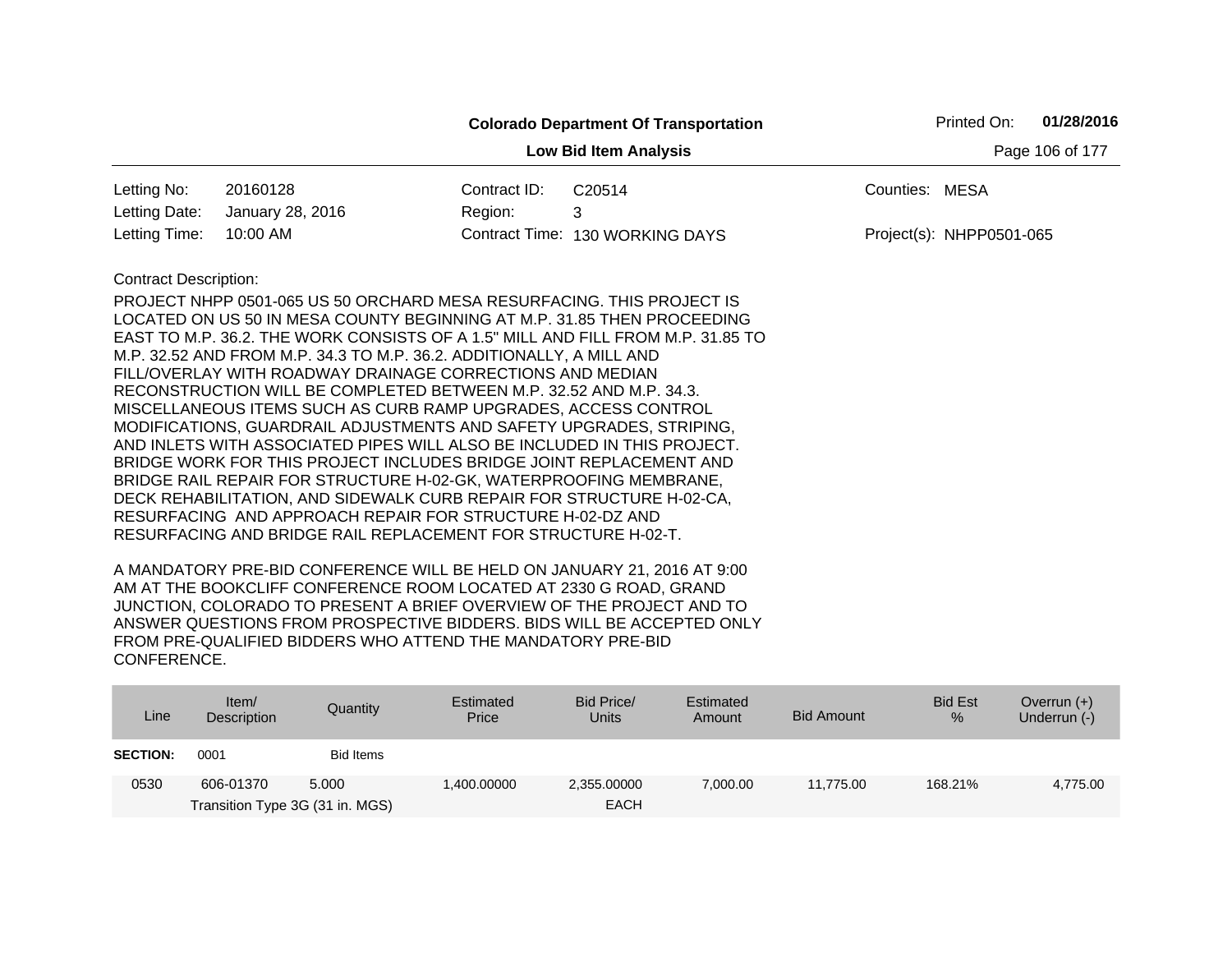|                              |                                                                                                                                                                                                                                                                                                                                                                                                                                                                                                                                                                                                                                                                                                                            |              | <b>Colorado Department Of Transportation</b>                                    |                          | Printed On: | 01/28/2016      |
|------------------------------|----------------------------------------------------------------------------------------------------------------------------------------------------------------------------------------------------------------------------------------------------------------------------------------------------------------------------------------------------------------------------------------------------------------------------------------------------------------------------------------------------------------------------------------------------------------------------------------------------------------------------------------------------------------------------------------------------------------------------|--------------|---------------------------------------------------------------------------------|--------------------------|-------------|-----------------|
|                              |                                                                                                                                                                                                                                                                                                                                                                                                                                                                                                                                                                                                                                                                                                                            |              | <b>Low Bid Item Analysis</b>                                                    |                          |             | Page 107 of 177 |
| Letting No:                  | 20160128                                                                                                                                                                                                                                                                                                                                                                                                                                                                                                                                                                                                                                                                                                                   | Contract ID: | C20514                                                                          | Counties: MESA           |             |                 |
| Letting Date:                | January 28, 2016                                                                                                                                                                                                                                                                                                                                                                                                                                                                                                                                                                                                                                                                                                           | Region:      | 3                                                                               |                          |             |                 |
| Letting Time:                | 10:00 AM                                                                                                                                                                                                                                                                                                                                                                                                                                                                                                                                                                                                                                                                                                                   |              | Contract Time: 130 WORKING DAYS                                                 | Project(s): NHPP0501-065 |             |                 |
| <b>Contract Description:</b> | PROJECT NHPP 0501-065 US 50 ORCHARD MESA RESURFACING. THIS PROJECT IS<br>LOCATED ON US 50 IN MESA COUNTY BEGINNING AT M.P. 31.85 THEN PROCEEDING<br>M.P. 32.52 AND FROM M.P. 34.3 TO M.P. 36.2. ADDITIONALLY, A MILL AND<br>FILL/OVERLAY WITH ROADWAY DRAINAGE CORRECTIONS AND MEDIAN<br>RECONSTRUCTION WILL BE COMPLETED BETWEEN M.P. 32.52 AND M.P. 34.3.<br>MISCELLANEOUS ITEMS SUCH AS CURB RAMP UPGRADES, ACCESS CONTROL<br>MODIFICATIONS, GUARDRAIL ADJUSTMENTS AND SAFETY UPGRADES, STRIPING,<br>AND INLETS WITH ASSOCIATED PIPES WILL ALSO BE INCLUDED IN THIS PROJECT.<br>BRIDGE WORK FOR THIS PROJECT INCLUDES BRIDGE JOINT REPLACEMENT AND<br>BRIDGE RAIL REPAIR FOR STRUCTURE H-02-GK, WATERPROOFING MEMBRANE, |              | EAST TO M.P. 36.2. THE WORK CONSISTS OF A 1.5" MILL AND FILL FROM M.P. 31.85 TO |                          |             |                 |
|                              | DECK REHABILITATION, AND SIDEWALK CURB REPAIR FOR STRUCTURE H-02-CA,<br>RESURFACING AND APPROACH REPAIR FOR STRUCTURE H-02-DZ AND<br>RESURFACING AND BRIDGE RAIL REPLACEMENT FOR STRUCTURE H-02-T.                                                                                                                                                                                                                                                                                                                                                                                                                                                                                                                         |              |                                                                                 |                          |             |                 |

| Line            | Item/<br>Description | Quantity                        | Estimated<br>Price | Bid Price/<br><b>Units</b> | Estimated<br>Amount | <b>Bid Amount</b> | <b>Bid Est</b><br>$\%$ | Overrun $(+)$<br>Underrun (-) |
|-----------------|----------------------|---------------------------------|--------------------|----------------------------|---------------------|-------------------|------------------------|-------------------------------|
| <b>SECTION:</b> | 0001                 | Bid Items                       |                    |                            |                     |                   |                        |                               |
| 0535            | 606-01380            | 1.000                           | 1,000.00000        | .253.00000                 | 1.000.00            | 1.253.00          | 125.30%                | 253.00                        |
|                 |                      | Transition Type 3H (31 in. MGS) |                    | <b>EACH</b>                |                     |                   |                        |                               |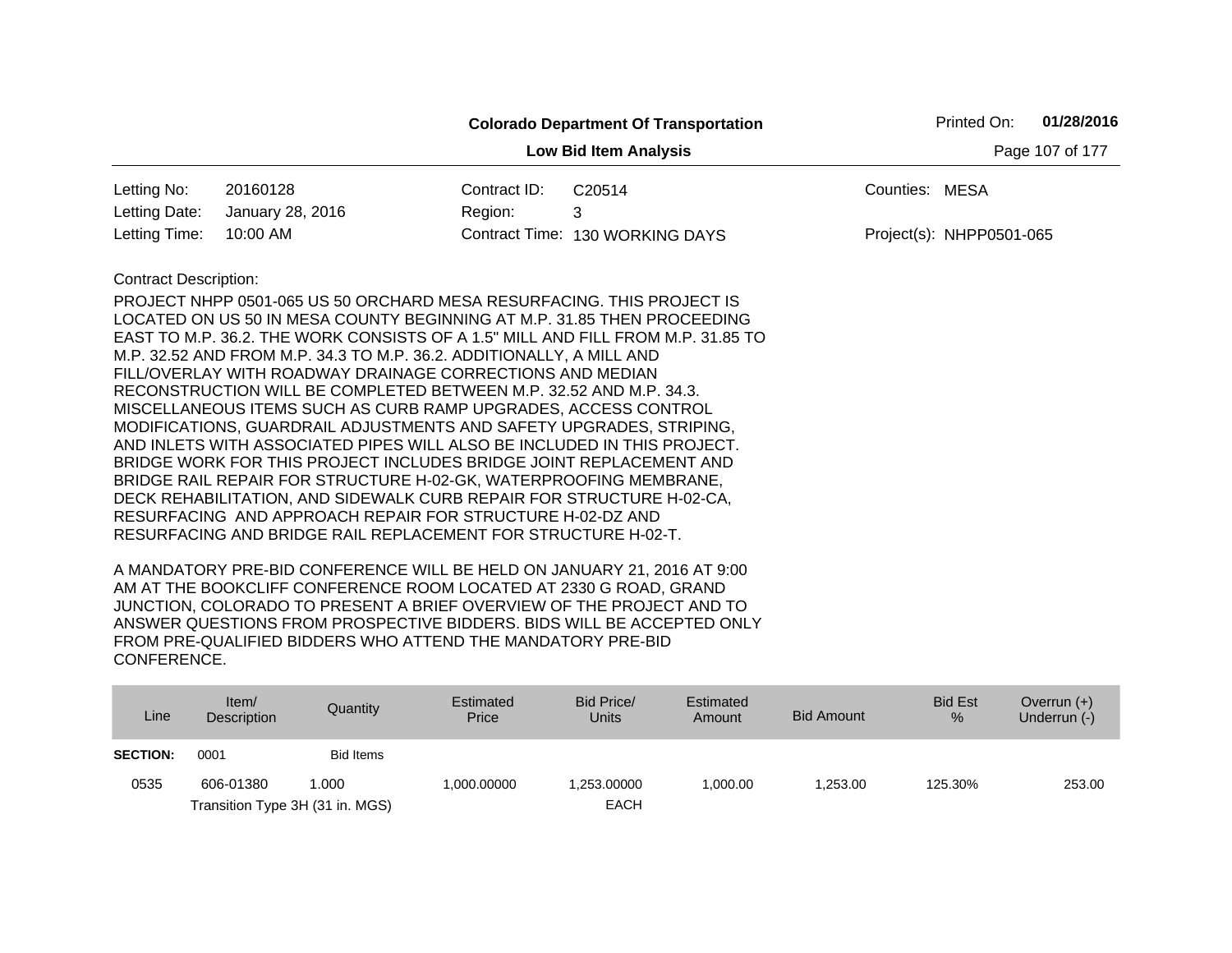|                              |                                                                                                                                                                                                                                                                                                                                                                                                                                                                                                                                                                                                                                                                                                                                                                                                                                                                                                                                  |              | <b>Colorado Department Of Transportation</b>                                    |                          | Printed On: | 01/28/2016      |
|------------------------------|----------------------------------------------------------------------------------------------------------------------------------------------------------------------------------------------------------------------------------------------------------------------------------------------------------------------------------------------------------------------------------------------------------------------------------------------------------------------------------------------------------------------------------------------------------------------------------------------------------------------------------------------------------------------------------------------------------------------------------------------------------------------------------------------------------------------------------------------------------------------------------------------------------------------------------|--------------|---------------------------------------------------------------------------------|--------------------------|-------------|-----------------|
|                              |                                                                                                                                                                                                                                                                                                                                                                                                                                                                                                                                                                                                                                                                                                                                                                                                                                                                                                                                  |              | <b>Low Bid Item Analysis</b>                                                    |                          |             | Page 108 of 177 |
| Letting No:                  | 20160128                                                                                                                                                                                                                                                                                                                                                                                                                                                                                                                                                                                                                                                                                                                                                                                                                                                                                                                         | Contract ID: | C20514                                                                          | Counties: MESA           |             |                 |
| Letting Date:                | January 28, 2016                                                                                                                                                                                                                                                                                                                                                                                                                                                                                                                                                                                                                                                                                                                                                                                                                                                                                                                 | Region:      | 3                                                                               |                          |             |                 |
| Letting Time:                | 10:00 AM                                                                                                                                                                                                                                                                                                                                                                                                                                                                                                                                                                                                                                                                                                                                                                                                                                                                                                                         |              | Contract Time: 130 WORKING DAYS                                                 | Project(s): NHPP0501-065 |             |                 |
| <b>Contract Description:</b> | PROJECT NHPP 0501-065 US 50 ORCHARD MESA RESURFACING. THIS PROJECT IS<br>LOCATED ON US 50 IN MESA COUNTY BEGINNING AT M.P. 31.85 THEN PROCEEDING<br>M.P. 32.52 AND FROM M.P. 34.3 TO M.P. 36.2. ADDITIONALLY, A MILL AND<br>FILL/OVERLAY WITH ROADWAY DRAINAGE CORRECTIONS AND MEDIAN<br>RECONSTRUCTION WILL BE COMPLETED BETWEEN M.P. 32.52 AND M.P. 34.3.<br>MISCELLANEOUS ITEMS SUCH AS CURB RAMP UPGRADES, ACCESS CONTROL<br>MODIFICATIONS, GUARDRAIL ADJUSTMENTS AND SAFETY UPGRADES, STRIPING,<br>AND INLETS WITH ASSOCIATED PIPES WILL ALSO BE INCLUDED IN THIS PROJECT.<br>BRIDGE WORK FOR THIS PROJECT INCLUDES BRIDGE JOINT REPLACEMENT AND<br>BRIDGE RAIL REPAIR FOR STRUCTURE H-02-GK, WATERPROOFING MEMBRANE,<br>DECK REHABILITATION, AND SIDEWALK CURB REPAIR FOR STRUCTURE H-02-CA,<br>RESURFACING AND APPROACH REPAIR FOR STRUCTURE H-02-DZ AND<br>RESURFACING AND BRIDGE RAIL REPLACEMENT FOR STRUCTURE H-02-T. |              | EAST TO M.P. 36.2. THE WORK CONSISTS OF A 1.5" MILL AND FILL FROM M.P. 31.85 TO |                          |             |                 |

| Line            | Item/<br>Description                         | Quantity  | Estimated<br>Price | Bid Price/<br><b>Units</b> | Estimated<br>Amount | <b>Bid Amount</b> | <b>Bid Est</b><br>% | Overrun $(+)$<br>Underrun (-) |
|-----------------|----------------------------------------------|-----------|--------------------|----------------------------|---------------------|-------------------|---------------------|-------------------------------|
| <b>SECTION:</b> | 0001                                         | Bid Items |                    |                            |                     |                   |                     |                               |
| 0540            | 606-01385<br>Transition Type 3J (31 in. MGS) | 1.000     | 1.500.00000        | 1.098.00000<br><b>EACH</b> | .500.00             | 1.098.00          | 73.20%              | $-402.00$                     |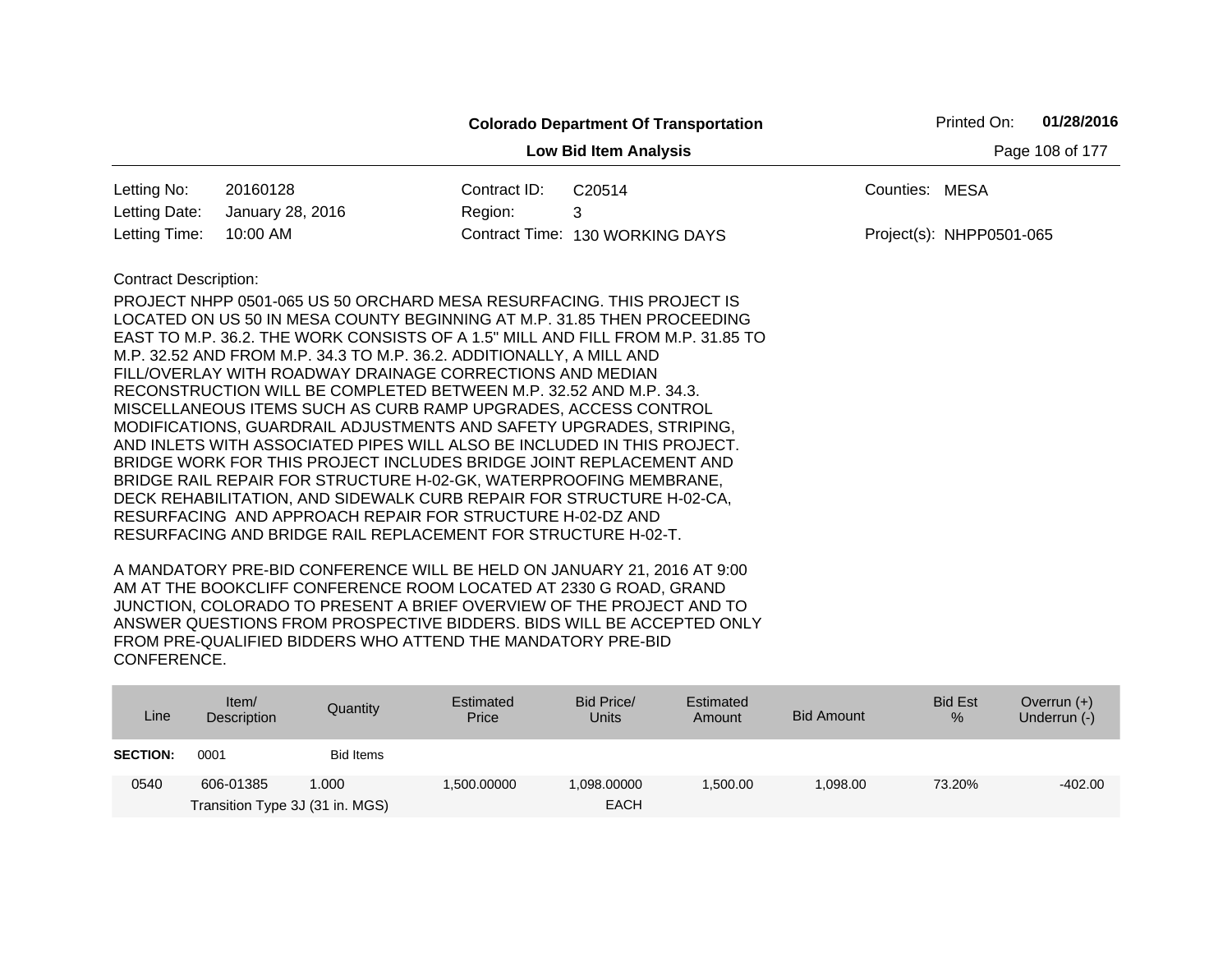|                              |                                                                                                                                                |              | <b>Colorado Department Of Transportation</b>                                    |                | Printed On:              | 01/28/2016      |
|------------------------------|------------------------------------------------------------------------------------------------------------------------------------------------|--------------|---------------------------------------------------------------------------------|----------------|--------------------------|-----------------|
|                              |                                                                                                                                                |              | <b>Low Bid Item Analysis</b>                                                    |                |                          | Page 109 of 177 |
| Letting No:                  | 20160128                                                                                                                                       | Contract ID: | C20514                                                                          | Counties: MESA |                          |                 |
| Letting Date:                | January 28, 2016                                                                                                                               | Region:      | 3                                                                               |                |                          |                 |
| Letting Time:                | 10:00 AM                                                                                                                                       |              | Contract Time: 130 WORKING DAYS                                                 |                | Project(s): NHPP0501-065 |                 |
| <b>Contract Description:</b> |                                                                                                                                                |              |                                                                                 |                |                          |                 |
|                              | PROJECT NHPP 0501-065 US 50 ORCHARD MESA RESURFACING. THIS PROJECT IS                                                                          |              |                                                                                 |                |                          |                 |
|                              |                                                                                                                                                |              | LOCATED ON US 50 IN MESA COUNTY BEGINNING AT M.P. 31.85 THEN PROCEEDING         |                |                          |                 |
|                              |                                                                                                                                                |              | EAST TO M.P. 36.2. THE WORK CONSISTS OF A 1.5" MILL AND FILL FROM M.P. 31.85 TO |                |                          |                 |
|                              | M.P. 32.52 AND FROM M.P. 34.3 TO M.P. 36.2. ADDITIONALLY, A MILL AND                                                                           |              |                                                                                 |                |                          |                 |
|                              | FILL/OVERLAY WITH ROADWAY DRAINAGE CORRECTIONS AND MEDIAN                                                                                      |              |                                                                                 |                |                          |                 |
|                              | RECONSTRUCTION WILL BE COMPLETED BETWEEN M.P. 32.52 AND M.P. 34.3.                                                                             |              |                                                                                 |                |                          |                 |
|                              | MISCELLANEOUS ITEMS SUCH AS CURB RAMP UPGRADES, ACCESS CONTROL                                                                                 |              |                                                                                 |                |                          |                 |
|                              | MODIFICATIONS, GUARDRAIL ADJUSTMENTS AND SAFETY UPGRADES, STRIPING,<br>AND INLETS WITH ASSOCIATED PIPES WILL ALSO BE INCLUDED IN THIS PROJECT. |              |                                                                                 |                |                          |                 |
|                              | BRIDGE WORK FOR THIS PROJECT INCLUDES BRIDGE JOINT REPLACEMENT AND                                                                             |              |                                                                                 |                |                          |                 |
|                              | BRIDGE RAIL REPAIR FOR STRUCTURE H-02-GK, WATERPROOFING MEMBRANE,                                                                              |              |                                                                                 |                |                          |                 |
|                              | DECK REHABILITATION, AND SIDEWALK CURB REPAIR FOR STRUCTURE H-02-CA,                                                                           |              |                                                                                 |                |                          |                 |
|                              | RESURFACING AND APPROACH REPAIR FOR STRUCTURE H-02-DZ AND                                                                                      |              |                                                                                 |                |                          |                 |
|                              | RESURFACING AND BRIDGE RAIL REPLACEMENT FOR STRUCTURE H-02-T.                                                                                  |              |                                                                                 |                |                          |                 |
|                              | A MANIDATODY DDE DID CONFEDENCE WILL DE LIELD ON HANIHADY 24, 2010, AT 0.00                                                                    |              |                                                                                 |                |                          |                 |

| Line            | Item/<br><b>Description</b> | Quantity                           | Estimated<br>Price | Bid Price/<br>Units | Estimated<br>Amount | <b>Bid Amount</b> | <b>Bid Est</b><br>$\frac{9}{6}$ | Overrun $(+)$<br>Underrun (-) |
|-----------------|-----------------------------|------------------------------------|--------------------|---------------------|---------------------|-------------------|---------------------------------|-------------------------------|
| <b>SECTION:</b> | 0001                        | <b>Bid Items</b>                   |                    |                     |                     |                   |                                 |                               |
| 0545            | 606-01390                   | 1.000                              | 1.500.00000        | 1.572.00000         | 1.500.00            | 1.572.00          | 104.80%                         | 72.00                         |
|                 |                             | End Anchorage Type 3K (31 in. MGS) |                    | <b>EACH</b>         |                     |                   |                                 |                               |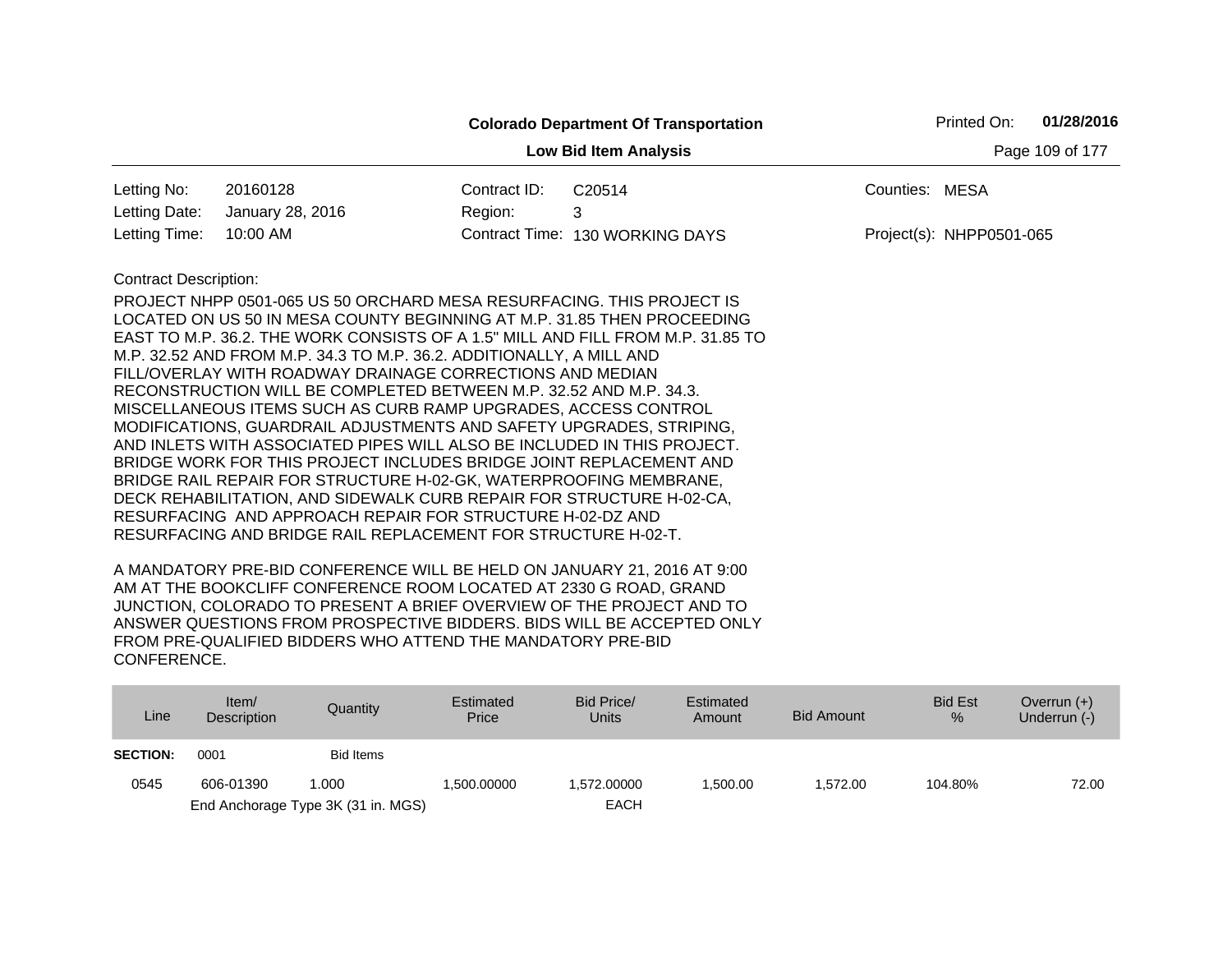|                              |                                                                                                                                                                                                                                                                                                                                                                                                                                                                                                                                                                                                                                                                                                                                                                                                                                                                                                                                  |              | <b>Colorado Department Of Transportation</b>                                    |                | Printed On:              | 01/28/2016      |
|------------------------------|----------------------------------------------------------------------------------------------------------------------------------------------------------------------------------------------------------------------------------------------------------------------------------------------------------------------------------------------------------------------------------------------------------------------------------------------------------------------------------------------------------------------------------------------------------------------------------------------------------------------------------------------------------------------------------------------------------------------------------------------------------------------------------------------------------------------------------------------------------------------------------------------------------------------------------|--------------|---------------------------------------------------------------------------------|----------------|--------------------------|-----------------|
|                              |                                                                                                                                                                                                                                                                                                                                                                                                                                                                                                                                                                                                                                                                                                                                                                                                                                                                                                                                  |              | <b>Low Bid Item Analysis</b>                                                    |                |                          | Page 110 of 177 |
| Letting No:                  | 20160128                                                                                                                                                                                                                                                                                                                                                                                                                                                                                                                                                                                                                                                                                                                                                                                                                                                                                                                         | Contract ID: | C20514                                                                          | Counties: MESA |                          |                 |
| Letting Date:                | January 28, 2016                                                                                                                                                                                                                                                                                                                                                                                                                                                                                                                                                                                                                                                                                                                                                                                                                                                                                                                 | Region:      | 3                                                                               |                |                          |                 |
| Letting Time:                | 10:00 AM                                                                                                                                                                                                                                                                                                                                                                                                                                                                                                                                                                                                                                                                                                                                                                                                                                                                                                                         |              | Contract Time: 130 WORKING DAYS                                                 |                | Project(s): NHPP0501-065 |                 |
| <b>Contract Description:</b> | PROJECT NHPP 0501-065 US 50 ORCHARD MESA RESURFACING. THIS PROJECT IS<br>LOCATED ON US 50 IN MESA COUNTY BEGINNING AT M.P. 31.85 THEN PROCEEDING<br>M.P. 32.52 AND FROM M.P. 34.3 TO M.P. 36.2. ADDITIONALLY, A MILL AND<br>FILL/OVERLAY WITH ROADWAY DRAINAGE CORRECTIONS AND MEDIAN<br>RECONSTRUCTION WILL BE COMPLETED BETWEEN M.P. 32.52 AND M.P. 34.3.<br>MISCELLANEOUS ITEMS SUCH AS CURB RAMP UPGRADES, ACCESS CONTROL<br>MODIFICATIONS, GUARDRAIL ADJUSTMENTS AND SAFETY UPGRADES, STRIPING,<br>AND INLETS WITH ASSOCIATED PIPES WILL ALSO BE INCLUDED IN THIS PROJECT.<br>BRIDGE WORK FOR THIS PROJECT INCLUDES BRIDGE JOINT REPLACEMENT AND<br>BRIDGE RAIL REPAIR FOR STRUCTURE H-02-GK, WATERPROOFING MEMBRANE,<br>DECK REHABILITATION, AND SIDEWALK CURB REPAIR FOR STRUCTURE H-02-CA,<br>RESURFACING AND APPROACH REPAIR FOR STRUCTURE H-02-DZ AND<br>RESURFACING AND BRIDGE RAIL REPLACEMENT FOR STRUCTURE H-02-T. |              | EAST TO M.P. 36.2. THE WORK CONSISTS OF A 1.5" MILL AND FILL FROM M.P. 31.85 TO |                |                          |                 |

| Line            | Item $\sqrt{ }$<br>Description | Quantity                               | Estimated<br>Price | Bid Price/<br><b>Units</b> | Estimated<br>Amount | Bid Amount | <b>Bid Est</b><br>% | Overrun $(+)$<br>Underrun (-) |
|-----------------|--------------------------------|----------------------------------------|--------------------|----------------------------|---------------------|------------|---------------------|-------------------------------|
| <b>SECTION:</b> | 0001                           | <b>Bid Items</b>                       |                    |                            |                     |            |                     |                               |
| 0550            | 606-02003                      | 5.000                                  | 3,000.00000        | 2,350.00000                | 15,000,00           | 11.750.00  | 78.33%              | $-3,250.00$                   |
|                 |                                | End Anchorage (Nonflared) (31 in. MGS) |                    | <b>EACH</b>                |                     |            |                     |                               |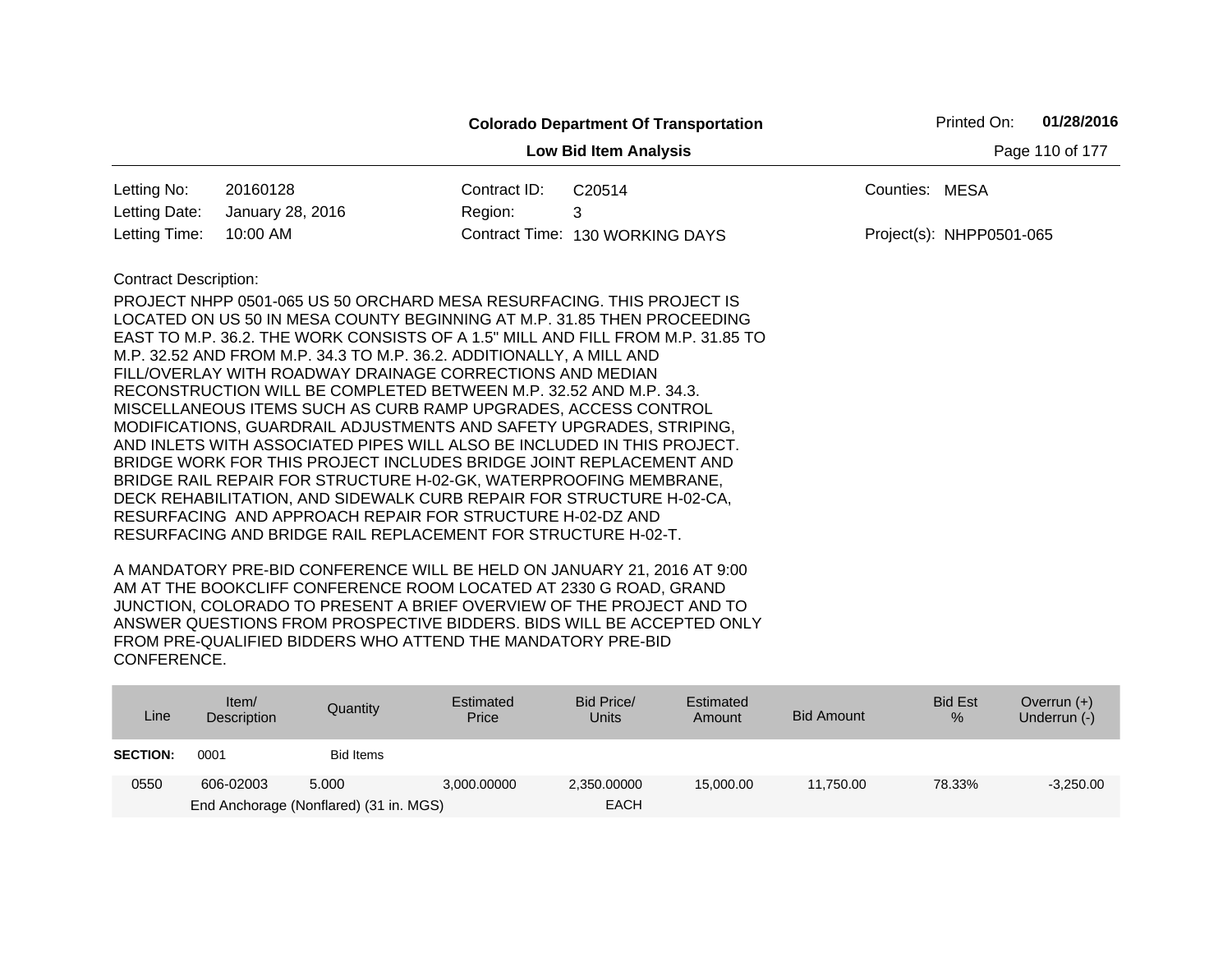|                                                 | 01/28/2016<br>Printed On:<br><b>Colorado Department Of Transportation</b>                                                                                                                                                                                                                                                                                                                                                                                                                                                                                                                                                                                                                                                                                                                                                                                                             |              |                                 |                |                            |  |  |  |  |
|-------------------------------------------------|---------------------------------------------------------------------------------------------------------------------------------------------------------------------------------------------------------------------------------------------------------------------------------------------------------------------------------------------------------------------------------------------------------------------------------------------------------------------------------------------------------------------------------------------------------------------------------------------------------------------------------------------------------------------------------------------------------------------------------------------------------------------------------------------------------------------------------------------------------------------------------------|--------------|---------------------------------|----------------|----------------------------|--|--|--|--|
| Page 111 of 177<br><b>Low Bid Item Analysis</b> |                                                                                                                                                                                                                                                                                                                                                                                                                                                                                                                                                                                                                                                                                                                                                                                                                                                                                       |              |                                 |                |                            |  |  |  |  |
| Letting No:                                     | 20160128                                                                                                                                                                                                                                                                                                                                                                                                                                                                                                                                                                                                                                                                                                                                                                                                                                                                              | Contract ID: | C20514                          | Counties: MESA |                            |  |  |  |  |
| Letting Date:                                   | January 28, 2016                                                                                                                                                                                                                                                                                                                                                                                                                                                                                                                                                                                                                                                                                                                                                                                                                                                                      | Region:      | 3                               |                |                            |  |  |  |  |
| Letting Time:                                   | 10:00 AM                                                                                                                                                                                                                                                                                                                                                                                                                                                                                                                                                                                                                                                                                                                                                                                                                                                                              |              | Contract Time: 130 WORKING DAYS |                | $Project(s): NHPP0501-065$ |  |  |  |  |
| <b>Contract Description:</b>                    | PROJECT NHPP 0501-065 US 50 ORCHARD MESA RESURFACING. THIS PROJECT IS<br>LOCATED ON US 50 IN MESA COUNTY BEGINNING AT M.P. 31.85 THEN PROCEEDING<br>EAST TO M.P. 36.2. THE WORK CONSISTS OF A 1.5" MILL AND FILL FROM M.P. 31.85 TO<br>M.P. 32.52 AND FROM M.P. 34.3 TO M.P. 36.2. ADDITIONALLY, A MILL AND<br>FILL/OVERLAY WITH ROADWAY DRAINAGE CORRECTIONS AND MEDIAN<br>RECONSTRUCTION WILL BE COMPLETED BETWEEN M.P. 32.52 AND M.P. 34.3.<br>MISCELLANEOUS ITEMS SUCH AS CURB RAMP UPGRADES, ACCESS CONTROL<br>MODIFICATIONS, GUARDRAIL ADJUSTMENTS AND SAFETY UPGRADES, STRIPING,<br>AND INLETS WITH ASSOCIATED PIPES WILL ALSO BE INCLUDED IN THIS PROJECT.<br>BRIDGE WORK FOR THIS PROJECT INCLUDES BRIDGE JOINT REPLACEMENT AND<br>BRIDGE RAIL REPAIR FOR STRUCTURE H-02-GK, WATERPROOFING MEMBRANE,<br>DECK REHABILITATION, AND SIDEWALK CURB REPAIR FOR STRUCTURE H-02-CA, |              |                                 |                |                            |  |  |  |  |
|                                                 | RESURFACING AND APPROACH REPAIR FOR STRUCTURE H-02-DZ AND<br>RESURFACING AND BRIDGE RAIL REPLACEMENT FOR STRUCTURE H-02-T.                                                                                                                                                                                                                                                                                                                                                                                                                                                                                                                                                                                                                                                                                                                                                            |              |                                 |                |                            |  |  |  |  |

| Line            | Item/<br><b>Description</b>  | Quantity  | Estimated<br>Price | Bid Price/<br>Units | Estimated<br>Amount | Bid Amount | <b>Bid Est</b><br>$\frac{9}{6}$ | Overrun $(+)$<br>Underrun (-) |
|-----------------|------------------------------|-----------|--------------------|---------------------|---------------------|------------|---------------------------------|-------------------------------|
| <b>SECTION:</b> | 0001                         | Bid Items |                    |                     |                     |            |                                 |                               |
| 0555            | 606-10805                    | 34,000    | 100.00000          | 185,00000           | 3.400.00            | 6,290.00   | 185.00%                         | 2,890.00                      |
|                 | Bridge Rail Type 8 (Special) |           |                    | ιF.                 |                     |            |                                 |                               |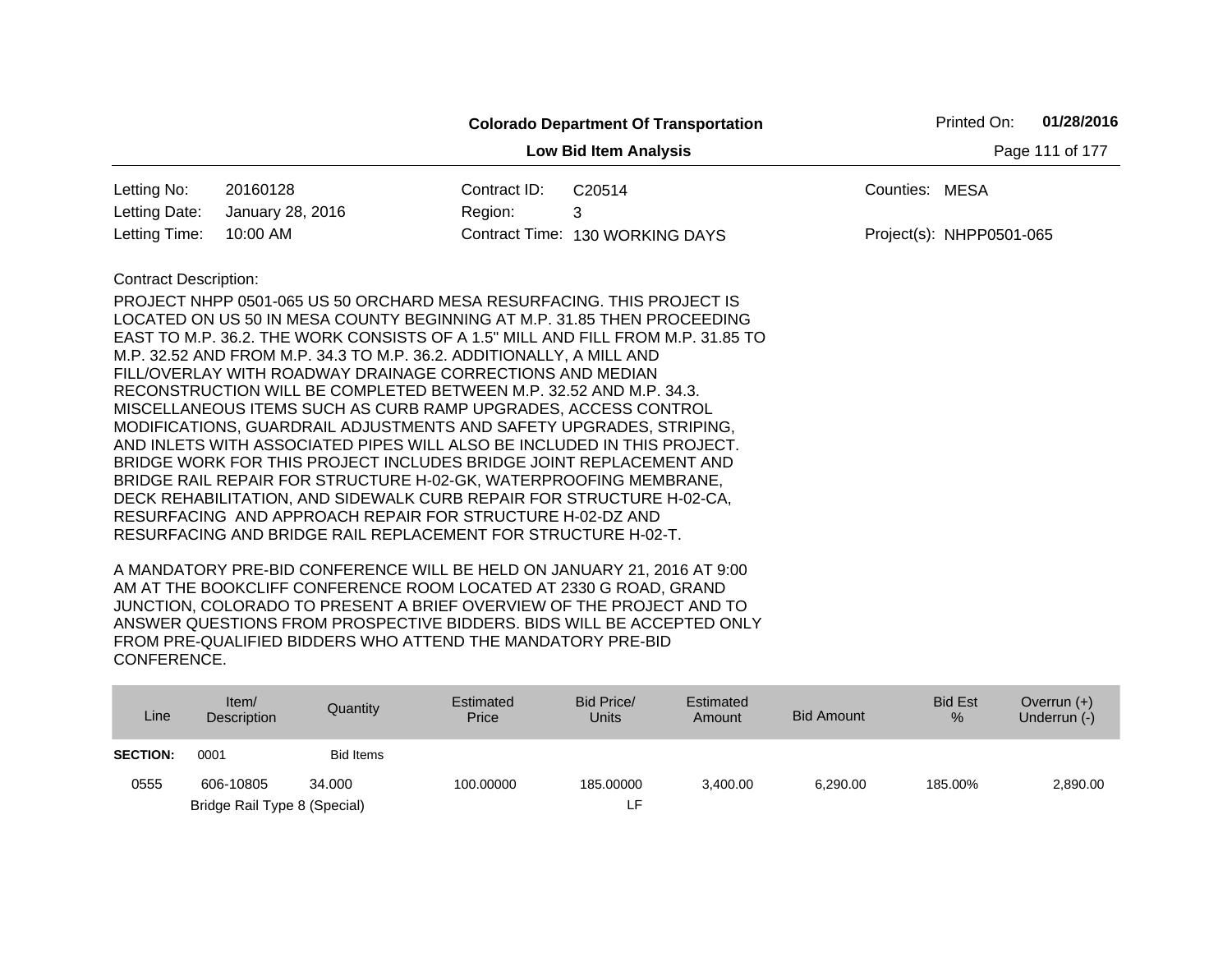|                              |                                                                                                                                                            |              | <b>Colorado Department Of Transportation</b> | Printed On:              | 01/28/2016      |
|------------------------------|------------------------------------------------------------------------------------------------------------------------------------------------------------|--------------|----------------------------------------------|--------------------------|-----------------|
|                              |                                                                                                                                                            |              | <b>Low Bid Item Analysis</b>                 |                          | Page 112 of 177 |
| Letting No:                  | 20160128                                                                                                                                                   | Contract ID: | C20514                                       | Counties: MESA           |                 |
| Letting Date:                | January 28, 2016                                                                                                                                           | Region:      | 3                                            |                          |                 |
| Letting Time:                | 10:00 AM                                                                                                                                                   |              | Contract Time: 130 WORKING DAYS              | Project(s): NHPP0501-065 |                 |
| <b>Contract Description:</b> | PROJECT NHPP 0501-065 US 50 ORCHARD MESA RESURFACING. THIS PROJECT IS                                                                                      |              |                                              |                          |                 |
|                              | LOCATED ON US 50 IN MESA COUNTY BEGINNING AT M.P. 31.85 THEN PROCEEDING<br>EAST TO M.P. 36.2. THE WORK CONSISTS OF A 1.5" MILL AND FILL FROM M.P. 31.85 TO |              |                                              |                          |                 |
|                              | M.P. 32.52 AND FROM M.P. 34.3 TO M.P. 36.2. ADDITIONALLY, A MILL AND                                                                                       |              |                                              |                          |                 |
|                              | FILL/OVERLAY WITH ROADWAY DRAINAGE CORRECTIONS AND MEDIAN                                                                                                  |              |                                              |                          |                 |
|                              | RECONSTRUCTION WILL BE COMPLETED BETWEEN M.P. 32.52 AND M.P. 34.3.                                                                                         |              |                                              |                          |                 |
|                              | MISCELLANEOUS ITEMS SUCH AS CURB RAMP UPGRADES, ACCESS CONTROL                                                                                             |              |                                              |                          |                 |
|                              | MODIFICATIONS, GUARDRAIL ADJUSTMENTS AND SAFETY UPGRADES, STRIPING,<br>AND INLETS WITH ASSOCIATED PIPES WILL ALSO BE INCLUDED IN THIS PROJECT.             |              |                                              |                          |                 |
|                              | BRIDGE WORK FOR THIS PROJECT INCLUDES BRIDGE JOINT REPLACEMENT AND                                                                                         |              |                                              |                          |                 |
|                              | BRIDGE RAIL REPAIR FOR STRUCTURE H-02-GK, WATERPROOFING MEMBRANE,                                                                                          |              |                                              |                          |                 |
|                              | DECK REHABILITATION, AND SIDEWALK CURB REPAIR FOR STRUCTURE H-02-CA,                                                                                       |              |                                              |                          |                 |
|                              | RESURFACING AND APPROACH REPAIR FOR STRUCTURE H-02-DZ AND                                                                                                  |              |                                              |                          |                 |
|                              | RESURFACING AND BRIDGE RAIL REPLACEMENT FOR STRUCTURE H-02-T.                                                                                              |              |                                              |                          |                 |

| Line            | Item $/$<br>Description        | Quantity  | Estimated<br>Price | Bid Price/<br><b>Units</b> | Estimated<br>Amount | <b>Bid Amount</b> | <b>Bid Est</b><br>% | Overrun $(+)$<br>Underrun (-) |
|-----------------|--------------------------------|-----------|--------------------|----------------------------|---------------------|-------------------|---------------------|-------------------------------|
| <b>SECTION:</b> | 0001                           | Bid Items |                    |                            |                     |                   |                     |                               |
| 0560            | 606-11015                      | 223,000   | 200,00000          | 235.00000                  | 44.600.00           | 52,405.00         | 117.50%             | 7,805.00                      |
|                 | Bridge Rail Type 10R (Special) |           |                    | LH.                        |                     |                   |                     |                               |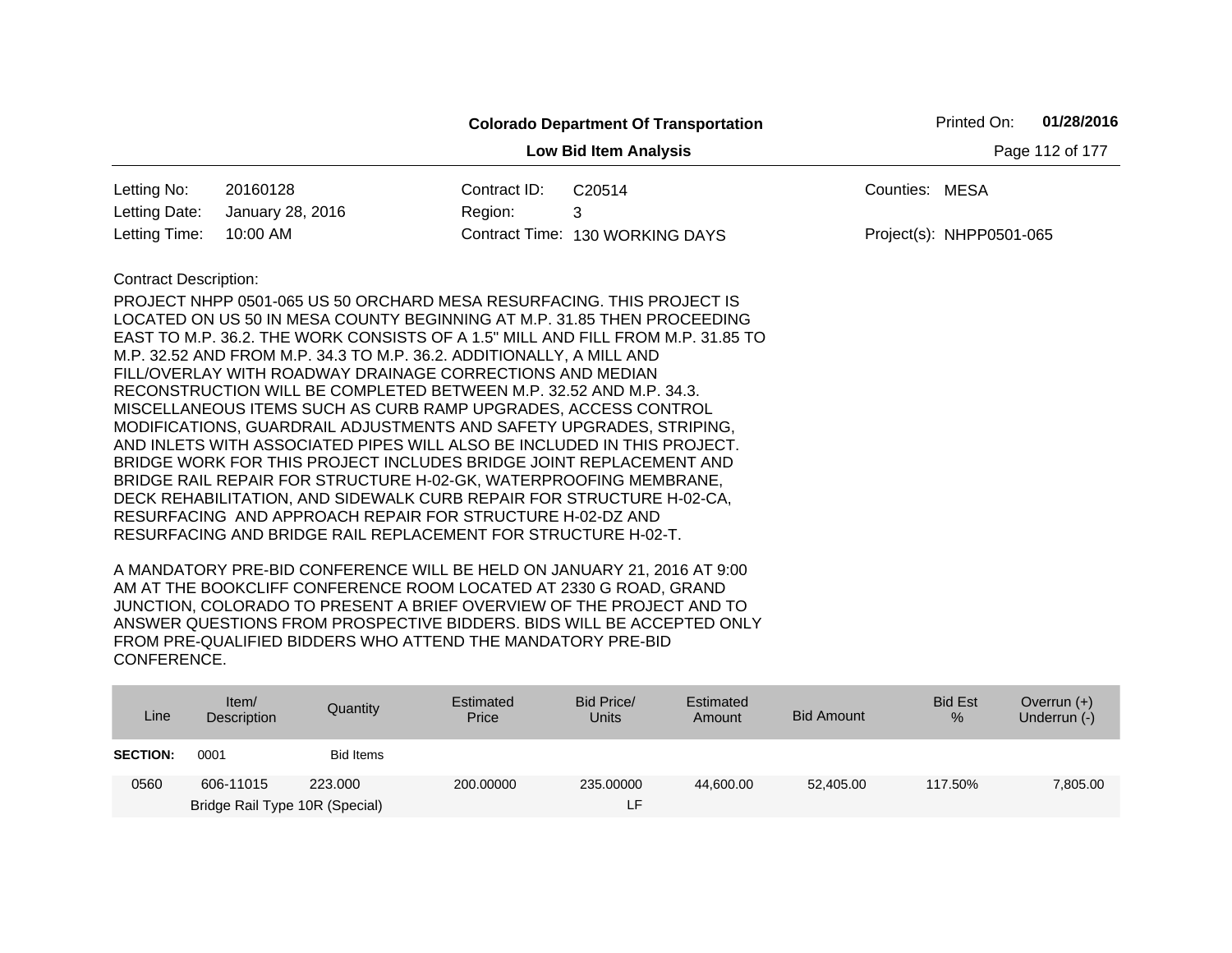|                              |                                                                                                                                                                                                                                                                                                                                                                                                                                                                                                                                                                                                                                                                                                                            |              | <b>Colorado Department Of Transportation</b>                                    | Printed On:                | 01/28/2016      |
|------------------------------|----------------------------------------------------------------------------------------------------------------------------------------------------------------------------------------------------------------------------------------------------------------------------------------------------------------------------------------------------------------------------------------------------------------------------------------------------------------------------------------------------------------------------------------------------------------------------------------------------------------------------------------------------------------------------------------------------------------------------|--------------|---------------------------------------------------------------------------------|----------------------------|-----------------|
|                              |                                                                                                                                                                                                                                                                                                                                                                                                                                                                                                                                                                                                                                                                                                                            |              | <b>Low Bid Item Analysis</b>                                                    |                            | Page 113 of 177 |
| Letting No:                  | 20160128                                                                                                                                                                                                                                                                                                                                                                                                                                                                                                                                                                                                                                                                                                                   | Contract ID: | C20514                                                                          | Counties: MESA             |                 |
| Letting Date:                | January 28, 2016                                                                                                                                                                                                                                                                                                                                                                                                                                                                                                                                                                                                                                                                                                           | Region:      | 3                                                                               |                            |                 |
| Letting Time:                | 10:00 AM                                                                                                                                                                                                                                                                                                                                                                                                                                                                                                                                                                                                                                                                                                                   |              | Contract Time: 130 WORKING DAYS                                                 | $Project(s): NHPP0501-065$ |                 |
| <b>Contract Description:</b> | PROJECT NHPP 0501-065 US 50 ORCHARD MESA RESURFACING. THIS PROJECT IS<br>LOCATED ON US 50 IN MESA COUNTY BEGINNING AT M.P. 31.85 THEN PROCEEDING<br>M.P. 32.52 AND FROM M.P. 34.3 TO M.P. 36.2. ADDITIONALLY, A MILL AND<br>FILL/OVERLAY WITH ROADWAY DRAINAGE CORRECTIONS AND MEDIAN<br>RECONSTRUCTION WILL BE COMPLETED BETWEEN M.P. 32.52 AND M.P. 34.3.<br>MISCELLANEOUS ITEMS SUCH AS CURB RAMP UPGRADES, ACCESS CONTROL<br>MODIFICATIONS, GUARDRAIL ADJUSTMENTS AND SAFETY UPGRADES, STRIPING,<br>AND INLETS WITH ASSOCIATED PIPES WILL ALSO BE INCLUDED IN THIS PROJECT.<br>BRIDGE WORK FOR THIS PROJECT INCLUDES BRIDGE JOINT REPLACEMENT AND<br>BRIDGE RAIL REPAIR FOR STRUCTURE H-02-GK, WATERPROOFING MEMBRANE, |              | EAST TO M.P. 36.2. THE WORK CONSISTS OF A 1.5" MILL AND FILL FROM M.P. 31.85 TO |                            |                 |
|                              | DECK REHABILITATION, AND SIDEWALK CURB REPAIR FOR STRUCTURE H-02-CA,<br>RESURFACING AND APPROACH REPAIR FOR STRUCTURE H-02-DZ AND<br>RESURFACING AND BRIDGE RAIL REPLACEMENT FOR STRUCTURE H-02-T.                                                                                                                                                                                                                                                                                                                                                                                                                                                                                                                         |              |                                                                                 |                            |                 |

| Line            | Item/<br>Description | Quantity         | Estimated<br>Price | Bid Price/<br>Units | Estimated<br>Amount | Bid Amount | <b>Bid Est</b><br>% | Overrun $(+)$<br>Underrun (-) |
|-----------------|----------------------|------------------|--------------------|---------------------|---------------------|------------|---------------------|-------------------------------|
| <b>SECTION:</b> | 0001                 | <b>Bid Items</b> |                    |                     |                     |            |                     |                               |
| 0565            | 607-11525            | 2.000.000        | 3.00000            | 2.50000             | 6.000.00            | 5,000.00   | 83.33%              | $-1,000.00$                   |
|                 | Fence (Plastic)      |                  |                    | ιF.                 |                     |            |                     |                               |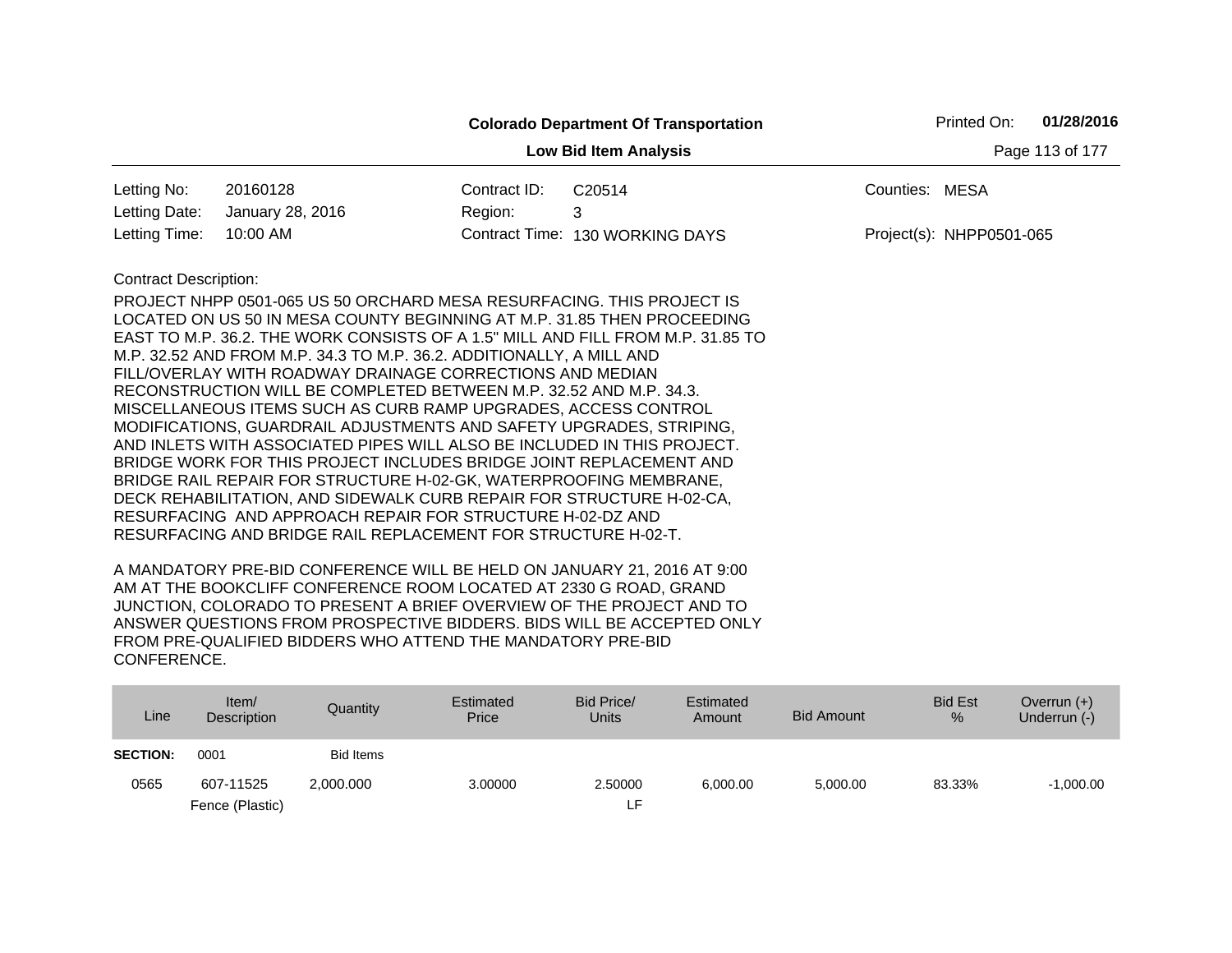|                              |                                                                                                                                   |              | <b>Colorado Department Of Transportation</b> |                | Printed On:              | 01/28/2016      |
|------------------------------|-----------------------------------------------------------------------------------------------------------------------------------|--------------|----------------------------------------------|----------------|--------------------------|-----------------|
|                              |                                                                                                                                   |              | <b>Low Bid Item Analysis</b>                 |                |                          | Page 114 of 177 |
| Letting No:                  | 20160128                                                                                                                          | Contract ID: | C20514                                       | Counties: MESA |                          |                 |
| Letting Date:                | January 28, 2016                                                                                                                  | Region:      | 3                                            |                |                          |                 |
| Letting Time:                | 10:00 AM                                                                                                                          |              | Contract Time: 130 WORKING DAYS              |                | Project(s): NHPP0501-065 |                 |
| <b>Contract Description:</b> |                                                                                                                                   |              |                                              |                |                          |                 |
|                              | PROJECT NHPP 0501-065 US 50 ORCHARD MESA RESURFACING. THIS PROJECT IS                                                             |              |                                              |                |                          |                 |
|                              | LOCATED ON US 50 IN MESA COUNTY BEGINNING AT M.P. 31.85 THEN PROCEEDING                                                           |              |                                              |                |                          |                 |
|                              | EAST TO M.P. 36.2. THE WORK CONSISTS OF A 1.5" MILL AND FILL FROM M.P. 31.85 TO                                                   |              |                                              |                |                          |                 |
|                              | M.P. 32.52 AND FROM M.P. 34.3 TO M.P. 36.2. ADDITIONALLY, A MILL AND<br>FILL/OVERLAY WITH ROADWAY DRAINAGE CORRECTIONS AND MEDIAN |              |                                              |                |                          |                 |
|                              | RECONSTRUCTION WILL BE COMPLETED BETWEEN M.P. 32.52 AND M.P. 34.3.                                                                |              |                                              |                |                          |                 |
|                              | MISCELLANEOUS ITEMS SUCH AS CURB RAMP UPGRADES, ACCESS CONTROL                                                                    |              |                                              |                |                          |                 |
|                              | MODIFICATIONS, GUARDRAIL ADJUSTMENTS AND SAFETY UPGRADES, STRIPING,                                                               |              |                                              |                |                          |                 |
|                              | AND INLETS WITH ASSOCIATED PIPES WILL ALSO BE INCLUDED IN THIS PROJECT.                                                           |              |                                              |                |                          |                 |
|                              | BRIDGE WORK FOR THIS PROJECT INCLUDES BRIDGE JOINT REPLACEMENT AND                                                                |              |                                              |                |                          |                 |
|                              | BRIDGE RAIL REPAIR FOR STRUCTURE H-02-GK, WATERPROOFING MEMBRANE,                                                                 |              |                                              |                |                          |                 |
|                              | DECK REHABILITATION, AND SIDEWALK CURB REPAIR FOR STRUCTURE H-02-CA.                                                              |              |                                              |                |                          |                 |
|                              | RESURFACING AND APPROACH REPAIR FOR STRUCTURE H-02-DZ AND                                                                         |              |                                              |                |                          |                 |
|                              | RESURFACING AND BRIDGE RAIL REPLACEMENT FOR STRUCTURE H-02-T.                                                                     |              |                                              |                |                          |                 |

| Line            | Item/<br>Description | Quantity         | Estimated<br>Price | Bid Price/<br><b>Units</b> | Estimated<br>Amount | <b>Bid Amount</b> | <b>Bid Est</b><br>$\frac{9}{6}$ | Overrun $(+)$<br>Underrun (-) |
|-----------------|----------------------|------------------|--------------------|----------------------------|---------------------|-------------------|---------------------------------|-------------------------------|
| <b>SECTION:</b> | 0001                 | <b>Bid Items</b> |                    |                            |                     |                   |                                 |                               |
| 0570            | 608-00000            | 225,000          | 50.00000           | 48.65000                   | 11.250.00           | 10.946.25         | 97.30%                          | $-303.75$                     |
|                 | Concrete Sidewalk    |                  |                    | SY                         |                     |                   |                                 |                               |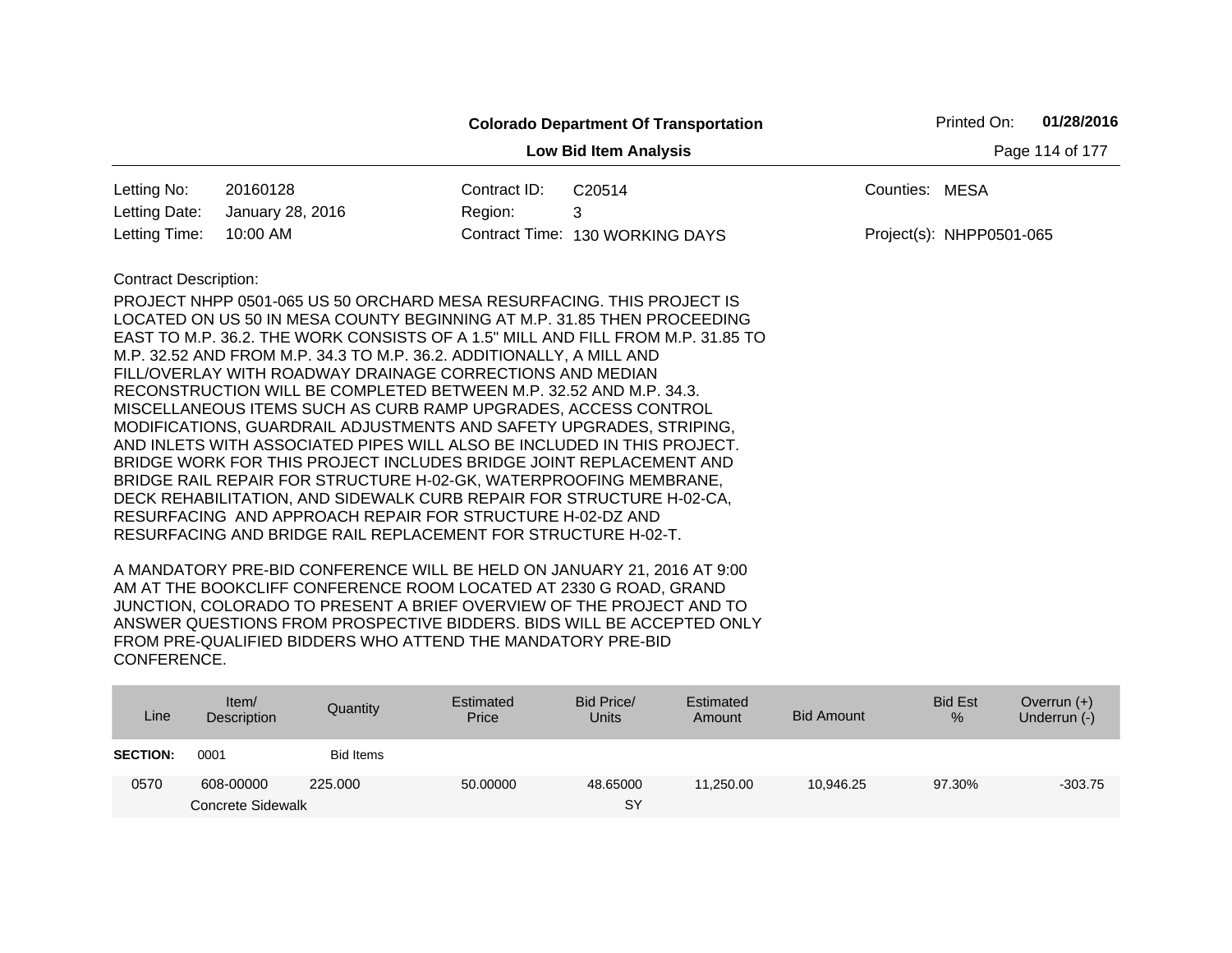|                              |                                                                                                                                                                                                                                                                                                                                                                                                                                                                                                                                                                                                                                                                                                                                                                                                                                                                                                                                  |              | <b>Colorado Department Of Transportation</b>                                    |                | Printed On:              | 01/28/2016      |
|------------------------------|----------------------------------------------------------------------------------------------------------------------------------------------------------------------------------------------------------------------------------------------------------------------------------------------------------------------------------------------------------------------------------------------------------------------------------------------------------------------------------------------------------------------------------------------------------------------------------------------------------------------------------------------------------------------------------------------------------------------------------------------------------------------------------------------------------------------------------------------------------------------------------------------------------------------------------|--------------|---------------------------------------------------------------------------------|----------------|--------------------------|-----------------|
|                              |                                                                                                                                                                                                                                                                                                                                                                                                                                                                                                                                                                                                                                                                                                                                                                                                                                                                                                                                  |              | <b>Low Bid Item Analysis</b>                                                    |                |                          | Page 115 of 177 |
| Letting No:                  | 20160128                                                                                                                                                                                                                                                                                                                                                                                                                                                                                                                                                                                                                                                                                                                                                                                                                                                                                                                         | Contract ID: | C <sub>20514</sub>                                                              | Counties: MESA |                          |                 |
| Letting Date:                | January 28, 2016                                                                                                                                                                                                                                                                                                                                                                                                                                                                                                                                                                                                                                                                                                                                                                                                                                                                                                                 | Region:      | 3                                                                               |                |                          |                 |
| Letting Time:                | 10:00 AM                                                                                                                                                                                                                                                                                                                                                                                                                                                                                                                                                                                                                                                                                                                                                                                                                                                                                                                         |              | Contract Time: 130 WORKING DAYS                                                 |                | Project(s): NHPP0501-065 |                 |
| <b>Contract Description:</b> | PROJECT NHPP 0501-065 US 50 ORCHARD MESA RESURFACING. THIS PROJECT IS<br>LOCATED ON US 50 IN MESA COUNTY BEGINNING AT M.P. 31.85 THEN PROCEEDING<br>M.P. 32.52 AND FROM M.P. 34.3 TO M.P. 36.2. ADDITIONALLY, A MILL AND<br>FILL/OVERLAY WITH ROADWAY DRAINAGE CORRECTIONS AND MEDIAN<br>RECONSTRUCTION WILL BE COMPLETED BETWEEN M.P. 32.52 AND M.P. 34.3.<br>MISCELLANEOUS ITEMS SUCH AS CURB RAMP UPGRADES, ACCESS CONTROL<br>MODIFICATIONS, GUARDRAIL ADJUSTMENTS AND SAFETY UPGRADES, STRIPING,<br>AND INLETS WITH ASSOCIATED PIPES WILL ALSO BE INCLUDED IN THIS PROJECT.<br>BRIDGE WORK FOR THIS PROJECT INCLUDES BRIDGE JOINT REPLACEMENT AND<br>BRIDGE RAIL REPAIR FOR STRUCTURE H-02-GK, WATERPROOFING MEMBRANE,<br>DECK REHABILITATION, AND SIDEWALK CURB REPAIR FOR STRUCTURE H-02-CA,<br>RESURFACING AND APPROACH REPAIR FOR STRUCTURE H-02-DZ AND<br>RESURFACING AND BRIDGE RAIL REPLACEMENT FOR STRUCTURE H-02-T. |              | EAST TO M.P. 36.2. THE WORK CONSISTS OF A 1.5" MILL AND FILL FROM M.P. 31.85 TO |                |                          |                 |

| Line            | Item/<br>Description | Quantity         | Estimated<br>Price | Bid Price/<br><b>Units</b> | Estimated<br>Amount | <b>Bid Amount</b> | <b>Bid Est</b><br>% | Overrun $(+)$<br>Underrun (-) |
|-----------------|----------------------|------------------|--------------------|----------------------------|---------------------|-------------------|---------------------|-------------------------------|
| <b>SECTION:</b> | 0001                 | <b>Bid Items</b> |                    |                            |                     |                   |                     |                               |
| 0575            | 608-00010            | 187.000          | 120.00000          | 132.50000                  | 22.440.00           | 24.777.50         | 110.42%             | 2,337.50                      |
|                 | Concrete Curb Ramp   |                  |                    | SY                         |                     |                   |                     |                               |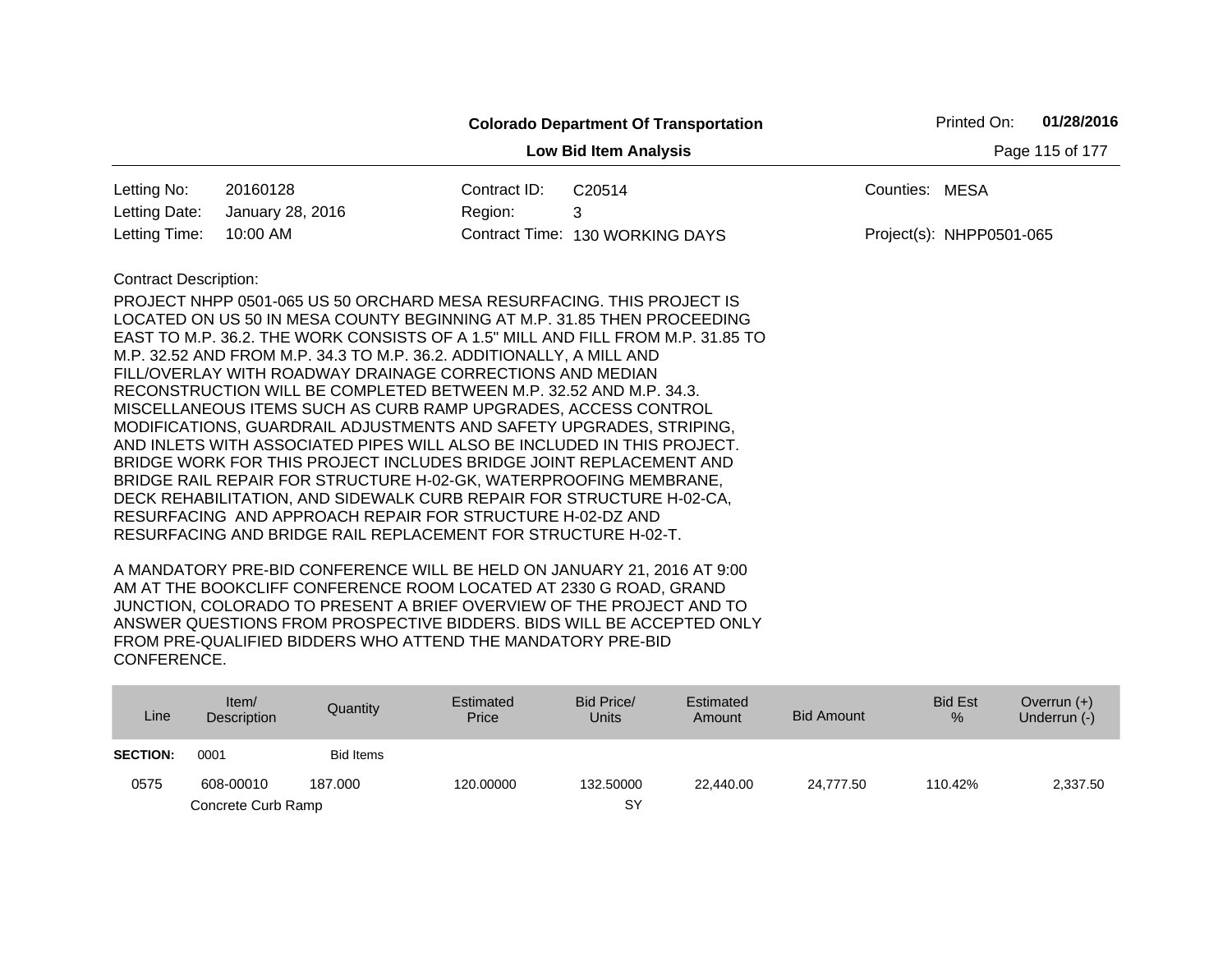|                                                 |                                                                                                                                 |              | <b>Colorado Department Of Transportation</b> |                | Printed On:              | 01/28/2016 |  |  |
|-------------------------------------------------|---------------------------------------------------------------------------------------------------------------------------------|--------------|----------------------------------------------|----------------|--------------------------|------------|--|--|
| Page 116 of 177<br><b>Low Bid Item Analysis</b> |                                                                                                                                 |              |                                              |                |                          |            |  |  |
| Letting No:                                     | 20160128                                                                                                                        | Contract ID: | C20514                                       | Counties: MESA |                          |            |  |  |
| Letting Date:                                   | January 28, 2016                                                                                                                | Region:      | 3                                            |                |                          |            |  |  |
| Letting Time:                                   | 10:00 AM                                                                                                                        |              | Contract Time: 130 WORKING DAYS              |                | Project(s): NHPP0501-065 |            |  |  |
| <b>Contract Description:</b>                    |                                                                                                                                 |              |                                              |                |                          |            |  |  |
|                                                 | PROJECT NHPP 0501-065 US 50 ORCHARD MESA RESURFACING. THIS PROJECT IS                                                           |              |                                              |                |                          |            |  |  |
|                                                 | LOCATED ON US 50 IN MESA COUNTY BEGINNING AT M.P. 31.85 THEN PROCEEDING                                                         |              |                                              |                |                          |            |  |  |
|                                                 | EAST TO M.P. 36.2. THE WORK CONSISTS OF A 1.5" MILL AND FILL FROM M.P. 31.85 TO                                                 |              |                                              |                |                          |            |  |  |
|                                                 | M.P. 32.52 AND FROM M.P. 34.3 TO M.P. 36.2. ADDITIONALLY, A MILL AND                                                            |              |                                              |                |                          |            |  |  |
|                                                 | FILL/OVERLAY WITH ROADWAY DRAINAGE CORRECTIONS AND MEDIAN<br>RECONSTRUCTION WILL BE COMPLETED BETWEEN M.P. 32.52 AND M.P. 34.3. |              |                                              |                |                          |            |  |  |
|                                                 | MISCELLANEOUS ITEMS SUCH AS CURB RAMP UPGRADES, ACCESS CONTROL                                                                  |              |                                              |                |                          |            |  |  |
|                                                 | MODIFICATIONS, GUARDRAIL ADJUSTMENTS AND SAFETY UPGRADES, STRIPING,                                                             |              |                                              |                |                          |            |  |  |
|                                                 | AND INLETS WITH ASSOCIATED PIPES WILL ALSO BE INCLUDED IN THIS PROJECT.                                                         |              |                                              |                |                          |            |  |  |
|                                                 | BRIDGE WORK FOR THIS PROJECT INCLUDES BRIDGE JOINT REPLACEMENT AND                                                              |              |                                              |                |                          |            |  |  |
|                                                 | BRIDGE RAIL REPAIR FOR STRUCTURE H-02-GK, WATERPROOFING MEMBRANE,                                                               |              |                                              |                |                          |            |  |  |
|                                                 | DECK REHABILITATION, AND SIDEWALK CURB REPAIR FOR STRUCTURE H-02-CA,                                                            |              |                                              |                |                          |            |  |  |
|                                                 | RESURFACING AND APPROACH REPAIR FOR STRUCTURE H-02-DZ AND                                                                       |              |                                              |                |                          |            |  |  |
|                                                 | RESURFACING AND BRIDGE RAIL REPLACEMENT FOR STRUCTURE H-02-T.                                                                   |              |                                              |                |                          |            |  |  |
|                                                 |                                                                                                                                 |              |                                              |                |                          |            |  |  |

| Line            | Item/<br>Description    | Quantity  | Estimated<br>Price | Bid Price/<br><b>Units</b> | Estimated<br>Amount | <b>Bid Amount</b> | <b>Bid Est</b><br>% | Overrun $(+)$<br>Underrun (-) |
|-----------------|-------------------------|-----------|--------------------|----------------------------|---------------------|-------------------|---------------------|-------------------------------|
| <b>SECTION:</b> | 0001                    | Bid Items |                    |                            |                     |                   |                     |                               |
| 0580            | 609-20010               | 46,000    | 40.00000           | 29,00000                   | 1.840.00            | 1.334.00          | 72.50%              | $-506.00$                     |
|                 | Curb Type 2 (Section B) |           |                    | τF.                        |                     |                   |                     |                               |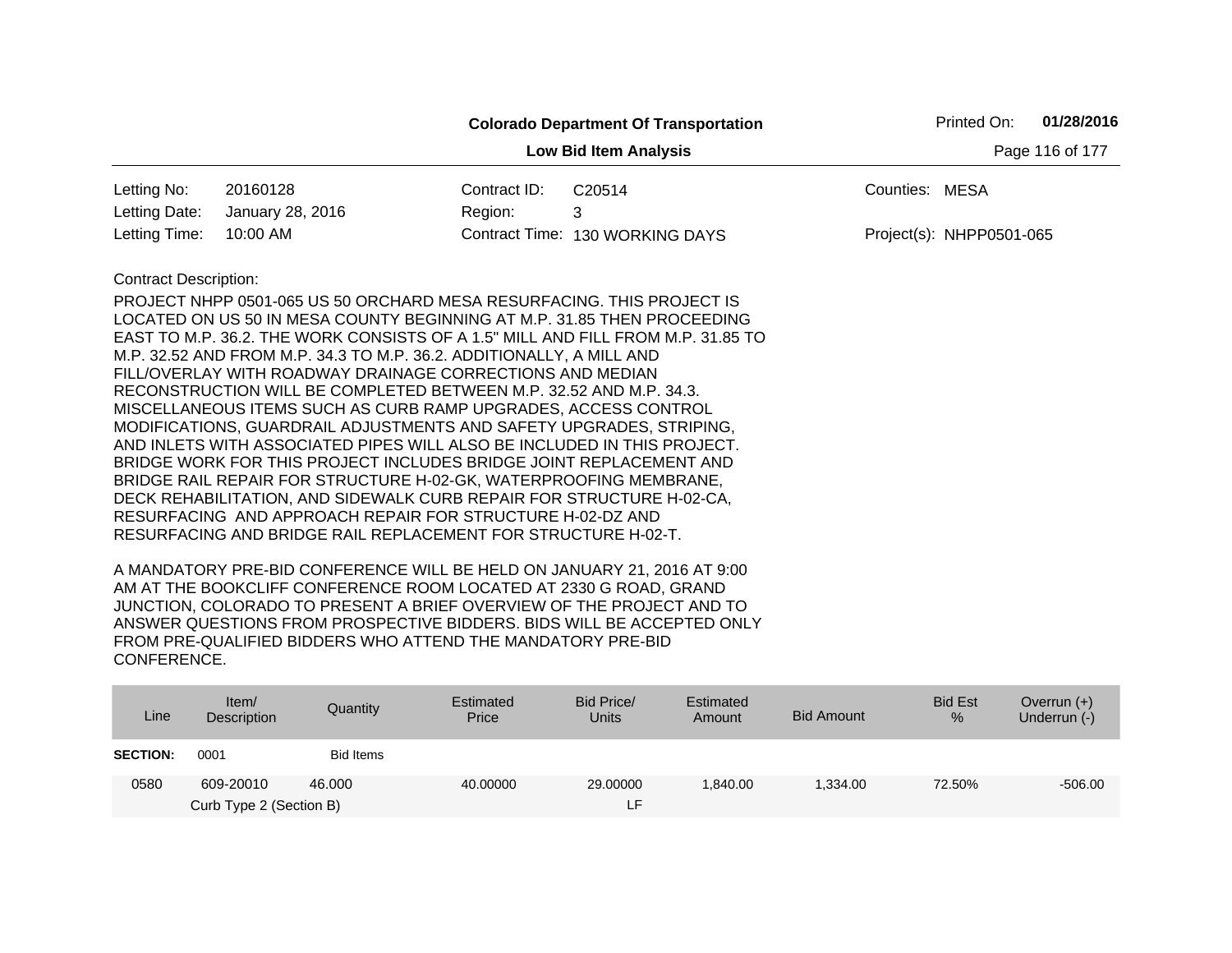|                              |                                                                                                                                                                                                                                                                                                                                                                                                                                                                                                                                                                                 |              | <b>Colorado Department Of Transportation</b>                                    | Printed On:                | 01/28/2016      |
|------------------------------|---------------------------------------------------------------------------------------------------------------------------------------------------------------------------------------------------------------------------------------------------------------------------------------------------------------------------------------------------------------------------------------------------------------------------------------------------------------------------------------------------------------------------------------------------------------------------------|--------------|---------------------------------------------------------------------------------|----------------------------|-----------------|
|                              |                                                                                                                                                                                                                                                                                                                                                                                                                                                                                                                                                                                 |              | <b>Low Bid Item Analysis</b>                                                    |                            | Page 117 of 177 |
| Letting No:                  | 20160128                                                                                                                                                                                                                                                                                                                                                                                                                                                                                                                                                                        | Contract ID: | C20514                                                                          | Counties: MESA             |                 |
| Letting Date:                | January 28, 2016                                                                                                                                                                                                                                                                                                                                                                                                                                                                                                                                                                | Region:      | 3                                                                               |                            |                 |
| Letting Time:                | 10:00 AM                                                                                                                                                                                                                                                                                                                                                                                                                                                                                                                                                                        |              | Contract Time: 130 WORKING DAYS                                                 | $Project(s): NHPP0501-065$ |                 |
| <b>Contract Description:</b> | PROJECT NHPP 0501-065 US 50 ORCHARD MESA RESURFACING. THIS PROJECT IS<br>LOCATED ON US 50 IN MESA COUNTY BEGINNING AT M.P. 31.85 THEN PROCEEDING<br>M.P. 32.52 AND FROM M.P. 34.3 TO M.P. 36.2. ADDITIONALLY, A MILL AND<br>FILL/OVERLAY WITH ROADWAY DRAINAGE CORRECTIONS AND MEDIAN<br>RECONSTRUCTION WILL BE COMPLETED BETWEEN M.P. 32.52 AND M.P. 34.3.<br>MISCELLANEOUS ITEMS SUCH AS CURB RAMP UPGRADES, ACCESS CONTROL<br>MODIFICATIONS, GUARDRAIL ADJUSTMENTS AND SAFETY UPGRADES, STRIPING,<br>AND INLETS WITH ASSOCIATED PIPES WILL ALSO BE INCLUDED IN THIS PROJECT. |              | EAST TO M.P. 36.2. THE WORK CONSISTS OF A 1.5" MILL AND FILL FROM M.P. 31.85 TO |                            |                 |
|                              | BRIDGE WORK FOR THIS PROJECT INCLUDES BRIDGE JOINT REPLACEMENT AND<br>BRIDGE RAIL REPAIR FOR STRUCTURE H-02-GK, WATERPROOFING MEMBRANE,<br>DECK REHABILITATION, AND SIDEWALK CURB REPAIR FOR STRUCTURE H-02-CA,<br>RESURFACING AND APPROACH REPAIR FOR STRUCTURE H-02-DZ AND<br>RESURFACING AND BRIDGE RAIL REPLACEMENT FOR STRUCTURE H-02-T.                                                                                                                                                                                                                                   |              |                                                                                 |                            |                 |

| Line            | Item/<br>Description | Quantity                             | Estimated<br>Price | Bid Price/<br>Units | Estimated<br>Amount | <b>Bid Amount</b> | <b>Bid Est</b><br>% | Overrun $(+)$<br>Underrun (-) |
|-----------------|----------------------|--------------------------------------|--------------------|---------------------|---------------------|-------------------|---------------------|-------------------------------|
| <b>SECTION:</b> | 0001                 | Bid Items                            |                    |                     |                     |                   |                     |                               |
| 0585            | 609-21010            | 17.845.000                           | 20,00000           | 14.35000            | 356.900.00          | 256.075.75        | 71.75%              | $-100.824.25$                 |
|                 |                      | Curb and Gutter Type 2 (Section I-B) |                    |                     |                     |                   |                     |                               |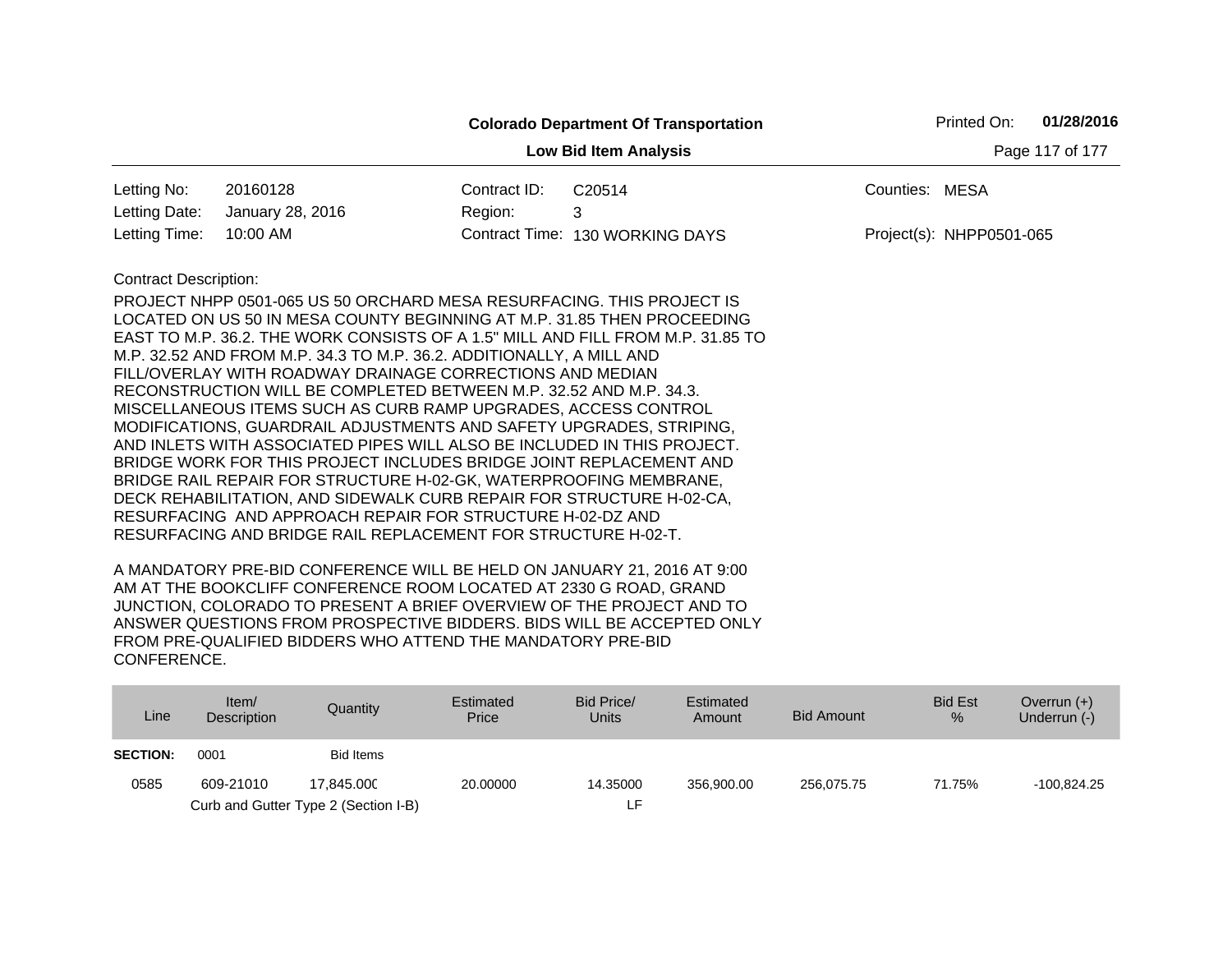|                              |                                                                                                                                                                                                                                                                                                                                                                                                                                                                                                                                                                                                                                                                                                                                                                                                                                                                                                                                                                                                                     |              | <b>Colorado Department Of Transportation</b> | 01/28/2016<br>Printed On: |
|------------------------------|---------------------------------------------------------------------------------------------------------------------------------------------------------------------------------------------------------------------------------------------------------------------------------------------------------------------------------------------------------------------------------------------------------------------------------------------------------------------------------------------------------------------------------------------------------------------------------------------------------------------------------------------------------------------------------------------------------------------------------------------------------------------------------------------------------------------------------------------------------------------------------------------------------------------------------------------------------------------------------------------------------------------|--------------|----------------------------------------------|---------------------------|
|                              |                                                                                                                                                                                                                                                                                                                                                                                                                                                                                                                                                                                                                                                                                                                                                                                                                                                                                                                                                                                                                     |              | <b>Low Bid Item Analysis</b>                 | Page 118 of 177           |
| Letting No:                  | 20160128                                                                                                                                                                                                                                                                                                                                                                                                                                                                                                                                                                                                                                                                                                                                                                                                                                                                                                                                                                                                            | Contract ID: | C20514                                       | Counties: MESA            |
| Letting Date:                | January 28, 2016                                                                                                                                                                                                                                                                                                                                                                                                                                                                                                                                                                                                                                                                                                                                                                                                                                                                                                                                                                                                    | Region:      | 3                                            |                           |
| Letting Time:                | 10:00 AM                                                                                                                                                                                                                                                                                                                                                                                                                                                                                                                                                                                                                                                                                                                                                                                                                                                                                                                                                                                                            |              | Contract Time: 130 WORKING DAYS              | Project(s): NHPP0501-065  |
| <b>Contract Description:</b> | PROJECT NHPP 0501-065 US 50 ORCHARD MESA RESURFACING. THIS PROJECT IS<br>LOCATED ON US 50 IN MESA COUNTY BEGINNING AT M.P. 31.85 THEN PROCEEDING<br>EAST TO M.P. 36.2. THE WORK CONSISTS OF A 1.5" MILL AND FILL FROM M.P. 31.85 TO<br>M.P. 32.52 AND FROM M.P. 34.3 TO M.P. 36.2. ADDITIONALLY, A MILL AND<br>FILL/OVERLAY WITH ROADWAY DRAINAGE CORRECTIONS AND MEDIAN<br>RECONSTRUCTION WILL BE COMPLETED BETWEEN M.P. 32.52 AND M.P. 34.3.<br>MISCELLANEOUS ITEMS SUCH AS CURB RAMP UPGRADES, ACCESS CONTROL<br>MODIFICATIONS, GUARDRAIL ADJUSTMENTS AND SAFETY UPGRADES, STRIPING,<br>AND INLETS WITH ASSOCIATED PIPES WILL ALSO BE INCLUDED IN THIS PROJECT.<br>BRIDGE WORK FOR THIS PROJECT INCLUDES BRIDGE JOINT REPLACEMENT AND<br>BRIDGE RAIL REPAIR FOR STRUCTURE H-02-GK, WATERPROOFING MEMBRANE,<br>DECK REHABILITATION, AND SIDEWALK CURB REPAIR FOR STRUCTURE H-02-CA,<br>RESURFACING AND APPROACH REPAIR FOR STRUCTURE H-02-DZ AND<br>RESURFACING AND BRIDGE RAIL REPLACEMENT FOR STRUCTURE H-02-T. |              |                                              |                           |

| Line            | Item/<br>Description | Quantity                                         | Estimated<br>Price | Bid Price/<br><b>Units</b> | Estimated<br>Amount | Bid Amount | <b>Bid Est</b><br>$\frac{9}{6}$ | Overrun $(+)$<br>Underrun (-) |
|-----------------|----------------------|--------------------------------------------------|--------------------|----------------------------|---------------------|------------|---------------------------------|-------------------------------|
| <b>SECTION:</b> | 0001                 | Bid Items                                        |                    |                            |                     |            |                                 |                               |
| 0590            | 609-21020            | 373.000<br>Curb and Gutter Type 2 (Section II-B) | 20,00000           | 27,25000<br>ιF.            | 7.460.00            | 10.164.25  | 136.25%                         | 2,704.25                      |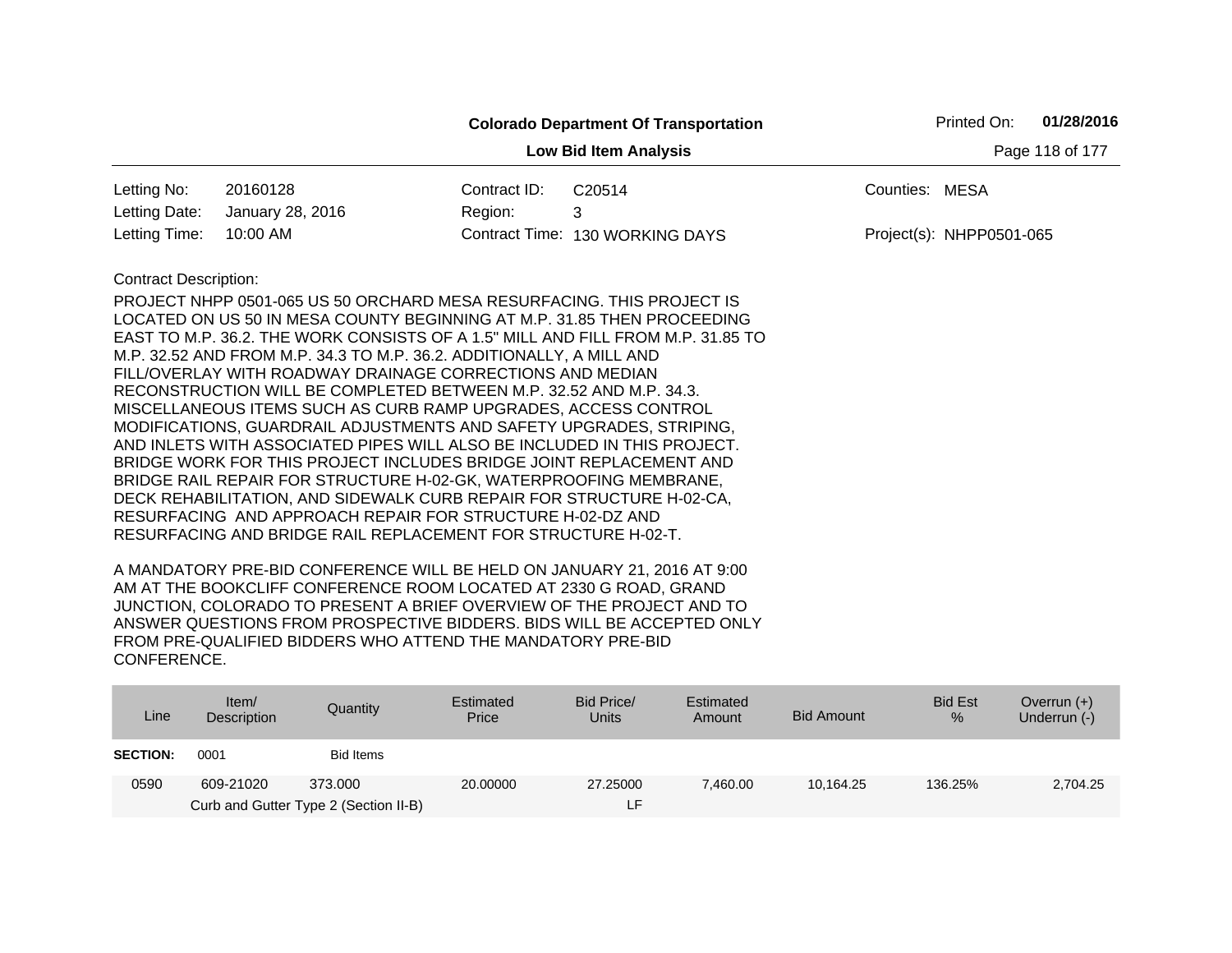|                              |                                                                                                                                                                                                                                                                                                                                                                                                                                                                                                                                                                                                                                                                                                                                                                                                                                                                                                                                  |              | <b>Colorado Department Of Transportation</b>                                    |                | Printed On:              | 01/28/2016      |
|------------------------------|----------------------------------------------------------------------------------------------------------------------------------------------------------------------------------------------------------------------------------------------------------------------------------------------------------------------------------------------------------------------------------------------------------------------------------------------------------------------------------------------------------------------------------------------------------------------------------------------------------------------------------------------------------------------------------------------------------------------------------------------------------------------------------------------------------------------------------------------------------------------------------------------------------------------------------|--------------|---------------------------------------------------------------------------------|----------------|--------------------------|-----------------|
|                              |                                                                                                                                                                                                                                                                                                                                                                                                                                                                                                                                                                                                                                                                                                                                                                                                                                                                                                                                  |              | <b>Low Bid Item Analysis</b>                                                    |                |                          | Page 119 of 177 |
| Letting No:                  | 20160128                                                                                                                                                                                                                                                                                                                                                                                                                                                                                                                                                                                                                                                                                                                                                                                                                                                                                                                         | Contract ID: | C20514                                                                          | Counties: MESA |                          |                 |
| Letting Date:                | January 28, 2016                                                                                                                                                                                                                                                                                                                                                                                                                                                                                                                                                                                                                                                                                                                                                                                                                                                                                                                 | Region:      | 3                                                                               |                |                          |                 |
| Letting Time:                | 10:00 AM                                                                                                                                                                                                                                                                                                                                                                                                                                                                                                                                                                                                                                                                                                                                                                                                                                                                                                                         |              | Contract Time: 130 WORKING DAYS                                                 |                | Project(s): NHPP0501-065 |                 |
| <b>Contract Description:</b> | PROJECT NHPP 0501-065 US 50 ORCHARD MESA RESURFACING. THIS PROJECT IS<br>LOCATED ON US 50 IN MESA COUNTY BEGINNING AT M.P. 31.85 THEN PROCEEDING<br>M.P. 32.52 AND FROM M.P. 34.3 TO M.P. 36.2. ADDITIONALLY, A MILL AND<br>FILL/OVERLAY WITH ROADWAY DRAINAGE CORRECTIONS AND MEDIAN<br>RECONSTRUCTION WILL BE COMPLETED BETWEEN M.P. 32.52 AND M.P. 34.3.<br>MISCELLANEOUS ITEMS SUCH AS CURB RAMP UPGRADES, ACCESS CONTROL<br>MODIFICATIONS, GUARDRAIL ADJUSTMENTS AND SAFETY UPGRADES, STRIPING,<br>AND INLETS WITH ASSOCIATED PIPES WILL ALSO BE INCLUDED IN THIS PROJECT.<br>BRIDGE WORK FOR THIS PROJECT INCLUDES BRIDGE JOINT REPLACEMENT AND<br>BRIDGE RAIL REPAIR FOR STRUCTURE H-02-GK, WATERPROOFING MEMBRANE,<br>DECK REHABILITATION, AND SIDEWALK CURB REPAIR FOR STRUCTURE H-02-CA,<br>RESURFACING AND APPROACH REPAIR FOR STRUCTURE H-02-DZ AND<br>RESURFACING AND BRIDGE RAIL REPLACEMENT FOR STRUCTURE H-02-T. |              | EAST TO M.P. 36.2. THE WORK CONSISTS OF A 1.5" MILL AND FILL FROM M.P. 31.85 TO |                |                          |                 |

| Line            | Item/<br>Description | Quantity                                       | Estimated<br>Price | Bid Price/<br>Units | Estimated<br>Amount | Bid Amount | <b>Bid Est</b><br>$\%$ | Overrun $(+)$<br>Underrun (-) |
|-----------------|----------------------|------------------------------------------------|--------------------|---------------------|---------------------|------------|------------------------|-------------------------------|
| <b>SECTION:</b> | 0001                 | Bid Items                                      |                    |                     |                     |            |                        |                               |
| 0595            | 609-21110            | 103.000                                        | 30.00000           | 24.75000            | 3.090.00            | 2.549.25   | 82.50%                 | $-540.75$                     |
|                 |                      | Curb and Gutter Type 2 (Section I-B) (Special) |                    | LF                  |                     |            |                        |                               |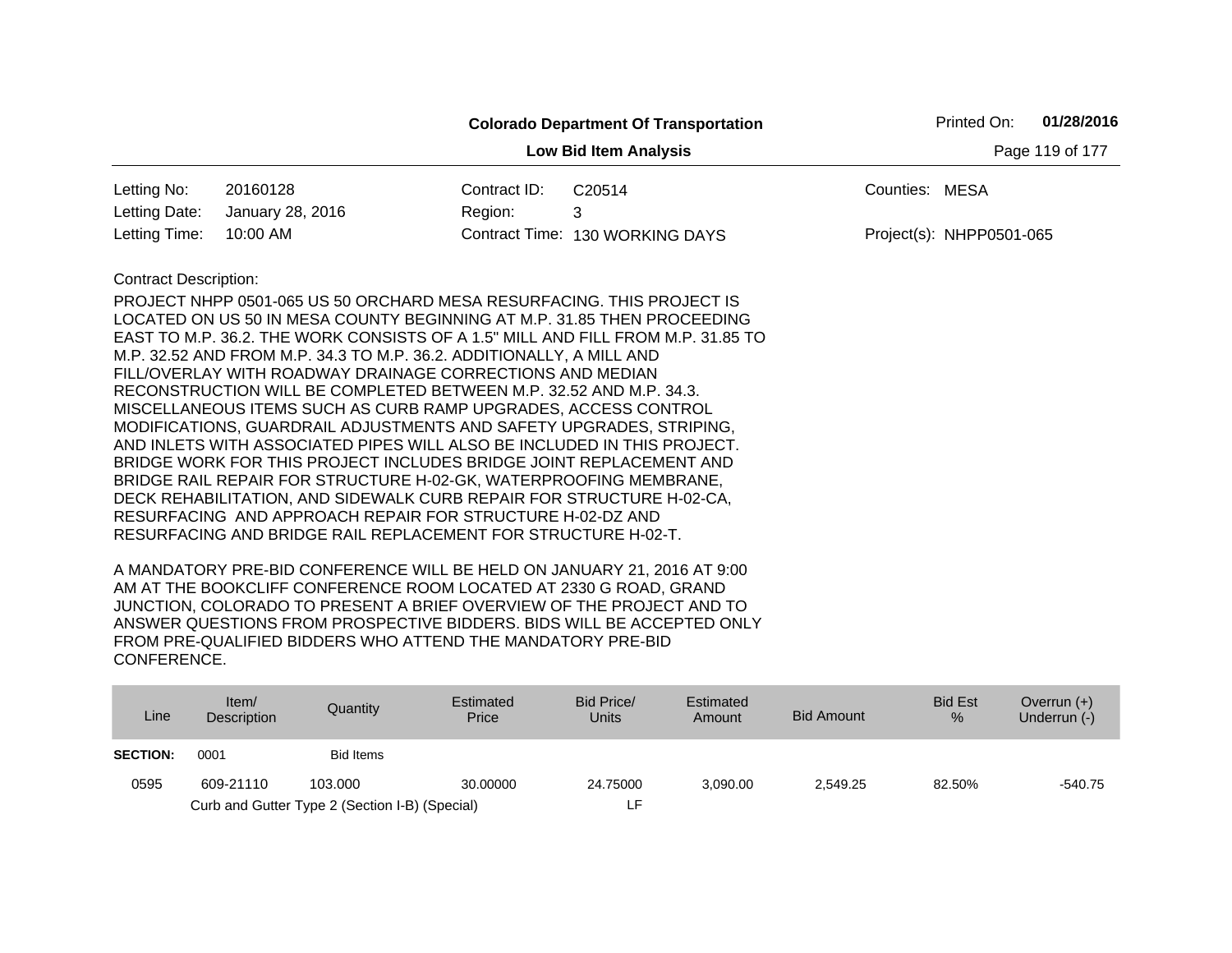|                              |                                                                                                                                       |              | <b>Colorado Department Of Transportation</b> |                | Printed On:              | 01/28/2016      |
|------------------------------|---------------------------------------------------------------------------------------------------------------------------------------|--------------|----------------------------------------------|----------------|--------------------------|-----------------|
|                              |                                                                                                                                       |              | <b>Low Bid Item Analysis</b>                 |                |                          | Page 120 of 177 |
| Letting No:                  | 20160128                                                                                                                              | Contract ID: | C <sub>20514</sub>                           | Counties: MESA |                          |                 |
| Letting Date:                | January 28, 2016                                                                                                                      | Region:      | 3                                            |                |                          |                 |
| Letting Time:                | 10:00 AM                                                                                                                              |              | Contract Time: 130 WORKING DAYS              |                | Project(s): NHPP0501-065 |                 |
| <b>Contract Description:</b> |                                                                                                                                       |              |                                              |                |                          |                 |
|                              | PROJECT NHPP 0501-065 US 50 ORCHARD MESA RESURFACING. THIS PROJECT IS                                                                 |              |                                              |                |                          |                 |
|                              | LOCATED ON US 50 IN MESA COUNTY BEGINNING AT M.P. 31.85 THEN PROCEEDING                                                               |              |                                              |                |                          |                 |
|                              | EAST TO M.P. 36.2. THE WORK CONSISTS OF A 1.5" MILL AND FILL FROM M.P. 31.85 TO                                                       |              |                                              |                |                          |                 |
|                              | M.P. 32.52 AND FROM M.P. 34.3 TO M.P. 36.2. ADDITIONALLY, A MILL AND                                                                  |              |                                              |                |                          |                 |
|                              | FILL/OVERLAY WITH ROADWAY DRAINAGE CORRECTIONS AND MEDIAN                                                                             |              |                                              |                |                          |                 |
|                              | RECONSTRUCTION WILL BE COMPLETED BETWEEN M.P. 32.52 AND M.P. 34.3.                                                                    |              |                                              |                |                          |                 |
|                              | MISCELLANEOUS ITEMS SUCH AS CURB RAMP UPGRADES, ACCESS CONTROL<br>MODIFICATIONS, GUARDRAIL ADJUSTMENTS AND SAFETY UPGRADES, STRIPING, |              |                                              |                |                          |                 |
|                              | AND INLETS WITH ASSOCIATED PIPES WILL ALSO BE INCLUDED IN THIS PROJECT.                                                               |              |                                              |                |                          |                 |
|                              | BRIDGE WORK FOR THIS PROJECT INCLUDES BRIDGE JOINT REPLACEMENT AND                                                                    |              |                                              |                |                          |                 |
|                              | BRIDGE RAIL REPAIR FOR STRUCTURE H-02-GK, WATERPROOFING MEMBRANE,                                                                     |              |                                              |                |                          |                 |
|                              | DECK REHABILITATION, AND SIDEWALK CURB REPAIR FOR STRUCTURE H-02-CA,                                                                  |              |                                              |                |                          |                 |
|                              | RESURFACING AND APPROACH REPAIR FOR STRUCTURE H-02-DZ AND                                                                             |              |                                              |                |                          |                 |
|                              | RESURFACING AND BRIDGE RAIL REPLACEMENT FOR STRUCTURE H-02-T.                                                                         |              |                                              |                |                          |                 |

| Line            | Item/<br>Description                          | Quantity  | Estimated<br>Price | Bid Price/<br><b>Units</b> | Estimated<br>Amount | <b>Bid Amount</b> | <b>Bid Est</b><br>$\frac{9}{6}$ | Overrun $(+)$<br>Underrun (-) |
|-----------------|-----------------------------------------------|-----------|--------------------|----------------------------|---------------------|-------------------|---------------------------------|-------------------------------|
| <b>SECTION:</b> | 0001                                          | Bid Items |                    |                            |                     |                   |                                 |                               |
| 0600            | 609-21900<br>Curb and Gutter Type 2 (Special) | 192,000   | 20,00000           | 26,80000<br>ιF.            | 3.840.00            | 5.145.60          | 134.00%                         | 1,305.60                      |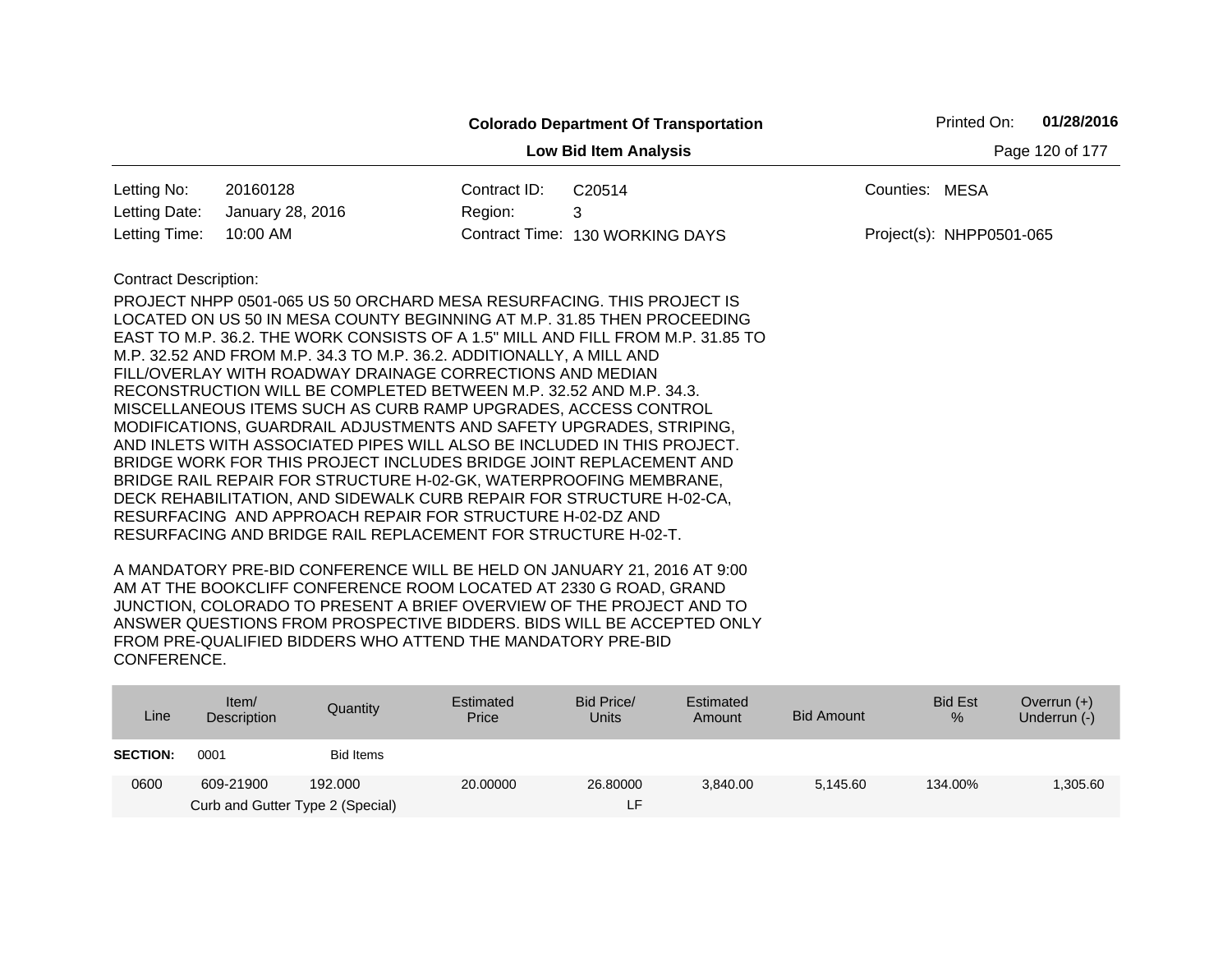|                              |                                                                                                                                                                                                                                                                                                                                                                                                                                                                                                                                                                                                                                                                                                                                                                                                                                                                                                                                  |              | <b>Colorado Department Of Transportation</b>                                    |                | Printed On:              | 01/28/2016      |
|------------------------------|----------------------------------------------------------------------------------------------------------------------------------------------------------------------------------------------------------------------------------------------------------------------------------------------------------------------------------------------------------------------------------------------------------------------------------------------------------------------------------------------------------------------------------------------------------------------------------------------------------------------------------------------------------------------------------------------------------------------------------------------------------------------------------------------------------------------------------------------------------------------------------------------------------------------------------|--------------|---------------------------------------------------------------------------------|----------------|--------------------------|-----------------|
|                              |                                                                                                                                                                                                                                                                                                                                                                                                                                                                                                                                                                                                                                                                                                                                                                                                                                                                                                                                  |              | <b>Low Bid Item Analysis</b>                                                    |                |                          | Page 121 of 177 |
| Letting No:                  | 20160128                                                                                                                                                                                                                                                                                                                                                                                                                                                                                                                                                                                                                                                                                                                                                                                                                                                                                                                         | Contract ID: | C20514                                                                          | Counties: MESA |                          |                 |
| Letting Date:                | January 28, 2016                                                                                                                                                                                                                                                                                                                                                                                                                                                                                                                                                                                                                                                                                                                                                                                                                                                                                                                 | Region:      | 3                                                                               |                |                          |                 |
| Letting Time:                | 10:00 AM                                                                                                                                                                                                                                                                                                                                                                                                                                                                                                                                                                                                                                                                                                                                                                                                                                                                                                                         |              | Contract Time: 130 WORKING DAYS                                                 |                | Project(s): NHPP0501-065 |                 |
| <b>Contract Description:</b> | PROJECT NHPP 0501-065 US 50 ORCHARD MESA RESURFACING. THIS PROJECT IS<br>LOCATED ON US 50 IN MESA COUNTY BEGINNING AT M.P. 31.85 THEN PROCEEDING<br>M.P. 32.52 AND FROM M.P. 34.3 TO M.P. 36.2. ADDITIONALLY, A MILL AND<br>FILL/OVERLAY WITH ROADWAY DRAINAGE CORRECTIONS AND MEDIAN<br>RECONSTRUCTION WILL BE COMPLETED BETWEEN M.P. 32.52 AND M.P. 34.3.<br>MISCELLANEOUS ITEMS SUCH AS CURB RAMP UPGRADES, ACCESS CONTROL<br>MODIFICATIONS, GUARDRAIL ADJUSTMENTS AND SAFETY UPGRADES, STRIPING,<br>AND INLETS WITH ASSOCIATED PIPES WILL ALSO BE INCLUDED IN THIS PROJECT.<br>BRIDGE WORK FOR THIS PROJECT INCLUDES BRIDGE JOINT REPLACEMENT AND<br>BRIDGE RAIL REPAIR FOR STRUCTURE H-02-GK, WATERPROOFING MEMBRANE,<br>DECK REHABILITATION, AND SIDEWALK CURB REPAIR FOR STRUCTURE H-02-CA,<br>RESURFACING AND APPROACH REPAIR FOR STRUCTURE H-02-DZ AND<br>RESURFACING AND BRIDGE RAIL REPLACEMENT FOR STRUCTURE H-02-T. |              | EAST TO M.P. 36.2. THE WORK CONSISTS OF A 1.5" MILL AND FILL FROM M.P. 31.85 TO |                |                          |                 |

| Line            | Item $/$<br>Description | Quantity         | Estimated<br>Price | Bid Price/<br><b>Units</b> | Estimated<br>Amount | Bid Amount | <b>Bid Est</b><br>% | Overrun $(+)$<br>Underrun (-) |
|-----------------|-------------------------|------------------|--------------------|----------------------------|---------------------|------------|---------------------|-------------------------------|
| <b>SECTION:</b> | 0001                    | <b>Bid Items</b> |                    |                            |                     |            |                     |                               |
| 0605            | 609-60011               | 536,000          | 15.00000           | 20.95000                   | 8.040.00            | 11.229.20  | 139.67%             | 3,189.20                      |
|                 | Curb Type 6 (Section M) |                  |                    | ιF.                        |                     |            |                     |                               |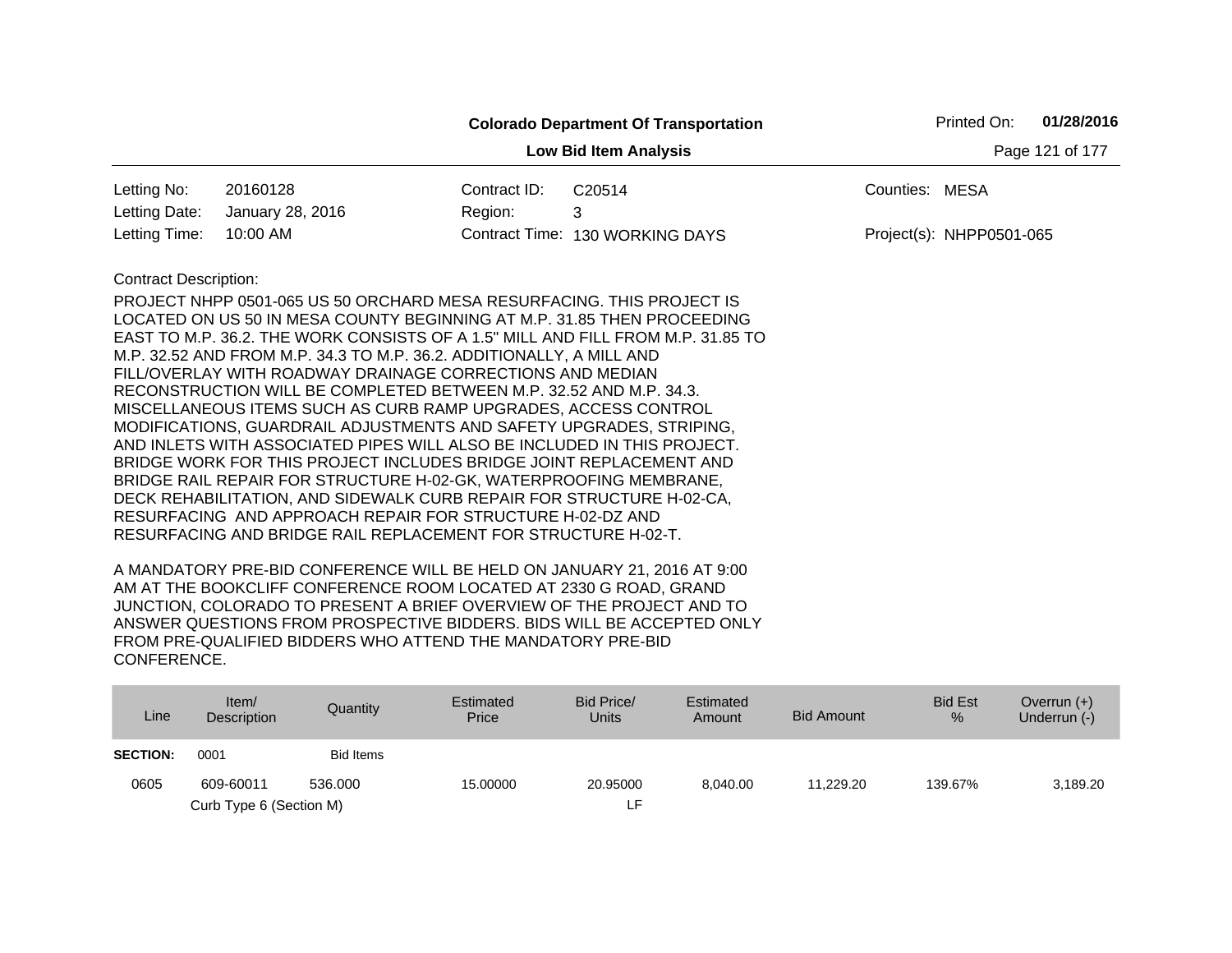|                              |                                                                         |              | <b>Colorado Department Of Transportation</b>                                    |                | Printed On:              | 01/28/2016      |
|------------------------------|-------------------------------------------------------------------------|--------------|---------------------------------------------------------------------------------|----------------|--------------------------|-----------------|
|                              |                                                                         |              | <b>Low Bid Item Analysis</b>                                                    |                |                          | Page 122 of 177 |
| Letting No:                  | 20160128                                                                | Contract ID: | C20514                                                                          | Counties: MESA |                          |                 |
| Letting Date:                | January 28, 2016                                                        | Region:      | 3                                                                               |                |                          |                 |
| Letting Time:                | 10:00 AM                                                                |              | Contract Time: 130 WORKING DAYS                                                 |                | Project(s): NHPP0501-065 |                 |
| <b>Contract Description:</b> |                                                                         |              |                                                                                 |                |                          |                 |
|                              | PROJECT NHPP 0501-065 US 50 ORCHARD MESA RESURFACING. THIS PROJECT IS   |              |                                                                                 |                |                          |                 |
|                              | LOCATED ON US 50 IN MESA COUNTY BEGINNING AT M.P. 31.85 THEN PROCEEDING |              |                                                                                 |                |                          |                 |
|                              |                                                                         |              | EAST TO M.P. 36.2. THE WORK CONSISTS OF A 1.5" MILL AND FILL FROM M.P. 31.85 TO |                |                          |                 |
|                              | M.P. 32.52 AND FROM M.P. 34.3 TO M.P. 36.2. ADDITIONALLY, A MILL AND    |              |                                                                                 |                |                          |                 |
|                              | FILL/OVERLAY WITH ROADWAY DRAINAGE CORRECTIONS AND MEDIAN               |              |                                                                                 |                |                          |                 |
|                              | RECONSTRUCTION WILL BE COMPLETED BETWEEN M.P. 32.52 AND M.P. 34.3.      |              |                                                                                 |                |                          |                 |
|                              | MISCELLANEOUS ITEMS SUCH AS CURB RAMP UPGRADES, ACCESS CONTROL          |              |                                                                                 |                |                          |                 |
|                              | MODIFICATIONS, GUARDRAIL ADJUSTMENTS AND SAFETY UPGRADES, STRIPING,     |              |                                                                                 |                |                          |                 |
|                              | AND INLETS WITH ASSOCIATED PIPES WILL ALSO BE INCLUDED IN THIS PROJECT. |              |                                                                                 |                |                          |                 |
|                              | BRIDGE WORK FOR THIS PROJECT INCLUDES BRIDGE JOINT REPLACEMENT AND      |              |                                                                                 |                |                          |                 |
|                              | BRIDGE RAIL REPAIR FOR STRUCTURE H-02-GK, WATERPROOFING MEMBRANE,       |              |                                                                                 |                |                          |                 |
|                              | DECK REHABILITATION, AND SIDEWALK CURB REPAIR FOR STRUCTURE H-02-CA,    |              |                                                                                 |                |                          |                 |
|                              | RESURFACING AND APPROACH REPAIR FOR STRUCTURE H-02-DZ AND               |              |                                                                                 |                |                          |                 |
|                              | RESURFACING AND BRIDGE RAIL REPLACEMENT FOR STRUCTURE H-02-T.           |              |                                                                                 |                |                          |                 |

| Line            | Item/<br>Description   | Quantity                                              | Estimated<br>Price | Bid Price/<br><b>Units</b> | Estimated<br>Amount | <b>Bid Amount</b> | <b>Bid Est</b><br>$\%$ | Overrun $(+)$<br>Underrun (-) |
|-----------------|------------------------|-------------------------------------------------------|--------------------|----------------------------|---------------------|-------------------|------------------------|-------------------------------|
| <b>SECTION:</b> | 0001                   | <b>Bid Items</b>                                      |                    |                            |                     |                   |                        |                               |
| 0610            | 610-00024<br>Concrete) | 45.058.000<br>Median Cover Material (4 Inch Patterned | 7.00000            | 4.75000<br><b>SF</b>       | 315.406.00          | 214,025.50        | 67.86%                 | $-101,380.50$                 |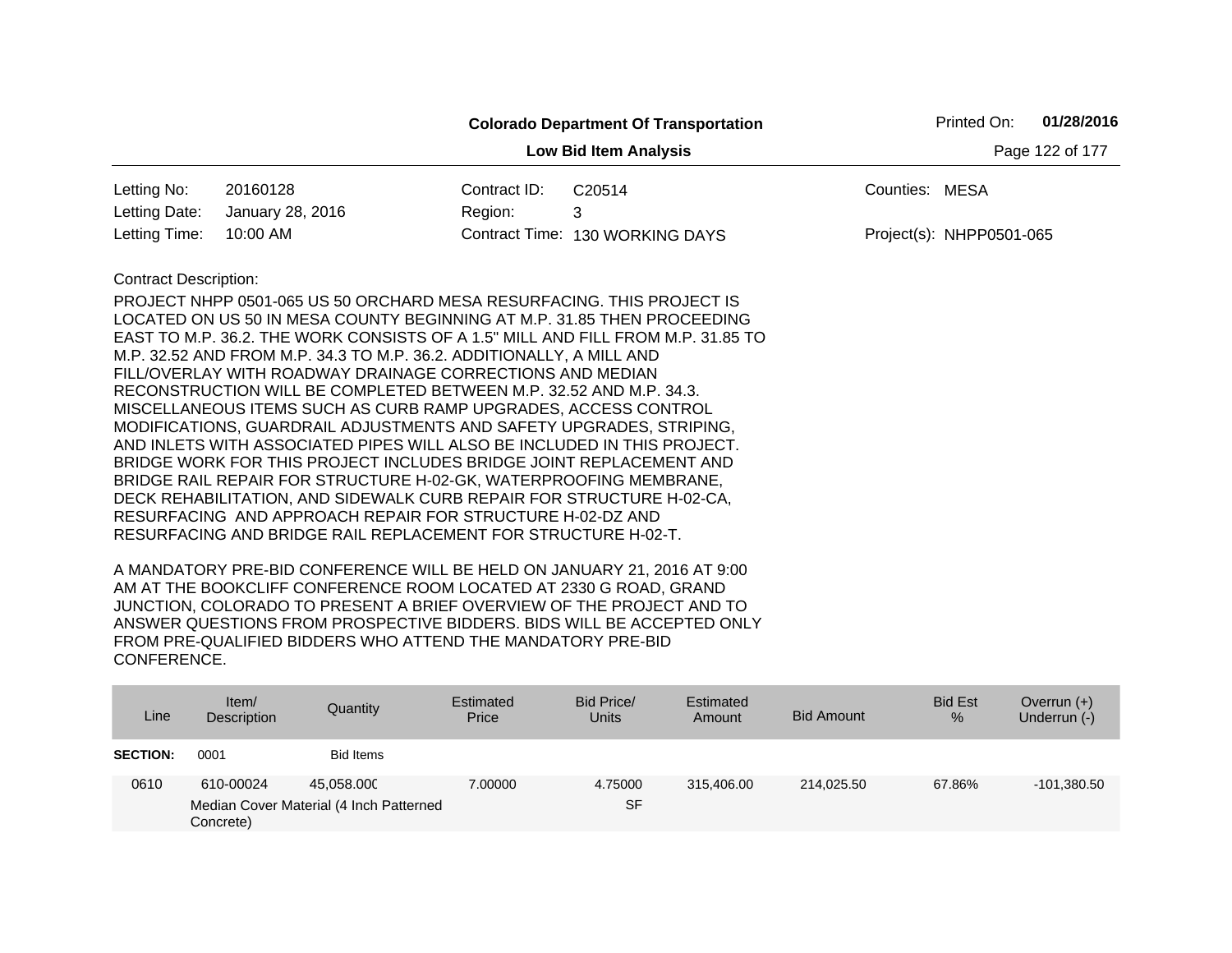|                                                 |                                                                                                                                                                                                                                                                                                                                                                                                                                                                                                                                                                                                                                                                                                                                                                                                                                                                                                                                  |              | <b>Colorado Department Of Transportation</b>                                    |                | Printed On:              | 01/28/2016 |  |  |
|-------------------------------------------------|----------------------------------------------------------------------------------------------------------------------------------------------------------------------------------------------------------------------------------------------------------------------------------------------------------------------------------------------------------------------------------------------------------------------------------------------------------------------------------------------------------------------------------------------------------------------------------------------------------------------------------------------------------------------------------------------------------------------------------------------------------------------------------------------------------------------------------------------------------------------------------------------------------------------------------|--------------|---------------------------------------------------------------------------------|----------------|--------------------------|------------|--|--|
| Page 123 of 177<br><b>Low Bid Item Analysis</b> |                                                                                                                                                                                                                                                                                                                                                                                                                                                                                                                                                                                                                                                                                                                                                                                                                                                                                                                                  |              |                                                                                 |                |                          |            |  |  |
| Letting No:                                     | 20160128                                                                                                                                                                                                                                                                                                                                                                                                                                                                                                                                                                                                                                                                                                                                                                                                                                                                                                                         | Contract ID: | C20514                                                                          | Counties: MESA |                          |            |  |  |
| Letting Date:                                   | January 28, 2016                                                                                                                                                                                                                                                                                                                                                                                                                                                                                                                                                                                                                                                                                                                                                                                                                                                                                                                 | Region:      | 3                                                                               |                |                          |            |  |  |
| Letting Time:                                   | 10:00 AM                                                                                                                                                                                                                                                                                                                                                                                                                                                                                                                                                                                                                                                                                                                                                                                                                                                                                                                         |              | Contract Time: 130 WORKING DAYS                                                 |                | Project(s): NHPP0501-065 |            |  |  |
| <b>Contract Description:</b>                    | PROJECT NHPP 0501-065 US 50 ORCHARD MESA RESURFACING. THIS PROJECT IS<br>LOCATED ON US 50 IN MESA COUNTY BEGINNING AT M.P. 31.85 THEN PROCEEDING<br>M.P. 32.52 AND FROM M.P. 34.3 TO M.P. 36.2. ADDITIONALLY, A MILL AND<br>FILL/OVERLAY WITH ROADWAY DRAINAGE CORRECTIONS AND MEDIAN<br>RECONSTRUCTION WILL BE COMPLETED BETWEEN M.P. 32.52 AND M.P. 34.3.<br>MISCELLANEOUS ITEMS SUCH AS CURB RAMP UPGRADES, ACCESS CONTROL<br>MODIFICATIONS, GUARDRAIL ADJUSTMENTS AND SAFETY UPGRADES, STRIPING,<br>AND INLETS WITH ASSOCIATED PIPES WILL ALSO BE INCLUDED IN THIS PROJECT.<br>BRIDGE WORK FOR THIS PROJECT INCLUDES BRIDGE JOINT REPLACEMENT AND<br>BRIDGE RAIL REPAIR FOR STRUCTURE H-02-GK, WATERPROOFING MEMBRANE,<br>DECK REHABILITATION, AND SIDEWALK CURB REPAIR FOR STRUCTURE H-02-CA,<br>RESURFACING AND APPROACH REPAIR FOR STRUCTURE H-02-DZ AND<br>RESURFACING AND BRIDGE RAIL REPLACEMENT FOR STRUCTURE H-02-T. |              | EAST TO M.P. 36.2. THE WORK CONSISTS OF A 1.5" MILL AND FILL FROM M.P. 31.85 TO |                |                          |            |  |  |

| Line            | Item/<br><b>Description</b> | Quantity                         | Estimated<br>Price | Bid Price/<br><b>Units</b> | Estimated<br>Amount | Bid Amount | <b>Bid Est</b><br>$\%$ | Overrun $(+)$<br>Underrun (-) |
|-----------------|-----------------------------|----------------------------------|--------------------|----------------------------|---------------------|------------|------------------------|-------------------------------|
| <b>SECTION:</b> | 0001                        | Bid Items                        |                    |                            |                     |            |                        |                               |
| 0615            | 610-00030                   | 16.000                           | 7.00000            | 6.60000                    | 112.00              | 105.60     | 94.29%                 | -6.40                         |
|                 |                             | Median Cover Material (Concrete) |                    | SF                         |                     |            |                        |                               |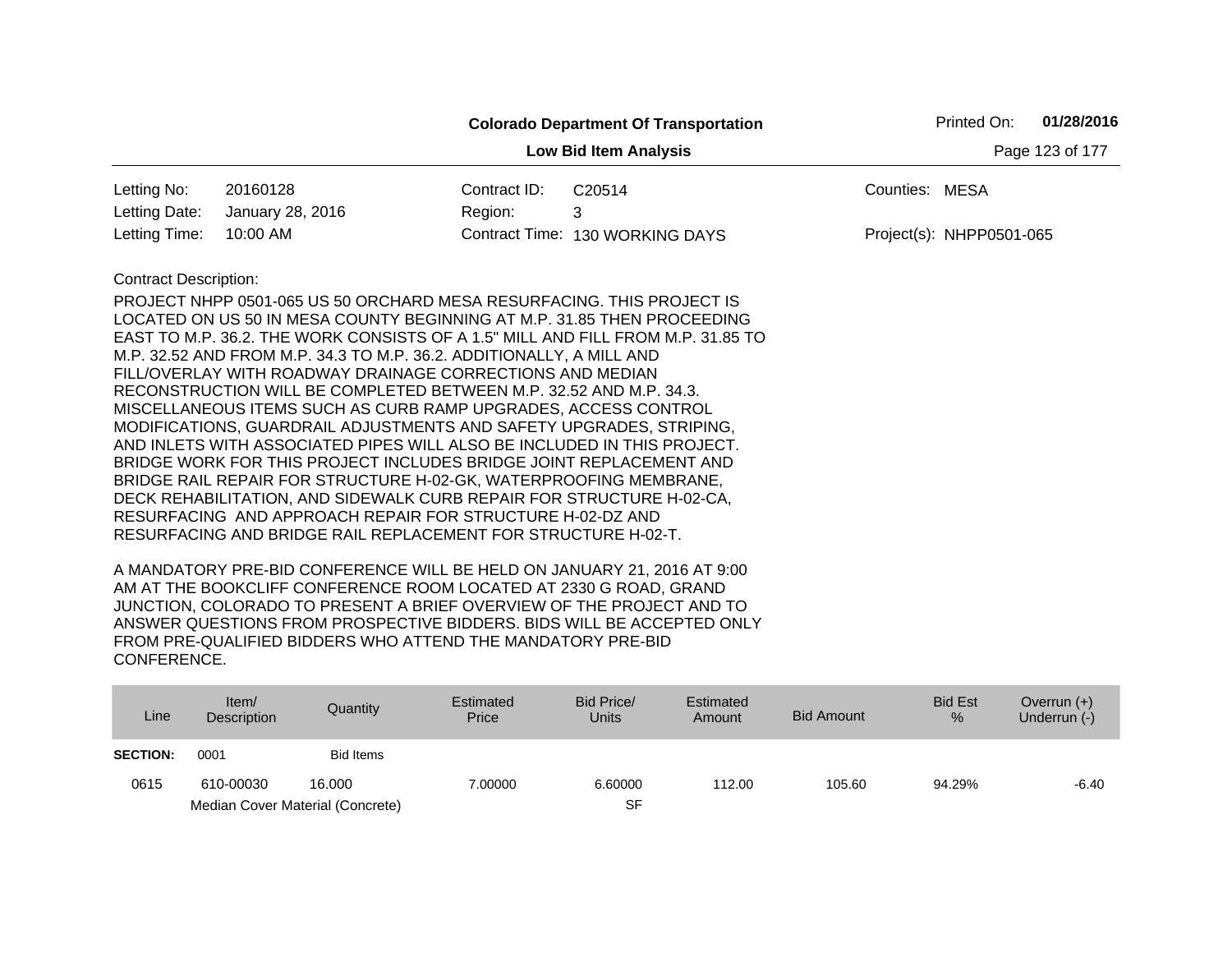|                                                 |                                                                                 |              | <b>Colorado Department Of Transportation</b> |                | Printed On:              | 01/28/2016 |  |  |
|-------------------------------------------------|---------------------------------------------------------------------------------|--------------|----------------------------------------------|----------------|--------------------------|------------|--|--|
| Page 124 of 177<br><b>Low Bid Item Analysis</b> |                                                                                 |              |                                              |                |                          |            |  |  |
| Letting No:                                     | 20160128                                                                        | Contract ID: | C <sub>20514</sub>                           | Counties: MESA |                          |            |  |  |
| Letting Date:                                   | January 28, 2016                                                                | Region:      | 3                                            |                |                          |            |  |  |
| Letting Time:                                   | 10:00 AM                                                                        |              | Contract Time: 130 WORKING DAYS              |                | Project(s): NHPP0501-065 |            |  |  |
| <b>Contract Description:</b>                    |                                                                                 |              |                                              |                |                          |            |  |  |
|                                                 | PROJECT NHPP 0501-065 US 50 ORCHARD MESA RESURFACING. THIS PROJECT IS           |              |                                              |                |                          |            |  |  |
|                                                 | LOCATED ON US 50 IN MESA COUNTY BEGINNING AT M.P. 31.85 THEN PROCEEDING         |              |                                              |                |                          |            |  |  |
|                                                 | EAST TO M.P. 36.2. THE WORK CONSISTS OF A 1.5" MILL AND FILL FROM M.P. 31.85 TO |              |                                              |                |                          |            |  |  |
|                                                 | M.P. 32.52 AND FROM M.P. 34.3 TO M.P. 36.2. ADDITIONALLY, A MILL AND            |              |                                              |                |                          |            |  |  |
|                                                 | FILL/OVERLAY WITH ROADWAY DRAINAGE CORRECTIONS AND MEDIAN                       |              |                                              |                |                          |            |  |  |
|                                                 | RECONSTRUCTION WILL BE COMPLETED BETWEEN M.P. 32.52 AND M.P. 34.3.              |              |                                              |                |                          |            |  |  |
|                                                 | MISCELLANEOUS ITEMS SUCH AS CURB RAMP UPGRADES, ACCESS CONTROL                  |              |                                              |                |                          |            |  |  |
|                                                 | MODIFICATIONS, GUARDRAIL ADJUSTMENTS AND SAFETY UPGRADES, STRIPING,             |              |                                              |                |                          |            |  |  |
|                                                 | AND INLETS WITH ASSOCIATED PIPES WILL ALSO BE INCLUDED IN THIS PROJECT.         |              |                                              |                |                          |            |  |  |
|                                                 | BRIDGE WORK FOR THIS PROJECT INCLUDES BRIDGE JOINT REPLACEMENT AND              |              |                                              |                |                          |            |  |  |
|                                                 | BRIDGE RAIL REPAIR FOR STRUCTURE H-02-GK, WATERPROOFING MEMBRANE,               |              |                                              |                |                          |            |  |  |
|                                                 | DECK REHABILITATION, AND SIDEWALK CURB REPAIR FOR STRUCTURE H-02-CA,            |              |                                              |                |                          |            |  |  |
|                                                 | RESURFACING AND APPROACH REPAIR FOR STRUCTURE H-02-DZ AND                       |              |                                              |                |                          |            |  |  |
|                                                 | RESURFACING AND BRIDGE RAIL REPLACEMENT FOR STRUCTURE H-02-T.                   |              |                                              |                |                          |            |  |  |

| Line            | Item $/$<br>Description        | Quantity  | Estimated<br>Price | Bid Price/<br><b>Units</b> | Estimated<br>Amount | <b>Bid Amount</b> | <b>Bid Est</b><br>% | Overrun $(+)$<br>Underrun (-) |
|-----------------|--------------------------------|-----------|--------------------|----------------------------|---------------------|-------------------|---------------------|-------------------------------|
| <b>SECTION:</b> | 0001                           | Bid Items |                    |                            |                     |                   |                     |                               |
| 0620            | 612-00041                      | 32,000    | 50.00000           | 51.55000                   | ,600.00             | 1.649.60          | 103.10%             | 49.60                         |
|                 | Delineator (Flexible) (Type I) |           |                    | <b>EACH</b>                |                     |                   |                     |                               |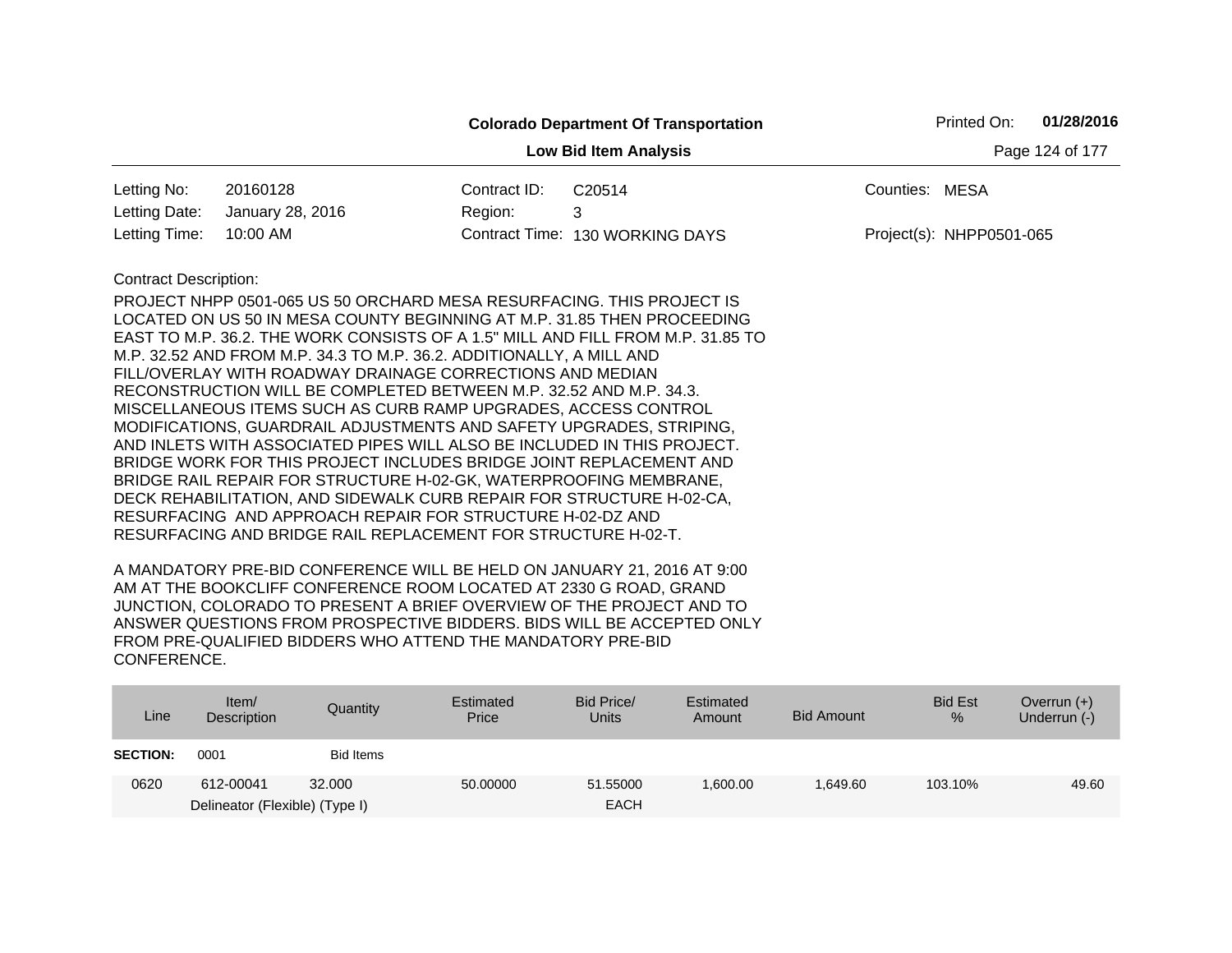|                                                 |                                                                                                                                                                                                                                                                                                                                                                                                                                                                                                                                                                                                                                                                                                                                                                                                                                                                                                                                  |              | <b>Colorado Department Of Transportation</b>                                    |                | Printed On:              | 01/28/2016 |  |  |
|-------------------------------------------------|----------------------------------------------------------------------------------------------------------------------------------------------------------------------------------------------------------------------------------------------------------------------------------------------------------------------------------------------------------------------------------------------------------------------------------------------------------------------------------------------------------------------------------------------------------------------------------------------------------------------------------------------------------------------------------------------------------------------------------------------------------------------------------------------------------------------------------------------------------------------------------------------------------------------------------|--------------|---------------------------------------------------------------------------------|----------------|--------------------------|------------|--|--|
| <b>Low Bid Item Analysis</b><br>Page 125 of 177 |                                                                                                                                                                                                                                                                                                                                                                                                                                                                                                                                                                                                                                                                                                                                                                                                                                                                                                                                  |              |                                                                                 |                |                          |            |  |  |
| Letting No:                                     | 20160128                                                                                                                                                                                                                                                                                                                                                                                                                                                                                                                                                                                                                                                                                                                                                                                                                                                                                                                         | Contract ID: | C20514                                                                          | Counties: MESA |                          |            |  |  |
| Letting Date:                                   | January 28, 2016                                                                                                                                                                                                                                                                                                                                                                                                                                                                                                                                                                                                                                                                                                                                                                                                                                                                                                                 | Region:      | 3                                                                               |                |                          |            |  |  |
| Letting Time:                                   | 10:00 AM                                                                                                                                                                                                                                                                                                                                                                                                                                                                                                                                                                                                                                                                                                                                                                                                                                                                                                                         |              | Contract Time: 130 WORKING DAYS                                                 |                | Project(s): NHPP0501-065 |            |  |  |
| <b>Contract Description:</b>                    | PROJECT NHPP 0501-065 US 50 ORCHARD MESA RESURFACING. THIS PROJECT IS<br>LOCATED ON US 50 IN MESA COUNTY BEGINNING AT M.P. 31.85 THEN PROCEEDING<br>M.P. 32.52 AND FROM M.P. 34.3 TO M.P. 36.2. ADDITIONALLY, A MILL AND<br>FILL/OVERLAY WITH ROADWAY DRAINAGE CORRECTIONS AND MEDIAN<br>RECONSTRUCTION WILL BE COMPLETED BETWEEN M.P. 32.52 AND M.P. 34.3.<br>MISCELLANEOUS ITEMS SUCH AS CURB RAMP UPGRADES, ACCESS CONTROL<br>MODIFICATIONS, GUARDRAIL ADJUSTMENTS AND SAFETY UPGRADES, STRIPING,<br>AND INLETS WITH ASSOCIATED PIPES WILL ALSO BE INCLUDED IN THIS PROJECT.<br>BRIDGE WORK FOR THIS PROJECT INCLUDES BRIDGE JOINT REPLACEMENT AND<br>BRIDGE RAIL REPAIR FOR STRUCTURE H-02-GK, WATERPROOFING MEMBRANE,<br>DECK REHABILITATION, AND SIDEWALK CURB REPAIR FOR STRUCTURE H-02-CA,<br>RESURFACING AND APPROACH REPAIR FOR STRUCTURE H-02-DZ AND<br>RESURFACING AND BRIDGE RAIL REPLACEMENT FOR STRUCTURE H-02-T. |              | EAST TO M.P. 36.2. THE WORK CONSISTS OF A 1.5" MILL AND FILL FROM M.P. 31.85 TO |                |                          |            |  |  |

| Line            | Item/<br><b>Description</b> | Quantity         | Estimated<br>Price | Bid Price/<br>Units | Estimated<br>Amount | Bid Amount | <b>Bid Est</b><br>% | Overrun $(+)$<br>Underrun (-) |
|-----------------|-----------------------------|------------------|--------------------|---------------------|---------------------|------------|---------------------|-------------------------------|
| <b>SECTION:</b> | 0001                        | <b>Bid Items</b> |                    |                     |                     |            |                     |                               |
| 0625            | 613-00100                   | 35,000           | 15.00000           | 30.95000            | 525.00              | 1.083.25   | 206.33%             | 558.25                        |
|                 | 1 Inch Electrical Conduit   |                  |                    | ιF.                 |                     |            |                     |                               |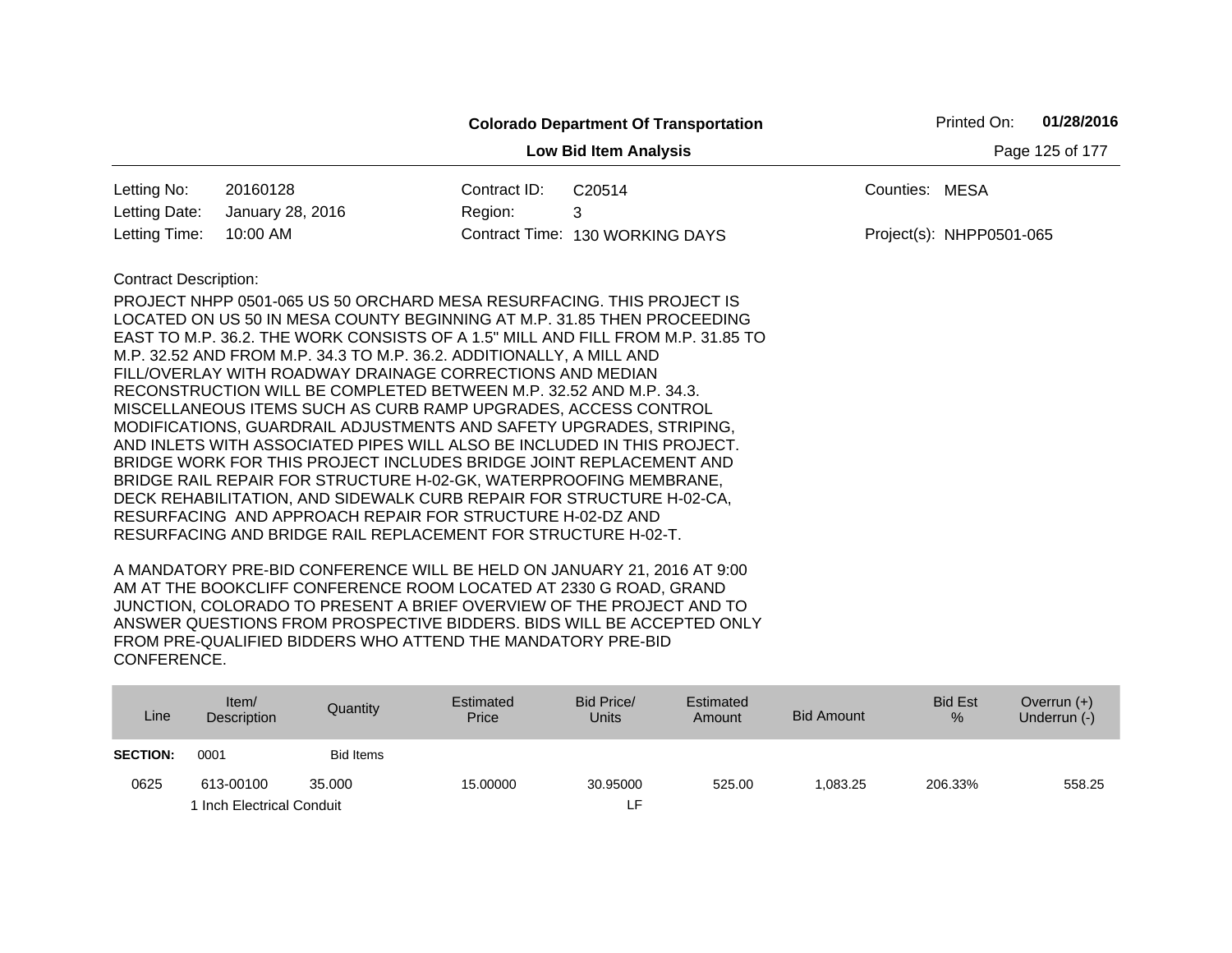|                                                 |                                                                                 |              | <b>Colorado Department Of Transportation</b> |                | Printed On:              | 01/28/2016 |  |  |  |
|-------------------------------------------------|---------------------------------------------------------------------------------|--------------|----------------------------------------------|----------------|--------------------------|------------|--|--|--|
| Page 126 of 177<br><b>Low Bid Item Analysis</b> |                                                                                 |              |                                              |                |                          |            |  |  |  |
| Letting No:                                     | 20160128                                                                        | Contract ID: | C20514                                       | Counties: MESA |                          |            |  |  |  |
| Letting Date:                                   | January 28, 2016                                                                | Region:      | 3                                            |                |                          |            |  |  |  |
| Letting Time:                                   | 10:00 AM                                                                        |              | Contract Time: 130 WORKING DAYS              |                | Project(s): NHPP0501-065 |            |  |  |  |
| <b>Contract Description:</b>                    |                                                                                 |              |                                              |                |                          |            |  |  |  |
|                                                 | PROJECT NHPP 0501-065 US 50 ORCHARD MESA RESURFACING. THIS PROJECT IS           |              |                                              |                |                          |            |  |  |  |
|                                                 | LOCATED ON US 50 IN MESA COUNTY BEGINNING AT M.P. 31.85 THEN PROCEEDING         |              |                                              |                |                          |            |  |  |  |
|                                                 | EAST TO M.P. 36.2. THE WORK CONSISTS OF A 1.5" MILL AND FILL FROM M.P. 31.85 TO |              |                                              |                |                          |            |  |  |  |
|                                                 | M.P. 32.52 AND FROM M.P. 34.3 TO M.P. 36.2. ADDITIONALLY, A MILL AND            |              |                                              |                |                          |            |  |  |  |
|                                                 | FILL/OVERLAY WITH ROADWAY DRAINAGE CORRECTIONS AND MEDIAN                       |              |                                              |                |                          |            |  |  |  |
|                                                 | RECONSTRUCTION WILL BE COMPLETED BETWEEN M.P. 32.52 AND M.P. 34.3.              |              |                                              |                |                          |            |  |  |  |
|                                                 | MISCELLANEOUS ITEMS SUCH AS CURB RAMP UPGRADES, ACCESS CONTROL                  |              |                                              |                |                          |            |  |  |  |
|                                                 | MODIFICATIONS, GUARDRAIL ADJUSTMENTS AND SAFETY UPGRADES, STRIPING,             |              |                                              |                |                          |            |  |  |  |
|                                                 | AND INLETS WITH ASSOCIATED PIPES WILL ALSO BE INCLUDED IN THIS PROJECT.         |              |                                              |                |                          |            |  |  |  |
|                                                 | BRIDGE WORK FOR THIS PROJECT INCLUDES BRIDGE JOINT REPLACEMENT AND              |              |                                              |                |                          |            |  |  |  |
|                                                 | BRIDGE RAIL REPAIR FOR STRUCTURE H-02-GK, WATERPROOFING MEMBRANE,               |              |                                              |                |                          |            |  |  |  |
|                                                 | DECK REHABILITATION, AND SIDEWALK CURB REPAIR FOR STRUCTURE H-02-CA,            |              |                                              |                |                          |            |  |  |  |
|                                                 | RESURFACING AND APPROACH REPAIR FOR STRUCTURE H-02-DZ AND                       |              |                                              |                |                          |            |  |  |  |
|                                                 | RESURFACING AND BRIDGE RAIL REPLACEMENT FOR STRUCTURE H-02-T.                   |              |                                              |                |                          |            |  |  |  |

| Line            | Item/<br>Description              | Quantity  | Estimated<br>Price | Bid Price/<br><b>Units</b> | Estimated<br>Amount | <b>Bid Amount</b> | <b>Bid Est</b><br>$\%$ | Overrun $(+)$<br>Underrun (-) |
|-----------------|-----------------------------------|-----------|--------------------|----------------------------|---------------------|-------------------|------------------------|-------------------------------|
| <b>SECTION:</b> | 0001                              | Bid Items |                    |                            |                     |                   |                        |                               |
| 0630            | 613-00206                         | 701.000   | 20,00000           | 22,70000                   | 14.020.00           | 15.912.70         | 113.50%                | 1,892.70                      |
|                 | 2 Inch Electrical Conduit (Bored) |           |                    | ίF.                        |                     |                   |                        |                               |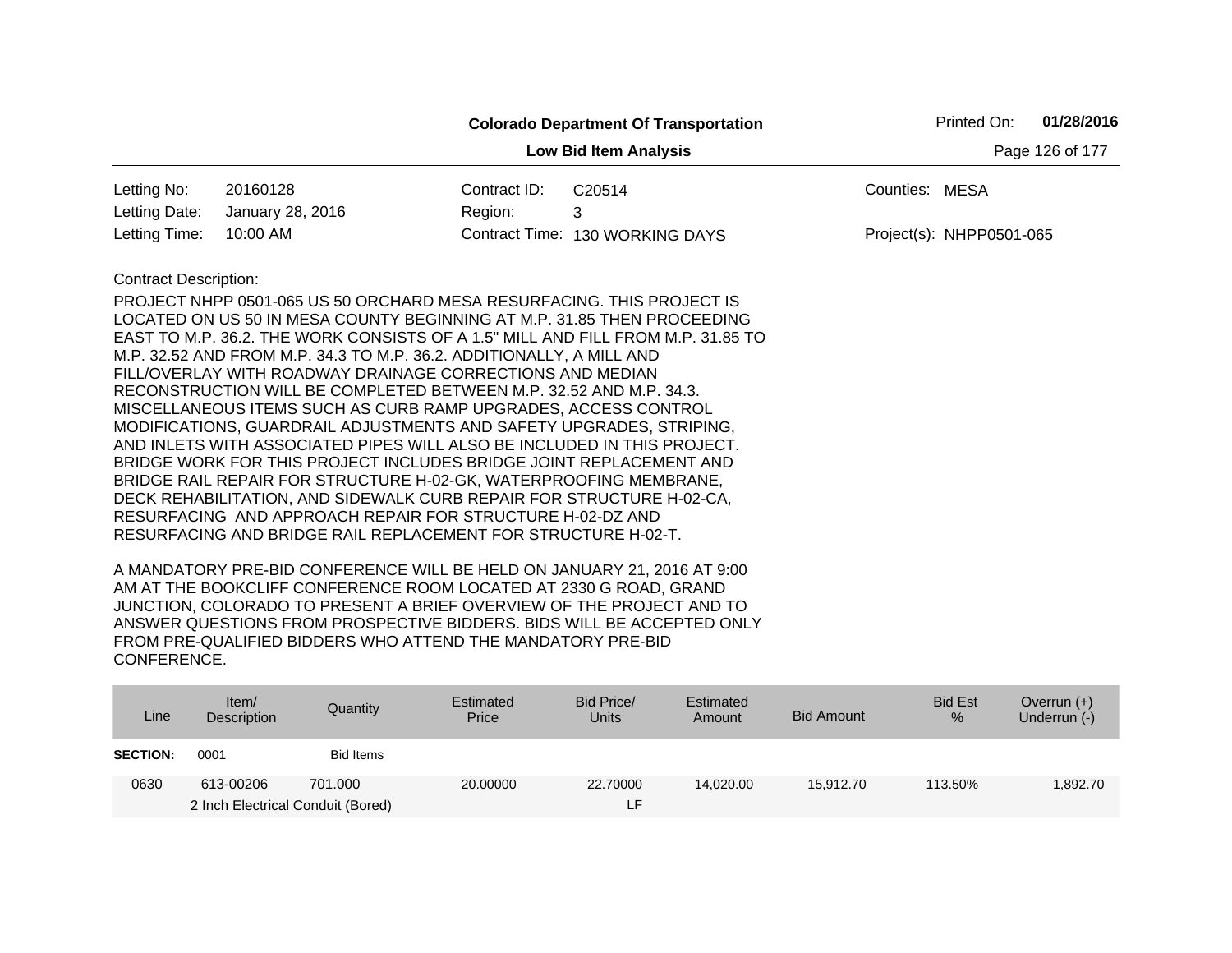| 01/28/2016<br>Printed On:<br><b>Colorado Department Of Transportation</b> |                                                                                                                                                                                                                                                                                                                                                                                                                                                                                                                                                                                                                                                                                                                                                                                                                                                                                                                                                    |              |                                 |                |                            |  |  |  |
|---------------------------------------------------------------------------|----------------------------------------------------------------------------------------------------------------------------------------------------------------------------------------------------------------------------------------------------------------------------------------------------------------------------------------------------------------------------------------------------------------------------------------------------------------------------------------------------------------------------------------------------------------------------------------------------------------------------------------------------------------------------------------------------------------------------------------------------------------------------------------------------------------------------------------------------------------------------------------------------------------------------------------------------|--------------|---------------------------------|----------------|----------------------------|--|--|--|
| Page 127 of 177<br><b>Low Bid Item Analysis</b>                           |                                                                                                                                                                                                                                                                                                                                                                                                                                                                                                                                                                                                                                                                                                                                                                                                                                                                                                                                                    |              |                                 |                |                            |  |  |  |
| Letting No:                                                               | 20160128                                                                                                                                                                                                                                                                                                                                                                                                                                                                                                                                                                                                                                                                                                                                                                                                                                                                                                                                           | Contract ID: | C20514                          | Counties: MESA |                            |  |  |  |
| Letting Date:                                                             | January 28, 2016                                                                                                                                                                                                                                                                                                                                                                                                                                                                                                                                                                                                                                                                                                                                                                                                                                                                                                                                   | Region:      | 3                               |                |                            |  |  |  |
| Letting Time:                                                             | 10:00 AM                                                                                                                                                                                                                                                                                                                                                                                                                                                                                                                                                                                                                                                                                                                                                                                                                                                                                                                                           |              | Contract Time: 130 WORKING DAYS |                | $Project(s): NHPP0501-065$ |  |  |  |
| <b>Contract Description:</b>                                              | PROJECT NHPP 0501-065 US 50 ORCHARD MESA RESURFACING. THIS PROJECT IS<br>LOCATED ON US 50 IN MESA COUNTY BEGINNING AT M.P. 31.85 THEN PROCEEDING<br>EAST TO M.P. 36.2. THE WORK CONSISTS OF A 1.5" MILL AND FILL FROM M.P. 31.85 TO<br>M.P. 32.52 AND FROM M.P. 34.3 TO M.P. 36.2. ADDITIONALLY, A MILL AND<br>FILL/OVERLAY WITH ROADWAY DRAINAGE CORRECTIONS AND MEDIAN<br>RECONSTRUCTION WILL BE COMPLETED BETWEEN M.P. 32.52 AND M.P. 34.3.<br>MISCELLANEOUS ITEMS SUCH AS CURB RAMP UPGRADES, ACCESS CONTROL<br>MODIFICATIONS, GUARDRAIL ADJUSTMENTS AND SAFETY UPGRADES, STRIPING,<br>AND INLETS WITH ASSOCIATED PIPES WILL ALSO BE INCLUDED IN THIS PROJECT.<br>BRIDGE WORK FOR THIS PROJECT INCLUDES BRIDGE JOINT REPLACEMENT AND<br>BRIDGE RAIL REPAIR FOR STRUCTURE H-02-GK, WATERPROOFING MEMBRANE,<br>DECK REHABILITATION, AND SIDEWALK CURB REPAIR FOR STRUCTURE H-02-CA,<br>RESURFACING AND APPROACH REPAIR FOR STRUCTURE H-02-DZ AND |              |                                 |                |                            |  |  |  |
|                                                                           | RESURFACING AND BRIDGE RAIL REPLACEMENT FOR STRUCTURE H-02-T.                                                                                                                                                                                                                                                                                                                                                                                                                                                                                                                                                                                                                                                                                                                                                                                                                                                                                      |              |                                 |                |                            |  |  |  |

| Line            | Item/<br>Description      | Quantity         | Estimated<br>Price | Bid Price/<br><b>Units</b> | Estimated<br>Amount | <b>Bid Amount</b> | <b>Bid Est</b><br>% | Overrun $(+)$<br>Underrun $(-)$ |
|-----------------|---------------------------|------------------|--------------------|----------------------------|---------------------|-------------------|---------------------|---------------------------------|
| <b>SECTION:</b> | 0001                      | <b>Bid Items</b> |                    |                            |                     |                   |                     |                                 |
| 0635            | 613-00300                 | 96,000           | 20,00000           | 20,60000                   | .920.00             | 1.977.60          | 103.00%             | 57.60                           |
|                 | 3 Inch Electrical Conduit |                  |                    | ∟F.                        |                     |                   |                     |                                 |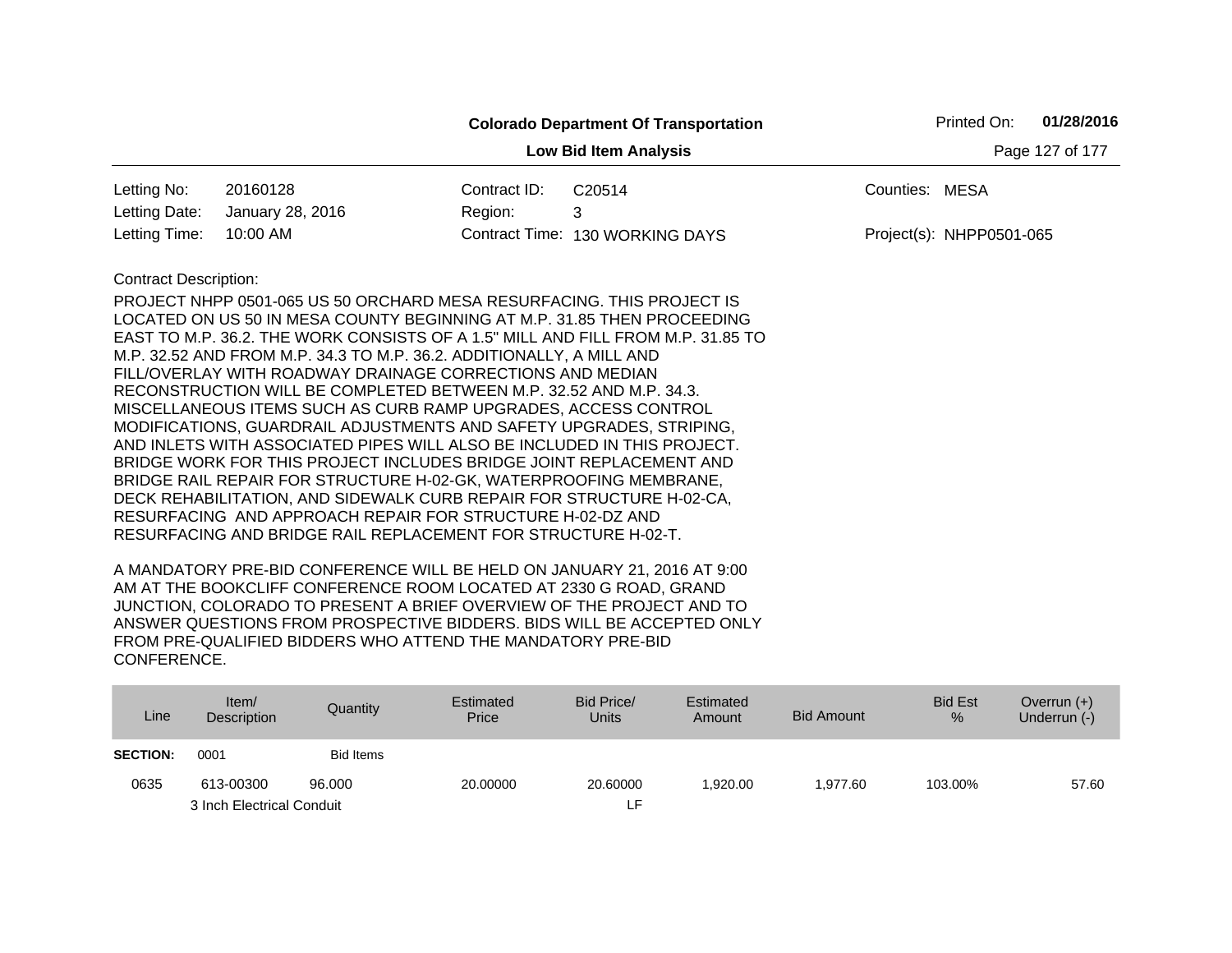|                                                 |                                                                         |              | <b>Colorado Department Of Transportation</b>                                    |                | Printed On:              | 01/28/2016 |  |  |  |
|-------------------------------------------------|-------------------------------------------------------------------------|--------------|---------------------------------------------------------------------------------|----------------|--------------------------|------------|--|--|--|
| Page 128 of 177<br><b>Low Bid Item Analysis</b> |                                                                         |              |                                                                                 |                |                          |            |  |  |  |
| Letting No:                                     | 20160128                                                                | Contract ID: | C20514                                                                          | Counties: MESA |                          |            |  |  |  |
| Letting Date:                                   | January 28, 2016                                                        | Region:      | 3                                                                               |                |                          |            |  |  |  |
| Letting Time:                                   | 10:00 AM                                                                |              | Contract Time: 130 WORKING DAYS                                                 |                | Project(s): NHPP0501-065 |            |  |  |  |
| <b>Contract Description:</b>                    |                                                                         |              |                                                                                 |                |                          |            |  |  |  |
|                                                 | PROJECT NHPP 0501-065 US 50 ORCHARD MESA RESURFACING. THIS PROJECT IS   |              |                                                                                 |                |                          |            |  |  |  |
|                                                 | LOCATED ON US 50 IN MESA COUNTY BEGINNING AT M.P. 31.85 THEN PROCEEDING |              |                                                                                 |                |                          |            |  |  |  |
|                                                 |                                                                         |              | EAST TO M.P. 36.2. THE WORK CONSISTS OF A 1.5" MILL AND FILL FROM M.P. 31.85 TO |                |                          |            |  |  |  |
|                                                 | M.P. 32.52 AND FROM M.P. 34.3 TO M.P. 36.2. ADDITIONALLY, A MILL AND    |              |                                                                                 |                |                          |            |  |  |  |
|                                                 | FILL/OVERLAY WITH ROADWAY DRAINAGE CORRECTIONS AND MEDIAN               |              |                                                                                 |                |                          |            |  |  |  |
|                                                 | RECONSTRUCTION WILL BE COMPLETED BETWEEN M.P. 32.52 AND M.P. 34.3.      |              |                                                                                 |                |                          |            |  |  |  |
|                                                 | MISCELLANEOUS ITEMS SUCH AS CURB RAMP UPGRADES, ACCESS CONTROL          |              |                                                                                 |                |                          |            |  |  |  |
|                                                 | MODIFICATIONS, GUARDRAIL ADJUSTMENTS AND SAFETY UPGRADES, STRIPING,     |              |                                                                                 |                |                          |            |  |  |  |
|                                                 | AND INLETS WITH ASSOCIATED PIPES WILL ALSO BE INCLUDED IN THIS PROJECT. |              |                                                                                 |                |                          |            |  |  |  |
|                                                 | BRIDGE WORK FOR THIS PROJECT INCLUDES BRIDGE JOINT REPLACEMENT AND      |              |                                                                                 |                |                          |            |  |  |  |
|                                                 | BRIDGE RAIL REPAIR FOR STRUCTURE H-02-GK, WATERPROOFING MEMBRANE,       |              |                                                                                 |                |                          |            |  |  |  |
|                                                 | DECK REHABILITATION, AND SIDEWALK CURB REPAIR FOR STRUCTURE H-02-CA,    |              |                                                                                 |                |                          |            |  |  |  |
|                                                 | RESURFACING AND APPROACH REPAIR FOR STRUCTURE H-02-DZ AND               |              |                                                                                 |                |                          |            |  |  |  |
|                                                 | RESURFACING AND BRIDGE RAIL REPLACEMENT FOR STRUCTURE H-02-T.           |              |                                                                                 |                |                          |            |  |  |  |

| Line            | Item $/$<br>Description           | Quantity  | Estimated<br>Price | Bid Price/<br><b>Units</b> | Estimated<br>Amount | <b>Bid Amount</b> | <b>Bid Est</b><br>% | Overrun $(+)$<br>Underrun (-) |
|-----------------|-----------------------------------|-----------|--------------------|----------------------------|---------------------|-------------------|---------------------|-------------------------------|
| <b>SECTION:</b> | 0001                              | Bid Items |                    |                            |                     |                   |                     |                               |
| 0640            | 613-00306                         | 2.524.000 | 20,00000           | 20,60000                   | 50,480.00           | 51.994.40         | 103.00%             | 1,514.40                      |
|                 | 3 Inch Electrical Conduit (Bored) |           |                    | LH.                        |                     |                   |                     |                               |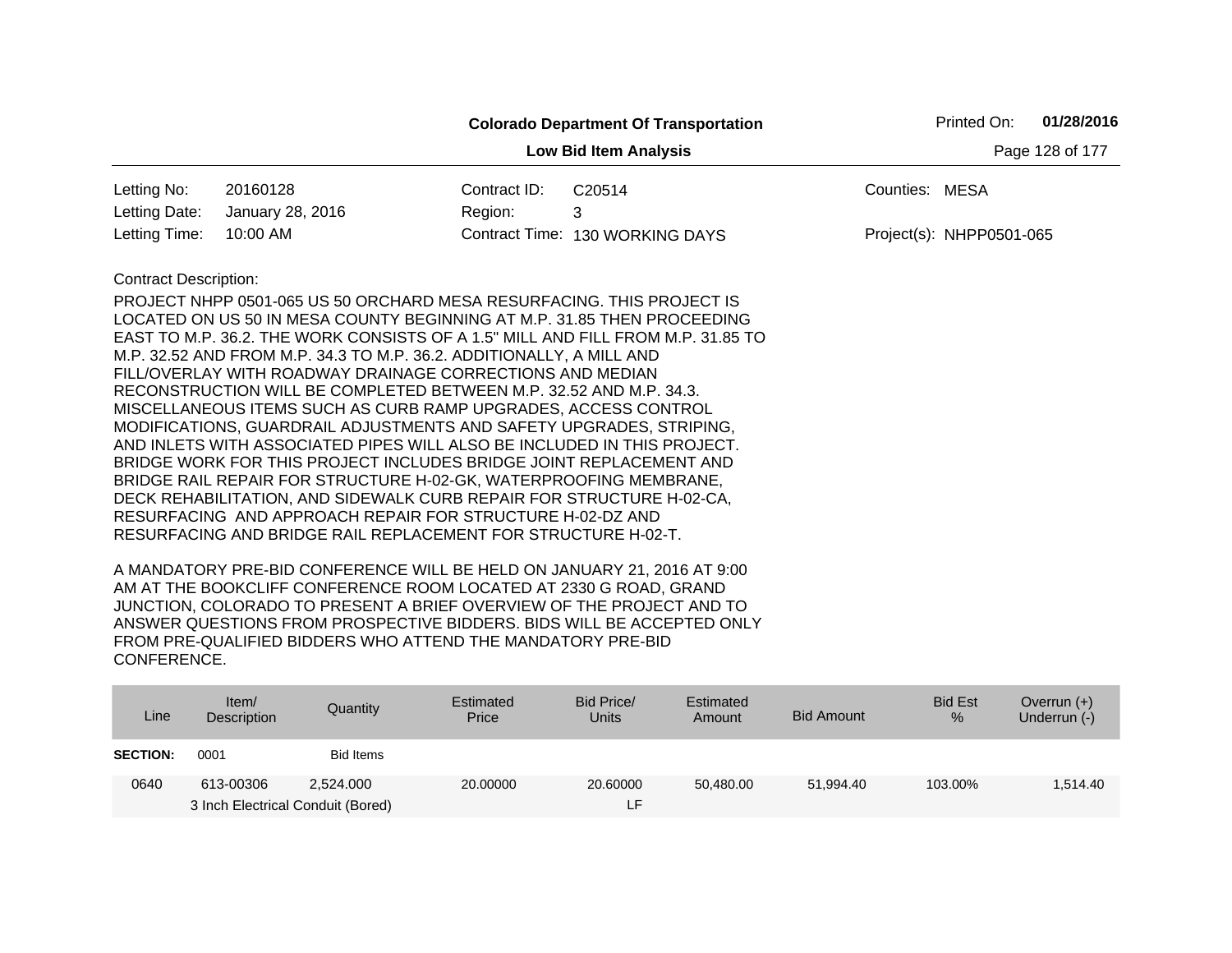|                              |                                                                                                                                   |              | <b>Colorado Department Of Transportation</b>                                    |                | 01/28/2016<br>Printed On: |
|------------------------------|-----------------------------------------------------------------------------------------------------------------------------------|--------------|---------------------------------------------------------------------------------|----------------|---------------------------|
|                              |                                                                                                                                   |              | <b>Low Bid Item Analysis</b>                                                    |                | Page 129 of 177           |
| Letting No:                  | 20160128                                                                                                                          | Contract ID: | C20514                                                                          | Counties: MESA |                           |
| Letting Date:                | January 28, 2016                                                                                                                  | Region:      | 3                                                                               |                |                           |
| Letting Time:                | 10:00 AM                                                                                                                          |              | Contract Time: 130 WORKING DAYS                                                 |                | Project(s): NHPP0501-065  |
| <b>Contract Description:</b> |                                                                                                                                   |              |                                                                                 |                |                           |
|                              | PROJECT NHPP 0501-065 US 50 ORCHARD MESA RESURFACING. THIS PROJECT IS                                                             |              |                                                                                 |                |                           |
|                              | LOCATED ON US 50 IN MESA COUNTY BEGINNING AT M.P. 31.85 THEN PROCEEDING                                                           |              |                                                                                 |                |                           |
|                              |                                                                                                                                   |              | EAST TO M.P. 36.2. THE WORK CONSISTS OF A 1.5" MILL AND FILL FROM M.P. 31.85 TO |                |                           |
|                              | M.P. 32.52 AND FROM M.P. 34.3 TO M.P. 36.2. ADDITIONALLY, A MILL AND                                                              |              |                                                                                 |                |                           |
|                              | FILL/OVERLAY WITH ROADWAY DRAINAGE CORRECTIONS AND MEDIAN                                                                         |              |                                                                                 |                |                           |
|                              | RECONSTRUCTION WILL BE COMPLETED BETWEEN M.P. 32.52 AND M.P. 34.3.                                                                |              |                                                                                 |                |                           |
|                              | MISCELLANEOUS ITEMS SUCH AS CURB RAMP UPGRADES, ACCESS CONTROL                                                                    |              |                                                                                 |                |                           |
|                              | MODIFICATIONS, GUARDRAIL ADJUSTMENTS AND SAFETY UPGRADES, STRIPING,                                                               |              |                                                                                 |                |                           |
|                              | AND INLETS WITH ASSOCIATED PIPES WILL ALSO BE INCLUDED IN THIS PROJECT.                                                           |              |                                                                                 |                |                           |
|                              | BRIDGE WORK FOR THIS PROJECT INCLUDES BRIDGE JOINT REPLACEMENT AND                                                                |              |                                                                                 |                |                           |
|                              | BRIDGE RAIL REPAIR FOR STRUCTURE H-02-GK, WATERPROOFING MEMBRANE,                                                                 |              |                                                                                 |                |                           |
|                              | DECK REHABILITATION, AND SIDEWALK CURB REPAIR FOR STRUCTURE H-02-CA,<br>RESURFACING AND APPROACH REPAIR FOR STRUCTURE H-02-DZ AND |              |                                                                                 |                |                           |
|                              | RESURFACING AND BRIDGE RAIL REPLACEMENT FOR STRUCTURE H-02-T.                                                                     |              |                                                                                 |                |                           |
|                              |                                                                                                                                   |              |                                                                                 |                |                           |

| Line            | Item/<br>Description | Quantity         | Estimated<br>Price | Bid Price/<br>Units | Estimated<br>Amount | Bid Amount | <b>Bid Est</b><br>$\%$ | Overrun $(+)$<br>Underrun (-) |
|-----------------|----------------------|------------------|--------------------|---------------------|---------------------|------------|------------------------|-------------------------------|
| <b>SECTION:</b> | 0001                 | <b>Bid Items</b> |                    |                     |                     |            |                        |                               |
| 0645            | 613-07002            | 2.000            | 700.00000          | 515,00000           | 1.400.00            | 1.030.00   | 73.57%                 | $-370.00$                     |
|                 | Type Two Pull Box    |                  |                    | <b>EACH</b>         |                     |            |                        |                               |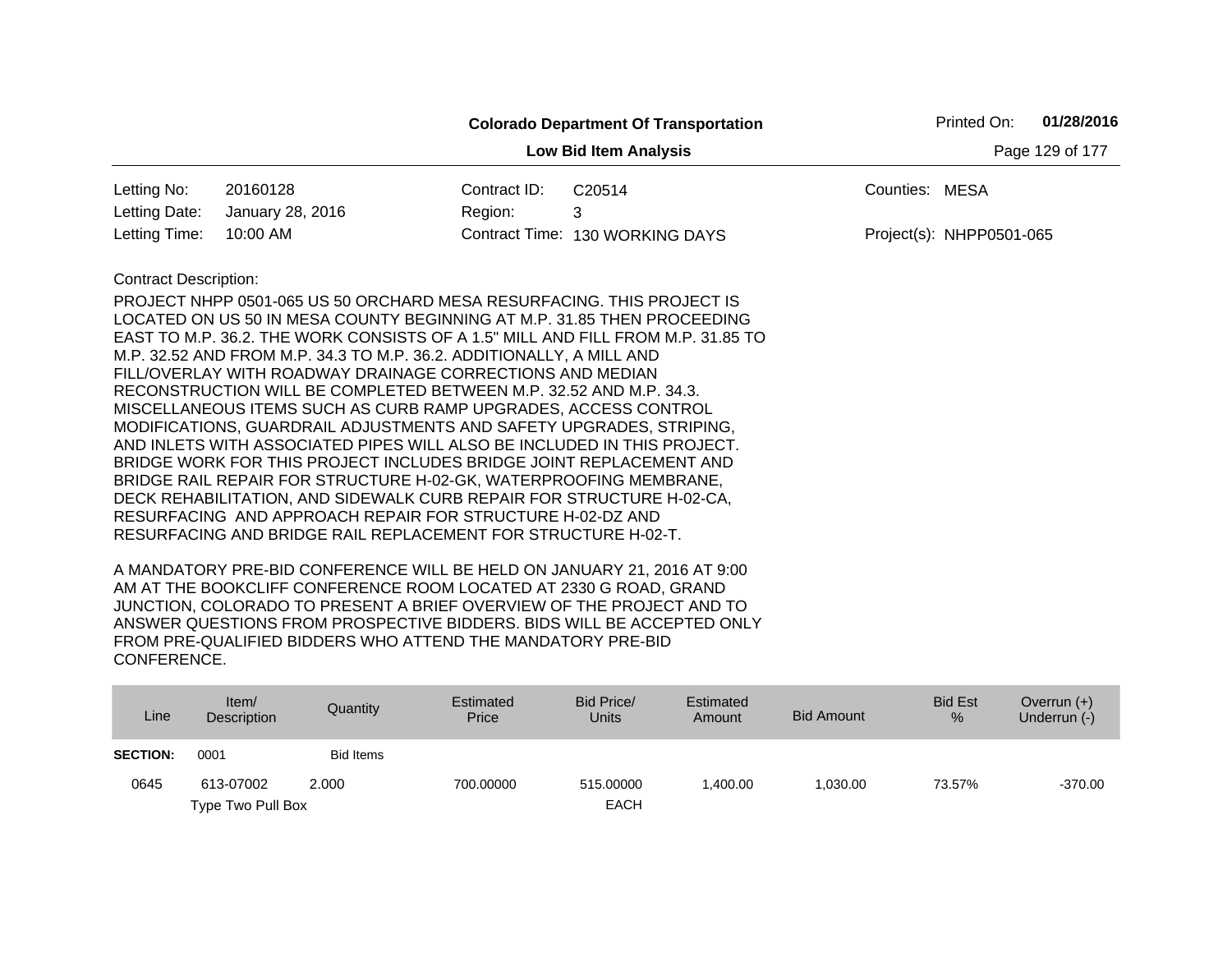|                                                 |                                                                                                                                                                                                                                                                                                                                                                                                                                                                                                                                                                                                                                                                                                                                                                                                                                                                                                                                  |              | <b>Colorado Department Of Transportation</b>                                    |                | Printed On:              | 01/28/2016 |  |  |
|-------------------------------------------------|----------------------------------------------------------------------------------------------------------------------------------------------------------------------------------------------------------------------------------------------------------------------------------------------------------------------------------------------------------------------------------------------------------------------------------------------------------------------------------------------------------------------------------------------------------------------------------------------------------------------------------------------------------------------------------------------------------------------------------------------------------------------------------------------------------------------------------------------------------------------------------------------------------------------------------|--------------|---------------------------------------------------------------------------------|----------------|--------------------------|------------|--|--|
| Page 130 of 177<br><b>Low Bid Item Analysis</b> |                                                                                                                                                                                                                                                                                                                                                                                                                                                                                                                                                                                                                                                                                                                                                                                                                                                                                                                                  |              |                                                                                 |                |                          |            |  |  |
| Letting No:                                     | 20160128                                                                                                                                                                                                                                                                                                                                                                                                                                                                                                                                                                                                                                                                                                                                                                                                                                                                                                                         | Contract ID: | C20514                                                                          | Counties: MESA |                          |            |  |  |
| Letting Date:                                   | January 28, 2016                                                                                                                                                                                                                                                                                                                                                                                                                                                                                                                                                                                                                                                                                                                                                                                                                                                                                                                 | Region:      | 3                                                                               |                |                          |            |  |  |
| Letting Time:                                   | 10:00 AM                                                                                                                                                                                                                                                                                                                                                                                                                                                                                                                                                                                                                                                                                                                                                                                                                                                                                                                         |              | Contract Time: 130 WORKING DAYS                                                 |                | Project(s): NHPP0501-065 |            |  |  |
| <b>Contract Description:</b>                    | PROJECT NHPP 0501-065 US 50 ORCHARD MESA RESURFACING. THIS PROJECT IS<br>LOCATED ON US 50 IN MESA COUNTY BEGINNING AT M.P. 31.85 THEN PROCEEDING<br>M.P. 32.52 AND FROM M.P. 34.3 TO M.P. 36.2. ADDITIONALLY, A MILL AND<br>FILL/OVERLAY WITH ROADWAY DRAINAGE CORRECTIONS AND MEDIAN<br>RECONSTRUCTION WILL BE COMPLETED BETWEEN M.P. 32.52 AND M.P. 34.3.<br>MISCELLANEOUS ITEMS SUCH AS CURB RAMP UPGRADES, ACCESS CONTROL<br>MODIFICATIONS, GUARDRAIL ADJUSTMENTS AND SAFETY UPGRADES, STRIPING,<br>AND INLETS WITH ASSOCIATED PIPES WILL ALSO BE INCLUDED IN THIS PROJECT.<br>BRIDGE WORK FOR THIS PROJECT INCLUDES BRIDGE JOINT REPLACEMENT AND<br>BRIDGE RAIL REPAIR FOR STRUCTURE H-02-GK, WATERPROOFING MEMBRANE,<br>DECK REHABILITATION, AND SIDEWALK CURB REPAIR FOR STRUCTURE H-02-CA,<br>RESURFACING AND APPROACH REPAIR FOR STRUCTURE H-02-DZ AND<br>RESURFACING AND BRIDGE RAIL REPLACEMENT FOR STRUCTURE H-02-T. |              | EAST TO M.P. 36.2. THE WORK CONSISTS OF A 1.5" MILL AND FILL FROM M.P. 31.85 TO |                |                          |            |  |  |

| Line            | Item $/$<br>Description | Quantity         | Estimated<br>Price | Bid Price/<br><b>Units</b> | Estimated<br>Amount | Bid Amount | <b>Bid Est</b><br>% | Overrun $(+)$<br>Underrun (-) |
|-----------------|-------------------------|------------------|--------------------|----------------------------|---------------------|------------|---------------------|-------------------------------|
| <b>SECTION:</b> | 0001                    | <b>Bid Items</b> |                    |                            |                     |            |                     |                               |
| 0650            | 613-07003               | 2.000            | 700.00000          | 722,00000                  | 400.00,             | 1.444.00   | 103.14%             | 44.00                         |
|                 | Type Three Pull Box     |                  |                    | <b>EACH</b>                |                     |            |                     |                               |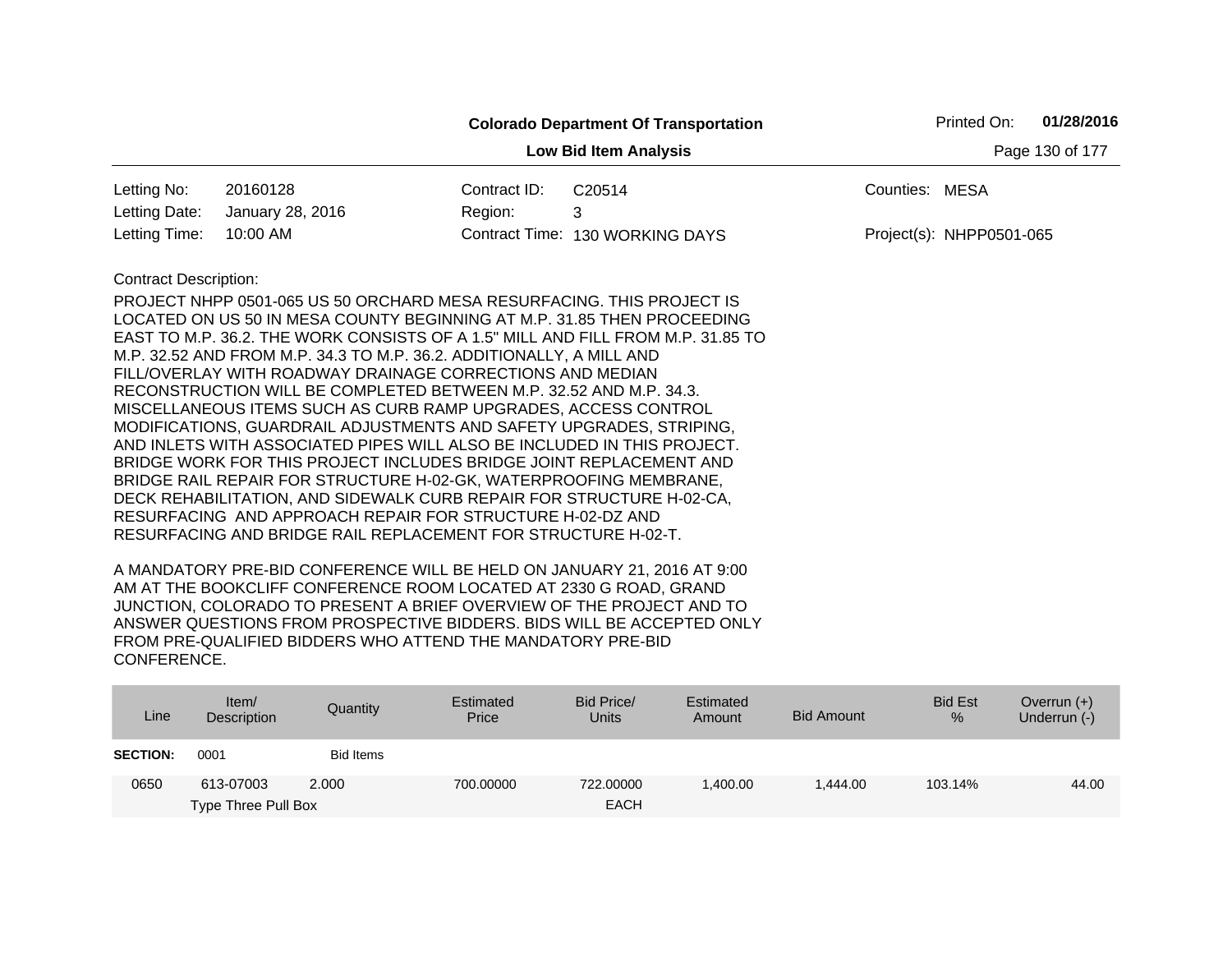|                              |                                                                                                                                                                                                                                                                                                                                                                                                                                                                                                                                                                                                                                                                                                                                                                                                                                                       |              | <b>Colorado Department Of Transportation</b>                                                                                                               |                | Printed On:              | 01/28/2016      |
|------------------------------|-------------------------------------------------------------------------------------------------------------------------------------------------------------------------------------------------------------------------------------------------------------------------------------------------------------------------------------------------------------------------------------------------------------------------------------------------------------------------------------------------------------------------------------------------------------------------------------------------------------------------------------------------------------------------------------------------------------------------------------------------------------------------------------------------------------------------------------------------------|--------------|------------------------------------------------------------------------------------------------------------------------------------------------------------|----------------|--------------------------|-----------------|
|                              |                                                                                                                                                                                                                                                                                                                                                                                                                                                                                                                                                                                                                                                                                                                                                                                                                                                       |              | <b>Low Bid Item Analysis</b>                                                                                                                               |                |                          | Page 131 of 177 |
| Letting No:                  | 20160128                                                                                                                                                                                                                                                                                                                                                                                                                                                                                                                                                                                                                                                                                                                                                                                                                                              | Contract ID: | C20514                                                                                                                                                     | Counties: MESA |                          |                 |
| Letting Date:                | January 28, 2016                                                                                                                                                                                                                                                                                                                                                                                                                                                                                                                                                                                                                                                                                                                                                                                                                                      | Region:      | 3                                                                                                                                                          |                |                          |                 |
| Letting Time:                | 10:00 AM                                                                                                                                                                                                                                                                                                                                                                                                                                                                                                                                                                                                                                                                                                                                                                                                                                              |              | Contract Time: 130 WORKING DAYS                                                                                                                            |                | Project(s): NHPP0501-065 |                 |
| <b>Contract Description:</b> | PROJECT NHPP 0501-065 US 50 ORCHARD MESA RESURFACING. THIS PROJECT IS<br>M.P. 32.52 AND FROM M.P. 34.3 TO M.P. 36.2. ADDITIONALLY, A MILL AND<br>FILL/OVERLAY WITH ROADWAY DRAINAGE CORRECTIONS AND MEDIAN<br>RECONSTRUCTION WILL BE COMPLETED BETWEEN M.P. 32.52 AND M.P. 34.3.<br>MISCELLANEOUS ITEMS SUCH AS CURB RAMP UPGRADES, ACCESS CONTROL<br>MODIFICATIONS, GUARDRAIL ADJUSTMENTS AND SAFETY UPGRADES, STRIPING,<br>AND INLETS WITH ASSOCIATED PIPES WILL ALSO BE INCLUDED IN THIS PROJECT.<br>BRIDGE WORK FOR THIS PROJECT INCLUDES BRIDGE JOINT REPLACEMENT AND<br>BRIDGE RAIL REPAIR FOR STRUCTURE H-02-GK, WATERPROOFING MEMBRANE,<br>DECK REHABILITATION, AND SIDEWALK CURB REPAIR FOR STRUCTURE H-02-CA,<br>RESURFACING AND APPROACH REPAIR FOR STRUCTURE H-02-DZ AND<br>RESURFACING AND BRIDGE RAIL REPLACEMENT FOR STRUCTURE H-02-T. |              | LOCATED ON US 50 IN MESA COUNTY BEGINNING AT M.P. 31.85 THEN PROCEEDING<br>EAST TO M.P. 36.2. THE WORK CONSISTS OF A 1.5" MILL AND FILL FROM M.P. 31.85 TO |                |                          |                 |

| Line            | Item $/$<br>Description | Quantity         | Estimated<br>Price | Bid Price/<br>Units | Estimated<br>Amount | <b>Bid Amount</b> | <b>Bid Est</b><br>$\%$ | Overrun $(+)$<br>Underrun (-) |
|-----------------|-------------------------|------------------|--------------------|---------------------|---------------------|-------------------|------------------------|-------------------------------|
| <b>SECTION:</b> | 0001                    | <b>Bid Items</b> |                    |                     |                     |                   |                        |                               |
| 0655            | 613-07004               | 4.000            | 1.000.00000        | 1.031.00000         | 4.000.00            | 4.124.00          | 103.10%                | 124.00                        |
|                 | Type Four Pull Box      |                  |                    | <b>EACH</b>         |                     |                   |                        |                               |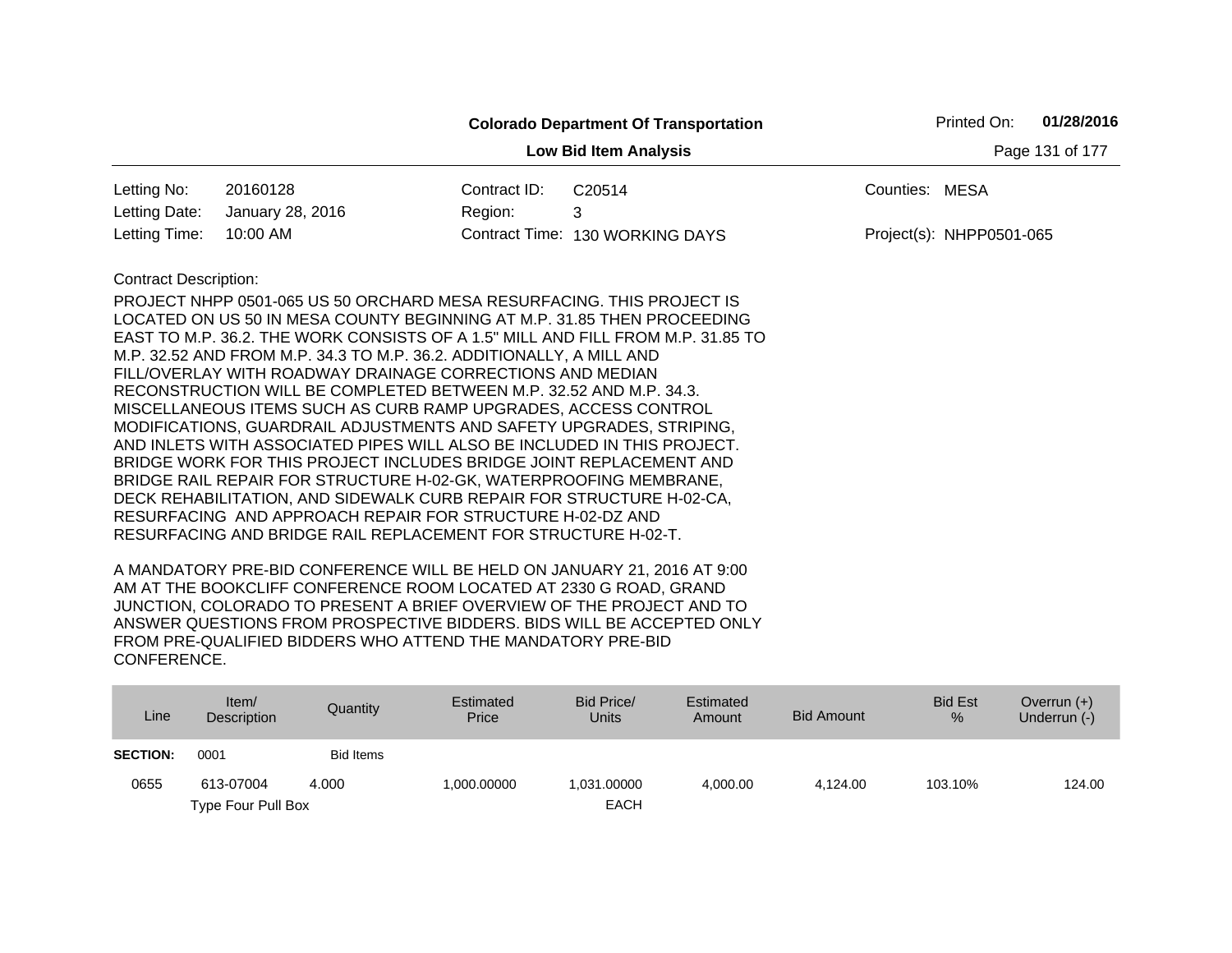|                              |                                                                                                                                      |              | <b>Colorado Department Of Transportation</b>                                    |                          | Printed On: | 01/28/2016      |
|------------------------------|--------------------------------------------------------------------------------------------------------------------------------------|--------------|---------------------------------------------------------------------------------|--------------------------|-------------|-----------------|
|                              |                                                                                                                                      |              | <b>Low Bid Item Analysis</b>                                                    |                          |             | Page 132 of 177 |
| Letting No:                  | 20160128                                                                                                                             | Contract ID: | C20514                                                                          | Counties: MESA           |             |                 |
| Letting Date:                | January 28, 2016                                                                                                                     | Region:      | 3                                                                               |                          |             |                 |
| Letting Time:                | 10:00 AM                                                                                                                             |              | Contract Time: 130 WORKING DAYS                                                 | Project(s): NHPP0501-065 |             |                 |
| <b>Contract Description:</b> |                                                                                                                                      |              |                                                                                 |                          |             |                 |
|                              | PROJECT NHPP 0501-065 US 50 ORCHARD MESA RESURFACING. THIS PROJECT IS                                                                |              |                                                                                 |                          |             |                 |
|                              |                                                                                                                                      |              | LOCATED ON US 50 IN MESA COUNTY BEGINNING AT M.P. 31.85 THEN PROCEEDING         |                          |             |                 |
|                              |                                                                                                                                      |              | EAST TO M.P. 36.2. THE WORK CONSISTS OF A 1.5" MILL AND FILL FROM M.P. 31.85 TO |                          |             |                 |
|                              | M.P. 32.52 AND FROM M.P. 34.3 TO M.P. 36.2. ADDITIONALLY, A MILL AND                                                                 |              |                                                                                 |                          |             |                 |
|                              | FILL/OVERLAY WITH ROADWAY DRAINAGE CORRECTIONS AND MEDIAN                                                                            |              |                                                                                 |                          |             |                 |
|                              | RECONSTRUCTION WILL BE COMPLETED BETWEEN M.P. 32.52 AND M.P. 34.3.<br>MISCELLANEOUS ITEMS SUCH AS CURB RAMP UPGRADES, ACCESS CONTROL |              |                                                                                 |                          |             |                 |
|                              | MODIFICATIONS, GUARDRAIL ADJUSTMENTS AND SAFETY UPGRADES, STRIPING,                                                                  |              |                                                                                 |                          |             |                 |
|                              | AND INLETS WITH ASSOCIATED PIPES WILL ALSO BE INCLUDED IN THIS PROJECT.                                                              |              |                                                                                 |                          |             |                 |
|                              | BRIDGE WORK FOR THIS PROJECT INCLUDES BRIDGE JOINT REPLACEMENT AND                                                                   |              |                                                                                 |                          |             |                 |
|                              | BRIDGE RAIL REPAIR FOR STRUCTURE H-02-GK, WATERPROOFING MEMBRANE,                                                                    |              |                                                                                 |                          |             |                 |
|                              | DECK REHABILITATION, AND SIDEWALK CURB REPAIR FOR STRUCTURE H-02-CA,                                                                 |              |                                                                                 |                          |             |                 |
|                              | RESURFACING AND APPROACH REPAIR FOR STRUCTURE H-02-DZ AND                                                                            |              |                                                                                 |                          |             |                 |
|                              | RESURFACING AND BRIDGE RAIL REPLACEMENT FOR STRUCTURE H-02-T.                                                                        |              |                                                                                 |                          |             |                 |
|                              | A MANIBATODY BBF BIB OONFFRENOF WILL BF UFLB ON IANUABY AT A AAAA AT A AA                                                            |              |                                                                                 |                          |             |                 |

| Line            | Item $/$<br>Description | Quantity         | Estimated<br>Price | Bid Price/<br><b>Units</b> | Estimated<br>Amount | Bid Amount | <b>Bid Est</b><br>% | Overrun $(+)$<br>Underrun (-) |
|-----------------|-------------------------|------------------|--------------------|----------------------------|---------------------|------------|---------------------|-------------------------------|
| <b>SECTION:</b> | 0001                    | <b>Bid Items</b> |                    |                            |                     |            |                     |                               |
| 0660            | 613-07005               | 2.000            | 1,200.00000        | 1.443.00000                | 2,400.00            | 2,886.00   | 120.25%             | 486.00                        |
|                 | Type Five Pull Box      |                  |                    | <b>EACH</b>                |                     |            |                     |                               |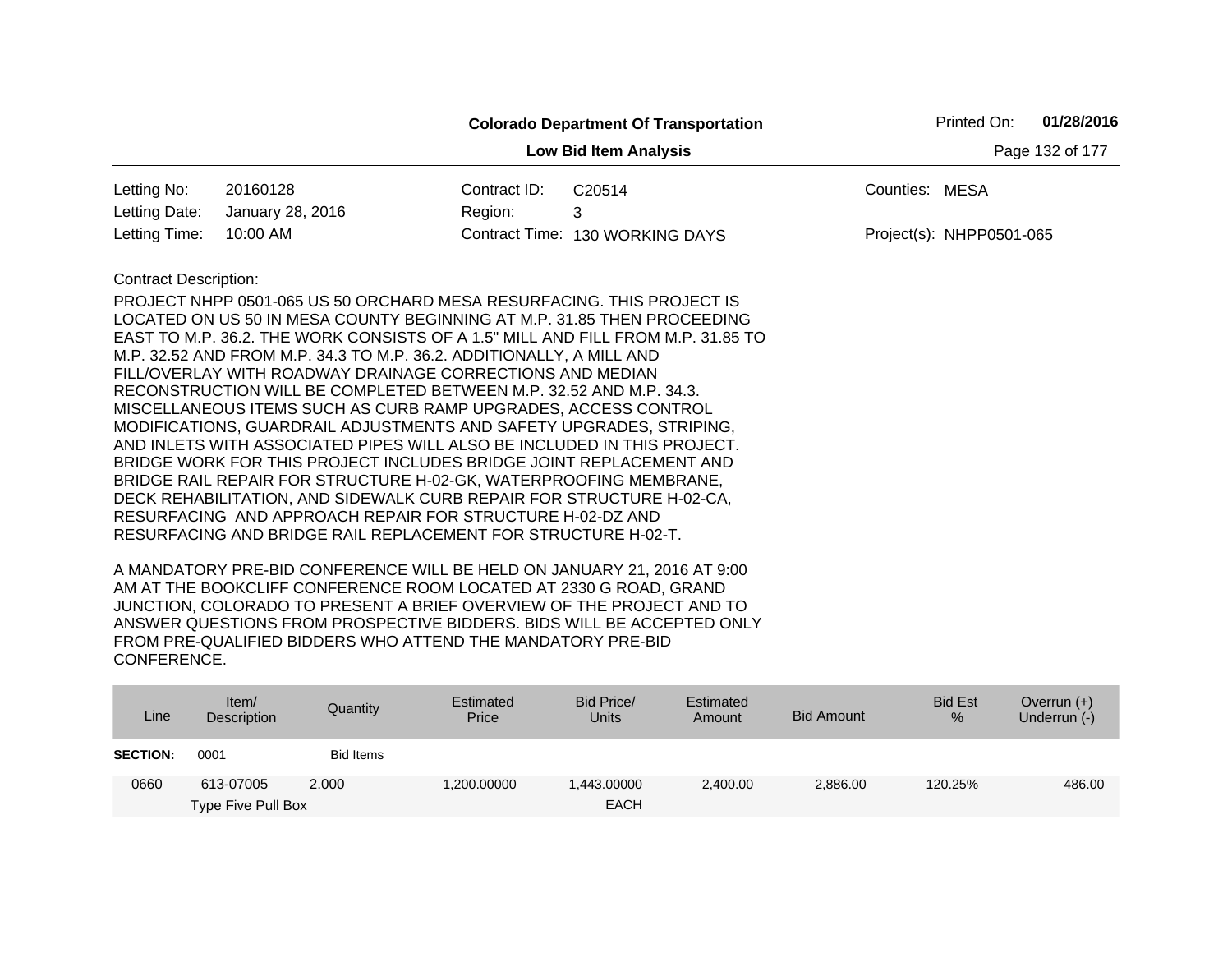|                                                 |                                                                                                                                       |              | <b>Colorado Department Of Transportation</b>                                    |                | Printed On:              | 01/28/2016 |  |  |  |
|-------------------------------------------------|---------------------------------------------------------------------------------------------------------------------------------------|--------------|---------------------------------------------------------------------------------|----------------|--------------------------|------------|--|--|--|
| Page 133 of 177<br><b>Low Bid Item Analysis</b> |                                                                                                                                       |              |                                                                                 |                |                          |            |  |  |  |
| Letting No:                                     | 20160128                                                                                                                              | Contract ID: | C20514                                                                          | Counties: MESA |                          |            |  |  |  |
| Letting Date:                                   | January 28, 2016                                                                                                                      | Region:      | 3                                                                               |                |                          |            |  |  |  |
| Letting Time:                                   | 10:00 AM                                                                                                                              |              | Contract Time: 130 WORKING DAYS                                                 |                | Project(s): NHPP0501-065 |            |  |  |  |
| <b>Contract Description:</b>                    |                                                                                                                                       |              |                                                                                 |                |                          |            |  |  |  |
|                                                 | PROJECT NHPP 0501-065 US 50 ORCHARD MESA RESURFACING. THIS PROJECT IS                                                                 |              |                                                                                 |                |                          |            |  |  |  |
|                                                 |                                                                                                                                       |              | LOCATED ON US 50 IN MESA COUNTY BEGINNING AT M.P. 31.85 THEN PROCEEDING         |                |                          |            |  |  |  |
|                                                 |                                                                                                                                       |              | EAST TO M.P. 36.2. THE WORK CONSISTS OF A 1.5" MILL AND FILL FROM M.P. 31.85 TO |                |                          |            |  |  |  |
|                                                 | M.P. 32.52 AND FROM M.P. 34.3 TO M.P. 36.2. ADDITIONALLY, A MILL AND                                                                  |              |                                                                                 |                |                          |            |  |  |  |
|                                                 | FILL/OVERLAY WITH ROADWAY DRAINAGE CORRECTIONS AND MEDIAN                                                                             |              |                                                                                 |                |                          |            |  |  |  |
|                                                 | RECONSTRUCTION WILL BE COMPLETED BETWEEN M.P. 32.52 AND M.P. 34.3.                                                                    |              |                                                                                 |                |                          |            |  |  |  |
|                                                 | MISCELLANEOUS ITEMS SUCH AS CURB RAMP UPGRADES, ACCESS CONTROL<br>MODIFICATIONS, GUARDRAIL ADJUSTMENTS AND SAFETY UPGRADES, STRIPING, |              |                                                                                 |                |                          |            |  |  |  |
|                                                 | AND INLETS WITH ASSOCIATED PIPES WILL ALSO BE INCLUDED IN THIS PROJECT.                                                               |              |                                                                                 |                |                          |            |  |  |  |
|                                                 | BRIDGE WORK FOR THIS PROJECT INCLUDES BRIDGE JOINT REPLACEMENT AND                                                                    |              |                                                                                 |                |                          |            |  |  |  |
|                                                 | BRIDGE RAIL REPAIR FOR STRUCTURE H-02-GK, WATERPROOFING MEMBRANE,                                                                     |              |                                                                                 |                |                          |            |  |  |  |
|                                                 | DECK REHABILITATION, AND SIDEWALK CURB REPAIR FOR STRUCTURE H-02-CA,                                                                  |              |                                                                                 |                |                          |            |  |  |  |
|                                                 | RESURFACING AND APPROACH REPAIR FOR STRUCTURE H-02-DZ AND                                                                             |              |                                                                                 |                |                          |            |  |  |  |
|                                                 | RESURFACING AND BRIDGE RAIL REPLACEMENT FOR STRUCTURE H-02-T.                                                                         |              |                                                                                 |                |                          |            |  |  |  |
|                                                 |                                                                                                                                       |              |                                                                                 |                |                          |            |  |  |  |

| Line            | Item/<br><b>Description</b> | Quantity         | Estimated<br>Price | Bid Price/<br><b>Units</b> | Estimated<br>Amount | <b>Bid Amount</b> | <b>Bid Est</b><br>% | Overrun $(+)$<br>Underrun (-) |
|-----------------|-----------------------------|------------------|--------------------|----------------------------|---------------------|-------------------|---------------------|-------------------------------|
| <b>SECTION:</b> | 0001                        | <b>Bid Items</b> |                    |                            |                     |                   |                     |                               |
| 0665            | 613-10000                   | 1.000            | 15,000.00000       | 15,465.00000               | 15.000.00           | 15,465.00         | 103.10%             | 465.00                        |
|                 | Wiring                      |                  |                    | ∟ S                        |                     |                   |                     |                               |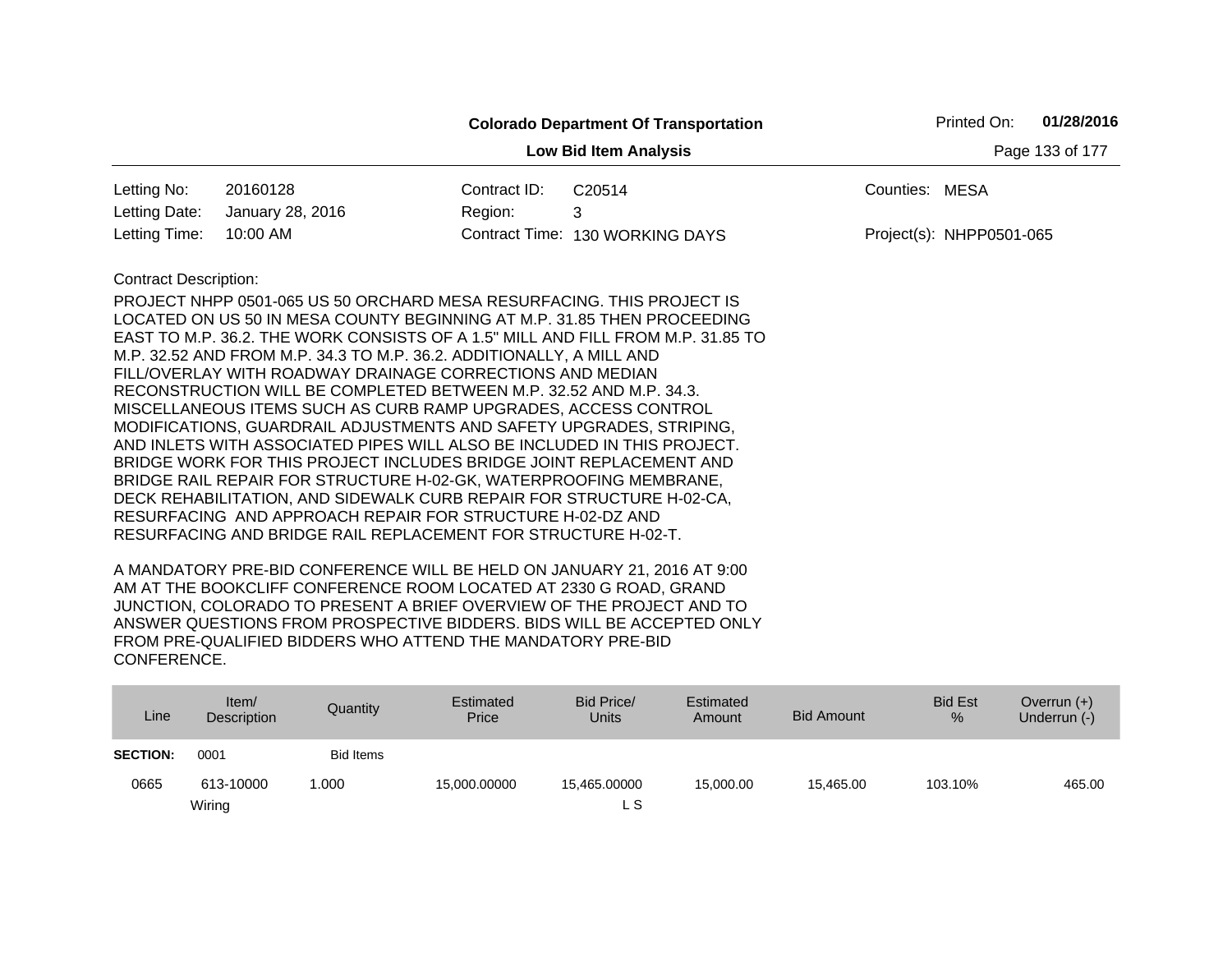|                                                 |                                                                                                                                                                                                                                                                                                                                                                                                                                                                                                                                                                                                                                                                                                                                                                                                                                                                                                                                                                                                                     |              | <b>Colorado Department Of Transportation</b> |                | Printed On:              | 01/28/2016 |  |  |
|-------------------------------------------------|---------------------------------------------------------------------------------------------------------------------------------------------------------------------------------------------------------------------------------------------------------------------------------------------------------------------------------------------------------------------------------------------------------------------------------------------------------------------------------------------------------------------------------------------------------------------------------------------------------------------------------------------------------------------------------------------------------------------------------------------------------------------------------------------------------------------------------------------------------------------------------------------------------------------------------------------------------------------------------------------------------------------|--------------|----------------------------------------------|----------------|--------------------------|------------|--|--|
| Page 134 of 177<br><b>Low Bid Item Analysis</b> |                                                                                                                                                                                                                                                                                                                                                                                                                                                                                                                                                                                                                                                                                                                                                                                                                                                                                                                                                                                                                     |              |                                              |                |                          |            |  |  |
| Letting No:                                     | 20160128                                                                                                                                                                                                                                                                                                                                                                                                                                                                                                                                                                                                                                                                                                                                                                                                                                                                                                                                                                                                            | Contract ID: | C20514                                       | Counties: MESA |                          |            |  |  |
| Letting Date:                                   | January 28, 2016                                                                                                                                                                                                                                                                                                                                                                                                                                                                                                                                                                                                                                                                                                                                                                                                                                                                                                                                                                                                    | Region:      | 3                                            |                |                          |            |  |  |
| Letting Time:                                   | 10:00 AM                                                                                                                                                                                                                                                                                                                                                                                                                                                                                                                                                                                                                                                                                                                                                                                                                                                                                                                                                                                                            |              | Contract Time: 130 WORKING DAYS              |                | Project(s): NHPP0501-065 |            |  |  |
| <b>Contract Description:</b>                    | PROJECT NHPP 0501-065 US 50 ORCHARD MESA RESURFACING. THIS PROJECT IS<br>LOCATED ON US 50 IN MESA COUNTY BEGINNING AT M.P. 31.85 THEN PROCEEDING<br>EAST TO M.P. 36.2. THE WORK CONSISTS OF A 1.5" MILL AND FILL FROM M.P. 31.85 TO<br>M.P. 32.52 AND FROM M.P. 34.3 TO M.P. 36.2. ADDITIONALLY, A MILL AND<br>FILL/OVERLAY WITH ROADWAY DRAINAGE CORRECTIONS AND MEDIAN<br>RECONSTRUCTION WILL BE COMPLETED BETWEEN M.P. 32.52 AND M.P. 34.3.<br>MISCELLANEOUS ITEMS SUCH AS CURB RAMP UPGRADES, ACCESS CONTROL<br>MODIFICATIONS, GUARDRAIL ADJUSTMENTS AND SAFETY UPGRADES, STRIPING,<br>AND INLETS WITH ASSOCIATED PIPES WILL ALSO BE INCLUDED IN THIS PROJECT.<br>BRIDGE WORK FOR THIS PROJECT INCLUDES BRIDGE JOINT REPLACEMENT AND<br>BRIDGE RAIL REPAIR FOR STRUCTURE H-02-GK, WATERPROOFING MEMBRANE,<br>DECK REHABILITATION, AND SIDEWALK CURB REPAIR FOR STRUCTURE H-02-CA,<br>RESURFACING AND APPROACH REPAIR FOR STRUCTURE H-02-DZ AND<br>RESURFACING AND BRIDGE RAIL REPLACEMENT FOR STRUCTURE H-02-T. |              |                                              |                |                          |            |  |  |
|                                                 |                                                                                                                                                                                                                                                                                                                                                                                                                                                                                                                                                                                                                                                                                                                                                                                                                                                                                                                                                                                                                     |              |                                              |                |                          |            |  |  |

| Line            | Item $/$<br>Description | Quantity  | Estimated<br>Price | Bid Price/<br><b>Units</b> | Estimated<br>Amount | <b>Bid Amount</b> | <b>Bid Est</b><br>% | Overrun $(+)$<br>Underrun (-) |
|-----------------|-------------------------|-----------|--------------------|----------------------------|---------------------|-------------------|---------------------|-------------------------------|
| <b>SECTION:</b> | 0001                    | Bid Items |                    |                            |                     |                   |                     |                               |
| 0670            | 614-00011               | 186,000   | 22,00000           | 22.70000                   | 4,092.00            | 4.222.20          | 103.18%             | 130.20                        |
|                 | Sign Panel (Class I)    |           |                    | <b>SF</b>                  |                     |                   |                     |                               |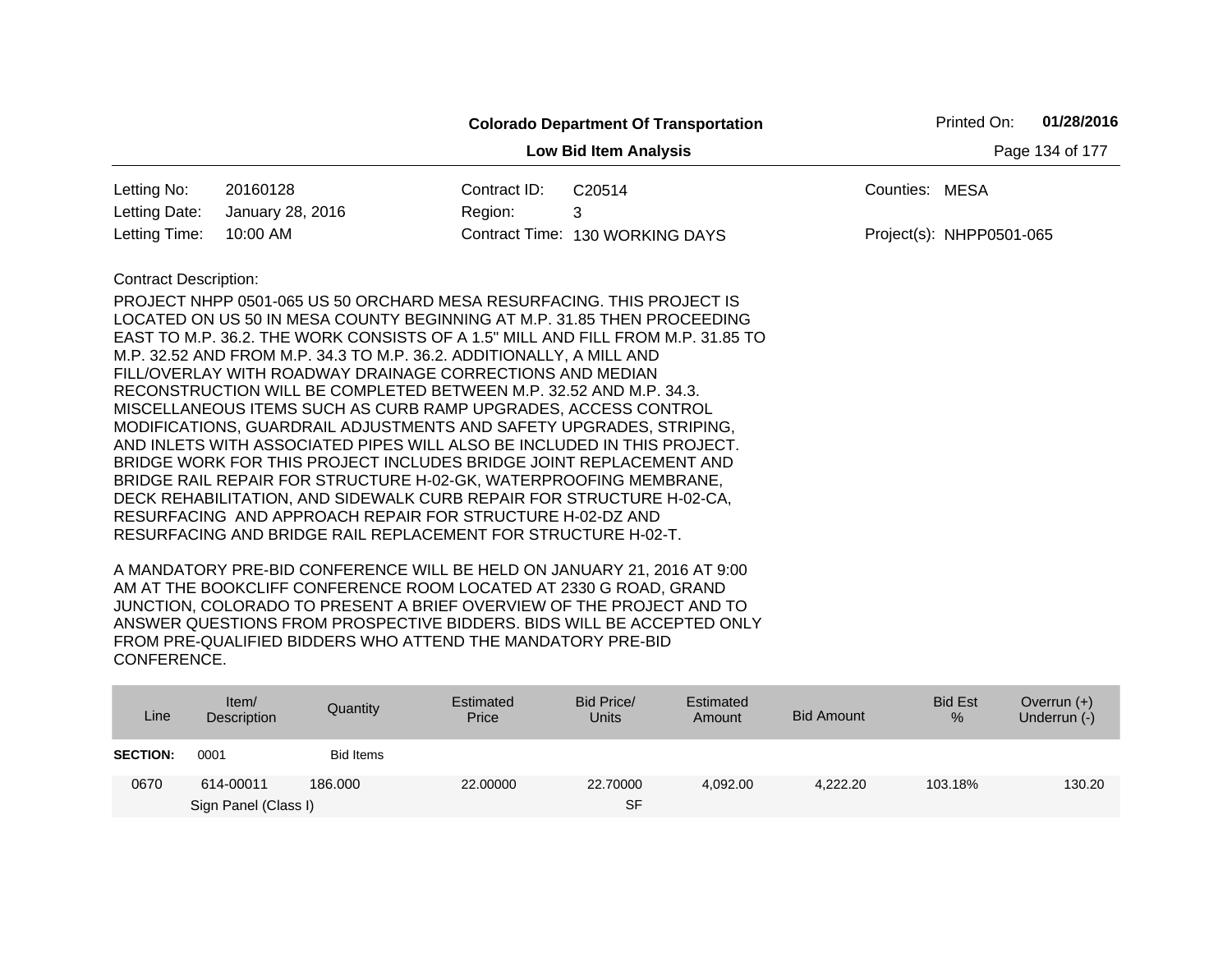|                                                 |                                                                                                                                                                                                                                                                                                                                                                                                                                                                                                                                                                                                                                                                                                                                                                                                                                                                                                                                  |              | <b>Colorado Department Of Transportation</b>                                    |                | Printed On:              | 01/28/2016 |  |  |
|-------------------------------------------------|----------------------------------------------------------------------------------------------------------------------------------------------------------------------------------------------------------------------------------------------------------------------------------------------------------------------------------------------------------------------------------------------------------------------------------------------------------------------------------------------------------------------------------------------------------------------------------------------------------------------------------------------------------------------------------------------------------------------------------------------------------------------------------------------------------------------------------------------------------------------------------------------------------------------------------|--------------|---------------------------------------------------------------------------------|----------------|--------------------------|------------|--|--|
| Page 135 of 177<br><b>Low Bid Item Analysis</b> |                                                                                                                                                                                                                                                                                                                                                                                                                                                                                                                                                                                                                                                                                                                                                                                                                                                                                                                                  |              |                                                                                 |                |                          |            |  |  |
| Letting No:                                     | 20160128                                                                                                                                                                                                                                                                                                                                                                                                                                                                                                                                                                                                                                                                                                                                                                                                                                                                                                                         | Contract ID: | C20514                                                                          | Counties: MESA |                          |            |  |  |
| Letting Date:                                   | January 28, 2016                                                                                                                                                                                                                                                                                                                                                                                                                                                                                                                                                                                                                                                                                                                                                                                                                                                                                                                 | Region:      | 3                                                                               |                |                          |            |  |  |
| Letting Time:                                   | 10:00 AM                                                                                                                                                                                                                                                                                                                                                                                                                                                                                                                                                                                                                                                                                                                                                                                                                                                                                                                         |              | Contract Time: 130 WORKING DAYS                                                 |                | Project(s): NHPP0501-065 |            |  |  |
| <b>Contract Description:</b>                    | PROJECT NHPP 0501-065 US 50 ORCHARD MESA RESURFACING. THIS PROJECT IS<br>LOCATED ON US 50 IN MESA COUNTY BEGINNING AT M.P. 31.85 THEN PROCEEDING<br>M.P. 32.52 AND FROM M.P. 34.3 TO M.P. 36.2. ADDITIONALLY, A MILL AND<br>FILL/OVERLAY WITH ROADWAY DRAINAGE CORRECTIONS AND MEDIAN<br>RECONSTRUCTION WILL BE COMPLETED BETWEEN M.P. 32.52 AND M.P. 34.3.<br>MISCELLANEOUS ITEMS SUCH AS CURB RAMP UPGRADES, ACCESS CONTROL<br>MODIFICATIONS, GUARDRAIL ADJUSTMENTS AND SAFETY UPGRADES, STRIPING,<br>AND INLETS WITH ASSOCIATED PIPES WILL ALSO BE INCLUDED IN THIS PROJECT.<br>BRIDGE WORK FOR THIS PROJECT INCLUDES BRIDGE JOINT REPLACEMENT AND<br>BRIDGE RAIL REPAIR FOR STRUCTURE H-02-GK, WATERPROOFING MEMBRANE,<br>DECK REHABILITATION, AND SIDEWALK CURB REPAIR FOR STRUCTURE H-02-CA,<br>RESURFACING AND APPROACH REPAIR FOR STRUCTURE H-02-DZ AND<br>RESURFACING AND BRIDGE RAIL REPLACEMENT FOR STRUCTURE H-02-T. |              | EAST TO M.P. 36.2. THE WORK CONSISTS OF A 1.5" MILL AND FILL FROM M.P. 31.85 TO |                |                          |            |  |  |

| Line            | Item/<br>Description | <b>Quantity</b>                             | Estimated<br>Price | Bid Price/<br><b>Units</b> | Estimated<br>Amount | <b>Bid Amount</b> | <b>Bid Est</b><br>% | Overrun $(+)$<br>Underrun (-) |
|-----------------|----------------------|---------------------------------------------|--------------------|----------------------------|---------------------|-------------------|---------------------|-------------------------------|
| <b>SECTION:</b> | 0001                 | Bid Items                                   |                    |                            |                     |                   |                     |                               |
| 0675            | 614-01503            | 7.000                                       | 170.00000          | 360,00000                  | 1.190.00            | 2.520.00          | 211.76%             | .330.00                       |
|                 | Socket)              | Steel Sign Support (2-Inch Round) (Post and |                    | <b>EACH</b>                |                     |                   |                     |                               |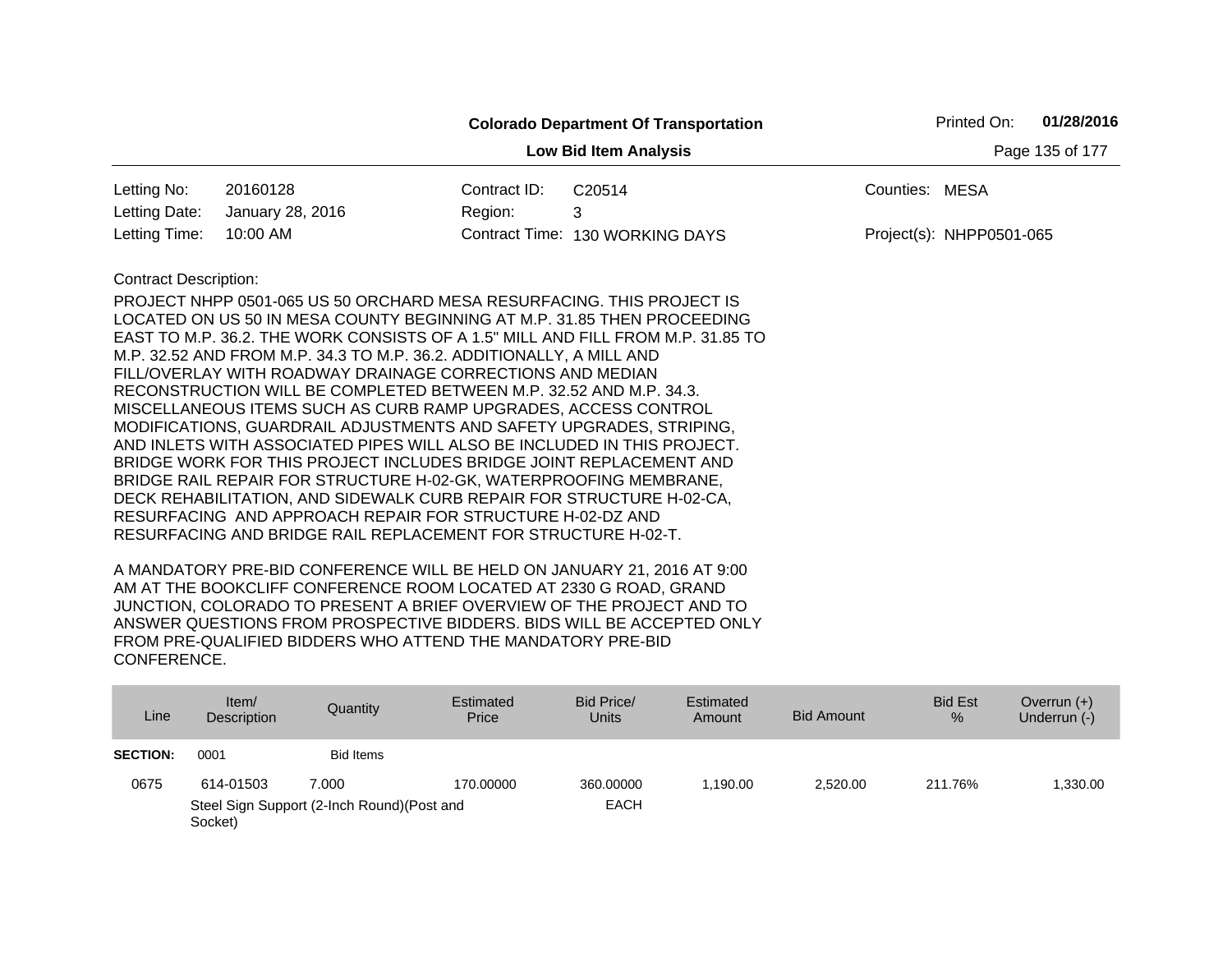|                                                 |                                                                                                                                                                                                                                                                                                                                                                                                                                                                                                                                                                                                                                                                                                                                                                                                                                                                                                                                                                                                                     |              | <b>Colorado Department Of Transportation</b> | Printed On:              | 01/28/2016 |  |  |  |  |
|-------------------------------------------------|---------------------------------------------------------------------------------------------------------------------------------------------------------------------------------------------------------------------------------------------------------------------------------------------------------------------------------------------------------------------------------------------------------------------------------------------------------------------------------------------------------------------------------------------------------------------------------------------------------------------------------------------------------------------------------------------------------------------------------------------------------------------------------------------------------------------------------------------------------------------------------------------------------------------------------------------------------------------------------------------------------------------|--------------|----------------------------------------------|--------------------------|------------|--|--|--|--|
| Page 136 of 177<br><b>Low Bid Item Analysis</b> |                                                                                                                                                                                                                                                                                                                                                                                                                                                                                                                                                                                                                                                                                                                                                                                                                                                                                                                                                                                                                     |              |                                              |                          |            |  |  |  |  |
| Letting No:                                     | 20160128                                                                                                                                                                                                                                                                                                                                                                                                                                                                                                                                                                                                                                                                                                                                                                                                                                                                                                                                                                                                            | Contract ID: | C20514                                       | Counties: MESA           |            |  |  |  |  |
| Letting Date:                                   | January 28, 2016                                                                                                                                                                                                                                                                                                                                                                                                                                                                                                                                                                                                                                                                                                                                                                                                                                                                                                                                                                                                    | Region:      | 3                                            |                          |            |  |  |  |  |
| Letting Time:                                   | 10:00 AM                                                                                                                                                                                                                                                                                                                                                                                                                                                                                                                                                                                                                                                                                                                                                                                                                                                                                                                                                                                                            |              | Contract Time: 130 WORKING DAYS              | Project(s): NHPP0501-065 |            |  |  |  |  |
| <b>Contract Description:</b>                    | PROJECT NHPP 0501-065 US 50 ORCHARD MESA RESURFACING. THIS PROJECT IS<br>LOCATED ON US 50 IN MESA COUNTY BEGINNING AT M.P. 31.85 THEN PROCEEDING<br>EAST TO M.P. 36.2. THE WORK CONSISTS OF A 1.5" MILL AND FILL FROM M.P. 31.85 TO<br>M.P. 32.52 AND FROM M.P. 34.3 TO M.P. 36.2. ADDITIONALLY, A MILL AND<br>FILL/OVERLAY WITH ROADWAY DRAINAGE CORRECTIONS AND MEDIAN<br>RECONSTRUCTION WILL BE COMPLETED BETWEEN M.P. 32.52 AND M.P. 34.3.<br>MISCELLANEOUS ITEMS SUCH AS CURB RAMP UPGRADES, ACCESS CONTROL<br>MODIFICATIONS, GUARDRAIL ADJUSTMENTS AND SAFETY UPGRADES, STRIPING,<br>AND INLETS WITH ASSOCIATED PIPES WILL ALSO BE INCLUDED IN THIS PROJECT.<br>BRIDGE WORK FOR THIS PROJECT INCLUDES BRIDGE JOINT REPLACEMENT AND<br>BRIDGE RAIL REPAIR FOR STRUCTURE H-02-GK, WATERPROOFING MEMBRANE,<br>DECK REHABILITATION, AND SIDEWALK CURB REPAIR FOR STRUCTURE H-02-CA,<br>RESURFACING AND APPROACH REPAIR FOR STRUCTURE H-02-DZ AND<br>RESURFACING AND BRIDGE RAIL REPLACEMENT FOR STRUCTURE H-02-T. |              |                                              |                          |            |  |  |  |  |

| Line            | ltem/<br>Description | Quantity                                 | Estimated<br>Price | Bid Price/<br><b>Units</b> | Estimated<br>Amount | <b>Bid Amount</b> | <b>Bid Est</b><br>$\%$ | Overrun $(+)$<br>Underrun (-) |
|-----------------|----------------------|------------------------------------------|--------------------|----------------------------|---------------------|-------------------|------------------------|-------------------------------|
| <b>SECTION:</b> | 0001                 | <b>Bid Items</b>                         |                    |                            |                     |                   |                        |                               |
| 0680            | 614-01573            | 8.000                                    | 400.00000          | 407.00000                  | 3.200.00            | 3.256.00          | 101.75%                | 56.00                         |
|                 | 40)(Post & Slipbase) | Steel Sign Support (2-1/2 Inch Round NP- |                    | <b>EACH</b>                |                     |                   |                        |                               |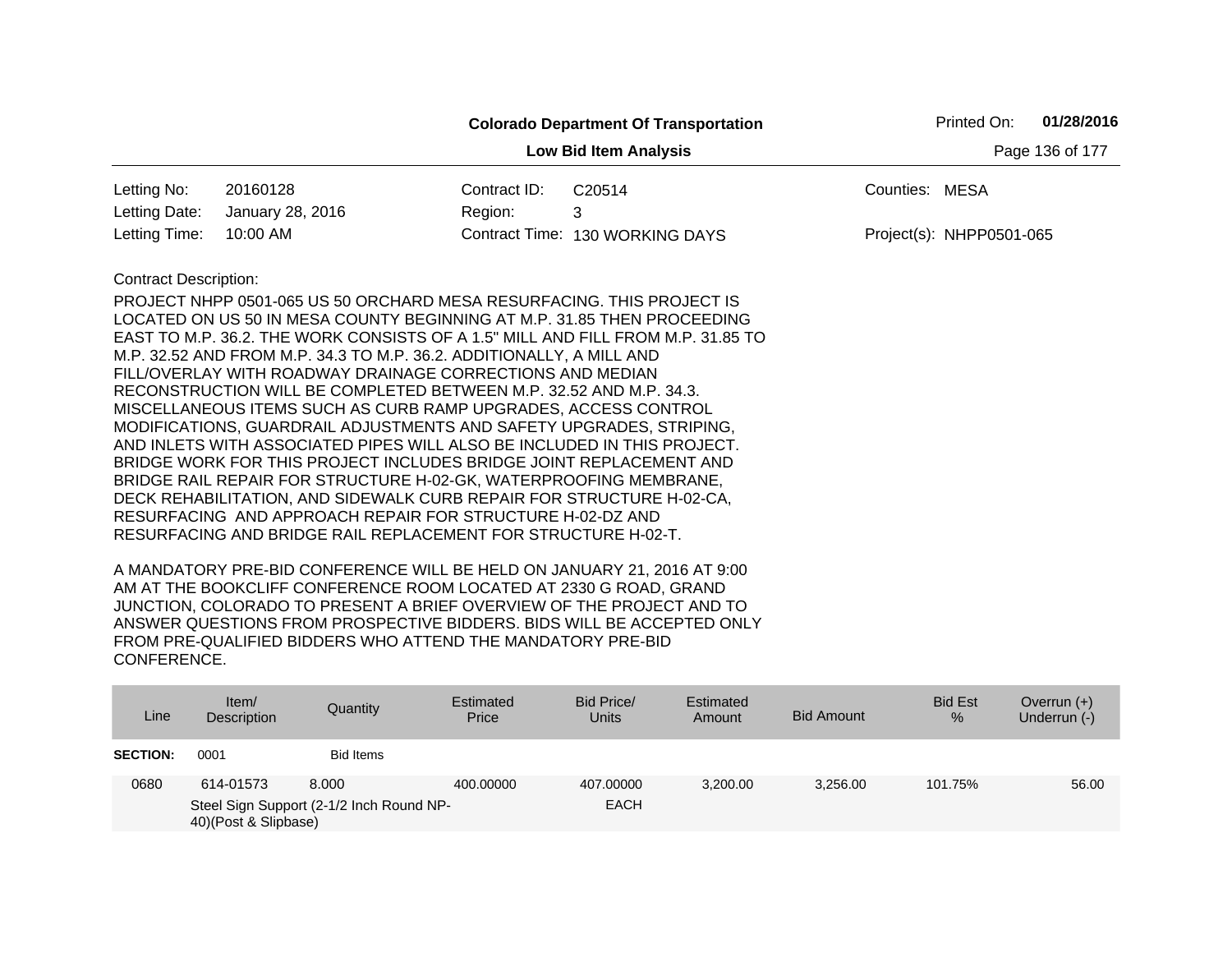|                                                 |                                                                                                                                                                                                                                                                                                                                                                                                                                                                                                                                                                                                                                                                                                                                                                                                                                                                                                                                  |              | <b>Colorado Department Of Transportation</b>                                    |                | Printed On:              | 01/28/2016 |  |  |
|-------------------------------------------------|----------------------------------------------------------------------------------------------------------------------------------------------------------------------------------------------------------------------------------------------------------------------------------------------------------------------------------------------------------------------------------------------------------------------------------------------------------------------------------------------------------------------------------------------------------------------------------------------------------------------------------------------------------------------------------------------------------------------------------------------------------------------------------------------------------------------------------------------------------------------------------------------------------------------------------|--------------|---------------------------------------------------------------------------------|----------------|--------------------------|------------|--|--|
| <b>Low Bid Item Analysis</b><br>Page 137 of 177 |                                                                                                                                                                                                                                                                                                                                                                                                                                                                                                                                                                                                                                                                                                                                                                                                                                                                                                                                  |              |                                                                                 |                |                          |            |  |  |
| Letting No:                                     | 20160128                                                                                                                                                                                                                                                                                                                                                                                                                                                                                                                                                                                                                                                                                                                                                                                                                                                                                                                         | Contract ID: | C20514                                                                          | Counties: MESA |                          |            |  |  |
| Letting Date:                                   | January 28, 2016                                                                                                                                                                                                                                                                                                                                                                                                                                                                                                                                                                                                                                                                                                                                                                                                                                                                                                                 | Region:      | 3                                                                               |                |                          |            |  |  |
| Letting Time:                                   | 10:00 AM                                                                                                                                                                                                                                                                                                                                                                                                                                                                                                                                                                                                                                                                                                                                                                                                                                                                                                                         |              | Contract Time: 130 WORKING DAYS                                                 |                | Project(s): NHPP0501-065 |            |  |  |
| <b>Contract Description:</b>                    | PROJECT NHPP 0501-065 US 50 ORCHARD MESA RESURFACING. THIS PROJECT IS<br>LOCATED ON US 50 IN MESA COUNTY BEGINNING AT M.P. 31.85 THEN PROCEEDING<br>M.P. 32.52 AND FROM M.P. 34.3 TO M.P. 36.2. ADDITIONALLY, A MILL AND<br>FILL/OVERLAY WITH ROADWAY DRAINAGE CORRECTIONS AND MEDIAN<br>RECONSTRUCTION WILL BE COMPLETED BETWEEN M.P. 32.52 AND M.P. 34.3.<br>MISCELLANEOUS ITEMS SUCH AS CURB RAMP UPGRADES, ACCESS CONTROL<br>MODIFICATIONS, GUARDRAIL ADJUSTMENTS AND SAFETY UPGRADES, STRIPING,<br>AND INLETS WITH ASSOCIATED PIPES WILL ALSO BE INCLUDED IN THIS PROJECT.<br>BRIDGE WORK FOR THIS PROJECT INCLUDES BRIDGE JOINT REPLACEMENT AND<br>BRIDGE RAIL REPAIR FOR STRUCTURE H-02-GK, WATERPROOFING MEMBRANE,<br>DECK REHABILITATION, AND SIDEWALK CURB REPAIR FOR STRUCTURE H-02-CA,<br>RESURFACING AND APPROACH REPAIR FOR STRUCTURE H-02-DZ AND<br>RESURFACING AND BRIDGE RAIL REPLACEMENT FOR STRUCTURE H-02-T. |              | EAST TO M.P. 36.2. THE WORK CONSISTS OF A 1.5" MILL AND FILL FROM M.P. 31.85 TO |                |                          |            |  |  |

| Line            | Item/<br>Description           | Quantity  | Estimated<br>Price | Bid Price/<br><b>Units</b> | Estimated<br>Amount | <b>Bid Amount</b> | <b>Bid Est</b><br>% | Overrun $(+)$<br>Underrun (-) |
|-----------------|--------------------------------|-----------|--------------------|----------------------------|---------------------|-------------------|---------------------|-------------------------------|
| <b>SECTION:</b> | 0001                           | Bid Items |                    |                            |                     |                   |                     |                               |
| 0685            | 614-70336                      | 4.000     | 1,000.00000        | 722.00000                  | 4.000.00            | 2,888.00          | 72.20%              | $-1.112.00$                   |
|                 | Traffic Signal Face (12-12-12) |           |                    | <b>EACH</b>                |                     |                   |                     |                               |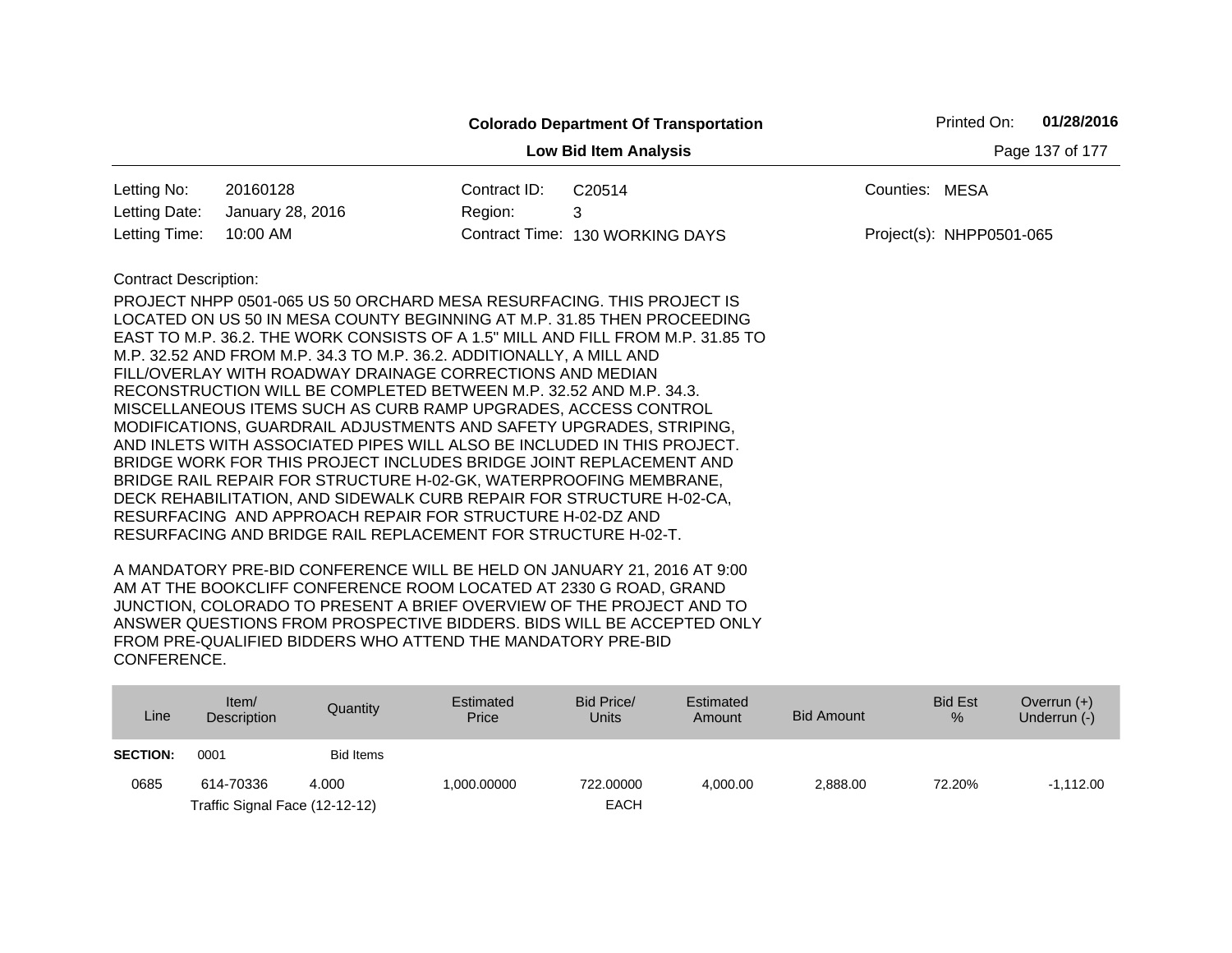|                                                 |                                                                                                                                                                                                                                                                                                                                                                                                                                                                                                                                                                                                                                                                                                                                                                                                                                                                                                                                  |              | <b>Colorado Department Of Transportation</b>                                    |                | Printed On:              | 01/28/2016 |  |  |
|-------------------------------------------------|----------------------------------------------------------------------------------------------------------------------------------------------------------------------------------------------------------------------------------------------------------------------------------------------------------------------------------------------------------------------------------------------------------------------------------------------------------------------------------------------------------------------------------------------------------------------------------------------------------------------------------------------------------------------------------------------------------------------------------------------------------------------------------------------------------------------------------------------------------------------------------------------------------------------------------|--------------|---------------------------------------------------------------------------------|----------------|--------------------------|------------|--|--|
| Page 138 of 177<br><b>Low Bid Item Analysis</b> |                                                                                                                                                                                                                                                                                                                                                                                                                                                                                                                                                                                                                                                                                                                                                                                                                                                                                                                                  |              |                                                                                 |                |                          |            |  |  |
| Letting No:                                     | 20160128                                                                                                                                                                                                                                                                                                                                                                                                                                                                                                                                                                                                                                                                                                                                                                                                                                                                                                                         | Contract ID: | C20514                                                                          | Counties: MESA |                          |            |  |  |
| Letting Date:                                   | January 28, 2016                                                                                                                                                                                                                                                                                                                                                                                                                                                                                                                                                                                                                                                                                                                                                                                                                                                                                                                 | Region:      | 3                                                                               |                |                          |            |  |  |
| Letting Time:                                   | 10:00 AM                                                                                                                                                                                                                                                                                                                                                                                                                                                                                                                                                                                                                                                                                                                                                                                                                                                                                                                         |              | Contract Time: 130 WORKING DAYS                                                 |                | Project(s): NHPP0501-065 |            |  |  |
| <b>Contract Description:</b>                    | PROJECT NHPP 0501-065 US 50 ORCHARD MESA RESURFACING. THIS PROJECT IS<br>LOCATED ON US 50 IN MESA COUNTY BEGINNING AT M.P. 31.85 THEN PROCEEDING<br>M.P. 32.52 AND FROM M.P. 34.3 TO M.P. 36.2. ADDITIONALLY, A MILL AND<br>FILL/OVERLAY WITH ROADWAY DRAINAGE CORRECTIONS AND MEDIAN<br>RECONSTRUCTION WILL BE COMPLETED BETWEEN M.P. 32.52 AND M.P. 34.3.<br>MISCELLANEOUS ITEMS SUCH AS CURB RAMP UPGRADES, ACCESS CONTROL<br>MODIFICATIONS, GUARDRAIL ADJUSTMENTS AND SAFETY UPGRADES, STRIPING,<br>AND INLETS WITH ASSOCIATED PIPES WILL ALSO BE INCLUDED IN THIS PROJECT.<br>BRIDGE WORK FOR THIS PROJECT INCLUDES BRIDGE JOINT REPLACEMENT AND<br>BRIDGE RAIL REPAIR FOR STRUCTURE H-02-GK, WATERPROOFING MEMBRANE,<br>DECK REHABILITATION, AND SIDEWALK CURB REPAIR FOR STRUCTURE H-02-CA.<br>RESURFACING AND APPROACH REPAIR FOR STRUCTURE H-02-DZ AND<br>RESURFACING AND BRIDGE RAIL REPLACEMENT FOR STRUCTURE H-02-T. |              | EAST TO M.P. 36.2. THE WORK CONSISTS OF A 1.5" MILL AND FILL FROM M.P. 31.85 TO |                |                          |            |  |  |

| Line            | Item $/$<br>Description | Quantity                                      | Estimated<br>Price | Bid Price/<br><b>Units</b> | Estimated<br>Amount | <b>Bid Amount</b> | <b>Bid Est</b><br>% | Overrun $(+)$<br>Underrun $(-)$ |
|-----------------|-------------------------|-----------------------------------------------|--------------------|----------------------------|---------------------|-------------------|---------------------|---------------------------------|
| <b>SECTION:</b> | 0001                    | Bid Items                                     |                    |                            |                     |                   |                     |                                 |
| 0690            | 614-70560               | 1.000<br>Traffic Signal Face (12-12-12-12-12) | 1.300.00000        | 1,134.00000<br><b>EACH</b> | .300.00             | 1.134.00          | 87.23%              | $-166.00$                       |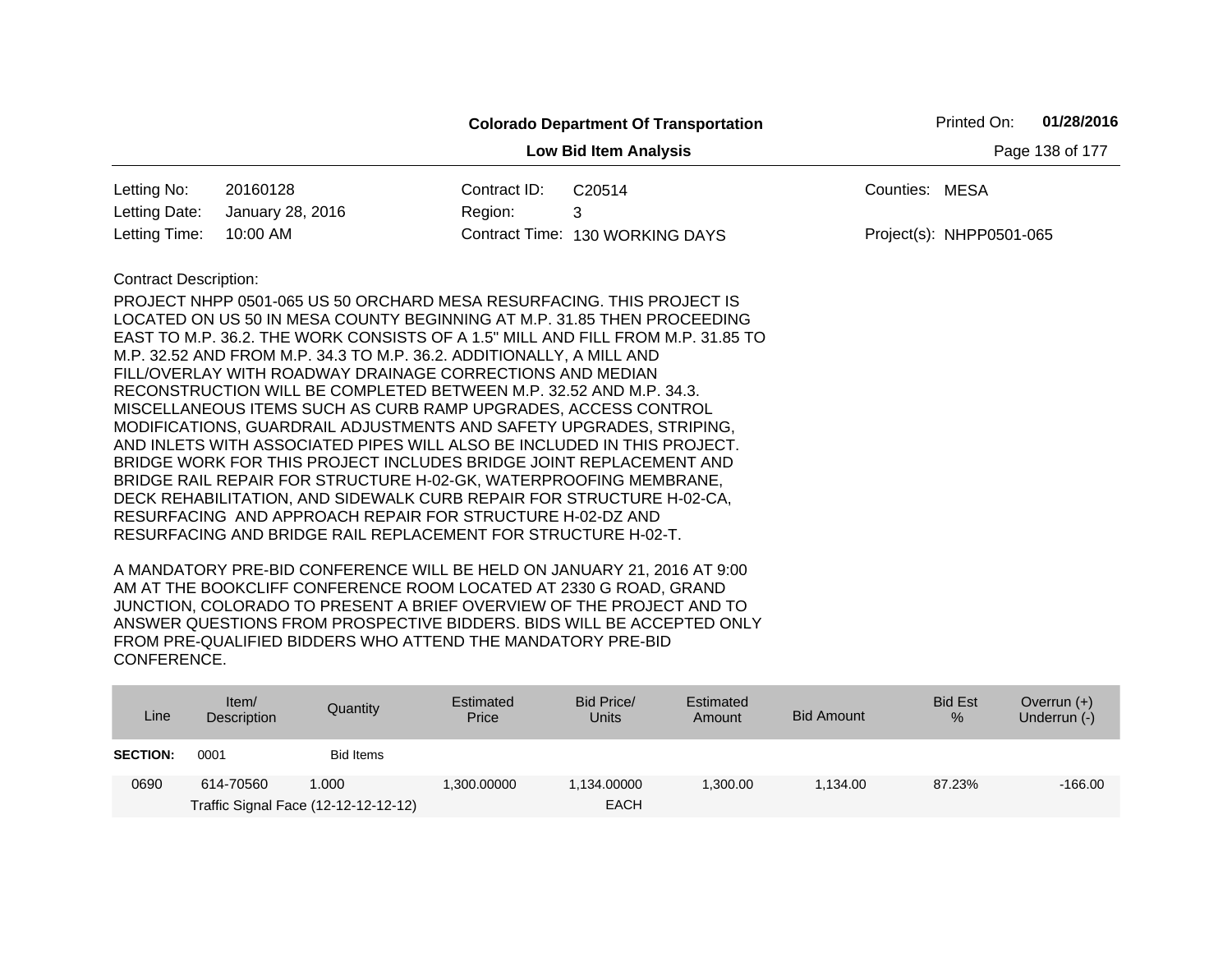|                                                 |                                                                                                                                                                                                                                                                                                                                                                                                                                                                                                                                                                                                                                                                                                                                                                                                                                                                                                                                                    |              | <b>Colorado Department Of Transportation</b> |                | Printed On:                | 01/28/2016 |  |  |
|-------------------------------------------------|----------------------------------------------------------------------------------------------------------------------------------------------------------------------------------------------------------------------------------------------------------------------------------------------------------------------------------------------------------------------------------------------------------------------------------------------------------------------------------------------------------------------------------------------------------------------------------------------------------------------------------------------------------------------------------------------------------------------------------------------------------------------------------------------------------------------------------------------------------------------------------------------------------------------------------------------------|--------------|----------------------------------------------|----------------|----------------------------|------------|--|--|
| Page 139 of 177<br><b>Low Bid Item Analysis</b> |                                                                                                                                                                                                                                                                                                                                                                                                                                                                                                                                                                                                                                                                                                                                                                                                                                                                                                                                                    |              |                                              |                |                            |            |  |  |
| Letting No:                                     | 20160128                                                                                                                                                                                                                                                                                                                                                                                                                                                                                                                                                                                                                                                                                                                                                                                                                                                                                                                                           | Contract ID: | C20514                                       | Counties: MESA |                            |            |  |  |
| Letting Date:                                   | January 28, 2016                                                                                                                                                                                                                                                                                                                                                                                                                                                                                                                                                                                                                                                                                                                                                                                                                                                                                                                                   | Region:      | 3                                            |                |                            |            |  |  |
| Letting Time:                                   | 10:00 AM                                                                                                                                                                                                                                                                                                                                                                                                                                                                                                                                                                                                                                                                                                                                                                                                                                                                                                                                           |              | Contract Time: 130 WORKING DAYS              |                | $Project(s): NHPP0501-065$ |            |  |  |
| <b>Contract Description:</b>                    | PROJECT NHPP 0501-065 US 50 ORCHARD MESA RESURFACING. THIS PROJECT IS<br>LOCATED ON US 50 IN MESA COUNTY BEGINNING AT M.P. 31.85 THEN PROCEEDING<br>EAST TO M.P. 36.2. THE WORK CONSISTS OF A 1.5" MILL AND FILL FROM M.P. 31.85 TO<br>M.P. 32.52 AND FROM M.P. 34.3 TO M.P. 36.2. ADDITIONALLY, A MILL AND<br>FILL/OVERLAY WITH ROADWAY DRAINAGE CORRECTIONS AND MEDIAN<br>RECONSTRUCTION WILL BE COMPLETED BETWEEN M.P. 32.52 AND M.P. 34.3.<br>MISCELLANEOUS ITEMS SUCH AS CURB RAMP UPGRADES, ACCESS CONTROL<br>MODIFICATIONS, GUARDRAIL ADJUSTMENTS AND SAFETY UPGRADES, STRIPING,<br>AND INLETS WITH ASSOCIATED PIPES WILL ALSO BE INCLUDED IN THIS PROJECT.<br>BRIDGE WORK FOR THIS PROJECT INCLUDES BRIDGE JOINT REPLACEMENT AND<br>BRIDGE RAIL REPAIR FOR STRUCTURE H-02-GK, WATERPROOFING MEMBRANE,<br>DECK REHABILITATION, AND SIDEWALK CURB REPAIR FOR STRUCTURE H-02-CA,<br>RESURFACING AND APPROACH REPAIR FOR STRUCTURE H-02-DZ AND |              |                                              |                |                            |            |  |  |
|                                                 | RESURFACING AND BRIDGE RAIL REPLACEMENT FOR STRUCTURE H-02-T.                                                                                                                                                                                                                                                                                                                                                                                                                                                                                                                                                                                                                                                                                                                                                                                                                                                                                      |              |                                              |                |                            |            |  |  |

| Line            | Item/<br>Description   | Quantity         | Estimated<br>Price | Bid Price/<br>Units | Estimated<br>Amount | <b>Bid Amount</b> | <b>Bid Est</b><br>% | Overrun $(+)$<br>Underrun (-) |
|-----------------|------------------------|------------------|--------------------|---------------------|---------------------|-------------------|---------------------|-------------------------------|
| <b>SECTION:</b> | 0001                   | <b>Bid Items</b> |                    |                     |                     |                   |                     |                               |
| 0695            | 614-72860              | 4.000            | 350.00000          | 1.237.00000         | 1.400.00            | 4.948.00          | 353.43%             | 3,548.00                      |
|                 | Pedestrian Push Button |                  |                    | <b>EACH</b>         |                     |                   |                     |                               |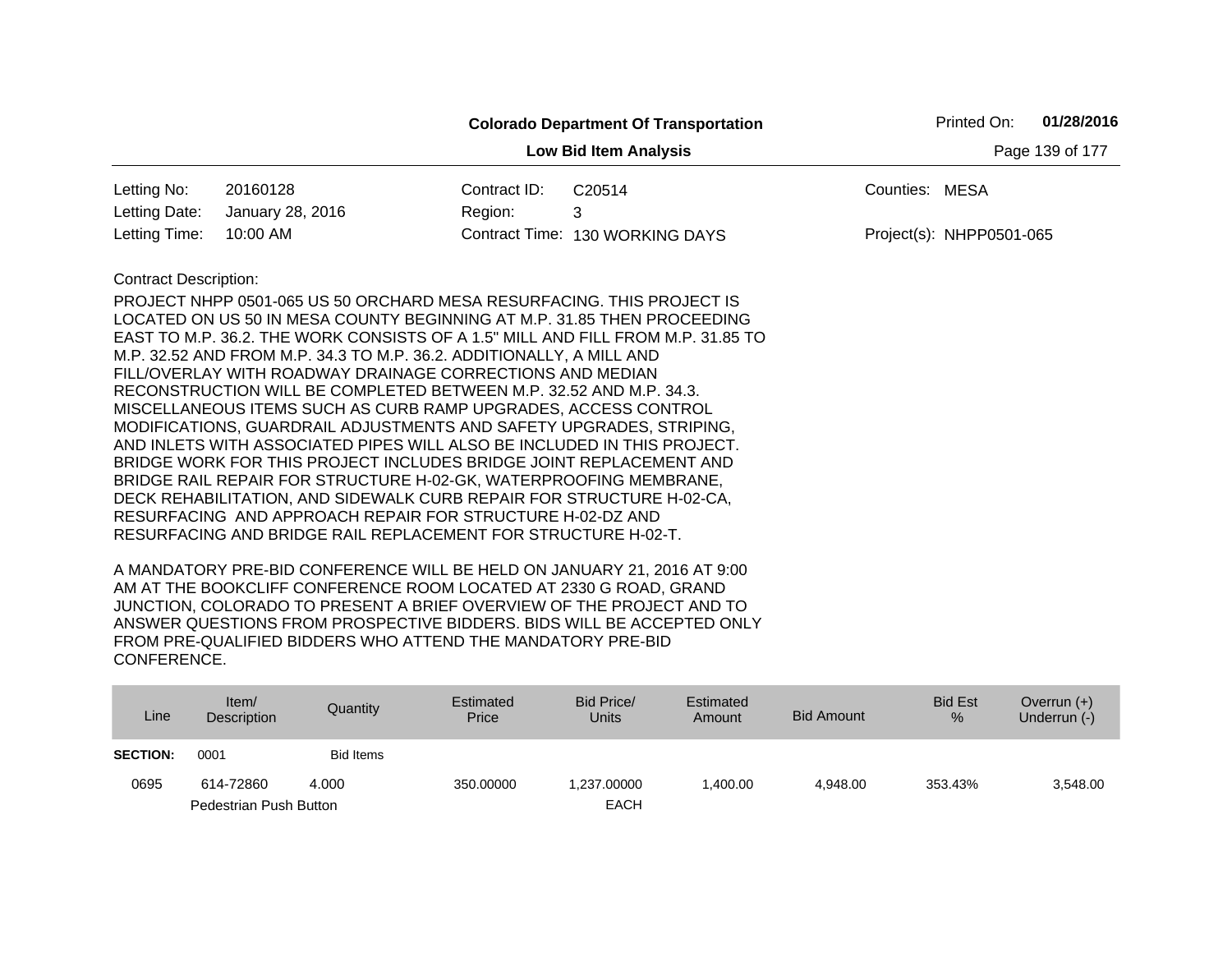|                                                 |                                                                                                                                                                                                                                                                                                                                                                                                                                                                                                                                                                                                                                                                                                                                                                                                                                                                                                                                  |              | <b>Colorado Department Of Transportation</b>                                    | Printed On:              | 01/28/2016 |  |  |  |
|-------------------------------------------------|----------------------------------------------------------------------------------------------------------------------------------------------------------------------------------------------------------------------------------------------------------------------------------------------------------------------------------------------------------------------------------------------------------------------------------------------------------------------------------------------------------------------------------------------------------------------------------------------------------------------------------------------------------------------------------------------------------------------------------------------------------------------------------------------------------------------------------------------------------------------------------------------------------------------------------|--------------|---------------------------------------------------------------------------------|--------------------------|------------|--|--|--|
| Page 140 of 177<br><b>Low Bid Item Analysis</b> |                                                                                                                                                                                                                                                                                                                                                                                                                                                                                                                                                                                                                                                                                                                                                                                                                                                                                                                                  |              |                                                                                 |                          |            |  |  |  |
| Letting No:                                     | 20160128                                                                                                                                                                                                                                                                                                                                                                                                                                                                                                                                                                                                                                                                                                                                                                                                                                                                                                                         | Contract ID: | C20514                                                                          | Counties: MESA           |            |  |  |  |
| Letting Date:                                   | January 28, 2016                                                                                                                                                                                                                                                                                                                                                                                                                                                                                                                                                                                                                                                                                                                                                                                                                                                                                                                 | Region:      | 3                                                                               |                          |            |  |  |  |
| Letting Time:                                   | 10:00 AM                                                                                                                                                                                                                                                                                                                                                                                                                                                                                                                                                                                                                                                                                                                                                                                                                                                                                                                         |              | Contract Time: 130 WORKING DAYS                                                 | Project(s): NHPP0501-065 |            |  |  |  |
| <b>Contract Description:</b>                    | PROJECT NHPP 0501-065 US 50 ORCHARD MESA RESURFACING. THIS PROJECT IS<br>LOCATED ON US 50 IN MESA COUNTY BEGINNING AT M.P. 31.85 THEN PROCEEDING<br>M.P. 32.52 AND FROM M.P. 34.3 TO M.P. 36.2. ADDITIONALLY, A MILL AND<br>FILL/OVERLAY WITH ROADWAY DRAINAGE CORRECTIONS AND MEDIAN<br>RECONSTRUCTION WILL BE COMPLETED BETWEEN M.P. 32.52 AND M.P. 34.3.<br>MISCELLANEOUS ITEMS SUCH AS CURB RAMP UPGRADES, ACCESS CONTROL<br>MODIFICATIONS, GUARDRAIL ADJUSTMENTS AND SAFETY UPGRADES, STRIPING,<br>AND INLETS WITH ASSOCIATED PIPES WILL ALSO BE INCLUDED IN THIS PROJECT.<br>BRIDGE WORK FOR THIS PROJECT INCLUDES BRIDGE JOINT REPLACEMENT AND<br>BRIDGE RAIL REPAIR FOR STRUCTURE H-02-GK, WATERPROOFING MEMBRANE,<br>DECK REHABILITATION, AND SIDEWALK CURB REPAIR FOR STRUCTURE H-02-CA,<br>RESURFACING AND APPROACH REPAIR FOR STRUCTURE H-02-DZ AND<br>RESURFACING AND BRIDGE RAIL REPLACEMENT FOR STRUCTURE H-02-T. |              | EAST TO M.P. 36.2. THE WORK CONSISTS OF A 1.5" MILL AND FILL FROM M.P. 31.85 TO |                          |            |  |  |  |

| Line            | Item/<br>Description | Quantity                             | Estimated<br>Price | Bid Price/<br><b>Units</b> | Estimated<br>Amount | <b>Bid Amount</b> | <b>Bid Est</b><br>$\%$ | Overrun $(+)$<br>Underrun (-) |
|-----------------|----------------------|--------------------------------------|--------------------|----------------------------|---------------------|-------------------|------------------------|-------------------------------|
| <b>SECTION:</b> | 0001                 | Bid Items                            |                    |                            |                     |                   |                        |                               |
| 0700            | 614-72863            | 3.000                                | 1.000.00000        | .546.00000                 | 3,000.00            | 4.638.00          | 154.60%                | 1,638.00                      |
|                 |                      | Pedestrian Push Button Post Assembly |                    | <b>EACH</b>                |                     |                   |                        |                               |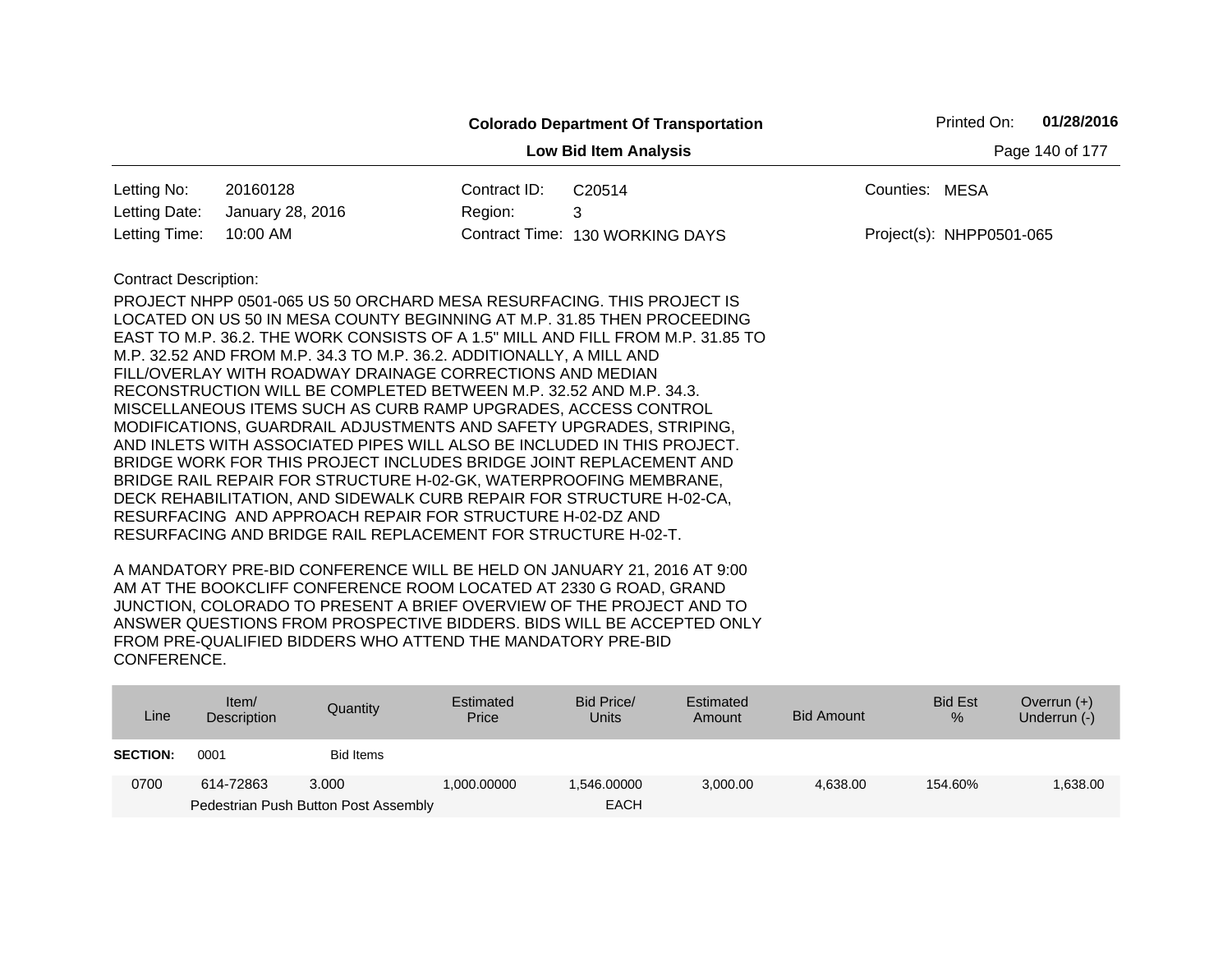|                              |                                                                                                                                                                                                                                                                                                                                                                                                                                                                                                                                                                                                                                                                                                                                                                                                                                                                                              |              | <b>Colorado Department Of Transportation</b> |                | Printed On:              | 01/28/2016      |
|------------------------------|----------------------------------------------------------------------------------------------------------------------------------------------------------------------------------------------------------------------------------------------------------------------------------------------------------------------------------------------------------------------------------------------------------------------------------------------------------------------------------------------------------------------------------------------------------------------------------------------------------------------------------------------------------------------------------------------------------------------------------------------------------------------------------------------------------------------------------------------------------------------------------------------|--------------|----------------------------------------------|----------------|--------------------------|-----------------|
|                              |                                                                                                                                                                                                                                                                                                                                                                                                                                                                                                                                                                                                                                                                                                                                                                                                                                                                                              |              | <b>Low Bid Item Analysis</b>                 |                |                          | Page 141 of 177 |
| Letting No:                  | 20160128                                                                                                                                                                                                                                                                                                                                                                                                                                                                                                                                                                                                                                                                                                                                                                                                                                                                                     | Contract ID: | C20514                                       | Counties: MESA |                          |                 |
| Letting Date:                | January 28, 2016                                                                                                                                                                                                                                                                                                                                                                                                                                                                                                                                                                                                                                                                                                                                                                                                                                                                             | Region:      | 3                                            |                |                          |                 |
| Letting Time:                | 10:00 AM                                                                                                                                                                                                                                                                                                                                                                                                                                                                                                                                                                                                                                                                                                                                                                                                                                                                                     |              | Contract Time: 130 WORKING DAYS              |                | Project(s): NHPP0501-065 |                 |
| <b>Contract Description:</b> | <b>PROJECT NHPP 0501-065 US 50 ORCHARD MESA RESURFACING. THIS PROJECT IS</b><br>LOCATED ON US 50 IN MESA COUNTY BEGINNING AT M.P. 31.85 THEN PROCEEDING<br>EAST TO M.P. 36.2. THE WORK CONSISTS OF A 1.5" MILL AND FILL FROM M.P. 31.85 TO<br>M.P. 32.52 AND FROM M.P. 34.3 TO M.P. 36.2. ADDITIONALLY, A MILL AND<br>FILL/OVERLAY WITH ROADWAY DRAINAGE CORRECTIONS AND MEDIAN<br>RECONSTRUCTION WILL BE COMPLETED BETWEEN M.P. 32.52 AND M.P. 34.3.<br>MISCELLANEOUS ITEMS SUCH AS CURB RAMP UPGRADES, ACCESS CONTROL<br>MODIFICATIONS, GUARDRAIL ADJUSTMENTS AND SAFETY UPGRADES, STRIPING,<br>AND INLETS WITH ASSOCIATED PIPES WILL ALSO BE INCLUDED IN THIS PROJECT.<br>BRIDGE WORK FOR THIS PROJECT INCLUDES BRIDGE JOINT REPLACEMENT AND<br>BRIDGE RAIL REPAIR FOR STRUCTURE H-02-GK, WATERPROOFING MEMBRANE,<br>DECK REHABILITATION, AND SIDEWALK CURB REPAIR FOR STRUCTURE H-02-CA, |              |                                              |                |                          |                 |
|                              | RESURFACING AND APPROACH REPAIR FOR STRUCTURE H-02-DZ AND<br>RESURFACING AND BRIDGE RAIL REPLACEMENT FOR STRUCTURE H-02-T.                                                                                                                                                                                                                                                                                                                                                                                                                                                                                                                                                                                                                                                                                                                                                                   |              |                                              |                |                          |                 |

| Line            | Item/<br>Description | Quantity  | Estimated<br>Price | Bid Price/<br><b>Units</b> | Estimated<br>Amount | Bid Amount | <b>Bid Est</b><br>% | Overrun $(+)$<br>Underrun (-) |
|-----------------|----------------------|-----------|--------------------|----------------------------|---------------------|------------|---------------------|-------------------------------|
| <b>SECTION:</b> | 0001                 | Bid Items |                    |                            |                     |            |                     |                               |
| 0705            | 614-72875            | 4.336.000 | 5.00000            | 4.15000                    | 21.680.00           | 17.994.40  | 83.00%              | $-3,685.60$                   |
|                 | Loop Detector Wire   |           |                    | ٢F.                        |                     |            |                     |                               |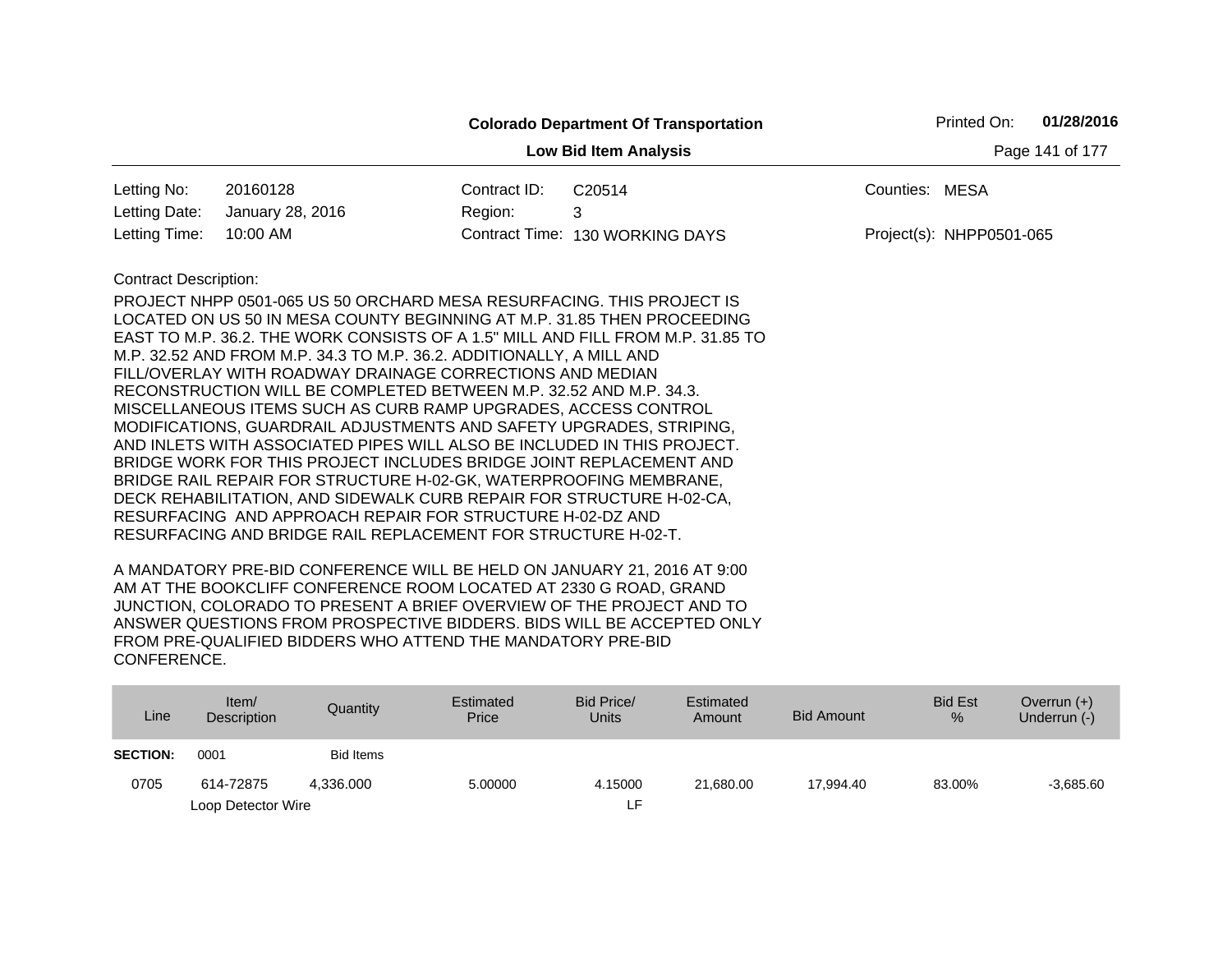|                              |                                                                                                                                                                                                                                                                                                                                                     |              | <b>Colorado Department Of Transportation</b>                                    |                | Printed On:              | 01/28/2016      |
|------------------------------|-----------------------------------------------------------------------------------------------------------------------------------------------------------------------------------------------------------------------------------------------------------------------------------------------------------------------------------------------------|--------------|---------------------------------------------------------------------------------|----------------|--------------------------|-----------------|
|                              |                                                                                                                                                                                                                                                                                                                                                     |              | <b>Low Bid Item Analysis</b>                                                    |                |                          | Page 142 of 177 |
| Letting No:                  | 20160128                                                                                                                                                                                                                                                                                                                                            | Contract ID: | C20514                                                                          | Counties: MESA |                          |                 |
| Letting Date:                | January 28, 2016                                                                                                                                                                                                                                                                                                                                    | Region:      | 3                                                                               |                |                          |                 |
| Letting Time:                | 10:00 AM                                                                                                                                                                                                                                                                                                                                            |              | Contract Time: 130 WORKING DAYS                                                 |                | Project(s): NHPP0501-065 |                 |
| <b>Contract Description:</b> |                                                                                                                                                                                                                                                                                                                                                     |              |                                                                                 |                |                          |                 |
|                              | PROJECT NHPP 0501-065 US 50 ORCHARD MESA RESURFACING. THIS PROJECT IS                                                                                                                                                                                                                                                                               |              |                                                                                 |                |                          |                 |
|                              |                                                                                                                                                                                                                                                                                                                                                     |              | LOCATED ON US 50 IN MESA COUNTY BEGINNING AT M.P. 31.85 THEN PROCEEDING         |                |                          |                 |
|                              |                                                                                                                                                                                                                                                                                                                                                     |              | EAST TO M.P. 36.2. THE WORK CONSISTS OF A 1.5" MILL AND FILL FROM M.P. 31.85 TO |                |                          |                 |
|                              | M.P. 32.52 AND FROM M.P. 34.3 TO M.P. 36.2. ADDITIONALLY, A MILL AND                                                                                                                                                                                                                                                                                |              |                                                                                 |                |                          |                 |
|                              | FILL/OVERLAY WITH ROADWAY DRAINAGE CORRECTIONS AND MEDIAN                                                                                                                                                                                                                                                                                           |              |                                                                                 |                |                          |                 |
|                              | RECONSTRUCTION WILL BE COMPLETED BETWEEN M.P. 32.52 AND M.P. 34.3.                                                                                                                                                                                                                                                                                  |              |                                                                                 |                |                          |                 |
|                              | MISCELLANEOUS ITEMS SUCH AS CURB RAMP UPGRADES, ACCESS CONTROL                                                                                                                                                                                                                                                                                      |              |                                                                                 |                |                          |                 |
|                              | MODIFICATIONS, GUARDRAIL ADJUSTMENTS AND SAFETY UPGRADES, STRIPING,                                                                                                                                                                                                                                                                                 |              |                                                                                 |                |                          |                 |
|                              | AND INLETS WITH ASSOCIATED PIPES WILL ALSO BE INCLUDED IN THIS PROJECT.<br>BRIDGE WORK FOR THIS PROJECT INCLUDES BRIDGE JOINT REPLACEMENT AND                                                                                                                                                                                                       |              |                                                                                 |                |                          |                 |
|                              | BRIDGE RAIL REPAIR FOR STRUCTURE H-02-GK, WATERPROOFING MEMBRANE,                                                                                                                                                                                                                                                                                   |              |                                                                                 |                |                          |                 |
|                              | DECK REHABILITATION, AND SIDEWALK CURB REPAIR FOR STRUCTURE H-02-CA,                                                                                                                                                                                                                                                                                |              |                                                                                 |                |                          |                 |
|                              | RESURFACING AND APPROACH REPAIR FOR STRUCTURE H-02-DZ AND                                                                                                                                                                                                                                                                                           |              |                                                                                 |                |                          |                 |
|                              | RESURFACING AND BRIDGE RAIL REPLACEMENT FOR STRUCTURE H-02-T.                                                                                                                                                                                                                                                                                       |              |                                                                                 |                |                          |                 |
|                              | $\overline{1}$ , $\overline{1}$ , $\overline{1}$ , $\overline{1}$ , $\overline{1}$ , $\overline{1}$ , $\overline{1}$ , $\overline{1}$ , $\overline{1}$ , $\overline{1}$ , $\overline{1}$ , $\overline{1}$ , $\overline{1}$ , $\overline{1}$ , $\overline{1}$ , $\overline{1}$ , $\overline{1}$ , $\overline{1}$ , $\overline{1}$ , $\overline{1}$ , |              |                                                                                 |                |                          |                 |

| Line            | Item/<br>Description | Quantity                               | Estimated<br>Price | Bid Price/<br><b>Units</b> | Estimated<br>Amount | <b>Bid Amount</b> | <b>Bid Est</b><br>$\%$ | Overrun $(+)$<br>Underrun (-) |
|-----------------|----------------------|----------------------------------------|--------------------|----------------------------|---------------------|-------------------|------------------------|-------------------------------|
| <b>SECTION:</b> | 0001                 | Bid Items                              |                    |                            |                     |                   |                        |                               |
| 0710            | 614-72886            | 4.000                                  | 7,000.00000        | 6,186,00000                | 28,000,00           | 24.744.00         | 88.37%                 | $-3,256.00$                   |
|                 |                      | Intersection Detection System (Camera) |                    | <b>EACH</b>                |                     |                   |                        |                               |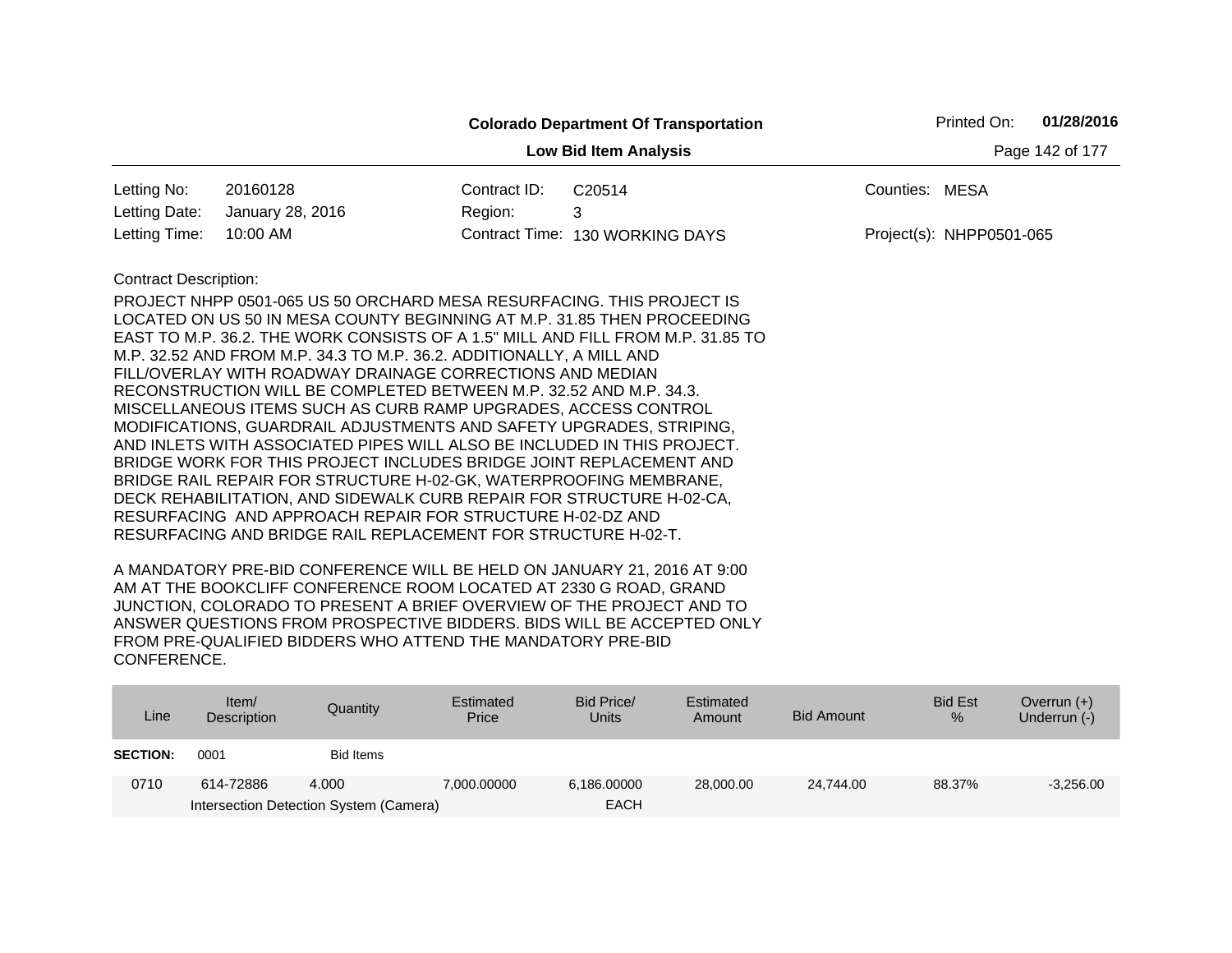|                              |                                                                                                                                                                                                                                                                                                                                                                                                                                                                                                                                                                                                                                                                                                                                                                                                                                                                                                                                  |              | <b>Colorado Department Of Transportation</b>                                    |                | Printed On:              | 01/28/2016      |  |  |
|------------------------------|----------------------------------------------------------------------------------------------------------------------------------------------------------------------------------------------------------------------------------------------------------------------------------------------------------------------------------------------------------------------------------------------------------------------------------------------------------------------------------------------------------------------------------------------------------------------------------------------------------------------------------------------------------------------------------------------------------------------------------------------------------------------------------------------------------------------------------------------------------------------------------------------------------------------------------|--------------|---------------------------------------------------------------------------------|----------------|--------------------------|-----------------|--|--|
|                              |                                                                                                                                                                                                                                                                                                                                                                                                                                                                                                                                                                                                                                                                                                                                                                                                                                                                                                                                  |              | <b>Low Bid Item Analysis</b>                                                    |                |                          | Page 143 of 177 |  |  |
| Letting No:                  | 20160128                                                                                                                                                                                                                                                                                                                                                                                                                                                                                                                                                                                                                                                                                                                                                                                                                                                                                                                         | Contract ID: | C20514                                                                          | Counties: MESA |                          |                 |  |  |
| Letting Date:                | January 28, 2016                                                                                                                                                                                                                                                                                                                                                                                                                                                                                                                                                                                                                                                                                                                                                                                                                                                                                                                 | Region:      | 3                                                                               |                |                          |                 |  |  |
| Letting Time:                | 10:00 AM                                                                                                                                                                                                                                                                                                                                                                                                                                                                                                                                                                                                                                                                                                                                                                                                                                                                                                                         |              | Contract Time: 130 WORKING DAYS                                                 |                | Project(s): NHPP0501-065 |                 |  |  |
| <b>Contract Description:</b> | PROJECT NHPP 0501-065 US 50 ORCHARD MESA RESURFACING. THIS PROJECT IS<br>LOCATED ON US 50 IN MESA COUNTY BEGINNING AT M.P. 31.85 THEN PROCEEDING<br>M.P. 32.52 AND FROM M.P. 34.3 TO M.P. 36.2. ADDITIONALLY, A MILL AND<br>FILL/OVERLAY WITH ROADWAY DRAINAGE CORRECTIONS AND MEDIAN<br>RECONSTRUCTION WILL BE COMPLETED BETWEEN M.P. 32.52 AND M.P. 34.3.<br>MISCELLANEOUS ITEMS SUCH AS CURB RAMP UPGRADES, ACCESS CONTROL<br>MODIFICATIONS, GUARDRAIL ADJUSTMENTS AND SAFETY UPGRADES, STRIPING,<br>AND INLETS WITH ASSOCIATED PIPES WILL ALSO BE INCLUDED IN THIS PROJECT.<br>BRIDGE WORK FOR THIS PROJECT INCLUDES BRIDGE JOINT REPLACEMENT AND<br>BRIDGE RAIL REPAIR FOR STRUCTURE H-02-GK, WATERPROOFING MEMBRANE,<br>DECK REHABILITATION, AND SIDEWALK CURB REPAIR FOR STRUCTURE H-02-CA,<br>RESURFACING AND APPROACH REPAIR FOR STRUCTURE H-02-DZ AND<br>RESURFACING AND BRIDGE RAIL REPLACEMENT FOR STRUCTURE H-02-T. |              | EAST TO M.P. 36.2. THE WORK CONSISTS OF A 1.5" MILL AND FILL FROM M.P. 31.85 TO |                |                          |                 |  |  |

| Line            | Item/<br>Description | Quantity                               | Estimated<br>Price | Bid Price/<br>Units | Estimated<br>Amount | Bid Amount | <b>Bid Est</b><br>$\%$ | Overrun $(+)$<br>Underrun (-) |
|-----------------|----------------------|----------------------------------------|--------------------|---------------------|---------------------|------------|------------------------|-------------------------------|
| <b>SECTION:</b> | 0001                 | <b>Bid Items</b>                       |                    |                     |                     |            |                        |                               |
| 0715            | 614-82010            | 1.000                                  | 19.000.00000       | 10.310.00000        | 19,000,00           | 10.310.00  | 54.26%                 | $-8.690.00$                   |
|                 |                      | Traffic Signal Pole Steel (1 Mast Arm) |                    | <b>EACH</b>         |                     |            |                        |                               |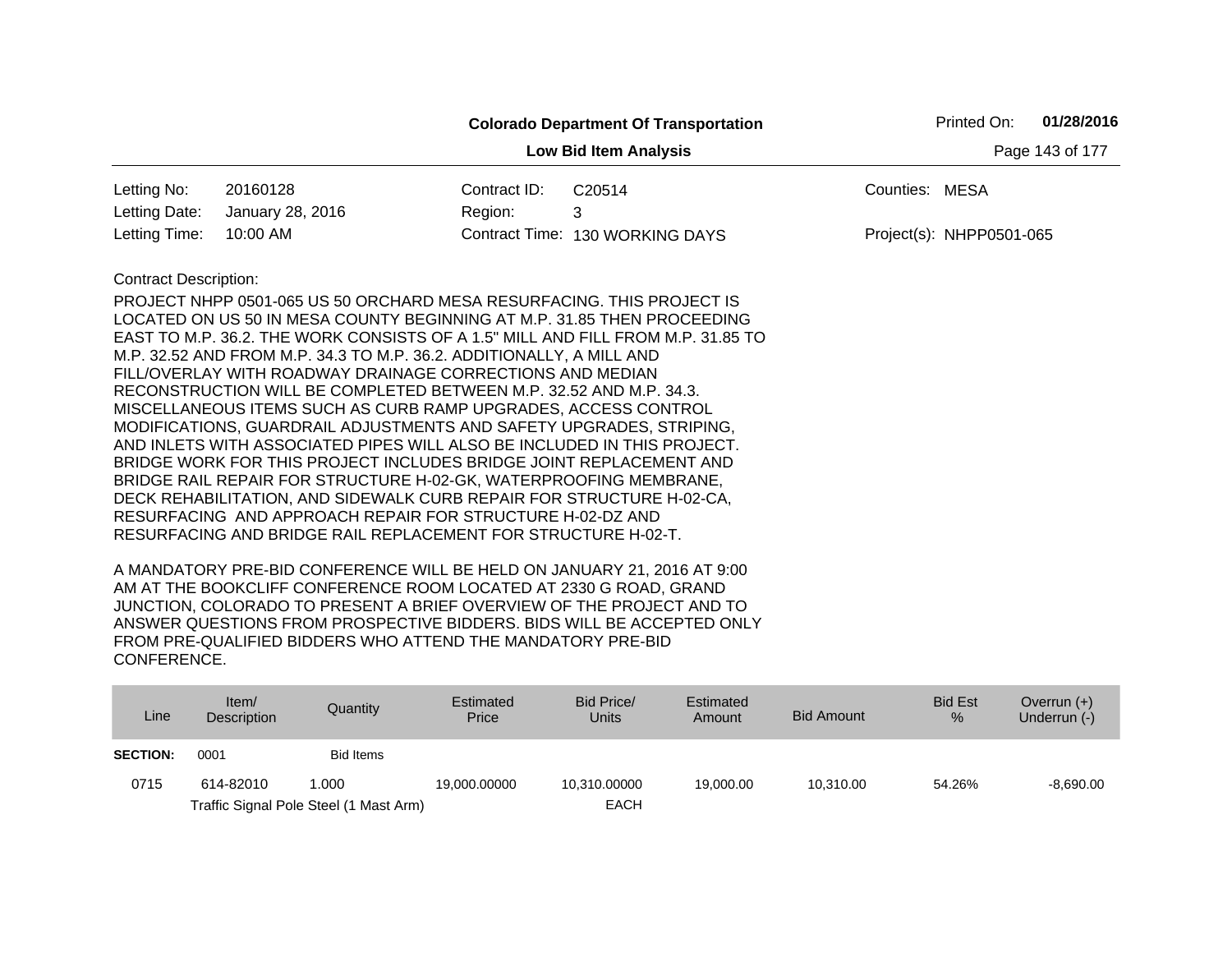|                              |                                                                                                                                                                                                                                                                                                                                                                                                                                                                                                                                                                                                                                                                                                                                                                                                                                                                                                                                                                                                                     |              | <b>Colorado Department Of Transportation</b> |                | Printed On:              | 01/28/2016      |
|------------------------------|---------------------------------------------------------------------------------------------------------------------------------------------------------------------------------------------------------------------------------------------------------------------------------------------------------------------------------------------------------------------------------------------------------------------------------------------------------------------------------------------------------------------------------------------------------------------------------------------------------------------------------------------------------------------------------------------------------------------------------------------------------------------------------------------------------------------------------------------------------------------------------------------------------------------------------------------------------------------------------------------------------------------|--------------|----------------------------------------------|----------------|--------------------------|-----------------|
|                              |                                                                                                                                                                                                                                                                                                                                                                                                                                                                                                                                                                                                                                                                                                                                                                                                                                                                                                                                                                                                                     |              | <b>Low Bid Item Analysis</b>                 |                |                          | Page 144 of 177 |
| Letting No:                  | 20160128                                                                                                                                                                                                                                                                                                                                                                                                                                                                                                                                                                                                                                                                                                                                                                                                                                                                                                                                                                                                            | Contract ID: | C20514                                       | Counties: MESA |                          |                 |
| Letting Date:                | January 28, 2016                                                                                                                                                                                                                                                                                                                                                                                                                                                                                                                                                                                                                                                                                                                                                                                                                                                                                                                                                                                                    | Region:      | 3                                            |                |                          |                 |
| Letting Time:                | 10:00 AM                                                                                                                                                                                                                                                                                                                                                                                                                                                                                                                                                                                                                                                                                                                                                                                                                                                                                                                                                                                                            |              | Contract Time: 130 WORKING DAYS              |                | Project(s): NHPP0501-065 |                 |
| <b>Contract Description:</b> | PROJECT NHPP 0501-065 US 50 ORCHARD MESA RESURFACING. THIS PROJECT IS<br>LOCATED ON US 50 IN MESA COUNTY BEGINNING AT M.P. 31.85 THEN PROCEEDING<br>EAST TO M.P. 36.2. THE WORK CONSISTS OF A 1.5" MILL AND FILL FROM M.P. 31.85 TO<br>M.P. 32.52 AND FROM M.P. 34.3 TO M.P. 36.2. ADDITIONALLY, A MILL AND<br>FILL/OVERLAY WITH ROADWAY DRAINAGE CORRECTIONS AND MEDIAN<br>RECONSTRUCTION WILL BE COMPLETED BETWEEN M.P. 32.52 AND M.P. 34.3.<br>MISCELLANEOUS ITEMS SUCH AS CURB RAMP UPGRADES, ACCESS CONTROL<br>MODIFICATIONS, GUARDRAIL ADJUSTMENTS AND SAFETY UPGRADES, STRIPING,<br>AND INLETS WITH ASSOCIATED PIPES WILL ALSO BE INCLUDED IN THIS PROJECT.<br>BRIDGE WORK FOR THIS PROJECT INCLUDES BRIDGE JOINT REPLACEMENT AND<br>BRIDGE RAIL REPAIR FOR STRUCTURE H-02-GK, WATERPROOFING MEMBRANE,<br>DECK REHABILITATION, AND SIDEWALK CURB REPAIR FOR STRUCTURE H-02-CA,<br>RESURFACING AND APPROACH REPAIR FOR STRUCTURE H-02-DZ AND<br>RESURFACING AND BRIDGE RAIL REPLACEMENT FOR STRUCTURE H-02-T. |              |                                              |                |                          |                 |

| Line            | Item/<br>Description | Quantity                              | Estimated<br>Price | Bid Price/<br>Units | Estimated<br>Amount | <b>Bid Amount</b> | <b>Bid Est</b><br>$\%$ | Overrun $(+)$<br>Underrun (-) |
|-----------------|----------------------|---------------------------------------|--------------------|---------------------|---------------------|-------------------|------------------------|-------------------------------|
| <b>SECTION:</b> | 0001                 | Bid Items                             |                    |                     |                     |                   |                        |                               |
| 0720            | 614-85005            | 1.000                                 | 4.000.00000        | 2,580.00000         | 4.000.00            | 2,580.00          | 64.50%                 | $-1.420.00$                   |
|                 |                      | Impact Attenuator (Sand Barrel Array) |                    | <b>EACH</b>         |                     |                   |                        |                               |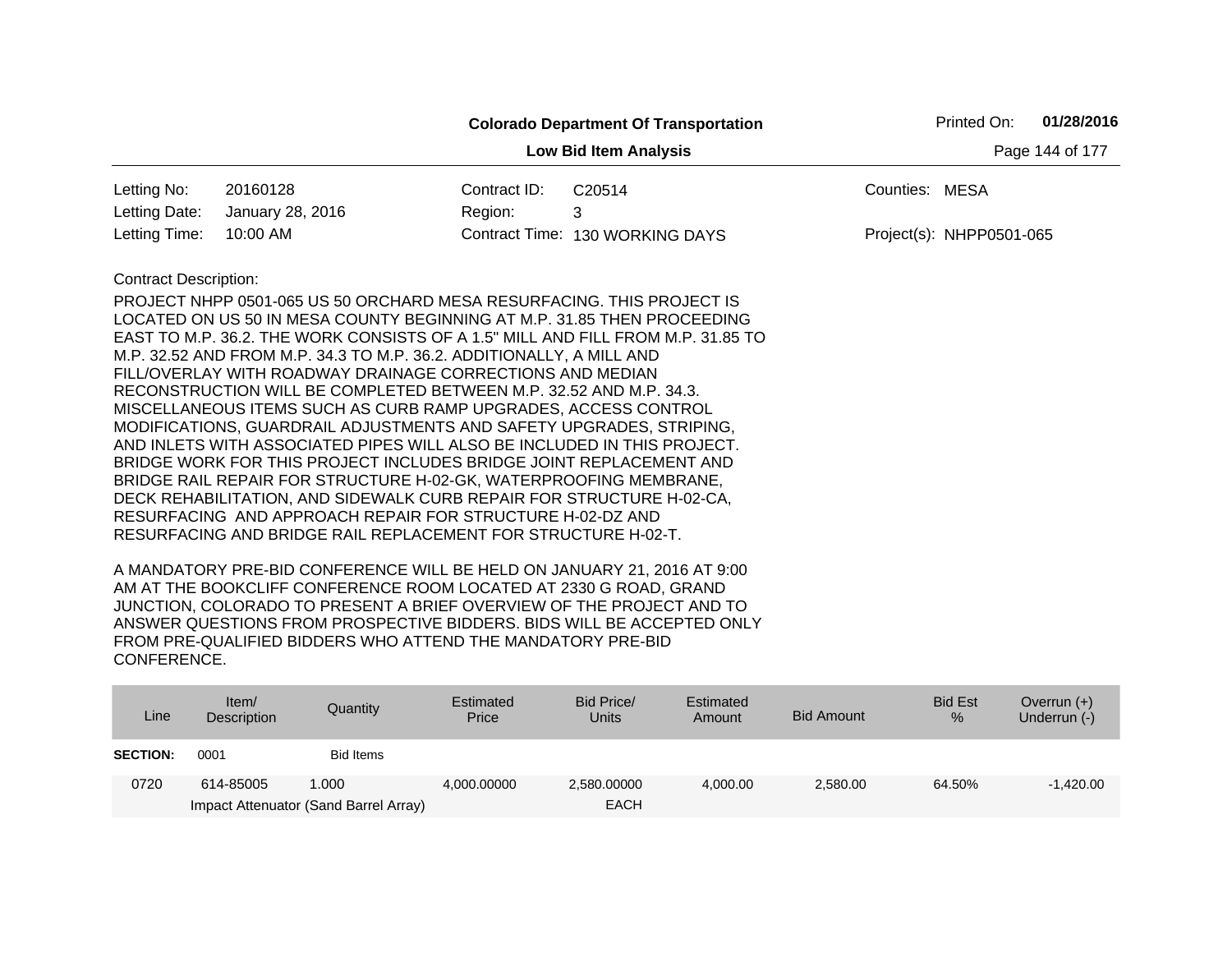|                              |                                                                                                                                                                                                                                                                                                                                                                                                                                                                                                                                                                                                                                                                                                                                                                                                                                                                 |              | <b>Colorado Department Of Transportation</b>                                    | 01/28/2016<br>Printed On: |
|------------------------------|-----------------------------------------------------------------------------------------------------------------------------------------------------------------------------------------------------------------------------------------------------------------------------------------------------------------------------------------------------------------------------------------------------------------------------------------------------------------------------------------------------------------------------------------------------------------------------------------------------------------------------------------------------------------------------------------------------------------------------------------------------------------------------------------------------------------------------------------------------------------|--------------|---------------------------------------------------------------------------------|---------------------------|
|                              | Page 145 of 177                                                                                                                                                                                                                                                                                                                                                                                                                                                                                                                                                                                                                                                                                                                                                                                                                                                 |              |                                                                                 |                           |
| Letting No:                  | 20160128                                                                                                                                                                                                                                                                                                                                                                                                                                                                                                                                                                                                                                                                                                                                                                                                                                                        | Contract ID: | C20514                                                                          | Counties: MESA            |
| Letting Date:                | January 28, 2016                                                                                                                                                                                                                                                                                                                                                                                                                                                                                                                                                                                                                                                                                                                                                                                                                                                | Region:      | 3                                                                               |                           |
| Letting Time:                | 10:00 AM                                                                                                                                                                                                                                                                                                                                                                                                                                                                                                                                                                                                                                                                                                                                                                                                                                                        |              | Contract Time: 130 WORKING DAYS                                                 | Project(s): NHPP0501-065  |
| <b>Contract Description:</b> | PROJECT NHPP 0501-065 US 50 ORCHARD MESA RESURFACING. THIS PROJECT IS<br>LOCATED ON US 50 IN MESA COUNTY BEGINNING AT M.P. 31.85 THEN PROCEEDING<br>M.P. 32.52 AND FROM M.P. 34.3 TO M.P. 36.2. ADDITIONALLY, A MILL AND<br>FILL/OVERLAY WITH ROADWAY DRAINAGE CORRECTIONS AND MEDIAN<br>RECONSTRUCTION WILL BE COMPLETED BETWEEN M.P. 32.52 AND M.P. 34.3.<br>MISCELLANEOUS ITEMS SUCH AS CURB RAMP UPGRADES, ACCESS CONTROL<br>MODIFICATIONS, GUARDRAIL ADJUSTMENTS AND SAFETY UPGRADES, STRIPING,<br>AND INLETS WITH ASSOCIATED PIPES WILL ALSO BE INCLUDED IN THIS PROJECT.<br>BRIDGE WORK FOR THIS PROJECT INCLUDES BRIDGE JOINT REPLACEMENT AND<br>BRIDGE RAIL REPAIR FOR STRUCTURE H-02-GK, WATERPROOFING MEMBRANE,<br>DECK REHABILITATION, AND SIDEWALK CURB REPAIR FOR STRUCTURE H-02-CA,<br>RESURFACING AND APPROACH REPAIR FOR STRUCTURE H-02-DZ AND |              | EAST TO M.P. 36.2. THE WORK CONSISTS OF A 1.5" MILL AND FILL FROM M.P. 31.85 TO |                           |

| Line            | Item $/$<br>Description | Quantity                         | Estimated<br>Price | Bid Price/<br><b>Units</b> | Estimated<br>Amount | <b>Bid Amount</b> | <b>Bid Est</b><br>$\%$ | Overrun $(+)$<br>Underrun (-) |
|-----------------|-------------------------|----------------------------------|--------------------|----------------------------|---------------------|-------------------|------------------------|-------------------------------|
| <b>SECTION:</b> | 0001                    | Bid Items                        |                    |                            |                     |                   |                        |                               |
| 0725            | 614-85130               | 2.000                            | 20.000.00000       | 22,167.00000               | 40.000.00           | 44.334.00         | 110.84%                | 4,334.00                      |
|                 |                         | Impact Attenuator (Quadguard II) |                    | <b>EACH</b>                |                     |                   |                        |                               |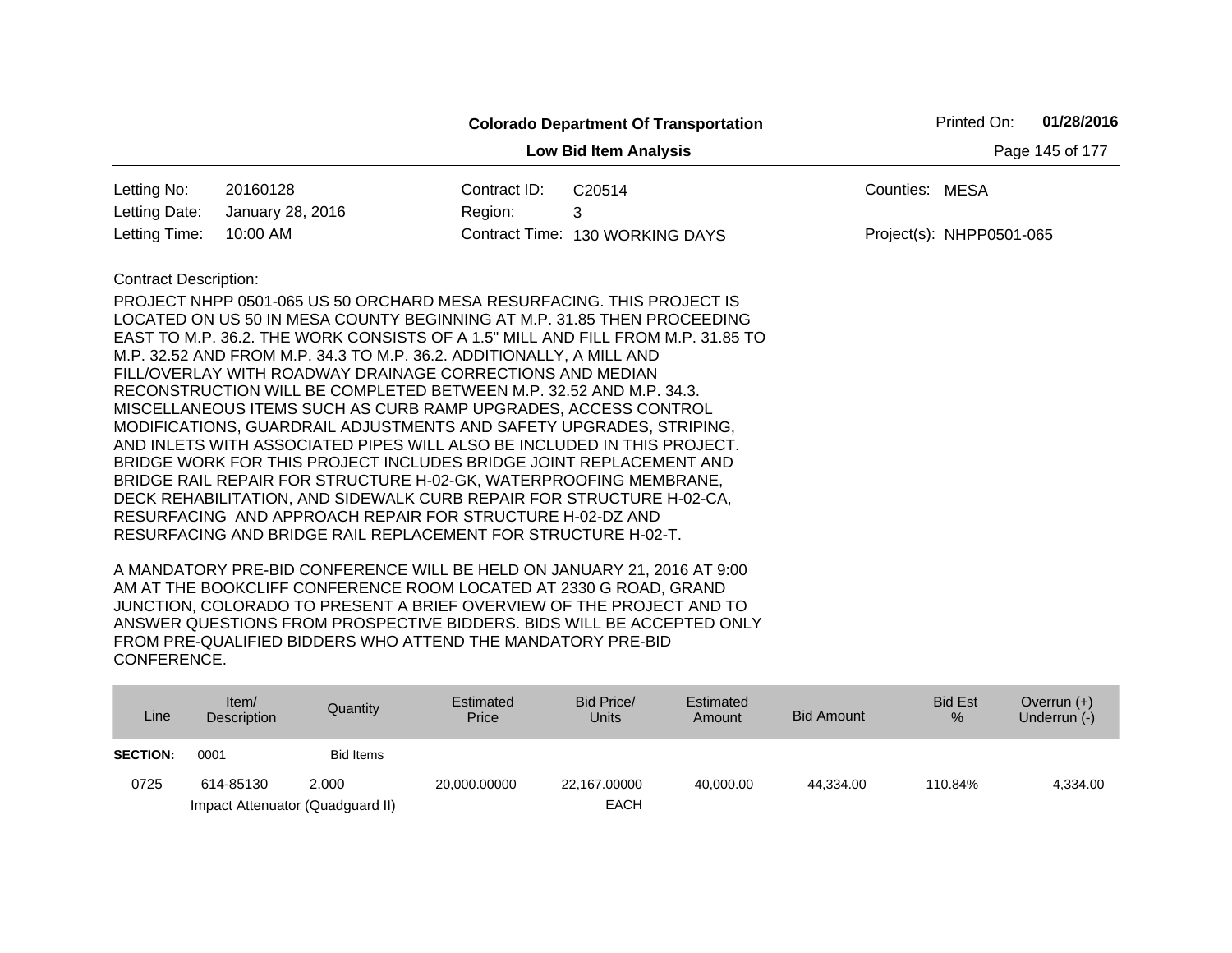|                              |                                                                                                                                                                                                                                                                                                                                                                                                                                                                                                                                                                                                                                                                                                                                                                                                                                                                                                                                  |              | <b>Colorado Department Of Transportation</b>                                    |                 | Printed On:              | 01/28/2016 |
|------------------------------|----------------------------------------------------------------------------------------------------------------------------------------------------------------------------------------------------------------------------------------------------------------------------------------------------------------------------------------------------------------------------------------------------------------------------------------------------------------------------------------------------------------------------------------------------------------------------------------------------------------------------------------------------------------------------------------------------------------------------------------------------------------------------------------------------------------------------------------------------------------------------------------------------------------------------------|--------------|---------------------------------------------------------------------------------|-----------------|--------------------------|------------|
|                              |                                                                                                                                                                                                                                                                                                                                                                                                                                                                                                                                                                                                                                                                                                                                                                                                                                                                                                                                  |              | <b>Low Bid Item Analysis</b>                                                    | Page 146 of 177 |                          |            |
| Letting No:                  | 20160128                                                                                                                                                                                                                                                                                                                                                                                                                                                                                                                                                                                                                                                                                                                                                                                                                                                                                                                         | Contract ID: | C <sub>20514</sub>                                                              | Counties: MESA  |                          |            |
| Letting Date:                | January 28, 2016                                                                                                                                                                                                                                                                                                                                                                                                                                                                                                                                                                                                                                                                                                                                                                                                                                                                                                                 | Region:      | 3                                                                               |                 |                          |            |
| Letting Time:                | 10:00 AM                                                                                                                                                                                                                                                                                                                                                                                                                                                                                                                                                                                                                                                                                                                                                                                                                                                                                                                         |              | Contract Time: 130 WORKING DAYS                                                 |                 | Project(s): NHPP0501-065 |            |
| <b>Contract Description:</b> | PROJECT NHPP 0501-065 US 50 ORCHARD MESA RESURFACING. THIS PROJECT IS<br>LOCATED ON US 50 IN MESA COUNTY BEGINNING AT M.P. 31.85 THEN PROCEEDING<br>M.P. 32.52 AND FROM M.P. 34.3 TO M.P. 36.2. ADDITIONALLY, A MILL AND<br>FILL/OVERLAY WITH ROADWAY DRAINAGE CORRECTIONS AND MEDIAN<br>RECONSTRUCTION WILL BE COMPLETED BETWEEN M.P. 32.52 AND M.P. 34.3.<br>MISCELLANEOUS ITEMS SUCH AS CURB RAMP UPGRADES, ACCESS CONTROL<br>MODIFICATIONS, GUARDRAIL ADJUSTMENTS AND SAFETY UPGRADES, STRIPING,<br>AND INLETS WITH ASSOCIATED PIPES WILL ALSO BE INCLUDED IN THIS PROJECT.<br>BRIDGE WORK FOR THIS PROJECT INCLUDES BRIDGE JOINT REPLACEMENT AND<br>BRIDGE RAIL REPAIR FOR STRUCTURE H-02-GK, WATERPROOFING MEMBRANE,<br>DECK REHABILITATION, AND SIDEWALK CURB REPAIR FOR STRUCTURE H-02-CA,<br>RESURFACING AND APPROACH REPAIR FOR STRUCTURE H-02-DZ AND<br>RESURFACING AND BRIDGE RAIL REPLACEMENT FOR STRUCTURE H-02-T. |              | EAST TO M.P. 36.2. THE WORK CONSISTS OF A 1.5" MILL AND FILL FROM M.P. 31.85 TO |                 |                          |            |

| Line            | Item/<br>Description        | Quantity  | Estimated<br>Price | Bid Price/<br><b>Units</b> | Estimated<br>Amount | <b>Bid Amount</b> | <b>Bid Est</b><br>% | Overrun $(+)$<br>Underrun (-) |
|-----------------|-----------------------------|-----------|--------------------|----------------------------|---------------------|-------------------|---------------------|-------------------------------|
| <b>SECTION:</b> | 0001                        | Bid Items |                    |                            |                     |                   |                     |                               |
| 0730            | 614-86737<br>Surface Sensor | 2.000     | 5,000.00000        | 6,186,00000<br><b>EACH</b> | 10,000.00           | 12.372.00         | 123.72%             | 2,372.00                      |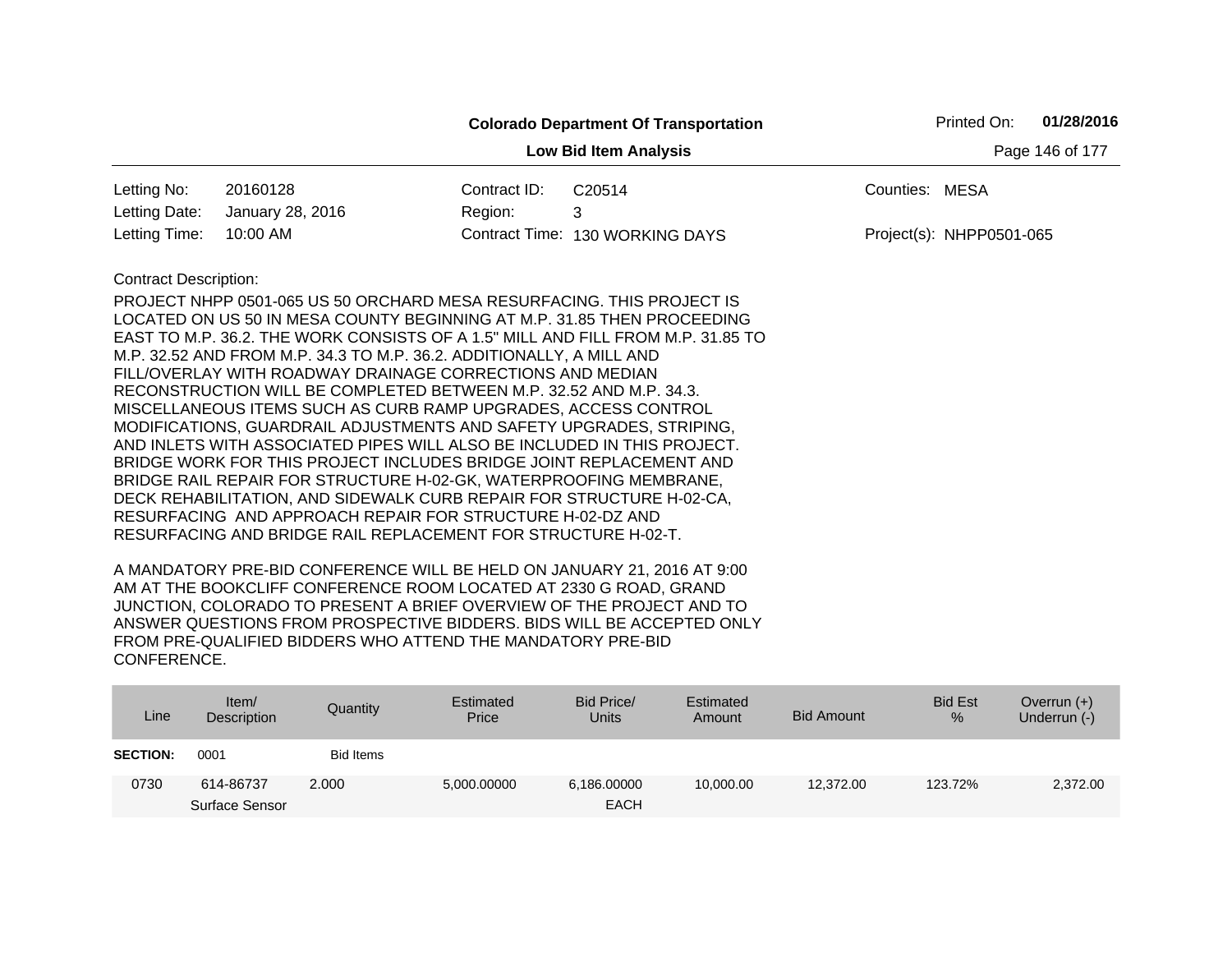|                              |                                                                                                                                                            |              | <b>Colorado Department Of Transportation</b> |                | Printed On:              | 01/28/2016      |
|------------------------------|------------------------------------------------------------------------------------------------------------------------------------------------------------|--------------|----------------------------------------------|----------------|--------------------------|-----------------|
|                              |                                                                                                                                                            |              | <b>Low Bid Item Analysis</b>                 |                |                          | Page 147 of 177 |
| Letting No:                  | 20160128                                                                                                                                                   | Contract ID: | C <sub>20514</sub>                           | Counties: MESA |                          |                 |
| Letting Date:                | January 28, 2016                                                                                                                                           | Region:      | 3                                            |                |                          |                 |
| Letting Time:                | 10:00 AM                                                                                                                                                   |              | Contract Time: 130 WORKING DAYS              |                | Project(s): NHPP0501-065 |                 |
| <b>Contract Description:</b> | PROJECT NHPP 0501-065 US 50 ORCHARD MESA RESURFACING. THIS PROJECT IS                                                                                      |              |                                              |                |                          |                 |
|                              | LOCATED ON US 50 IN MESA COUNTY BEGINNING AT M.P. 31.85 THEN PROCEEDING<br>EAST TO M.P. 36.2. THE WORK CONSISTS OF A 1.5" MILL AND FILL FROM M.P. 31.85 TO |              |                                              |                |                          |                 |
|                              | M.P. 32.52 AND FROM M.P. 34.3 TO M.P. 36.2. ADDITIONALLY, A MILL AND                                                                                       |              |                                              |                |                          |                 |
|                              | FILL/OVERLAY WITH ROADWAY DRAINAGE CORRECTIONS AND MEDIAN                                                                                                  |              |                                              |                |                          |                 |
|                              | RECONSTRUCTION WILL BE COMPLETED BETWEEN M.P. 32.52 AND M.P. 34.3.<br>MISCELLANEOUS ITEMS SUCH AS CURB RAMP UPGRADES, ACCESS CONTROL                       |              |                                              |                |                          |                 |
|                              | MODIFICATIONS, GUARDRAIL ADJUSTMENTS AND SAFETY UPGRADES, STRIPING,                                                                                        |              |                                              |                |                          |                 |
|                              | AND INLETS WITH ASSOCIATED PIPES WILL ALSO BE INCLUDED IN THIS PROJECT.                                                                                    |              |                                              |                |                          |                 |
|                              | BRIDGE WORK FOR THIS PROJECT INCLUDES BRIDGE JOINT REPLACEMENT AND                                                                                         |              |                                              |                |                          |                 |
|                              | BRIDGE RAIL REPAIR FOR STRUCTURE H-02-GK, WATERPROOFING MEMBRANE,<br>DECK REHABILITATION, AND SIDEWALK CURB REPAIR FOR STRUCTURE H-02-CA,                  |              |                                              |                |                          |                 |
|                              | RESURFACING AND APPROACH REPAIR FOR STRUCTURE H-02-DZ AND                                                                                                  |              |                                              |                |                          |                 |
|                              | RESURFACING AND BRIDGE RAIL REPLACEMENT FOR STRUCTURE H-02-T.                                                                                              |              |                                              |                |                          |                 |

| Line            | Item $/$<br>Description | Quantity                      | Estimated<br>Price | Bid Price/<br><b>Units</b> | Estimated<br>Amount | <b>Bid Amount</b> | <b>Bid Est</b><br>$\%$ | Overrun $(+)$<br>Underrun (-) |
|-----------------|-------------------------|-------------------------------|--------------------|----------------------------|---------------------|-------------------|------------------------|-------------------------------|
| <b>SECTION:</b> | 0001                    | Bid Items                     |                    |                            |                     |                   |                        |                               |
| 0735            | 614-86738               | 1.000                         | 2,000.00000        | 3,093.00000                | 2.000.00            | 3.093.00          | 154.65%                | 1,093.00                      |
|                 |                         | Sub-Surface Temperature Probe |                    | <b>EACH</b>                |                     |                   |                        |                               |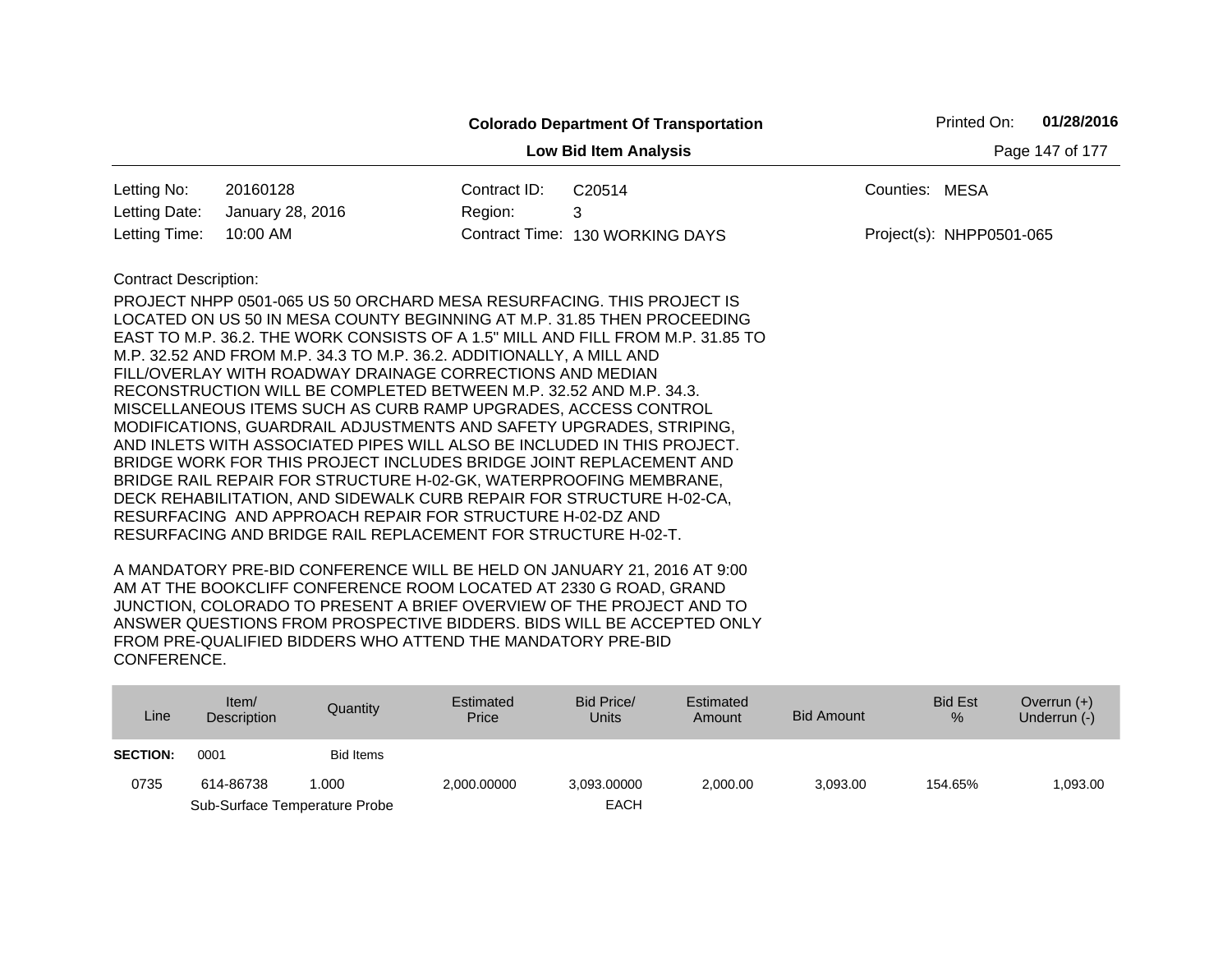|                              |                                                                                 |              | <b>Colorado Department Of Transportation</b> |                | Printed On:              | 01/28/2016      |
|------------------------------|---------------------------------------------------------------------------------|--------------|----------------------------------------------|----------------|--------------------------|-----------------|
|                              |                                                                                 |              | <b>Low Bid Item Analysis</b>                 |                |                          | Page 148 of 177 |
| Letting No:                  | 20160128                                                                        | Contract ID: | C20514                                       | Counties: MESA |                          |                 |
| Letting Date:                | January 28, 2016                                                                | Region:      | 3                                            |                |                          |                 |
| Letting Time:                | 10:00 AM                                                                        |              | Contract Time: 130 WORKING DAYS              |                | Project(s): NHPP0501-065 |                 |
| <b>Contract Description:</b> |                                                                                 |              |                                              |                |                          |                 |
|                              | PROJECT NHPP 0501-065 US 50 ORCHARD MESA RESURFACING. THIS PROJECT IS           |              |                                              |                |                          |                 |
|                              | LOCATED ON US 50 IN MESA COUNTY BEGINNING AT M.P. 31.85 THEN PROCEEDING         |              |                                              |                |                          |                 |
|                              | EAST TO M.P. 36.2. THE WORK CONSISTS OF A 1.5" MILL AND FILL FROM M.P. 31.85 TO |              |                                              |                |                          |                 |
|                              | M.P. 32.52 AND FROM M.P. 34.3 TO M.P. 36.2. ADDITIONALLY, A MILL AND            |              |                                              |                |                          |                 |
|                              | FILL/OVERLAY WITH ROADWAY DRAINAGE CORRECTIONS AND MEDIAN                       |              |                                              |                |                          |                 |
|                              | RECONSTRUCTION WILL BE COMPLETED BETWEEN M.P. 32.52 AND M.P. 34.3.              |              |                                              |                |                          |                 |
|                              | MISCELLANEOUS ITEMS SUCH AS CURB RAMP UPGRADES, ACCESS CONTROL                  |              |                                              |                |                          |                 |
|                              | MODIFICATIONS, GUARDRAIL ADJUSTMENTS AND SAFETY UPGRADES, STRIPING,             |              |                                              |                |                          |                 |
|                              | AND INLETS WITH ASSOCIATED PIPES WILL ALSO BE INCLUDED IN THIS PROJECT.         |              |                                              |                |                          |                 |
|                              | BRIDGE WORK FOR THIS PROJECT INCLUDES BRIDGE JOINT REPLACEMENT AND              |              |                                              |                |                          |                 |
|                              | BRIDGE RAIL REPAIR FOR STRUCTURE H-02-GK, WATERPROOFING MEMBRANE,               |              |                                              |                |                          |                 |
|                              | DECK REHABILITATION, AND SIDEWALK CURB REPAIR FOR STRUCTURE H-02-CA,            |              |                                              |                |                          |                 |
|                              | RESURFACING AND APPROACH REPAIR FOR STRUCTURE H-02-DZ AND                       |              |                                              |                |                          |                 |
|                              | RESURFACING AND BRIDGE RAIL REPLACEMENT FOR STRUCTURE H-02-T.                   |              |                                              |                |                          |                 |

| Line            | Item/<br>Description        | Quantity  | Estimated<br>Price | Bid Price/<br><b>Units</b> | Estimated<br>Amount | Bid Amount | <b>Bid Est</b><br>$\%$ | Overrun $(+)$<br>Underrun (-) |
|-----------------|-----------------------------|-----------|--------------------|----------------------------|---------------------|------------|------------------------|-------------------------------|
| <b>SECTION:</b> | 0001                        | Bid Items |                    |                            |                     |            |                        |                               |
| 0740            | 615-00030                   | 1.000     | 2,000.00000        | 1.000.00000                | 2,000.00            | 1.000.00   | 50.00%                 | $-1,000.00$                   |
|                 | Embankment Protector Type 3 |           |                    | <b>EACH</b>                |                     |            |                        |                               |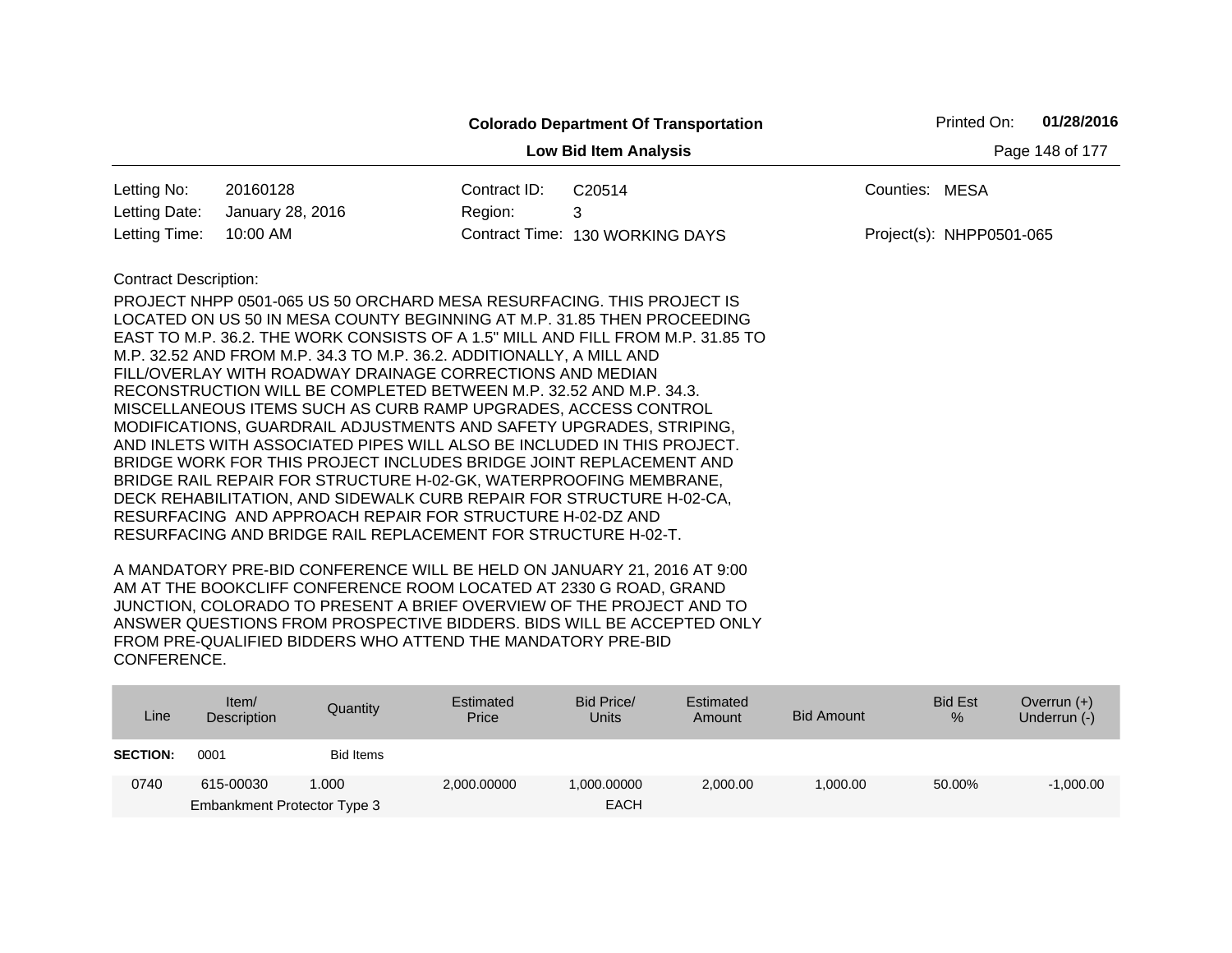|                              |                                                                                                                                                                                                                                                                                                                                                                                                                                                                                                                                                                                                                                                                                                                                                                                                                                                                                                                                  |                 | <b>Colorado Department Of Transportation</b>                                    |                | Printed On:              | 01/28/2016 |
|------------------------------|----------------------------------------------------------------------------------------------------------------------------------------------------------------------------------------------------------------------------------------------------------------------------------------------------------------------------------------------------------------------------------------------------------------------------------------------------------------------------------------------------------------------------------------------------------------------------------------------------------------------------------------------------------------------------------------------------------------------------------------------------------------------------------------------------------------------------------------------------------------------------------------------------------------------------------|-----------------|---------------------------------------------------------------------------------|----------------|--------------------------|------------|
|                              |                                                                                                                                                                                                                                                                                                                                                                                                                                                                                                                                                                                                                                                                                                                                                                                                                                                                                                                                  | Page 149 of 177 |                                                                                 |                |                          |            |
| Letting No:                  | 20160128                                                                                                                                                                                                                                                                                                                                                                                                                                                                                                                                                                                                                                                                                                                                                                                                                                                                                                                         | Contract ID:    | C20514                                                                          | Counties: MESA |                          |            |
| Letting Date:                | January 28, 2016                                                                                                                                                                                                                                                                                                                                                                                                                                                                                                                                                                                                                                                                                                                                                                                                                                                                                                                 | Region:         | 3                                                                               |                |                          |            |
| Letting Time:                | 10:00 AM                                                                                                                                                                                                                                                                                                                                                                                                                                                                                                                                                                                                                                                                                                                                                                                                                                                                                                                         |                 | Contract Time: 130 WORKING DAYS                                                 |                | Project(s): NHPP0501-065 |            |
| <b>Contract Description:</b> | PROJECT NHPP 0501-065 US 50 ORCHARD MESA RESURFACING. THIS PROJECT IS<br>LOCATED ON US 50 IN MESA COUNTY BEGINNING AT M.P. 31.85 THEN PROCEEDING<br>M.P. 32.52 AND FROM M.P. 34.3 TO M.P. 36.2. ADDITIONALLY, A MILL AND<br>FILL/OVERLAY WITH ROADWAY DRAINAGE CORRECTIONS AND MEDIAN<br>RECONSTRUCTION WILL BE COMPLETED BETWEEN M.P. 32.52 AND M.P. 34.3.<br>MISCELLANEOUS ITEMS SUCH AS CURB RAMP UPGRADES, ACCESS CONTROL<br>MODIFICATIONS, GUARDRAIL ADJUSTMENTS AND SAFETY UPGRADES, STRIPING,<br>AND INLETS WITH ASSOCIATED PIPES WILL ALSO BE INCLUDED IN THIS PROJECT.<br>BRIDGE WORK FOR THIS PROJECT INCLUDES BRIDGE JOINT REPLACEMENT AND<br>BRIDGE RAIL REPAIR FOR STRUCTURE H-02-GK, WATERPROOFING MEMBRANE,<br>DECK REHABILITATION, AND SIDEWALK CURB REPAIR FOR STRUCTURE H-02-CA,<br>RESURFACING AND APPROACH REPAIR FOR STRUCTURE H-02-DZ AND<br>RESURFACING AND BRIDGE RAIL REPLACEMENT FOR STRUCTURE H-02-T. |                 | EAST TO M.P. 36.2. THE WORK CONSISTS OF A 1.5" MILL AND FILL FROM M.P. 31.85 TO |                |                          |            |

| Line            | Item/<br>Description   | Quantity  | Estimated<br>Price | Bid Price/<br>Units | Estimated<br>Amount | Bid Amount | <b>Bid Est</b><br>% | Overrun $(+)$<br>Underrun (-) |
|-----------------|------------------------|-----------|--------------------|---------------------|---------------------|------------|---------------------|-------------------------------|
| <b>SECTION:</b> | 0001                   | Bid Items |                    |                     |                     |            |                     |                               |
| 0745            | 620-00002              | 1.000     | 25,000.00000       | 17.527.00000        | 25,000,00           | 17.527.00  | 70.11%              | $-7.473.00$                   |
|                 | Field Office (Class 2) |           |                    | <b>EACH</b>         |                     |            |                     |                               |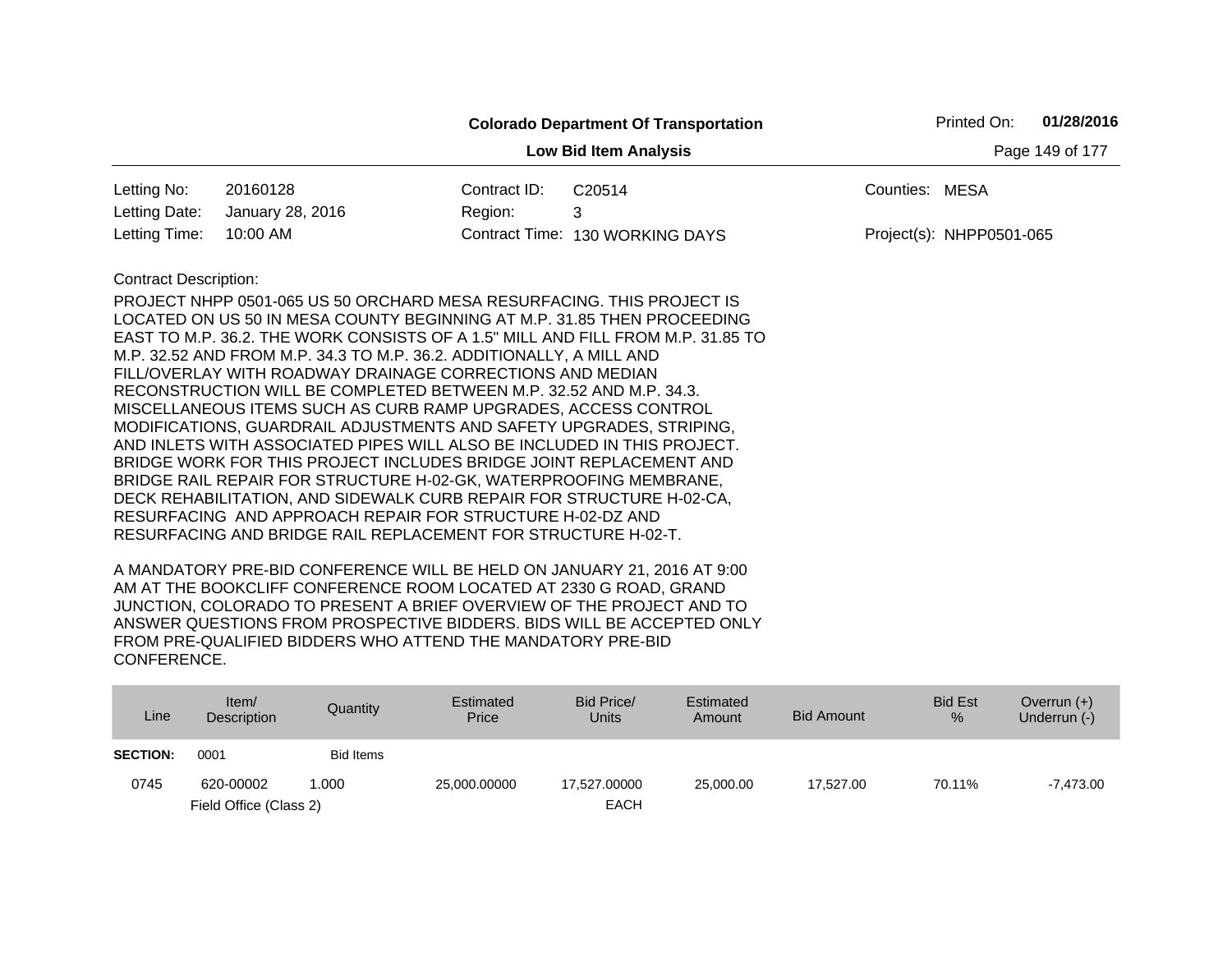|                              |                                                                                                                                                                                                                                                                                                                                                                                                                                                                                                                                                                                                                                                                                                                                                                                                                                                                                                                                  |              | <b>Colorado Department Of Transportation</b>                                    | Printed On:              | 01/28/2016      |
|------------------------------|----------------------------------------------------------------------------------------------------------------------------------------------------------------------------------------------------------------------------------------------------------------------------------------------------------------------------------------------------------------------------------------------------------------------------------------------------------------------------------------------------------------------------------------------------------------------------------------------------------------------------------------------------------------------------------------------------------------------------------------------------------------------------------------------------------------------------------------------------------------------------------------------------------------------------------|--------------|---------------------------------------------------------------------------------|--------------------------|-----------------|
|                              |                                                                                                                                                                                                                                                                                                                                                                                                                                                                                                                                                                                                                                                                                                                                                                                                                                                                                                                                  |              | <b>Low Bid Item Analysis</b>                                                    |                          | Page 150 of 177 |
| Letting No:                  | 20160128                                                                                                                                                                                                                                                                                                                                                                                                                                                                                                                                                                                                                                                                                                                                                                                                                                                                                                                         | Contract ID: | C20514                                                                          | Counties: MESA           |                 |
| Letting Date:                | January 28, 2016                                                                                                                                                                                                                                                                                                                                                                                                                                                                                                                                                                                                                                                                                                                                                                                                                                                                                                                 | Region:      | 3                                                                               |                          |                 |
| Letting Time:                | 10:00 AM                                                                                                                                                                                                                                                                                                                                                                                                                                                                                                                                                                                                                                                                                                                                                                                                                                                                                                                         |              | Contract Time: 130 WORKING DAYS                                                 | Project(s): NHPP0501-065 |                 |
| <b>Contract Description:</b> | PROJECT NHPP 0501-065 US 50 ORCHARD MESA RESURFACING. THIS PROJECT IS<br>LOCATED ON US 50 IN MESA COUNTY BEGINNING AT M.P. 31.85 THEN PROCEEDING<br>M.P. 32.52 AND FROM M.P. 34.3 TO M.P. 36.2. ADDITIONALLY, A MILL AND<br>FILL/OVERLAY WITH ROADWAY DRAINAGE CORRECTIONS AND MEDIAN<br>RECONSTRUCTION WILL BE COMPLETED BETWEEN M.P. 32.52 AND M.P. 34.3.<br>MISCELLANEOUS ITEMS SUCH AS CURB RAMP UPGRADES, ACCESS CONTROL<br>MODIFICATIONS, GUARDRAIL ADJUSTMENTS AND SAFETY UPGRADES, STRIPING,<br>AND INLETS WITH ASSOCIATED PIPES WILL ALSO BE INCLUDED IN THIS PROJECT.<br>BRIDGE WORK FOR THIS PROJECT INCLUDES BRIDGE JOINT REPLACEMENT AND<br>BRIDGE RAIL REPAIR FOR STRUCTURE H-02-GK, WATERPROOFING MEMBRANE,<br>DECK REHABILITATION, AND SIDEWALK CURB REPAIR FOR STRUCTURE H-02-CA,<br>RESURFACING AND APPROACH REPAIR FOR STRUCTURE H-02-DZ AND<br>RESURFACING AND BRIDGE RAIL REPLACEMENT FOR STRUCTURE H-02-T. |              | EAST TO M.P. 36.2. THE WORK CONSISTS OF A 1.5" MILL AND FILL FROM M.P. 31.85 TO |                          |                 |

| Line            | Item/<br>Description       | Quantity  | Estimated<br>Price | Bid Price/<br><b>Units</b> | Estimated<br>Amount | <b>Bid Amount</b> | <b>Bid Est</b><br>$\frac{9}{6}$ | Overrun $(+)$<br>Underrun (-) |
|-----------------|----------------------------|-----------|--------------------|----------------------------|---------------------|-------------------|---------------------------------|-------------------------------|
| <b>SECTION:</b> | 0001                       | Bid Items |                    |                            |                     |                   |                                 |                               |
| 0750            | 620-00012                  | 1.000     | 25,000.00000       | 20,620,00000               | 25,000,00           | 20,620.00         | 82.48%                          | $-4,380.00$                   |
|                 | Field Laboratory (Class 2) |           |                    | <b>EACH</b>                |                     |                   |                                 |                               |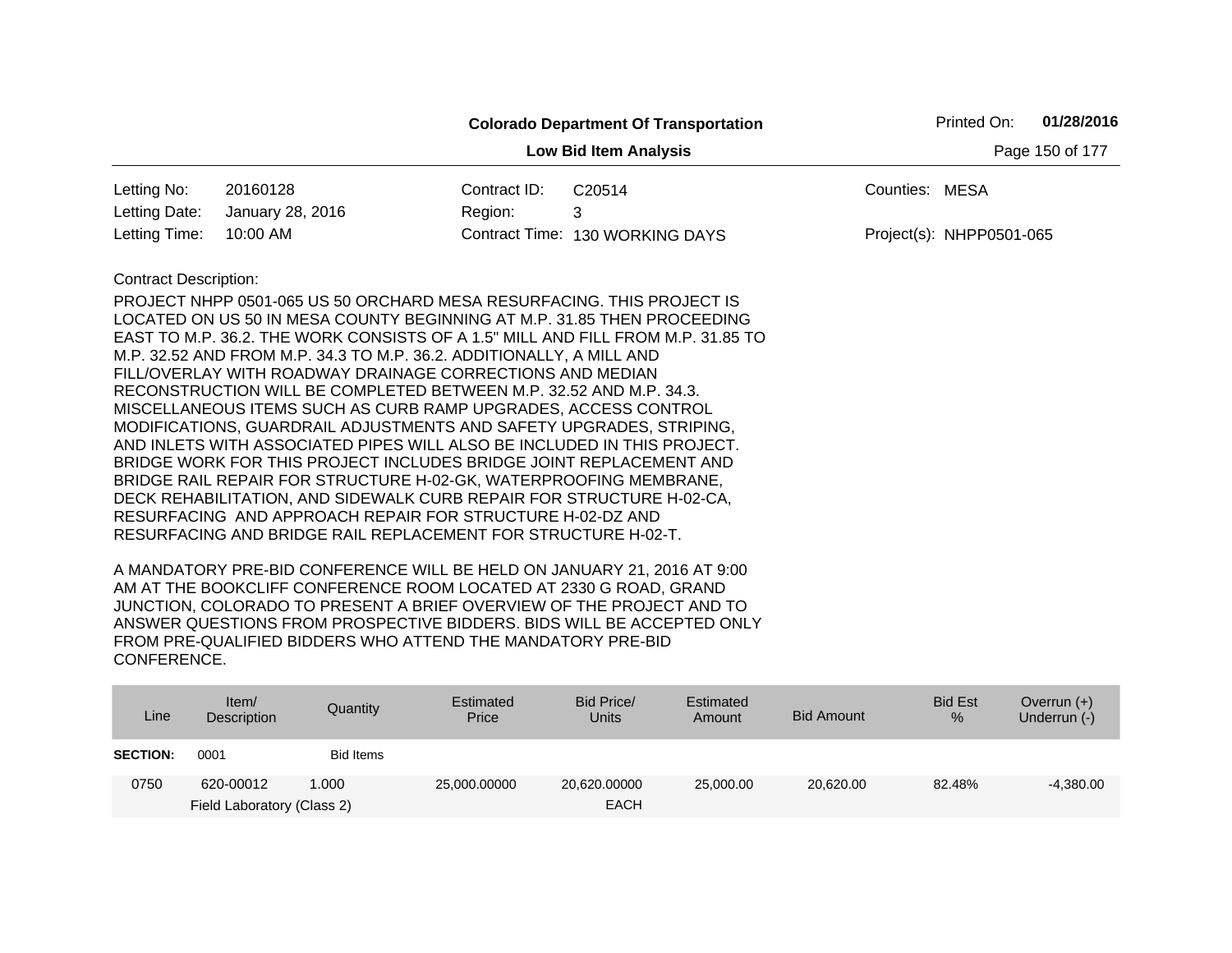|                              |                                                                                                                                                                                                                                                                                                                                                                                                                                                                                                                                                                                                                                                                                                                                                                                                                                                                                                                                  |              | <b>Colorado Department Of Transportation</b>                                    |                 | Printed On:              | 01/28/2016 |
|------------------------------|----------------------------------------------------------------------------------------------------------------------------------------------------------------------------------------------------------------------------------------------------------------------------------------------------------------------------------------------------------------------------------------------------------------------------------------------------------------------------------------------------------------------------------------------------------------------------------------------------------------------------------------------------------------------------------------------------------------------------------------------------------------------------------------------------------------------------------------------------------------------------------------------------------------------------------|--------------|---------------------------------------------------------------------------------|-----------------|--------------------------|------------|
|                              |                                                                                                                                                                                                                                                                                                                                                                                                                                                                                                                                                                                                                                                                                                                                                                                                                                                                                                                                  |              | <b>Low Bid Item Analysis</b>                                                    | Page 151 of 177 |                          |            |
| Letting No:                  | 20160128                                                                                                                                                                                                                                                                                                                                                                                                                                                                                                                                                                                                                                                                                                                                                                                                                                                                                                                         | Contract ID: | C20514                                                                          | Counties: MESA  |                          |            |
| Letting Date:                | January 28, 2016                                                                                                                                                                                                                                                                                                                                                                                                                                                                                                                                                                                                                                                                                                                                                                                                                                                                                                                 | Region:      | 3                                                                               |                 |                          |            |
| Letting Time:                | 10:00 AM                                                                                                                                                                                                                                                                                                                                                                                                                                                                                                                                                                                                                                                                                                                                                                                                                                                                                                                         |              | Contract Time: 130 WORKING DAYS                                                 |                 | Project(s): NHPP0501-065 |            |
| <b>Contract Description:</b> | PROJECT NHPP 0501-065 US 50 ORCHARD MESA RESURFACING. THIS PROJECT IS<br>LOCATED ON US 50 IN MESA COUNTY BEGINNING AT M.P. 31.85 THEN PROCEEDING<br>M.P. 32.52 AND FROM M.P. 34.3 TO M.P. 36.2. ADDITIONALLY, A MILL AND<br>FILL/OVERLAY WITH ROADWAY DRAINAGE CORRECTIONS AND MEDIAN<br>RECONSTRUCTION WILL BE COMPLETED BETWEEN M.P. 32.52 AND M.P. 34.3.<br>MISCELLANEOUS ITEMS SUCH AS CURB RAMP UPGRADES, ACCESS CONTROL<br>MODIFICATIONS, GUARDRAIL ADJUSTMENTS AND SAFETY UPGRADES, STRIPING,<br>AND INLETS WITH ASSOCIATED PIPES WILL ALSO BE INCLUDED IN THIS PROJECT.<br>BRIDGE WORK FOR THIS PROJECT INCLUDES BRIDGE JOINT REPLACEMENT AND<br>BRIDGE RAIL REPAIR FOR STRUCTURE H-02-GK, WATERPROOFING MEMBRANE,<br>DECK REHABILITATION, AND SIDEWALK CURB REPAIR FOR STRUCTURE H-02-CA,<br>RESURFACING AND APPROACH REPAIR FOR STRUCTURE H-02-DZ AND<br>RESURFACING AND BRIDGE RAIL REPLACEMENT FOR STRUCTURE H-02-T. |              | EAST TO M.P. 36.2. THE WORK CONSISTS OF A 1.5" MILL AND FILL FROM M.P. 31.85 TO |                 |                          |            |

| Line            | Item/<br>Description     | Quantity         | Estimated<br>Price | Bid Price/<br>Units | Estimated<br>Amount | Bid Amount | <b>Bid Est</b><br>% | Overrun $(+)$<br>Underrun (-) |
|-----------------|--------------------------|------------------|--------------------|---------------------|---------------------|------------|---------------------|-------------------------------|
| <b>SECTION:</b> | 0001                     | <b>Bid Items</b> |                    |                     |                     |            |                     |                               |
| 0755            | 620-00020                | .000             | 2,000.00000        | 2,165.00000         | 2.000.00            | 2,165.00   | 108.25%             | 165.00                        |
|                 | <b>Sanitary Facility</b> |                  |                    | <b>EACH</b>         |                     |            |                     |                               |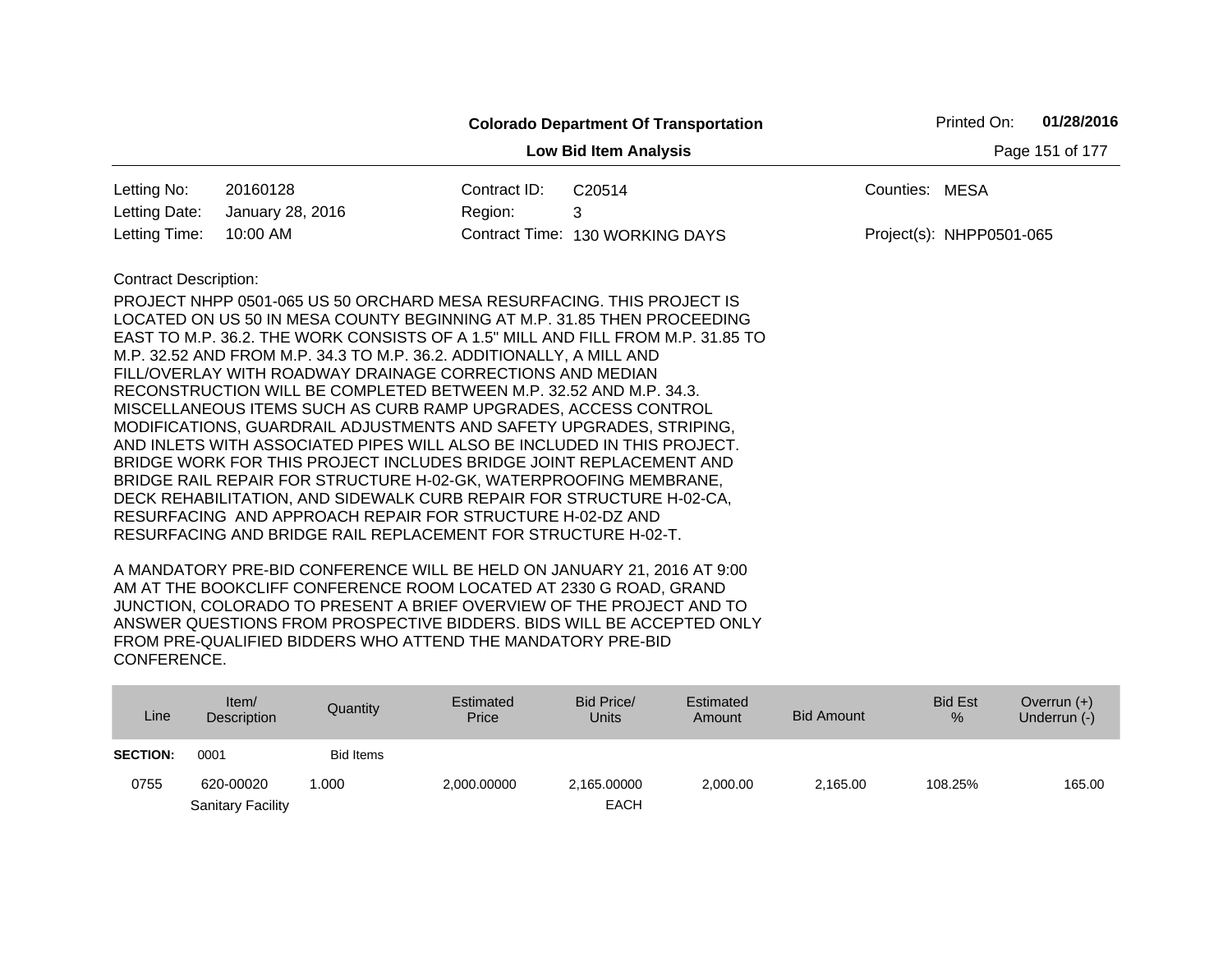|                              |                                                                                                                                                                                                                                                                                                                                                                                                                                                                                                                                                                                                                                                                                                                                                                                                                                                                                                                                  |              | <b>Colorado Department Of Transportation</b>                                    |                | Printed On:              | 01/28/2016      |
|------------------------------|----------------------------------------------------------------------------------------------------------------------------------------------------------------------------------------------------------------------------------------------------------------------------------------------------------------------------------------------------------------------------------------------------------------------------------------------------------------------------------------------------------------------------------------------------------------------------------------------------------------------------------------------------------------------------------------------------------------------------------------------------------------------------------------------------------------------------------------------------------------------------------------------------------------------------------|--------------|---------------------------------------------------------------------------------|----------------|--------------------------|-----------------|
|                              |                                                                                                                                                                                                                                                                                                                                                                                                                                                                                                                                                                                                                                                                                                                                                                                                                                                                                                                                  |              | <b>Low Bid Item Analysis</b>                                                    |                |                          | Page 152 of 177 |
| Letting No:                  | 20160128                                                                                                                                                                                                                                                                                                                                                                                                                                                                                                                                                                                                                                                                                                                                                                                                                                                                                                                         | Contract ID: | C20514                                                                          | Counties: MESA |                          |                 |
| Letting Date:                | January 28, 2016                                                                                                                                                                                                                                                                                                                                                                                                                                                                                                                                                                                                                                                                                                                                                                                                                                                                                                                 | Region:      | 3                                                                               |                |                          |                 |
| Letting Time:                | 10:00 AM                                                                                                                                                                                                                                                                                                                                                                                                                                                                                                                                                                                                                                                                                                                                                                                                                                                                                                                         |              | Contract Time: 130 WORKING DAYS                                                 |                | Project(s): NHPP0501-065 |                 |
| <b>Contract Description:</b> | PROJECT NHPP 0501-065 US 50 ORCHARD MESA RESURFACING. THIS PROJECT IS<br>LOCATED ON US 50 IN MESA COUNTY BEGINNING AT M.P. 31.85 THEN PROCEEDING<br>M.P. 32.52 AND FROM M.P. 34.3 TO M.P. 36.2. ADDITIONALLY, A MILL AND<br>FILL/OVERLAY WITH ROADWAY DRAINAGE CORRECTIONS AND MEDIAN<br>RECONSTRUCTION WILL BE COMPLETED BETWEEN M.P. 32.52 AND M.P. 34.3.<br>MISCELLANEOUS ITEMS SUCH AS CURB RAMP UPGRADES, ACCESS CONTROL<br>MODIFICATIONS, GUARDRAIL ADJUSTMENTS AND SAFETY UPGRADES, STRIPING,<br>AND INLETS WITH ASSOCIATED PIPES WILL ALSO BE INCLUDED IN THIS PROJECT.<br>BRIDGE WORK FOR THIS PROJECT INCLUDES BRIDGE JOINT REPLACEMENT AND<br>BRIDGE RAIL REPAIR FOR STRUCTURE H-02-GK, WATERPROOFING MEMBRANE,<br>DECK REHABILITATION, AND SIDEWALK CURB REPAIR FOR STRUCTURE H-02-CA,<br>RESURFACING AND APPROACH REPAIR FOR STRUCTURE H-02-DZ AND<br>RESURFACING AND BRIDGE RAIL REPLACEMENT FOR STRUCTURE H-02-T. |              | EAST TO M.P. 36.2. THE WORK CONSISTS OF A 1.5" MILL AND FILL FROM M.P. 31.85 TO |                |                          |                 |

| Line            | Item $/$<br>Description     | Quantity         | Estimated<br>Price | Bid Price/<br><b>Units</b> | Estimated<br>Amount | <b>Bid Amount</b> | <b>Bid Est</b><br>$\%$ | Overrun $(+)$<br>Underrun (-) |
|-----------------|-----------------------------|------------------|--------------------|----------------------------|---------------------|-------------------|------------------------|-------------------------------|
| <b>SECTION:</b> | 0001                        | <b>Bid Items</b> |                    |                            |                     |                   |                        |                               |
| 0760            | 622-00270<br><b>Bollard</b> | 2.000            | 1,000.00000        | 620,00000<br><b>EACH</b>   | 2,000.00            | 1.240.00          | 62.00%                 | $-760.00$                     |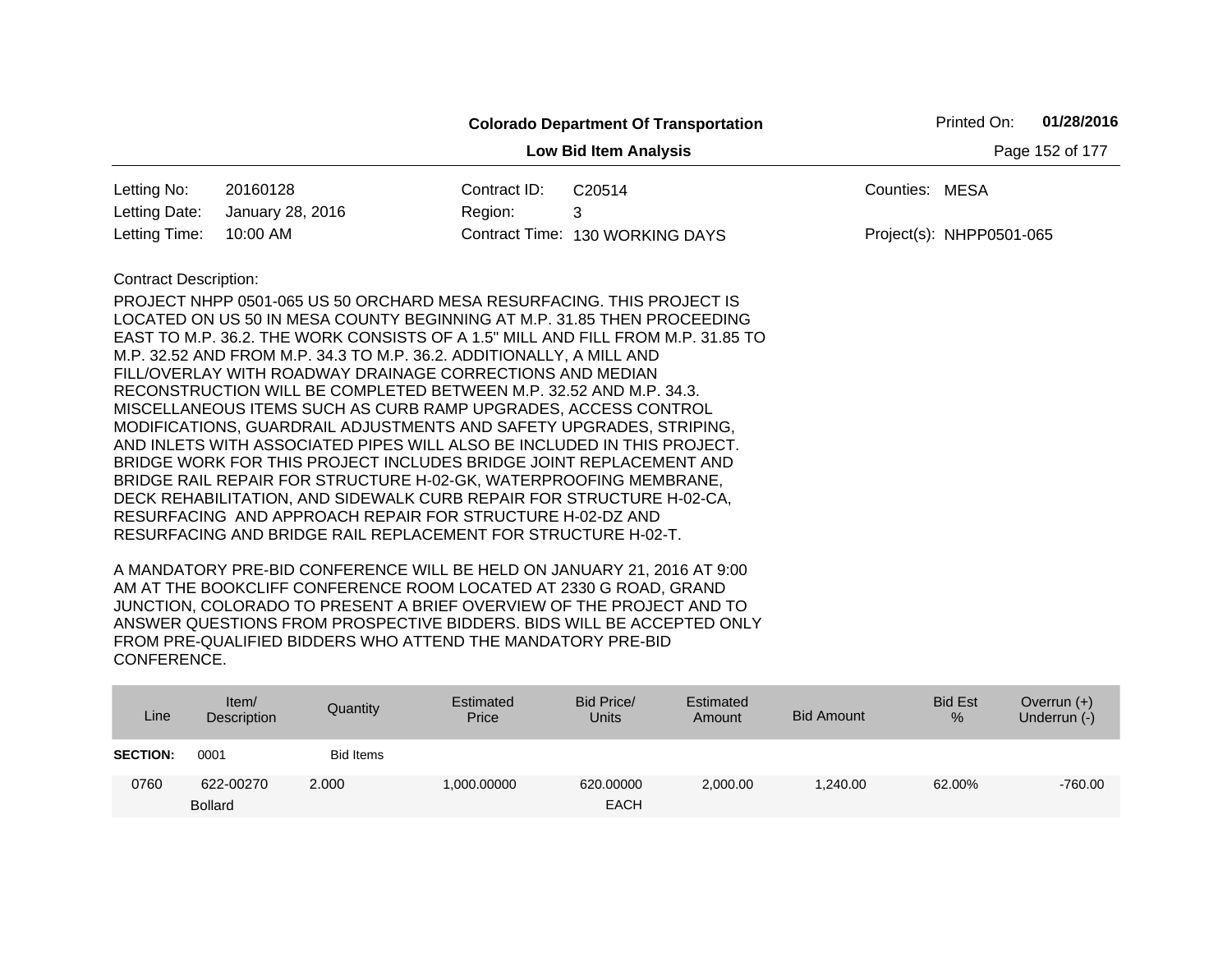|                              |                                                                                                                                                                                                                                                                                                                                                                                                                                                                                                                                                                                                                                                                                                                                                                                                                                                                                                                                  |              | <b>Colorado Department Of Transportation</b>                                    |                | Printed On:              | 01/28/2016      |
|------------------------------|----------------------------------------------------------------------------------------------------------------------------------------------------------------------------------------------------------------------------------------------------------------------------------------------------------------------------------------------------------------------------------------------------------------------------------------------------------------------------------------------------------------------------------------------------------------------------------------------------------------------------------------------------------------------------------------------------------------------------------------------------------------------------------------------------------------------------------------------------------------------------------------------------------------------------------|--------------|---------------------------------------------------------------------------------|----------------|--------------------------|-----------------|
|                              |                                                                                                                                                                                                                                                                                                                                                                                                                                                                                                                                                                                                                                                                                                                                                                                                                                                                                                                                  |              | <b>Low Bid Item Analysis</b>                                                    |                |                          | Page 153 of 177 |
| Letting No:                  | 20160128                                                                                                                                                                                                                                                                                                                                                                                                                                                                                                                                                                                                                                                                                                                                                                                                                                                                                                                         | Contract ID: | C <sub>20514</sub>                                                              | Counties: MESA |                          |                 |
| Letting Date:                | January 28, 2016                                                                                                                                                                                                                                                                                                                                                                                                                                                                                                                                                                                                                                                                                                                                                                                                                                                                                                                 | Region:      | 3                                                                               |                |                          |                 |
| Letting Time:                | 10:00 AM                                                                                                                                                                                                                                                                                                                                                                                                                                                                                                                                                                                                                                                                                                                                                                                                                                                                                                                         |              | Contract Time: 130 WORKING DAYS                                                 |                | Project(s): NHPP0501-065 |                 |
| <b>Contract Description:</b> | PROJECT NHPP 0501-065 US 50 ORCHARD MESA RESURFACING. THIS PROJECT IS<br>LOCATED ON US 50 IN MESA COUNTY BEGINNING AT M.P. 31.85 THEN PROCEEDING<br>M.P. 32.52 AND FROM M.P. 34.3 TO M.P. 36.2. ADDITIONALLY, A MILL AND<br>FILL/OVERLAY WITH ROADWAY DRAINAGE CORRECTIONS AND MEDIAN<br>RECONSTRUCTION WILL BE COMPLETED BETWEEN M.P. 32.52 AND M.P. 34.3.<br>MISCELLANEOUS ITEMS SUCH AS CURB RAMP UPGRADES, ACCESS CONTROL<br>MODIFICATIONS, GUARDRAIL ADJUSTMENTS AND SAFETY UPGRADES, STRIPING,<br>AND INLETS WITH ASSOCIATED PIPES WILL ALSO BE INCLUDED IN THIS PROJECT.<br>BRIDGE WORK FOR THIS PROJECT INCLUDES BRIDGE JOINT REPLACEMENT AND<br>BRIDGE RAIL REPAIR FOR STRUCTURE H-02-GK, WATERPROOFING MEMBRANE,<br>DECK REHABILITATION, AND SIDEWALK CURB REPAIR FOR STRUCTURE H-02-CA,<br>RESURFACING AND APPROACH REPAIR FOR STRUCTURE H-02-DZ AND<br>RESURFACING AND BRIDGE RAIL REPLACEMENT FOR STRUCTURE H-02-T. |              | EAST TO M.P. 36.2. THE WORK CONSISTS OF A 1.5" MILL AND FILL FROM M.P. 31.85 TO |                |                          |                 |

| Line            | Item $/$<br>Description       | Quantity  | Estimated<br>Price | Bid Price/<br><b>Units</b> | Estimated<br>Amount | Bid Amount | <b>Bid Est</b><br>$\%$ | Overrun $(+)$<br>Underrun (-) |
|-----------------|-------------------------------|-----------|--------------------|----------------------------|---------------------|------------|------------------------|-------------------------------|
| <b>SECTION:</b> | 0001                          | Bid Items |                    |                            |                     |            |                        |                               |
| 0765            | 625-00000                     | 1.000     | 30.000.00000       | 38,000.00000               | 30.000.00           | 38,000.00  | 126.67%                | 8,000.00                      |
|                 | <b>Construction Surveying</b> |           |                    | L S                        |                     |            |                        |                               |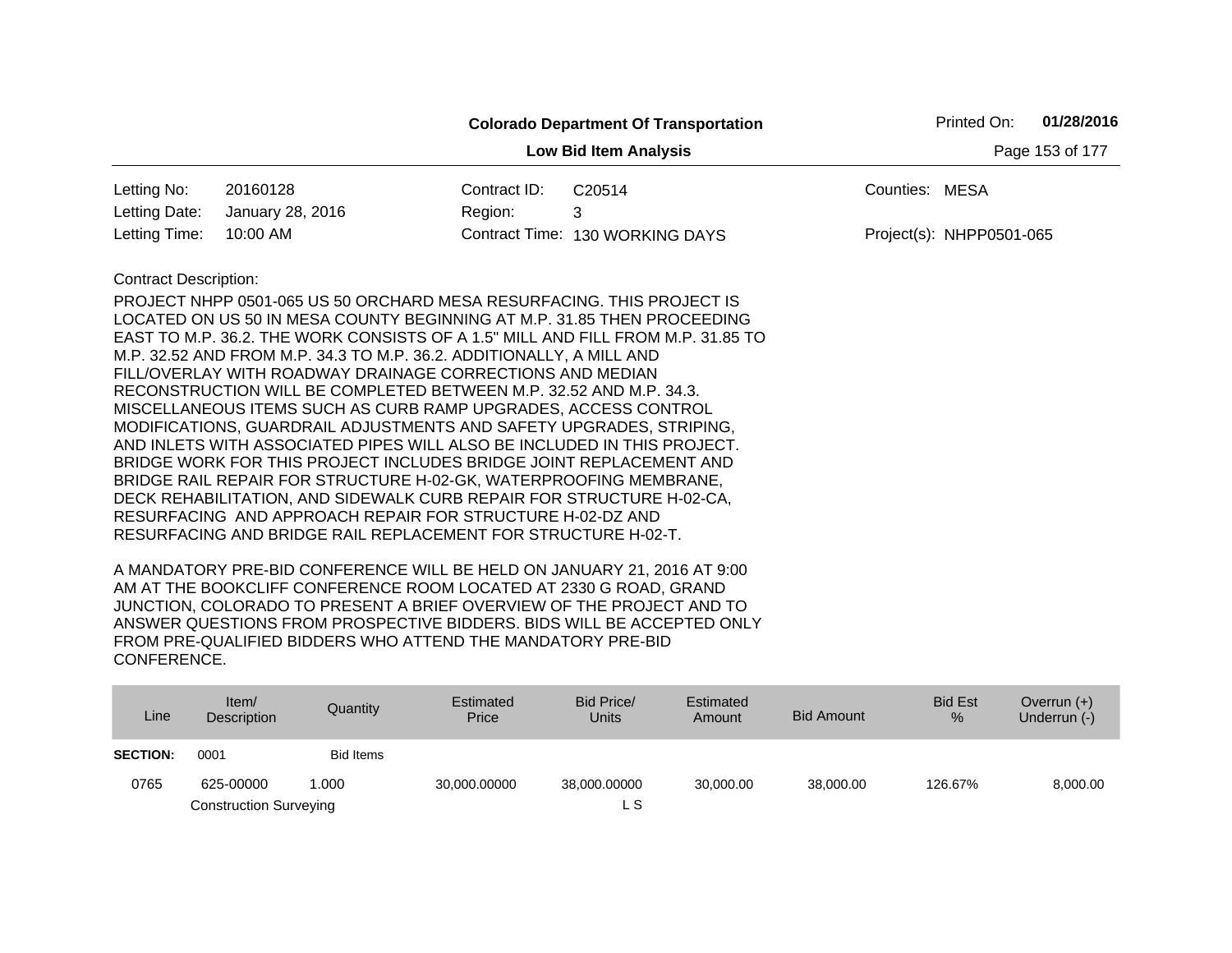|                              |                                                                                                                                                                                                                                                                                                             |              | <b>Colorado Department Of Transportation</b> |                | Printed On:              | 01/28/2016      |  |  |  |  |
|------------------------------|-------------------------------------------------------------------------------------------------------------------------------------------------------------------------------------------------------------------------------------------------------------------------------------------------------------|--------------|----------------------------------------------|----------------|--------------------------|-----------------|--|--|--|--|
|                              |                                                                                                                                                                                                                                                                                                             |              | <b>Low Bid Item Analysis</b>                 |                |                          | Page 154 of 177 |  |  |  |  |
| Letting No:                  | 20160128                                                                                                                                                                                                                                                                                                    | Contract ID: | C20514                                       | Counties: MESA |                          |                 |  |  |  |  |
| Letting Date:                | January 28, 2016                                                                                                                                                                                                                                                                                            | Region:      | 3                                            |                |                          |                 |  |  |  |  |
| Letting Time:                | 10:00 AM                                                                                                                                                                                                                                                                                                    |              | Contract Time: 130 WORKING DAYS              |                | Project(s): NHPP0501-065 |                 |  |  |  |  |
| <b>Contract Description:</b> | PROJECT NHPP 0501-065 US 50 ORCHARD MESA RESURFACING. THIS PROJECT IS<br>LOCATED ON US 50 IN MESA COUNTY BEGINNING AT M.P. 31.85 THEN PROCEEDING<br>EAST TO M.P. 36.2. THE WORK CONSISTS OF A 1.5" MILL AND FILL FROM M.P. 31.85 TO<br>M.P. 32.52 AND FROM M.P. 34.3 TO M.P. 36.2. ADDITIONALLY, A MILL AND |              |                                              |                |                          |                 |  |  |  |  |
|                              | FILL/OVERLAY WITH ROADWAY DRAINAGE CORRECTIONS AND MEDIAN                                                                                                                                                                                                                                                   |              |                                              |                |                          |                 |  |  |  |  |
|                              | RECONSTRUCTION WILL BE COMPLETED BETWEEN M.P. 32.52 AND M.P. 34.3.                                                                                                                                                                                                                                          |              |                                              |                |                          |                 |  |  |  |  |
|                              | MISCELLANEOUS ITEMS SUCH AS CURB RAMP UPGRADES, ACCESS CONTROL<br>MODIFICATIONS, GUARDRAIL ADJUSTMENTS AND SAFETY UPGRADES, STRIPING,                                                                                                                                                                       |              |                                              |                |                          |                 |  |  |  |  |
|                              | AND INLETS WITH ASSOCIATED PIPES WILL ALSO BE INCLUDED IN THIS PROJECT.<br>BRIDGE WORK FOR THIS PROJECT INCLUDES BRIDGE JOINT REPLACEMENT AND                                                                                                                                                               |              |                                              |                |                          |                 |  |  |  |  |
|                              | BRIDGE RAIL REPAIR FOR STRUCTURE H-02-GK, WATERPROOFING MEMBRANE,                                                                                                                                                                                                                                           |              |                                              |                |                          |                 |  |  |  |  |
|                              | DECK REHABILITATION, AND SIDEWALK CURB REPAIR FOR STRUCTURE H-02-CA,<br>RESURFACING AND APPROACH REPAIR FOR STRUCTURE H-02-DZ AND                                                                                                                                                                           |              |                                              |                |                          |                 |  |  |  |  |
|                              | RESURFACING AND BRIDGE RAIL REPLACEMENT FOR STRUCTURE H-02-T.                                                                                                                                                                                                                                               |              |                                              |                |                          |                 |  |  |  |  |

| Line            | Item $/$<br>Description         | Quantity  | Estimated<br>Price | Bid Price/<br><b>Units</b> | Estimated<br>Amount | <b>Bid Amount</b> | <b>Bid Est</b><br>% | Overrun $(+)$<br>Underrun $(-)$ |
|-----------------|---------------------------------|-----------|--------------------|----------------------------|---------------------|-------------------|---------------------|---------------------------------|
| <b>SECTION:</b> | 0001                            | Bid Items |                    |                            |                     |                   |                     |                                 |
| 0770            | 625-00001                       | 10.000    | 150,00000          | 155,00000                  | ,500.00             | 1.550.00          | 103.33%             | 50.00                           |
|                 | Construction Surveying (Hourly) |           |                    | <b>HOUR</b>                |                     |                   |                     |                                 |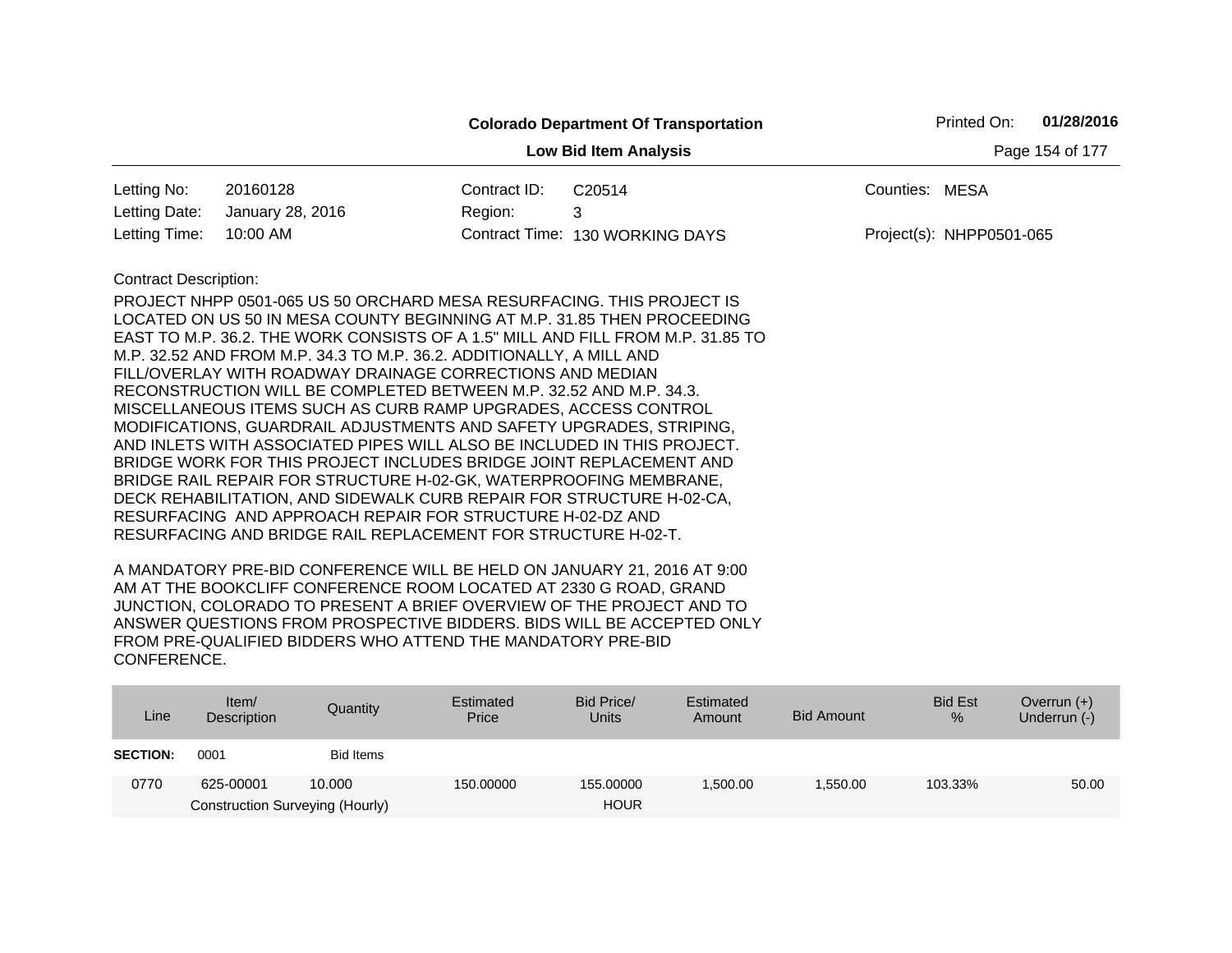|                              |                                                                                                                                                                                                                                                                                                                                                                                                                                                                                                                                                                                                                                                                                                                                                                                                                                                                                                                                  |              | <b>Colorado Department Of Transportation</b>                                    |                | Printed On:              | 01/28/2016      |
|------------------------------|----------------------------------------------------------------------------------------------------------------------------------------------------------------------------------------------------------------------------------------------------------------------------------------------------------------------------------------------------------------------------------------------------------------------------------------------------------------------------------------------------------------------------------------------------------------------------------------------------------------------------------------------------------------------------------------------------------------------------------------------------------------------------------------------------------------------------------------------------------------------------------------------------------------------------------|--------------|---------------------------------------------------------------------------------|----------------|--------------------------|-----------------|
|                              |                                                                                                                                                                                                                                                                                                                                                                                                                                                                                                                                                                                                                                                                                                                                                                                                                                                                                                                                  |              | <b>Low Bid Item Analysis</b>                                                    |                |                          | Page 155 of 177 |
| Letting No:                  | 20160128                                                                                                                                                                                                                                                                                                                                                                                                                                                                                                                                                                                                                                                                                                                                                                                                                                                                                                                         | Contract ID: | C20514                                                                          | Counties: MESA |                          |                 |
| Letting Date:                | January 28, 2016                                                                                                                                                                                                                                                                                                                                                                                                                                                                                                                                                                                                                                                                                                                                                                                                                                                                                                                 | Region:      | 3                                                                               |                |                          |                 |
| Letting Time:                | 10:00 AM                                                                                                                                                                                                                                                                                                                                                                                                                                                                                                                                                                                                                                                                                                                                                                                                                                                                                                                         |              | Contract Time: 130 WORKING DAYS                                                 |                | Project(s): NHPP0501-065 |                 |
| <b>Contract Description:</b> | PROJECT NHPP 0501-065 US 50 ORCHARD MESA RESURFACING. THIS PROJECT IS<br>LOCATED ON US 50 IN MESA COUNTY BEGINNING AT M.P. 31.85 THEN PROCEEDING<br>M.P. 32.52 AND FROM M.P. 34.3 TO M.P. 36.2. ADDITIONALLY, A MILL AND<br>FILL/OVERLAY WITH ROADWAY DRAINAGE CORRECTIONS AND MEDIAN<br>RECONSTRUCTION WILL BE COMPLETED BETWEEN M.P. 32.52 AND M.P. 34.3.<br>MISCELLANEOUS ITEMS SUCH AS CURB RAMP UPGRADES, ACCESS CONTROL<br>MODIFICATIONS, GUARDRAIL ADJUSTMENTS AND SAFETY UPGRADES, STRIPING,<br>AND INLETS WITH ASSOCIATED PIPES WILL ALSO BE INCLUDED IN THIS PROJECT.<br>BRIDGE WORK FOR THIS PROJECT INCLUDES BRIDGE JOINT REPLACEMENT AND<br>BRIDGE RAIL REPAIR FOR STRUCTURE H-02-GK, WATERPROOFING MEMBRANE,<br>DECK REHABILITATION, AND SIDEWALK CURB REPAIR FOR STRUCTURE H-02-CA,<br>RESURFACING AND APPROACH REPAIR FOR STRUCTURE H-02-DZ AND<br>RESURFACING AND BRIDGE RAIL REPLACEMENT FOR STRUCTURE H-02-T. |              | EAST TO M.P. 36.2. THE WORK CONSISTS OF A 1.5" MILL AND FILL FROM M.P. 31.85 TO |                |                          |                 |

| Line            | Item/<br>Description | Quantity         | Estimated<br>Price | Bid Price/<br>Units | Estimated<br>Amount | Bid Amount | <b>Bid Est</b><br>% | Overrun $(+)$<br>Underrun (-) |
|-----------------|----------------------|------------------|--------------------|---------------------|---------------------|------------|---------------------|-------------------------------|
| <b>SECTION:</b> | 0001                 | <b>Bid Items</b> |                    |                     |                     |            |                     |                               |
| 0775            | 626-00000            | 0.000            | 350,000.00000      | 673,000.00000       | 350.000.00          | 673.000.00 | 192.29%             | 323,000.00                    |
|                 | Mobilization         |                  |                    | L S                 |                     |            |                     |                               |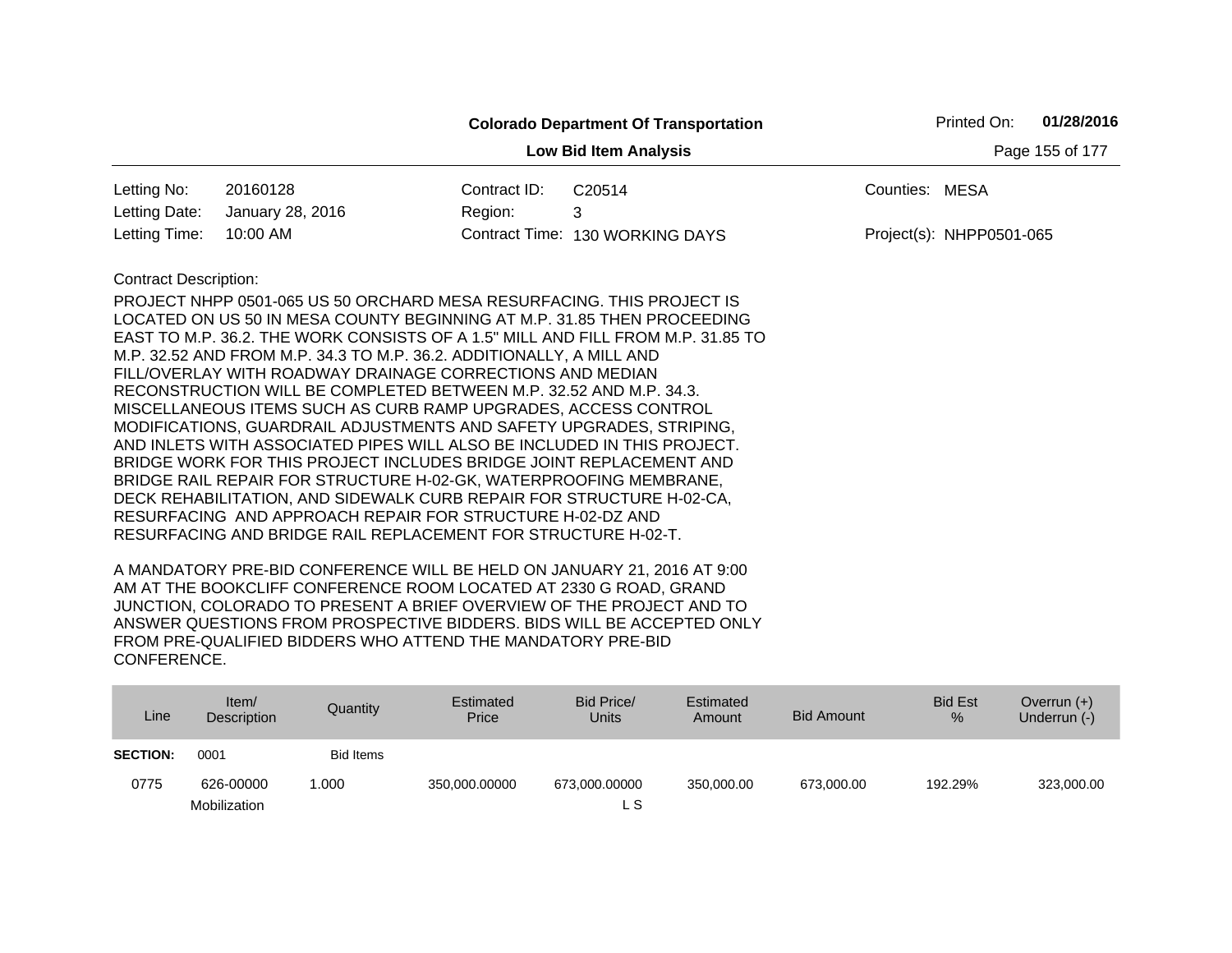|                              |                                                                                                                                                                                                                                                                                                                                                                                                                                                                                                                                                                                                                                                                                                                                                                                                                                                                                                                                                                                                                     |              | <b>Colorado Department Of Transportation</b> | 01/28/2016<br>Printed On: |
|------------------------------|---------------------------------------------------------------------------------------------------------------------------------------------------------------------------------------------------------------------------------------------------------------------------------------------------------------------------------------------------------------------------------------------------------------------------------------------------------------------------------------------------------------------------------------------------------------------------------------------------------------------------------------------------------------------------------------------------------------------------------------------------------------------------------------------------------------------------------------------------------------------------------------------------------------------------------------------------------------------------------------------------------------------|--------------|----------------------------------------------|---------------------------|
|                              |                                                                                                                                                                                                                                                                                                                                                                                                                                                                                                                                                                                                                                                                                                                                                                                                                                                                                                                                                                                                                     |              | <b>Low Bid Item Analysis</b>                 | Page 156 of 177           |
| Letting No:                  | 20160128                                                                                                                                                                                                                                                                                                                                                                                                                                                                                                                                                                                                                                                                                                                                                                                                                                                                                                                                                                                                            | Contract ID: | C20514                                       | Counties: MESA            |
| Letting Date:                | January 28, 2016                                                                                                                                                                                                                                                                                                                                                                                                                                                                                                                                                                                                                                                                                                                                                                                                                                                                                                                                                                                                    | Region:      | 3                                            |                           |
| Letting Time:                | 10:00 AM                                                                                                                                                                                                                                                                                                                                                                                                                                                                                                                                                                                                                                                                                                                                                                                                                                                                                                                                                                                                            |              | Contract Time: 130 WORKING DAYS              | Project(s): NHPP0501-065  |
| <b>Contract Description:</b> | PROJECT NHPP 0501-065 US 50 ORCHARD MESA RESURFACING. THIS PROJECT IS<br>LOCATED ON US 50 IN MESA COUNTY BEGINNING AT M.P. 31.85 THEN PROCEEDING<br>EAST TO M.P. 36.2. THE WORK CONSISTS OF A 1.5" MILL AND FILL FROM M.P. 31.85 TO<br>M.P. 32.52 AND FROM M.P. 34.3 TO M.P. 36.2. ADDITIONALLY, A MILL AND<br>FILL/OVERLAY WITH ROADWAY DRAINAGE CORRECTIONS AND MEDIAN<br>RECONSTRUCTION WILL BE COMPLETED BETWEEN M.P. 32.52 AND M.P. 34.3.<br>MISCELLANEOUS ITEMS SUCH AS CURB RAMP UPGRADES, ACCESS CONTROL<br>MODIFICATIONS, GUARDRAIL ADJUSTMENTS AND SAFETY UPGRADES, STRIPING,<br>AND INLETS WITH ASSOCIATED PIPES WILL ALSO BE INCLUDED IN THIS PROJECT.<br>BRIDGE WORK FOR THIS PROJECT INCLUDES BRIDGE JOINT REPLACEMENT AND<br>BRIDGE RAIL REPAIR FOR STRUCTURE H-02-GK, WATERPROOFING MEMBRANE,<br>DECK REHABILITATION, AND SIDEWALK CURB REPAIR FOR STRUCTURE H-02-CA,<br>RESURFACING AND APPROACH REPAIR FOR STRUCTURE H-02-DZ AND<br>RESURFACING AND BRIDGE RAIL REPLACEMENT FOR STRUCTURE H-02-T. |              |                                              |                           |

| Line            | Item $/$<br>Description | Quantity                               | Estimated<br>Price | Bid Price/<br>Units | Estimated<br>Amount | Bid Amount | <b>Bid Est</b><br>% | Overrun $(+)$<br>Underrun (-) |
|-----------------|-------------------------|----------------------------------------|--------------------|---------------------|---------------------|------------|---------------------|-------------------------------|
| <b>SECTION:</b> | 0001                    | <b>Bid Items</b>                       |                    |                     |                     |            |                     |                               |
| 0780            | 626-01103               | 1.000                                  | 15,000.00000       | 16,000.00000        | 15,000,00           | 16,000.00  | 106.67%             | 1,000.00                      |
|                 |                         | Public Information Services (Tier III) |                    | L S                 |                     |            |                     |                               |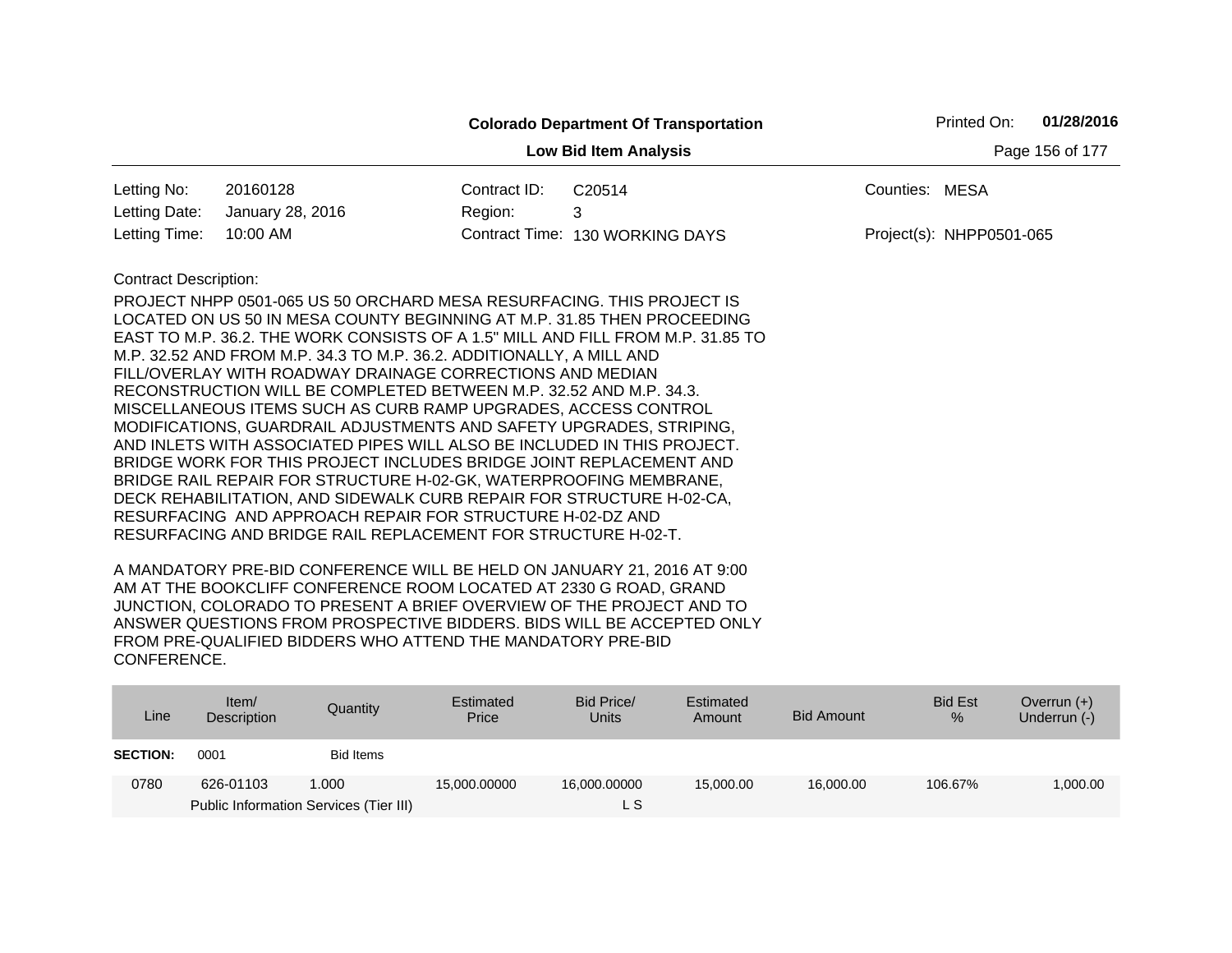|                                                                                                                                                                                                                                                                                                                                                                                                                                                                                                                                                                                                                                                                                                                                                                                                                                                                                                                                                                                                                                                     |              | <b>Colorado Department Of Transportation</b> |                | Printed On:              | 01/28/2016      |
|-----------------------------------------------------------------------------------------------------------------------------------------------------------------------------------------------------------------------------------------------------------------------------------------------------------------------------------------------------------------------------------------------------------------------------------------------------------------------------------------------------------------------------------------------------------------------------------------------------------------------------------------------------------------------------------------------------------------------------------------------------------------------------------------------------------------------------------------------------------------------------------------------------------------------------------------------------------------------------------------------------------------------------------------------------|--------------|----------------------------------------------|----------------|--------------------------|-----------------|
|                                                                                                                                                                                                                                                                                                                                                                                                                                                                                                                                                                                                                                                                                                                                                                                                                                                                                                                                                                                                                                                     |              | <b>Low Bid Item Analysis</b>                 |                |                          | Page 157 of 177 |
| Letting No:<br>20160128                                                                                                                                                                                                                                                                                                                                                                                                                                                                                                                                                                                                                                                                                                                                                                                                                                                                                                                                                                                                                             | Contract ID: | C20514                                       | Counties: MESA |                          |                 |
| Letting Date:<br>January 28, 2016                                                                                                                                                                                                                                                                                                                                                                                                                                                                                                                                                                                                                                                                                                                                                                                                                                                                                                                                                                                                                   | Region:      | 3                                            |                |                          |                 |
| Letting Time:<br>10:00 AM                                                                                                                                                                                                                                                                                                                                                                                                                                                                                                                                                                                                                                                                                                                                                                                                                                                                                                                                                                                                                           |              | Contract Time: 130 WORKING DAYS              |                | Project(s): NHPP0501-065 |                 |
| <b>Contract Description:</b><br>PROJECT NHPP 0501-065 US 50 ORCHARD MESA RESURFACING. THIS PROJECT IS<br>LOCATED ON US 50 IN MESA COUNTY BEGINNING AT M.P. 31.85 THEN PROCEEDING<br>EAST TO M.P. 36.2. THE WORK CONSISTS OF A 1.5" MILL AND FILL FROM M.P. 31.85 TO<br>M.P. 32.52 AND FROM M.P. 34.3 TO M.P. 36.2. ADDITIONALLY, A MILL AND<br>FILL/OVERLAY WITH ROADWAY DRAINAGE CORRECTIONS AND MEDIAN<br>RECONSTRUCTION WILL BE COMPLETED BETWEEN M.P. 32.52 AND M.P. 34.3.<br>MISCELLANEOUS ITEMS SUCH AS CURB RAMP UPGRADES, ACCESS CONTROL<br>MODIFICATIONS, GUARDRAIL ADJUSTMENTS AND SAFETY UPGRADES, STRIPING,<br>AND INLETS WITH ASSOCIATED PIPES WILL ALSO BE INCLUDED IN THIS PROJECT.<br>BRIDGE WORK FOR THIS PROJECT INCLUDES BRIDGE JOINT REPLACEMENT AND<br>BRIDGE RAIL REPAIR FOR STRUCTURE H-02-GK, WATERPROOFING MEMBRANE,<br>DECK REHABILITATION, AND SIDEWALK CURB REPAIR FOR STRUCTURE H-02-CA,<br>RESURFACING AND APPROACH REPAIR FOR STRUCTURE H-02-DZ AND<br>RESURFACING AND BRIDGE RAIL REPLACEMENT FOR STRUCTURE H-02-T. |              |                                              |                |                          |                 |

| Line            | Item $/$<br>Description       | Quantity  | Estimated<br>Price | Bid Price/<br><b>Units</b> | Estimated<br>Amount | Bid Amount | <b>Bid Est</b><br>$\frac{9}{6}$ | Overrun $(+)$<br>Underrun (-) |
|-----------------|-------------------------------|-----------|--------------------|----------------------------|---------------------|------------|---------------------------------|-------------------------------|
| <b>SECTION:</b> | 0001                          | Bid Items |                    |                            |                     |            |                                 |                               |
| 0785            | 627-00001                     | 1.404.000 | 40.00000           | 35.60000                   | 56.160.00           | 49.982.40  | 89.00%                          | $-6,177.60$                   |
|                 | <b>Pavement Marking Paint</b> |           |                    | GAL                        |                     |            |                                 |                               |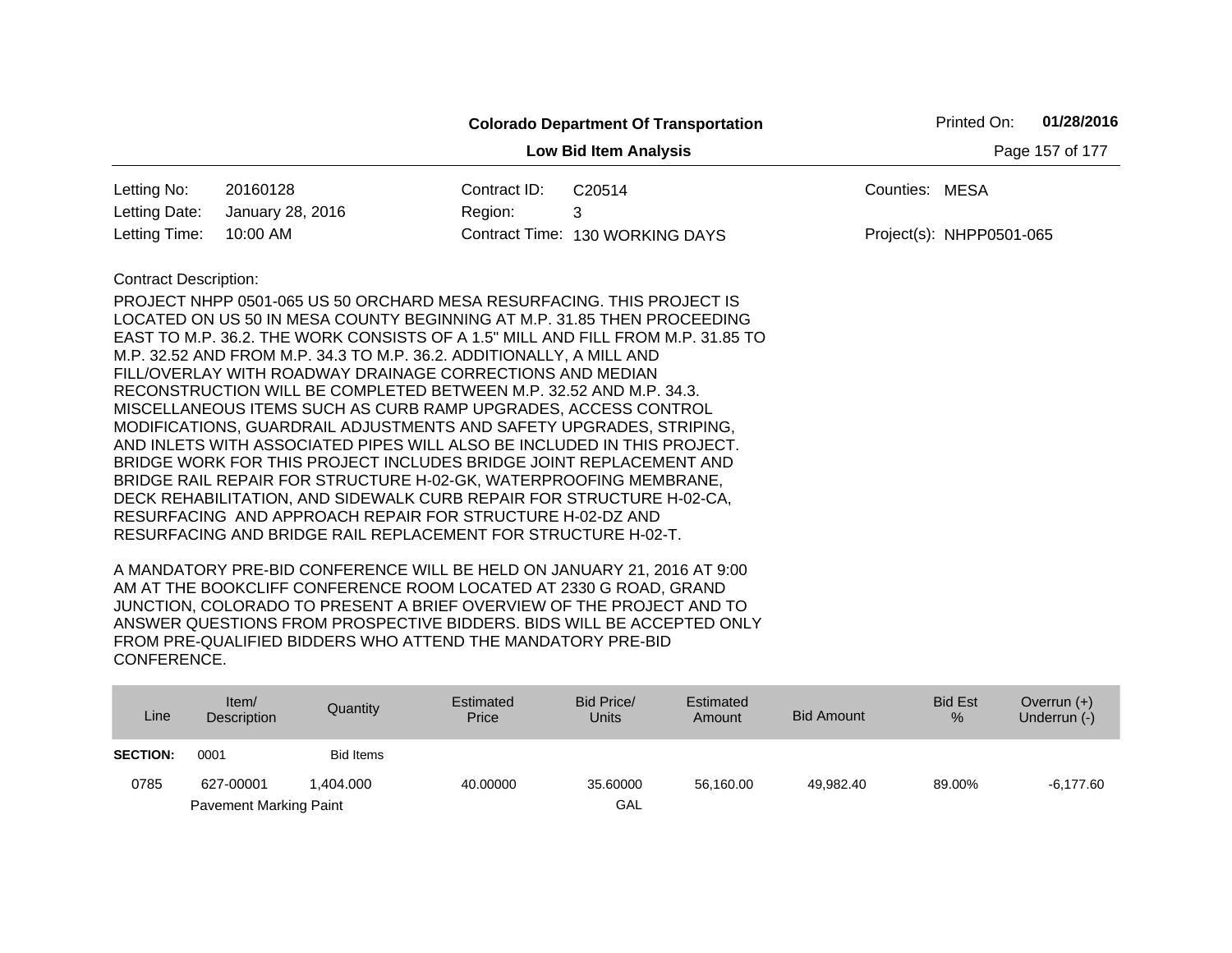|                              |                                                                                                                                   |              | <b>Colorado Department Of Transportation</b> |                | Printed On:              | 01/28/2016      |
|------------------------------|-----------------------------------------------------------------------------------------------------------------------------------|--------------|----------------------------------------------|----------------|--------------------------|-----------------|
|                              |                                                                                                                                   |              | <b>Low Bid Item Analysis</b>                 |                |                          | Page 158 of 177 |
| Letting No:                  | 20160128                                                                                                                          | Contract ID: | C20514                                       | Counties: MESA |                          |                 |
| Letting Date:                | January 28, 2016                                                                                                                  | Region:      | 3                                            |                |                          |                 |
| Letting Time:                | 10:00 AM                                                                                                                          |              | Contract Time: 130 WORKING DAYS              |                | Project(s): NHPP0501-065 |                 |
| <b>Contract Description:</b> |                                                                                                                                   |              |                                              |                |                          |                 |
|                              | PROJECT NHPP 0501-065 US 50 ORCHARD MESA RESURFACING. THIS PROJECT IS                                                             |              |                                              |                |                          |                 |
|                              | LOCATED ON US 50 IN MESA COUNTY BEGINNING AT M.P. 31.85 THEN PROCEEDING                                                           |              |                                              |                |                          |                 |
|                              | EAST TO M.P. 36.2. THE WORK CONSISTS OF A 1.5" MILL AND FILL FROM M.P. 31.85 TO                                                   |              |                                              |                |                          |                 |
|                              | M.P. 32.52 AND FROM M.P. 34.3 TO M.P. 36.2. ADDITIONALLY, A MILL AND<br>FILL/OVERLAY WITH ROADWAY DRAINAGE CORRECTIONS AND MEDIAN |              |                                              |                |                          |                 |
|                              | RECONSTRUCTION WILL BE COMPLETED BETWEEN M.P. 32.52 AND M.P. 34.3.                                                                |              |                                              |                |                          |                 |
|                              | MISCELLANEOUS ITEMS SUCH AS CURB RAMP UPGRADES, ACCESS CONTROL                                                                    |              |                                              |                |                          |                 |
|                              | MODIFICATIONS, GUARDRAIL ADJUSTMENTS AND SAFETY UPGRADES, STRIPING,                                                               |              |                                              |                |                          |                 |
|                              | AND INLETS WITH ASSOCIATED PIPES WILL ALSO BE INCLUDED IN THIS PROJECT.                                                           |              |                                              |                |                          |                 |
|                              | BRIDGE WORK FOR THIS PROJECT INCLUDES BRIDGE JOINT REPLACEMENT AND                                                                |              |                                              |                |                          |                 |
|                              | BRIDGE RAIL REPAIR FOR STRUCTURE H-02-GK, WATERPROOFING MEMBRANE,                                                                 |              |                                              |                |                          |                 |
|                              | DECK REHABILITATION, AND SIDEWALK CURB REPAIR FOR STRUCTURE H-02-CA,                                                              |              |                                              |                |                          |                 |
|                              | RESURFACING AND APPROACH REPAIR FOR STRUCTURE H-02-DZ AND<br>RESURFACING AND BRIDGE RAIL REPLACEMENT FOR STRUCTURE H-02-T.        |              |                                              |                |                          |                 |
|                              |                                                                                                                                   |              |                                              |                |                          |                 |

| Line            | Item/<br>Description          | Quantity  | Estimated<br>Price | Bid Price/<br><b>Units</b> | Estimated<br>Amount | <b>Bid Amount</b> | <b>Bid Est</b><br>$\%$ | Overrun $(+)$<br>Underrun (-) |
|-----------------|-------------------------------|-----------|--------------------|----------------------------|---------------------|-------------------|------------------------|-------------------------------|
| <b>SECTION:</b> | 0001                          | Bid Items |                    |                            |                     |                   |                        |                               |
| 0790            | 627-00005                     | 544.000   | 90.00000           | 85.00000                   | 48,960.00           | 46.240.00         | 94.44%                 | $-2,720.00$                   |
|                 | <b>Epoxy Pavement Marking</b> |           |                    | GAL                        |                     |                   |                        |                               |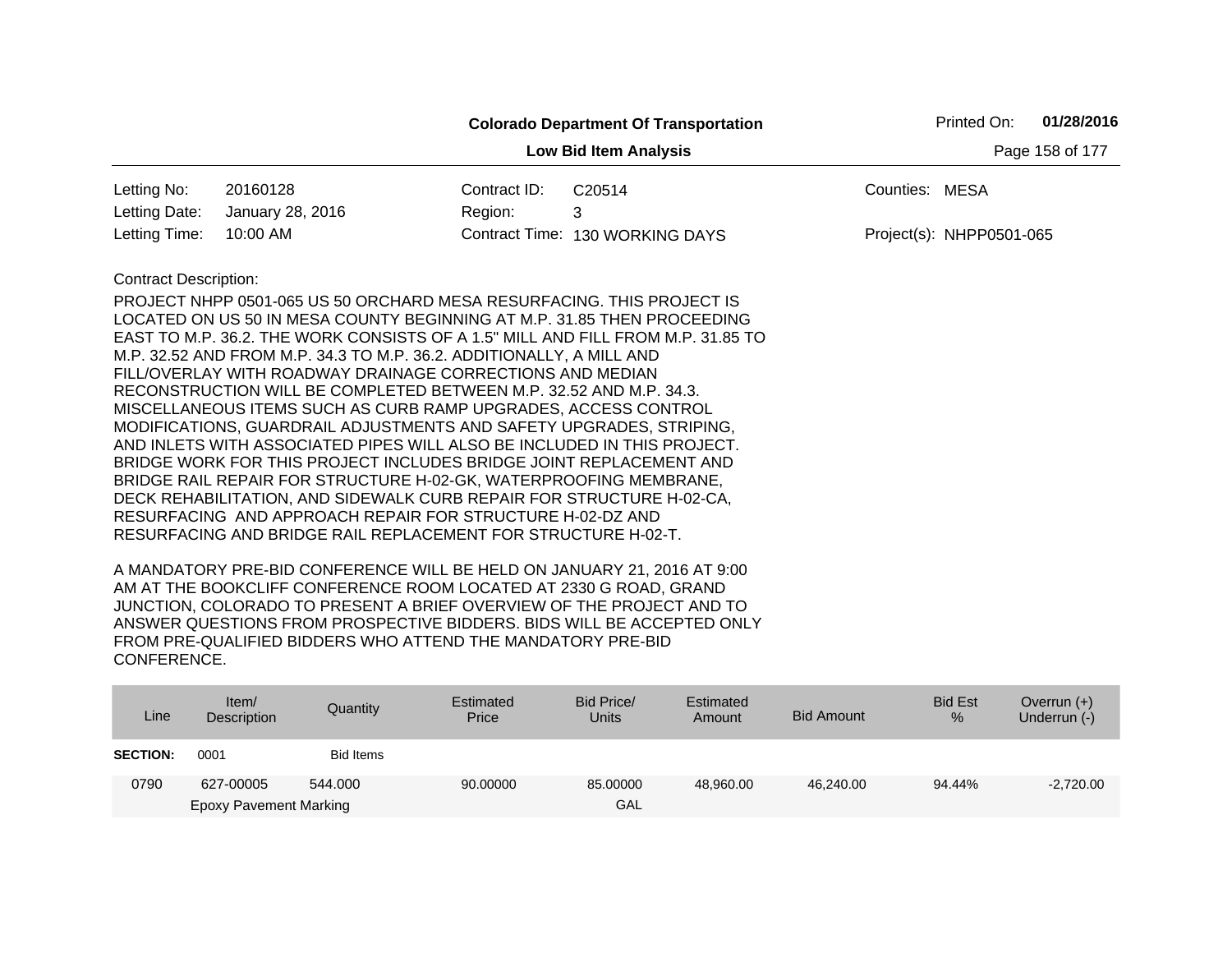|                              |                                                                                                                                                                                                                                                                                                                                                                                                                                                                                                                                                                                                                                                                    |              | <b>Colorado Department Of Transportation</b> | Printed On:              | 01/28/2016      |
|------------------------------|--------------------------------------------------------------------------------------------------------------------------------------------------------------------------------------------------------------------------------------------------------------------------------------------------------------------------------------------------------------------------------------------------------------------------------------------------------------------------------------------------------------------------------------------------------------------------------------------------------------------------------------------------------------------|--------------|----------------------------------------------|--------------------------|-----------------|
|                              |                                                                                                                                                                                                                                                                                                                                                                                                                                                                                                                                                                                                                                                                    |              | <b>Low Bid Item Analysis</b>                 |                          | Page 159 of 177 |
| Letting No:                  | 20160128                                                                                                                                                                                                                                                                                                                                                                                                                                                                                                                                                                                                                                                           | Contract ID: | C20514                                       | Counties: MESA           |                 |
| Letting Date:                | January 28, 2016                                                                                                                                                                                                                                                                                                                                                                                                                                                                                                                                                                                                                                                   | Region:      | 3                                            |                          |                 |
| Letting Time:                | 10:00 AM                                                                                                                                                                                                                                                                                                                                                                                                                                                                                                                                                                                                                                                           |              | Contract Time: 130 WORKING DAYS              | Project(s): NHPP0501-065 |                 |
| <b>Contract Description:</b> | PROJECT NHPP 0501-065 US 50 ORCHARD MESA RESURFACING. THIS PROJECT IS<br>LOCATED ON US 50 IN MESA COUNTY BEGINNING AT M.P. 31.85 THEN PROCEEDING<br>EAST TO M.P. 36.2. THE WORK CONSISTS OF A 1.5" MILL AND FILL FROM M.P. 31.85 TO<br>M.P. 32.52 AND FROM M.P. 34.3 TO M.P. 36.2. ADDITIONALLY, A MILL AND<br>FILL/OVERLAY WITH ROADWAY DRAINAGE CORRECTIONS AND MEDIAN<br>RECONSTRUCTION WILL BE COMPLETED BETWEEN M.P. 32.52 AND M.P. 34.3.<br>MISCELLANEOUS ITEMS SUCH AS CURB RAMP UPGRADES, ACCESS CONTROL<br>MODIFICATIONS, GUARDRAIL ADJUSTMENTS AND SAFETY UPGRADES, STRIPING,<br>AND INLETS WITH ASSOCIATED PIPES WILL ALSO BE INCLUDED IN THIS PROJECT. |              |                                              |                          |                 |
|                              | BRIDGE WORK FOR THIS PROJECT INCLUDES BRIDGE JOINT REPLACEMENT AND<br>BRIDGE RAIL REPAIR FOR STRUCTURE H-02-GK, WATERPROOFING MEMBRANE,<br>DECK REHABILITATION, AND SIDEWALK CURB REPAIR FOR STRUCTURE H-02-CA,<br>RESURFACING AND APPROACH REPAIR FOR STRUCTURE H-02-DZ AND<br>RESURFACING AND BRIDGE RAIL REPLACEMENT FOR STRUCTURE H-02-T.                                                                                                                                                                                                                                                                                                                      |              |                                              |                          |                 |

| Line            | Item/<br>Description                                      | Quantity  | Estimated<br>Price | Bid Price/<br><b>Units</b> | Estimated<br>Amount | <b>Bid Amount</b> | <b>Bid Est</b><br>% | Overrun $(+)$<br>Underrun (-) |
|-----------------|-----------------------------------------------------------|-----------|--------------------|----------------------------|---------------------|-------------------|---------------------|-------------------------------|
| <b>SECTION:</b> | 0001                                                      | Bid Items |                    |                            |                     |                   |                     |                               |
| 0795            | 627-30405                                                 | 1.207.000 | 20,00000           | 16.50000                   | 24.140.00           | 19.915.50         | 82.50%              | $-4.224.50$                   |
|                 | Preformed Thermoplastic Pavement Marking<br>(Word-Symbol) |           |                    | SF                         |                     |                   |                     |                               |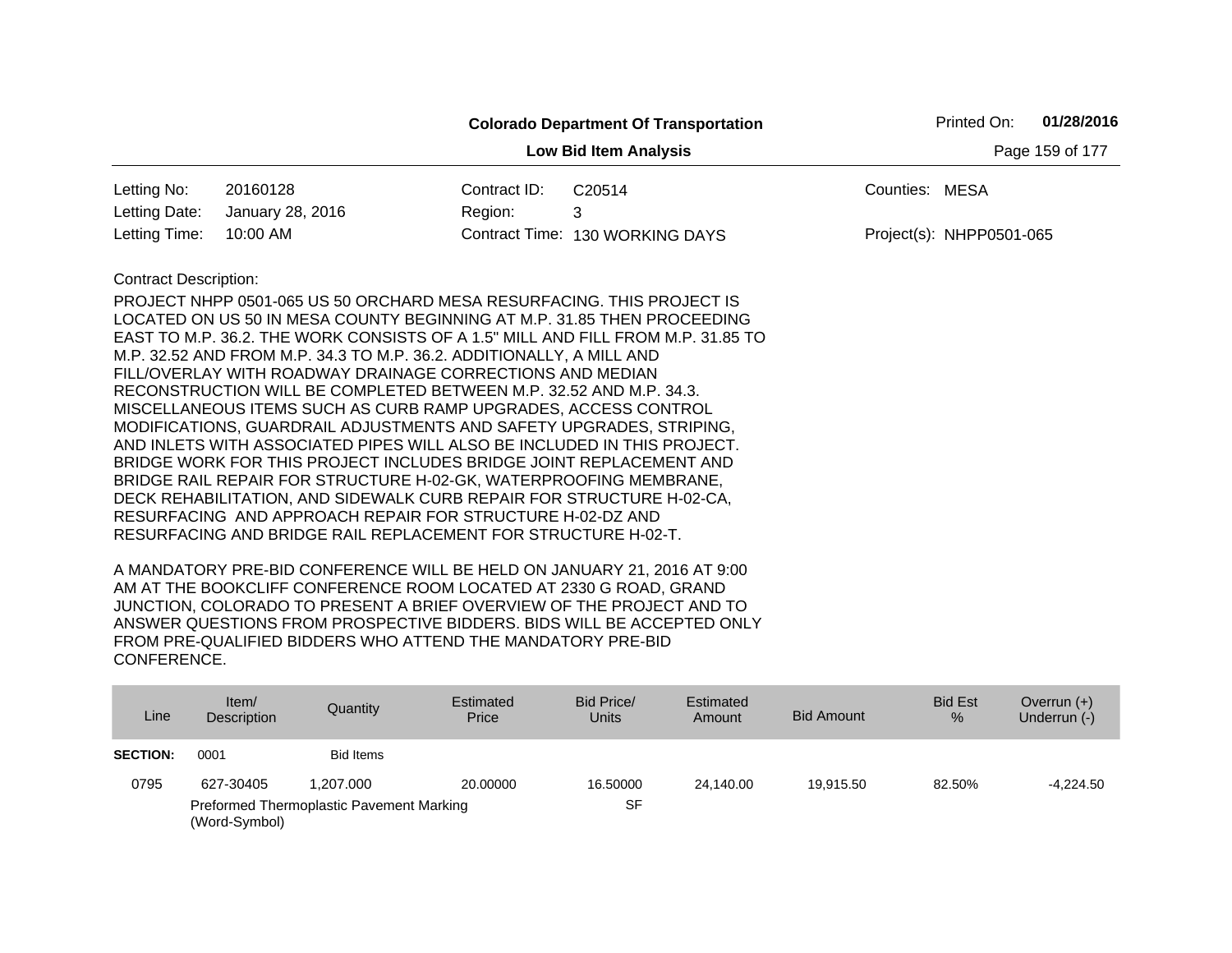|                              |                                                                                 |              | <b>Colorado Department Of Transportation</b> |                | Printed On:              | 01/28/2016 |
|------------------------------|---------------------------------------------------------------------------------|--------------|----------------------------------------------|----------------|--------------------------|------------|
|                              | Page 160 of 177                                                                 |              |                                              |                |                          |            |
| Letting No:                  | 20160128                                                                        | Contract ID: | C <sub>20514</sub>                           | Counties: MESA |                          |            |
| Letting Date:                | January 28, 2016                                                                | Region:      | 3                                            |                |                          |            |
| Letting Time:                | 10:00 AM                                                                        |              | Contract Time: 130 WORKING DAYS              |                | Project(s): NHPP0501-065 |            |
| <b>Contract Description:</b> |                                                                                 |              |                                              |                |                          |            |
|                              | PROJECT NHPP 0501-065 US 50 ORCHARD MESA RESURFACING. THIS PROJECT IS           |              |                                              |                |                          |            |
|                              | LOCATED ON US 50 IN MESA COUNTY BEGINNING AT M.P. 31.85 THEN PROCEEDING         |              |                                              |                |                          |            |
|                              | EAST TO M.P. 36.2. THE WORK CONSISTS OF A 1.5" MILL AND FILL FROM M.P. 31.85 TO |              |                                              |                |                          |            |
|                              | M.P. 32.52 AND FROM M.P. 34.3 TO M.P. 36.2. ADDITIONALLY, A MILL AND            |              |                                              |                |                          |            |
|                              | FILL/OVERLAY WITH ROADWAY DRAINAGE CORRECTIONS AND MEDIAN                       |              |                                              |                |                          |            |
|                              | RECONSTRUCTION WILL BE COMPLETED BETWEEN M.P. 32.52 AND M.P. 34.3.              |              |                                              |                |                          |            |
|                              | MISCELLANEOUS ITEMS SUCH AS CURB RAMP UPGRADES, ACCESS CONTROL                  |              |                                              |                |                          |            |
|                              | MODIFICATIONS, GUARDRAIL ADJUSTMENTS AND SAFETY UPGRADES, STRIPING,             |              |                                              |                |                          |            |
|                              | AND INLETS WITH ASSOCIATED PIPES WILL ALSO BE INCLUDED IN THIS PROJECT.         |              |                                              |                |                          |            |
|                              | BRIDGE WORK FOR THIS PROJECT INCLUDES BRIDGE JOINT REPLACEMENT AND              |              |                                              |                |                          |            |
|                              | BRIDGE RAIL REPAIR FOR STRUCTURE H-02-GK, WATERPROOFING MEMBRANE,               |              |                                              |                |                          |            |
|                              | DECK REHABILITATION, AND SIDEWALK CURB REPAIR FOR STRUCTURE H-02-CA,            |              |                                              |                |                          |            |
|                              | RESURFACING AND APPROACH REPAIR FOR STRUCTURE H-02-DZ AND                       |              |                                              |                |                          |            |
|                              | RESURFACING AND BRIDGE RAIL REPLACEMENT FOR STRUCTURE H-02-T.                   |              |                                              |                |                          |            |

| Line            | Item $/$<br>Description                                       | Quantity         | Estimated<br>Price | Bid Price/<br><b>Units</b> | Estimated<br>Amount | <b>Bid Amount</b> | <b>Bid Est</b><br>$\%$ | Overrun $(+)$<br>Underrun (-) |
|-----------------|---------------------------------------------------------------|------------------|--------------------|----------------------------|---------------------|-------------------|------------------------|-------------------------------|
| <b>SECTION:</b> | 0001                                                          | <b>Bid Items</b> |                    |                            |                     |                   |                        |                               |
| 0800            | 627-30410                                                     | 4.826.000        | 15,00000           | 10.30000                   | 72,390.00           | 49.707.80         | 68.67%                 | $-22,682.20$                  |
|                 | Preformed Thermoplastic Pavement Marking<br>(Xwalk-Stop Line) |                  |                    | SF                         |                     |                   |                        |                               |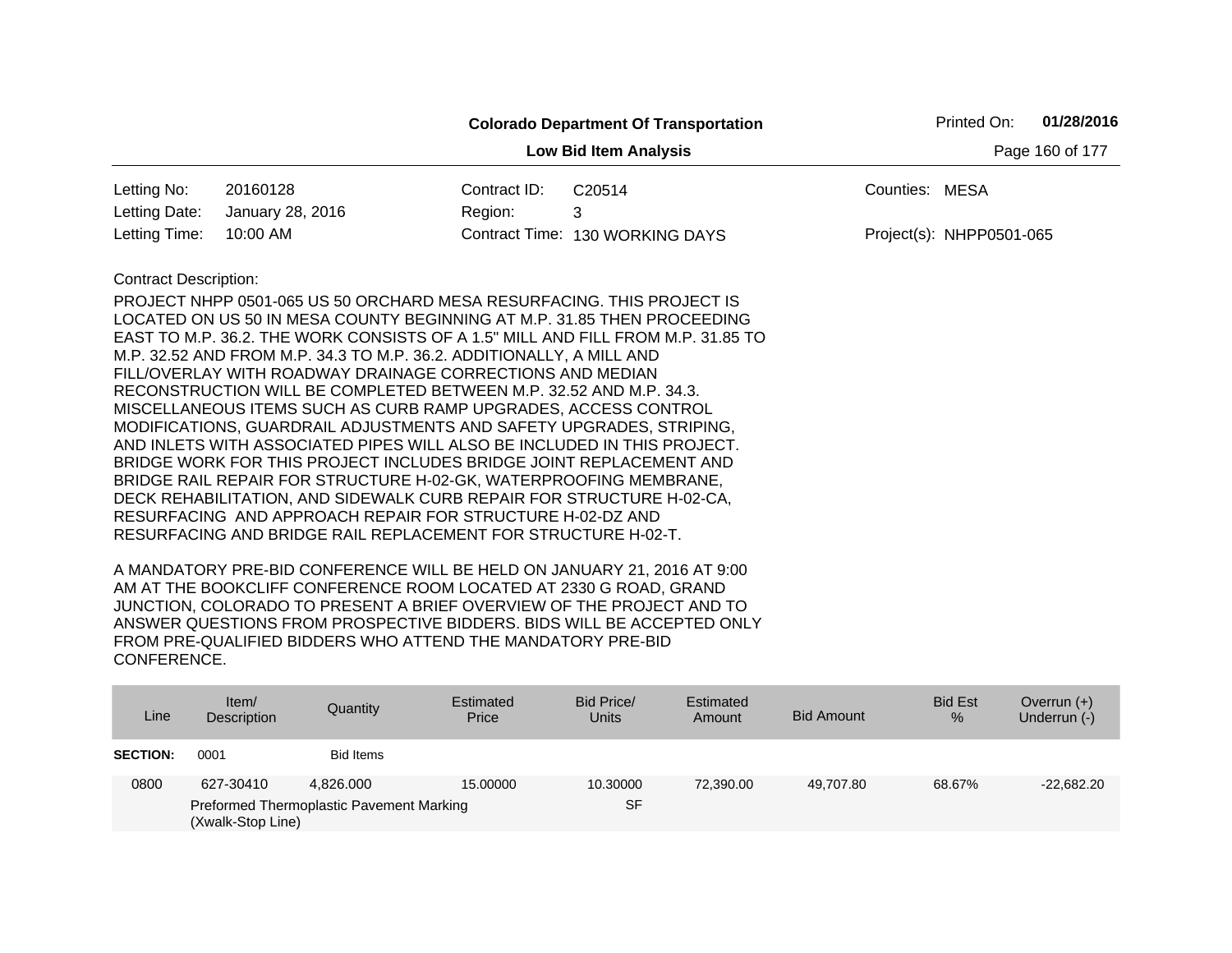|                              |                                                                                                                                                                                                                                                                                                                                                                                                                                                                                                                                                                                                                                                                                                                                                                                                                                                                                       |              | <b>Colorado Department Of Transportation</b> |                | Printed On:              | 01/28/2016 |
|------------------------------|---------------------------------------------------------------------------------------------------------------------------------------------------------------------------------------------------------------------------------------------------------------------------------------------------------------------------------------------------------------------------------------------------------------------------------------------------------------------------------------------------------------------------------------------------------------------------------------------------------------------------------------------------------------------------------------------------------------------------------------------------------------------------------------------------------------------------------------------------------------------------------------|--------------|----------------------------------------------|----------------|--------------------------|------------|
|                              |                                                                                                                                                                                                                                                                                                                                                                                                                                                                                                                                                                                                                                                                                                                                                                                                                                                                                       |              | Page 161 of 177                              |                |                          |            |
| Letting No:                  | 20160128                                                                                                                                                                                                                                                                                                                                                                                                                                                                                                                                                                                                                                                                                                                                                                                                                                                                              | Contract ID: | C20514                                       | Counties: MESA |                          |            |
| Letting Date:                | January 28, 2016                                                                                                                                                                                                                                                                                                                                                                                                                                                                                                                                                                                                                                                                                                                                                                                                                                                                      | Region:      | 3                                            |                |                          |            |
| Letting Time:                | 10:00 AM                                                                                                                                                                                                                                                                                                                                                                                                                                                                                                                                                                                                                                                                                                                                                                                                                                                                              |              | Contract Time: 130 WORKING DAYS              |                | Project(s): NHPP0501-065 |            |
| <b>Contract Description:</b> | PROJECT NHPP 0501-065 US 50 ORCHARD MESA RESURFACING. THIS PROJECT IS<br>LOCATED ON US 50 IN MESA COUNTY BEGINNING AT M.P. 31.85 THEN PROCEEDING<br>EAST TO M.P. 36.2. THE WORK CONSISTS OF A 1.5" MILL AND FILL FROM M.P. 31.85 TO<br>M.P. 32.52 AND FROM M.P. 34.3 TO M.P. 36.2. ADDITIONALLY, A MILL AND<br>FILL/OVERLAY WITH ROADWAY DRAINAGE CORRECTIONS AND MEDIAN<br>RECONSTRUCTION WILL BE COMPLETED BETWEEN M.P. 32.52 AND M.P. 34.3.<br>MISCELLANEOUS ITEMS SUCH AS CURB RAMP UPGRADES, ACCESS CONTROL<br>MODIFICATIONS, GUARDRAIL ADJUSTMENTS AND SAFETY UPGRADES, STRIPING,<br>AND INLETS WITH ASSOCIATED PIPES WILL ALSO BE INCLUDED IN THIS PROJECT.<br>BRIDGE WORK FOR THIS PROJECT INCLUDES BRIDGE JOINT REPLACEMENT AND<br>BRIDGE RAIL REPAIR FOR STRUCTURE H-02-GK, WATERPROOFING MEMBRANE,<br>DECK REHABILITATION, AND SIDEWALK CURB REPAIR FOR STRUCTURE H-02-CA, |              |                                              |                |                          |            |
|                              | RESURFACING AND APPROACH REPAIR FOR STRUCTURE H-02-DZ AND<br>RESURFACING AND BRIDGE RAIL REPLACEMENT FOR STRUCTURE H-02-T.                                                                                                                                                                                                                                                                                                                                                                                                                                                                                                                                                                                                                                                                                                                                                            |              |                                              |                |                          |            |

| Line            | Item/<br><b>Description</b> | Quantity         | Estimated<br>Price | Bid Price/<br><b>Units</b> | Estimated<br>Amount | <b>Bid Amount</b> | <b>Bid Est</b><br>$\%$ | Overrun $(+)$<br>Underrun (-) |
|-----------------|-----------------------------|------------------|--------------------|----------------------------|---------------------|-------------------|------------------------|-------------------------------|
| <b>SECTION:</b> | 0001                        | <b>Bid Items</b> |                    |                            |                     |                   |                        |                               |
| 0805            | 630-00000                   | 5,000.000        | 23,00000           | 22,70000                   | 115,000.00          | 113,500.00        | 98.70%                 | $-1.500.00$                   |
|                 | Flagging                    |                  |                    | <b>HOUR</b>                |                     |                   |                        |                               |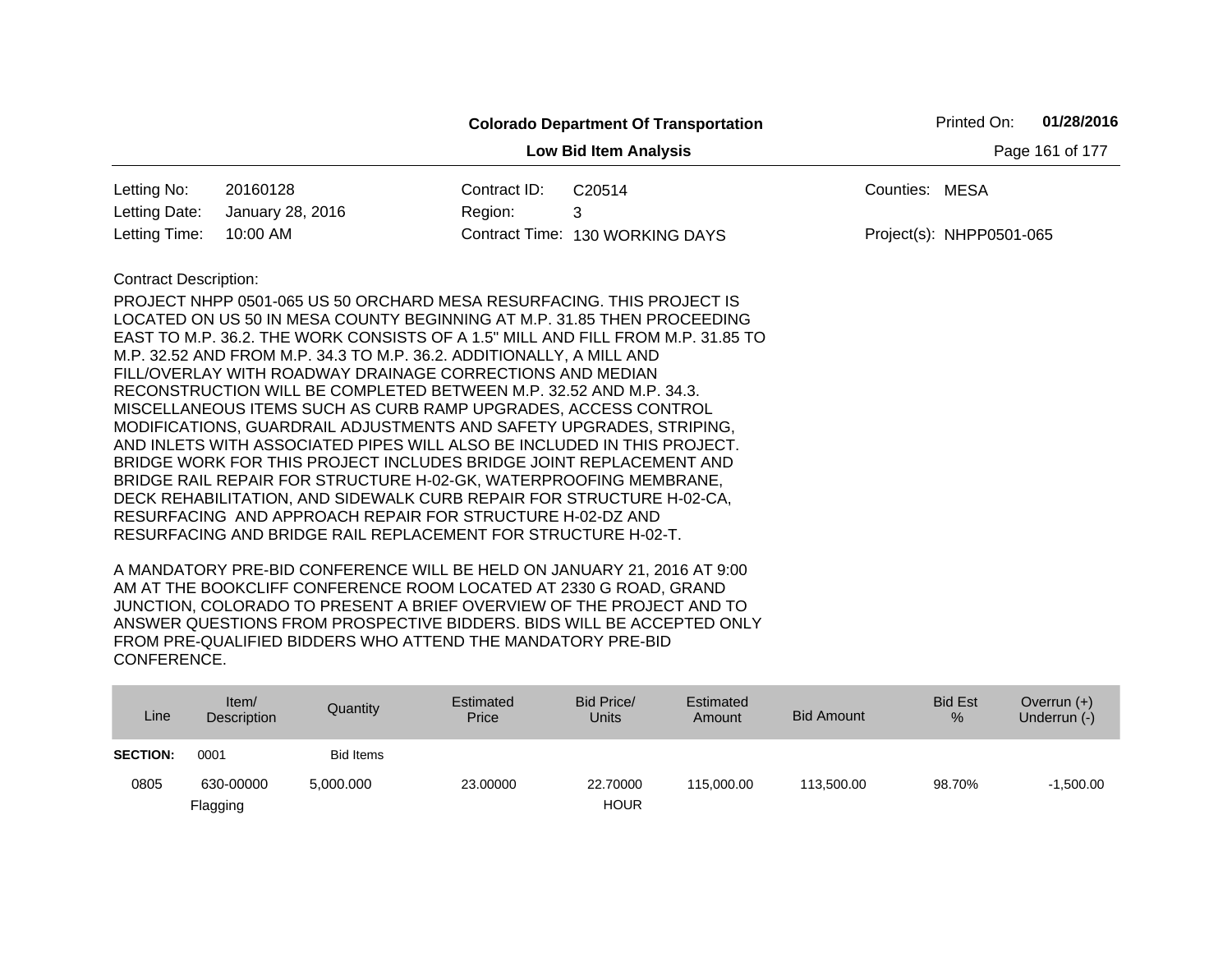|                                                                                                                                                                                                                                                                                                                                                                                                                                                                                                                                                                                                                                                                                                                                                                                                                                                                                                                                                                                    |                  |                 | <b>Colorado Department Of Transportation</b>                  | 01/28/2016<br>Printed On: |
|------------------------------------------------------------------------------------------------------------------------------------------------------------------------------------------------------------------------------------------------------------------------------------------------------------------------------------------------------------------------------------------------------------------------------------------------------------------------------------------------------------------------------------------------------------------------------------------------------------------------------------------------------------------------------------------------------------------------------------------------------------------------------------------------------------------------------------------------------------------------------------------------------------------------------------------------------------------------------------|------------------|-----------------|---------------------------------------------------------------|---------------------------|
|                                                                                                                                                                                                                                                                                                                                                                                                                                                                                                                                                                                                                                                                                                                                                                                                                                                                                                                                                                                    |                  | Page 162 of 177 |                                                               |                           |
| Letting No:                                                                                                                                                                                                                                                                                                                                                                                                                                                                                                                                                                                                                                                                                                                                                                                                                                                                                                                                                                        | 20160128         | Contract ID:    | C20514                                                        | Counties: MESA            |
| Letting Date:                                                                                                                                                                                                                                                                                                                                                                                                                                                                                                                                                                                                                                                                                                                                                                                                                                                                                                                                                                      | January 28, 2016 | Region:         | 3                                                             |                           |
| Letting Time:                                                                                                                                                                                                                                                                                                                                                                                                                                                                                                                                                                                                                                                                                                                                                                                                                                                                                                                                                                      | 10:00 AM         |                 | Contract Time: 130 WORKING DAYS                               | Project(s): NHPP0501-065  |
| <b>Contract Description:</b><br>PROJECT NHPP 0501-065 US 50 ORCHARD MESA RESURFACING. THIS PROJECT IS<br>LOCATED ON US 50 IN MESA COUNTY BEGINNING AT M.P. 31.85 THEN PROCEEDING<br>EAST TO M.P. 36.2. THE WORK CONSISTS OF A 1.5" MILL AND FILL FROM M.P. 31.85 TO<br>M.P. 32.52 AND FROM M.P. 34.3 TO M.P. 36.2. ADDITIONALLY, A MILL AND<br>FILL/OVERLAY WITH ROADWAY DRAINAGE CORRECTIONS AND MEDIAN<br>RECONSTRUCTION WILL BE COMPLETED BETWEEN M.P. 32.52 AND M.P. 34.3.<br>MISCELLANEOUS ITEMS SUCH AS CURB RAMP UPGRADES, ACCESS CONTROL<br>MODIFICATIONS, GUARDRAIL ADJUSTMENTS AND SAFETY UPGRADES, STRIPING,<br>AND INLETS WITH ASSOCIATED PIPES WILL ALSO BE INCLUDED IN THIS PROJECT.<br>BRIDGE WORK FOR THIS PROJECT INCLUDES BRIDGE JOINT REPLACEMENT AND<br>BRIDGE RAIL REPAIR FOR STRUCTURE H-02-GK, WATERPROOFING MEMBRANE,<br>DECK REHABILITATION, AND SIDEWALK CURB REPAIR FOR STRUCTURE H-02-CA,<br>RESURFACING AND APPROACH REPAIR FOR STRUCTURE H-02-DZ AND |                  |                 | RESURFACING AND BRIDGE RAIL REPLACEMENT FOR STRUCTURE H-02-T. |                           |

| Line            | Item/<br>Description              | Quantity  | Estimated<br>Price | Bid Price/<br><b>Units</b> | Estimated<br>Amount | Bid Amount | <b>Bid Est</b><br>% | Overrun $(+)$<br>Underrun (-) |
|-----------------|-----------------------------------|-----------|--------------------|----------------------------|---------------------|------------|---------------------|-------------------------------|
| <b>SECTION:</b> | 0001                              | Bid Items |                    |                            |                     |            |                     |                               |
| 0810            | 630-00007                         | 50,000    | 200,00000          | 129,00000                  | 10,000.00           | 6,450.00   | 64.50%              | $-3,550.00$                   |
|                 | <b>Traffic Control Inspection</b> |           |                    | DAY                        |                     |            |                     |                               |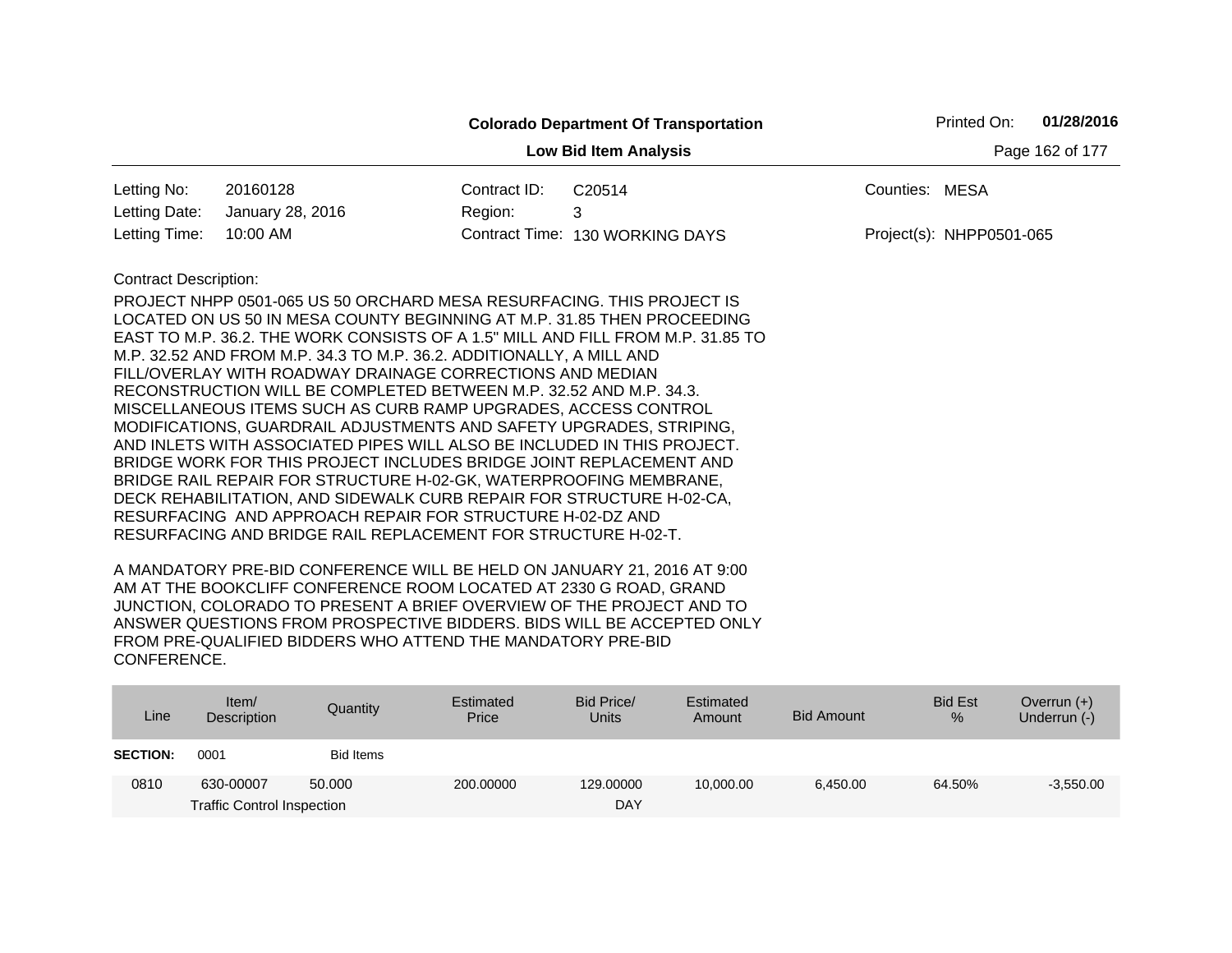|                              |                                                                                                                                                         |                 | <b>Colorado Department Of Transportation</b> |                | Printed On:              | 01/28/2016 |
|------------------------------|---------------------------------------------------------------------------------------------------------------------------------------------------------|-----------------|----------------------------------------------|----------------|--------------------------|------------|
|                              |                                                                                                                                                         | Page 163 of 177 |                                              |                |                          |            |
| Letting No:                  | 20160128                                                                                                                                                | Contract ID:    | C20514                                       | Counties: MESA |                          |            |
| Letting Date:                | January 28, 2016                                                                                                                                        | Region:         | 3                                            |                |                          |            |
| Letting Time:                | 10:00 AM                                                                                                                                                |                 | Contract Time: 130 WORKING DAYS              |                | Project(s): NHPP0501-065 |            |
| <b>Contract Description:</b> |                                                                                                                                                         |                 |                                              |                |                          |            |
|                              | PROJECT NHPP 0501-065 US 50 ORCHARD MESA RESURFACING. THIS PROJECT IS                                                                                   |                 |                                              |                |                          |            |
|                              | LOCATED ON US 50 IN MESA COUNTY BEGINNING AT M.P. 31.85 THEN PROCEEDING                                                                                 |                 |                                              |                |                          |            |
|                              | EAST TO M.P. 36.2. THE WORK CONSISTS OF A 1.5" MILL AND FILL FROM M.P. 31.85 TO<br>M.P. 32.52 AND FROM M.P. 34.3 TO M.P. 36.2. ADDITIONALLY, A MILL AND |                 |                                              |                |                          |            |
|                              | FILL/OVERLAY WITH ROADWAY DRAINAGE CORRECTIONS AND MEDIAN                                                                                               |                 |                                              |                |                          |            |
|                              | RECONSTRUCTION WILL BE COMPLETED BETWEEN M.P. 32.52 AND M.P. 34.3.                                                                                      |                 |                                              |                |                          |            |
|                              | MISCELLANEOUS ITEMS SUCH AS CURB RAMP UPGRADES, ACCESS CONTROL                                                                                          |                 |                                              |                |                          |            |
|                              | MODIFICATIONS, GUARDRAIL ADJUSTMENTS AND SAFETY UPGRADES, STRIPING,                                                                                     |                 |                                              |                |                          |            |
|                              | AND INLETS WITH ASSOCIATED PIPES WILL ALSO BE INCLUDED IN THIS PROJECT.                                                                                 |                 |                                              |                |                          |            |
|                              | BRIDGE WORK FOR THIS PROJECT INCLUDES BRIDGE JOINT REPLACEMENT AND                                                                                      |                 |                                              |                |                          |            |
|                              | BRIDGE RAIL REPAIR FOR STRUCTURE H-02-GK, WATERPROOFING MEMBRANE,<br>DECK REHABILITATION, AND SIDEWALK CURB REPAIR FOR STRUCTURE H-02-CA,               |                 |                                              |                |                          |            |
|                              | RESURFACING AND APPROACH REPAIR FOR STRUCTURE H-02-DZ AND                                                                                               |                 |                                              |                |                          |            |
|                              | RESURFACING AND BRIDGE RAIL REPLACEMENT FOR STRUCTURE H-02-T.                                                                                           |                 |                                              |                |                          |            |
|                              |                                                                                                                                                         |                 |                                              |                |                          |            |

| Line            | Item $/$<br>Description           | Quantity  | Estimated<br>Price | Bid Price/<br>Units | Estimated<br>Amount | <b>Bid Amount</b> | <b>Bid Est</b><br>% | Overrun $(+)$<br>Underrun (-) |
|-----------------|-----------------------------------|-----------|--------------------|---------------------|---------------------|-------------------|---------------------|-------------------------------|
| <b>SECTION:</b> | 0001                              | Bid Items |                    |                     |                     |                   |                     |                               |
| 0815            | 630-00012                         | 130,000   | 775.00000          | 567.00000           | 100.750.00          | 73.710.00         | 73.16%              | $-27,040.00$                  |
|                 | <b>Traffic Control Management</b> |           |                    | DAY                 |                     |                   |                     |                               |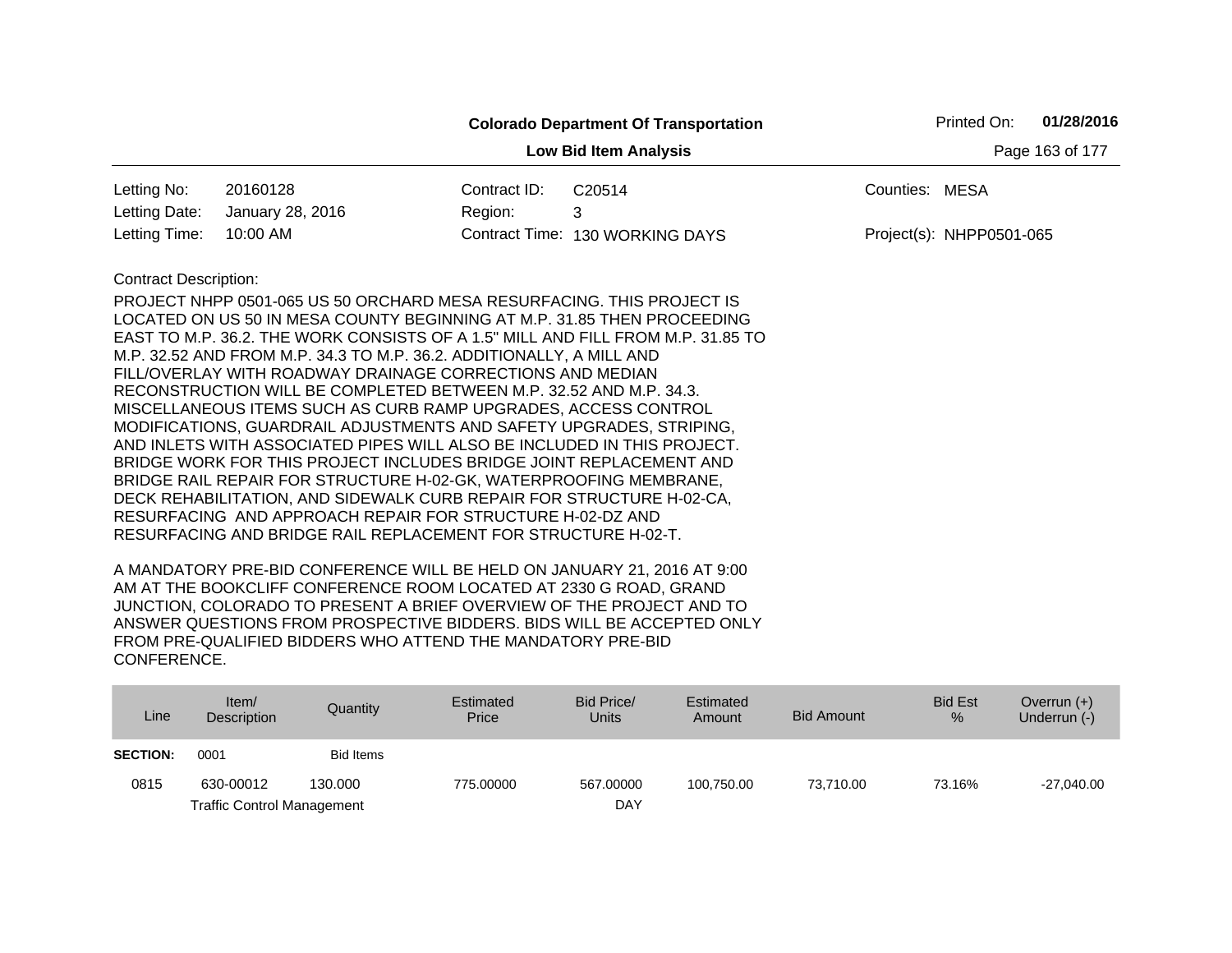|                              |                                                                                                                                                                                                                                                                                                                                                                                                                                                                                                                                                                                                                                                                                                                                                                                                                                                                                                                                                                                                                     |                 | <b>Colorado Department Of Transportation</b> | Printed On:              | 01/28/2016 |
|------------------------------|---------------------------------------------------------------------------------------------------------------------------------------------------------------------------------------------------------------------------------------------------------------------------------------------------------------------------------------------------------------------------------------------------------------------------------------------------------------------------------------------------------------------------------------------------------------------------------------------------------------------------------------------------------------------------------------------------------------------------------------------------------------------------------------------------------------------------------------------------------------------------------------------------------------------------------------------------------------------------------------------------------------------|-----------------|----------------------------------------------|--------------------------|------------|
|                              |                                                                                                                                                                                                                                                                                                                                                                                                                                                                                                                                                                                                                                                                                                                                                                                                                                                                                                                                                                                                                     | Page 164 of 177 |                                              |                          |            |
| Letting No:                  | 20160128                                                                                                                                                                                                                                                                                                                                                                                                                                                                                                                                                                                                                                                                                                                                                                                                                                                                                                                                                                                                            | Contract ID:    | C20514                                       | Counties: MESA           |            |
| Letting Date:                | January 28, 2016                                                                                                                                                                                                                                                                                                                                                                                                                                                                                                                                                                                                                                                                                                                                                                                                                                                                                                                                                                                                    | Region:         | 3                                            |                          |            |
| Letting Time:                | 10:00 AM                                                                                                                                                                                                                                                                                                                                                                                                                                                                                                                                                                                                                                                                                                                                                                                                                                                                                                                                                                                                            |                 | Contract Time: 130 WORKING DAYS              | Project(s): NHPP0501-065 |            |
| <b>Contract Description:</b> | PROJECT NHPP 0501-065 US 50 ORCHARD MESA RESURFACING. THIS PROJECT IS<br>LOCATED ON US 50 IN MESA COUNTY BEGINNING AT M.P. 31.85 THEN PROCEEDING<br>EAST TO M.P. 36.2. THE WORK CONSISTS OF A 1.5" MILL AND FILL FROM M.P. 31.85 TO<br>M.P. 32.52 AND FROM M.P. 34.3 TO M.P. 36.2. ADDITIONALLY, A MILL AND<br>FILL/OVERLAY WITH ROADWAY DRAINAGE CORRECTIONS AND MEDIAN<br>RECONSTRUCTION WILL BE COMPLETED BETWEEN M.P. 32.52 AND M.P. 34.3.<br>MISCELLANEOUS ITEMS SUCH AS CURB RAMP UPGRADES, ACCESS CONTROL<br>MODIFICATIONS, GUARDRAIL ADJUSTMENTS AND SAFETY UPGRADES, STRIPING,<br>AND INLETS WITH ASSOCIATED PIPES WILL ALSO BE INCLUDED IN THIS PROJECT.<br>BRIDGE WORK FOR THIS PROJECT INCLUDES BRIDGE JOINT REPLACEMENT AND<br>BRIDGE RAIL REPAIR FOR STRUCTURE H-02-GK, WATERPROOFING MEMBRANE,<br>DECK REHABILITATION, AND SIDEWALK CURB REPAIR FOR STRUCTURE H-02-CA,<br>RESURFACING AND APPROACH REPAIR FOR STRUCTURE H-02-DZ AND<br>RESURFACING AND BRIDGE RAIL REPLACEMENT FOR STRUCTURE H-02-T. |                 |                                              |                          |            |

| Item/<br>Description | Quantity  | Estimated<br>Price                          | Bid Price/<br><b>Units</b> | Estimated<br>Amount | <b>Bid Amount</b> | <b>Bid Est</b><br>$\%$ | Overrun $(+)$<br>Underrun (-) |
|----------------------|-----------|---------------------------------------------|----------------------------|---------------------|-------------------|------------------------|-------------------------------|
| 0001                 | Bid Items |                                             |                            |                     |                   |                        |                               |
| 630-80336            |           | 200,00000                                   | 412,00000                  | 600.00              | 1.236.00          | 206.00%                | 636.00                        |
|                      |           | 3.000<br>Barricade (Type 3 M-B) (Temporary) |                            | <b>EACH</b>         |                   |                        |                               |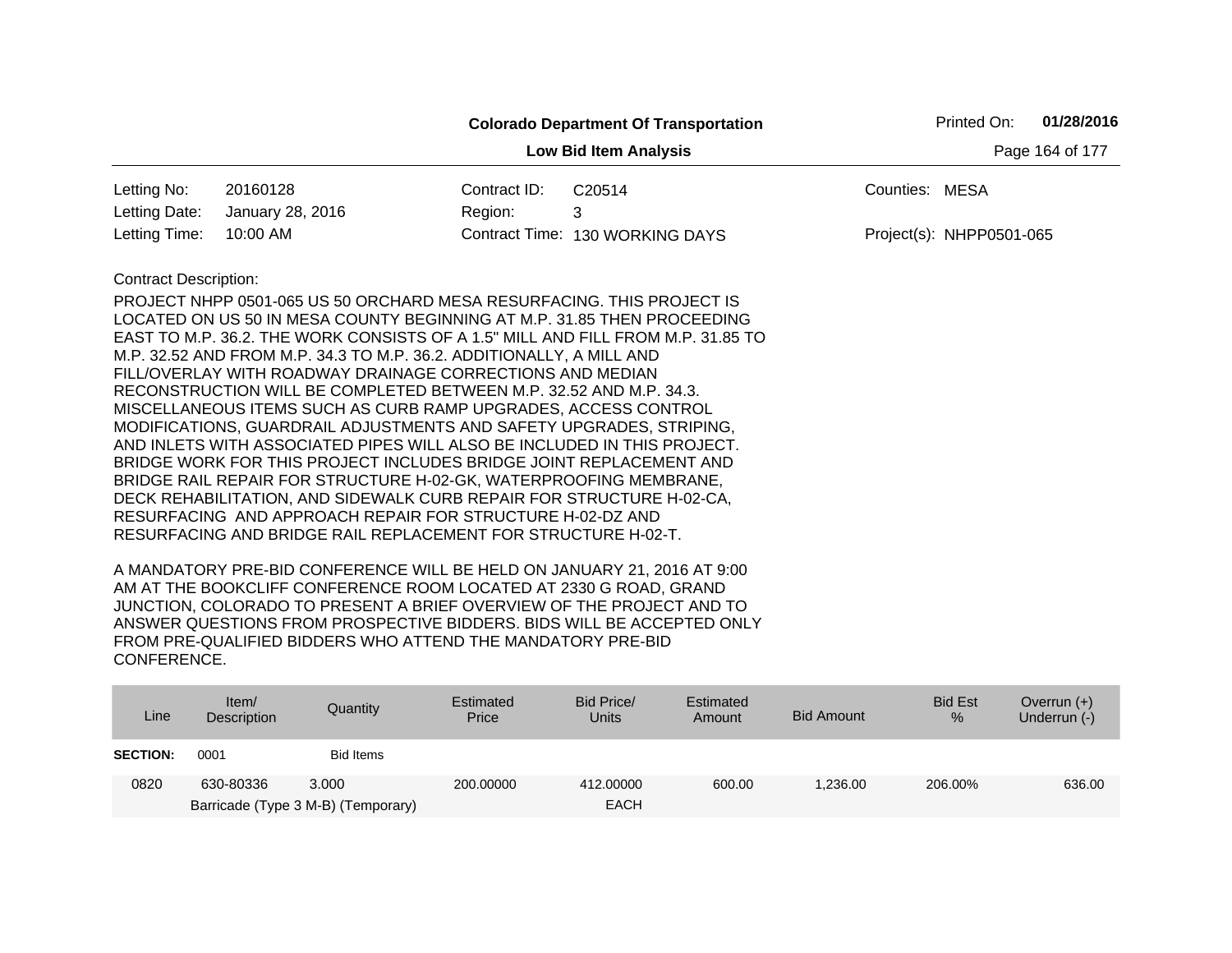|                              |                                                                                                                                                                                                                                                                                                                                                                                                                                                                                                                                                                                                                                                                                                                                                                                                                                                                                                                                  |              | <b>Colorado Department Of Transportation</b>                                    |                 | Printed On:              | 01/28/2016 |
|------------------------------|----------------------------------------------------------------------------------------------------------------------------------------------------------------------------------------------------------------------------------------------------------------------------------------------------------------------------------------------------------------------------------------------------------------------------------------------------------------------------------------------------------------------------------------------------------------------------------------------------------------------------------------------------------------------------------------------------------------------------------------------------------------------------------------------------------------------------------------------------------------------------------------------------------------------------------|--------------|---------------------------------------------------------------------------------|-----------------|--------------------------|------------|
|                              |                                                                                                                                                                                                                                                                                                                                                                                                                                                                                                                                                                                                                                                                                                                                                                                                                                                                                                                                  |              | <b>Low Bid Item Analysis</b>                                                    | Page 165 of 177 |                          |            |
| Letting No:                  | 20160128                                                                                                                                                                                                                                                                                                                                                                                                                                                                                                                                                                                                                                                                                                                                                                                                                                                                                                                         | Contract ID: | C20514                                                                          | Counties: MESA  |                          |            |
| Letting Date:                | January 28, 2016                                                                                                                                                                                                                                                                                                                                                                                                                                                                                                                                                                                                                                                                                                                                                                                                                                                                                                                 | Region:      | 3                                                                               |                 |                          |            |
| Letting Time:                | 10:00 AM                                                                                                                                                                                                                                                                                                                                                                                                                                                                                                                                                                                                                                                                                                                                                                                                                                                                                                                         |              | Contract Time: 130 WORKING DAYS                                                 |                 | Project(s): NHPP0501-065 |            |
| <b>Contract Description:</b> | PROJECT NHPP 0501-065 US 50 ORCHARD MESA RESURFACING. THIS PROJECT IS<br>LOCATED ON US 50 IN MESA COUNTY BEGINNING AT M.P. 31.85 THEN PROCEEDING<br>M.P. 32.52 AND FROM M.P. 34.3 TO M.P. 36.2. ADDITIONALLY, A MILL AND<br>FILL/OVERLAY WITH ROADWAY DRAINAGE CORRECTIONS AND MEDIAN<br>RECONSTRUCTION WILL BE COMPLETED BETWEEN M.P. 32.52 AND M.P. 34.3.<br>MISCELLANEOUS ITEMS SUCH AS CURB RAMP UPGRADES, ACCESS CONTROL<br>MODIFICATIONS, GUARDRAIL ADJUSTMENTS AND SAFETY UPGRADES, STRIPING,<br>AND INLETS WITH ASSOCIATED PIPES WILL ALSO BE INCLUDED IN THIS PROJECT.<br>BRIDGE WORK FOR THIS PROJECT INCLUDES BRIDGE JOINT REPLACEMENT AND<br>BRIDGE RAIL REPAIR FOR STRUCTURE H-02-GK, WATERPROOFING MEMBRANE,<br>DECK REHABILITATION, AND SIDEWALK CURB REPAIR FOR STRUCTURE H-02-CA,<br>RESURFACING AND APPROACH REPAIR FOR STRUCTURE H-02-DZ AND<br>RESURFACING AND BRIDGE RAIL REPLACEMENT FOR STRUCTURE H-02-T. |              | EAST TO M.P. 36.2. THE WORK CONSISTS OF A 1.5" MILL AND FILL FROM M.P. 31.85 TO |                 |                          |            |

| Line            | Item/<br>Description | Quantity                                 | Estimated<br>Price | Bid Price/<br><b>Units</b> | Estimated<br>Amount | <b>Bid Amount</b> | <b>Bid Est</b><br>$\%$ | Overrun $(+)$<br>Underrun (-) |
|-----------------|----------------------|------------------------------------------|--------------------|----------------------------|---------------------|-------------------|------------------------|-------------------------------|
| <b>SECTION:</b> | 0001                 | <b>Bid Items</b>                         |                    |                            |                     |                   |                        |                               |
| 0825            | 630-80341            | 52,000                                   | 50.00000           | 41.00000                   | 2.600.00            | 2.132.00          | 82.00%                 | $-468.00$                     |
|                 |                      | Construction Traffic Sign (Panel Size A) |                    | <b>EACH</b>                |                     |                   |                        |                               |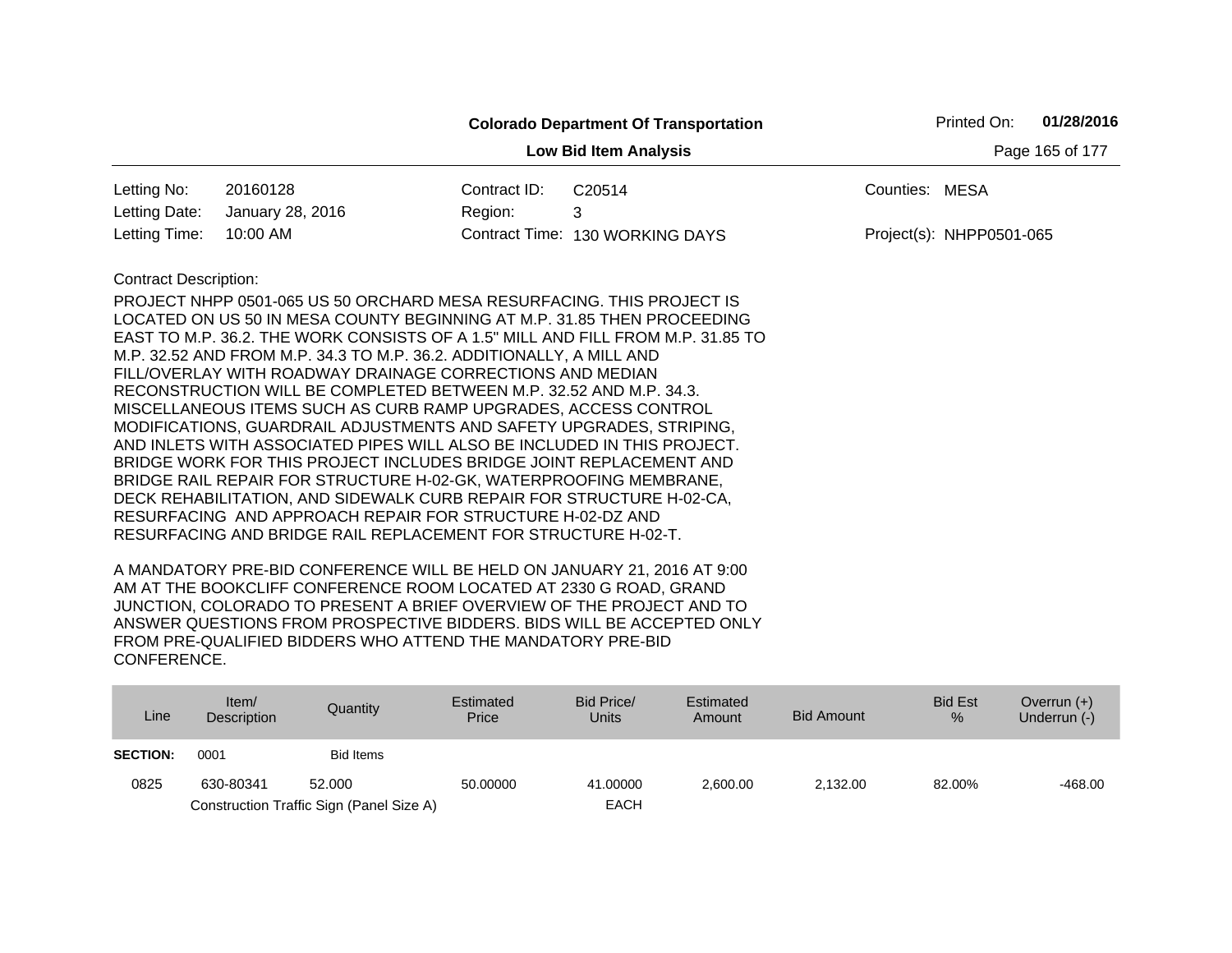|                                                 |                                                                                                                                                                                                                                                                                                                                                                                                                                                                                                                                                                                                                                                                                                                                          |              | <b>Colorado Department Of Transportation</b> |                          | Printed On: | 01/28/2016 |  |  |
|-------------------------------------------------|------------------------------------------------------------------------------------------------------------------------------------------------------------------------------------------------------------------------------------------------------------------------------------------------------------------------------------------------------------------------------------------------------------------------------------------------------------------------------------------------------------------------------------------------------------------------------------------------------------------------------------------------------------------------------------------------------------------------------------------|--------------|----------------------------------------------|--------------------------|-------------|------------|--|--|
| Page 166 of 177<br><b>Low Bid Item Analysis</b> |                                                                                                                                                                                                                                                                                                                                                                                                                                                                                                                                                                                                                                                                                                                                          |              |                                              |                          |             |            |  |  |
| Letting No:                                     | 20160128                                                                                                                                                                                                                                                                                                                                                                                                                                                                                                                                                                                                                                                                                                                                 | Contract ID: | C <sub>20514</sub>                           | Counties: MESA           |             |            |  |  |
| Letting Date:                                   | January 28, 2016                                                                                                                                                                                                                                                                                                                                                                                                                                                                                                                                                                                                                                                                                                                         | Region:      | 3                                            |                          |             |            |  |  |
| Letting Time:                                   | 10:00 AM                                                                                                                                                                                                                                                                                                                                                                                                                                                                                                                                                                                                                                                                                                                                 |              | Contract Time: 130 WORKING DAYS              | Project(s): NHPP0501-065 |             |            |  |  |
| <b>Contract Description:</b>                    | PROJECT NHPP 0501-065 US 50 ORCHARD MESA RESURFACING. THIS PROJECT IS<br>LOCATED ON US 50 IN MESA COUNTY BEGINNING AT M.P. 31.85 THEN PROCEEDING<br>EAST TO M.P. 36.2. THE WORK CONSISTS OF A 1.5" MILL AND FILL FROM M.P. 31.85 TO<br>M.P. 32.52 AND FROM M.P. 34.3 TO M.P. 36.2. ADDITIONALLY, A MILL AND<br>FILL/OVERLAY WITH ROADWAY DRAINAGE CORRECTIONS AND MEDIAN<br>RECONSTRUCTION WILL BE COMPLETED BETWEEN M.P. 32.52 AND M.P. 34.3.<br>MISCELLANEOUS ITEMS SUCH AS CURB RAMP UPGRADES, ACCESS CONTROL<br>MODIFICATIONS, GUARDRAIL ADJUSTMENTS AND SAFETY UPGRADES, STRIPING,<br>AND INLETS WITH ASSOCIATED PIPES WILL ALSO BE INCLUDED IN THIS PROJECT.<br>BRIDGE WORK FOR THIS PROJECT INCLUDES BRIDGE JOINT REPLACEMENT AND |              |                                              |                          |             |            |  |  |
|                                                 | BRIDGE RAIL REPAIR FOR STRUCTURE H-02-GK, WATERPROOFING MEMBRANE,<br>DECK REHABILITATION, AND SIDEWALK CURB REPAIR FOR STRUCTURE H-02-CA,<br>RESURFACING AND APPROACH REPAIR FOR STRUCTURE H-02-DZ AND<br>RESURFACING AND BRIDGE RAIL REPLACEMENT FOR STRUCTURE H-02-T.                                                                                                                                                                                                                                                                                                                                                                                                                                                                  |              |                                              |                          |             |            |  |  |

| Line            | Item/<br>Description | Quantity                                 | Estimated<br>Price | Bid Price/<br><b>Units</b> | Estimated<br>Amount | Bid Amount | <b>Bid Est</b><br>$\%$ | Overrun $(+)$<br>Underrun (-) |
|-----------------|----------------------|------------------------------------------|--------------------|----------------------------|---------------------|------------|------------------------|-------------------------------|
| <b>SECTION:</b> | 0001                 | Bid Items                                |                    |                            |                     |            |                        |                               |
| 0830            | 630-80342            | 111.000                                  | 60.00000           | 51.55000                   | 6.660.00            | 5.722.05   | 85.92%                 | $-937.95$                     |
|                 |                      | Construction Traffic Sign (Panel Size B) |                    | <b>EACH</b>                |                     |            |                        |                               |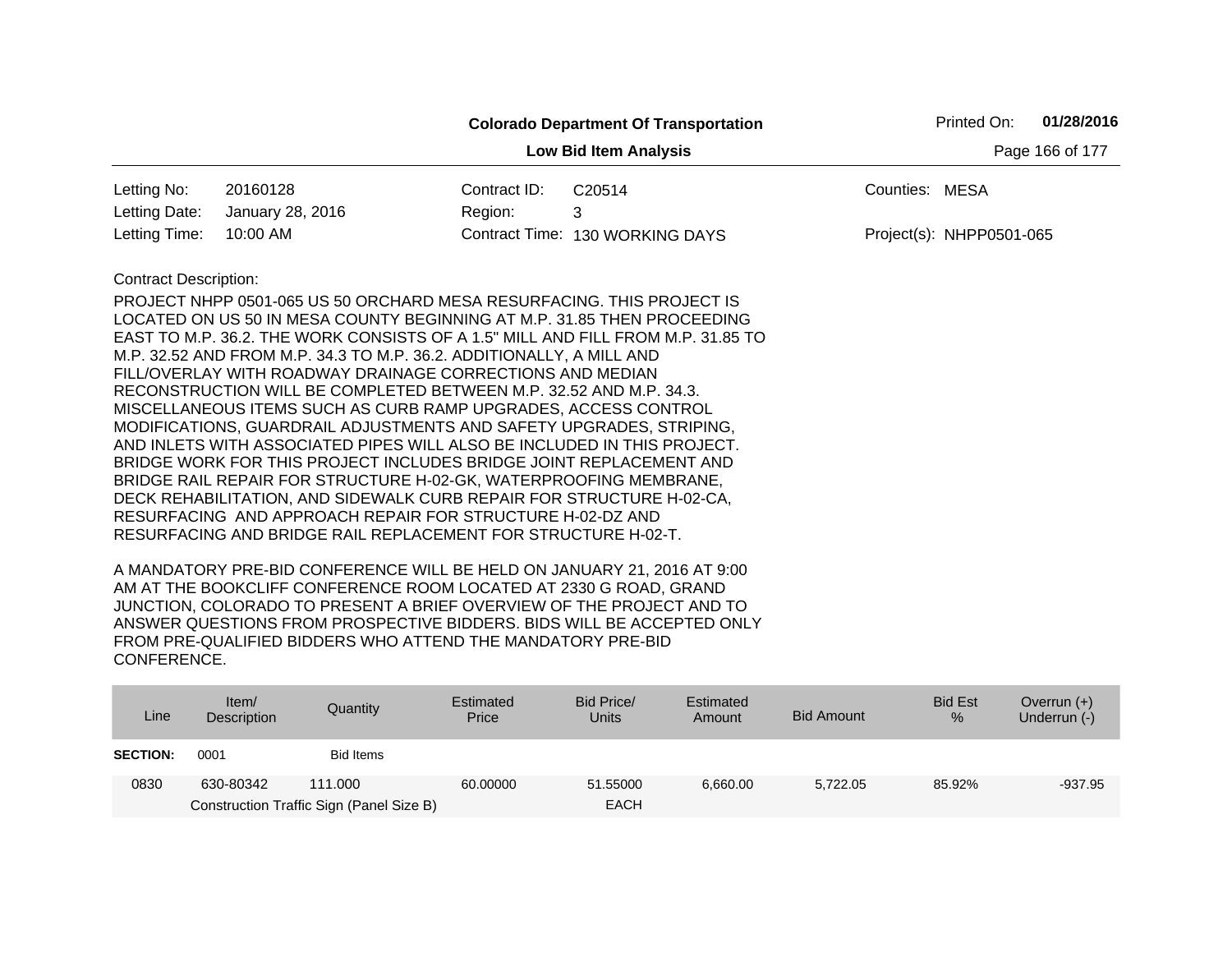|                                                 |                                                                                                                                                                                                                                                                                                                                                                                                                                                                                                                                                                                                                                                                                                                                                                                                                                                                                       |              | <b>Colorado Department Of Transportation</b> |                | Printed On:                | 01/28/2016 |  |  |  |
|-------------------------------------------------|---------------------------------------------------------------------------------------------------------------------------------------------------------------------------------------------------------------------------------------------------------------------------------------------------------------------------------------------------------------------------------------------------------------------------------------------------------------------------------------------------------------------------------------------------------------------------------------------------------------------------------------------------------------------------------------------------------------------------------------------------------------------------------------------------------------------------------------------------------------------------------------|--------------|----------------------------------------------|----------------|----------------------------|------------|--|--|--|
| Page 167 of 177<br><b>Low Bid Item Analysis</b> |                                                                                                                                                                                                                                                                                                                                                                                                                                                                                                                                                                                                                                                                                                                                                                                                                                                                                       |              |                                              |                |                            |            |  |  |  |
| Letting No:                                     | 20160128                                                                                                                                                                                                                                                                                                                                                                                                                                                                                                                                                                                                                                                                                                                                                                                                                                                                              | Contract ID: | C20514                                       | Counties: MESA |                            |            |  |  |  |
| Letting Date:                                   | January 28, 2016                                                                                                                                                                                                                                                                                                                                                                                                                                                                                                                                                                                                                                                                                                                                                                                                                                                                      | Region:      | 3                                            |                |                            |            |  |  |  |
| Letting Time:                                   | 10:00 AM                                                                                                                                                                                                                                                                                                                                                                                                                                                                                                                                                                                                                                                                                                                                                                                                                                                                              |              | Contract Time: 130 WORKING DAYS              |                | $Project(s): NHPP0501-065$ |            |  |  |  |
| <b>Contract Description:</b>                    | PROJECT NHPP 0501-065 US 50 ORCHARD MESA RESURFACING. THIS PROJECT IS<br>LOCATED ON US 50 IN MESA COUNTY BEGINNING AT M.P. 31.85 THEN PROCEEDING<br>EAST TO M.P. 36.2. THE WORK CONSISTS OF A 1.5" MILL AND FILL FROM M.P. 31.85 TO<br>M.P. 32.52 AND FROM M.P. 34.3 TO M.P. 36.2. ADDITIONALLY, A MILL AND<br>FILL/OVERLAY WITH ROADWAY DRAINAGE CORRECTIONS AND MEDIAN<br>RECONSTRUCTION WILL BE COMPLETED BETWEEN M.P. 32.52 AND M.P. 34.3.<br>MISCELLANEOUS ITEMS SUCH AS CURB RAMP UPGRADES, ACCESS CONTROL<br>MODIFICATIONS, GUARDRAIL ADJUSTMENTS AND SAFETY UPGRADES, STRIPING,<br>AND INLETS WITH ASSOCIATED PIPES WILL ALSO BE INCLUDED IN THIS PROJECT.<br>BRIDGE WORK FOR THIS PROJECT INCLUDES BRIDGE JOINT REPLACEMENT AND<br>BRIDGE RAIL REPAIR FOR STRUCTURE H-02-GK, WATERPROOFING MEMBRANE,<br>DECK REHABILITATION, AND SIDEWALK CURB REPAIR FOR STRUCTURE H-02-CA, |              |                                              |                |                            |            |  |  |  |
|                                                 | RESURFACING AND APPROACH REPAIR FOR STRUCTURE H-02-DZ AND<br>RESURFACING AND BRIDGE RAIL REPLACEMENT FOR STRUCTURE H-02-T.                                                                                                                                                                                                                                                                                                                                                                                                                                                                                                                                                                                                                                                                                                                                                            |              |                                              |                |                            |            |  |  |  |

| Line            | Item/<br><b>Description</b> | Quantity                                   | Estimated<br>Price | Bid Price/<br>Units | Estimated<br>Amount | Bid Amount | <b>Bid Est</b><br>$\%$ | Overrun $(+)$<br>Underrun (-) |
|-----------------|-----------------------------|--------------------------------------------|--------------------|---------------------|---------------------|------------|------------------------|-------------------------------|
| <b>SECTION:</b> | 0001                        | Bid Items                                  |                    |                     |                     |            |                        |                               |
| 0835            | 630-80344                   | 49.000                                     | 70.00000           | 20,60000            | 3.430.00            | 1.009.40   | 29.43%                 | $-2.420.60$                   |
|                 |                             | <b>Construction Traffic Sign (Special)</b> |                    | SF                  |                     |            |                        |                               |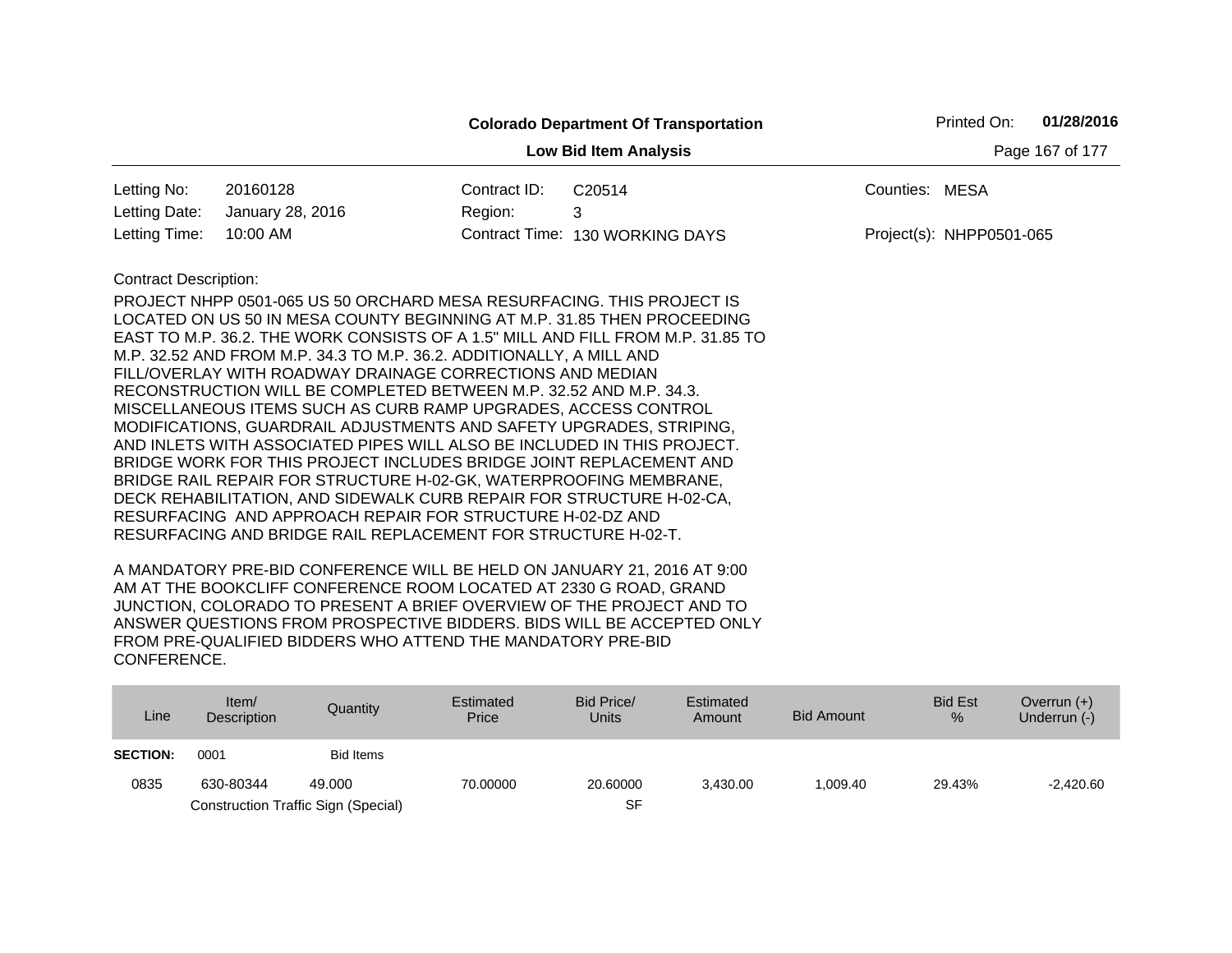|                                                                                                                                                                   |                                                                                                                                                                                                                                                                                                                                                                                                                                                                                                                                                                                                                                                                                                                                                                                                               |              | <b>Colorado Department Of Transportation</b> | Printed On:              | 01/28/2016 |  |  |  |  |
|-------------------------------------------------------------------------------------------------------------------------------------------------------------------|---------------------------------------------------------------------------------------------------------------------------------------------------------------------------------------------------------------------------------------------------------------------------------------------------------------------------------------------------------------------------------------------------------------------------------------------------------------------------------------------------------------------------------------------------------------------------------------------------------------------------------------------------------------------------------------------------------------------------------------------------------------------------------------------------------------|--------------|----------------------------------------------|--------------------------|------------|--|--|--|--|
| Page 168 of 177<br><b>Low Bid Item Analysis</b>                                                                                                                   |                                                                                                                                                                                                                                                                                                                                                                                                                                                                                                                                                                                                                                                                                                                                                                                                               |              |                                              |                          |            |  |  |  |  |
| Letting No:                                                                                                                                                       | 20160128                                                                                                                                                                                                                                                                                                                                                                                                                                                                                                                                                                                                                                                                                                                                                                                                      | Contract ID: | C20514                                       | Counties: MESA           |            |  |  |  |  |
| Letting Date:                                                                                                                                                     | January 28, 2016                                                                                                                                                                                                                                                                                                                                                                                                                                                                                                                                                                                                                                                                                                                                                                                              | Region:      | 3                                            |                          |            |  |  |  |  |
| Letting Time:                                                                                                                                                     | 10:00 AM                                                                                                                                                                                                                                                                                                                                                                                                                                                                                                                                                                                                                                                                                                                                                                                                      |              | Contract Time: 130 WORKING DAYS              | Project(s): NHPP0501-065 |            |  |  |  |  |
| <b>Contract Description:</b><br>DECK REHABILITATION, AND SIDEWALK CURB REPAIR FOR STRUCTURE H-02-CA,<br>RESURFACING AND APPROACH REPAIR FOR STRUCTURE H-02-DZ AND | PROJECT NHPP 0501-065 US 50 ORCHARD MESA RESURFACING. THIS PROJECT IS<br>LOCATED ON US 50 IN MESA COUNTY BEGINNING AT M.P. 31.85 THEN PROCEEDING<br>EAST TO M.P. 36.2. THE WORK CONSISTS OF A 1.5" MILL AND FILL FROM M.P. 31.85 TO<br>M.P. 32.52 AND FROM M.P. 34.3 TO M.P. 36.2. ADDITIONALLY, A MILL AND<br>FILL/OVERLAY WITH ROADWAY DRAINAGE CORRECTIONS AND MEDIAN<br>RECONSTRUCTION WILL BE COMPLETED BETWEEN M.P. 32.52 AND M.P. 34.3.<br>MISCELLANEOUS ITEMS SUCH AS CURB RAMP UPGRADES, ACCESS CONTROL<br>MODIFICATIONS, GUARDRAIL ADJUSTMENTS AND SAFETY UPGRADES, STRIPING,<br>AND INLETS WITH ASSOCIATED PIPES WILL ALSO BE INCLUDED IN THIS PROJECT.<br>BRIDGE WORK FOR THIS PROJECT INCLUDES BRIDGE JOINT REPLACEMENT AND<br>BRIDGE RAIL REPAIR FOR STRUCTURE H-02-GK, WATERPROOFING MEMBRANE, |              |                                              |                          |            |  |  |  |  |

| Line            | Item/<br>Description        | Quantity  | Estimated<br>Price | Bid Price/<br>Units | Estimated<br>Amount | Bid Amount | <b>Bid Est</b><br>% | Overrun $(+)$<br>Underrun (-) |
|-----------------|-----------------------------|-----------|--------------------|---------------------|---------------------|------------|---------------------|-------------------------------|
| <b>SECTION:</b> | 0001                        | Bid Items |                    |                     |                     |            |                     |                               |
| 0840            | 630-80355                   | 5.000     | 5,500.00000        | 3,093.00000         | 27,500.00           | 15.465.00  | 56.24%              | $-12,035.00$                  |
|                 | Portable Message Sign Panel |           |                    | <b>EACH</b>         |                     |            |                     |                               |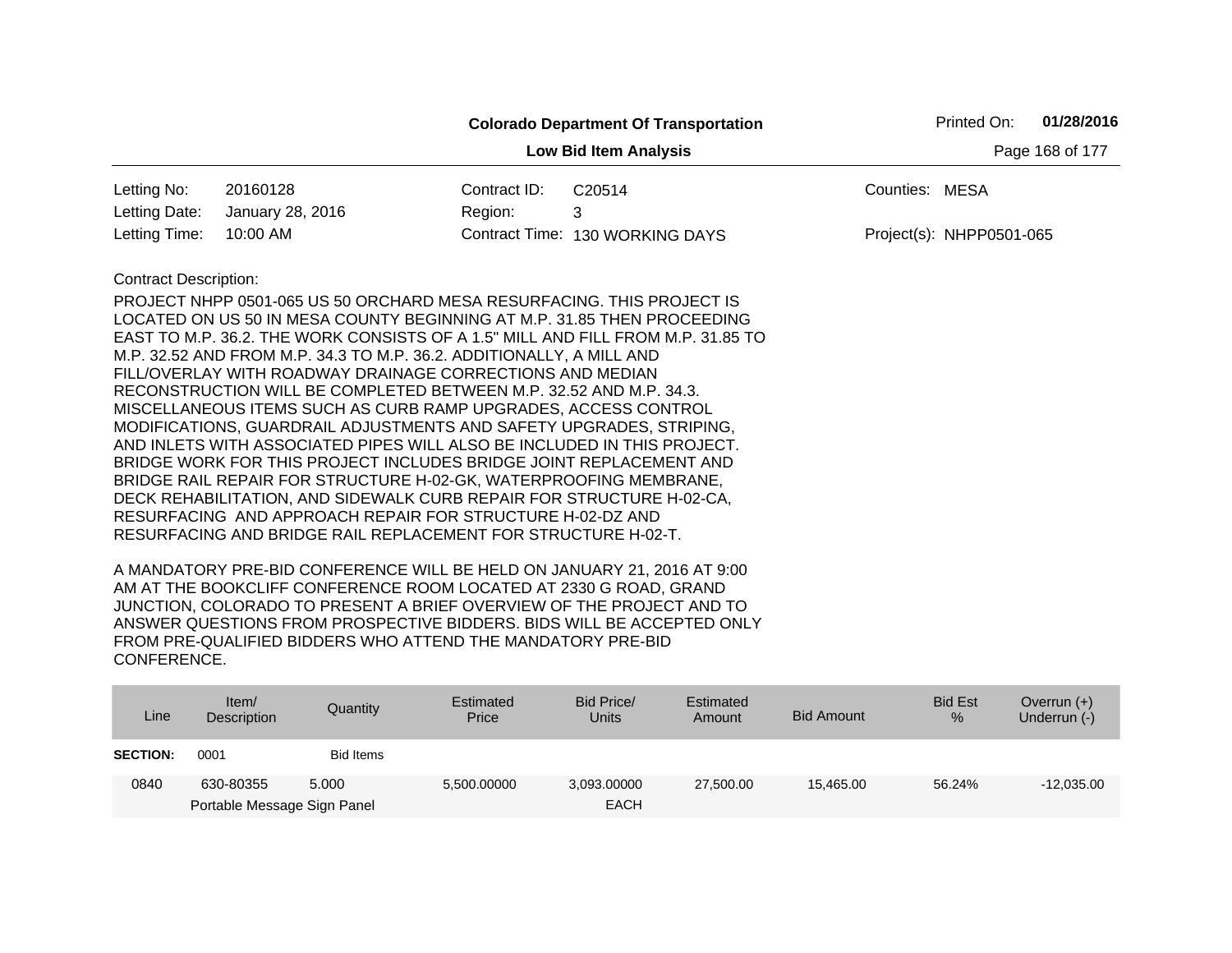|                                                 |                                                                                                                                                                                                                                                                                                                                                                                                                                                                                                                                                                                                                                                                                                                                                                                                                                                                                                                                  |              | <b>Colorado Department Of Transportation</b>                                    | Printed On:              | 01/28/2016 |  |  |  |  |
|-------------------------------------------------|----------------------------------------------------------------------------------------------------------------------------------------------------------------------------------------------------------------------------------------------------------------------------------------------------------------------------------------------------------------------------------------------------------------------------------------------------------------------------------------------------------------------------------------------------------------------------------------------------------------------------------------------------------------------------------------------------------------------------------------------------------------------------------------------------------------------------------------------------------------------------------------------------------------------------------|--------------|---------------------------------------------------------------------------------|--------------------------|------------|--|--|--|--|
| Page 169 of 177<br><b>Low Bid Item Analysis</b> |                                                                                                                                                                                                                                                                                                                                                                                                                                                                                                                                                                                                                                                                                                                                                                                                                                                                                                                                  |              |                                                                                 |                          |            |  |  |  |  |
| Letting No:                                     | 20160128                                                                                                                                                                                                                                                                                                                                                                                                                                                                                                                                                                                                                                                                                                                                                                                                                                                                                                                         | Contract ID: | C20514                                                                          | Counties: MESA           |            |  |  |  |  |
| Letting Date:                                   | January 28, 2016                                                                                                                                                                                                                                                                                                                                                                                                                                                                                                                                                                                                                                                                                                                                                                                                                                                                                                                 | Region:      | 3                                                                               |                          |            |  |  |  |  |
| Letting Time:                                   | 10:00 AM                                                                                                                                                                                                                                                                                                                                                                                                                                                                                                                                                                                                                                                                                                                                                                                                                                                                                                                         |              | Contract Time: 130 WORKING DAYS                                                 | Project(s): NHPP0501-065 |            |  |  |  |  |
| <b>Contract Description:</b>                    | PROJECT NHPP 0501-065 US 50 ORCHARD MESA RESURFACING. THIS PROJECT IS<br>LOCATED ON US 50 IN MESA COUNTY BEGINNING AT M.P. 31.85 THEN PROCEEDING<br>M.P. 32.52 AND FROM M.P. 34.3 TO M.P. 36.2. ADDITIONALLY, A MILL AND<br>FILL/OVERLAY WITH ROADWAY DRAINAGE CORRECTIONS AND MEDIAN<br>RECONSTRUCTION WILL BE COMPLETED BETWEEN M.P. 32.52 AND M.P. 34.3.<br>MISCELLANEOUS ITEMS SUCH AS CURB RAMP UPGRADES, ACCESS CONTROL<br>MODIFICATIONS, GUARDRAIL ADJUSTMENTS AND SAFETY UPGRADES, STRIPING,<br>AND INLETS WITH ASSOCIATED PIPES WILL ALSO BE INCLUDED IN THIS PROJECT.<br>BRIDGE WORK FOR THIS PROJECT INCLUDES BRIDGE JOINT REPLACEMENT AND<br>BRIDGE RAIL REPAIR FOR STRUCTURE H-02-GK, WATERPROOFING MEMBRANE,<br>DECK REHABILITATION, AND SIDEWALK CURB REPAIR FOR STRUCTURE H-02-CA,<br>RESURFACING AND APPROACH REPAIR FOR STRUCTURE H-02-DZ AND<br>RESURFACING AND BRIDGE RAIL REPLACEMENT FOR STRUCTURE H-02-T. |              | EAST TO M.P. 36.2. THE WORK CONSISTS OF A 1.5" MILL AND FILL FROM M.P. 31.85 TO |                          |            |  |  |  |  |

| Line            | Item/<br><b>Description</b> | Quantity                                     | Estimated<br>Price | Bid Price/<br><b>Units</b> | Estimated<br>Amount | Bid Amount | <b>Bid Est</b><br>$\frac{9}{6}$ | Overrun $(+)$<br>Underrun (-) |
|-----------------|-----------------------------|----------------------------------------------|--------------------|----------------------------|---------------------|------------|---------------------------------|-------------------------------|
| <b>SECTION:</b> | 0001                        | Bid Items                                    |                    |                            |                     |            |                                 |                               |
| 0845            | 630-80358                   | 4.000                                        | 2.000.00000        | 825,00000                  | 8.000.00            | 3.300.00   | 41.25%                          | $-4,700.00$                   |
|                 | Panel (C Type)              | Advance Warning Flashing or Sequencing Arrow |                    | <b>EACH</b>                |                     |            |                                 |                               |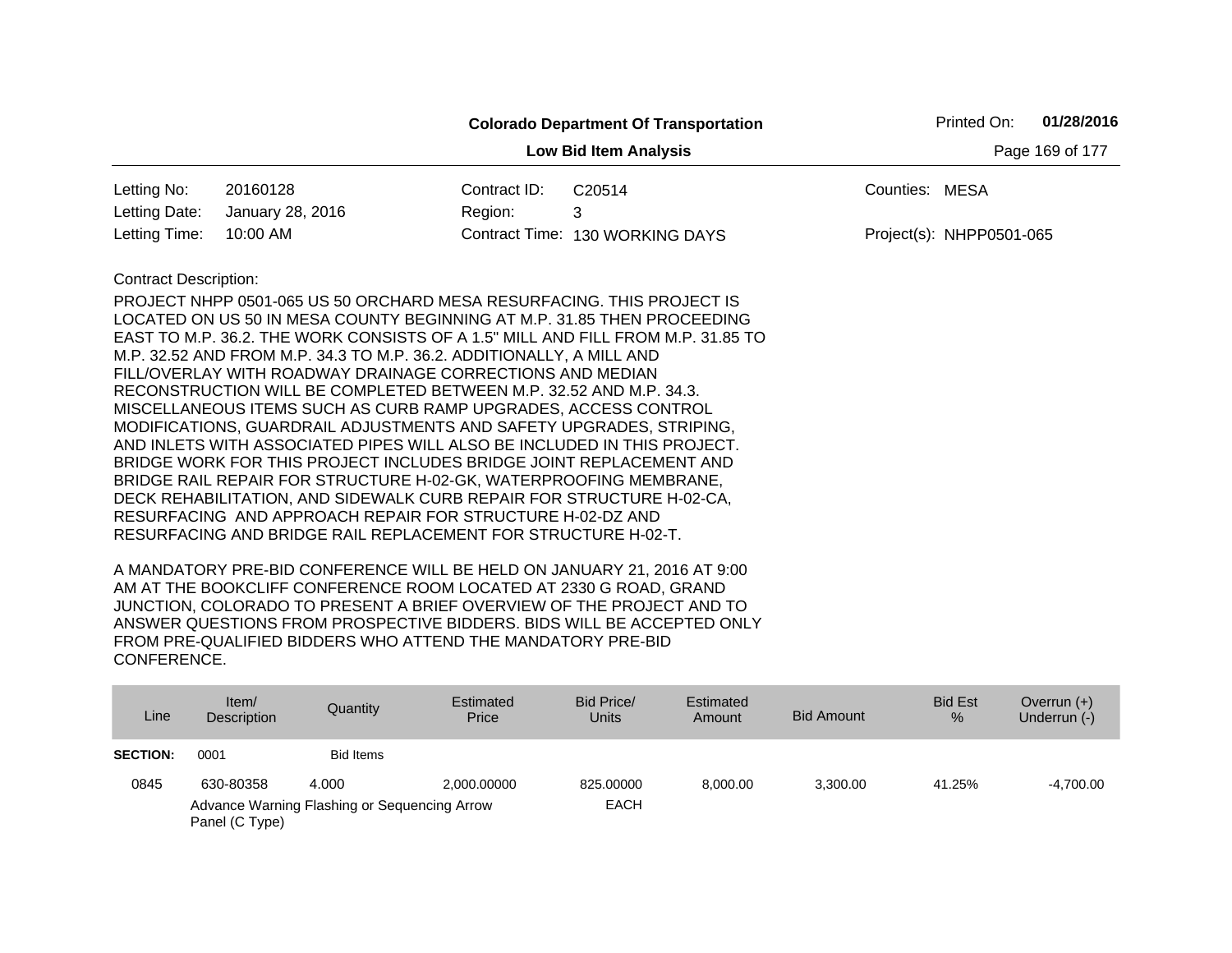|                              |                                                                                                                                                         |              | <b>Colorado Department Of Transportation</b> |                | Printed On:              | 01/28/2016      |
|------------------------------|---------------------------------------------------------------------------------------------------------------------------------------------------------|--------------|----------------------------------------------|----------------|--------------------------|-----------------|
|                              |                                                                                                                                                         |              | <b>Low Bid Item Analysis</b>                 |                |                          | Page 170 of 177 |
| Letting No:                  | 20160128                                                                                                                                                | Contract ID: | C20514                                       | Counties: MESA |                          |                 |
| Letting Date:                | January 28, 2016                                                                                                                                        | Region:      | 3                                            |                |                          |                 |
| Letting Time:                | 10:00 AM                                                                                                                                                |              | Contract Time: 130 WORKING DAYS              |                | Project(s): NHPP0501-065 |                 |
| <b>Contract Description:</b> |                                                                                                                                                         |              |                                              |                |                          |                 |
|                              | PROJECT NHPP 0501-065 US 50 ORCHARD MESA RESURFACING. THIS PROJECT IS                                                                                   |              |                                              |                |                          |                 |
|                              | LOCATED ON US 50 IN MESA COUNTY BEGINNING AT M.P. 31.85 THEN PROCEEDING                                                                                 |              |                                              |                |                          |                 |
|                              | EAST TO M.P. 36.2. THE WORK CONSISTS OF A 1.5" MILL AND FILL FROM M.P. 31.85 TO<br>M.P. 32.52 AND FROM M.P. 34.3 TO M.P. 36.2. ADDITIONALLY, A MILL AND |              |                                              |                |                          |                 |
|                              | FILL/OVERLAY WITH ROADWAY DRAINAGE CORRECTIONS AND MEDIAN                                                                                               |              |                                              |                |                          |                 |
|                              | RECONSTRUCTION WILL BE COMPLETED BETWEEN M.P. 32.52 AND M.P. 34.3.                                                                                      |              |                                              |                |                          |                 |
|                              | MISCELLANEOUS ITEMS SUCH AS CURB RAMP UPGRADES, ACCESS CONTROL                                                                                          |              |                                              |                |                          |                 |
|                              | MODIFICATIONS, GUARDRAIL ADJUSTMENTS AND SAFETY UPGRADES, STRIPING,                                                                                     |              |                                              |                |                          |                 |
|                              | AND INLETS WITH ASSOCIATED PIPES WILL ALSO BE INCLUDED IN THIS PROJECT.                                                                                 |              |                                              |                |                          |                 |
|                              | BRIDGE WORK FOR THIS PROJECT INCLUDES BRIDGE JOINT REPLACEMENT AND                                                                                      |              |                                              |                |                          |                 |
|                              | BRIDGE RAIL REPAIR FOR STRUCTURE H-02-GK, WATERPROOFING MEMBRANE,<br>DECK REHABILITATION, AND SIDEWALK CURB REPAIR FOR STRUCTURE H-02-CA,               |              |                                              |                |                          |                 |
|                              | RESURFACING AND APPROACH REPAIR FOR STRUCTURE H-02-DZ AND                                                                                               |              |                                              |                |                          |                 |
|                              | RESURFACING AND BRIDGE RAIL REPLACEMENT FOR STRUCTURE H-02-T.                                                                                           |              |                                              |                |                          |                 |
|                              |                                                                                                                                                         |              |                                              |                |                          |                 |

| Line            | Item $/$<br>Description  | Quantity  | Estimated<br>Price | Bid Price/<br><b>Units</b> | Estimated<br>Amount | <b>Bid Amount</b> | <b>Bid Est</b><br>% | Overrun $(+)$<br>Underrun (-) |
|-----------------|--------------------------|-----------|--------------------|----------------------------|---------------------|-------------------|---------------------|-------------------------------|
| <b>SECTION:</b> | 0001                     | Bid Items |                    |                            |                     |                   |                     |                               |
| 0850            | 630-80360                | 25,000    | 15,00000           | 10.30000                   | 375.00              | 257.50            | 68.67%              | $-117.50$                     |
|                 | Drum Channelizing Device |           |                    | <b>EACH</b>                |                     |                   |                     |                               |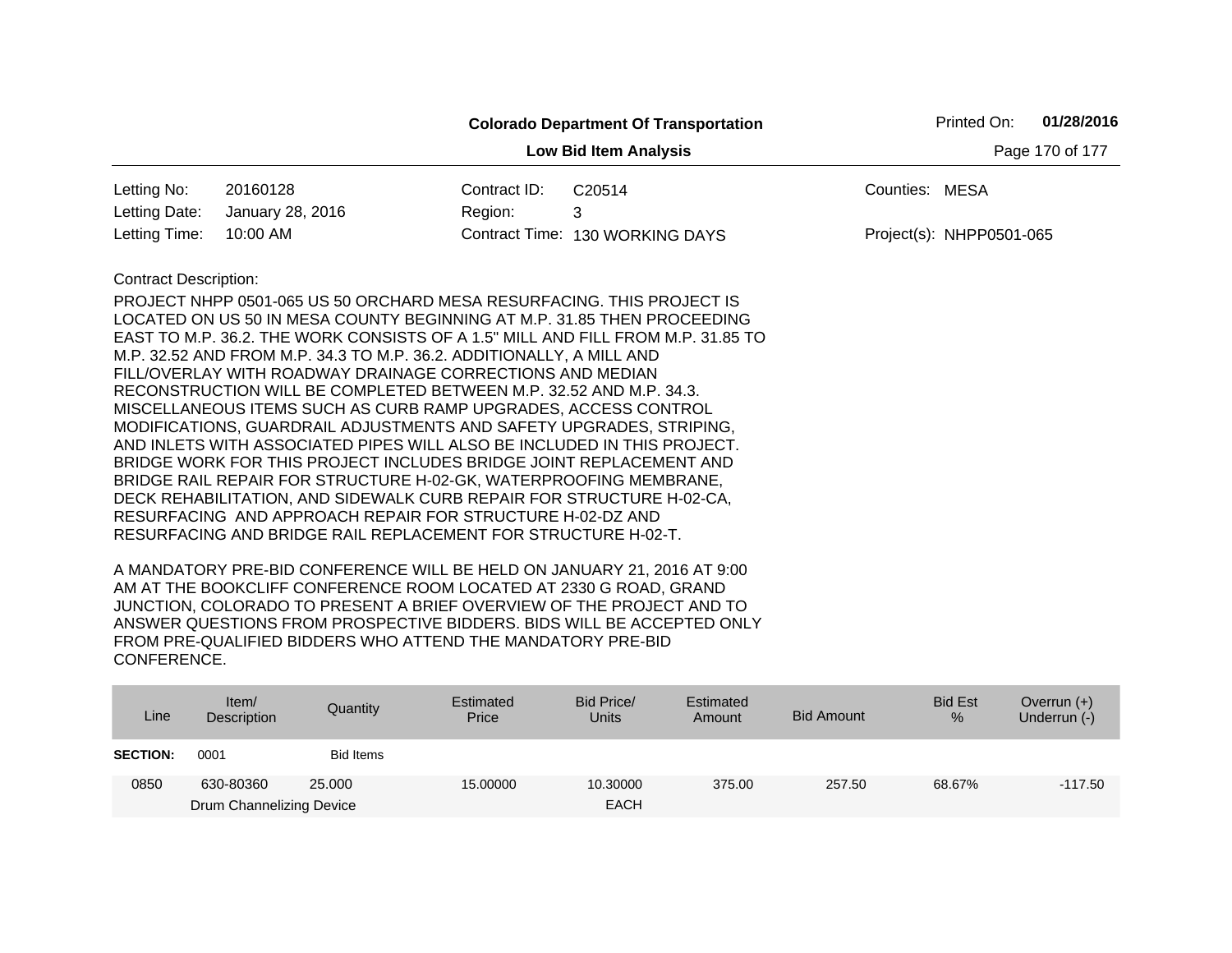| 20160128<br>Letting No:<br>Contract ID:<br>Letting Date:<br>January 28, 2016<br>Region:<br>Letting Time:<br>10:00 AM                                                                                                                                                                                                                                                                                                                                                                                                                                                                                                                                                                                                                                                                                                                                                                                                                                                                                                                                | <b>Low Bid Item Analysis</b><br>C <sub>20514</sub><br>3<br>Contract Time: 130 WORKING DAYS | Page 171 of 177<br>Counties: MESA<br>Project(s): NHPP0501-065 |
|-----------------------------------------------------------------------------------------------------------------------------------------------------------------------------------------------------------------------------------------------------------------------------------------------------------------------------------------------------------------------------------------------------------------------------------------------------------------------------------------------------------------------------------------------------------------------------------------------------------------------------------------------------------------------------------------------------------------------------------------------------------------------------------------------------------------------------------------------------------------------------------------------------------------------------------------------------------------------------------------------------------------------------------------------------|--------------------------------------------------------------------------------------------|---------------------------------------------------------------|
|                                                                                                                                                                                                                                                                                                                                                                                                                                                                                                                                                                                                                                                                                                                                                                                                                                                                                                                                                                                                                                                     |                                                                                            |                                                               |
|                                                                                                                                                                                                                                                                                                                                                                                                                                                                                                                                                                                                                                                                                                                                                                                                                                                                                                                                                                                                                                                     |                                                                                            |                                                               |
|                                                                                                                                                                                                                                                                                                                                                                                                                                                                                                                                                                                                                                                                                                                                                                                                                                                                                                                                                                                                                                                     |                                                                                            |                                                               |
|                                                                                                                                                                                                                                                                                                                                                                                                                                                                                                                                                                                                                                                                                                                                                                                                                                                                                                                                                                                                                                                     |                                                                                            |                                                               |
| <b>Contract Description:</b><br>PROJECT NHPP 0501-065 US 50 ORCHARD MESA RESURFACING. THIS PROJECT IS<br>LOCATED ON US 50 IN MESA COUNTY BEGINNING AT M.P. 31.85 THEN PROCEEDING<br>EAST TO M.P. 36.2. THE WORK CONSISTS OF A 1.5" MILL AND FILL FROM M.P. 31.85 TO<br>M.P. 32.52 AND FROM M.P. 34.3 TO M.P. 36.2. ADDITIONALLY, A MILL AND<br>FILL/OVERLAY WITH ROADWAY DRAINAGE CORRECTIONS AND MEDIAN<br>RECONSTRUCTION WILL BE COMPLETED BETWEEN M.P. 32.52 AND M.P. 34.3.<br>MISCELLANEOUS ITEMS SUCH AS CURB RAMP UPGRADES, ACCESS CONTROL<br>MODIFICATIONS, GUARDRAIL ADJUSTMENTS AND SAFETY UPGRADES, STRIPING,<br>AND INLETS WITH ASSOCIATED PIPES WILL ALSO BE INCLUDED IN THIS PROJECT.<br>BRIDGE WORK FOR THIS PROJECT INCLUDES BRIDGE JOINT REPLACEMENT AND<br>BRIDGE RAIL REPAIR FOR STRUCTURE H-02-GK, WATERPROOFING MEMBRANE,<br>DECK REHABILITATION, AND SIDEWALK CURB REPAIR FOR STRUCTURE H-02-CA,<br>RESURFACING AND APPROACH REPAIR FOR STRUCTURE H-02-DZ AND<br>RESURFACING AND BRIDGE RAIL REPLACEMENT FOR STRUCTURE H-02-T. |                                                                                            |                                                               |

| Line                                                | Item/<br>Description | Quantity         | Estimated<br>Price | Bid Price/<br><b>Units</b> | Estimated<br>Amount | <b>Bid Amount</b> | <b>Bid Est</b><br>$\frac{9}{6}$ | Overrun $(+)$<br>Underrun (-) |
|-----------------------------------------------------|----------------------|------------------|--------------------|----------------------------|---------------------|-------------------|---------------------------------|-------------------------------|
| <b>SECTION:</b>                                     | 0001                 | <b>Bid Items</b> |                    |                            |                     |                   |                                 |                               |
| 0855                                                | 630-80363            | 10.000           | 20,00000           | 15,50000                   | 200.00              | 155.00            | 77.50%                          | -45.00                        |
| Drum Channelizing Device (With Light)<br>(Flashing) |                      |                  |                    | <b>EACH</b>                |                     |                   |                                 |                               |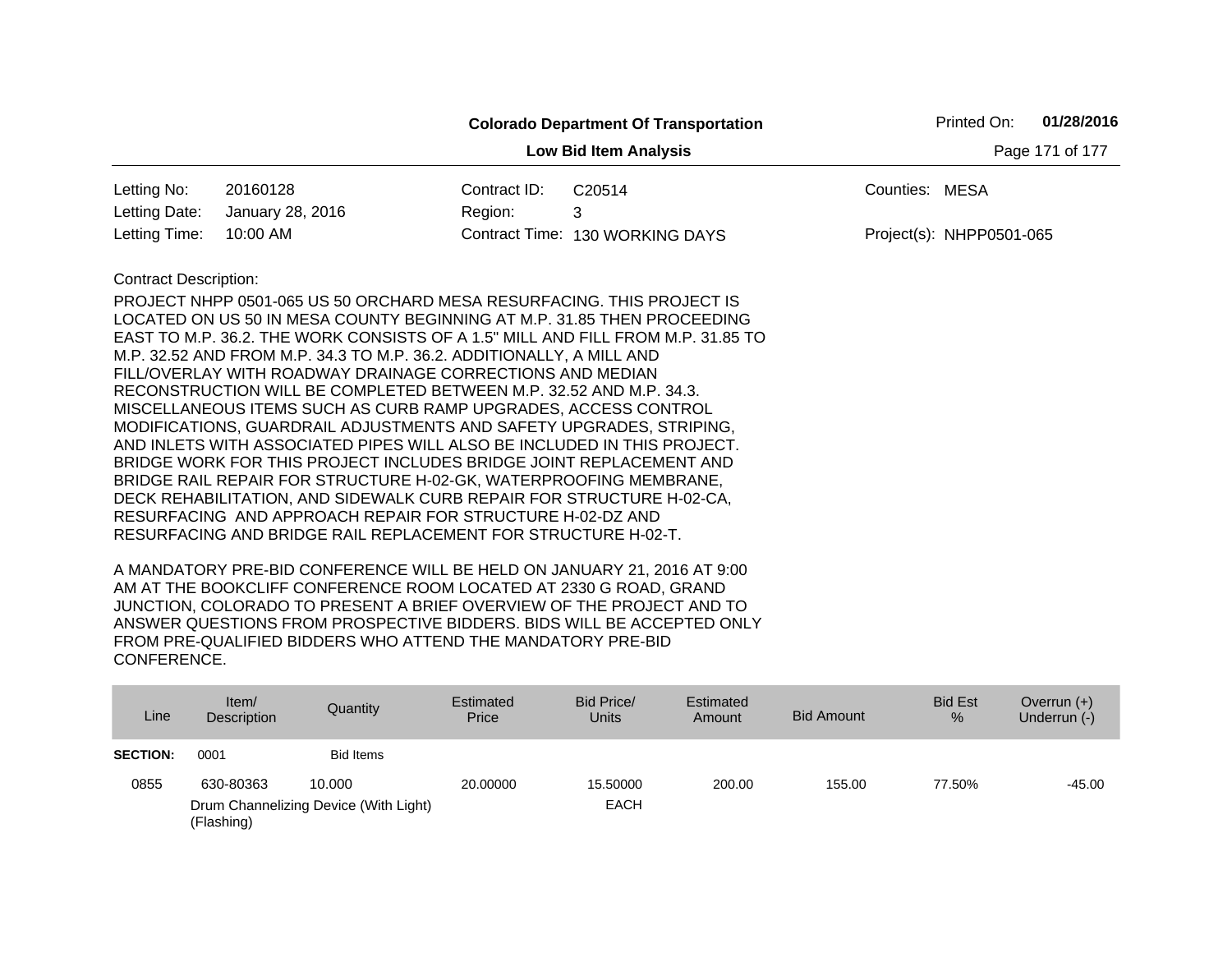|                                                 |                                                                                                                                                                                                                                                                                                                                                                                                                                                                                                                                                                                                                                                                                                                                                                                                                                                                                                                                                                                                                     |              | <b>Colorado Department Of Transportation</b> | Printed On:              | 01/28/2016 |  |  |  |
|-------------------------------------------------|---------------------------------------------------------------------------------------------------------------------------------------------------------------------------------------------------------------------------------------------------------------------------------------------------------------------------------------------------------------------------------------------------------------------------------------------------------------------------------------------------------------------------------------------------------------------------------------------------------------------------------------------------------------------------------------------------------------------------------------------------------------------------------------------------------------------------------------------------------------------------------------------------------------------------------------------------------------------------------------------------------------------|--------------|----------------------------------------------|--------------------------|------------|--|--|--|
| Page 172 of 177<br><b>Low Bid Item Analysis</b> |                                                                                                                                                                                                                                                                                                                                                                                                                                                                                                                                                                                                                                                                                                                                                                                                                                                                                                                                                                                                                     |              |                                              |                          |            |  |  |  |
| Letting No:                                     | 20160128                                                                                                                                                                                                                                                                                                                                                                                                                                                                                                                                                                                                                                                                                                                                                                                                                                                                                                                                                                                                            | Contract ID: | C20514                                       | Counties: MESA           |            |  |  |  |
| Letting Date:                                   | January 28, 2016                                                                                                                                                                                                                                                                                                                                                                                                                                                                                                                                                                                                                                                                                                                                                                                                                                                                                                                                                                                                    | Region:      | 3                                            |                          |            |  |  |  |
| Letting Time:                                   | 10:00 AM                                                                                                                                                                                                                                                                                                                                                                                                                                                                                                                                                                                                                                                                                                                                                                                                                                                                                                                                                                                                            |              | Contract Time: 130 WORKING DAYS              | Project(s): NHPP0501-065 |            |  |  |  |
| <b>Contract Description:</b>                    | PROJECT NHPP 0501-065 US 50 ORCHARD MESA RESURFACING. THIS PROJECT IS<br>LOCATED ON US 50 IN MESA COUNTY BEGINNING AT M.P. 31.85 THEN PROCEEDING<br>EAST TO M.P. 36.2. THE WORK CONSISTS OF A 1.5" MILL AND FILL FROM M.P. 31.85 TO<br>M.P. 32.52 AND FROM M.P. 34.3 TO M.P. 36.2. ADDITIONALLY, A MILL AND<br>FILL/OVERLAY WITH ROADWAY DRAINAGE CORRECTIONS AND MEDIAN<br>RECONSTRUCTION WILL BE COMPLETED BETWEEN M.P. 32.52 AND M.P. 34.3.<br>MISCELLANEOUS ITEMS SUCH AS CURB RAMP UPGRADES, ACCESS CONTROL<br>MODIFICATIONS, GUARDRAIL ADJUSTMENTS AND SAFETY UPGRADES, STRIPING,<br>AND INLETS WITH ASSOCIATED PIPES WILL ALSO BE INCLUDED IN THIS PROJECT.<br>BRIDGE WORK FOR THIS PROJECT INCLUDES BRIDGE JOINT REPLACEMENT AND<br>BRIDGE RAIL REPAIR FOR STRUCTURE H-02-GK, WATERPROOFING MEMBRANE,<br>DECK REHABILITATION, AND SIDEWALK CURB REPAIR FOR STRUCTURE H-02-CA,<br>RESURFACING AND APPROACH REPAIR FOR STRUCTURE H-02-DZ AND<br>RESURFACING AND BRIDGE RAIL REPLACEMENT FOR STRUCTURE H-02-T. |              |                                              |                          |            |  |  |  |

| Line            | Item/<br>Description | Quantity                                      | Estimated<br>Price | Bid Price/<br><b>Units</b> | Estimated<br>Amount | <b>Bid Amount</b> | <b>Bid Est</b><br>$\%$ | Overrun $(+)$<br>Underrun (-) |
|-----------------|----------------------|-----------------------------------------------|--------------------|----------------------------|---------------------|-------------------|------------------------|-------------------------------|
| <b>SECTION:</b> | 0001                 | Bid Items                                     |                    |                            |                     |                   |                        |                               |
| 0860            | 630-80364            | 10.000                                        | 15,00000           | 15.50000                   | 150.00              | 155.00            | 103.33%                | 5.00                          |
|                 | Burn)                | Drum Channelizing Device (With Light) (Steady |                    | <b>EACH</b>                |                     |                   |                        |                               |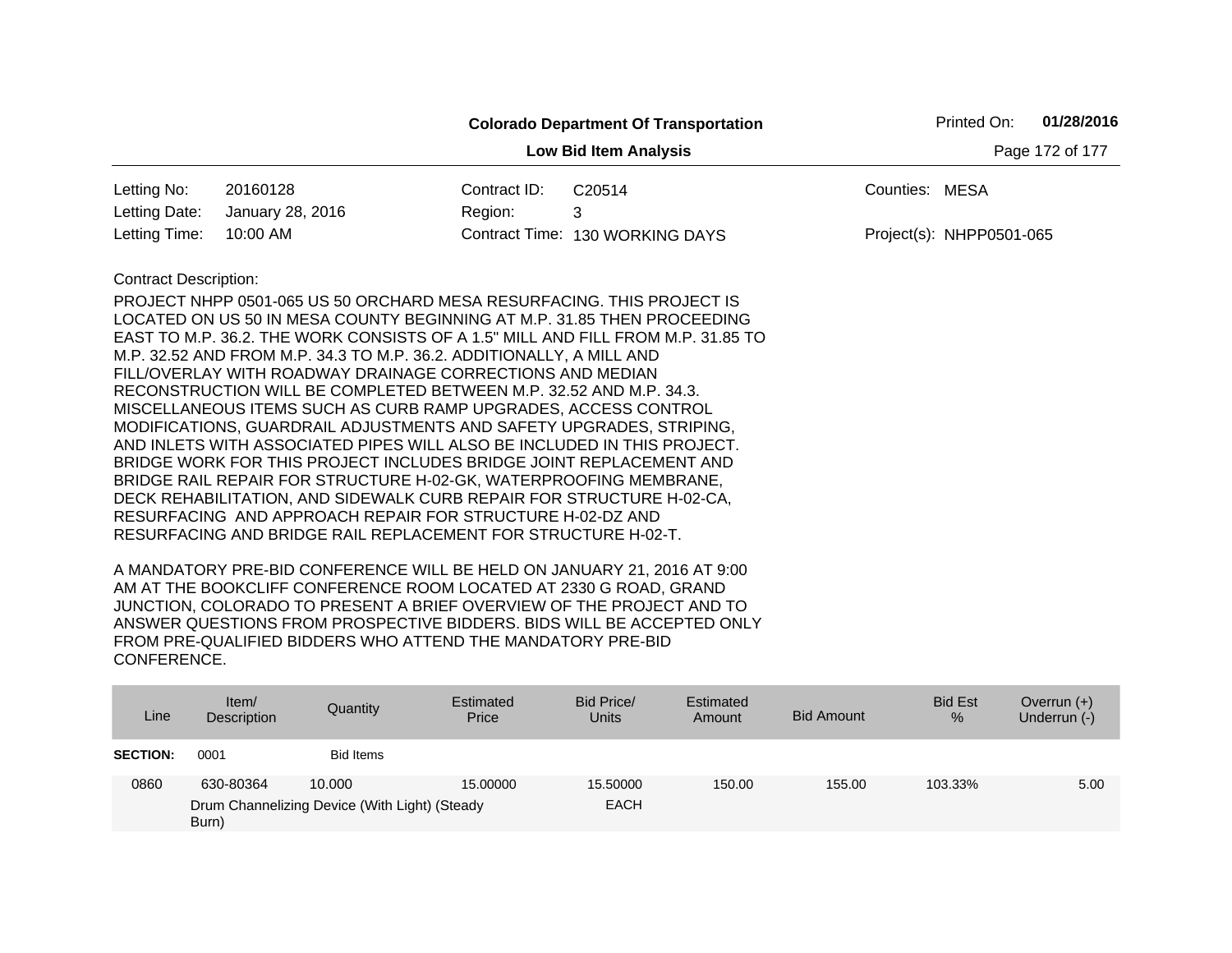|                                                 |                                                                                                                                                            |              | <b>Colorado Department Of Transportation</b> |                | Printed On:              | 01/28/2016 |  |  |
|-------------------------------------------------|------------------------------------------------------------------------------------------------------------------------------------------------------------|--------------|----------------------------------------------|----------------|--------------------------|------------|--|--|
| Page 173 of 177<br><b>Low Bid Item Analysis</b> |                                                                                                                                                            |              |                                              |                |                          |            |  |  |
| Letting No:                                     | 20160128                                                                                                                                                   | Contract ID: | C20514                                       | Counties: MESA |                          |            |  |  |
| Letting Date:                                   | January 28, 2016                                                                                                                                           | Region:      | 3                                            |                |                          |            |  |  |
| Letting Time:                                   | 10:00 AM                                                                                                                                                   |              | Contract Time: 130 WORKING DAYS              |                | Project(s): NHPP0501-065 |            |  |  |
| <b>Contract Description:</b>                    |                                                                                                                                                            |              |                                              |                |                          |            |  |  |
|                                                 | PROJECT NHPP 0501-065 US 50 ORCHARD MESA RESURFACING. THIS PROJECT IS                                                                                      |              |                                              |                |                          |            |  |  |
|                                                 | LOCATED ON US 50 IN MESA COUNTY BEGINNING AT M.P. 31.85 THEN PROCEEDING<br>EAST TO M.P. 36.2. THE WORK CONSISTS OF A 1.5" MILL AND FILL FROM M.P. 31.85 TO |              |                                              |                |                          |            |  |  |
|                                                 | M.P. 32.52 AND FROM M.P. 34.3 TO M.P. 36.2. ADDITIONALLY, A MILL AND                                                                                       |              |                                              |                |                          |            |  |  |
|                                                 | FILL/OVERLAY WITH ROADWAY DRAINAGE CORRECTIONS AND MEDIAN                                                                                                  |              |                                              |                |                          |            |  |  |
|                                                 | RECONSTRUCTION WILL BE COMPLETED BETWEEN M.P. 32.52 AND M.P. 34.3.                                                                                         |              |                                              |                |                          |            |  |  |
|                                                 | MISCELLANEOUS ITEMS SUCH AS CURB RAMP UPGRADES, ACCESS CONTROL<br>MODIFICATIONS, GUARDRAIL ADJUSTMENTS AND SAFETY UPGRADES, STRIPING,                      |              |                                              |                |                          |            |  |  |
|                                                 | AND INLETS WITH ASSOCIATED PIPES WILL ALSO BE INCLUDED IN THIS PROJECT.                                                                                    |              |                                              |                |                          |            |  |  |
|                                                 | BRIDGE WORK FOR THIS PROJECT INCLUDES BRIDGE JOINT REPLACEMENT AND                                                                                         |              |                                              |                |                          |            |  |  |
|                                                 | BRIDGE RAIL REPAIR FOR STRUCTURE H-02-GK, WATERPROOFING MEMBRANE,                                                                                          |              |                                              |                |                          |            |  |  |
|                                                 | DECK REHABILITATION, AND SIDEWALK CURB REPAIR FOR STRUCTURE H-02-CA,                                                                                       |              |                                              |                |                          |            |  |  |
|                                                 | RESURFACING AND APPROACH REPAIR FOR STRUCTURE H-02-DZ AND<br>RESURFACING AND BRIDGE RAIL REPLACEMENT FOR STRUCTURE H-02-T.                                 |              |                                              |                |                          |            |  |  |
|                                                 |                                                                                                                                                            |              |                                              |                |                          |            |  |  |

| Line            | Item/<br><b>Description</b>  | Quantity  | Estimated<br>Price | Bid Price/<br>Units | Estimated<br>Amount | Bid Amount | <b>Bid Est</b><br>% | Overrun $(+)$<br>Underrun (-) |
|-----------------|------------------------------|-----------|--------------------|---------------------|---------------------|------------|---------------------|-------------------------------|
| <b>SECTION:</b> | 0001                         | Bid Items |                    |                     |                     |            |                     |                               |
| 0865            | 630-80370                    | 1.750.000 | 45.00000           | 38,50000            | 78.750.00           | 67,375.00  | 85.56%              | $-11,375.00$                  |
|                 | Concrete Barrier (Temporary) |           |                    | LF.                 |                     |            |                     |                               |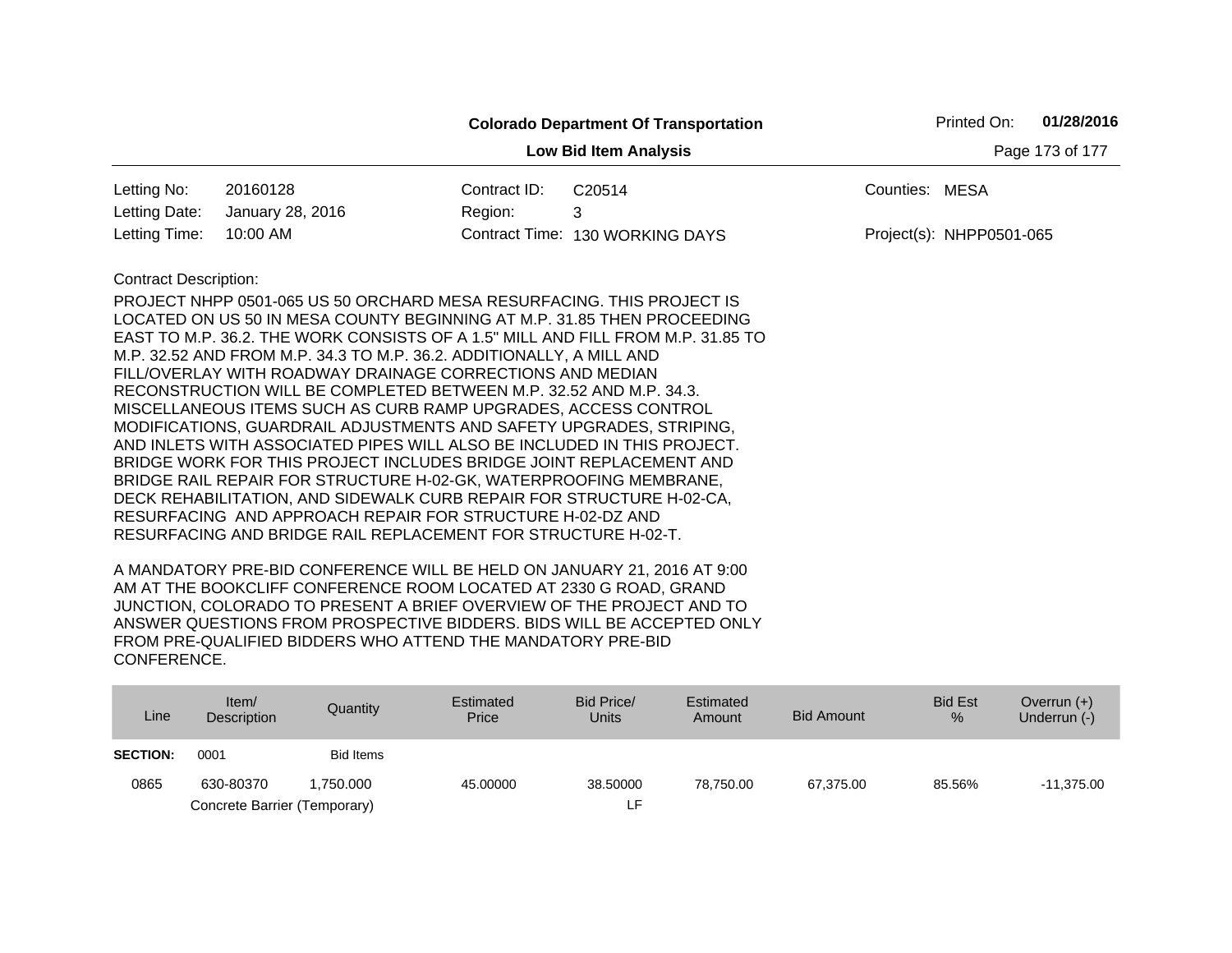|                                                 |                                                                                                                                                                                                                                                                                                                                                                                                                                                                                                                                                                                                                                                                                                                                                                                                                                                                                                                                                                                                                     |              | <b>Colorado Department Of Transportation</b> | 01/28/2016<br>Printed On: |  |  |  |  |
|-------------------------------------------------|---------------------------------------------------------------------------------------------------------------------------------------------------------------------------------------------------------------------------------------------------------------------------------------------------------------------------------------------------------------------------------------------------------------------------------------------------------------------------------------------------------------------------------------------------------------------------------------------------------------------------------------------------------------------------------------------------------------------------------------------------------------------------------------------------------------------------------------------------------------------------------------------------------------------------------------------------------------------------------------------------------------------|--------------|----------------------------------------------|---------------------------|--|--|--|--|
| Page 174 of 177<br><b>Low Bid Item Analysis</b> |                                                                                                                                                                                                                                                                                                                                                                                                                                                                                                                                                                                                                                                                                                                                                                                                                                                                                                                                                                                                                     |              |                                              |                           |  |  |  |  |
| Letting No:                                     | 20160128                                                                                                                                                                                                                                                                                                                                                                                                                                                                                                                                                                                                                                                                                                                                                                                                                                                                                                                                                                                                            | Contract ID: | C20514                                       | Counties: MESA            |  |  |  |  |
| Letting Date:                                   | January 28, 2016                                                                                                                                                                                                                                                                                                                                                                                                                                                                                                                                                                                                                                                                                                                                                                                                                                                                                                                                                                                                    | Region:      | 3                                            |                           |  |  |  |  |
| Letting Time:                                   | 10:00 AM                                                                                                                                                                                                                                                                                                                                                                                                                                                                                                                                                                                                                                                                                                                                                                                                                                                                                                                                                                                                            |              | Contract Time: 130 WORKING DAYS              | Project(s): NHPP0501-065  |  |  |  |  |
| <b>Contract Description:</b>                    | PROJECT NHPP 0501-065 US 50 ORCHARD MESA RESURFACING. THIS PROJECT IS<br>LOCATED ON US 50 IN MESA COUNTY BEGINNING AT M.P. 31.85 THEN PROCEEDING<br>EAST TO M.P. 36.2. THE WORK CONSISTS OF A 1.5" MILL AND FILL FROM M.P. 31.85 TO<br>M.P. 32.52 AND FROM M.P. 34.3 TO M.P. 36.2. ADDITIONALLY, A MILL AND<br>FILL/OVERLAY WITH ROADWAY DRAINAGE CORRECTIONS AND MEDIAN<br>RECONSTRUCTION WILL BE COMPLETED BETWEEN M.P. 32.52 AND M.P. 34.3.<br>MISCELLANEOUS ITEMS SUCH AS CURB RAMP UPGRADES, ACCESS CONTROL<br>MODIFICATIONS, GUARDRAIL ADJUSTMENTS AND SAFETY UPGRADES, STRIPING,<br>AND INLETS WITH ASSOCIATED PIPES WILL ALSO BE INCLUDED IN THIS PROJECT.<br>BRIDGE WORK FOR THIS PROJECT INCLUDES BRIDGE JOINT REPLACEMENT AND<br>BRIDGE RAIL REPAIR FOR STRUCTURE H-02-GK, WATERPROOFING MEMBRANE,<br>DECK REHABILITATION, AND SIDEWALK CURB REPAIR FOR STRUCTURE H-02-CA,<br>RESURFACING AND APPROACH REPAIR FOR STRUCTURE H-02-DZ AND<br>RESURFACING AND BRIDGE RAIL REPLACEMENT FOR STRUCTURE H-02-T. |              |                                              |                           |  |  |  |  |

| Line            | Item/<br>Description             | Quantity         | Estimated<br>Price | Bid Price/<br><b>Units</b> | Estimated<br>Amount | <b>Bid Amount</b> | <b>Bid Est</b><br>% | Overrun $(+)$<br>Underrun (-) |
|-----------------|----------------------------------|------------------|--------------------|----------------------------|---------------------|-------------------|---------------------|-------------------------------|
| <b>SECTION:</b> | 0001                             | <b>Bid Items</b> |                    |                            |                     |                   |                     |                               |
| 0870            | 630-80380<br><b>Traffic Cone</b> | 400.000          | 5.00000            | 5.15000<br><b>EACH</b>     | 2,000.00            | 2,060.00          | 103.00%             | 60.00                         |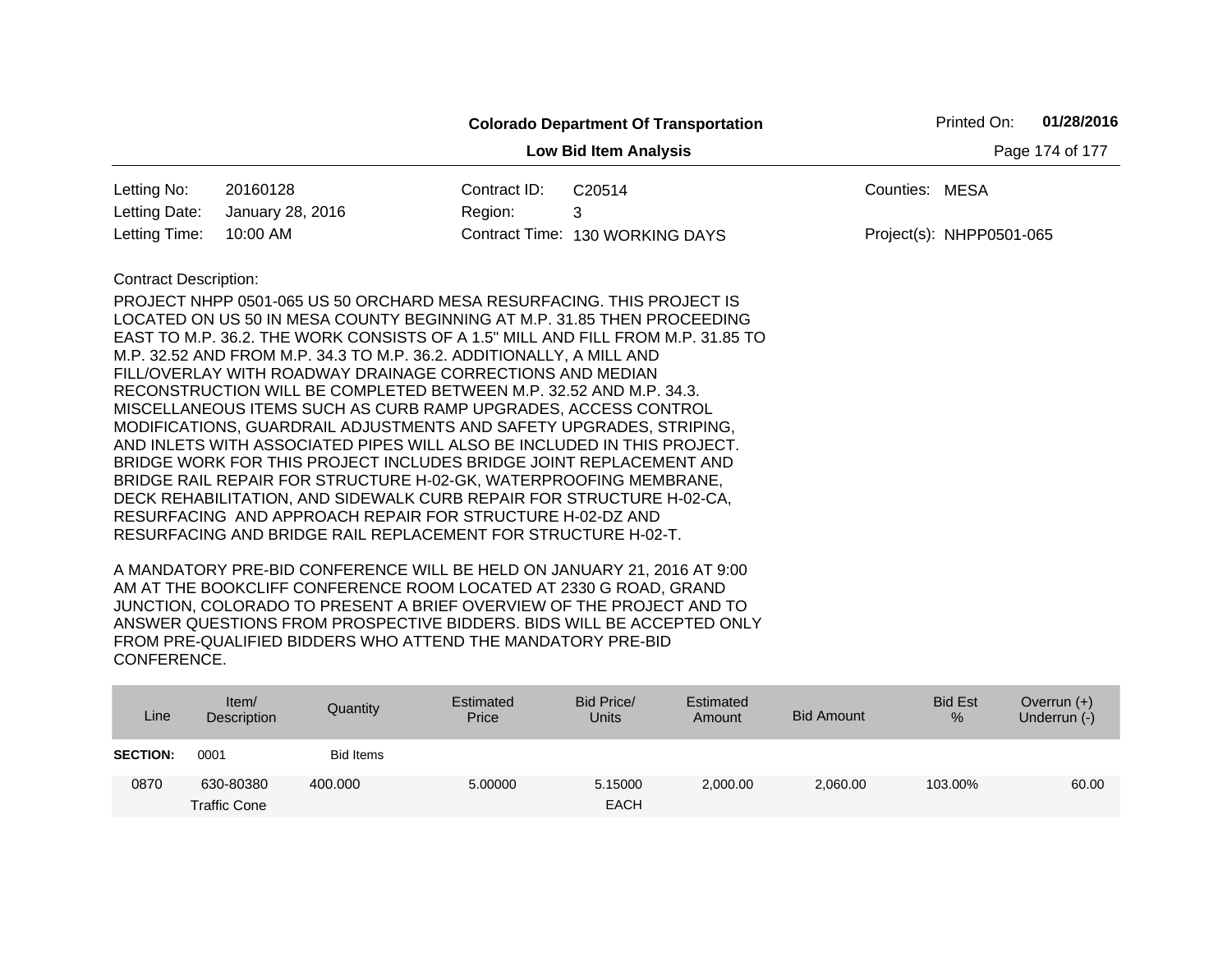|                                                 |                                                                                                                                                  |              | <b>Colorado Department Of Transportation</b> |                | Printed On:              | 01/28/2016 |  |  |  |
|-------------------------------------------------|--------------------------------------------------------------------------------------------------------------------------------------------------|--------------|----------------------------------------------|----------------|--------------------------|------------|--|--|--|
| Page 175 of 177<br><b>Low Bid Item Analysis</b> |                                                                                                                                                  |              |                                              |                |                          |            |  |  |  |
| Letting No:                                     | 20160128                                                                                                                                         | Contract ID: | C20514                                       | Counties: MESA |                          |            |  |  |  |
| Letting Date:                                   | January 28, 2016                                                                                                                                 | Region:      | 3                                            |                |                          |            |  |  |  |
| Letting Time:                                   | 10:00 AM                                                                                                                                         |              | Contract Time: 130 WORKING DAYS              |                | Project(s): NHPP0501-065 |            |  |  |  |
| <b>Contract Description:</b>                    |                                                                                                                                                  |              |                                              |                |                          |            |  |  |  |
|                                                 | PROJECT NHPP 0501-065 US 50 ORCHARD MESA RESURFACING. THIS PROJECT IS<br>LOCATED ON US 50 IN MESA COUNTY BEGINNING AT M.P. 31.85 THEN PROCEEDING |              |                                              |                |                          |            |  |  |  |
|                                                 | EAST TO M.P. 36.2. THE WORK CONSISTS OF A 1.5" MILL AND FILL FROM M.P. 31.85 TO                                                                  |              |                                              |                |                          |            |  |  |  |
|                                                 | M.P. 32.52 AND FROM M.P. 34.3 TO M.P. 36.2. ADDITIONALLY, A MILL AND                                                                             |              |                                              |                |                          |            |  |  |  |
|                                                 | FILL/OVERLAY WITH ROADWAY DRAINAGE CORRECTIONS AND MEDIAN                                                                                        |              |                                              |                |                          |            |  |  |  |
|                                                 | RECONSTRUCTION WILL BE COMPLETED BETWEEN M.P. 32.52 AND M.P. 34.3.                                                                               |              |                                              |                |                          |            |  |  |  |
|                                                 | MISCELLANEOUS ITEMS SUCH AS CURB RAMP UPGRADES, ACCESS CONTROL<br>MODIFICATIONS, GUARDRAIL ADJUSTMENTS AND SAFETY UPGRADES, STRIPING,            |              |                                              |                |                          |            |  |  |  |
|                                                 | AND INLETS WITH ASSOCIATED PIPES WILL ALSO BE INCLUDED IN THIS PROJECT.                                                                          |              |                                              |                |                          |            |  |  |  |
|                                                 | BRIDGE WORK FOR THIS PROJECT INCLUDES BRIDGE JOINT REPLACEMENT AND                                                                               |              |                                              |                |                          |            |  |  |  |
|                                                 | BRIDGE RAIL REPAIR FOR STRUCTURE H-02-GK, WATERPROOFING MEMBRANE,                                                                                |              |                                              |                |                          |            |  |  |  |
|                                                 | DECK REHABILITATION, AND SIDEWALK CURB REPAIR FOR STRUCTURE H-02-CA,                                                                             |              |                                              |                |                          |            |  |  |  |
|                                                 | RESURFACING AND APPROACH REPAIR FOR STRUCTURE H-02-DZ AND<br>RESURFACING AND BRIDGE RAIL REPLACEMENT FOR STRUCTURE H-02-T.                       |              |                                              |                |                          |            |  |  |  |
|                                                 |                                                                                                                                                  |              |                                              |                |                          |            |  |  |  |

| Line            | Item/<br>Description          | Quantity         | Estimated<br>Price | Bid Price/<br><b>Units</b> | Estimated<br>Amount | <b>Bid Amount</b> | <b>Bid Est</b><br>$\%$ | Overrun $(+)$<br>Underrun (-) |
|-----------------|-------------------------------|------------------|--------------------|----------------------------|---------------------|-------------------|------------------------|-------------------------------|
| <b>SECTION:</b> | 0001                          | <b>Bid Items</b> |                    |                            |                     |                   |                        |                               |
| 0875            | 630-80390                     | 400.000          | 10.00000           | 10.30000                   | 4.000.00            | 4.120.00          | 103.00%                | 120.00                        |
|                 | Channelizing Device (Special) |                  |                    | <b>EACH</b>                |                     |                   |                        |                               |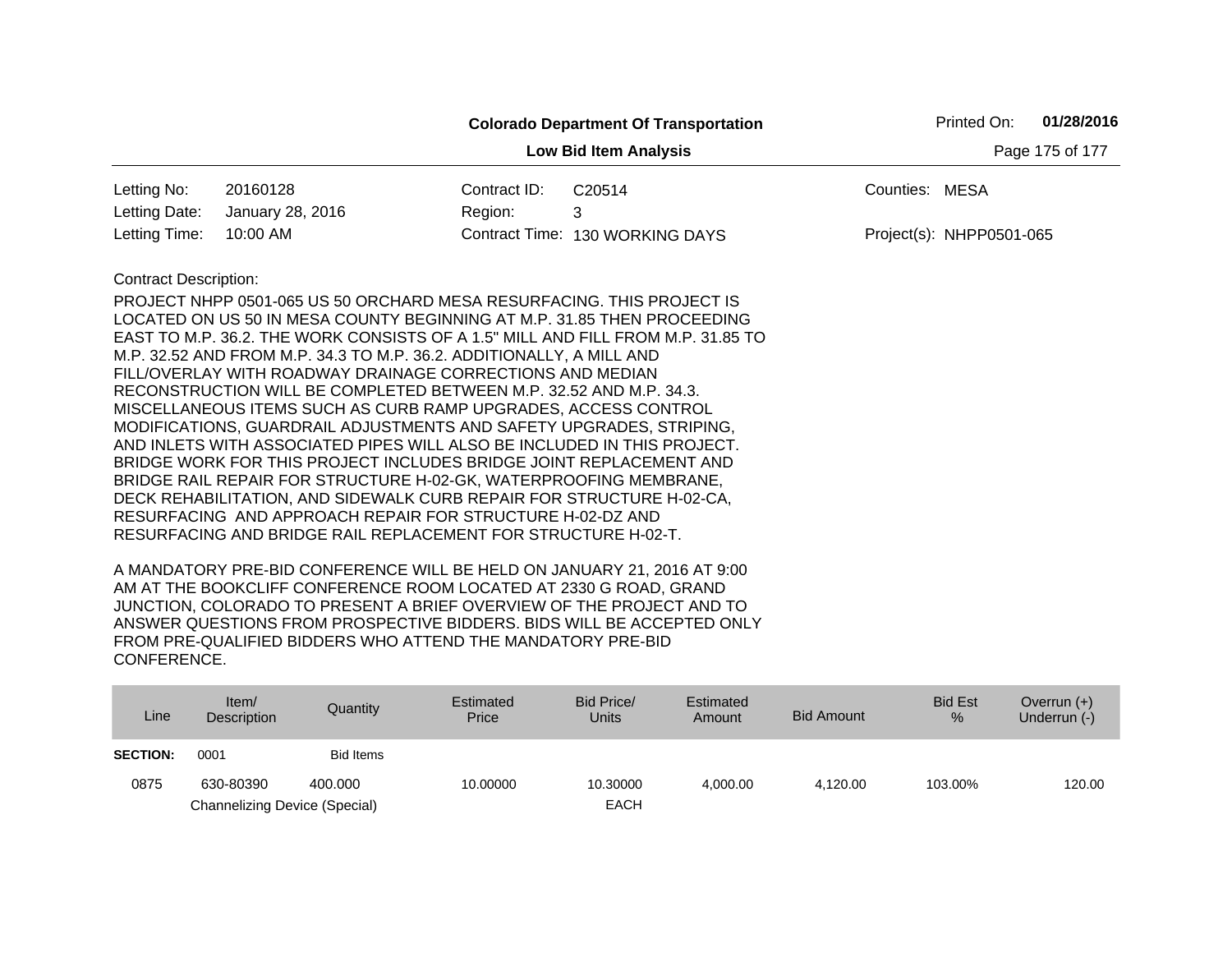|                                                                                           |                                                                                                                                                                                                                                                                                                                                                                                                                                                                                                                                                                                                                                                                                                                                                                                                    |                                          | <b>Colorado Department Of Transportation</b>                                    | 01/28/2016<br>Printed On: |  |  |  |  |
|-------------------------------------------------------------------------------------------|----------------------------------------------------------------------------------------------------------------------------------------------------------------------------------------------------------------------------------------------------------------------------------------------------------------------------------------------------------------------------------------------------------------------------------------------------------------------------------------------------------------------------------------------------------------------------------------------------------------------------------------------------------------------------------------------------------------------------------------------------------------------------------------------------|------------------------------------------|---------------------------------------------------------------------------------|---------------------------|--|--|--|--|
| Page 176 of 177<br><b>Low Bid Item Analysis</b>                                           |                                                                                                                                                                                                                                                                                                                                                                                                                                                                                                                                                                                                                                                                                                                                                                                                    |                                          |                                                                                 |                           |  |  |  |  |
| Letting No:                                                                               | 20160128                                                                                                                                                                                                                                                                                                                                                                                                                                                                                                                                                                                                                                                                                                                                                                                           | Contract ID:<br>Counties: MESA<br>C20514 |                                                                                 |                           |  |  |  |  |
| Letting Date:                                                                             | January 28, 2016                                                                                                                                                                                                                                                                                                                                                                                                                                                                                                                                                                                                                                                                                                                                                                                   | Region:                                  | 3                                                                               |                           |  |  |  |  |
| Letting Time:                                                                             | 10:00 AM                                                                                                                                                                                                                                                                                                                                                                                                                                                                                                                                                                                                                                                                                                                                                                                           |                                          | Contract Time: 130 WORKING DAYS                                                 | Project(s): NHPP0501-065  |  |  |  |  |
| <b>Contract Description:</b><br>RESURFACING AND APPROACH REPAIR FOR STRUCTURE H-02-DZ AND | PROJECT NHPP 0501-065 US 50 ORCHARD MESA RESURFACING. THIS PROJECT IS<br>LOCATED ON US 50 IN MESA COUNTY BEGINNING AT M.P. 31.85 THEN PROCEEDING<br>M.P. 32.52 AND FROM M.P. 34.3 TO M.P. 36.2. ADDITIONALLY, A MILL AND<br>FILL/OVERLAY WITH ROADWAY DRAINAGE CORRECTIONS AND MEDIAN<br>RECONSTRUCTION WILL BE COMPLETED BETWEEN M.P. 32.52 AND M.P. 34.3.<br>MISCELLANEOUS ITEMS SUCH AS CURB RAMP UPGRADES, ACCESS CONTROL<br>MODIFICATIONS, GUARDRAIL ADJUSTMENTS AND SAFETY UPGRADES, STRIPING,<br>AND INLETS WITH ASSOCIATED PIPES WILL ALSO BE INCLUDED IN THIS PROJECT.<br>BRIDGE WORK FOR THIS PROJECT INCLUDES BRIDGE JOINT REPLACEMENT AND<br>BRIDGE RAIL REPAIR FOR STRUCTURE H-02-GK, WATERPROOFING MEMBRANE,<br>DECK REHABILITATION, AND SIDEWALK CURB REPAIR FOR STRUCTURE H-02-CA, |                                          | EAST TO M.P. 36.2. THE WORK CONSISTS OF A 1.5" MILL AND FILL FROM M.P. 31.85 TO |                           |  |  |  |  |

| Line            | Item $/$<br>Description | Quantity         | Estimated<br>Price | Bid Price/<br>Units | Estimated<br>Amount | Bid Amount     | <b>Bid Est</b><br>$\frac{9}{6}$ | Overrun $(+)$<br>Underrun (-) |
|-----------------|-------------------------|------------------|--------------------|---------------------|---------------------|----------------|---------------------------------|-------------------------------|
| <b>SECTION:</b> | 0001                    | <b>Bid Items</b> |                    |                     |                     |                |                                 |                               |
| 0880            | 630-85041               | 225,000          | 500.00000          | 258,00000           | 112,500.00          | 58,050.00      | 51.60%                          | $-54.450.00$                  |
|                 | Mobile Attenuator       |                  |                    | DAY                 |                     |                |                                 |                               |
|                 | Section 0001 Subtotal   |                  |                    |                     | \$5,972,114.95      | \$5,542,732.58 | 92.81%                          | -\$429.382.37                 |